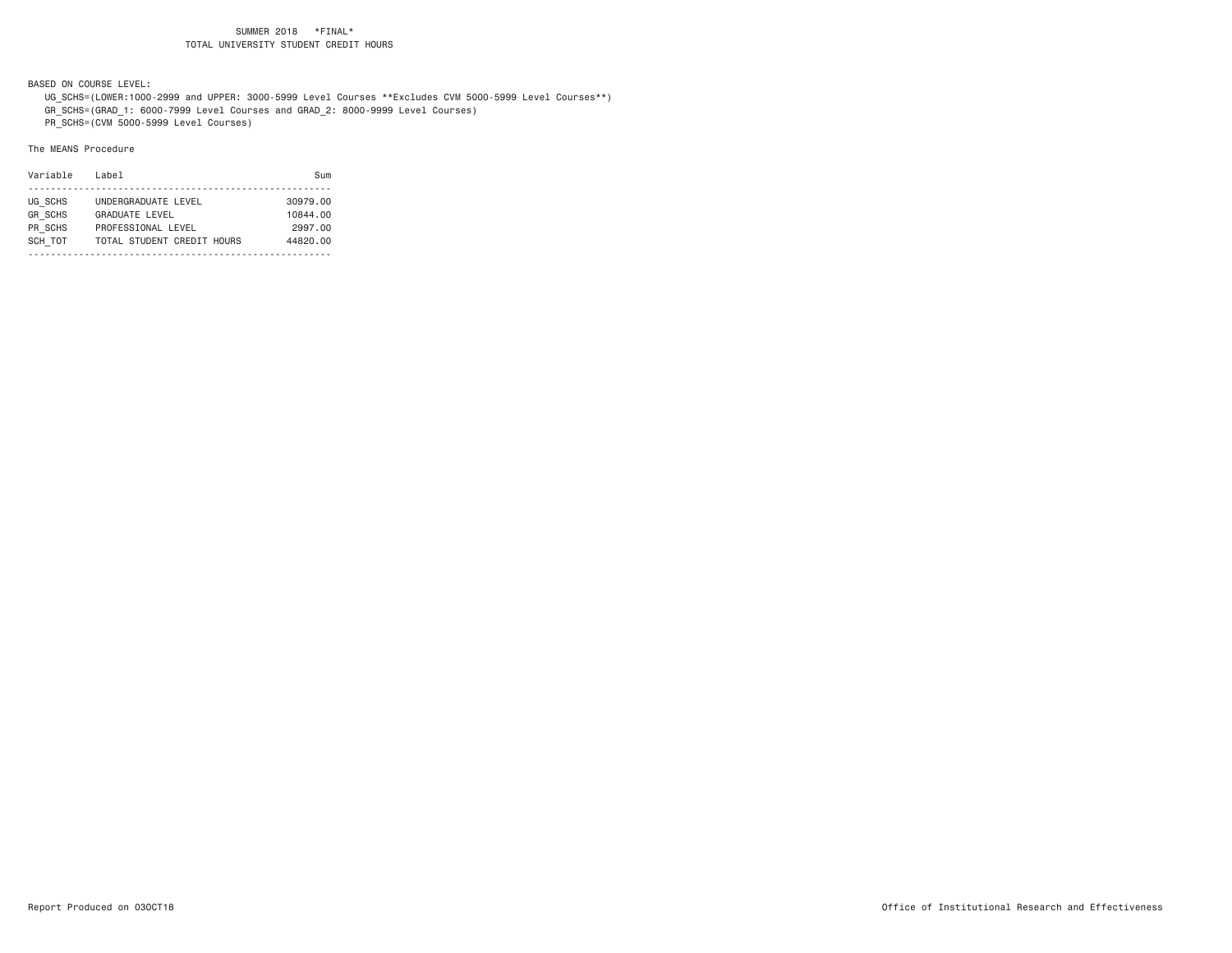BASED ON COURSE LEVEL:

 UG\_SCHS=(LOWER:1000-2999 and UPPER: 3000-5999 Level Courses \*\*Excludes CVM 5000-5999 Level Courses\*\*) GR\_SCHS=(GRAD\_1: 6000-7999 Level Courses and GRAD\_2: 8000-9999 Level Courses)

PR\_SCHS=(CVM 5000-5999 Level Courses)

|               | Ν    |                |                            |          |
|---------------|------|----------------|----------------------------|----------|
| <b>CAMPUS</b> | Obs  | Variable       | Label                      | Sum      |
| Main          | 1747 | UG SCHS        | UNDERGRADUATE LEVEL        | 29929.00 |
|               |      | <b>GR SCHS</b> | <b>GRADUATE LEVEL</b>      | 10058.00 |
|               |      | PR SCHS        | PROFESSIONAL LEVEL         | 2997.00  |
|               |      | SCH TOT        | TOTAL STUDENT CREDIT HOURS | 42984.00 |
| Meridian      | 84   | UG SCHS        | UNDERGRADUATE LEVEL        | 1050.00  |
|               |      | <b>GR SCHS</b> | <b>GRADUATE LEVEL</b>      | 786.00   |
|               |      | PR SCHS        | PROFESSIONAL LEVEL         | 0.00     |
|               |      | SCH TOT        | TOTAL STUDENT CREDIT HOURS | 1836.00  |
|               |      |                |                            |          |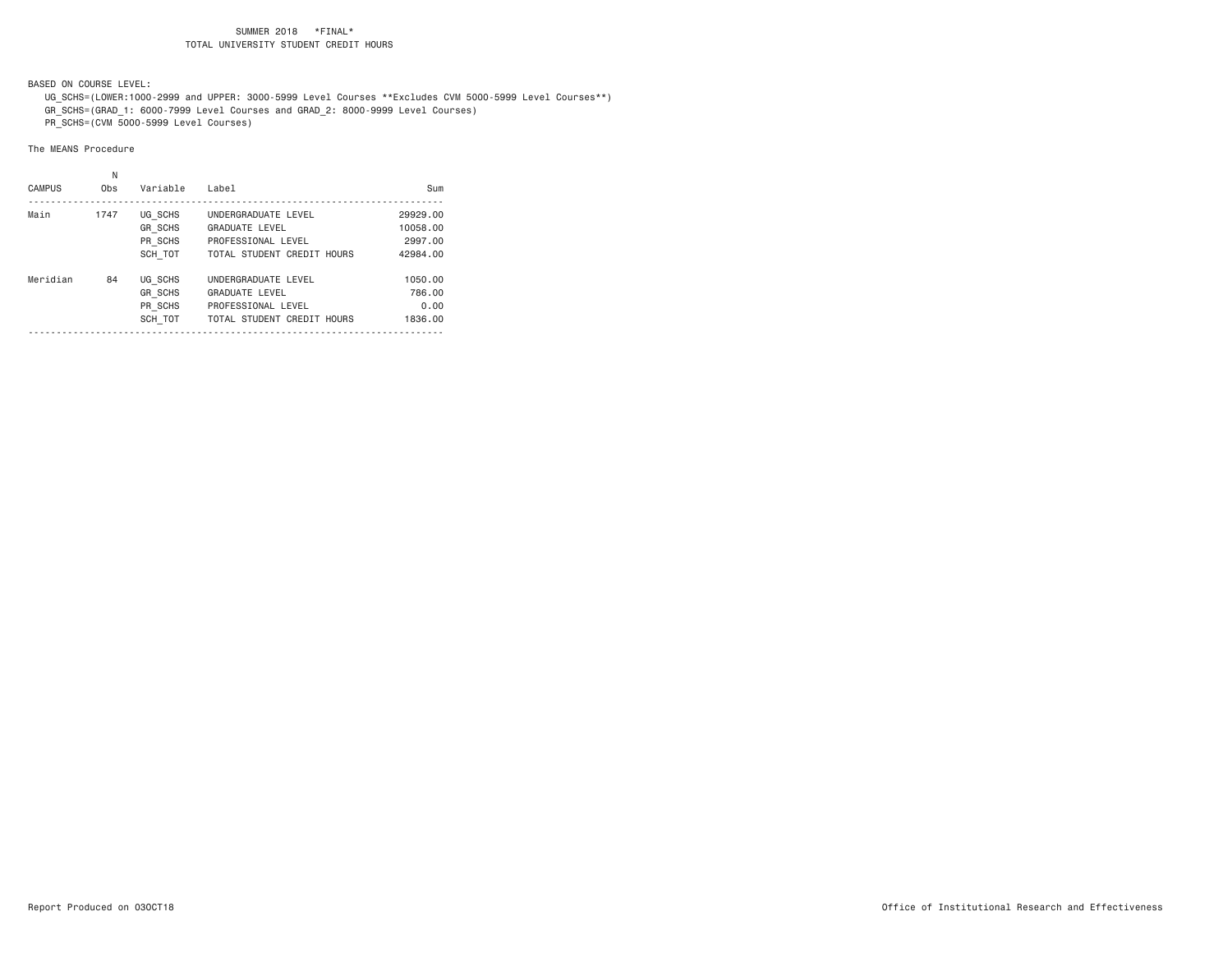BASED ON COURSE LEVEL:

 UG\_SCHS=(LOWER:1000-2999 and UPPER: 3000-5999 Level Courses \*\*Excludes CVM 5000-5999 Level Courses\*\*) GR\_SCHS=(GRAD\_1: 6000-7999 Level Courses and GRAD\_2: 8000-9999 Level Courses)

PR\_SCHS=(CVM 5000-5999 Level Courses)

|                      | N              |                |                                      |          |
|----------------------|----------------|----------------|--------------------------------------|----------|
| <b>COURSE CAMPUS</b> | Obs            | Variable Label |                                      | Sum      |
| Starkville           | 1384           |                | UG_SCHS UNDERGRADUATE LEVEL          | 20635,00 |
|                      |                |                | GR_SCHS GRADUATE LEVEL               | 6661.00  |
|                      |                |                | PR_SCHS PROFESSIONAL LEVEL           | 2985.00  |
|                      |                |                | SCH TOT   TOTAL STUDENT CREDIT HOURS | 30281.00 |
| Meridian             | 84             |                | UG_SCHS UNDERGRADUATE LEVEL          | 1050.00  |
|                      |                |                | GR_SCHS GRADUATE LEVEL               | 786.00   |
|                      |                |                | PR_SCHS PROFESSIONAL LEVEL           | 0.00     |
|                      |                |                | SCH TOT   TOTAL STUDENT CREDIT HOURS | 1836,00  |
| Distance Education   | 304            |                | UG SCHS UNDERGRADUATE LEVEL          | 6959,00  |
|                      |                |                | GR_SCHS GRADUATE LEVEL               | 3336.00  |
|                      |                |                | PR_SCHS PROFESSIONAL LEVEL           | 0.00     |
|                      |                |                | SCH TOT TOTAL STUDENT CREDIT HOURS   | 10295.00 |
| MSU Gulf Coast       | $\overline{2}$ |                | UG SCHS UNDERGRADUATE LEVEL          | 57.00    |
|                      |                |                | GR_SCHS GRADUATE LEVEL               | 0.00     |
|                      |                |                | PR SCHS PROFESSIONAL LEVEL           | 0.00     |
|                      |                |                | SCH TOT TOTAL STUDENT CREDIT HOURS   | 57.00    |
| Study Abroad         | 57             |                | UG_SCHS UNDERGRADUATE LEVEL          | 2278.00  |
|                      |                |                | GR SCHS GRADUATE LEVEL               | 61.00    |
|                      |                |                | PR SCHS PROFESSIONAL LEVEL           | 12.00    |
|                      |                |                | SCH TOT   TOTAL STUDENT CREDIT HOURS | 2351.00  |
|                      |                |                |                                      |          |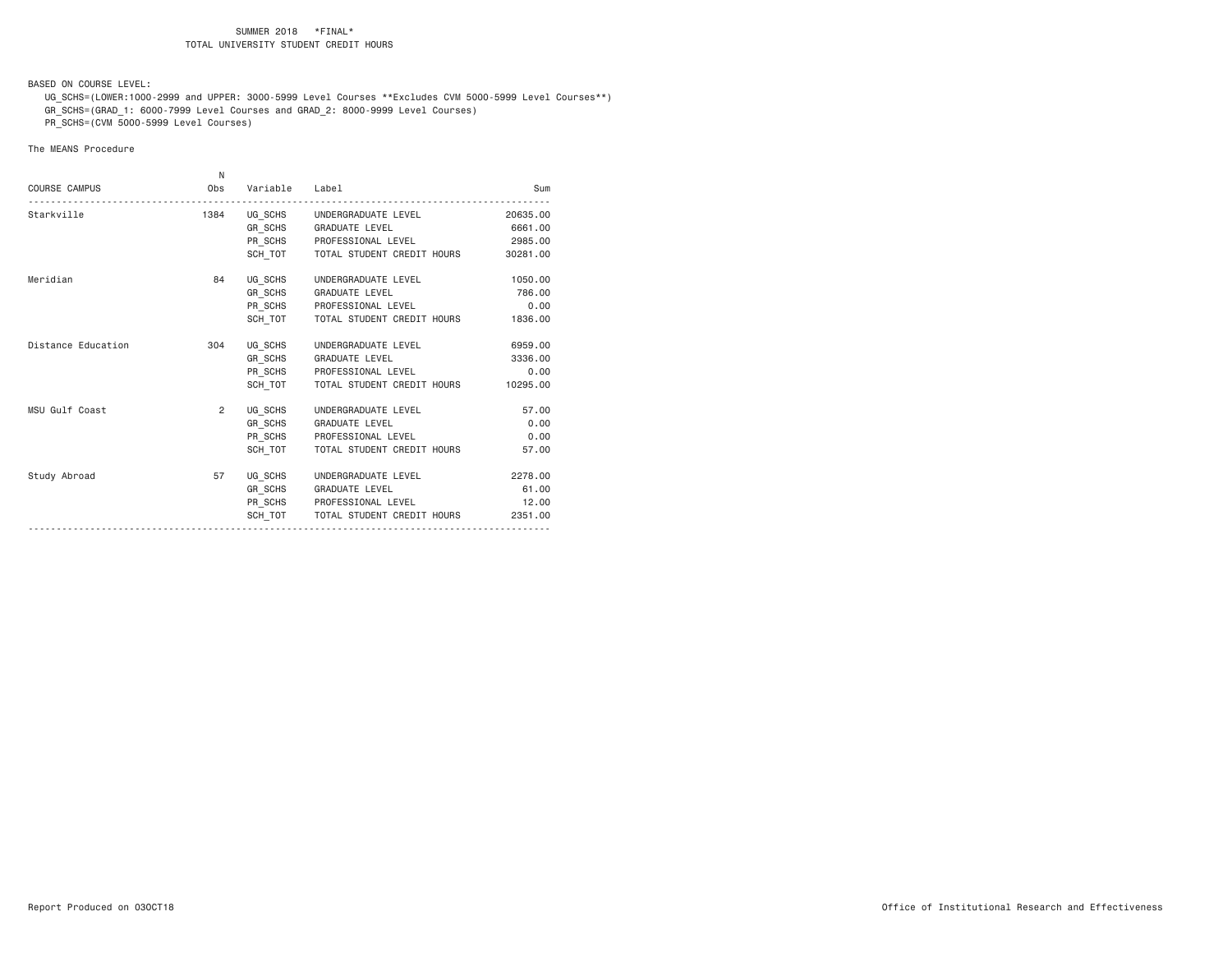BASED ON COURSE LEVEL:

 UG\_SCHS=(LOWER:1000-2999 and UPPER: 3000-5999 Level Courses \*\*Excludes CVM 5000-5999 Level Courses\*\*) GR\_SCHS=(GRAD\_1: 6000-7999 Level Courses and GRAD\_2: 8000-9999 Level Courses)

PR\_SCHS=(CVM 5000-5999 Level Courses)

| ACADEMIC COLLEGE            | N<br>0bs     | Variable                                 | Label                                                                                                                        | Sum                                     |
|-----------------------------|--------------|------------------------------------------|------------------------------------------------------------------------------------------------------------------------------|-----------------------------------------|
| Agriculture & Life Sciences | 263          | UG_SCHS<br>GR SCHS<br>PR_SCHS<br>SCH TOT | UNDERGRADUATE LEVEL<br>GRADUATE LEVEL<br>PROFESSIONAL LEVEL<br>TOTAL STUDENT CREDIT HOURS                                    | 2077.00<br>1366.50<br>0.00<br>3443.50   |
| Architecture, Art & Design  | 35           | UG SCHS<br>GR SCHS<br>PR SCHS<br>SCH TOT | UNDERGRADUATE LEVEL<br><b>GRADUATE LEVEL</b><br>PROFESSIONAL LEVEL<br>TOTAL STUDENT CREDIT HOURS                             | 1178.00<br>3.00<br>0.00<br>1181.00      |
| Arts & Sciences             | 574          | UG_SCHS<br>GR SCHS<br>PR SCHS<br>SCH TOT | UNDERGRADUATE LEVEL<br>GRADUATE LEVEL<br>PROFESSIONAL LEVEL<br>TOTAL STUDENT CREDIT HOURS                                    | 14150.00<br>1952.00<br>0.00<br>16102.00 |
| Business                    | 131          | UG_SCHS<br>GR_SCHS<br>PR_SCHS<br>SCH TOT | UNDERGRADUATE LEVEL<br>GRADUATE LEVEL<br>PROFESSIONAL LEVEL<br>TOTAL STUDENT CREDIT HOURS                                    | 3835.00<br>1682.00<br>0.00<br>5517.00   |
| Education                   | 352          | UG SCHS<br>GR_SCHS<br>PR_SCHS<br>SCH TOT | UNDERGRADUATE LEVEL<br>GRADUATE LEVEL<br>PROFESSIONAL LEVEL<br>TOTAL STUDENT CREDIT HOURS                                    | 6200.00<br>3414.00<br>0.00<br>9614.00   |
| Engineering                 | 290          | UG SCHS<br>GR SCHS<br>PR_SCHS<br>SCH TOT | UNDERGRADUATE LEVEL<br>GRADUATE LEVEL<br>PROFESSIONAL LEVEL<br>TOTAL STUDENT CREDIT HOURS                                    | 2627.00<br>1686.50<br>0.00<br>4313.50   |
| Forest Resources            | 85           | UG SCHS<br>GR SCHS<br>PR SCHS<br>SCH TOT | UNDERGRADUATE LEVEL<br>GRADUATE LEVEL<br>PROFESSIONAL LEVEL<br>TOTAL STUDENT CREDIT HOURS                                    | 694.00<br>519.00<br>0.00<br>1213.00     |
| Veterinary Medicine         | 100          | UG_SCHS<br>GR_SCHS<br>PR SCHS<br>SCH TOT | UNDERGRADUATE LEVEL<br>GRADUATE LEVEL<br>PROFESSIONAL LEVEL<br>TOTAL STUDENT CREDIT HOURS                                    | 200.00<br>221.00<br>2997.00<br>3418.00  |
| Academic Affairs            | $\mathbf{1}$ | UG SCHS<br>GR_SCHS<br>PR_SCHS<br>SCH_TOT | UNDERGRADUATE LEVEL<br>GRADUATE LEVEL<br>PROFESSIONAL LEVEL<br>TOTAL STUDENT CREDIT HOURS<br>------------------------------- | 18.00<br>0.00<br>0.00<br>18.00          |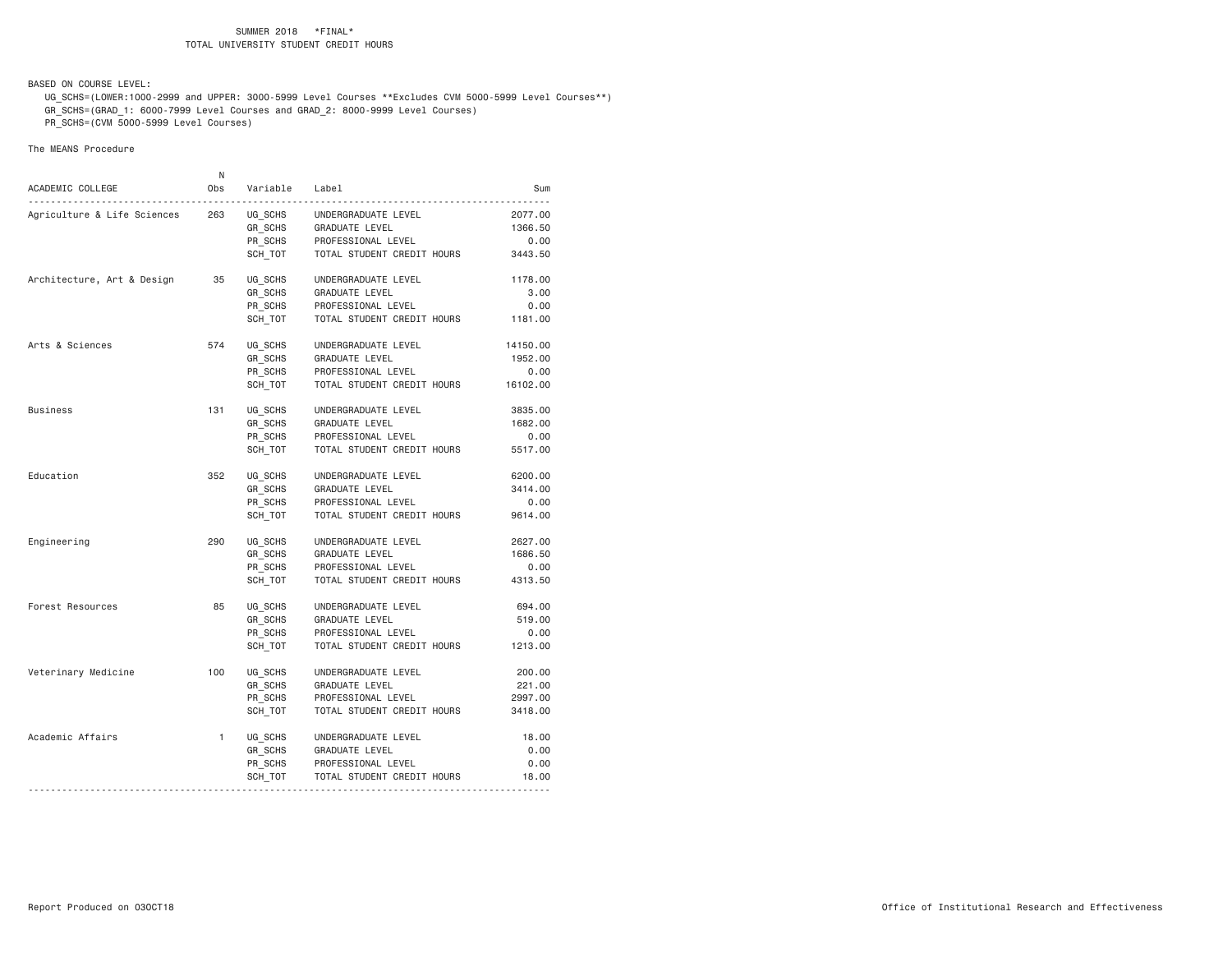BASED ON COURSE LEVEL:

UG\_SCHS=(LOWER:1000-2999 and UPPER: 3000-5999 Level Courses \*\*Excludes CVM 5000-5999 Level Courses\*\*)

GR\_SCHS=(GRAD\_1: 6000-7999 Level Courses and GRAD\_2: 8000-9999 Level Courses)

PR\_SCHS=(CVM 5000-5999 Level Courses)

|                                                               | UNDERGRADUATE | GRADUATE | PROFESSIONAL |         |
|---------------------------------------------------------------|---------------|----------|--------------|---------|
| ACADEMIC DEPARTMENT                                           | LEVEL         | LEVEL    | LEVEL        | TOTAL   |
|                                                               |               |          |              |         |
|                                                               |               |          |              |         |
| Ag & Bio Engineering                                          | 0.00          | 49.00    | 0.00         | 49.00   |
| Agricultural Economics                                        | 63.00         | 69.00    | 0.00         | 132.00  |
| Animal Dairy Science                                          | 278.00        | 91,00    | 0.00         | 369.00  |
| Biochemistry, Molecular Biology, Entomology & Plant Pathology | 273,00        | 350.88   | 0.00         | 623.88  |
| Food Science, Nutrition & Health Promotion                    | 189,00        | 252,00   | 0.00         | 441,00  |
| Landscape Architecture                                        | 139.00        | 14.00    | 0.00         | 153.00  |
| Plant & Soil Sciences                                         | 138,00        | 311.12   | 0.00         | 449.12  |
| Poultry Science                                               | 120.00        | 40.00    | 0.00         | 160.00  |
| School of Human Sciences                                      | 877.00        | 189.50   | 0.00         | 1066.50 |
|                                                               |               |          |              |         |
|                                                               | 2077.00       | 1366.50  | 0.00         | 3443.50 |
|                                                               |               |          |              |         |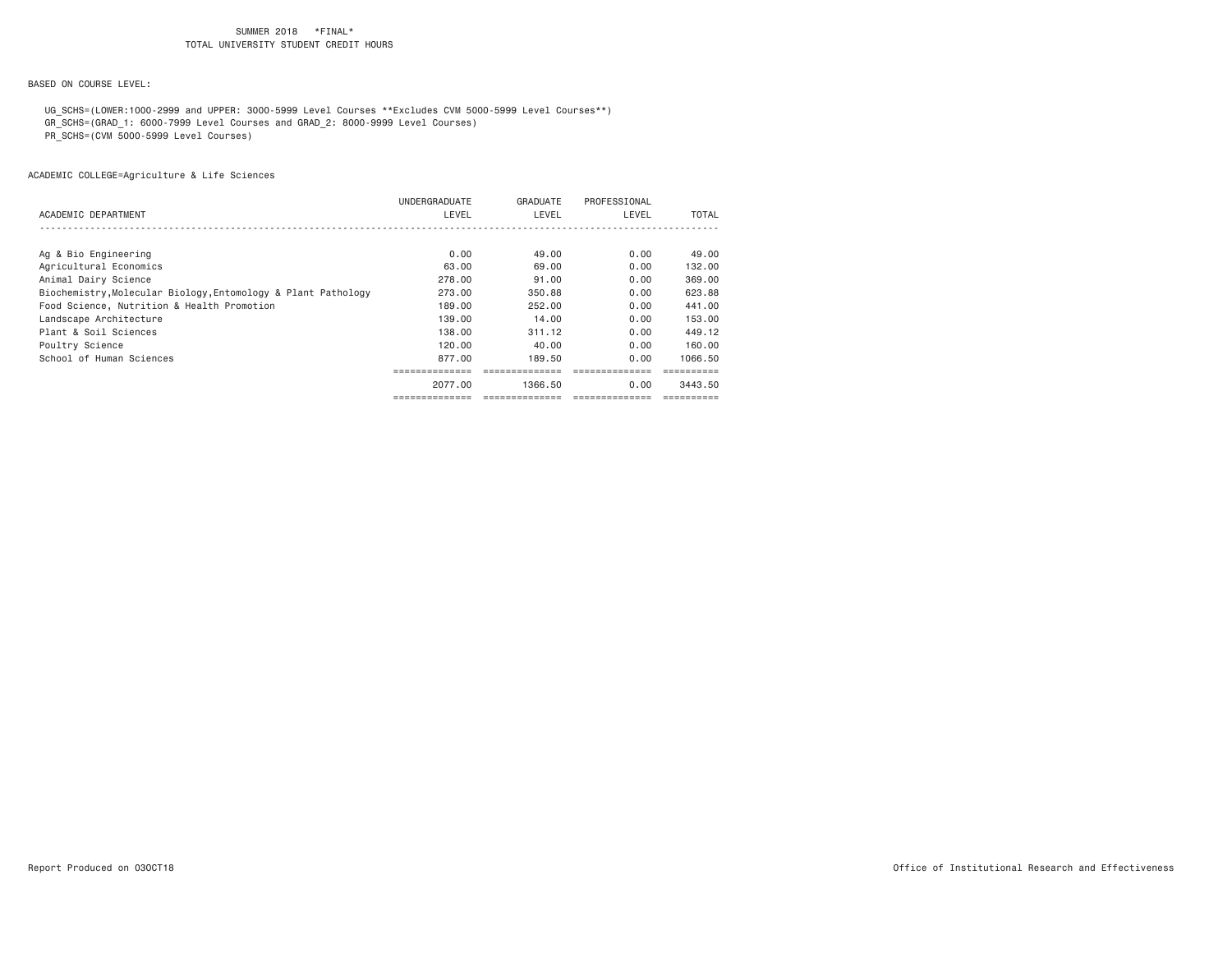BASED ON COURSE LEVEL:

UG\_SCHS=(LOWER:1000-2999 and UPPER: 3000-5999 Level Courses \*\*Excludes CVM 5000-5999 Level Courses\*\*)

GR\_SCHS=(GRAD\_1: 6000-7999 Level Courses and GRAD\_2: 8000-9999 Level Courses)

PR\_SCHS=(CVM 5000-5999 Level Courses)

|                        | 1178.00       | 3.00     | 0.00         | 1181.00      |
|------------------------|---------------|----------|--------------|--------------|
|                        |               |          |              |              |
| School of Architecture | 594,00        | 0.00     | 0.00         | 594.00       |
| Interior Design        | 205,00        | 0.00     | 0.00         | 205,00       |
| Art AAD                | 379,00        | 3.00     | 0.00         | 382,00       |
|                        |               |          |              |              |
| ACADEMIC DEPARTMENT    | LEVEL         | LEVEL    | LEVEL        | <b>TOTAL</b> |
|                        | UNDERGRADUATE | GRADUATE | PROFESSIONAL |              |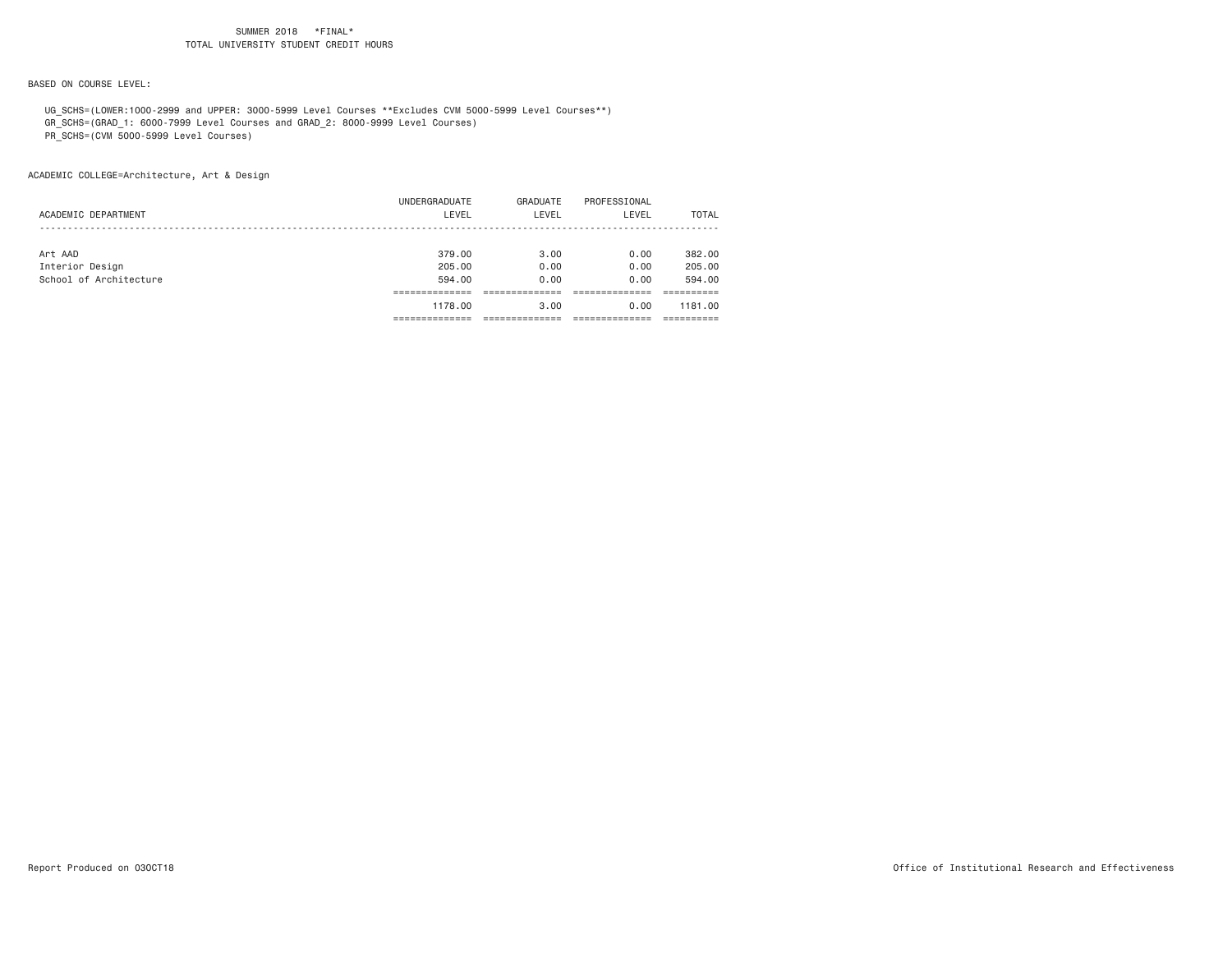BASED ON COURSE LEVEL:

UG\_SCHS=(LOWER:1000-2999 and UPPER: 3000-5999 Level Courses \*\*Excludes CVM 5000-5999 Level Courses\*\*)

GR\_SCHS=(GRAD\_1: 6000-7999 Level Courses and GRAD\_2: 8000-9999 Level Courses)

PR\_SCHS=(CVM 5000-5999 Level Courses)

ACADEMIC COLLEGE=Arts & Sciences

|                                            | UNDERGRADUATE  | GRADUATE       | PROFESSIONAL   |            |
|--------------------------------------------|----------------|----------------|----------------|------------|
| ACADEMIC DEPARTMENT                        | LEVEL          | LEVEL          | LEVEL          | TOTAL      |
|                                            |                |                |                |            |
| Anthropology & Middle Eastern Cultures     | 201.00         | 24.00          | 0.00           | 225,00     |
| Biological Sciences                        | 899,00         | 129,00         | 0.00           | 1028.00    |
| Chemistry                                  | 1047,00        | 328,00         | 0.00           | 1375.00    |
| Classical & Modern Languages & Literatures | 1113,00        | 15,00          | 0.00           | 1128,00    |
| Communication                              | 1571.00        | 12.00          | 0.00           | 1583.00    |
| English                                    | 1215,00        | 60.00          | 0.00           | 1275.00    |
| Geosciences                                | 1829,00        | 852,00         | 0.00           | 2681.00    |
| History                                    | 381,00         | 48,00          | 0.00           | 429,00     |
| Mathematics & Statistics                   | 2451,00        | 117,00         | 0.00           | 2568,00    |
| Philosophy & Religion                      | 669,00         | 0.00           | 0.00           | 669,00     |
| Physics & Astronomy                        | 701.00         | 6.00           | 0.00           | 707.00     |
| Political Science & Public Administration  | 87.00          | 63,00          | 0.00           | 150,00     |
| Psychology                                 | 1205,00        | 223,00         | 0.00           | 1428,00    |
| Sociology                                  | 781.00         | 75.00          | 0.00           | 856,00     |
|                                            | ============== | ============== | ============== | ========== |
|                                            | 14150.00       | 1952.00        | 0.00           | 16102.00   |
|                                            |                |                |                | ========== |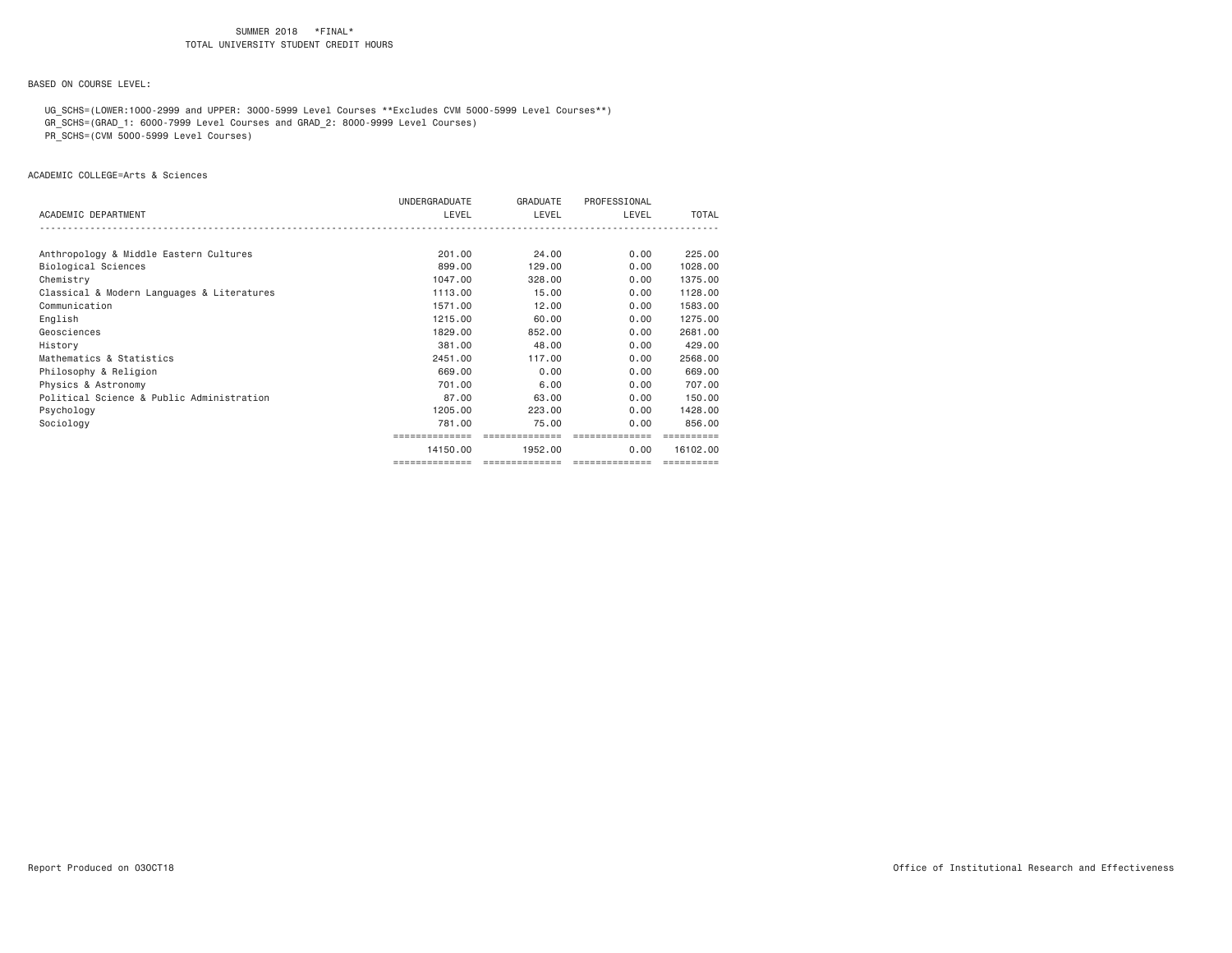### BASED ON COURSE LEVEL:

UG\_SCHS=(LOWER:1000-2999 and UPPER: 3000-5999 Level Courses \*\*Excludes CVM 5000-5999 Level Courses\*\*)

GR\_SCHS=(GRAD\_1: 6000-7999 Level Courses and GRAD\_2: 8000-9999 Level Courses)

PR\_SCHS=(CVM 5000-5999 Level Courses)

### ACADEMIC COLLEGE=Business

|                                                 | UNDERGRADUATE | GRADUATE | PROFESSIONAL |         |
|-------------------------------------------------|---------------|----------|--------------|---------|
| ACADEMIC DEPARTMENT                             | LEVEL         | LEVEL    | LEVEL        | TOTAL   |
|                                                 |               |          |              |         |
| Finance & Economics                             | 1339.00       | 183.00   | 0.00         | 1522.00 |
| Management & Information Systems                | 901,00        | 492.00   | 0.00         | 1393.00 |
| Marketing, Quantitative Analysis & Business Law | 926,00        | 467.00   | 0.00         | 1393.00 |
| School of Accountancy                           | 669.00        | 540.00   | 0.00         | 1209.00 |
|                                                 |               |          |              |         |
|                                                 | 3835.00       | 1682.00  | 0.00         | 5517.00 |
|                                                 |               |          |              |         |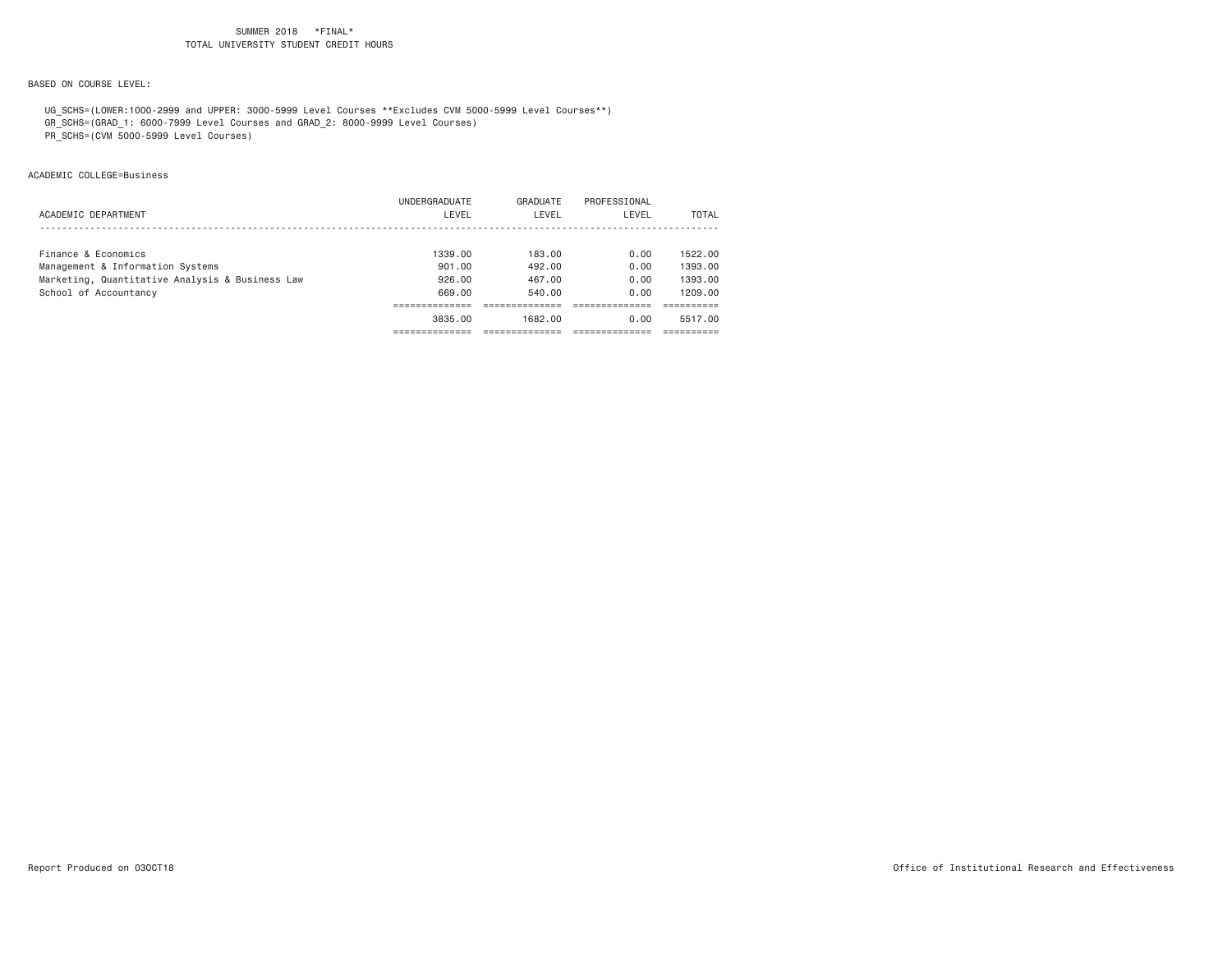BASED ON COURSE LEVEL:

 UG\_SCHS=(LOWER:1000-2999 and UPPER: 3000-5999 Level Courses \*\*Excludes CVM 5000-5999 Level Courses\*\*) GR\_SCHS=(GRAD\_1: 6000-7999 Level Courses and GRAD\_2: 8000-9999 Level Courses)

PR\_SCHS=(CVM 5000-5999 Level Courses)

ACADEMIC COLLEGE=Education

|                                                     | UNDERGRADUATE | GRADUATE | PROFESSIONAL |         |
|-----------------------------------------------------|---------------|----------|--------------|---------|
| ACADEMIC DEPARTMENT                                 | LEVEL         | LEVEL    | LEVEL        | TOTAL   |
|                                                     |               |          |              |         |
| Counseling, Educational Psychology, and Foundations | 1527.00       | 1053.00  | 0.00         | 2580.00 |
| Curriculum, Instruction & Special Education         | 810.00        | 726.00   | 0.00         | 1536.00 |
| Educational Leadership                              | 664.00        | 1027.00  | 0.00         | 1691.00 |
| Instructional Systems & Workforce Development       | 1242.00       | 339.00   | 0.00         | 1581.00 |
| Kinesiology                                         | 1666.00       | 144.00   | 0.00         | 1810.00 |
| Music                                               | 291.00        | 125.00   | 0.00         | 416.00  |
|                                                     |               |          |              |         |
|                                                     | 6200.00       | 3414.00  | 0.00         | 9614.00 |
|                                                     |               |          |              |         |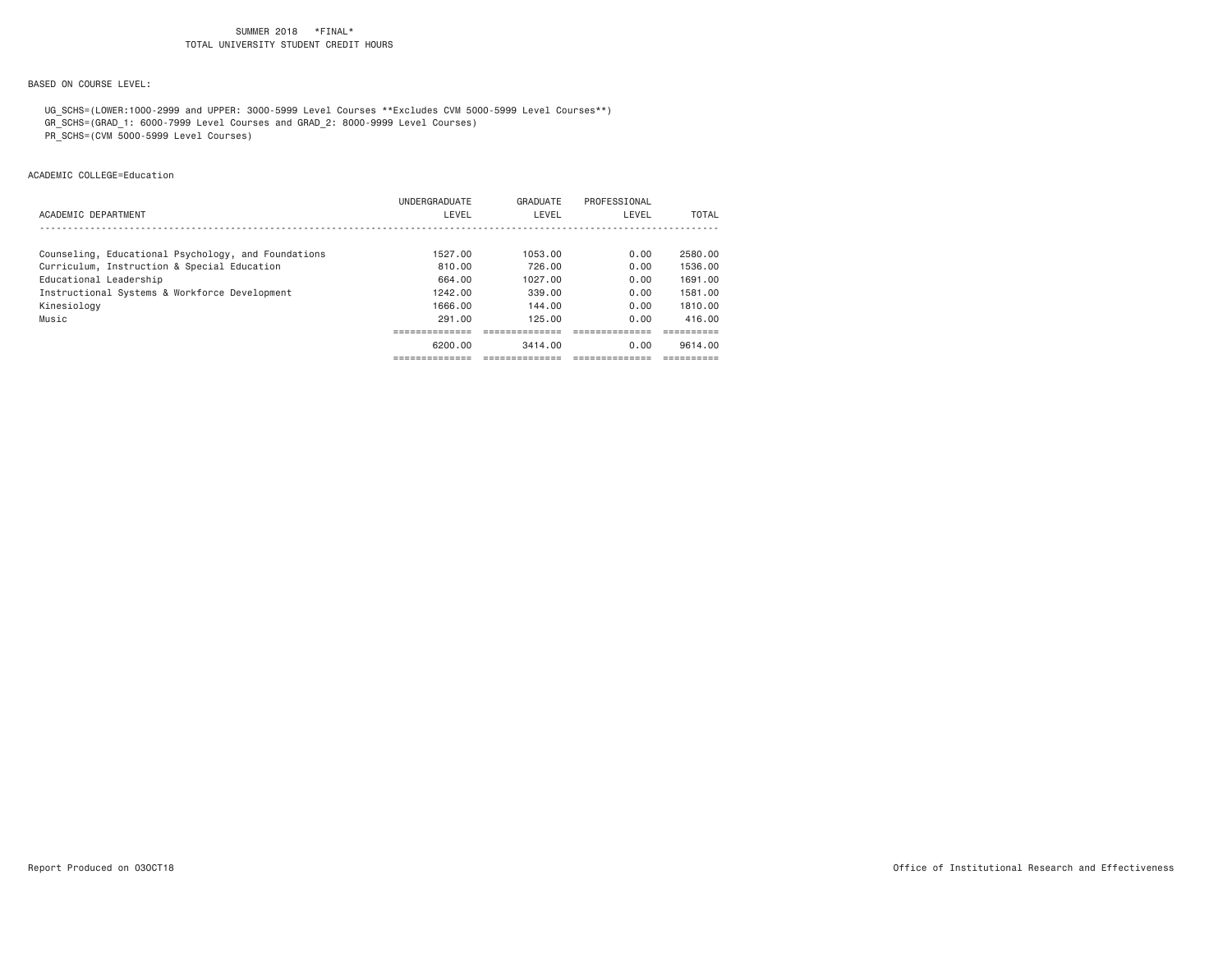BASED ON COURSE LEVEL:

UG\_SCHS=(LOWER:1000-2999 and UPPER: 3000-5999 Level Courses \*\*Excludes CVM 5000-5999 Level Courses\*\*)

GR\_SCHS=(GRAD\_1: 6000-7999 Level Courses and GRAD\_2: 8000-9999 Level Courses)

PR\_SCHS=(CVM 5000-5999 Level Courses)

ACADEMIC COLLEGE=Engineering

|                                   | UNDERGRADUATE | GRADUATE | PROFESSIONAL |         |
|-----------------------------------|---------------|----------|--------------|---------|
| ACADEMIC DEPARTMENT               | LEVEL         | LEVEL    | LEVEL        | TOTAL   |
|                                   |               |          |              |         |
|                                   |               |          |              |         |
| Aerospace Engineering             | 492.00        | 298,00   | 0.00         | 790.00  |
| Ag & Bio Engineering              | 3,00          | 82.00    | 0.00         | 85.00   |
| Civil & Environmental Engineering | 214.00        | 171.00   | 0.00         | 385.00  |
| Computer Science & Engineering    | 251,00        | 184,00   | 0.00         | 435,00  |
| Electrical & Computer Engineering | 428.00        | 188,00   | 0.00         | 616.00  |
| Industrial & Systems Engineering  | 441,00        | 310.50   | 0.00         | 751.50  |
| Mechanical Engineering            | 513.00        | 349.00   | 0.00         | 862.00  |
| School of Chemical Engineering    | 285.00        | 104.00   | 0.00         | 389.00  |
|                                   |               |          |              |         |
|                                   | 2627.00       | 1686.50  | 0.00         | 4313.50 |
|                                   |               |          |              |         |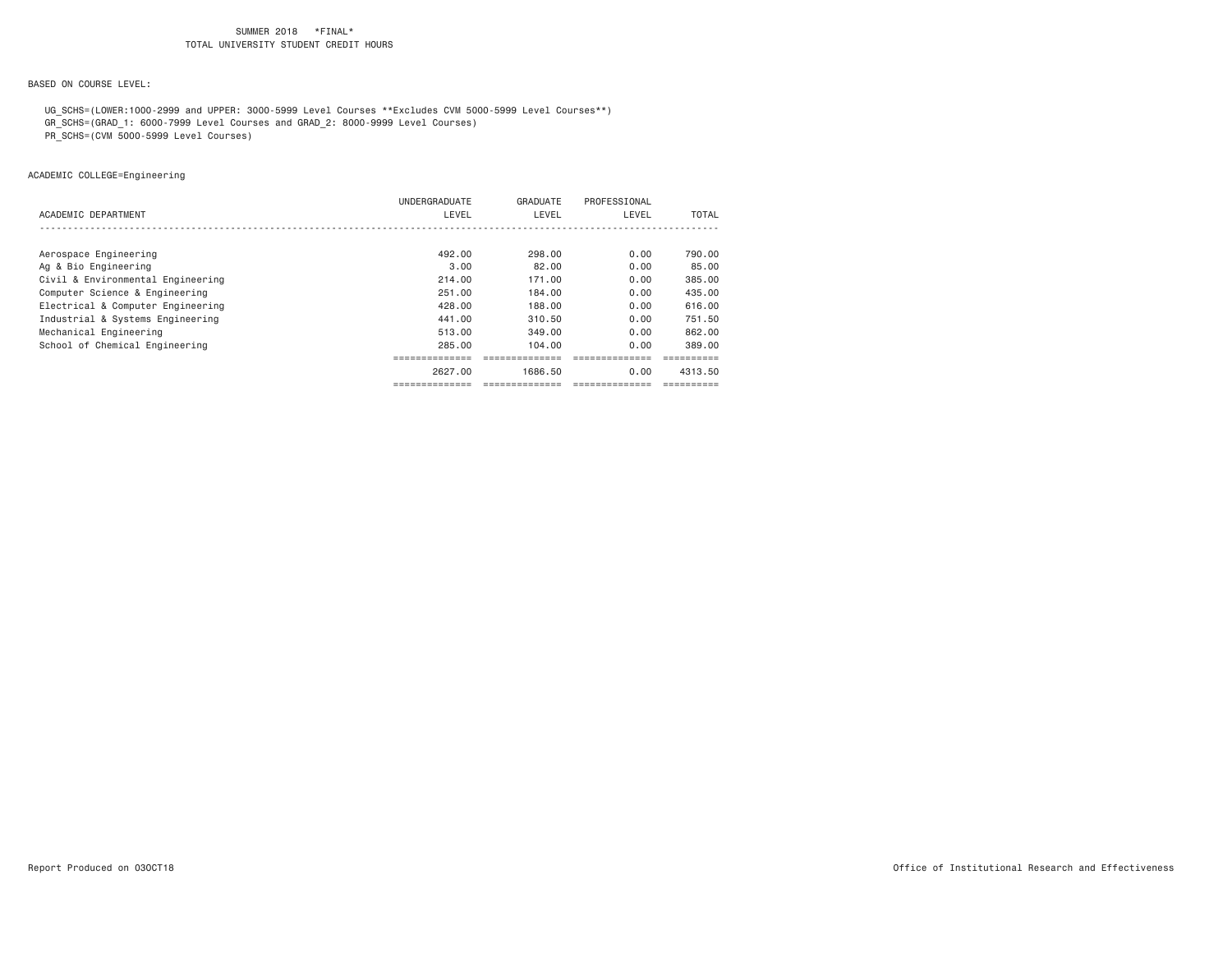BASED ON COURSE LEVEL:

 UG\_SCHS=(LOWER:1000-2999 and UPPER: 3000-5999 Level Courses \*\*Excludes CVM 5000-5999 Level Courses\*\*) GR\_SCHS=(GRAD\_1: 6000-7999 Level Courses and GRAD\_2: 8000-9999 Level Courses)

PR\_SCHS=(CVM 5000-5999 Level Courses)

ACADEMIC COLLEGE=Forest Resources

|                                   | 694,00        | 519.00   | 0.00         | 1213.00 |
|-----------------------------------|---------------|----------|--------------|---------|
|                                   |               |          |              |         |
| Wildlife, Fisheries & Aquaculture | 172,00        | 260.00   | 0.00         | 432.00  |
| Sustainable Bioproducts           | 0.00          | 137.00   | 0.00         | 137,00  |
| Forestry                          | 522.00        | 122.00   | 0.00         | 644.00  |
|                                   |               |          |              |         |
| ACADEMIC DEPARTMENT               | LEVEL         | LEVEL    | LEVEL        | TOTAL   |
|                                   | UNDERGRADUATE | GRADUATE | PROFESSIONAL |         |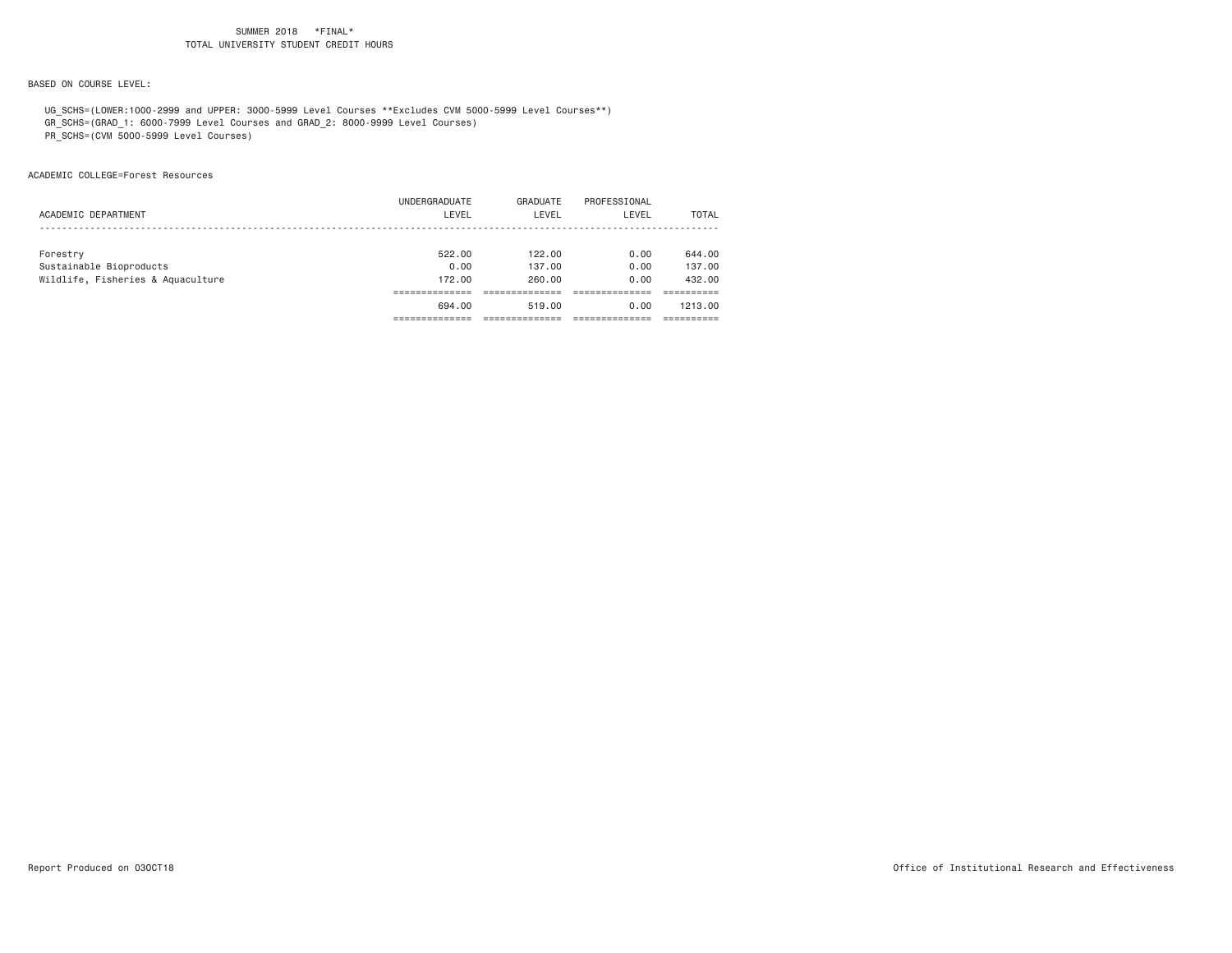BASED ON COURSE LEVEL:

UG\_SCHS=(LOWER:1000-2999 and UPPER: 3000-5999 Level Courses \*\*Excludes CVM 5000-5999 Level Courses\*\*)

GR\_SCHS=(GRAD\_1: 6000-7999 Level Courses and GRAD\_2: 8000-9999 Level Courses)

PR\_SCHS=(CVM 5000-5999 Level Courses)

ACADEMIC COLLEGE=Veterinary Medicine

|                     | UNDERGRADUATE | GRADUATE | PROFESSIONAL |              |
|---------------------|---------------|----------|--------------|--------------|
| ACADEMIC DEPARTMENT | LEVEL         | LEVEL    | LEVEL        | <b>TOTAL</b> |
|                     |               |          |              |              |
| Veterinary Medicine | 200.00        | 221.00   | 2997.00      | 3418.00      |
|                     |               |          |              |              |
|                     | 200.00        | 221,00   | 2997.00      | 3418.00      |
|                     |               |          |              |              |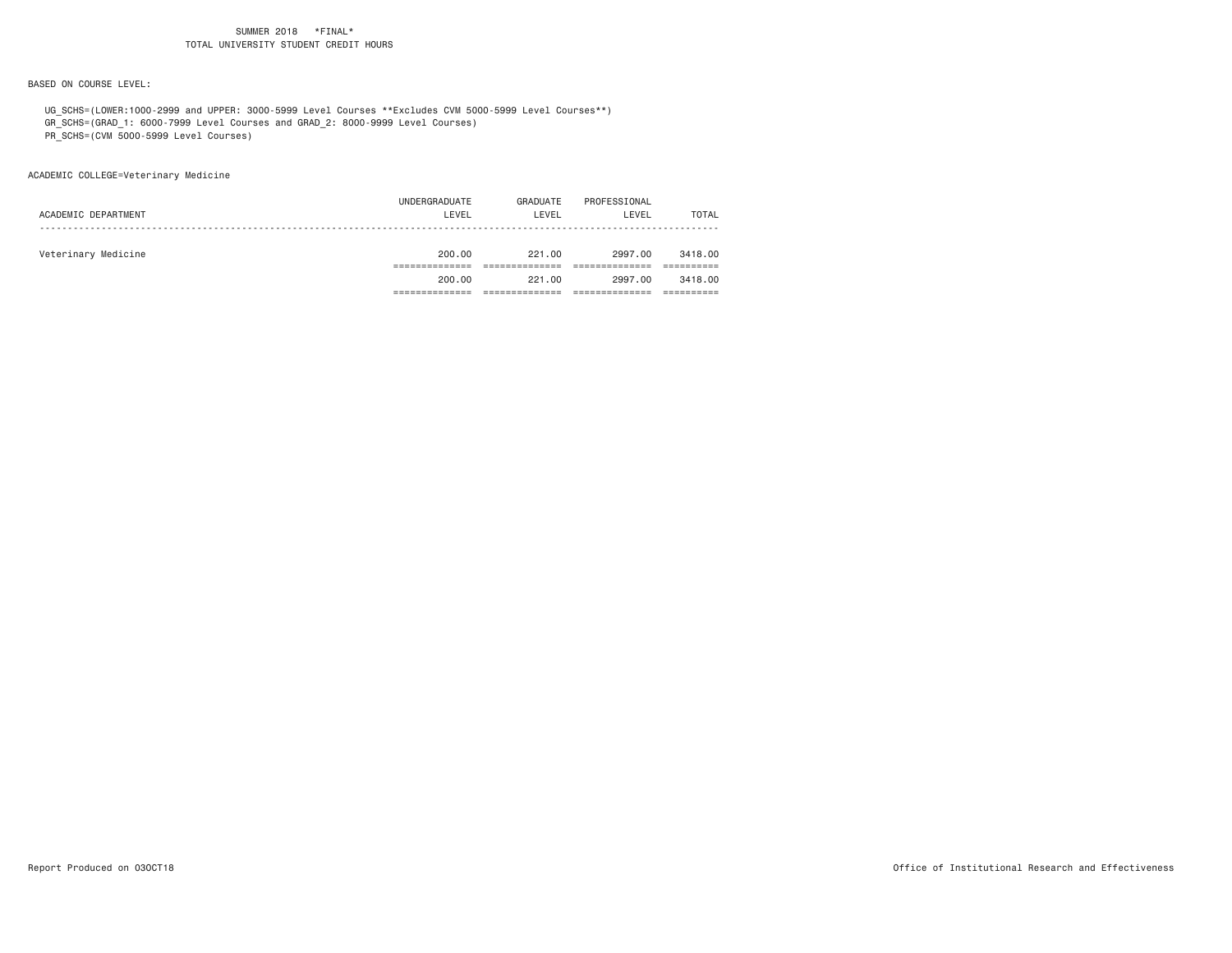BASED ON COURSE LEVEL:

UG\_SCHS=(LOWER:1000-2999 and UPPER: 3000-5999 Level Courses \*\*Excludes CVM 5000-5999 Level Courses\*\*)

GR\_SCHS=(GRAD\_1: 6000-7999 Level Courses and GRAD\_2: 8000-9999 Level Courses)

PR\_SCHS=(CVM 5000-5999 Level Courses)

ACADEMIC COLLEGE=Academic Affairs

|                     | UNDERGRADUATE | GRADUATE | PROFESSIONAL |              |
|---------------------|---------------|----------|--------------|--------------|
| ACADEMIC DEPARTMENT | LEVEL         | LEVEL    | LEVEL        | <b>TOTAL</b> |
|                     |               |          |              |              |
| Provost Office      | 18,00         | 0.00     | 0.00         | 18,00        |
|                     |               |          |              |              |
|                     | 18,00         | 0.00     | 0.00         | 18,00        |
|                     |               |          |              |              |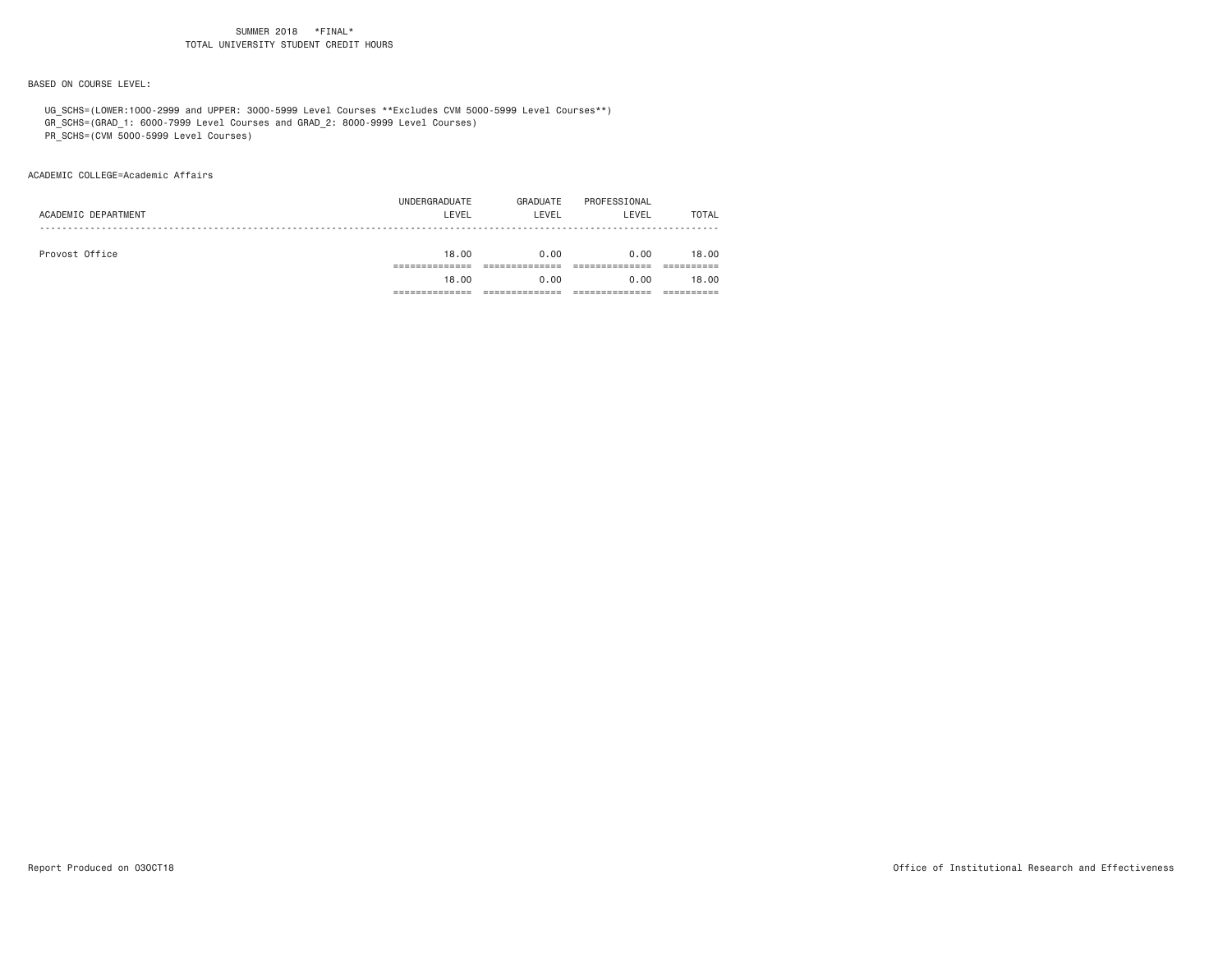| ACADEMIC DEPARTMENT                                           | Instructor Name | Rank                          | Tenure<br>Status | Course<br>Cip # | CRN   | Course #                   |                    | Sec Type Title                       | Inst<br>Per  | UG<br><b>SCHS</b>     | GR<br><b>SCHS</b>                                                                                                                                         | PR<br><b>SCHS</b>      | Total<br><b>SCHS</b>                         |
|---------------------------------------------------------------|-----------------|-------------------------------|------------------|-----------------|-------|----------------------------|--------------------|--------------------------------------|--------------|-----------------------|-----------------------------------------------------------------------------------------------------------------------------------------------------------|------------------------|----------------------------------------------|
| Ag & Bio Engineering                                          | Bora, Ganesh    | Associate Professor Ten Track |                  | 140301          | 22738 | ABE 9000<br>22750 ABE 8000 | $103$ D<br>$101$ D | Research / Diss<br>Research / Thesis | 1.00<br>1.00 | 0.00<br>0.00          | 12.00<br>6.00                                                                                                                                             | 0.00<br>0.00           | 12.00<br>6.00                                |
|                                                               |                 |                               |                  |                 |       |                            |                    |                                      |              | -----------<br>0.00   | $ -$<br>------<br>18.00                                                                                                                                   | - - - - -<br>0.00      | 18.00                                        |
|                                                               | Horton, Renita  | Assistant Professor Ten Track |                  |                 |       | 140301 22752 ABE 8000      | $103$ D            | Research / Thesis                    | 1.00         | 0.00                  | 7.00                                                                                                                                                      | 0.00                   | 7.00                                         |
|                                                               |                 |                               |                  |                 |       |                            |                    |                                      |              | .<br>0.00             | .<br>7.00                                                                                                                                                 | .<br>.<br>0.00         | .<br>7.00                                    |
|                                                               | Linhoss, Anna   | Assistant Professor Ten Track |                  |                 |       | 140301 22741 ABE 9000      | $106$ D            | Research / Diss                      | 1.00         | 0.00<br>-----------   | 6.00<br>$\sim$ $\sim$ $\sim$<br>$\frac{1}{2} \left( \frac{1}{2} \right) \left( \frac{1}{2} \right) \left( \frac{1}{2} \right) \left( \frac{1}{2} \right)$ | 0.00<br>.<br>$- - - -$ | 6.00<br>$\sim$ $\sim$ $\sim$ $\sim$<br>----- |
|                                                               |                 |                               |                  |                 |       |                            |                    |                                      |              | 0.00                  | 6.00                                                                                                                                                      | 0.00                   | 6.00                                         |
|                                                               | Priddy, Lauren  | Assistant Professor Ten Track |                  | 140301          | 22744 | ABE 9000                   | 109 D              | Research / Diss                      | 1,00         | 0.00                  | 6.00                                                                                                                                                      | 0.00                   | 6.00                                         |
|                                                               |                 |                               |                  |                 | 22757 | ABE 8000                   | 108 D              | Research / Thesis                    | 1.00         | 0.00<br>$\cdots$<br>. | 3,00<br>.                                                                                                                                                 | 0.00<br>$- - - -$      | 3.00<br>- - - - -                            |
|                                                               |                 |                               |                  |                 |       |                            |                    |                                      |              | 0.00                  | 9.00                                                                                                                                                      | 0.00                   | 9.00                                         |
|                                                               | Zhao, Yang      | Assistant Professor Ten Track |                  | 140301          | 22736 | ABE 9000                   | 102 <sub>D</sub>   | Research / Diss                      | 1.00         | 0.00<br>.             | 9.00                                                                                                                                                      | 0.00<br>$\frac{1}{2}$  | 9.00                                         |
|                                                               |                 |                               |                  |                 |       |                            |                    |                                      |              | ----<br>0.00          | 9.00                                                                                                                                                      | 0.00                   | 9.00                                         |
| ====================================                          |                 |                               |                  |                 |       |                            |                    |                                      |              | ==========            | ==========                                                                                                                                                | ==========             | ==========                                   |
| Ag & Bio Engineering<br>===================================== |                 |                               |                  |                 |       |                            |                    |                                      |              | 0.00                  | 49.00                                                                                                                                                     | 0.00                   | 49.00                                        |
|                                                               |                 |                               |                  |                 |       |                            |                    |                                      |              |                       |                                                                                                                                                           |                        |                                              |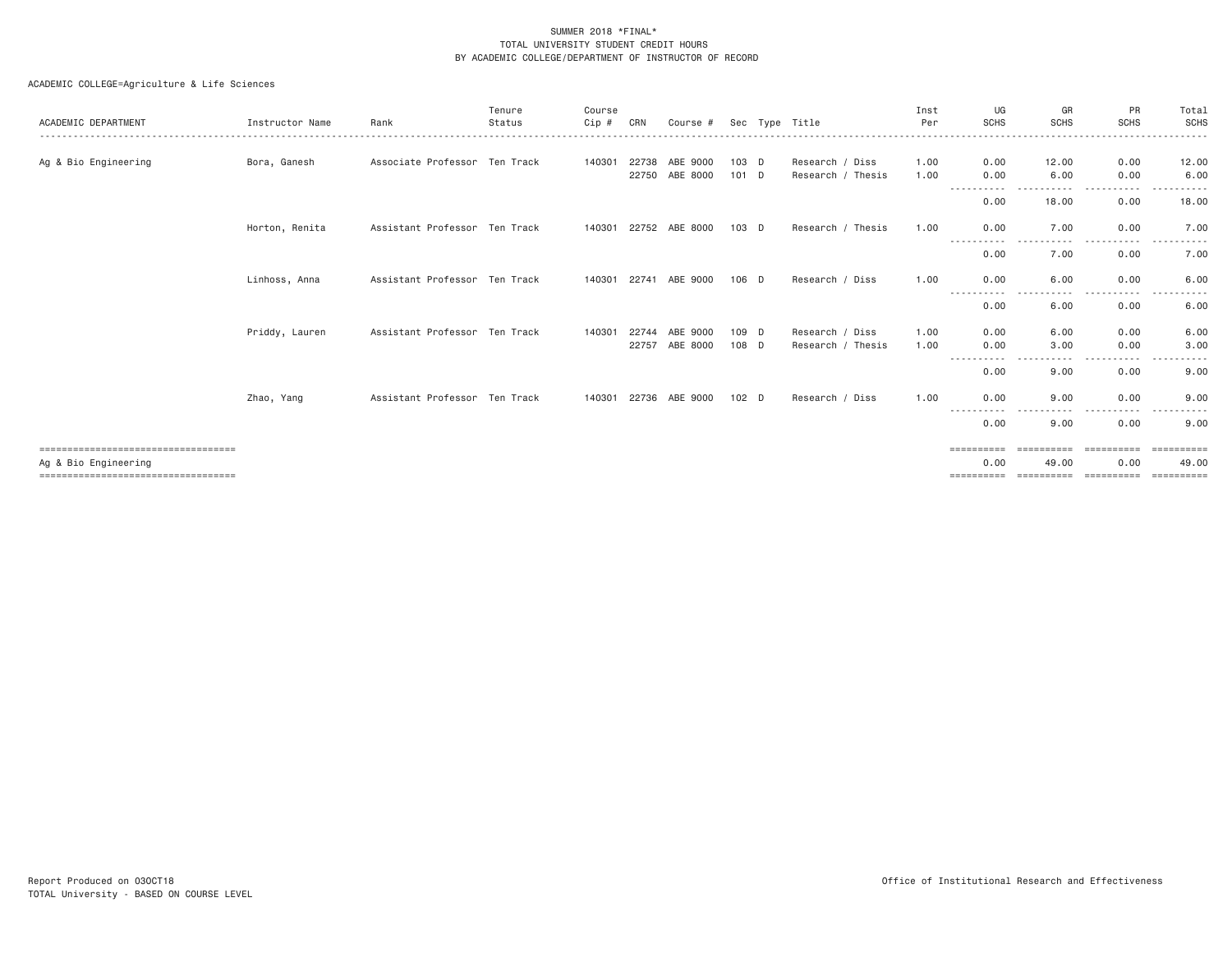| ACADEMIC DEPARTMENT                                          | Instructor Name                                        | Rank                          | Tenure<br>Status | Course<br>Cip # | CRN          | Course #              |         |   | Sec Type Title            | Inst<br>Per | UG<br><b>SCHS</b>                                                                                                                      | GR<br><b>SCHS</b>                                                                                                                                                                                                                                                                                                                                                                                                                                                                               | PR<br><b>SCHS</b>                                                                                                                 | Total<br><b>SCHS</b>   |
|--------------------------------------------------------------|--------------------------------------------------------|-------------------------------|------------------|-----------------|--------------|-----------------------|---------|---|---------------------------|-------------|----------------------------------------------------------------------------------------------------------------------------------------|-------------------------------------------------------------------------------------------------------------------------------------------------------------------------------------------------------------------------------------------------------------------------------------------------------------------------------------------------------------------------------------------------------------------------------------------------------------------------------------------------|-----------------------------------------------------------------------------------------------------------------------------------|------------------------|
| Agricultural Economics                                       | Coatney, Kalyn                                         | Associate Professor Tenured   |                  | 010103 20039    |              | AEC 2713              | 01      | C | Intro to Food & Reso      | 1.00        | 24.00                                                                                                                                  | 0.00                                                                                                                                                                                                                                                                                                                                                                                                                                                                                            | 0.00                                                                                                                              | 24.00                  |
|                                                              |                                                        |                               |                  |                 | 22283        | AEC 8000              | $101$ D |   | Research / Thesis         | 1.00        | 0.00                                                                                                                                   | 3.00                                                                                                                                                                                                                                                                                                                                                                                                                                                                                            | 0.00                                                                                                                              | 3.00                   |
|                                                              |                                                        |                               |                  |                 |              |                       |         |   |                           |             | ----------<br>24.00                                                                                                                    | .<br>3.00                                                                                                                                                                                                                                                                                                                                                                                                                                                                                       | -----<br>0.00                                                                                                                     | 27.00                  |
|                                                              | Collart Dinarte, Alb Extension Assist Pr Non-Ten Track |                               |                  |                 |              | 010103 22285 AEC 8000 | 103 D   |   | Research / Thesis         | 1.00        | 0.00                                                                                                                                   | 6.00                                                                                                                                                                                                                                                                                                                                                                                                                                                                                            | 0.00                                                                                                                              | 6.00                   |
|                                                              |                                                        |                               |                  |                 |              |                       |         |   |                           |             | $\frac{1}{2}$<br>0.00                                                                                                                  | $\frac{1}{2} \left( \frac{1}{2} \right) \left( \frac{1}{2} \right) \left( \frac{1}{2} \right) \left( \frac{1}{2} \right)$<br>6.00                                                                                                                                                                                                                                                                                                                                                               | $\frac{1}{2} \left( \frac{1}{2} \right) \left( \frac{1}{2} \right) \left( \frac{1}{2} \right) \left( \frac{1}{2} \right)$<br>0.00 | 6.00                   |
|                                                              | Harri, Ardian                                          | Associate Professor Tenured   |                  |                 | 010103 22286 | AEC 8000              | 104 D   |   | Research / Thesis         | 1.00        | 0.00                                                                                                                                   | 6.00                                                                                                                                                                                                                                                                                                                                                                                                                                                                                            | 0.00                                                                                                                              | 6.00                   |
|                                                              |                                                        |                               |                  |                 |              | 450602 20045 AEC 8843 | 001 C   |   | Survey Design & Exp       | 0.66        | 0.00                                                                                                                                   | 13.86                                                                                                                                                                                                                                                                                                                                                                                                                                                                                           | 0.00                                                                                                                              | 13.86                  |
|                                                              |                                                        |                               |                  |                 |              |                       |         |   |                           |             | ----------<br>0.00                                                                                                                     | <u>.</u><br>19.86                                                                                                                                                                                                                                                                                                                                                                                                                                                                               | -----<br>0.00                                                                                                                     | 19.86                  |
|                                                              | Interis, Matthew                                       | Associate Professor Tenured   |                  |                 | 010103 22287 | AEC 8000              | 105 D   |   | Research / Thesis         | 1.00        | 0.00                                                                                                                                   | 3.00                                                                                                                                                                                                                                                                                                                                                                                                                                                                                            | 0.00                                                                                                                              | 3.00                   |
|                                                              |                                                        |                               |                  |                 |              | 450602 20045 AEC 8843 | 001 C   |   | Survey Design & Exp       | 0.34        | 0.00                                                                                                                                   | 7.14                                                                                                                                                                                                                                                                                                                                                                                                                                                                                            | 0.00                                                                                                                              | 7.14                   |
|                                                              |                                                        |                               |                  |                 |              |                       |         |   |                           |             | .<br>0.00                                                                                                                              | .<br>10.14                                                                                                                                                                                                                                                                                                                                                                                                                                                                                      | .<br>0.00                                                                                                                         | $\frac{1}{2}$<br>10.14 |
|                                                              | Li, Xiaofei                                            | Assistant Professor Ten Track |                  |                 |              | 010103 22288 AEC 8000 | 106 D   |   | Research / Thesis         | 1.00        | 0.00                                                                                                                                   | 3.00                                                                                                                                                                                                                                                                                                                                                                                                                                                                                            | 0.00                                                                                                                              | 3.00                   |
|                                                              |                                                        |                               |                  |                 |              |                       |         |   |                           |             | .<br>$- - -$<br>0.00                                                                                                                   | 3.00                                                                                                                                                                                                                                                                                                                                                                                                                                                                                            | 0.00                                                                                                                              | 3.00                   |
|                                                              | Little, Randall                                        | Professor                     | Tenured          |                 |              | 010101 20040 AEC 4530 | 101 E   |   | Internship AEC-AGBM       | 1.00        | 16.00                                                                                                                                  | 0.00                                                                                                                                                                                                                                                                                                                                                                                                                                                                                            | 0.00                                                                                                                              | 16.00                  |
|                                                              |                                                        |                               |                  |                 | 20042        | AEC 6530              | 101 E   |   | Internship AEC-AGBM       | 1.00        | 0.00                                                                                                                                   | 12.00                                                                                                                                                                                                                                                                                                                                                                                                                                                                                           | 0.00                                                                                                                              | 12.00                  |
|                                                              |                                                        |                               |                  |                 |              | 22975 AEC 4530        | 501 E   |   | Internship AEC-AGBM       | 1.00        | 5.00                                                                                                                                   | 0.00                                                                                                                                                                                                                                                                                                                                                                                                                                                                                            | 0.00                                                                                                                              | 5.00                   |
|                                                              |                                                        |                               |                  |                 |              |                       |         |   |                           |             | ----------<br>21.00                                                                                                                    | 12.00                                                                                                                                                                                                                                                                                                                                                                                                                                                                                           | .<br>0.00                                                                                                                         | 33.00                  |
|                                                              | Maples, McKenzie                                       | Instructor                    | Non-Ten Track    |                 |              | 010101 21552 AEC 3133 | 001 C   |   | Introductory Agribus 1.00 |             | 18,00                                                                                                                                  | 0.00                                                                                                                                                                                                                                                                                                                                                                                                                                                                                            | 0.00                                                                                                                              | 18.00                  |
|                                                              |                                                        |                               |                  |                 |              |                       |         |   |                           |             | . <b>.</b><br>18.00                                                                                                                    | $\frac{1}{2} \left( \frac{1}{2} \right) \left( \frac{1}{2} \right) \left( \frac{1}{2} \right) \left( \frac{1}{2} \right)$<br>0.00                                                                                                                                                                                                                                                                                                                                                               | .<br>0.00                                                                                                                         | .<br>18.00             |
|                                                              | Petrolia, Daniel                                       | Associate Professor Tenured   |                  |                 |              | 010103 22290 AEC 8000 | 108 D   |   | Research / Thesis         | 1.00        | 0.00                                                                                                                                   | 9.00                                                                                                                                                                                                                                                                                                                                                                                                                                                                                            | 0.00                                                                                                                              | 9.00                   |
|                                                              |                                                        |                               |                  |                 |              |                       |         |   |                           |             | $\frac{1}{2} \left( \frac{1}{2} \right) \left( \frac{1}{2} \right) \left( \frac{1}{2} \right) \left( \frac{1}{2} \right)$<br>.<br>0.00 | 9.00                                                                                                                                                                                                                                                                                                                                                                                                                                                                                            | 0.00                                                                                                                              | 9.00                   |
|                                                              | Walters, Lurleen                                       | Assistant Professor Ten Track |                  |                 |              | 010103 22291 AEC 8000 | 109 D   |   | Research / Thesis         | 1.00        | 0.00                                                                                                                                   | 6.00                                                                                                                                                                                                                                                                                                                                                                                                                                                                                            | 0.00                                                                                                                              | 6.00                   |
|                                                              |                                                        |                               |                  |                 |              |                       |         |   |                           |             | -----<br>.<br>0.00                                                                                                                     | 6.00                                                                                                                                                                                                                                                                                                                                                                                                                                                                                            | 0.00                                                                                                                              | 6.00                   |
| ----------------------------------<br>Agricultural Economics |                                                        |                               |                  |                 |              |                       |         |   |                           |             | ==========<br>63.00                                                                                                                    | $\begin{array}{cccccccccc} \multicolumn{3}{c}{} & \multicolumn{3}{c}{} & \multicolumn{3}{c}{} & \multicolumn{3}{c}{} & \multicolumn{3}{c}{} & \multicolumn{3}{c}{} & \multicolumn{3}{c}{} & \multicolumn{3}{c}{} & \multicolumn{3}{c}{} & \multicolumn{3}{c}{} & \multicolumn{3}{c}{} & \multicolumn{3}{c}{} & \multicolumn{3}{c}{} & \multicolumn{3}{c}{} & \multicolumn{3}{c}{} & \multicolumn{3}{c}{} & \multicolumn{3}{c}{} & \multicolumn{3}{c}{} & \multicolumn{3}{c}{} & \mult$<br>69.00 | 0.00                                                                                                                              | 132.00                 |
| -----------------------------------                          |                                                        |                               |                  |                 |              |                       |         |   |                           |             | ==========                                                                                                                             | ----------- ---------                                                                                                                                                                                                                                                                                                                                                                                                                                                                           |                                                                                                                                   |                        |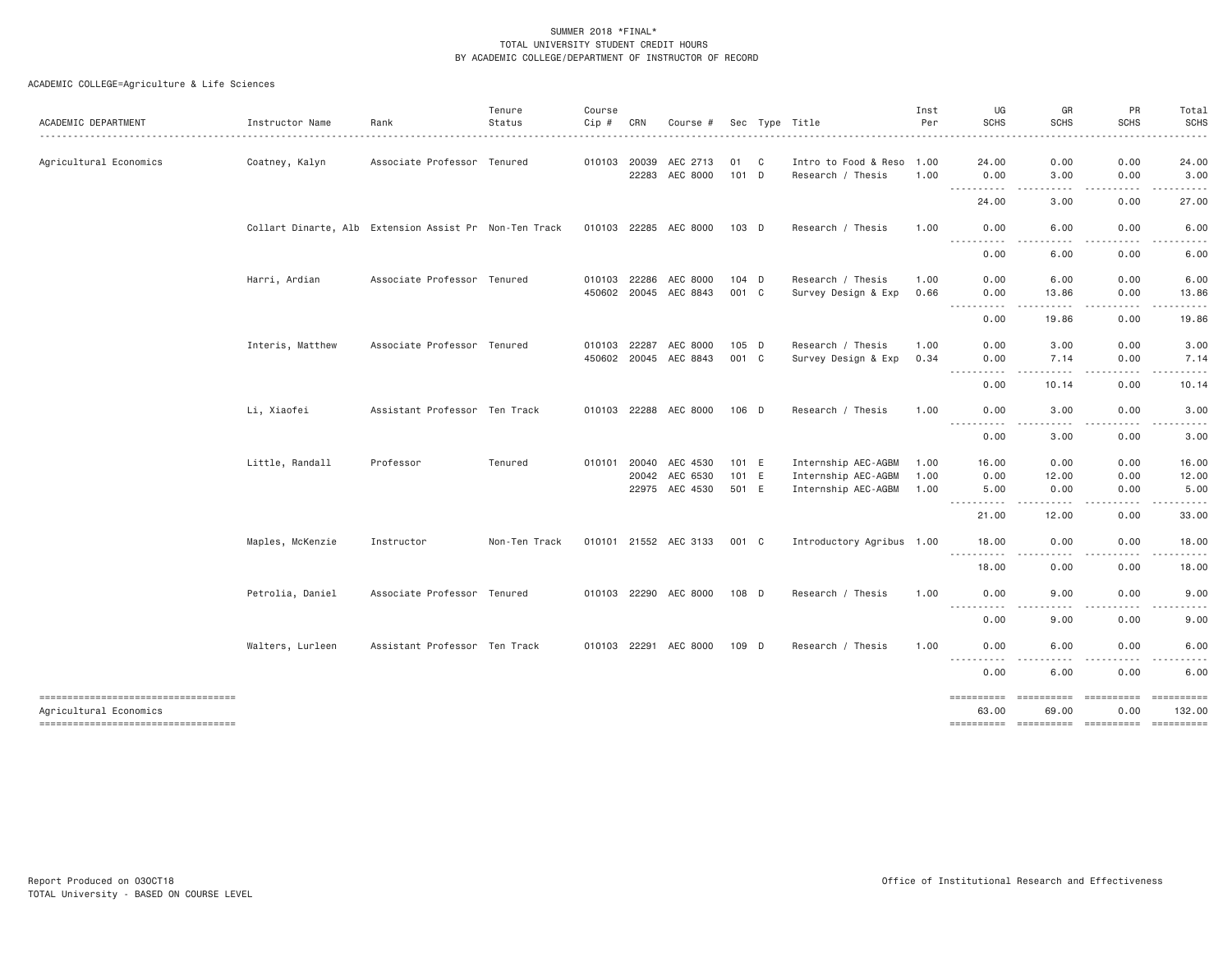| ACADEMIC DEPARTMENT  | Instructor Name                                    | Rank                              | Tenure<br>Status | Course<br>Cip #  | CRN                                     | Course #                                       |                                            |   | Sec Type Title                                                                       | Inst<br>Per          | UG<br><b>SCHS</b>                                                                                                                                                                                                                                                                                                                                                                                         | GR<br><b>SCHS</b>            | PR<br><b>SCHS</b>                   | Total<br><b>SCHS</b>         |
|----------------------|----------------------------------------------------|-----------------------------------|------------------|------------------|-----------------------------------------|------------------------------------------------|--------------------------------------------|---|--------------------------------------------------------------------------------------|----------------------|-----------------------------------------------------------------------------------------------------------------------------------------------------------------------------------------------------------------------------------------------------------------------------------------------------------------------------------------------------------------------------------------------------------|------------------------------|-------------------------------------|------------------------------|
| Animal Dairy Science | Cavinder, Clay                                     | Associate Professor Tenured       |                  | 010101<br>010901 | 23292<br>22668<br>22687<br>010999 20034 | ADS 4000<br>ADS 8000<br>ADS 9000<br>ADS 4520   | $101$ I<br>102 <sub>D</sub><br>102 D<br>02 | E | Directed Indiv Study 1.00<br>Research/Thesis<br>Research/Diss<br>Livestock Extension | 1.00<br>1.00<br>1.00 | 1.00<br>0.00<br>0.00<br>3.00                                                                                                                                                                                                                                                                                                                                                                              | 0.00<br>1.00<br>6.00<br>0.00 | 0.00<br>0.00<br>0.00<br>0.00        | 1.00<br>1.00<br>6.00<br>3.00 |
|                      |                                                    |                                   |                  |                  |                                         |                                                |                                            |   |                                                                                      |                      | $\frac{1}{2} \left( \frac{1}{2} \right) \left( \frac{1}{2} \right) \left( \frac{1}{2} \right) \left( \frac{1}{2} \right) \left( \frac{1}{2} \right) \left( \frac{1}{2} \right)$<br>-----<br>4.00                                                                                                                                                                                                          | .<br>7.00                    | -----<br>0.00                       | .<br>11.00                   |
|                      | Devost-Burnett, Derr Assistant Professor Ten Track |                                   |                  | 010901           | 22669<br>010904 21716                   | ADS 8000<br>ADS 8333                           | 103 D<br>01                                | C | Research/Thesis<br>Nutr BCHE of Livesto 1.00                                         | 1.00                 | 0.00<br>0.00                                                                                                                                                                                                                                                                                                                                                                                              | 6.00<br>9.00                 | 0.00<br>0.00                        | 6.00<br>9.00                 |
|                      |                                                    |                                   |                  |                  |                                         |                                                |                                            |   |                                                                                      |                      | .<br>0.00                                                                                                                                                                                                                                                                                                                                                                                                 | $- - - - -$<br>15.00         | $- - - - -$<br>0.00                 | .<br>15.00                   |
|                      | Dinh, Thu                                          | Assistant Professor Ten Track     |                  | 010901           | 22670                                   | ADS 8000<br>22689 ADS 9000                     | $104$ D<br>104 D                           |   | Research/Thesis<br>Research/Diss                                                     | 1.00<br>1.00         | 0.00<br>0.00                                                                                                                                                                                                                                                                                                                                                                                              | 6.00<br>12.00                | 0.00<br>0.00                        | 6.00<br>12.00                |
|                      |                                                    |                                   |                  |                  |                                         |                                                |                                            |   |                                                                                      |                      | .<br>$\frac{1}{2} \frac{1}{2} \frac{1}{2} \frac{1}{2} \frac{1}{2} \frac{1}{2} \frac{1}{2} \frac{1}{2} \frac{1}{2} \frac{1}{2} \frac{1}{2} \frac{1}{2} \frac{1}{2} \frac{1}{2} \frac{1}{2} \frac{1}{2} \frac{1}{2} \frac{1}{2} \frac{1}{2} \frac{1}{2} \frac{1}{2} \frac{1}{2} \frac{1}{2} \frac{1}{2} \frac{1}{2} \frac{1}{2} \frac{1}{2} \frac{1}{2} \frac{1}{2} \frac{1}{2} \frac{1}{2} \frac{$<br>0.00 | .<br>18,00                   | .<br>0.00                           | الماليات المالية<br>18.00    |
|                      | Graves, Jessica                                    | Instructor                        | Non-Ten Track    |                  | 22226                                   | 010101 20030 ADS 4420<br>ADS 4420              | 101 E<br>501 E                             |   | ADS Internship<br>ADS Internship                                                     | 1.00<br>1.00         | 55.00<br>36.00<br>$  -$<br>.                                                                                                                                                                                                                                                                                                                                                                              | 0.00<br>0.00<br>$   -$       | 0.00<br>0.00<br>$- - - - - -$       | 55.00<br>36.00<br>.          |
|                      |                                                    |                                   |                  |                  |                                         |                                                |                                            |   |                                                                                      |                      | 91.00                                                                                                                                                                                                                                                                                                                                                                                                     | 0.00                         | 0.00                                | 91.00                        |
|                      | Jousan, Frank                                      | Extension Assoc Pro Non-Ten Track |                  | 010999           | 22939                                   | ADS 4520                                       | 103 E                                      |   | Livestock Extension                                                                  | 1.00                 | 3.00<br>.                                                                                                                                                                                                                                                                                                                                                                                                 | 0.00<br>$   -$               | 0.00<br>$- - - - -$                 | 3.00<br>.                    |
|                      |                                                    |                                   |                  |                  |                                         |                                                |                                            |   |                                                                                      |                      | 3.00                                                                                                                                                                                                                                                                                                                                                                                                      | 0.00                         | 0.00                                | 3.00                         |
|                      | Karisch, Brandi                                    | Extension Assist Pr Non-Ten Track |                  | 010901           |                                         | 22690 ADS 9000                                 | 105 D                                      |   | Research/Diss                                                                        | 1.00                 | 0.00                                                                                                                                                                                                                                                                                                                                                                                                      | 6.00                         | 0.00                                | 6.00                         |
|                      |                                                    |                                   |                  |                  |                                         |                                                |                                            |   |                                                                                      |                      | 0.00                                                                                                                                                                                                                                                                                                                                                                                                      | 6.00                         | 0.00                                | 6.00                         |
|                      | Larson, Jamie                                      | Associate Professor Tenured       |                  |                  |                                         | 010901 21864 ADS 1113                          | 501 C                                      |   | Animal Science                                                                       | 1.00                 | 54.00<br>$\sim$ $\sim$ $\sim$<br>54.00                                                                                                                                                                                                                                                                                                                                                                    | 0.00<br>0.00                 | 0.00                                | 54.00                        |
|                      | Lemley, Caleb                                      | Assistant Professor Ten Track     |                  |                  |                                         | 010901 23352 ADS 9000                          | 51                                         | D | Research/Diss                                                                        | 1.00                 | 0.00                                                                                                                                                                                                                                                                                                                                                                                                      | 6.00                         | 0.00<br>0.00                        | 54.00<br>6.00                |
|                      |                                                    |                                   |                  |                  |                                         |                                                |                                            |   |                                                                                      |                      | .<br>0.00                                                                                                                                                                                                                                                                                                                                                                                                 | 6.00                         | 0.00                                | .<br>6.00                    |
|                      | Liao, Shengfa                                      | Assistant Professor Ten Track     |                  | 010901           | 21714<br>22674                          | ADS 4114<br>ADS 8000<br>22693 ADS 9000         | 101 C<br>108 D<br>108 D                    |   | Animal Nutrition<br>Research/Thesis<br>Research/Diss                                 | 1.00<br>1.00<br>1.00 | 44.00<br>0.00<br>0.00<br>.                                                                                                                                                                                                                                                                                                                                                                                | 0.00<br>6.00<br>6.00<br>.    | 0.00<br>0.00<br>0.00<br>$- - - - -$ | 44.00<br>6.00<br>6.00<br>.   |
|                      |                                                    |                                   |                  |                  |                                         |                                                |                                            |   |                                                                                      |                      | 44.00                                                                                                                                                                                                                                                                                                                                                                                                     | 12.00                        | 0.00                                | 56.00                        |
|                      | Nicodemus, Molly                                   | Associate Professor Tenured       |                  |                  |                                         | 010901 21717 ADS 2223<br>260707 22944 PHY 9000 | 51<br>105 D                                | C | Companion Animal<br>Research / Diss                                                  | 1.00<br>1.00         | 36,00<br>0.00<br>$\sim$ $\sim$ $\sim$ $\sim$<br>$  -$                                                                                                                                                                                                                                                                                                                                                     | 0.00<br>3.00                 | 0.00<br>0.00                        | 36.00<br>3.00                |
|                      |                                                    |                                   |                  |                  |                                         |                                                |                                            |   |                                                                                      |                      | 36.00                                                                                                                                                                                                                                                                                                                                                                                                     | 3.00                         | 0.00                                | 39.00                        |
|                      | Parish, Jane                                       | Professor                         | Ten Track        |                  |                                         | 010901 22697 ADS 9000                          | 112 D                                      |   | Research/Diss                                                                        | 1.00                 | 0.00<br><u>.</u>                                                                                                                                                                                                                                                                                                                                                                                          | 6.00                         | 0.00                                | 6.00                         |
|                      |                                                    |                                   |                  |                  |                                         |                                                |                                            |   |                                                                                      |                      | 0.00                                                                                                                                                                                                                                                                                                                                                                                                      | 6.00                         | 0.00                                | 6.00                         |
|                      | Rivera, J.                                         | Extension Assoc Pro Non-Ten Track |                  |                  |                                         | 010901 22699 ADS 9000                          | 114 D                                      |   | Research/Diss                                                                        | 1.00                 | 0.00                                                                                                                                                                                                                                                                                                                                                                                                      | 3.00                         | 0.00                                | 3.00                         |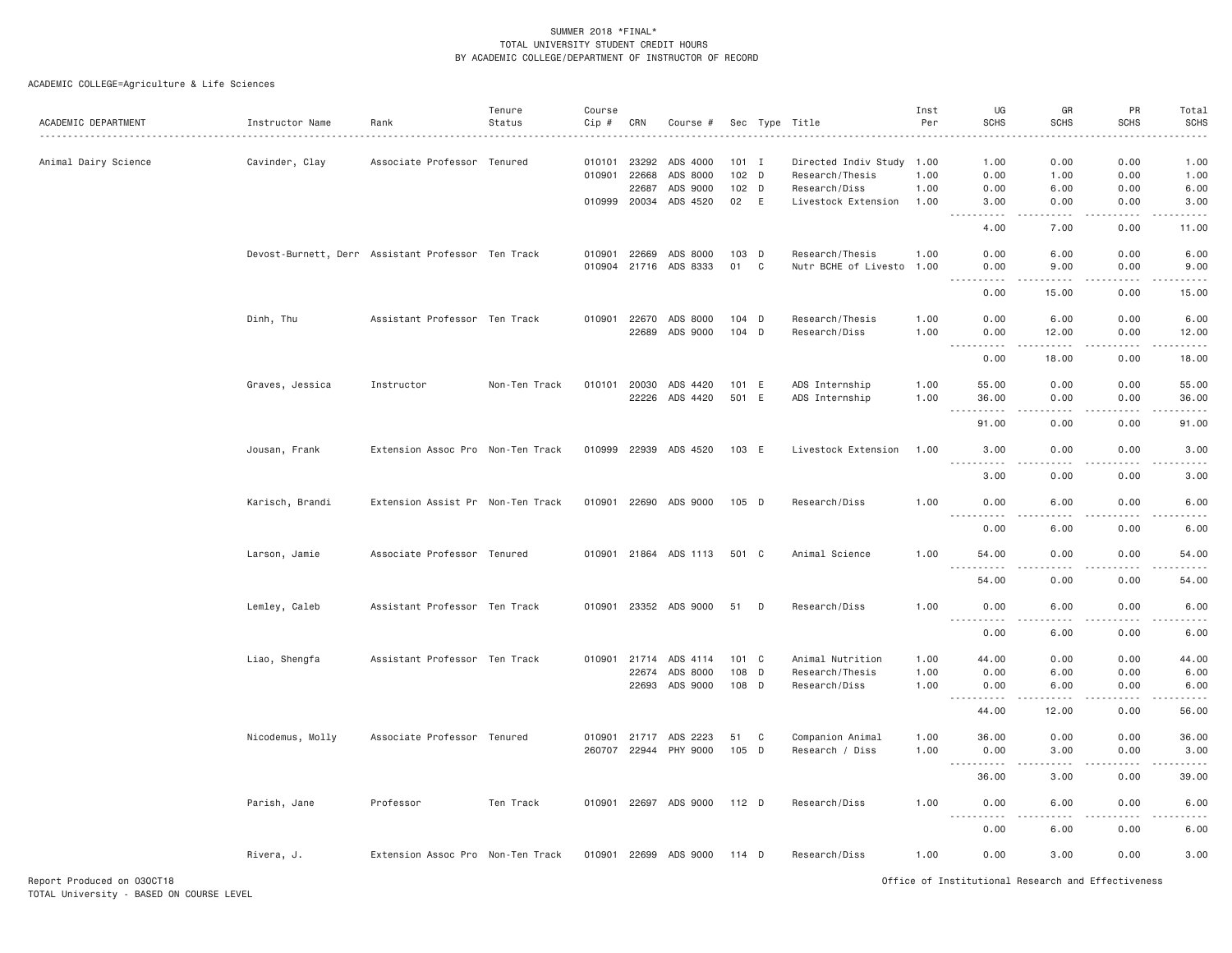| ACADEMIC DEPARTMENT                                                                                   | Instructor Name | Rank                          | Tenure<br>Status | Course<br>Cip # | CRN            | Course #              |                | Sec Type Title                      | Inst<br>Per  | UG<br><b>SCHS</b>                             | GR<br>SCHS                        | PR<br><b>SCHS</b>                | Total<br>SCHS                      |
|-------------------------------------------------------------------------------------------------------|-----------------|-------------------------------|------------------|-----------------|----------------|-----------------------|----------------|-------------------------------------|--------------|-----------------------------------------------|-----------------------------------|----------------------------------|------------------------------------|
|                                                                                                       |                 |                               |                  |                 |                |                       |                |                                     |              | -----------<br>0.00                           | .<br>3.00                         | .<br>0.00                        | .<br>3.00                          |
| Animal Dairy Science                                                                                  | Rude, Brian     | Professor                     | Tenured          | 010901          | 22681          | ADS 8000              | 115 D          | Research/Thesis                     | 1.00         | 0.00                                          | 6.00                              | 0.00                             | 6.00                               |
|                                                                                                       |                 |                               |                  | 010999          | 22700<br>22845 | ADS 9000<br>ADS 4440  | 115 D<br>101 E | Research/Diss<br>Research Exp Pract | 1.00<br>1.00 | 0.00<br>1.00                                  | 6.00<br>0.00                      | 0.00<br>0.00                     | 6.00<br>1.00                       |
|                                                                                                       |                 |                               |                  |                 |                |                       |                |                                     |              | -----------<br>1.00                           | -----<br>12.00                    | $\cdots$<br>.<br>0.00            | ----------<br>13.00                |
|                                                                                                       | Smith, Trent    | Associate Professor Tenured   |                  |                 |                | 010902 20029 ADS 4123 | 01 C           | Animal Breeding                     | 1.00         | 45.00                                         | 0.00                              | 0.00<br>.                        | 45.00<br>- - - - - -               |
|                                                                                                       |                 |                               |                  |                 |                |                       |                |                                     |              | 45.00                                         | 0.00                              | 0.00                             | 45.00                              |
|                                                                                                       | Stone, Amanda   | Assistant Professor Ten Track |                  | 010901 22683    |                | ADS 8000              | 117 D          | Research/Thesis                     | 1.00         | 0.00                                          | 3,00<br>$\cdots$                  | 0.00<br>.                        | 3.00                               |
|                                                                                                       |                 |                               |                  |                 |                |                       |                |                                     |              | 0.00                                          | 3,00                              | 0.00                             | 3,00                               |
| =====================================<br>Animal Dairy Science<br>==================================== |                 |                               |                  |                 |                |                       |                |                                     |              | $=$ = = = = = = = = =<br>278.00<br>========== | ==========<br>91,00<br>========== | ==========<br>0.00<br>========== | ==========<br>369,00<br>========== |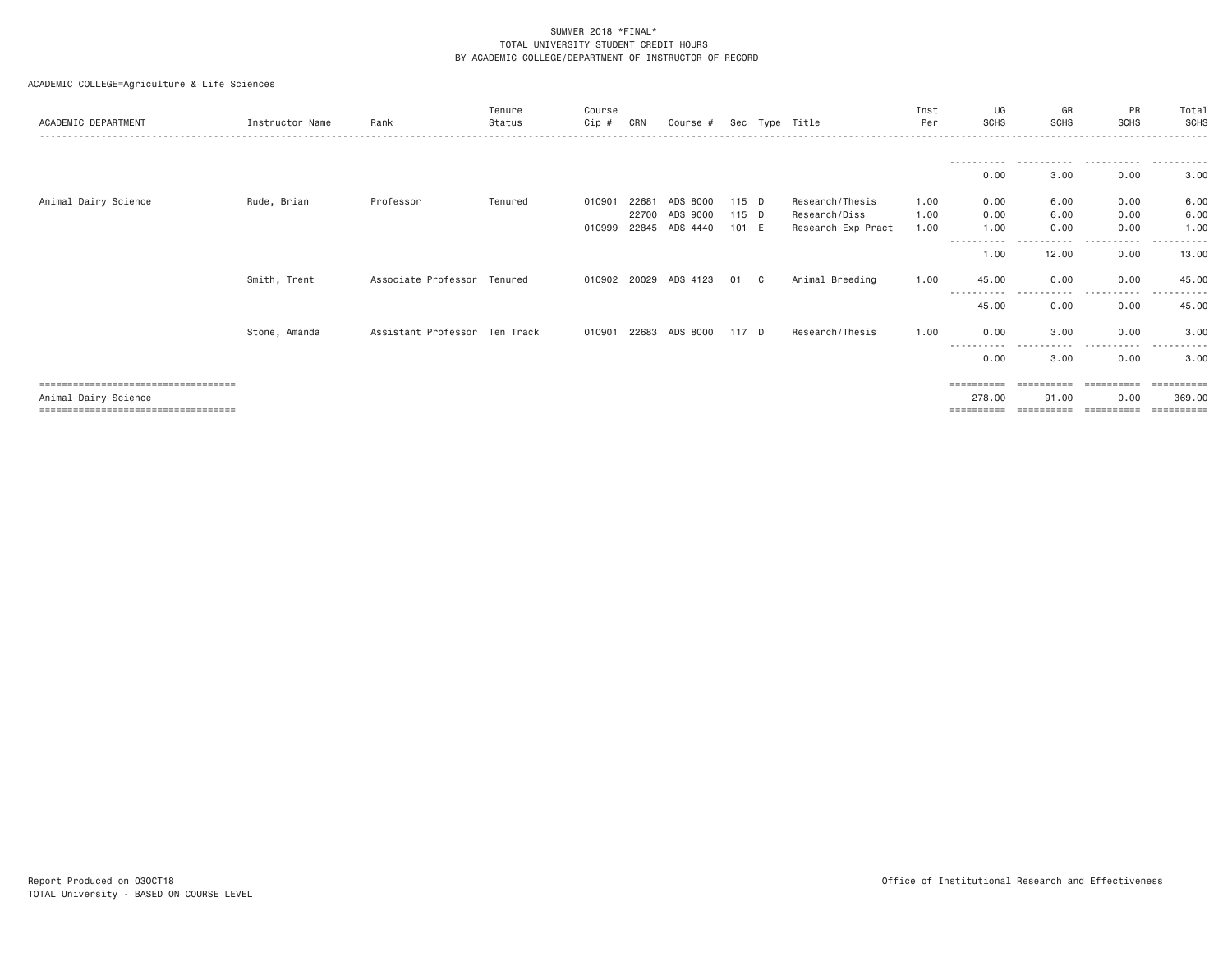ACADEMIC COLLEGE=Agriculture & Life Sciences

| ACADEMIC DEPARTMENT                                       | Instructor Name                  | Rank                              | Tenure<br>Status | Course<br>Cip # | CRN          | Course #              |         |              | Sec Type Title            | Inst<br>Per | UG<br><b>SCHS</b>                                                                                                                                                                                                                                                                                                                                                                                         | GR<br><b>SCHS</b>                                                                                                                                             | PR<br><b>SCHS</b>                                                                                                                                            | Total<br><b>SCHS</b>                                                                                                              |
|-----------------------------------------------------------|----------------------------------|-----------------------------------|------------------|-----------------|--------------|-----------------------|---------|--------------|---------------------------|-------------|-----------------------------------------------------------------------------------------------------------------------------------------------------------------------------------------------------------------------------------------------------------------------------------------------------------------------------------------------------------------------------------------------------------|---------------------------------------------------------------------------------------------------------------------------------------------------------------|--------------------------------------------------------------------------------------------------------------------------------------------------------------|-----------------------------------------------------------------------------------------------------------------------------------|
| Biochemistry, Molecular Biology, Ento Balbalian, Clarissa |                                  | Non-Faculty                       | Not Applicable   |                 |              | 260702 22520 EPP 7000 | 101 I   |              | Directed Indiv Study 1.00 |             | 0.00                                                                                                                                                                                                                                                                                                                                                                                                      | 2.00                                                                                                                                                          | 0.00                                                                                                                                                         | 2.00                                                                                                                              |
|                                                           |                                  |                                   |                  |                 |              |                       |         |              |                           |             | .<br>0.00                                                                                                                                                                                                                                                                                                                                                                                                 | -----<br>2.00                                                                                                                                                 | .<br>0.00                                                                                                                                                    | $\frac{1}{2} \left( \frac{1}{2} \right) \left( \frac{1}{2} \right) \left( \frac{1}{2} \right) \left( \frac{1}{2} \right)$<br>2.00 |
|                                                           |                                  |                                   |                  |                 |              |                       |         |              |                           |             |                                                                                                                                                                                                                                                                                                                                                                                                           |                                                                                                                                                               |                                                                                                                                                              |                                                                                                                                   |
|                                                           | Brown Johnson, Ashli Non-Faculty |                                   | Tenured          |                 | 260202 22032 | <b>BCH 4990</b>       | S01 C   |              | Special Topic In BCH 1.00 |             | 18.00                                                                                                                                                                                                                                                                                                                                                                                                     | 0.00                                                                                                                                                          | 0.00                                                                                                                                                         | 18.00                                                                                                                             |
|                                                           |                                  |                                   |                  |                 | 22962        | <b>BCH 4000</b>       | 103 I   |              | Directed Indiv Study 1.00 |             | 3.00                                                                                                                                                                                                                                                                                                                                                                                                      | 0.00                                                                                                                                                          | 0.00                                                                                                                                                         | 3.00                                                                                                                              |
|                                                           |                                  |                                   |                  |                 | 23468        | <b>BCH 8000</b>       | 107 D   |              | Research / Thesis         | 1.00        | 0.00<br>.<br>$\frac{1}{2} \frac{1}{2} \frac{1}{2} \frac{1}{2} \frac{1}{2} \frac{1}{2} \frac{1}{2} \frac{1}{2} \frac{1}{2} \frac{1}{2} \frac{1}{2} \frac{1}{2} \frac{1}{2} \frac{1}{2} \frac{1}{2} \frac{1}{2} \frac{1}{2} \frac{1}{2} \frac{1}{2} \frac{1}{2} \frac{1}{2} \frac{1}{2} \frac{1}{2} \frac{1}{2} \frac{1}{2} \frac{1}{2} \frac{1}{2} \frac{1}{2} \frac{1}{2} \frac{1}{2} \frac{1}{2} \frac{$ | 1.00<br>.                                                                                                                                                     | 0.00<br>.                                                                                                                                                    | 1.00<br>.                                                                                                                         |
|                                                           |                                  |                                   |                  |                 |              |                       |         |              |                           |             | 21.00                                                                                                                                                                                                                                                                                                                                                                                                     | 1.00                                                                                                                                                          | 0.00                                                                                                                                                         | 22.00                                                                                                                             |
|                                                           | Catchot, Angus                   | Extension Professor Non-Ten Track |                  | 260702          | 22611        | EPP 9000              | 103 D   |              | Research / Diss           | 1.00        | 0.00                                                                                                                                                                                                                                                                                                                                                                                                      | 24.00                                                                                                                                                         | 0.00                                                                                                                                                         | 24.00                                                                                                                             |
|                                                           |                                  |                                   |                  |                 |              | 22614 EPP 8000        | 103 D   |              | Research / Thesis         | 1.00        | 0.00                                                                                                                                                                                                                                                                                                                                                                                                      | 26.00                                                                                                                                                         | 0.00<br>.                                                                                                                                                    | 26.00                                                                                                                             |
|                                                           |                                  |                                   |                  |                 |              |                       |         |              |                           |             | <u>.</u><br>0.00                                                                                                                                                                                                                                                                                                                                                                                          | $\frac{1}{2} \left( \frac{1}{2} \right) \left( \frac{1}{2} \right) \left( \frac{1}{2} \right) \left( \frac{1}{2} \right) \left( \frac{1}{2} \right)$<br>50.00 | 0.00                                                                                                                                                         | .<br>50.00                                                                                                                        |
|                                                           | Chastain, Daryl                  | Research Assist Pro Non-Ten Track |                  |                 |              | 010304 21985 PSS 8000 | 110 D   |              | Research / Thesis         | 1.00        | 0.00                                                                                                                                                                                                                                                                                                                                                                                                      | 6.00                                                                                                                                                          | 0.00                                                                                                                                                         | 6.00                                                                                                                              |
|                                                           |                                  |                                   |                  |                 | 23053        | PSS 8000              | 01      | D            | Research / Thesis         | 1.00        | 0.00                                                                                                                                                                                                                                                                                                                                                                                                      | 3.00                                                                                                                                                          | 0.00                                                                                                                                                         | 3.00                                                                                                                              |
|                                                           |                                  |                                   |                  |                 |              | 011101 21937 PSS 9000 | 110 D   |              | Research / Diss           | 1.00        | 0.00<br>.                                                                                                                                                                                                                                                                                                                                                                                                 | 6.00<br>$- - - - -$                                                                                                                                           | 0.00<br>.                                                                                                                                                    | 6.00<br>.                                                                                                                         |
|                                                           |                                  |                                   |                  |                 |              |                       |         |              |                           |             | 0.00                                                                                                                                                                                                                                                                                                                                                                                                      | 15.00                                                                                                                                                         | 0.00                                                                                                                                                         | 15.00                                                                                                                             |
|                                                           | Goddard, Jerome                  | Extension Professor Non-Ten Track |                  |                 |              | 260702 22612 EPP 9000 | $104$ D |              | Research / Diss           | 1.00        | 0.00                                                                                                                                                                                                                                                                                                                                                                                                      | 8.00                                                                                                                                                          | 0.00                                                                                                                                                         | 8.00                                                                                                                              |
|                                                           |                                  |                                   |                  |                 |              | 22615 EPP 8000        | $104$ D |              | Research / Thesis         | 1.00        | 0.00                                                                                                                                                                                                                                                                                                                                                                                                      | 3.00                                                                                                                                                          | 0.00                                                                                                                                                         | 3.00                                                                                                                              |
|                                                           |                                  |                                   |                  |                 |              |                       |         |              |                           |             | .<br>0.00                                                                                                                                                                                                                                                                                                                                                                                                 | $- - - - -$<br>11.00                                                                                                                                          | .<br>0.00                                                                                                                                                    | .<br>11.00                                                                                                                        |
|                                                           | Gore, Jeffrey                    | Extension Assoc Pro Non-Ten Track |                  |                 |              | 260702 23425 EPP 4000 | $101$ I |              | Directed Indiv Study 1.00 |             | 3.00                                                                                                                                                                                                                                                                                                                                                                                                      | 0.00                                                                                                                                                          | 0.00                                                                                                                                                         | 3.00                                                                                                                              |
|                                                           |                                  |                                   |                  |                 |              |                       |         |              |                           |             | 3.00                                                                                                                                                                                                                                                                                                                                                                                                      | 0.00                                                                                                                                                          | د د د د<br>0.00                                                                                                                                              | 3.00                                                                                                                              |
|                                                           | Harris, Jeffrey                  | Extension Assist Pr Non-Ten Track |                  |                 |              | 260702 23047 EPP 8000 | 109 D   |              | Research / Thesis         | 1.00        | 0.00                                                                                                                                                                                                                                                                                                                                                                                                      | 6.00                                                                                                                                                          | 0.00                                                                                                                                                         | 6.00                                                                                                                              |
|                                                           |                                  |                                   |                  |                 |              |                       |         |              |                           |             | $\frac{1}{2}$<br>-----<br>0.00                                                                                                                                                                                                                                                                                                                                                                            | .<br>6.00                                                                                                                                                     | -----<br>0.00                                                                                                                                                | $- - - -$<br>6.00                                                                                                                 |
|                                                           | Hoffmann, Federico               | Associate Professor Tenured       |                  |                 |              | 260202 22606 BCH 9000 | $101$ D |              | Research/Diss             | 1.00        | 0.00                                                                                                                                                                                                                                                                                                                                                                                                      | 9.00                                                                                                                                                          | 0.00                                                                                                                                                         | 9.00                                                                                                                              |
|                                                           |                                  |                                   |                  |                 |              |                       |         |              |                           |             | .<br>.<br>0.00                                                                                                                                                                                                                                                                                                                                                                                            | $\sim$ $\sim$ $\sim$<br>9.00                                                                                                                                  | $\frac{1}{2} \left( \frac{1}{2} \right) \left( \frac{1}{2} \right) \left( \frac{1}{2} \right) \left( \frac{1}{2} \right) \left( \frac{1}{2} \right)$<br>0.00 | .<br>9.00                                                                                                                         |
|                                                           | King, Jonas                      | Assistant Professor Ten Track     |                  |                 |              | 260202 21170 BCH 4013 | 501 C   |              | Principles of Bioche 1.00 |             | 162.00                                                                                                                                                                                                                                                                                                                                                                                                    | 0.00                                                                                                                                                          | 0.00                                                                                                                                                         | 162.00                                                                                                                            |
|                                                           |                                  |                                   |                  |                 | 21171        | BCH 6013              | 501 C   |              | Principles of Bioche 1.00 |             | 0.00                                                                                                                                                                                                                                                                                                                                                                                                      | 9.00                                                                                                                                                          | 0.00                                                                                                                                                         | 9.00                                                                                                                              |
|                                                           |                                  |                                   |                  |                 | 22627        | <b>BCH 9000</b>       | 103 D   |              | Research/Diss             | 1.00        | 0.00                                                                                                                                                                                                                                                                                                                                                                                                      | 12.00                                                                                                                                                         | 0.00                                                                                                                                                         | 12.00                                                                                                                             |
|                                                           |                                  |                                   |                  |                 | 22909        | <b>BCH 4000</b>       | $102$ I |              | Directed Indiv Study 1.00 |             | 4.00                                                                                                                                                                                                                                                                                                                                                                                                      | 0.00                                                                                                                                                          | 0.00                                                                                                                                                         | 4.00                                                                                                                              |
|                                                           |                                  |                                   |                  |                 | 23040        | <b>BCH 7000</b>       | 01      | $\mathbf{I}$ | Directed Indiv Study      | 1.00        | 0.00                                                                                                                                                                                                                                                                                                                                                                                                      | 3.00                                                                                                                                                          | 0.00                                                                                                                                                         | 3.00                                                                                                                              |
|                                                           |                                  |                                   |                  |                 | 23043        | <b>BCH 4000</b>       | $104$ I |              | Directed Indiv Study 1.00 |             | 2.00                                                                                                                                                                                                                                                                                                                                                                                                      | 0.00                                                                                                                                                          | 0.00                                                                                                                                                         | 2.00                                                                                                                              |
|                                                           |                                  |                                   |                  |                 |              | 260702 22619 EPP 8000 | 108 D   |              | Research / Thesis         | 1.00        | 0.00                                                                                                                                                                                                                                                                                                                                                                                                      | 6.00                                                                                                                                                          | 0.00<br>.                                                                                                                                                    | 6.00                                                                                                                              |
|                                                           |                                  |                                   |                  |                 |              |                       |         |              |                           |             | -----<br>168.00                                                                                                                                                                                                                                                                                                                                                                                           | .<br>30.00                                                                                                                                                    | 0.00                                                                                                                                                         | .<br>198.00                                                                                                                       |
|                                                           | Krishnan, Natraj                 | Assistant Professor Ten Track     |                  |                 |              | 260702 22659 EPP 7000 | $102$ I |              | Directed Indiv Study 1.00 |             | 0.00                                                                                                                                                                                                                                                                                                                                                                                                      | 2.00                                                                                                                                                          | 0.00                                                                                                                                                         | 2.00                                                                                                                              |
|                                                           |                                  |                                   |                  |                 |              |                       |         |              |                           |             | .<br>0.00                                                                                                                                                                                                                                                                                                                                                                                                 | د د د د<br>2.00                                                                                                                                               | .<br>0.00                                                                                                                                                    | 2.00                                                                                                                              |
|                                                           | Li, Jiaxu                        | Associate Professor Tenured       |                  |                 | 260202 22622 | <b>BCH 8000</b>       | 103 D   |              | Research / Thesis         | 1.00        | 0.00                                                                                                                                                                                                                                                                                                                                                                                                      | 6.00                                                                                                                                                          | 0.00                                                                                                                                                         | 6.00                                                                                                                              |
|                                                           |                                  |                                   |                  |                 |              | 22628 BCH 9000        | 104 D   |              | Research/Diss             | 1.00        | 0.00                                                                                                                                                                                                                                                                                                                                                                                                      | 21.00                                                                                                                                                         | 0.00                                                                                                                                                         | 21.00                                                                                                                             |

Report Produced on 03OCT18 Office of Institutional Research and Effectiveness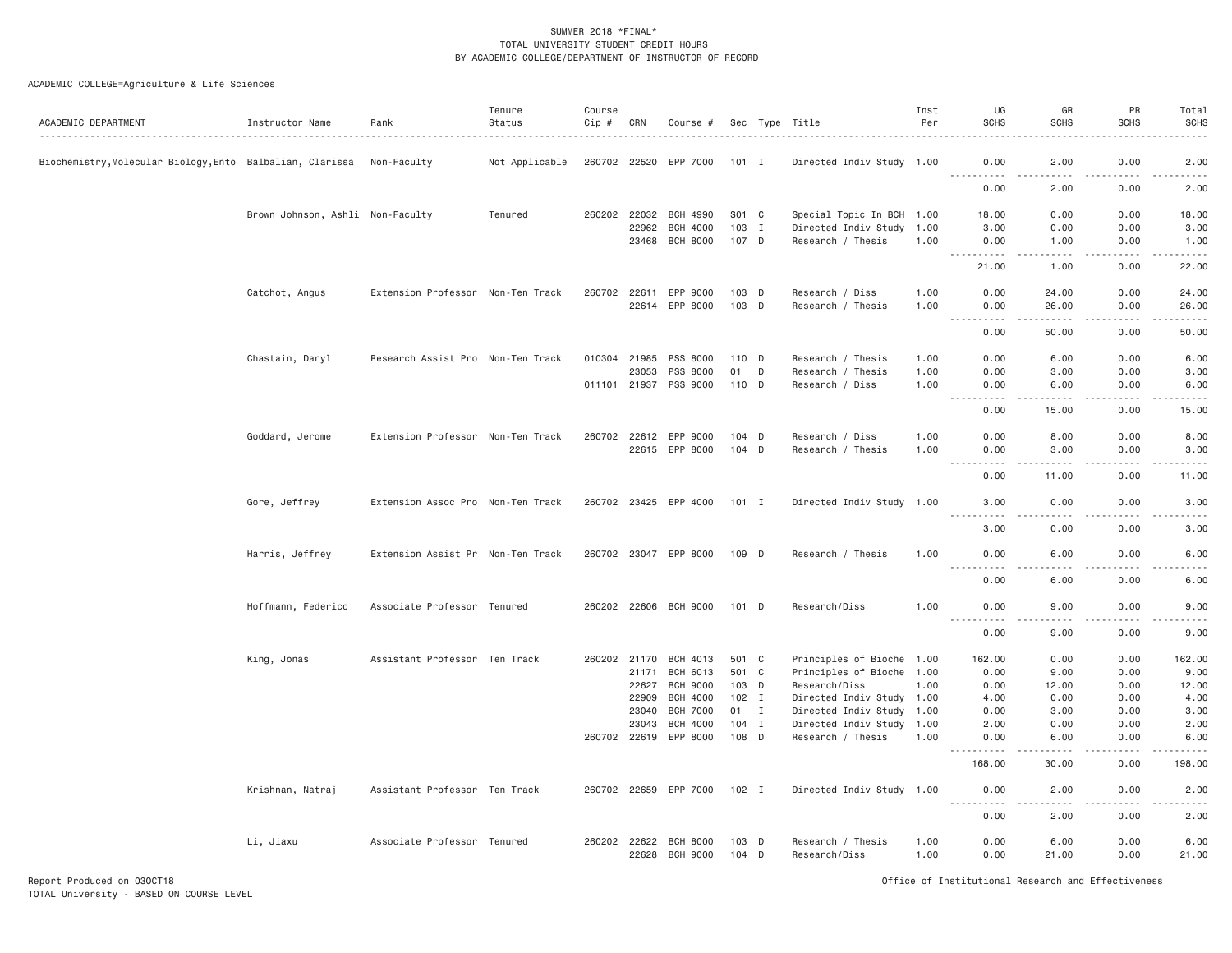| ACADEMIC DEPARTMENT                             | Instructor Name                         | Rank                              | Tenure<br>Status | Course<br>Cip # | CRN   | Course #              |         | Sec Type Title            | Inst<br>Per | UG<br><b>SCHS</b>                  | GR<br><b>SCHS</b>                       | PR<br><b>SCHS</b>                                                                                                                                                               | Total<br><b>SCHS</b> |
|-------------------------------------------------|-----------------------------------------|-----------------------------------|------------------|-----------------|-------|-----------------------|---------|---------------------------|-------------|------------------------------------|-----------------------------------------|---------------------------------------------------------------------------------------------------------------------------------------------------------------------------------|----------------------|
|                                                 |                                         |                                   |                  |                 |       |                       |         |                           |             | .                                  | $- - - - -$                             | $\frac{1}{2} \left( \frac{1}{2} \right) \left( \frac{1}{2} \right) \left( \frac{1}{2} \right) \left( \frac{1}{2} \right) \left( \frac{1}{2} \right) \left( \frac{1}{2} \right)$ | <u>.</u>             |
|                                                 |                                         |                                   |                  |                 |       |                       |         |                           |             | 0.00                               | 27.00                                   | 0.00                                                                                                                                                                            | 27.00                |
| Biochemistry, Molecular Biology, Ento Lu, Shien |                                         | Professor                         | Tenured          |                 |       | 260702 22613 EPP 9000 | $105$ D | Research / Diss           | 1.00        | 0.00<br><u>.</u>                   | 6.00<br>.                               | 0.00<br>.                                                                                                                                                                       | 6.00<br>.            |
|                                                 |                                         |                                   |                  |                 |       |                       |         |                           |             | 0.00                               | 6.00                                    | 0.00                                                                                                                                                                            | 6.00                 |
|                                                 | Ma, Din-Pow                             | Professor                         | Tenured          |                 |       | 260202 22625 BCH 8000 | 106 D   | Research / Thesis         | 1.00        | 0.00<br>$  -$<br>.                 | 6.00<br>.                               | 0.00<br>.                                                                                                                                                                       | 6.00<br>-----        |
|                                                 |                                         |                                   |                  |                 |       |                       |         |                           |             | 0.00                               | 6.00                                    | 0.00                                                                                                                                                                            | 6.00                 |
|                                                 | Musser, Fred                            | Professor                         | Tenured          | 011102 21001    |       | PSS 3423              | 103 E   | Agronomy Internship       | 1.00        | 21.00                              | 0.00                                    | 0.00                                                                                                                                                                            | 21.00                |
|                                                 |                                         |                                   |                  |                 |       | 260702 22618 EPP 8000 | 107 D   | Research / Thesis         | 1.00        | 0.00<br>----------                 | 1.00<br>د د د د                         | 0.00<br>.                                                                                                                                                                       | 1.00<br>.            |
|                                                 |                                         |                                   |                  |                 |       |                       |         |                           |             | 21,00                              | 1.00                                    | 0.00                                                                                                                                                                            | 22.00                |
|                                                 | Peng, Zhaohua                           | Professor                         | Tenured          |                 |       | 260202 22630 BCH 9000 | 106 D   | Research/Diss             | 1.00        | 0.00                               | 18.00                                   | 0.00                                                                                                                                                                            | 18.00                |
|                                                 |                                         |                                   |                  |                 |       |                       |         |                           |             | .<br>0.00                          | .<br>18.00                              | .<br>$\frac{1}{2}$<br>0.00                                                                                                                                                      | 2.2.2.2.2.1<br>18.00 |
|                                                 | Popescu, Sorina                         | Assistant Professor Ten Track     |                  | 260202 22025    |       | BCH 4990              | 101 C   | Special Topic In BCH 1.00 |             | 3.00                               | 0.00                                    | 0.00                                                                                                                                                                            | 3.00                 |
|                                                 |                                         |                                   |                  |                 | 22026 | BCH 6990              | 101 C   | Special Topic In BCH 1.00 |             | 0.00                               | 12.00                                   | 0.00                                                                                                                                                                            | 12.00                |
|                                                 |                                         |                                   |                  |                 | 22027 | <b>BCH 6990</b>       | 102 C   | Special Topic In BCH      | 0.99        | 0.00                               | 11.88                                   | 0.00                                                                                                                                                                            | 11.88                |
|                                                 |                                         |                                   |                  |                 | 22624 | <b>BCH 8000</b>       | 105 D   | Research / Thesis         | 1.00        | 0.00                               | 15.00                                   | 0.00                                                                                                                                                                            | 15.00                |
|                                                 |                                         |                                   |                  |                 | 22631 | <b>BCH 9000</b>       | 107 D   | Research/Diss             | 1.00        | 0.00                               | 33.00                                   | 0.00                                                                                                                                                                            | 33.00                |
|                                                 |                                         |                                   |                  |                 |       |                       |         |                           |             | $\sim$ $\sim$ $\sim$<br>.<br>3.00  | .<br>71.88                              | .<br>0.00                                                                                                                                                                       | .<br>74.88           |
|                                                 | Rai, Aswathy                            | Instructor                        | Non-Ten Track    | 260202 21766    |       | <b>BCH 4603</b>       | 501 C   | Gen Biochem I             | 1.00        | 30.00                              | 0.00                                    | 0.00                                                                                                                                                                            | 30.00                |
|                                                 |                                         |                                   |                  |                 | 21767 | <b>BCH 6603</b>       | 501 C   | Gen Biochem I             | 1.00        | 0.00                               | 15.00                                   | 0.00                                                                                                                                                                            | 15.00                |
|                                                 |                                         |                                   |                  |                 |       | 21768 BCH 4613        | 501 C   | Gen Biochem II            | 1.00        | 27.00<br>$\sim$ $\sim$ $\sim$<br>. | 0.00<br>.                               | 0.00<br>$\mathcal{L}^{\mathcal{L}}\left( \mathcal{L}^{\mathcal{L}}\right) =\mathcal{L}^{\mathcal{L}}\left( \mathcal{L}^{\mathcal{L}}\right)$                                    | 27.00<br>.           |
|                                                 |                                         |                                   |                  |                 |       |                       |         |                           |             | 57.00                              | 15.00                                   | 0.00                                                                                                                                                                            | 72.00                |
|                                                 | Riggins, John                           | Associate Professor Tenured       |                  |                 |       | 260702 22616 EPP 8000 | 105 D   | Research / Thesis         | 1.00        | 0.00<br>.                          | 19.00<br>. <u>.</u>                     | 0.00<br>.                                                                                                                                                                       | 19.00<br>.           |
|                                                 |                                         |                                   |                  |                 |       |                       |         |                           |             | 0.00                               | 19.00                                   | 0.00                                                                                                                                                                            | 19.00                |
|                                                 | Shan, Xueyan                            | Research Assist Pro Non-Ten Track |                  |                 |       | 260202 22620 BCH 8000 | 101 D   | Research / Thesis         | 1.00        | 0.00                               | 12.00                                   | 0.00                                                                                                                                                                            | 12.00                |
|                                                 |                                         |                                   |                  |                 |       |                       |         |                           |             | .<br>0.00                          | 12.00                                   | 0.00                                                                                                                                                                            | 12.00                |
|                                                 | Tomaso-Peterson, Mar Research Professor |                                   | Non-Ten Track    |                 |       | 260702 22617 EPP 8000 | 106 D   | Research / Thesis         | 1.00        | 0.00                               | 12.00                                   | 0.00                                                                                                                                                                            | 12.00                |
|                                                 |                                         |                                   |                  |                 |       |                       |         |                           |             | $- - - - -$<br>.<br>0.00           | . <u>.</u> .<br>12.00                   | .<br>0.00                                                                                                                                                                       | .<br>12.00           |
|                                                 | Vance, Carrie                           | Research Assist Pro Non-Ten Track |                  |                 |       | 260202 22621 BCH 8000 | 102 D   | Research / Thesis         | 1.00        | 0.00                               | 15.00                                   | 0.00                                                                                                                                                                            | 15.00                |
|                                                 |                                         |                                   |                  |                 |       |                       |         |                           |             | $\frac{1}{2}$<br><u>.</u><br>0.00  | .<br>15.00                              | $- - - - -$<br>0.00                                                                                                                                                             | .<br>15.00           |
|                                                 | Willeford, Kenneth                      | Professor                         | Tenured          |                 |       | 260202 22633 BCH 9000 | 109 D   | Research/Diss             | 1.00        | 0.00                               | 22.00                                   | 0.00                                                                                                                                                                            | 22.00                |
|                                                 |                                         |                                   |                  |                 |       |                       |         |                           |             | <u>.</u><br>0.00                   | <b><i><u>AAAAAAAAA</u></i></b><br>22.00 | .<br>$\cdots$<br>0.00                                                                                                                                                           | <u>.</u><br>22.00    |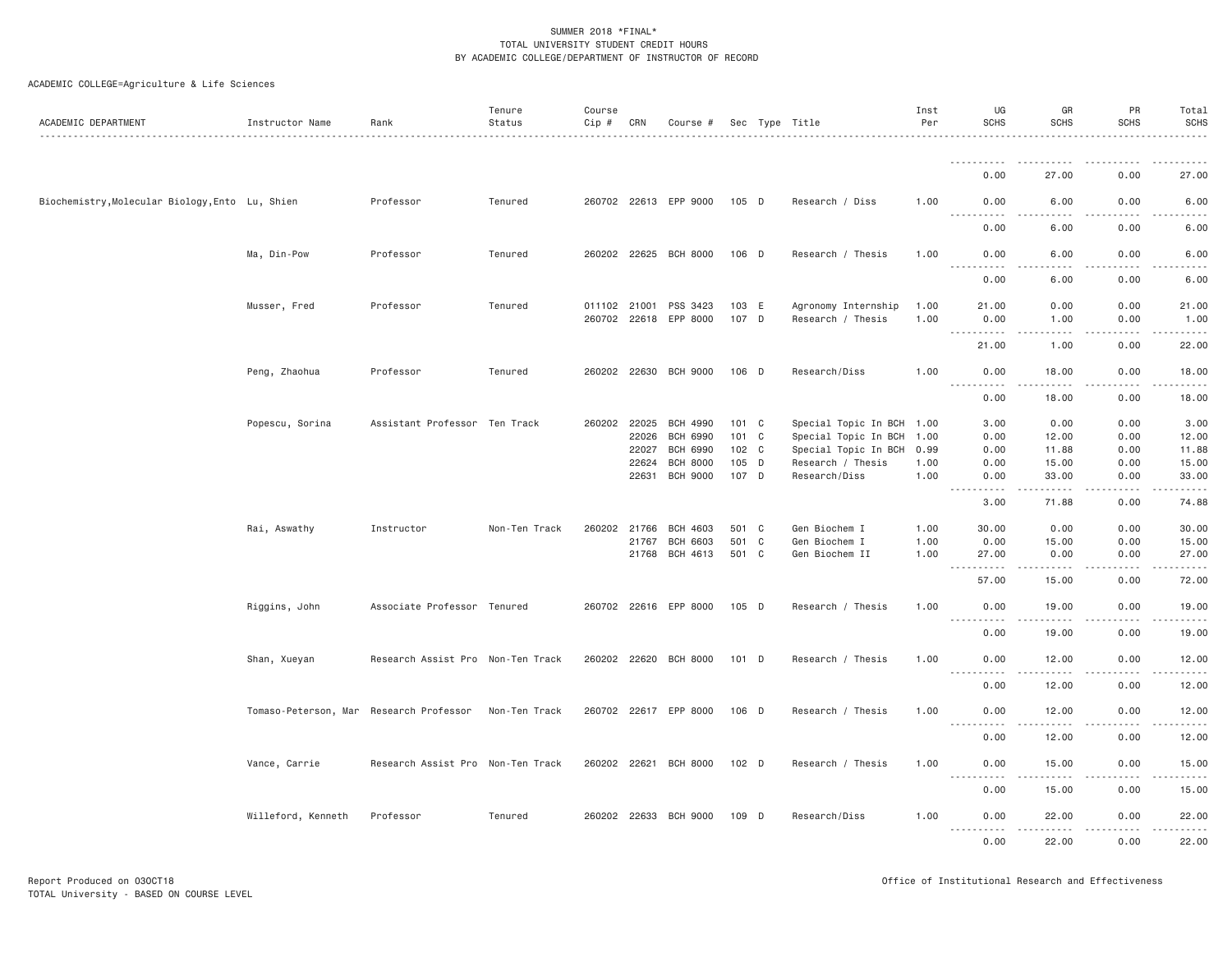### ACADEMIC COLLEGE=Agriculture & Life Sciences

| ACADEMIC DEPARTMENT | Instructor Name | Rank | Tenure<br>Status | Course<br>Cip# | CRN | Course # | Sec Type | Title | Inst<br>Per | <b>SCHS</b> | GR<br><b>SCHS</b> | <b>DR</b><br><b>SCHS</b> | Total<br><b>SCHS</b>  |
|---------------------|-----------------|------|------------------|----------------|-----|----------|----------|-------|-------------|-------------|-------------------|--------------------------|-----------------------|
|                     |                 |      |                  |                |     |          |          |       |             | =========   | ==========        | $=$ = = = = = = = = =    | -------<br>========== |

623.88 Biochemistry,Molecular Biology,Ento 273.00 350.88 0.00 623.88 =================================== ========== ========== ========== ==========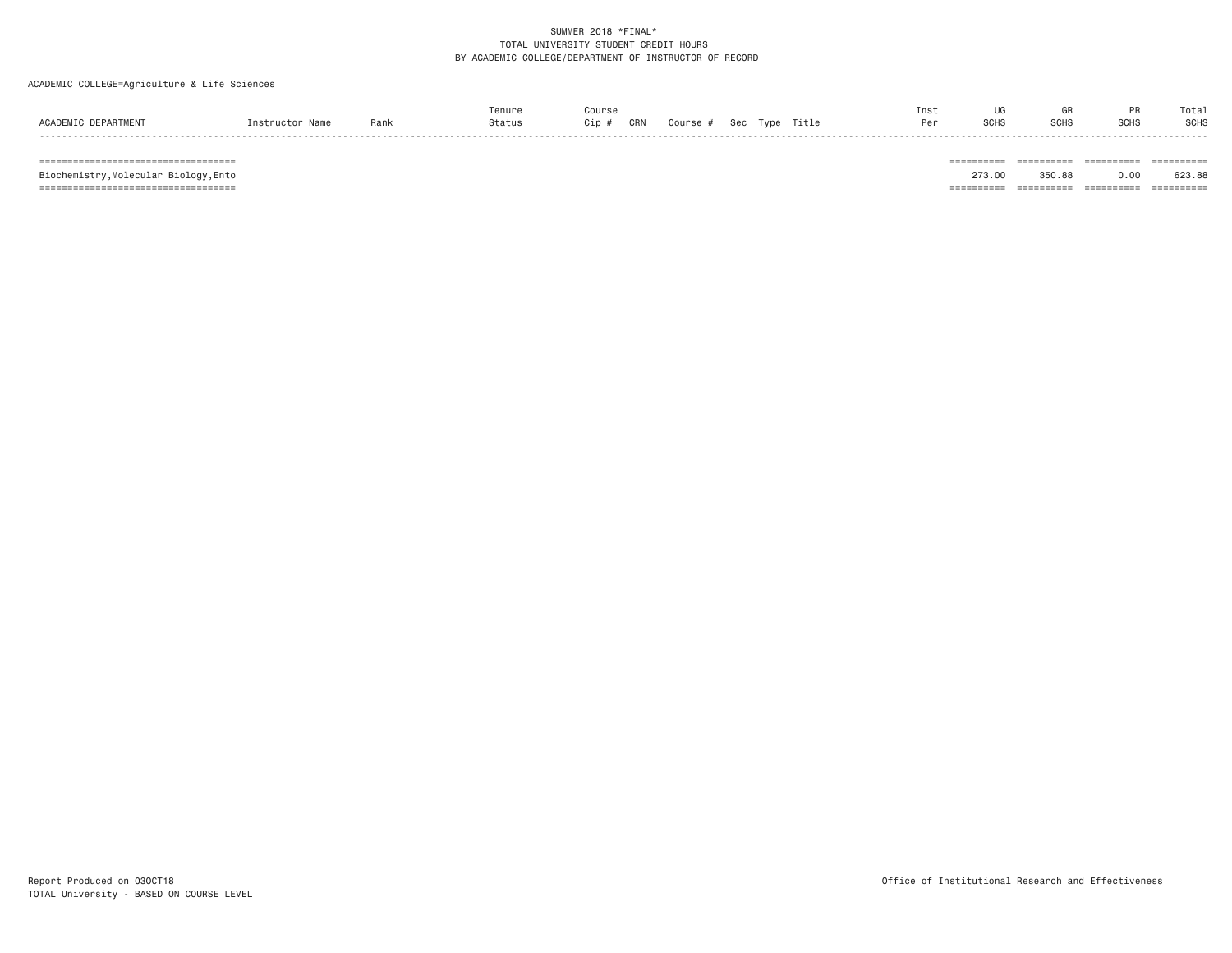| ACADEMIC DEPARTMENT                                  | Instructor Name  | Rank                              | Tenure<br>Status | Course<br>Cip # | CRN          | Course #              |         |   | Sec Type Title            | Inst<br>Per | UG<br><b>SCHS</b>                   | GR<br><b>SCHS</b>                                                                                                                                             | PR<br><b>SCHS</b> | Total<br><b>SCHS</b>                                                                                                                                         |
|------------------------------------------------------|------------------|-----------------------------------|------------------|-----------------|--------------|-----------------------|---------|---|---------------------------|-------------|-------------------------------------|---------------------------------------------------------------------------------------------------------------------------------------------------------------|-------------------|--------------------------------------------------------------------------------------------------------------------------------------------------------------|
| Food Science, Nutrition & Health Pr Chang, Kow-Ching |                  | Professor                         | Tenured          |                 |              | 190599 21876 FNH 9000 | 101 D   |   | Research/Diss             | 1.00        | 0.00<br><b></b>                     | 6.00<br>22222                                                                                                                                                 | 0.00<br>.         | 6.00                                                                                                                                                         |
|                                                      |                  |                                   |                  |                 |              |                       |         |   |                           |             | 0.00                                | 6.00                                                                                                                                                          | 0.00              | $\frac{1}{2} \left( \frac{1}{2} \right) \left( \frac{1}{2} \right) \left( \frac{1}{2} \right) \left( \frac{1}{2} \right) \left( \frac{1}{2} \right)$<br>6.00 |
|                                                      | Cheng, Wen-Hsing | Associate Professor Ten Track     |                  |                 |              | 301901 21711 FNH 8263 | 51 C    |   | Nutritional Genomics 1.00 |             | 0.00<br>$\frac{1}{2}$<br>.          | 12.00<br>$\frac{1}{2} \left( \frac{1}{2} \right) \left( \frac{1}{2} \right) \left( \frac{1}{2} \right) \left( \frac{1}{2} \right) \left( \frac{1}{2} \right)$ | 0.00<br>-----     | 12.00<br>.                                                                                                                                                   |
|                                                      |                  |                                   |                  |                 |              |                       |         |   |                           |             | 0.00                                | 12.00                                                                                                                                                         | 0.00              | 12.00                                                                                                                                                        |
|                                                      | Cox, Melissa     | Non-Employee                      | Not Applicable   | 512208          | 21561        | <b>FNH 8556</b>       | 101 H   |   | Wellness Coaching In 0.40 |             | 0.00                                | 7.20                                                                                                                                                          | 0.00              | 7.20                                                                                                                                                         |
|                                                      |                  |                                   |                  |                 |              | 21735 FNH 8556        | 501 H   |   | Wellness Coaching In 0.40 |             | 0.00                                | 2.40                                                                                                                                                          | 0.00              | 2.40                                                                                                                                                         |
|                                                      |                  |                                   |                  |                 |              |                       |         |   |                           |             | .<br>0.00                           | .<br>9.60                                                                                                                                                     | .<br>0.00         | -----<br>9.60                                                                                                                                                |
|                                                      | Crist, Courtney  | Extension Assist Pr Non-Ten Track |                  |                 |              | 190501 23432 FNH 4000 | $101$ I |   | Directed Indiv Study 1.00 |             | 3.00                                | 0.00                                                                                                                                                          | 0.00              | 3.00                                                                                                                                                         |
|                                                      |                  |                                   |                  |                 |              |                       |         |   |                           |             | .                                   | $\sim$ $\sim$ $\sim$                                                                                                                                          | .                 | $\frac{1}{2} \left( \frac{1}{2} \right) \left( \frac{1}{2} \right) \left( \frac{1}{2} \right) \left( \frac{1}{2} \right)$                                    |
|                                                      |                  |                                   |                  |                 |              |                       |         |   |                           |             | 3.00                                | 0.00                                                                                                                                                          | 0.00              | 3.00                                                                                                                                                         |
|                                                      | Evans, Marion    | Professor                         | Tenured          | 512208 21561    |              | <b>FNH 8556</b>       | 101 H   |   | Wellness Coaching In 0.60 |             | 0.00                                | 10.80                                                                                                                                                         | 0.00              | 10.80                                                                                                                                                        |
|                                                      |                  |                                   |                  |                 |              | 21735 FNH 8556        | 501 H   |   | Wellness Coaching In 0.60 |             | 0.00<br>.                           | 3.60<br>-----                                                                                                                                                 | 0.00<br>.         | 3.60<br>$- - - - -$                                                                                                                                          |
|                                                      |                  |                                   |                  |                 |              |                       |         |   |                           |             | 0.00                                | 14.40                                                                                                                                                         | 0.00              | 14.40                                                                                                                                                        |
|                                                      | Gardner, Antonio | Assistant Professor Ten Track     |                  | 190501          | 21288        | FNH 6783              | 501 C   |   | Sch Comm Drug Use Pr 1.00 |             | 0.00                                | 30.00                                                                                                                                                         | 0.00              | 30.00                                                                                                                                                        |
|                                                      |                  |                                   |                  |                 | 512207 21292 | FNH 8673              | 551 I   |   | Appl Proj for CHES        | 1.00        | 0.00                                | 9.00                                                                                                                                                          | 0.00              | 9.00                                                                                                                                                         |
|                                                      |                  |                                   |                  |                 |              |                       |         |   |                           |             | 0.00                                | .<br>39.00                                                                                                                                                    | .<br>0.00         | $\frac{1}{2}$<br>39.00                                                                                                                                       |
|                                                      | Hall, Michael    | Non-Employee                      | Not Applicable   |                 |              | 190501 21287 FNH 4773 | 501 C   |   | Intro to Env Health       | 1.00        | 51.00                               | 0.00                                                                                                                                                          | 0.00              | 51.00                                                                                                                                                        |
|                                                      |                  |                                   |                  |                 |              |                       |         |   |                           |             | <b></b><br>51.00                    | .<br>0.00                                                                                                                                                     | -----<br>0.00     | .<br>51.00                                                                                                                                                   |
|                                                      | Mosby, Terezie   | Assistant Professor Ten Track     |                  | 010000 22723    |              | GA 4710               | 802 A   |   | Study Tour                | 1.00        | 9.00                                | 0.00                                                                                                                                                          | 0.00              | 9.00                                                                                                                                                         |
|                                                      |                  |                                   |                  | 190599          | 21870        | FNH 8000              | 106 D   |   | Research/Thesis           | 1.00        | 0.00                                | 7.00                                                                                                                                                          | 0.00              | 7.00                                                                                                                                                         |
|                                                      |                  |                                   |                  |                 | 21878        | <b>FNH 9000</b>       | $103$ D |   | Research/Diss             | 1.00        | 0.00                                | 4.00                                                                                                                                                          | 0.00              | 4.00                                                                                                                                                         |
|                                                      |                  |                                   |                  |                 | 21885        | <b>FNH 9000</b>       | 03      | D | Research/Diss             | 1.00        | 0.00                                | 6.00                                                                                                                                                          | 0.00              | 6.00                                                                                                                                                         |
|                                                      |                  |                                   |                  |                 | 21892        | <b>FNH 9000</b>       | 53      | D | Research/Diss             | 1.00        | 0.00                                | 6.00                                                                                                                                                          | 0.00              | 6.00                                                                                                                                                         |
|                                                      |                  |                                   |                  | 513101 20655    |              | FNH 8273              | 51      | C | Advan Clinical Nutri      | 1.00        | 0.00<br>$\frac{1}{2}$               | 45.00<br>$- - - -$                                                                                                                                            | 0.00<br>.         | 45.00<br>$- - - - -$                                                                                                                                         |
|                                                      |                  |                                   |                  |                 |              |                       |         |   |                           |             | 9.00                                | 68.00                                                                                                                                                         | 0.00              | 77.00                                                                                                                                                        |
|                                                      | Oliver, Brittney | Assistant Professor Ten Track     |                  |                 |              | 512207 21290 FNH 8653 | 501 C   |   | Imp Eval Hp Prog          | 1.00        | 0.00<br>.<br>$- - -$                | 42.00<br>.                                                                                                                                                    | 0.00<br>.         | 42.00<br>.                                                                                                                                                   |
|                                                      |                  |                                   |                  |                 |              |                       |         |   |                           |             | 0.00                                | 42.00                                                                                                                                                         | 0.00              | 42.00                                                                                                                                                        |
|                                                      | Schilling, Mark  | Professor                         | Tenured          | 190599          | 21873        | <b>FNH 8000</b>       | 109 D   |   | Research/Thesis           | 1.00        | 0.00                                | 21.00                                                                                                                                                         | 0.00              | 21.00                                                                                                                                                        |
|                                                      |                  |                                   |                  |                 | 21894        | <b>FNH 9000</b>       | 55      | D | Research/Diss             | 1.00        | 0.00                                | 6.00                                                                                                                                                          | 0.00              | 6.00                                                                                                                                                         |
|                                                      |                  |                                   |                  |                 |              | 21916 FNH 8000        | 59      | D | Research/Thesis           | 1.00        | 0.00<br>$\sim$ $\sim$ $\sim$ $\sim$ | 3.00<br>22222                                                                                                                                                 | 0.00<br>.         | 3.00<br>.                                                                                                                                                    |
|                                                      |                  |                                   |                  |                 |              |                       |         |   |                           |             | 0.00                                | 30.00                                                                                                                                                         | 0.00              | 30.00                                                                                                                                                        |
|                                                      | Silva, Juan      | Professor                         | Tenured          | 190599          | 21874        | <b>FNH 8000</b>       | 110 D   |   | Research/Thesis           | 1.00        | 0.00                                | 10.00                                                                                                                                                         | 0.00              | 10.00                                                                                                                                                        |
|                                                      |                  |                                   |                  |                 |              | 21881 FNH 9000        | $106$ D |   | Research/Diss             | 1.00        | 0.00                                | 3,00                                                                                                                                                          | 0.00              | 3,00                                                                                                                                                         |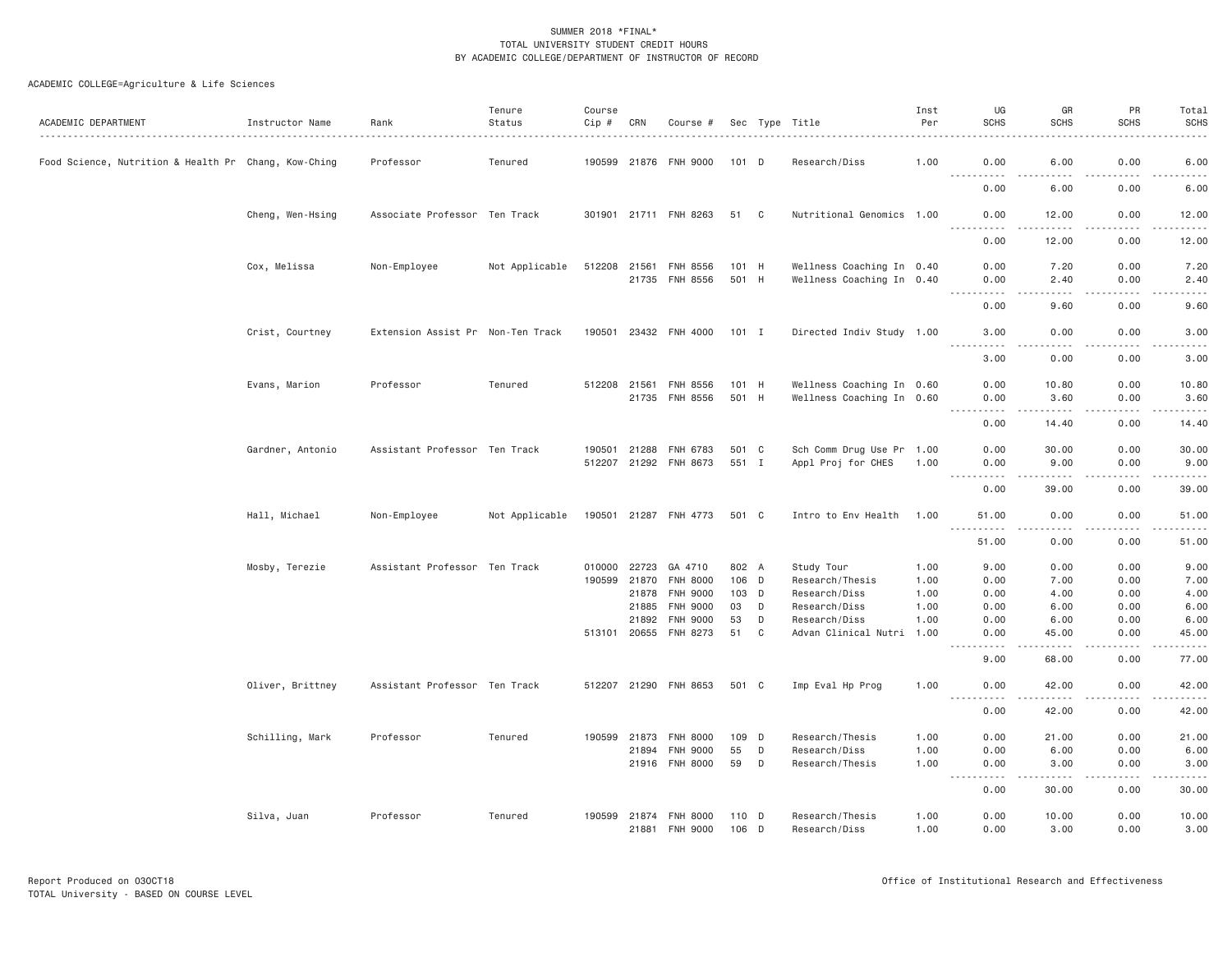| ACADEMIC DEPARTMENT                                |                 |             | Tenure         | Course       |       |                 |       |    |                           | Inst<br>Per | UG          | GR<br><b>SCHS</b> | PR<br><b>SCHS</b> | Total<br><b>SCHS</b>  |
|----------------------------------------------------|-----------------|-------------|----------------|--------------|-------|-----------------|-------|----|---------------------------|-------------|-------------|-------------------|-------------------|-----------------------|
|                                                    | Instructor Name | Rank        | Status         | Cip #        | CRN   | Course #        |       |    | Sec Type Title            |             | <b>SCHS</b> |                   |                   |                       |
|                                                    |                 |             |                |              |       |                 |       |    |                           |             |             | .                 | .                 |                       |
|                                                    |                 |             |                |              |       |                 |       |    |                           |             | 0.00        | 13.00             | 0.00              | 13.00                 |
| Food Science, Nutrition & Health Pr Tidwell, Diane |                 | Professor   | Tenured        | 190504       | 22210 | <b>FNH 2293</b> | E51 C |    | Indiv & Family Nutri 1.00 |             | 48.00       | 0.00              | 0.00              | 48.00                 |
|                                                    |                 |             |                |              | 22230 | HS 2293         | 52    | C  | Indiv & Family Nutri 1.00 |             | 6.00        | 0.00              | 0.00              | 6.00                  |
|                                                    |                 |             |                |              | 22272 | FNH 2293        | 52    | C. | Indiv & Family Nutri 1.00 |             | 18.00       | 0.00              | 0.00              | 18.00                 |
|                                                    |                 |             |                | 190599       | 21882 | <b>FNH 9000</b> | 107 D |    | Research/Diss             | 1.00        | 0.00        | 3.00              | 0.00              | 3.00                  |
|                                                    |                 |             |                | 513102 20654 |       | FNH 3003        | 101 E |    | Nutr Field Experienc 1.00 |             | 27.00       | 0.00              | 0.00              | 27.00                 |
|                                                    |                 |             |                |              |       |                 |       |    |                           |             | 99.00       | .<br>3.00         | -----<br>0.00     | 102.00                |
|                                                    | White, Kelly    | Non-Faculty | Not Applicable | 190501       | 21740 | FNH 6223        | 501 C |    | Sports Nutrition          | 1.00        | 0.00        | 15.00             | 0.00              | 15.00                 |
|                                                    |                 |             |                | 190504       | 21739 | <b>FNH 4223</b> | 501 C |    | Sports Nutrition          | 1.00        | 27.00       | 0.00              | 0.00              | 27.00                 |
|                                                    |                 |             |                |              |       |                 |       |    |                           |             | 27.00       | 15.00             | 0.00              | 42.00                 |
| -------------------------------------              |                 |             |                |              |       |                 |       |    |                           |             | ==========  |                   | ==========        | $=$ = = = = = = = = = |
| Food Science, Nutrition & Health Pr                |                 |             |                |              |       |                 |       |    |                           |             | 189.00      | 252.00            | 0.00              | 441.00                |
| ====================================               |                 |             |                |              |       |                 |       |    |                           |             | ==========  | ==========        | ==========        | $=$ = = = = = = = = = |
|                                                    |                 |             |                |              |       |                 |       |    |                           |             |             |                   |                   |                       |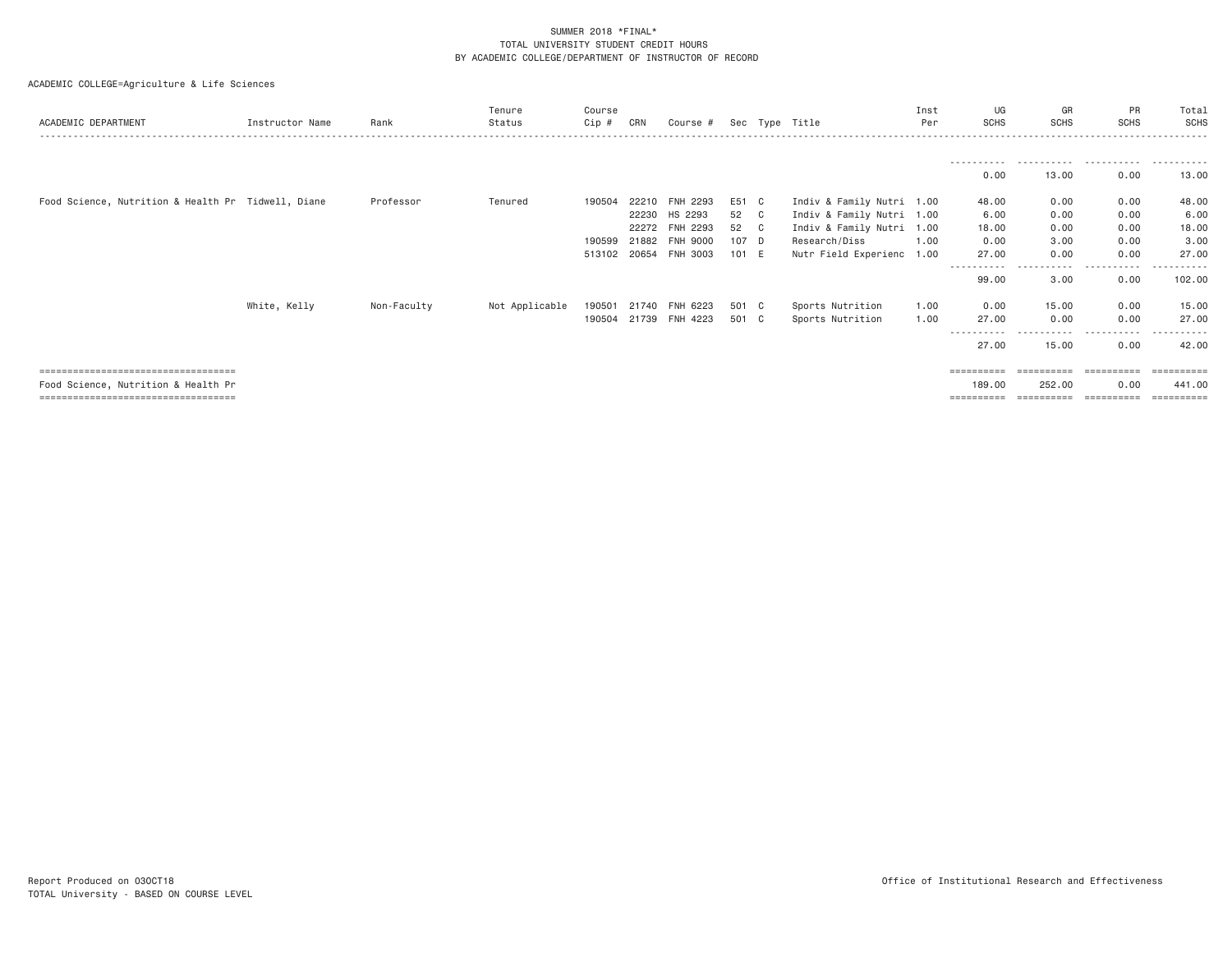|                                                                  |                                                  |                               | Tenure        | Course       |       |                       |         |                            |                           | Inst | UG                            | GR                        | PR                     | Total                |
|------------------------------------------------------------------|--------------------------------------------------|-------------------------------|---------------|--------------|-------|-----------------------|---------|----------------------------|---------------------------|------|-------------------------------|---------------------------|------------------------|----------------------|
| ACADEMIC DEPARTMENT                                              | Instructor Name                                  | Rank                          | Status        | Cip#         | CRN   | Course #              |         |                            | Sec Type Title            | Per  | <b>SCHS</b>                   | <b>SCHS</b>               | <b>SCHS</b>            | <b>SCHS</b><br>----- |
| Landscape Architecture                                           | Brzuszek, Robert                                 | Professor                     | Tenured       | 040601       | 22709 | LA 8000               | 101 D   |                            | Research / Thesis         | 1.00 | 0.00                          | 1.00                      | 0.00                   | 1.00                 |
|                                                                  |                                                  |                               |               |              | 23381 | LA 8000               | 02      | D                          | Research / Thesis         | 1.00 | 0.00                          | 3.00                      | 0.00                   | 3.00                 |
|                                                                  |                                                  |                               |               |              |       |                       |         |                            |                           |      | -----------<br>0.00           | .<br>4.00                 | .<br>$- - - -$<br>0.00 | .<br>4.00            |
|                                                                  | Gallo, Katarzyna                                 | Instructor                    | Non-Ten Track |              |       | 130101 20535 EPY 4033 | 51      | $\overline{\phantom{a}}$ C | Lear Theo Ed Rel Set 1.00 |      | 21.00<br>.                    | 0.00<br>$\frac{1}{2}$     | 0.00<br>. <b>.</b> .   | 21.00<br>.           |
|                                                                  |                                                  |                               |               |              |       |                       |         |                            |                           |      | 21.00                         | 0.00                      | 0.00                   | 21.00                |
|                                                                  | Li, Chuo                                         | Associate Professor Tenured   |               | 040601 22961 |       | LA 8000               | $102$ D |                            | Research / Thesis         | 1.00 | 0.00<br>.                     | 4.00<br>- - - -           | 0.00<br>$- - - -$      | 4.00                 |
|                                                                  |                                                  |                               |               |              |       |                       |         |                            |                           |      | 0.00                          | 4.00                      | 0.00                   | 4.00                 |
|                                                                  | Rood, Cynthia                                    | Lecturer                      | Non-Ten Track |              |       | 040601 21354 LA 1803  | 501 C   |                            | Land Arch Appre           | 1.00 | 42.00<br>$\sim$ $\sim$ $\sim$ | 0.00                      | 0.00<br>$\frac{1}{2}$  | 42.00                |
|                                                                  |                                                  |                               |               |              |       |                       |         |                            |                           |      | 42.00                         | 0.00                      | 0.00                   | 42.00                |
|                                                                  | Schauwecker, Timothy Associate Professor Tenured |                               |               | 010605       |       | 20751 LA 1711         | 101 E   |                            | LC Internship I           | 1.00 | 13.00                         | 0.00                      | 0.00                   | 13.00                |
|                                                                  |                                                  |                               |               |              | 20753 | LA 2711               | 101 E   |                            | LC Internship II          | 1.00 | 17.00                         | 0.00                      | 0.00                   | 17.00                |
|                                                                  |                                                  |                               |               |              | 20754 | LA 3711               | 101 E   |                            | LC Internship III         | 1.00 | 6.00                          | 0.00                      | 0.00                   | 6.00                 |
|                                                                  |                                                  |                               |               | 040601       | 23513 | LA 8000               | 51      | D                          | Research / Thesis         | 1.00 | 0.00                          | 3,00                      | 0.00                   | 3.00                 |
|                                                                  |                                                  |                               |               |              |       |                       |         |                            |                           |      | $\cdots$<br>----<br>36.00     | 3.00                      | $- - - -$<br>0.00      | -----<br>39.00       |
|                                                                  | Summerlin, Peter                                 | Assistant Professor Ten Track |               | 040601       |       | 23515 LA 7000         | 51 I    |                            | Directed Indiv Study 1.00 |      | 0.00                          | 3,00                      | 0.00                   | 3.00                 |
|                                                                  |                                                  |                               |               |              |       |                       |         |                            |                           |      | ------<br>$\cdots$<br>0.00    | - - - -<br>3.00           | $- - - -$<br>0.00      | 3.00                 |
|                                                                  | Walker, Jason                                    | Associate Professor Tenured   |               |              |       | 040601 22775 LA 2652  | 801 Q   |                            | LA Precedent Studies 1.00 |      | 40.00                         | 0.00<br>----              | 0.00<br>.              | 40.00<br>.           |
|                                                                  |                                                  |                               |               |              |       |                       |         |                            |                           |      | ----------<br>40.00           | 0.00                      | 0.00                   | 40.00                |
| ======================================<br>Landscape Architecture |                                                  |                               |               |              |       |                       |         |                            |                           |      | eeeeeeee<br>139.00            | <b>EBBERSBER</b><br>14.00 | ===========<br>0.00    | =======<br>153.00    |
| ----------------------------------                               |                                                  |                               |               |              |       |                       |         |                            |                           |      |                               |                           |                        |                      |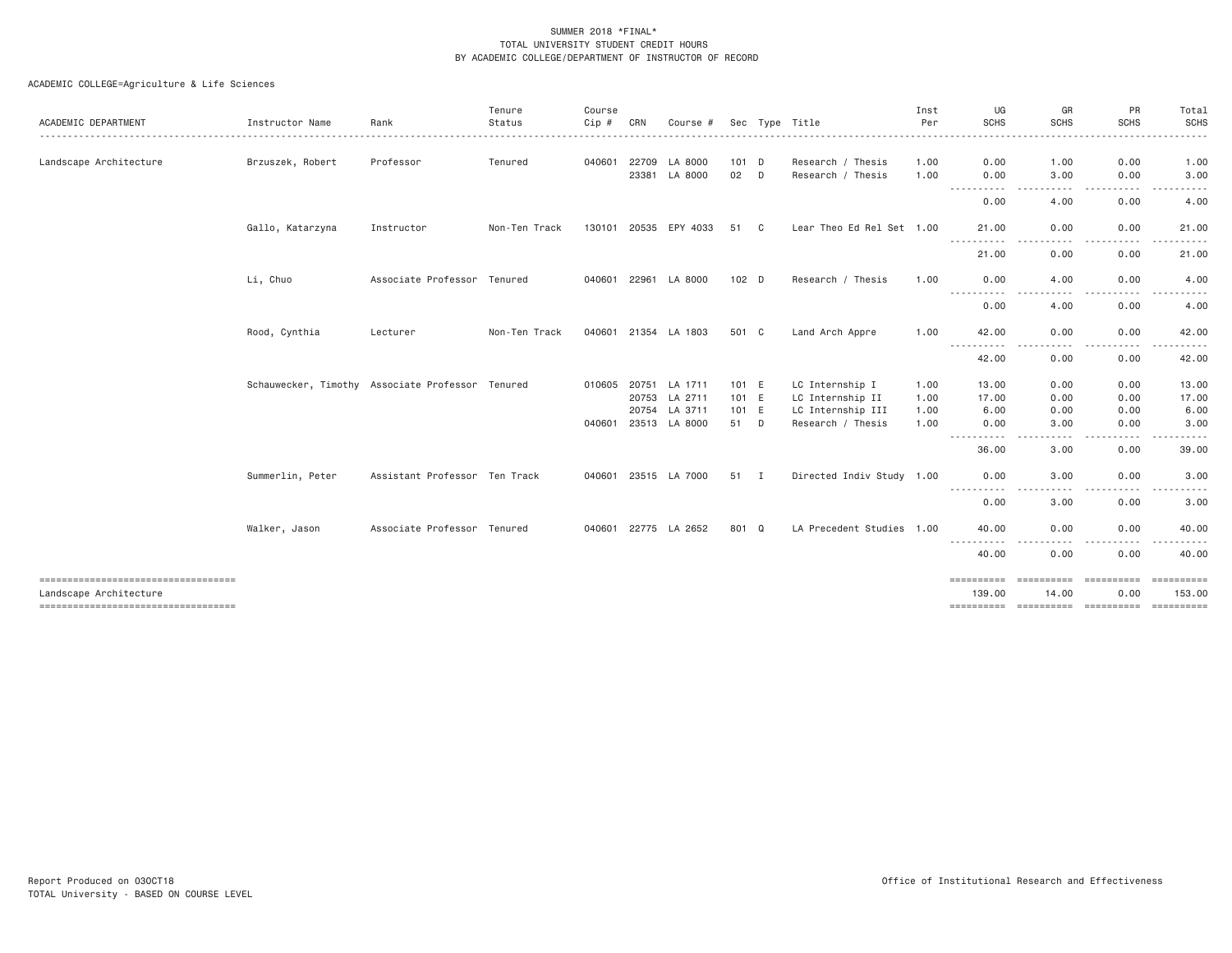| ACADEMIC DEPARTMENT   | Instructor Name   | Rank                              | Tenure<br>Status | Course<br>Cip #              | CRN          | Course #                                      |                         |   | Sec Type Title                                              | Inst<br>Per          | UG<br><b>SCHS</b>                                                                                            | GR<br><b>SCHS</b>      | PR<br><b>SCHS</b>    | Total<br><b>SCHS</b>           |
|-----------------------|-------------------|-----------------------------------|------------------|------------------------------|--------------|-----------------------------------------------|-------------------------|---|-------------------------------------------------------------|----------------------|--------------------------------------------------------------------------------------------------------------|------------------------|----------------------|--------------------------------|
| Plant & Soil Sciences | Baldwin, Brian    | Professor                         | Tenured          | 010304 21976<br>011101 21928 |              | PSS 8000<br>PSS 9000<br>011102 21000 PSS 3423 | 101 D<br>101 D<br>102 E |   | Research / Thesis<br>Research / Diss<br>Agronomy Internship | 1.00<br>1.00<br>1.00 | 0.00<br>0.00<br>18.00                                                                                        | 18.00<br>12.00<br>0.00 | 0.00<br>0.00<br>0.00 | 18.00<br>12.00<br>18.00        |
|                       |                   |                                   |                  |                              |              |                                               |                         |   |                                                             |                      | <b></b><br>18.00                                                                                             | .<br>30.00             | -----<br>0.00        | .<br>48.00                     |
|                       | Bararpour, Taghi  | Extension Assist Pr Non-Ten Track |                  |                              |              | 010304 21977 PSS 8000                         | 102 D                   |   | Research / Thesis                                           | 1.00                 | 0.00<br><u>.</u>                                                                                             | 6.00<br>.              | 0.00<br>.            | 6.00<br>.                      |
|                       |                   |                                   |                  |                              |              |                                               |                         |   |                                                             |                      | 0.00                                                                                                         | 6.00                   | 0.00                 | 6.00                           |
|                       | Bi, Guihong       | Research Professor                | Non-Ten Track    | 011101 21931                 |              | PSS 9000                                      | 104 D                   |   | Research / Diss                                             | 1.00                 | 0.00<br>.                                                                                                    | 6.00<br>.              | 0.00<br>$- - - - -$  | 6.00<br>.                      |
|                       |                   |                                   |                  |                              |              |                                               |                         |   |                                                             |                      | 0.00                                                                                                         | 6.00                   | 0.00                 | 6.00                           |
|                       | Blythe, Eugene    | Research Assoc Prof Non-Ten Track |                  |                              |              | 010304 23107 PSS 8000                         | 55                      | D | Research / Thesis                                           | 1.00                 | 0.00<br>.                                                                                                    | 3.00<br>د د د د        | 0.00<br>.            | 3.00<br>$\omega$ is a $\omega$ |
|                       |                   |                                   |                  |                              |              |                                               |                         |   |                                                             |                      | 0.00                                                                                                         | 3.00                   | 0.00                 | 3.00                           |
|                       | Bond, Jason       | Extension Professor Non-Ten Track |                  | 010304 21981                 |              | PSS 8000<br>011101 21933 PSS 9000             | 106 D<br>106 D          |   | Research / Thesis<br>Research / Diss                        | 1.00<br>1.00         | 0.00<br>0.00                                                                                                 | 6.00<br>6.00           | 0.00<br>0.00         | 6.00<br>6.00                   |
|                       |                   |                                   |                  |                              |              |                                               |                         |   |                                                             |                      | .<br>0.00                                                                                                    | 12.00                  | 0.00                 | 12.00                          |
|                       | Bradford, Timothy | Instructor                        | Non-Ten Track    |                              |              | 010000 20997 PSS 2543                         | 01 B                    |   | Precision Agricultur 1.00                                   |                      | 15.00                                                                                                        | 0.00                   | 0.00                 | 15.00                          |
|                       |                   |                                   |                  |                              |              |                                               |                         |   |                                                             |                      | .<br>15.00                                                                                                   | 0.00                   | 0.00                 | 15.00                          |
|                       | Byrd, John        | Extension Professor Non-Ten Track |                  |                              |              | 011101 21936 PSS 9000                         | 109 D                   |   | Research / Diss                                             | 1.00                 | 0.00                                                                                                         | 1.00                   | 0.00                 | 1.00                           |
|                       |                   |                                   |                  |                              |              |                                               |                         |   |                                                             |                      | <u>.</u><br>0.00                                                                                             | 1.00                   | 0.00                 | 1.00                           |
|                       | Coker, Christine  | Extension Assoc Pro Non-Ten Track |                  |                              | 011101 21938 | PSS 9000                                      | 111 D                   |   | Research / Diss                                             | 1.00                 | 0.00<br>.                                                                                                    | 6.00                   | 0.00                 | 6.00                           |
|                       |                   |                                   |                  |                              |              |                                               |                         |   |                                                             |                      | 0.00                                                                                                         | 6.00                   | 0.00                 | 6.00                           |
|                       | Cox, Michael      | Professor                         | Tenured          | 010304 21987                 |              | PSS 8000<br>011102 20999 PSS 3423             | 112 D<br>101 E          |   | Research / Thesis<br>Agronomy Internship                    | 1.00<br>1.00         | 0.00<br>30.00                                                                                                | 1.00<br>0.00           | 0.00<br>0.00         | 1.00<br>30.00                  |
|                       |                   |                                   |                  |                              |              |                                               |                         |   |                                                             |                      | .<br>$\frac{1}{2} \left( \frac{1}{2} \right) \left( \frac{1}{2} \right) \left( \frac{1}{2} \right)$<br>30.00 | .<br>1.00              | -----<br>0.00        | .<br>31.00                     |
|                       | Dodds, Darrin     | Extension Assoc Pro Non-Ten Track |                  | 010304 21989                 | 011101 21941 | PSS 8000<br>PSS 9000                          | 114 D<br>114 D          |   | Research / Thesis<br>Research / Diss                        | 1.00<br>1.00         | 0.00<br>0.00                                                                                                 | 16.00<br>7.00          | 0.00<br>0.00         | 16.00<br>7.00                  |
|                       |                   |                                   |                  |                              |              |                                               |                         |   |                                                             |                      | <u>.</u><br>0.00                                                                                             | .<br>23.00             | .<br>0.00            | .<br>23.00                     |
|                       | Ebelhar, M. Wayne | Research Professor                | Non-Ten Track    |                              |              | 011101 21942 PSS 9000                         | 115 D                   |   | Research / Diss                                             | 1.00                 | 0.00                                                                                                         | 6.00                   | 0.00                 | 6.00                           |
|                       |                   |                                   |                  |                              |              |                                               |                         |   |                                                             |                      | .<br>$- - - - -$<br>0.00                                                                                     | $   -$<br>6.00         | .<br>0.00            | $\frac{1}{2}$<br>6.00          |
|                       | Ferguson, Jason   | Assistant Professor Ten Track     |                  |                              |              | 010304 21993 PSS 8000                         | 118 D                   |   | Research / Thesis                                           | 1.00                 | 0.00<br><u>.</u>                                                                                             | 24.00                  | 0.00                 | 24.00                          |
|                       |                   |                                   |                  |                              |              |                                               |                         |   |                                                             |                      | 0.00                                                                                                         | 24.00                  | 0.00                 | 24.00                          |
|                       | Golden, Bobby     | Extension Assoc Pro Non-Ten Track |                  |                              |              | 011101 21946 PSS 9000                         | 119 D                   |   | Research / Diss                                             | 1.00                 | 0.00                                                                                                         | 15.00                  | 0.00                 | 15.00                          |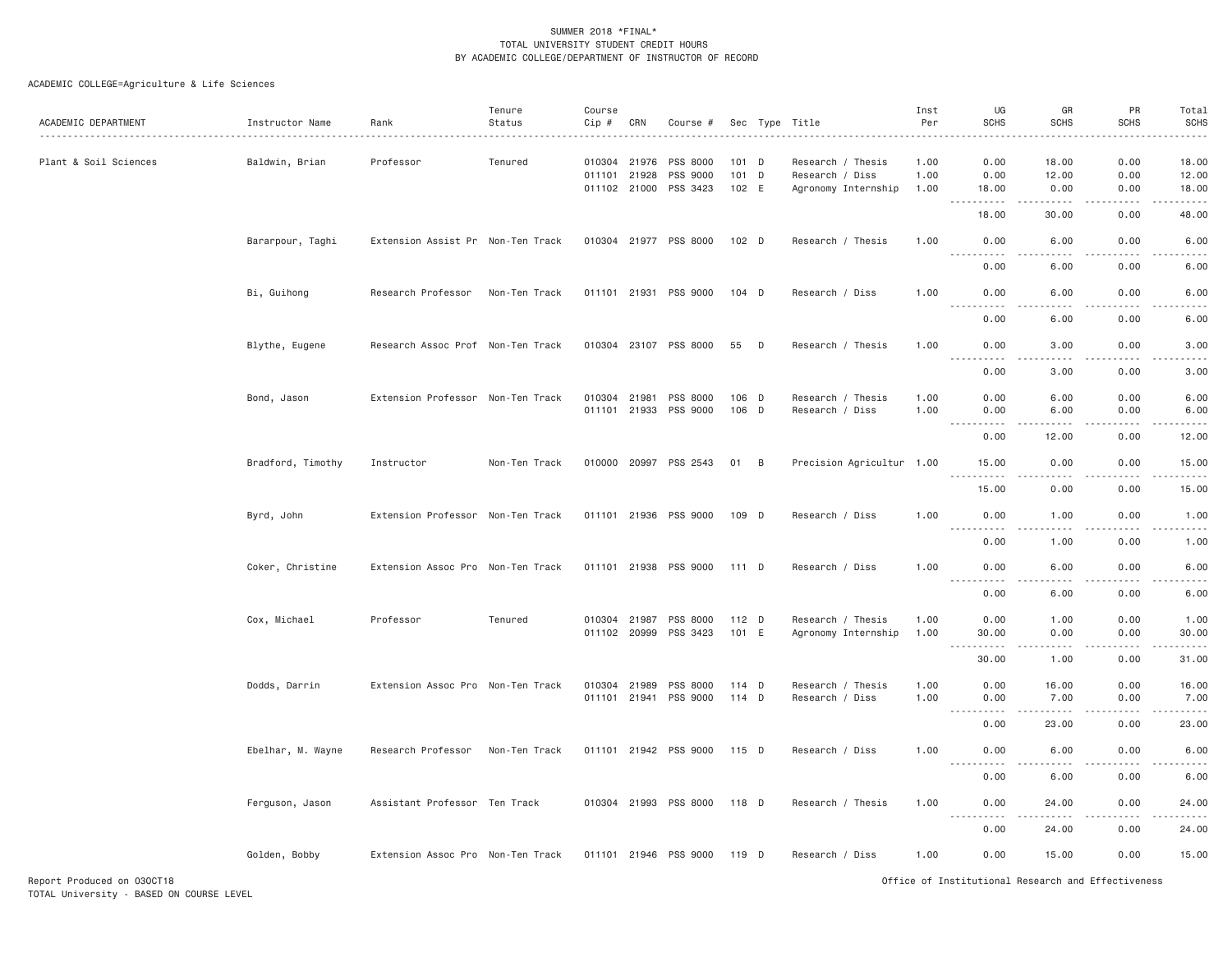ACADEMIC COLLEGE=Agriculture & Life Sciences

| ACADEMIC DEPARTMENT   | Instructor Name    | Rank                              | Tenure<br>Status | Course<br>Cip # | CRN          | Course #              |         |   | Sec Type Title            | Inst<br>Per | UG<br><b>SCHS</b>                                                                                                                                                                           | GR<br><b>SCHS</b>                                                                                                                                            | PR<br><b>SCHS</b>                                                                                                                                            | Total<br>SCHS                                                                                                                                                                                                                                                                                                                                                                                        |
|-----------------------|--------------------|-----------------------------------|------------------|-----------------|--------------|-----------------------|---------|---|---------------------------|-------------|---------------------------------------------------------------------------------------------------------------------------------------------------------------------------------------------|--------------------------------------------------------------------------------------------------------------------------------------------------------------|--------------------------------------------------------------------------------------------------------------------------------------------------------------|------------------------------------------------------------------------------------------------------------------------------------------------------------------------------------------------------------------------------------------------------------------------------------------------------------------------------------------------------------------------------------------------------|
|                       |                    |                                   |                  |                 |              |                       |         |   |                           |             | .                                                                                                                                                                                           | . <u>.</u>                                                                                                                                                   |                                                                                                                                                              |                                                                                                                                                                                                                                                                                                                                                                                                      |
|                       |                    |                                   |                  |                 |              |                       |         |   |                           |             | 0.00                                                                                                                                                                                        | 15.00                                                                                                                                                        | 0.00                                                                                                                                                         | 15.00                                                                                                                                                                                                                                                                                                                                                                                                |
| Plant & Soil Sciences | Harkess, Richard   | Professor                         | Tenured          |                 | 010304 21995 | PSS 8000              | 120 D   |   | Research / Thesis         | 1.00        | 0.00                                                                                                                                                                                        | 1.00                                                                                                                                                         | 0.00                                                                                                                                                         | 1.00                                                                                                                                                                                                                                                                                                                                                                                                 |
|                       |                    |                                   |                  |                 | 23073        | PSS 8000              | 21      | D | Research / Thesis         | 1.00        | 0.00                                                                                                                                                                                        | 6.00                                                                                                                                                         | 0.00                                                                                                                                                         | 6.00                                                                                                                                                                                                                                                                                                                                                                                                 |
|                       |                    |                                   |                  | 010601          | 21005        | PSS 3433              | 101 E   |   | Hort Internship           | 1.00        | 27.00                                                                                                                                                                                       | 0.00                                                                                                                                                         | 0.00                                                                                                                                                         | 27.00                                                                                                                                                                                                                                                                                                                                                                                                |
|                       |                    |                                   |                  |                 | 011101 21947 | PSS 9000              | 120 D   |   | Research / Diss           | 1.00        | 0.00                                                                                                                                                                                        | 4.00                                                                                                                                                         | 0.00                                                                                                                                                         | 4.00                                                                                                                                                                                                                                                                                                                                                                                                 |
|                       |                    |                                   |                  |                 | 260202 22027 | <b>BCH 6990</b>       | 102 C   |   | Special Topic In BCH 0.01 |             | 0.00<br>.                                                                                                                                                                                   | 0.12<br>$\frac{1}{2} \left( \frac{1}{2} \right) \left( \frac{1}{2} \right) \left( \frac{1}{2} \right) \left( \frac{1}{2} \right) \left( \frac{1}{2} \right)$ | 0.00<br>.                                                                                                                                                    | 0.12<br>.                                                                                                                                                                                                                                                                                                                                                                                            |
|                       |                    |                                   |                  |                 |              |                       |         |   |                           |             | 27.00                                                                                                                                                                                       | 11.12                                                                                                                                                        | 0.00                                                                                                                                                         | 38.12                                                                                                                                                                                                                                                                                                                                                                                                |
|                       | Henry, William     | Non-Faculty                       | Ten Track        |                 | 011101 21948 | PSS 9000              | $121$ D |   | Research / Diss           | 1.00        | 0.00                                                                                                                                                                                        | 1.00                                                                                                                                                         | 0.00                                                                                                                                                         | 1.00                                                                                                                                                                                                                                                                                                                                                                                                 |
|                       |                    |                                   |                  |                 | 23244        | PSS 9000              | 72      | D | Research / Diss           | 1.00        | 0.00                                                                                                                                                                                        | 6.00                                                                                                                                                         | 0.00                                                                                                                                                         | 6.00                                                                                                                                                                                                                                                                                                                                                                                                 |
|                       |                    |                                   |                  |                 | 240102 22367 | GRD 9010              | 101 K   |   | Graduate Degree Comp      | 1.00        | 0.00<br>$\sim$ $\sim$ $\sim$ $\sim$<br>$\frac{1}{2} \left( \frac{1}{2} \right) \left( \frac{1}{2} \right) \left( \frac{1}{2} \right) \left( \frac{1}{2} \right) \left( \frac{1}{2} \right)$ | 0.00<br>.                                                                                                                                                    | 0.00<br>.                                                                                                                                                    | 0.00<br>$\frac{1}{2} \frac{1}{2} \frac{1}{2} \frac{1}{2} \frac{1}{2} \frac{1}{2} \frac{1}{2} \frac{1}{2} \frac{1}{2} \frac{1}{2} \frac{1}{2} \frac{1}{2} \frac{1}{2} \frac{1}{2} \frac{1}{2} \frac{1}{2} \frac{1}{2} \frac{1}{2} \frac{1}{2} \frac{1}{2} \frac{1}{2} \frac{1}{2} \frac{1}{2} \frac{1}{2} \frac{1}{2} \frac{1}{2} \frac{1}{2} \frac{1}{2} \frac{1}{2} \frac{1}{2} \frac{1}{2} \frac{$ |
|                       |                    |                                   |                  |                 |              |                       |         |   |                           |             | 0.00                                                                                                                                                                                        | 7.00                                                                                                                                                         | 0.00                                                                                                                                                         | 7.00                                                                                                                                                                                                                                                                                                                                                                                                 |
|                       | Irby, Jon          | Extension Assist Pr Non-Ten Track |                  |                 | 010304 21997 | PSS 8000              | $122$ D |   | Research / Thesis         | 1.00        | 0.00                                                                                                                                                                                        | 6.00                                                                                                                                                         | 0.00                                                                                                                                                         | 6.00                                                                                                                                                                                                                                                                                                                                                                                                 |
|                       |                    |                                   |                  |                 | 011101 21949 | PSS 9000              | $122$ D |   | Research / Diss           | 1.00        | 0.00                                                                                                                                                                                        | 6.00                                                                                                                                                         | 0.00                                                                                                                                                         | 6.00                                                                                                                                                                                                                                                                                                                                                                                                 |
|                       |                    |                                   |                  |                 |              |                       |         |   |                           |             | <u>.</u><br>0.00                                                                                                                                                                            | -----<br>12.00                                                                                                                                               | $\frac{1}{2} \left( \frac{1}{2} \right) \left( \frac{1}{2} \right) \left( \frac{1}{2} \right) \left( \frac{1}{2} \right) \left( \frac{1}{2} \right)$<br>0.00 | .<br>12.00                                                                                                                                                                                                                                                                                                                                                                                           |
|                       | Kingery, William   | Professor                         | Tenured          |                 |              | 011102 21003 PSS 3423 | 105 E   |   | Agronomy Internship       | 1.00        | 3.00<br><u>.</u>                                                                                                                                                                            | 0.00<br>.                                                                                                                                                    | 0.00<br>.                                                                                                                                                    | 3.00<br>$\frac{1}{2}$                                                                                                                                                                                                                                                                                                                                                                                |
|                       |                    |                                   |                  |                 |              |                       |         |   |                           |             | 3.00                                                                                                                                                                                        | 0.00                                                                                                                                                         | 0.00                                                                                                                                                         | 3.00                                                                                                                                                                                                                                                                                                                                                                                                 |
|                       | Knight, Patricia   | Research Professor                | Non-Ten Track    |                 | 011101 22227 | PSS 9000              | 149 D   |   | Research / Diss           | 1.00        | 0.00<br>.<br>$\frac{1}{2} \left( \frac{1}{2} \right) \left( \frac{1}{2} \right) \left( \frac{1}{2} \right) \left( \frac{1}{2} \right)$                                                      | 3.00<br>$\sim$ $\sim$ $\sim$                                                                                                                                 | 0.00<br>.                                                                                                                                                    | 3.00<br>.                                                                                                                                                                                                                                                                                                                                                                                            |
|                       |                    |                                   |                  |                 |              |                       |         |   |                           |             | 0.00                                                                                                                                                                                        | 3.00                                                                                                                                                         | 0.00                                                                                                                                                         | 3.00                                                                                                                                                                                                                                                                                                                                                                                                 |
|                       | Krutz, Larry       | Non-Faculty                       | Not Applicable   |                 | 010304 21999 | PSS 8000              | $124$ D |   | Research / Thesis         | 1.00        | 0.00                                                                                                                                                                                        | 1.00                                                                                                                                                         | 0.00                                                                                                                                                         | 1.00                                                                                                                                                                                                                                                                                                                                                                                                 |
|                       |                    |                                   |                  |                 | 011101 21951 | PSS 9000              | $124$ D |   | Research / Diss           | 1.00        | 0.00                                                                                                                                                                                        | 13.00                                                                                                                                                        | 0.00                                                                                                                                                         | 13.00                                                                                                                                                                                                                                                                                                                                                                                                |
|                       |                    |                                   |                  |                 |              |                       |         |   |                           |             | $\omega$ is a set of<br>$\sim$ $\sim$ $\sim$                                                                                                                                                | $\frac{1}{2} \left( \frac{1}{2} \right) \left( \frac{1}{2} \right) \left( \frac{1}{2} \right) \left( \frac{1}{2} \right) \left( \frac{1}{2} \right)$         |                                                                                                                                                              | والمناصبات                                                                                                                                                                                                                                                                                                                                                                                           |
|                       |                    |                                   |                  |                 |              |                       |         |   |                           |             | 0.00                                                                                                                                                                                        | 14.00                                                                                                                                                        | 0.00                                                                                                                                                         | 14.00                                                                                                                                                                                                                                                                                                                                                                                                |
|                       | Li, Tongyin        | Assistant Professor Ten Track     |                  |                 |              | 010304 22003 PSS 8000 | 128 D   |   | Research / Thesis         | 1.00        | 0.00<br>.                                                                                                                                                                                   | 6.00<br>.                                                                                                                                                    | 0.00<br>.                                                                                                                                                    | 6.00<br>$\frac{1}{2} \left( \frac{1}{2} \right) \left( \frac{1}{2} \right) \left( \frac{1}{2} \right) \left( \frac{1}{2} \right)$                                                                                                                                                                                                                                                                    |
|                       |                    |                                   |                  |                 |              |                       |         |   |                           |             | 0.00                                                                                                                                                                                        | 6.00                                                                                                                                                         | 0.00                                                                                                                                                         | 6.00                                                                                                                                                                                                                                                                                                                                                                                                 |
|                       | Macoon, Bisoondat  | Research Assoc Prof Non-Ten Track |                  |                 | 010304 22004 | PSS 8000              | 129 D   |   | Research / Thesis         | 1.00        | 0.00<br>.                                                                                                                                                                                   | 12.00<br>$- - - - -$                                                                                                                                         | 0.00<br>.                                                                                                                                                    | 12.00<br>.                                                                                                                                                                                                                                                                                                                                                                                           |
|                       |                    |                                   |                  |                 |              |                       |         |   |                           |             | 0.00                                                                                                                                                                                        | 12.00                                                                                                                                                        | 0.00                                                                                                                                                         | 12.00                                                                                                                                                                                                                                                                                                                                                                                                |
|                       | McCurdy, James     | Assistant Professor Ten Track     |                  |                 |              | 010304 22005 PSS 8000 | 130 D   |   | Research / Thesis         | 1.00        | 0.00<br>$\sim$ $\sim$ $\sim$ $\sim$<br>.                                                                                                                                                    | 6.00                                                                                                                                                         | 0.00                                                                                                                                                         | 6.00                                                                                                                                                                                                                                                                                                                                                                                                 |
|                       |                    |                                   |                  |                 |              |                       |         |   |                           |             | 0.00                                                                                                                                                                                        | 6.00                                                                                                                                                         | 0.00                                                                                                                                                         | 6.00                                                                                                                                                                                                                                                                                                                                                                                                 |
|                       | McDougald, Lynette | Instructor                        | Non-Ten Track    | 010608          | 20998        | PSS 3413              | 101 E   |   | Floristry Internship 1.00 |             | 6.00                                                                                                                                                                                        | 0.00                                                                                                                                                         | 0.00                                                                                                                                                         | 6.00                                                                                                                                                                                                                                                                                                                                                                                                 |
|                       |                    |                                   |                  |                 | 21006        | PSS 4023              | 51      | C | Floral Management         | 1.00        | 33.00                                                                                                                                                                                       | 0.00                                                                                                                                                         | 0.00                                                                                                                                                         | 33.00                                                                                                                                                                                                                                                                                                                                                                                                |
|                       |                    |                                   |                  |                 | 21007        | PSS 6023              | 51      | C | Floral Management         | 1.00        | 0.00                                                                                                                                                                                        | 3,00                                                                                                                                                         | 0.00                                                                                                                                                         | 3.00                                                                                                                                                                                                                                                                                                                                                                                                 |
|                       |                    |                                   |                  |                 |              |                       |         |   |                           |             | 39,00                                                                                                                                                                                       | 3.00                                                                                                                                                         | 0.00                                                                                                                                                         | 42.00                                                                                                                                                                                                                                                                                                                                                                                                |
|                       | Peterson, Daniel   | Non-Faculty                       | Tenured          |                 |              | 260202 22634 BCH 9000 | 110 D   |   | Research/Diss             | 1.00        | 0.00                                                                                                                                                                                        | 9.00                                                                                                                                                         | 0.00                                                                                                                                                         | 9.00                                                                                                                                                                                                                                                                                                                                                                                                 |

Report Produced on 03OCT18 Office of Institutional Research and Effectiveness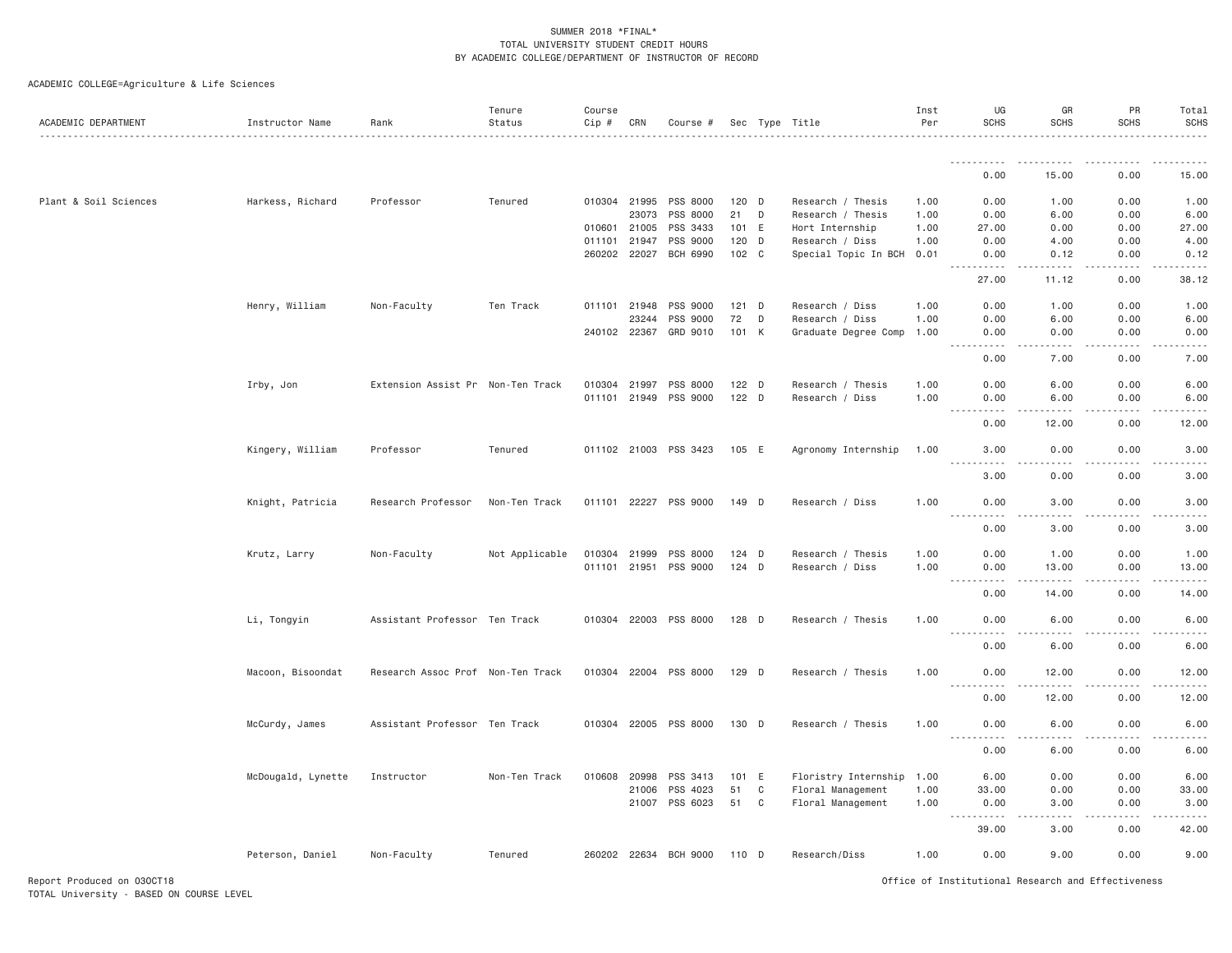| ACADEMIC DEPARTMENT                                             | Instructor Name  | Rank                          | Tenure<br>Status | Course<br>Cip # | CRN   | Course #              |       |   | Sec Type Title      | Inst<br>Per | UG<br><b>SCHS</b>                                                                                                                          | GR<br><b>SCHS</b>     | PR<br><b>SCHS</b>                                                                                                                                                                       | Total<br>SCHS           |
|-----------------------------------------------------------------|------------------|-------------------------------|------------------|-----------------|-------|-----------------------|-------|---|---------------------|-------------|--------------------------------------------------------------------------------------------------------------------------------------------|-----------------------|-----------------------------------------------------------------------------------------------------------------------------------------------------------------------------------------|-------------------------|
|                                                                 |                  |                               |                  |                 |       |                       |       |   |                     |             |                                                                                                                                            |                       |                                                                                                                                                                                         |                         |
|                                                                 |                  |                               |                  |                 |       |                       |       |   |                     |             | 0.00                                                                                                                                       | 9.00                  | 0.00                                                                                                                                                                                    | 9.00                    |
| Plant & Soil Sciences                                           | Reddy, Kambham   | Research Professor            | Non-Ten Track    |                 |       | 011101 21965 PSS 9000 | 138 D |   | Research / Diss     | 1.00        | 0.00<br>$\frac{1}{2} \left( \frac{1}{2} \right) \left( \frac{1}{2} \right) \left( \frac{1}{2} \right) \left( \frac{1}{2} \right)$<br>----- | 15.00                 | 0.00                                                                                                                                                                                    | 15.00                   |
|                                                                 |                  |                               |                  |                 |       |                       |       |   |                     |             | 0.00                                                                                                                                       | 15.00                 | 0.00                                                                                                                                                                                    | 15.00                   |
|                                                                 | Reynolds, Daniel | Professor                     | Tenured          | 010304          | 22014 | PSS 8000              | 139 D |   | Research / Thesis   | 1.00        | 0.00                                                                                                                                       | 12.00                 | 0.00                                                                                                                                                                                    | 12.00                   |
|                                                                 |                  |                               |                  |                 | 23143 | PSS 8000              | 91    | D | Research / Thesis   | 1.00        | 0.00                                                                                                                                       | 1.00                  | 0.00                                                                                                                                                                                    | 1.00                    |
|                                                                 |                  |                               |                  | 011101 21966    |       | PSS 9000              | 139 D |   | Research / Diss     | 1.00        | 0.00<br>.                                                                                                                                  | 18.00<br>$- - - - -$  | 0.00<br>$\frac{1}{2} \left( \frac{1}{2} \right) \left( \frac{1}{2} \right) \left( \frac{1}{2} \right) \left( \frac{1}{2} \right) \left( \frac{1}{2} \right) \left( \frac{1}{2} \right)$ | 18.00<br>.              |
|                                                                 |                  |                               |                  |                 |       |                       |       |   |                     |             | 0.00                                                                                                                                       | 31.00                 | 0.00                                                                                                                                                                                    | 31.00                   |
|                                                                 | Stewart, Barry   | Associate Professor Tenured   |                  |                 |       | 010304 23148 PSS 8000 | 96    | D | Research / Thesis   | 1,00        | 0.00<br>$\cdots \cdots \cdots$<br>-----                                                                                                    | 6.00<br>د د د د       | 0.00<br>-----                                                                                                                                                                           | 6.00                    |
|                                                                 |                  |                               |                  |                 |       |                       |       |   |                     |             | 0.00                                                                                                                                       | 6.00                  | 0.00                                                                                                                                                                                    | 6.00                    |
|                                                                 | Tseng, Te Ming   | Assistant Professor Ten Track |                  | 010304 22021    |       | PSS 8000              | 146 D |   | Research / Thesis   | 1.00        | 0.00                                                                                                                                       | 6.00                  | 0.00                                                                                                                                                                                    | 6.00                    |
|                                                                 |                  |                               |                  |                 | 23100 | PSS 8000              | 48    | D | Research / Thesis   | 1.00        | 0.00                                                                                                                                       | 3.00                  | 0.00                                                                                                                                                                                    | 3.00                    |
|                                                                 |                  |                               |                  |                 | 23150 | PSS 8000              | 98    | D | Research / Thesis   | 1.00        | 0.00                                                                                                                                       | 1.00                  | 0.00                                                                                                                                                                                    | 1.00                    |
|                                                                 |                  |                               |                  | 011101 21973    |       | PSS 9000              | 146 D |   | Research / Diss     | 1.00        | 0.00                                                                                                                                       | 3.00                  | 0.00                                                                                                                                                                                    | 3.00                    |
|                                                                 |                  |                               |                  |                 | 23270 | PSS 9000              | 98    | D | Research / Diss     | 1.00        | 0.00<br>----------                                                                                                                         | 3.00<br>.             | 0.00<br>$\frac{1}{2} \left( \frac{1}{2} \right) \left( \frac{1}{2} \right) \left( \frac{1}{2} \right) \left( \frac{1}{2} \right) \left( \frac{1}{2} \right) \left( \frac{1}{2} \right)$ | 3.00<br>.               |
|                                                                 |                  |                               |                  |                 |       |                       |       |   |                     |             | 0.00                                                                                                                                       | 16.00                 | 0.00                                                                                                                                                                                    | 16.00                   |
|                                                                 | Varco, Jac       | Professor                     | Tenured          | 010304 22022    |       | PSS 8000              | 147 D |   | Research / Thesis   | 1.00        | 0.00                                                                                                                                       | 12.00                 | 0.00                                                                                                                                                                                    | 12.00                   |
|                                                                 |                  |                               |                  | 011101          | 23271 | PSS 9000              | 99    | D | Research / Diss     | 1.00        | 0.00                                                                                                                                       | 6.00                  | 0.00                                                                                                                                                                                    | 6.00                    |
|                                                                 |                  |                               |                  |                 |       | 011102 21002 PSS 3423 | 104 E |   | Agronomy Internship | 1.00        | 6.00<br>-----------                                                                                                                        | 0.00<br>.             | 0.00<br>.                                                                                                                                                                               | 6.00<br>.               |
|                                                                 |                  |                               |                  |                 |       |                       |       |   |                     |             | 6.00                                                                                                                                       | 18.00                 | 0.00                                                                                                                                                                                    | 24.00                   |
|                                                                 | Wallace, Teddy   | Associate Professor Tenured   |                  |                 |       | 011101 21975 PSS 9000 | 148 D |   | Research / Diss     | 1.00        | 0.00                                                                                                                                       | 6.00                  | 0.00                                                                                                                                                                                    | 6.00                    |
|                                                                 |                  |                               |                  |                 |       |                       |       |   |                     |             | $- - - - -$<br>.<br>0.00                                                                                                                   | .<br>6.00             | .<br>0.00                                                                                                                                                                               | - - - -<br>6.00         |
|                                                                 | Williams, W.     | Non-Employee                  | Not Applicable   |                 |       | 011101 23274 PSS 9000 | 155 D |   | Research / Diss     | 1.00        | 0.00                                                                                                                                       | 3.00                  | 0.00                                                                                                                                                                                    | 3.00                    |
|                                                                 |                  |                               |                  |                 |       |                       |       |   |                     |             | ----------<br>0.00                                                                                                                         | ----<br>-----<br>3.00 | .<br>0.00                                                                                                                                                                               | .<br>3.00               |
| ----------------------------------                              |                  |                               |                  |                 |       |                       |       |   |                     |             | ==========                                                                                                                                 | <b>ESSESSESS</b>      |                                                                                                                                                                                         | $=$ = = = = = = = = = = |
| Plant & Soil Sciences<br>====================================== |                  |                               |                  |                 |       |                       |       |   |                     |             | 138.00                                                                                                                                     | 311.12                | 0.00                                                                                                                                                                                    | 449.12                  |
|                                                                 |                  |                               |                  |                 |       |                       |       |   |                     |             |                                                                                                                                            |                       |                                                                                                                                                                                         |                         |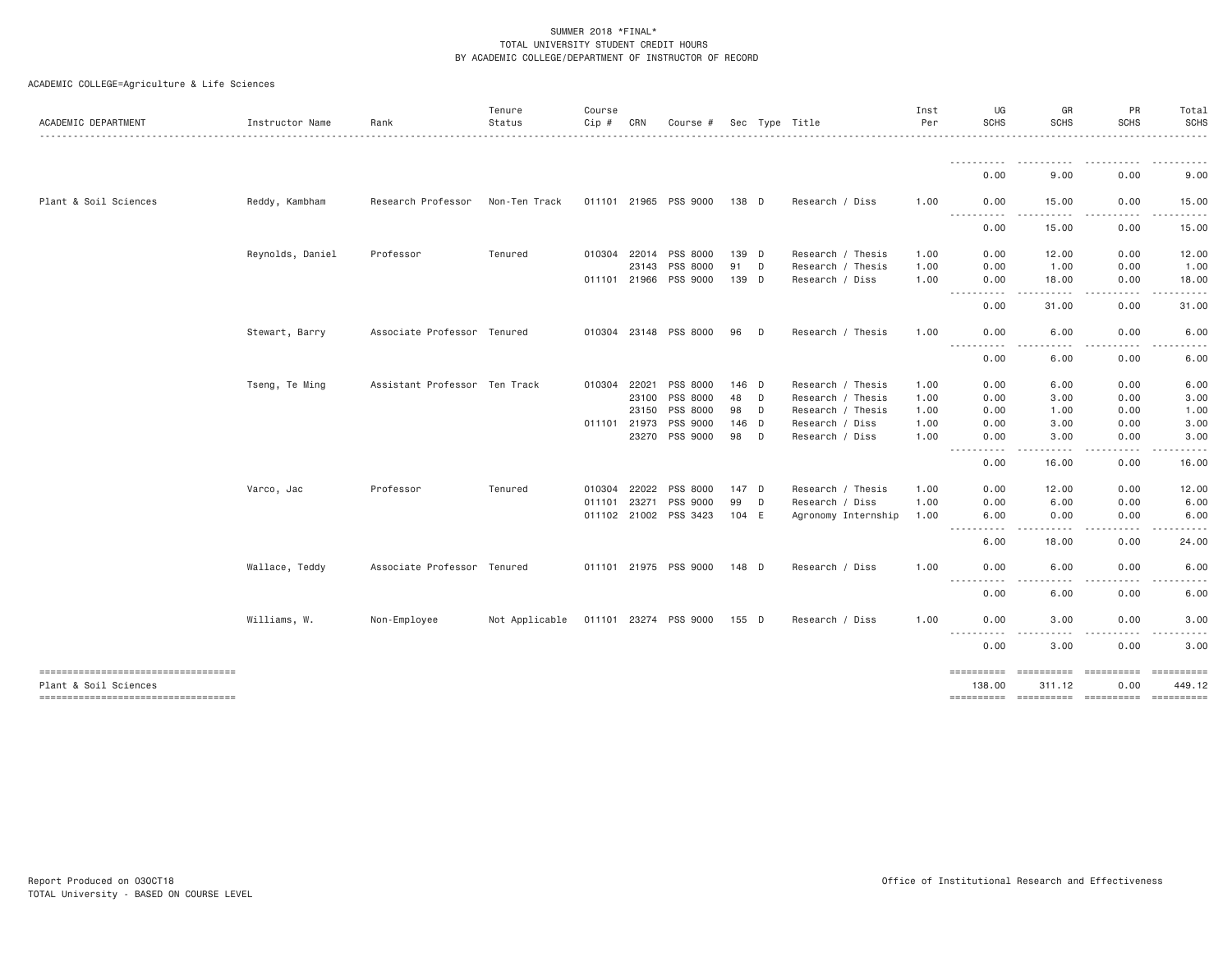| ACADEMIC DEPARTMENT                                   | Instructor Name                | Rank                                               | Tenure<br>Status | Course<br>Cip # | CRN          | Course #             |         |   | Sec Type Title            | Inst<br>Per | UG<br><b>SCHS</b>                                                                                                                                                                                                                                                                                                                                                                                                                                                                                                                                                                                               | GR<br><b>SCHS</b>                                                                                                                 | PR<br><b>SCHS</b>                                                                                                                                            | Total<br><b>SCHS</b>                                                                                                                                         |
|-------------------------------------------------------|--------------------------------|----------------------------------------------------|------------------|-----------------|--------------|----------------------|---------|---|---------------------------|-------------|-----------------------------------------------------------------------------------------------------------------------------------------------------------------------------------------------------------------------------------------------------------------------------------------------------------------------------------------------------------------------------------------------------------------------------------------------------------------------------------------------------------------------------------------------------------------------------------------------------------------|-----------------------------------------------------------------------------------------------------------------------------------|--------------------------------------------------------------------------------------------------------------------------------------------------------------|--------------------------------------------------------------------------------------------------------------------------------------------------------------|
|                                                       |                                |                                                    |                  |                 |              |                      |         |   |                           |             |                                                                                                                                                                                                                                                                                                                                                                                                                                                                                                                                                                                                                 |                                                                                                                                   |                                                                                                                                                              |                                                                                                                                                              |
| Poultry Science                                       |                                | Acharya Adhikari, Pr Assistant Professor Ten Track |                  |                 |              | 010907 23012 P0 8000 | 51      | D | Research / Thesis         | 1.00        | 0.00<br>$\frac{1}{2} \left( \frac{1}{2} \right) \left( \frac{1}{2} \right) \left( \frac{1}{2} \right) \left( \frac{1}{2} \right) \left( \frac{1}{2} \right)$<br>.                                                                                                                                                                                                                                                                                                                                                                                                                                               | 6.00<br>- - -<br>$- - -$                                                                                                          | 0.00<br>.                                                                                                                                                    | 6.00<br>$\frac{1}{2} \left( \frac{1}{2} \right) \left( \frac{1}{2} \right) \left( \frac{1}{2} \right) \left( \frac{1}{2} \right)$                            |
|                                                       |                                |                                                    |                  |                 |              |                      |         |   |                           |             | 0.00                                                                                                                                                                                                                                                                                                                                                                                                                                                                                                                                                                                                            | 6.00                                                                                                                              | 0.00                                                                                                                                                         | 6.00                                                                                                                                                         |
|                                                       | Beck, Mary                     | Professor                                          | Tenured          |                 | 010000 22354 | GA 4710              | 801 A   |   | Study Tour                | 0.50        | 13.50                                                                                                                                                                                                                                                                                                                                                                                                                                                                                                                                                                                                           | 0.00                                                                                                                              | 0.00                                                                                                                                                         | 13.50                                                                                                                                                        |
|                                                       |                                |                                                    |                  |                 |              | 22356 GA 6710        | 801 A   |   | Study Tour                | 0.50        | 0.00<br>----------                                                                                                                                                                                                                                                                                                                                                                                                                                                                                                                                                                                              | 3.00<br>$\sim$ $\sim$ $\sim$ $\sim$                                                                                               | 0.00<br>$\frac{1}{2} \left( \frac{1}{2} \right) \left( \frac{1}{2} \right) \left( \frac{1}{2} \right) \left( \frac{1}{2} \right) \left( \frac{1}{2} \right)$ | 3.00<br>.                                                                                                                                                    |
|                                                       |                                |                                                    |                  |                 |              |                      |         |   |                           |             | 13.50                                                                                                                                                                                                                                                                                                                                                                                                                                                                                                                                                                                                           | 3.00                                                                                                                              | 0.00                                                                                                                                                         | 16.50                                                                                                                                                        |
|                                                       | Kiess, Aaron                   | Associate Professor Tenured                        |                  | 010000          | 22354        | GA 4710              | 801 A   |   | Study Tour                | 0.15        | 4.05                                                                                                                                                                                                                                                                                                                                                                                                                                                                                                                                                                                                            | 0.00                                                                                                                              | 0.00                                                                                                                                                         | 4.05                                                                                                                                                         |
|                                                       |                                |                                                    |                  |                 | 22356        | GA 6710              | 801 A   |   | Study Tour                | 0.15        | 0.00                                                                                                                                                                                                                                                                                                                                                                                                                                                                                                                                                                                                            | 0.90                                                                                                                              | 0.00                                                                                                                                                         | 0.90                                                                                                                                                         |
|                                                       |                                |                                                    |                  |                 | 010907 22999 | PO 9000              | 52 D    |   | Research / Diss           | 1.00        | 0.00<br>----------                                                                                                                                                                                                                                                                                                                                                                                                                                                                                                                                                                                              | 3,00<br>المتمالين                                                                                                                 | 0.00<br>-----                                                                                                                                                | 3.00<br>.                                                                                                                                                    |
|                                                       |                                |                                                    |                  |                 |              |                      |         |   |                           |             | 4.05                                                                                                                                                                                                                                                                                                                                                                                                                                                                                                                                                                                                            | 3,90                                                                                                                              | 0.00                                                                                                                                                         | 7.95                                                                                                                                                         |
|                                                       | McDaniel, Christophe Professor |                                                    | Tenured          |                 | 010907 22985 | PO 9000              | 103 D   |   | Research / Diss           | 1.00        | 0.00                                                                                                                                                                                                                                                                                                                                                                                                                                                                                                                                                                                                            | 6.00                                                                                                                              | 0.00                                                                                                                                                         | 6.00                                                                                                                                                         |
|                                                       |                                |                                                    |                  |                 |              |                      |         |   |                           |             | $\frac{1}{2} \left( \frac{1}{2} \right) \left( \frac{1}{2} \right) \left( \frac{1}{2} \right) \left( \frac{1}{2} \right)$<br>.<br>0.00                                                                                                                                                                                                                                                                                                                                                                                                                                                                          | .<br>6.00                                                                                                                         | 0.00                                                                                                                                                         | 6.00                                                                                                                                                         |
|                                                       | Tabler, George                 | Extension Professor Non-Ten Track                  |                  | 010000          | 22354        | GA 4710              | 801 A   |   | Study Tour                | 0.15        | 4.05                                                                                                                                                                                                                                                                                                                                                                                                                                                                                                                                                                                                            | 0.00                                                                                                                              | 0.00                                                                                                                                                         | 4.05                                                                                                                                                         |
|                                                       |                                |                                                    |                  |                 | 22356        | GA 6710              | 801 A   |   | Study Tour                | 0.15        | 0.00                                                                                                                                                                                                                                                                                                                                                                                                                                                                                                                                                                                                            | 0.90                                                                                                                              | 0.00                                                                                                                                                         | 0.90                                                                                                                                                         |
|                                                       |                                |                                                    |                  |                 |              |                      |         |   |                           |             | $\frac{1}{2} \left( \frac{1}{2} \right) \left( \frac{1}{2} \right) \left( \frac{1}{2} \right) \left( \frac{1}{2} \right) \left( \frac{1}{2} \right) \left( \frac{1}{2} \right) \left( \frac{1}{2} \right) \left( \frac{1}{2} \right) \left( \frac{1}{2} \right) \left( \frac{1}{2} \right) \left( \frac{1}{2} \right) \left( \frac{1}{2} \right) \left( \frac{1}{2} \right) \left( \frac{1}{2} \right) \left( \frac{1}{2} \right) \left( \frac{1}{2} \right) \left( \frac$<br>$\frac{1}{2} \left( \frac{1}{2} \right) \left( \frac{1}{2} \right) \left( \frac{1}{2} \right) \left( \frac{1}{2} \right)$<br>4.05 | $\frac{1}{2} \left( \frac{1}{2} \right) \left( \frac{1}{2} \right) \left( \frac{1}{2} \right) \left( \frac{1}{2} \right)$<br>0.90 | .<br>0.00                                                                                                                                                    | $\cdots \cdots \cdots$<br>4.95                                                                                                                               |
|                                                       | Wamsley, Kelley                | Assistant Professor Ten Track                      |                  |                 | 010000 22354 | GA 4710              | 801 A   |   | Study Tour                | 0.20        | 5.40                                                                                                                                                                                                                                                                                                                                                                                                                                                                                                                                                                                                            | 0.00                                                                                                                              | 0.00                                                                                                                                                         | 5.40                                                                                                                                                         |
|                                                       |                                |                                                    |                  |                 | 22356        | GA 6710              | 801 A   |   | Study Tour                | 0.20        | 0.00                                                                                                                                                                                                                                                                                                                                                                                                                                                                                                                                                                                                            | 1.20                                                                                                                              | 0.00                                                                                                                                                         | 1.20                                                                                                                                                         |
|                                                       |                                |                                                    |                  |                 | 010907 22988 | PO 9000              | 106 D   |   | Research / Diss           | 1.00        | 0.00<br>$\frac{1}{2} \left( \frac{1}{2} \right) \left( \frac{1}{2} \right) \left( \frac{1}{2} \right) \left( \frac{1}{2} \right) \left( \frac{1}{2} \right) \left( \frac{1}{2} \right) \left( \frac{1}{2} \right)$<br>$\sim$ $\sim$ $\sim$ $\sim$                                                                                                                                                                                                                                                                                                                                                               | 7.00<br>$\sim$ $\sim$ $\sim$ $\sim$                                                                                               | 0.00<br>.                                                                                                                                                    | 7.00<br>$\frac{1}{2} \left( \frac{1}{2} \right) \left( \frac{1}{2} \right) \left( \frac{1}{2} \right) \left( \frac{1}{2} \right) \left( \frac{1}{2} \right)$ |
|                                                       |                                |                                                    |                  |                 |              |                      |         |   |                           |             | 5.40                                                                                                                                                                                                                                                                                                                                                                                                                                                                                                                                                                                                            | 8.20                                                                                                                              | 0.00                                                                                                                                                         | 13.60                                                                                                                                                        |
|                                                       | Wells, Jessica                 | Extension Instructo Non-Ten Track                  |                  | 010907          |              | 20983 PO 3353        | 101 E   |   | Poultry Prod Interns 1.00 |             | 57.00                                                                                                                                                                                                                                                                                                                                                                                                                                                                                                                                                                                                           | 0.00                                                                                                                              | 0.00                                                                                                                                                         | 57.00                                                                                                                                                        |
|                                                       |                                |                                                    |                  |                 |              | 20984 PO 3363        | 101 E   |   | Poultry Processing I 1.00 |             | 12.00                                                                                                                                                                                                                                                                                                                                                                                                                                                                                                                                                                                                           | 0.00                                                                                                                              | 0.00                                                                                                                                                         | 12.00                                                                                                                                                        |
|                                                       |                                |                                                    |                  |                 | 21536        | PO 3353              | 501 E   |   | Poultry Prod Interns 1.00 |             | 12.00                                                                                                                                                                                                                                                                                                                                                                                                                                                                                                                                                                                                           | 0.00                                                                                                                              | 0.00                                                                                                                                                         | 12.00                                                                                                                                                        |
|                                                       |                                |                                                    |                  |                 | 21537        | PO 3363              | 501 E   |   | Poultry Processing I 1.00 |             | 9.00                                                                                                                                                                                                                                                                                                                                                                                                                                                                                                                                                                                                            | 0.00                                                                                                                              | 0.00                                                                                                                                                         | 9.00                                                                                                                                                         |
|                                                       |                                |                                                    |                  |                 |              | 22902 PO 4000        | $101$ I |   | Directed Indiv Study 1.00 |             | 3.00<br>----------                                                                                                                                                                                                                                                                                                                                                                                                                                                                                                                                                                                              | 0.00<br>$\frac{1}{2}$                                                                                                             | 0.00<br>.                                                                                                                                                    | 3.00<br>$\frac{1}{2} \left( \frac{1}{2} \right) \left( \frac{1}{2} \right) \left( \frac{1}{2} \right) \left( \frac{1}{2} \right) \left( \frac{1}{2} \right)$ |
|                                                       |                                |                                                    |                  |                 |              |                      |         |   |                           |             | 93.00                                                                                                                                                                                                                                                                                                                                                                                                                                                                                                                                                                                                           | 0.00                                                                                                                              | 0.00                                                                                                                                                         | 93.00                                                                                                                                                        |
|                                                       | Zhai, Wei                      | Assistant Professor Ten Track                      |                  |                 | 010907 23004 | PO 9000              | 57      | D | Research / Diss           | 1.00        | 0.00                                                                                                                                                                                                                                                                                                                                                                                                                                                                                                                                                                                                            | 6.00                                                                                                                              | 0.00                                                                                                                                                         | 6.00                                                                                                                                                         |
|                                                       |                                |                                                    |                  |                 | 23011        | P0 8000              | 107 D   |   | Research / Thesis         | 1.00        | 0.00<br>.                                                                                                                                                                                                                                                                                                                                                                                                                                                                                                                                                                                                       | 6.00<br>.                                                                                                                         | 0.00<br>$- - - - -$                                                                                                                                          | 6.00<br>$\frac{1}{2}$                                                                                                                                        |
|                                                       |                                |                                                    |                  |                 |              |                      |         |   |                           |             | 0.00                                                                                                                                                                                                                                                                                                                                                                                                                                                                                                                                                                                                            | 12.00                                                                                                                             | 0.00                                                                                                                                                         | 12.00                                                                                                                                                        |
| ----------------------------------<br>Poultry Science |                                |                                                    |                  |                 |              |                      |         |   |                           |             | ==========<br>120.00                                                                                                                                                                                                                                                                                                                                                                                                                                                                                                                                                                                            | ==========<br>40.00                                                                                                               | ==========<br>0.00                                                                                                                                           | 160.00                                                                                                                                                       |
| ----------------------------------                    |                                |                                                    |                  |                 |              |                      |         |   |                           |             |                                                                                                                                                                                                                                                                                                                                                                                                                                                                                                                                                                                                                 |                                                                                                                                   |                                                                                                                                                              |                                                                                                                                                              |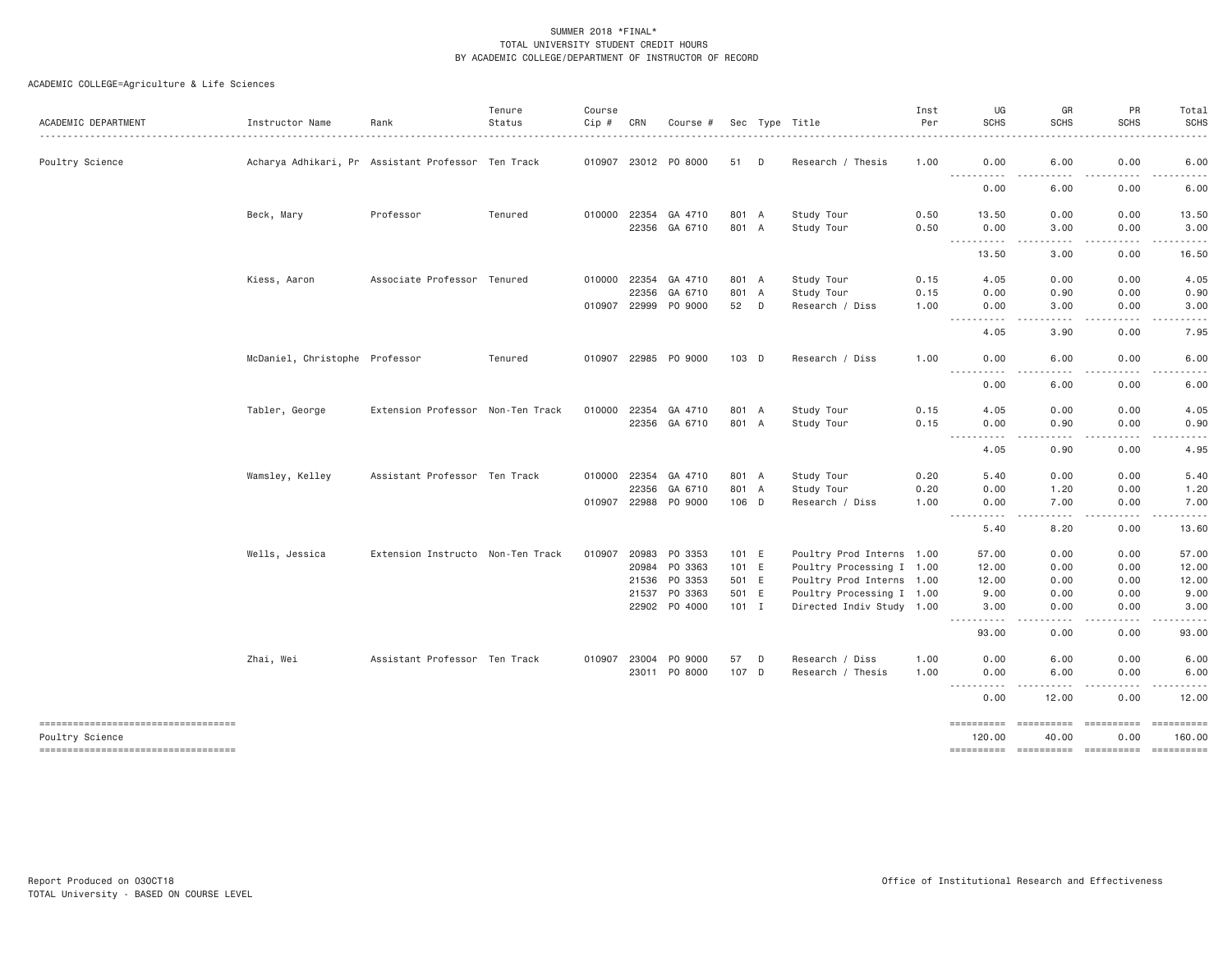### ACADEMIC COLLEGE=Agriculture & Life Sciences

| ACADEMIC DEPARTMENT      | Instructor Name     | Rank                              | Tenure<br>Status<br>. | Course<br>Cip# | CRN            | Course #                                  |                        |                | Sec Type Title                                         | Inst<br>Per<br>. | UG<br><b>SCHS</b>                                                                                                                                                                                                                                                      | GR<br><b>SCHS</b>                   | PR<br><b>SCHS</b>                                                                                                                                            | Total<br>SCHS<br>.                                                                                                                                           |
|--------------------------|---------------------|-----------------------------------|-----------------------|----------------|----------------|-------------------------------------------|------------------------|----------------|--------------------------------------------------------|------------------|------------------------------------------------------------------------------------------------------------------------------------------------------------------------------------------------------------------------------------------------------------------------|-------------------------------------|--------------------------------------------------------------------------------------------------------------------------------------------------------------|--------------------------------------------------------------------------------------------------------------------------------------------------------------|
| School of Human Sciences | Black, Catherine    | Professor                         | Non-Ten Track         | 190901 21725   | 21726          | FDM 4763<br>FDM 4763                      | 101 E<br>102 E         |                | FDM Internship<br>FDM Internship                       | 1.00<br>1.00     | 87.00<br>30.00                                                                                                                                                                                                                                                         | 0.00<br>0.00                        | 0.00<br>0.00                                                                                                                                                 | 87.00<br>30.00                                                                                                                                               |
|                          |                     |                                   |                       |                |                |                                           |                        |                |                                                        |                  | $\begin{array}{cccccccccc} \bullet & \bullet & \bullet & \bullet & \bullet & \bullet & \bullet & \bullet & \bullet \end{array}$<br>$\frac{1}{2} \left( \frac{1}{2} \right) \left( \frac{1}{2} \right) \left( \frac{1}{2} \right) \left( \frac{1}{2} \right)$<br>117.00 | $\sim$ $\sim$ $\sim$ $\sim$<br>0.00 | .<br>0.00                                                                                                                                                    | .<br>117.00                                                                                                                                                  |
|                          | Boutwell, Angela    | Lecturer                          | Non-Ten Track         |                |                | 190708 21342 HDFS 3803 501 C              |                        |                | Creat & Play Young C 1.00                              |                  | 36,00                                                                                                                                                                                                                                                                  | 0.00                                | 0.00                                                                                                                                                         | 36,00<br>والمناصبات                                                                                                                                          |
|                          |                     |                                   |                       |                |                |                                           |                        |                |                                                        |                  | 36.00                                                                                                                                                                                                                                                                  | 0.00                                | 0.00                                                                                                                                                         | 36.00                                                                                                                                                        |
|                          | Denny, Marina       | Assistant Professor Ten Track     |                       |                | 23311          | 010801 22522 AELC 8100 104 I<br>AELC 9000 | 105 D                  |                | Creative Component A 1.00<br>Research/Dissertatio 1.00 |                  | 0.00<br>0.00                                                                                                                                                                                                                                                           | 3.00<br>6.00                        | 0.00<br>0.00                                                                                                                                                 | 3.00<br>6.00                                                                                                                                                 |
|                          |                     |                                   |                       |                |                |                                           |                        |                |                                                        |                  | .<br>0.00                                                                                                                                                                                                                                                              | $\sim$ $\sim$ $\sim$ $\sim$<br>9.00 | .<br>0.00                                                                                                                                                    | -----<br>9.00                                                                                                                                                |
|                          | Downey, Laura       | Extension Assoc Pro Non-Ten Track |                       | 010801         | 22637          | AELC 9000                                 | 103 D                  |                | Research/Dissertatio 1.00                              |                  | 0.00                                                                                                                                                                                                                                                                   | 4.00                                | 0.00                                                                                                                                                         | 4.00                                                                                                                                                         |
|                          |                     |                                   |                       | 190701         | 22638          | HDFS 9000 104 D                           |                        |                | Research/Dissertatio 1.00                              |                  | 0.00<br>.                                                                                                                                                                                                                                                              | 3.00<br>.                           | 0.00<br>.                                                                                                                                                    | 3.00<br>$\frac{1}{2} \left( \frac{1}{2} \right) \left( \frac{1}{2} \right) \left( \frac{1}{2} \right) \left( \frac{1}{2} \right) \left( \frac{1}{2} \right)$ |
|                          |                     |                                   |                       |                |                |                                           |                        |                |                                                        |                  | 0.00                                                                                                                                                                                                                                                                   | 7.00                                | 0.00                                                                                                                                                         | 7.00                                                                                                                                                         |
|                          | Elmore-Staton, Lori | Assistant Professor Ten Track     |                       | 190701         | 21729          | <b>HDFS 1813</b>                          | 01                     | C <sub>c</sub> | Devel through Lifesp 1.00                              |                  | 60.00                                                                                                                                                                                                                                                                  | 0.00                                | 0.00                                                                                                                                                         | 60.00                                                                                                                                                        |
|                          |                     |                                   |                       |                | 22639          | <b>HDFS 9000</b>                          | 105 D<br>103 D         |                | Research/Dissertatio                                   | 1.00             | 0.00<br>0.00                                                                                                                                                                                                                                                           | 2.00<br>6.00                        | 0.00<br>0.00                                                                                                                                                 | 2.00                                                                                                                                                         |
|                          |                     |                                   |                       | 190704         | 23156<br>21343 | <b>HDFS 8000</b><br><b>HDFS 4803</b>      | 501 C                  |                | Research/Thesis<br>Parenting                           | 1.00<br>1.00     | 63,00                                                                                                                                                                                                                                                                  | 0.00                                | 0.00                                                                                                                                                         | 6.00<br>63.00                                                                                                                                                |
|                          |                     |                                   |                       |                |                | 190708 21344 HDFS 6803                    | 501 C                  |                | Parenting                                              | 1.00             | 0.00                                                                                                                                                                                                                                                                   | 3,00                                | 0.00                                                                                                                                                         | 3.00                                                                                                                                                         |
|                          |                     |                                   |                       |                |                |                                           |                        |                |                                                        |                  | 123.00                                                                                                                                                                                                                                                                 | $- - - - -$<br>11.00                | .<br>0.00                                                                                                                                                    | .<br>134.00                                                                                                                                                  |
|                          | Fason, Angel        | Instructor                        | Non-Ten Track         | 190701         | 20677          | <b>HDFS 4740</b>                          | 101 E                  |                | PreK-K Teacher Cand                                    | 1.00             | 72.00                                                                                                                                                                                                                                                                  | 0.00                                | 0.00                                                                                                                                                         | 72.00                                                                                                                                                        |
|                          |                     |                                   |                       |                | 20678          | <b>HDFS 4760</b>                          | 101 E                  |                | Child Development In 1.00                              |                  | 12.00                                                                                                                                                                                                                                                                  | 0.00                                | 0.00                                                                                                                                                         | 12.00                                                                                                                                                        |
|                          |                     |                                   |                       |                | 20680          | <b>HDFS 4780</b>                          | 101 E                  |                | Youth Development In 1.00                              |                  | 24.00                                                                                                                                                                                                                                                                  | 0.00                                | 0.00                                                                                                                                                         | 24.00                                                                                                                                                        |
|                          |                     |                                   |                       |                |                | 20681 HDFS 4790                           | 101 E                  |                | Family Science Inter 1.00                              |                  | 36.00<br>$  -$                                                                                                                                                                                                                                                         | 0.00<br>.                           | 0.00<br>$\frac{1}{2} \left( \frac{1}{2} \right) \left( \frac{1}{2} \right) \left( \frac{1}{2} \right) \left( \frac{1}{2} \right) \left( \frac{1}{2} \right)$ | 36.00<br>.                                                                                                                                                   |
|                          |                     |                                   |                       |                |                |                                           |                        |                |                                                        |                  | 144.00                                                                                                                                                                                                                                                                 | 0.00                                | 0.00                                                                                                                                                         | 144.00                                                                                                                                                       |
|                          | Freeman, Charles    | Assistant Professor Ten Track     |                       | 010801         | 23497          | AELC 8100                                 | 51                     | I              | Creative Component A 0.50                              |                  | 0.00                                                                                                                                                                                                                                                                   | 1.50                                | 0.00                                                                                                                                                         | 1.50                                                                                                                                                         |
|                          |                     |                                   |                       | 190101         | 21511          | HS 4710                                   | 851                    | A              | Study Tour                                             | 1.00             | 72.00                                                                                                                                                                                                                                                                  | 0.00                                | 0.00                                                                                                                                                         | 72.00                                                                                                                                                        |
|                          |                     |                                   |                       |                | 500407 23496   | FDM 7000                                  | 51                     | I              | Directed Indiv Study 1.00                              |                  | 0.00<br>.                                                                                                                                                                                                                                                              | 3.00<br>.                           | 0.00<br>.                                                                                                                                                    | 3.00<br>.                                                                                                                                                    |
|                          |                     |                                   |                       |                |                |                                           |                        |                |                                                        |                  | 72.00                                                                                                                                                                                                                                                                  | 4.50                                | 0.00                                                                                                                                                         | 76.50                                                                                                                                                        |
|                          | Greenhaw, Laura     | Assistant Professor Ten Track     |                       | 010000         | 23353          | GA 4990                                   | 101 C                  |                | Special Topic In GA 1.00                               |                  | 0.00                                                                                                                                                                                                                                                                   | 0.00                                | 0.00                                                                                                                                                         | 0.00                                                                                                                                                         |
|                          |                     |                                   |                       | 010801         | 20051          | AELC 8100                                 | $102$ I                |                | Creative Component A 1.00                              |                  | 0.00                                                                                                                                                                                                                                                                   | 4.00                                | 0.00                                                                                                                                                         | 4.00                                                                                                                                                         |
|                          |                     |                                   |                       |                | 23361          | AELC 9000                                 | 106 D                  |                | Research/Dissertatio 1.00                              |                  | 0.00                                                                                                                                                                                                                                                                   | 1.00                                | 0.00                                                                                                                                                         | 1.00                                                                                                                                                         |
|                          |                     |                                   |                       | 131301         |                | 20047 AELC 3500                           | 101 E                  |                | Internship Ag Leader 1.00                              |                  | 12.00<br>.                                                                                                                                                                                                                                                             | 0.00<br>د د د د                     | 0.00<br>.                                                                                                                                                    | 12.00<br>.                                                                                                                                                   |
|                          |                     |                                   |                       |                |                |                                           |                        |                |                                                        |                  | 12.00                                                                                                                                                                                                                                                                  | 5.00                                | 0.00                                                                                                                                                         | 17.00                                                                                                                                                        |
|                          | Hardman, Alisha     | Assistant Professor Ten Track     |                       | 190701         | 22660<br>22837 | <b>HDFS 8000</b><br><b>HDFS 9000</b>      | 102 <sub>D</sub><br>01 | D              | Research/Thesis<br>Research/Dissertatio 1.00           | 1.00             | 0.00<br>0.00                                                                                                                                                                                                                                                           | 7.00<br>9.00                        | 0.00<br>0.00                                                                                                                                                 | 7.00<br>9.00                                                                                                                                                 |
|                          |                     |                                   |                       |                |                |                                           |                        |                |                                                        |                  | .<br>0.00                                                                                                                                                                                                                                                              | .<br>16.00                          | .<br>0.00                                                                                                                                                    | والمناصبات<br>16.00                                                                                                                                          |
|                          | Jagger, Carla       | Assistant Professor Ten Track     |                       | 010801         | 22357          | AELC 9000<br>131301 22355 AELC 8000       | 102 D<br>101 D         |                | Research/Dissertatio 1.00<br>Research/Thesis in A 1.00 |                  | 0.00<br>0.00                                                                                                                                                                                                                                                           | 12.00<br>6.00                       | 0.00<br>0.00                                                                                                                                                 | 12.00<br>6.00                                                                                                                                                |

Report Produced on 03OCT18 Office of Institutional Research and Effectiveness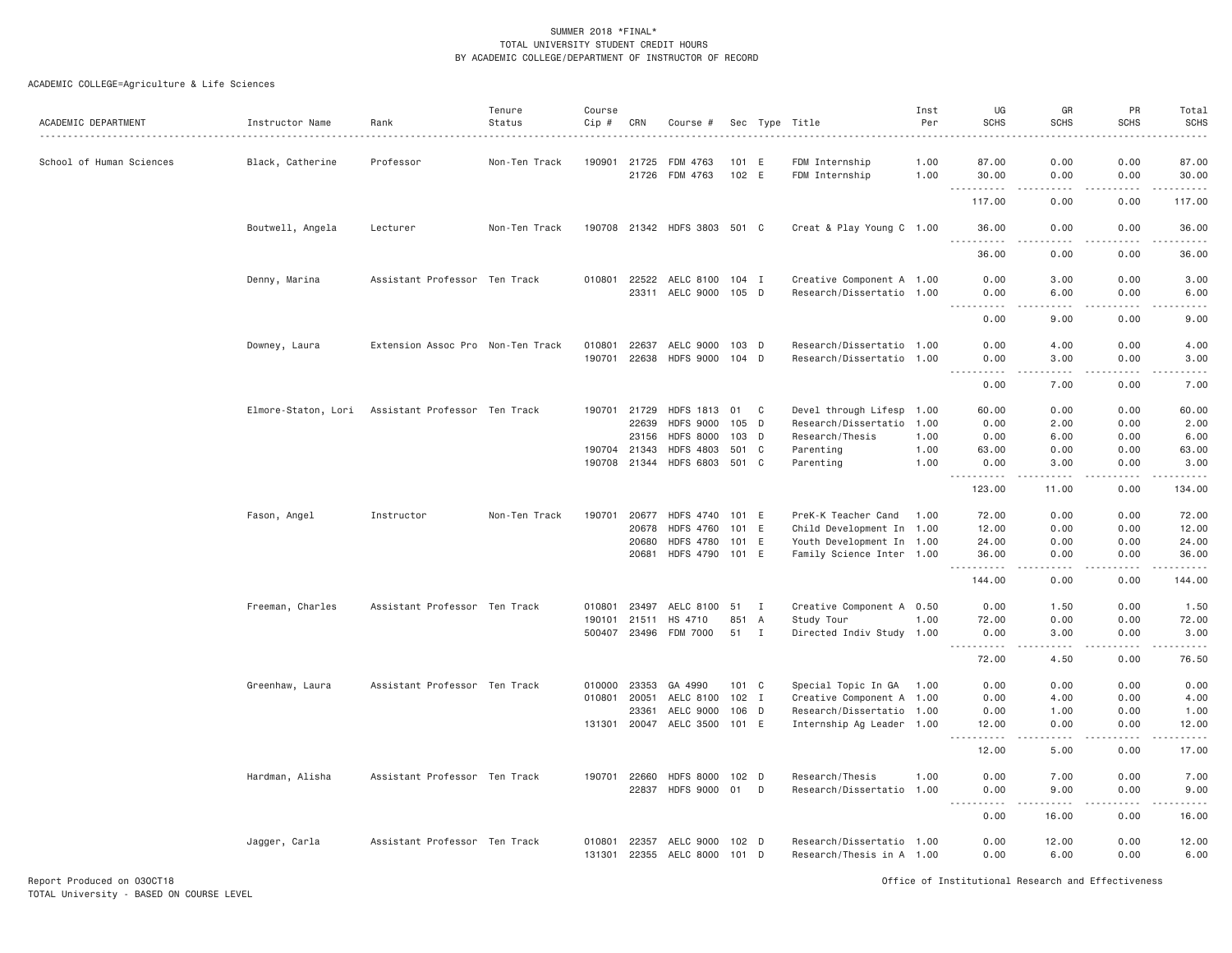| ACADEMIC DEPARTMENT      | Instructor Name  | Rank                              | Tenure<br>Status | Course<br>$Cip$ # | CRN   | Course #                     |         |   | Sec Type Title            | Inst<br>Per | UG<br><b>SCHS</b> | GR<br><b>SCHS</b>    | PR<br><b>SCHS</b> | Total<br><b>SCHS</b>                                                                                                                                         |
|--------------------------|------------------|-----------------------------------|------------------|-------------------|-------|------------------------------|---------|---|---------------------------|-------------|-------------------|----------------------|-------------------|--------------------------------------------------------------------------------------------------------------------------------------------------------------|
| School of Human Sciences | Jagger, Carla    | Assistant Professor Ten Track     |                  |                   |       | 131301 23473 AELC 4000 51 I  |         |   | Directed Indiv Study 1.00 |             | 3,00<br><u>.</u>  | 0.00                 | 0.00              | 3,00<br>$   -$                                                                                                                                               |
|                          |                  |                                   |                  |                   |       |                              |         |   |                           |             | 3.00              | 18.00                | 0.00              | 21.00                                                                                                                                                        |
|                          | Kobia, Caroline  | Assistant Professor Ten Track     |                  |                   |       | 190101 21346 HS 4710         | 501 A   |   | Study Tour                | 0.50        | 21.00<br>.        | 0.00                 | 0.00<br>.         | 21.00<br>.                                                                                                                                                   |
|                          |                  |                                   |                  |                   |       |                              |         |   |                           |             | 21.00             | 0.00                 | 0.00              | 21.00                                                                                                                                                        |
|                          | Lee, JuYoung     | Assistant Professor Ten Track     |                  |                   |       | 190901 21263 FDM 3553        | 551 B   |   | Fashion Retail Prici 1.00 |             | 48.00<br><u>.</u> | 0.00<br>$- - - -$    | 0.00<br>.         | 48.00<br>$- - - - -$                                                                                                                                         |
|                          |                  |                                   |                  |                   |       |                              |         |   |                           |             | 48.00             | 0.00                 | 0.00              | 48.00                                                                                                                                                        |
|                          | Morrison, Carley | Visiting Assist Pro Non-Ten Track |                  | 010802 20049      |       | AELC 3603                    | 101 E   |   | Internship-Agricultu 1.00 |             | 9.00              | 0.00                 | 0.00              | 9.00                                                                                                                                                         |
|                          |                  |                                   |                  |                   | 22280 | AELC 3203                    | 551 C   |   | Prof Writing ANR Hum 1.00 |             | 54.00             | 0.00                 | 0.00              | 54.00                                                                                                                                                        |
|                          |                  |                                   |                  | 131301            | 20048 | AELC 3500                    | 102 E   |   | Internship Ag Leader 1.00 |             | 60.00             | 0.00                 | 0.00              | 60.00                                                                                                                                                        |
|                          |                  |                                   |                  |                   |       | 23045 AELC 8000 103 D        |         |   | Research/Thesis in A 1.00 |             | 0.00<br>.         | 3.00<br>$- - - -$    | 0.00<br>.         | 3.00<br>.                                                                                                                                                    |
|                          |                  |                                   |                  |                   |       |                              |         |   |                           |             | 123.00            | 3.00                 | 0.00              | 126.00                                                                                                                                                       |
|                          | Newman, Michael  | Professor                         | Tenured          |                   |       | 010801 23497 AELC 8100 51 I  |         |   | Creative Component A 0.50 |             | 0.00<br><u>.</u>  | 1.50<br>.            | 0.00<br>-----     | 1.50<br>.                                                                                                                                                    |
|                          |                  |                                   |                  |                   |       |                              |         |   |                           |             | 0.00              | 1.50                 | 0.00              | 1.50                                                                                                                                                         |
|                          | Parker, Julie    | Assistant Professor Ten Track     |                  | 190101            | 22979 | <b>HDFS 4990</b>             | 501 C   |   | Special Topics in HD 1.00 |             | 7.00              | 0.00                 | 0.00              | 7.00                                                                                                                                                         |
|                          |                  |                                   |                  | 190701            | 22359 | <b>HDFS 9000</b>             | $101$ D |   | Research/Dissertatio 1.00 |             | 0.00              | 2.00                 | 0.00              | 2.00                                                                                                                                                         |
|                          |                  |                                   |                  | 190706            | 21731 | <b>HDFS 2813</b>             | 501 B   |   | Child Development         | 1.00        | 12.00             | 0.00                 | 0.00              | 12.00                                                                                                                                                        |
|                          |                  |                                   |                  |                   |       | 190710 21732 HDFS 8503 501 C |         |   | Med Aspects of DD in 1.00 |             | 0.00<br>.         | 15.00<br>$- - - - -$ | 0.00<br>.         | 15.00<br>.                                                                                                                                                   |
|                          |                  |                                   |                  |                   |       |                              |         |   |                           |             | 19.00             | 17.00                | 0.00              | 36.00                                                                                                                                                        |
|                          | Peterson, Donna  | Extension Assoc Pro Non-Ten Track |                  |                   |       | 010801 22842 AELC 8100 105 I |         |   | Creative Component A 1.00 |             | 0.00<br>.         | 3.00<br>د د د د      | 0.00<br>.         | 3.00<br>$\frac{1}{2} \left( \frac{1}{2} \right) \left( \frac{1}{2} \right) \left( \frac{1}{2} \right) \left( \frac{1}{2} \right) \left( \frac{1}{2} \right)$ |
|                          |                  |                                   |                  |                   |       |                              |         |   |                           |             | 0.00              | 3.00                 | 0.00              | 3.00                                                                                                                                                         |
|                          | Phillips, Tommy  | Associate Professor Tenured       |                  | 190101            | 22208 | <b>HDFS 4000</b>             | 101 I   |   | Directed Indiv Study 1.00 |             | 3.00              | 0.00                 | 0.00              | 3.00                                                                                                                                                         |
|                          |                  |                                   |                  |                   | 22209 | <b>HDFS 4000</b>             | $102$ I |   | Directed Indiv Study 1.00 |             | 3.00              | 0.00                 | 0.00              | 3.00                                                                                                                                                         |
|                          |                  |                                   |                  | 190701            | 20676 | <b>HDFS 3813</b>             | 01      | C | Lifespan Theory           | 1.00        | 36.00             | 0.00                 | 0.00              | 36.00                                                                                                                                                        |
|                          |                  |                                   |                  |                   | 20684 | <b>HDFS 4883</b>             | 52      | C | Risk, Resilience & P 1.00 |             | 66.00             | 0.00                 | 0.00              | 66.00                                                                                                                                                        |
|                          |                  |                                   |                  |                   | 20687 | <b>HDFS 6883</b>             | 52      | C | Risk, Resilience & P 1.00 |             | 0.00              | 12.00                | 0.00              | 12.00                                                                                                                                                        |
|                          |                  |                                   |                  |                   | 23373 | <b>HDFS 3813</b>             | 501 C   |   | Lifespan Theory           | 1.00        | 3.00              | 0.00                 | 0.00              | 3.00                                                                                                                                                         |
|                          |                  |                                   |                  |                   | 23378 | <b>HDFS 4883</b>             | 551 C   |   | Risk, Resilience & P 1.00 |             | 6.00              | 0.00                 | 0.00              | 6.00                                                                                                                                                         |
|                          |                  |                                   |                  |                   | 23388 | <b>HDFS 9000</b>             | 107 D   |   | Research/Dissertatio 1.00 |             | 0.00<br>-----     | 3.00<br>$- - - -$    | 0.00<br>د د د د   | 3.00<br>$\frac{1}{2} \left( \frac{1}{2} \right) \left( \frac{1}{2} \right) \left( \frac{1}{2} \right) \left( \frac{1}{2} \right) \left( \frac{1}{2} \right)$ |
|                          |                  |                                   |                  |                   |       |                              |         |   |                           |             | 117.00            | 15.00                | 0.00              | 132.00                                                                                                                                                       |
|                          | Swann, Tamra     | Non-Faculty                       | Not Applicable   |                   |       | 140101 22275 GE 8003         | 501 C   |   | MENG Capstone             | 0.50        | 0.00              | 4.50                 | 0.00              | 4.50                                                                                                                                                         |
|                          |                  |                                   |                  |                   |       |                              |         |   |                           |             | 0.00              | 4.50                 | 0.00              | 4.50                                                                                                                                                         |
|                          | Swortzel, Kirk   | Professor                         | Tenured          | 010801            | 20050 | AELC 8100                    | 101 I   |   | Creative Component A 1.00 |             | 0.00              | 7.00                 | 0.00              | 7.00                                                                                                                                                         |
|                          |                  |                                   |                  |                   | 21727 | AELC 4403                    | 01      | C | Dev of Youth Program 1.00 |             | 3.00              | 0.00                 | 0.00              | 3.00                                                                                                                                                         |
|                          |                  |                                   |                  |                   | 21728 | AELC 6403                    | 01      | C | Dev of Youth Program 1.00 |             | 0.00              | 9.00                 | 0.00              | 9.00                                                                                                                                                         |
|                          |                  |                                   |                  |                   | 21730 | AELC 8693                    | 51      | C | Philos Found of AEE 1.00  |             | 0.00              | 9.00                 | 0.00              | 9.00                                                                                                                                                         |
|                          |                  |                                   |                  |                   | 22178 | AELC 8990                    | 101     | B | Special Topics in AE 1.00 |             | 0.00              | 12.00                | 0.00              | 12.00                                                                                                                                                        |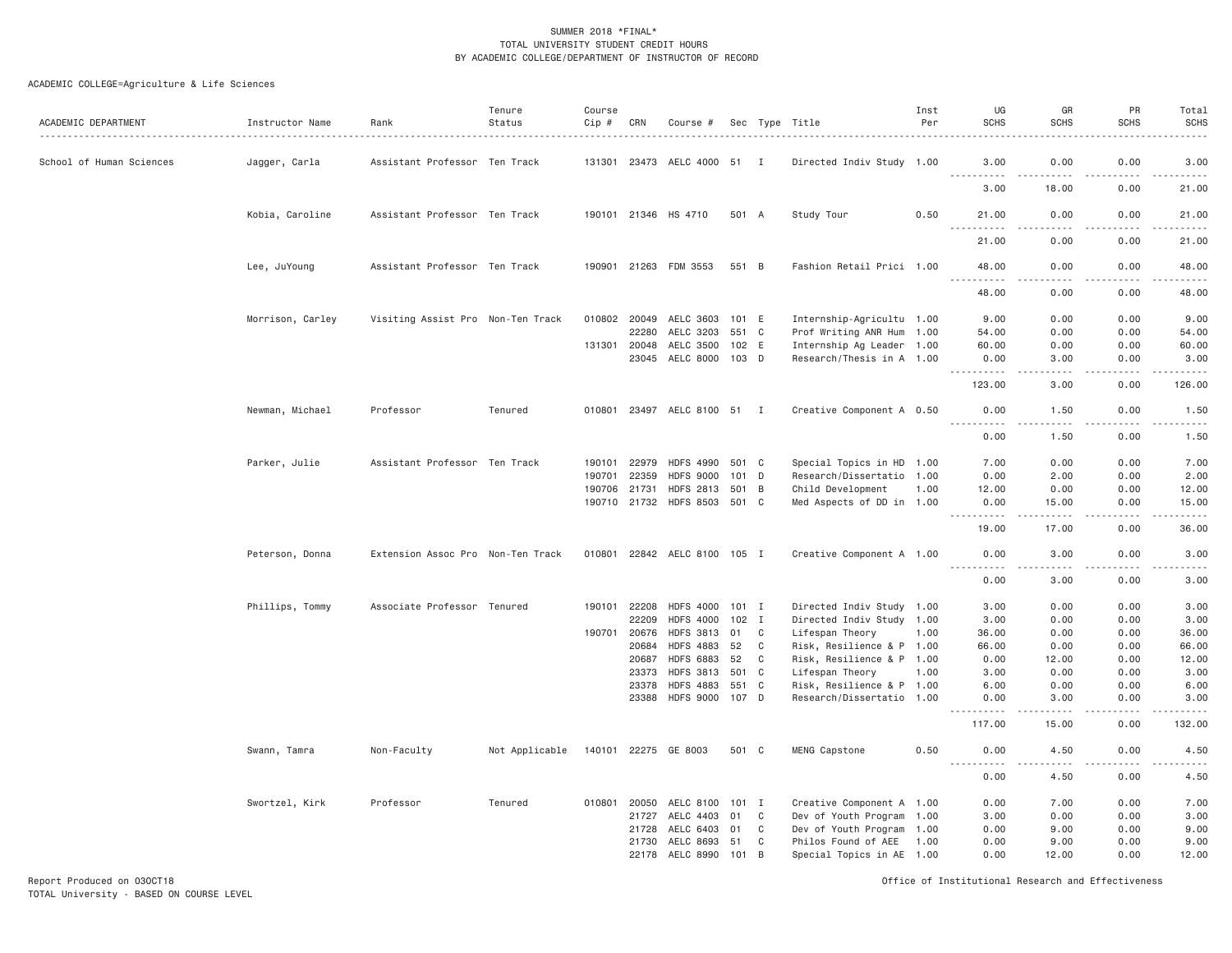| ACADEMIC DEPARTMENT                                                                                       | Instructor Name  | Rank                                                    | Tenure<br>Status | Course<br>Cip #  | CRN                     | Course #                                                 |                           |        | Sec Type Title                                                                      | Inst<br>Per | UG<br><b>SCHS</b>                             | GR<br><b>SCHS</b>                  | PR<br><b>SCHS</b>                | Total<br>SCHS                      |
|-----------------------------------------------------------------------------------------------------------|------------------|---------------------------------------------------------|------------------|------------------|-------------------------|----------------------------------------------------------|---------------------------|--------|-------------------------------------------------------------------------------------|-------------|-----------------------------------------------|------------------------------------|----------------------------------|------------------------------------|
| School of Human Sciences                                                                                  | Swortzel, Kirk   | Professor                                               | Tenured          | 010801           | 22353<br>23495          | AELC 9000<br>AELC 9000                                   | $101$ D<br>51             | $\Box$ | Research/Dissertatio 1.00<br>Research/Dissertatio 1.00                              |             | 0.00<br>0.00                                  | 22.00<br>1.00                      | 0.00<br>0.00                     | 22.00<br>1.00                      |
|                                                                                                           |                  |                                                         |                  |                  |                         |                                                          |                           |        |                                                                                     |             | 3,00                                          | 60.00                              | .<br>0.00                        | 63.00                              |
|                                                                                                           | Wheeler, Brandan | Assistant Professor Ten Track                           |                  | 190701 22363     |                         | HDFS 9000                                                | 102 D                     |        | Research/Dissertatio 1.00                                                           |             | 0.00<br>---------- <i>-</i>                   | 3.00<br>. <b>.</b> .               | 0.00<br>$\cdots$                 | 3.00                               |
|                                                                                                           |                  |                                                         |                  |                  |                         |                                                          |                           |        |                                                                                     |             | 0.00                                          | 3.00                               | - - - - -<br>0.00                | 3.00                               |
|                                                                                                           | Wilmoth, Joe     | Associate Professor                                     | Tenured          | 190701<br>190704 | 22364<br>20682<br>20685 | <b>HDFS 9000</b><br><b>HDFS 4853</b><br><b>HDFS 6853</b> | $103$ D<br>001 C<br>001 C |        | Research/Dissertatio 1.00<br>Family: Human Ecolog 1.00<br>Family: Human Ecolog 1.00 |             | 0.00<br>18,00<br>0.00                         | 6.00<br>0.00<br>6.00               | 0.00<br>0.00<br>0.00             | 6.00<br>18.00<br>6.00              |
|                                                                                                           |                  |                                                         |                  |                  |                         |                                                          |                           |        |                                                                                     |             | ----------<br>18.00                           | 12.00                              | $- - - -$<br>0.00                | 30.00                              |
|                                                                                                           | Woodward, Rachel | Grad Research Assis Not Applicable 190101 21346 HS 4710 |                  |                  |                         |                                                          | 501 A                     |        | Study Tour                                                                          | 0.50        | 21,00                                         | 0.00                               | 0.00                             | 21.00                              |
|                                                                                                           |                  |                                                         |                  |                  |                         |                                                          |                           |        |                                                                                     |             | 21.00                                         | 0.00                               | 0.00                             | 21.00                              |
| ====================================<br>School of Human Sciences<br>===================================== |                  |                                                         |                  |                  |                         |                                                          |                           |        |                                                                                     |             | $=$ = = = = = = = = =<br>877,00<br>========== | ==========<br>189.50<br>========== | ==========<br>0.00<br>========== | eessesses<br>1066,50<br>========== |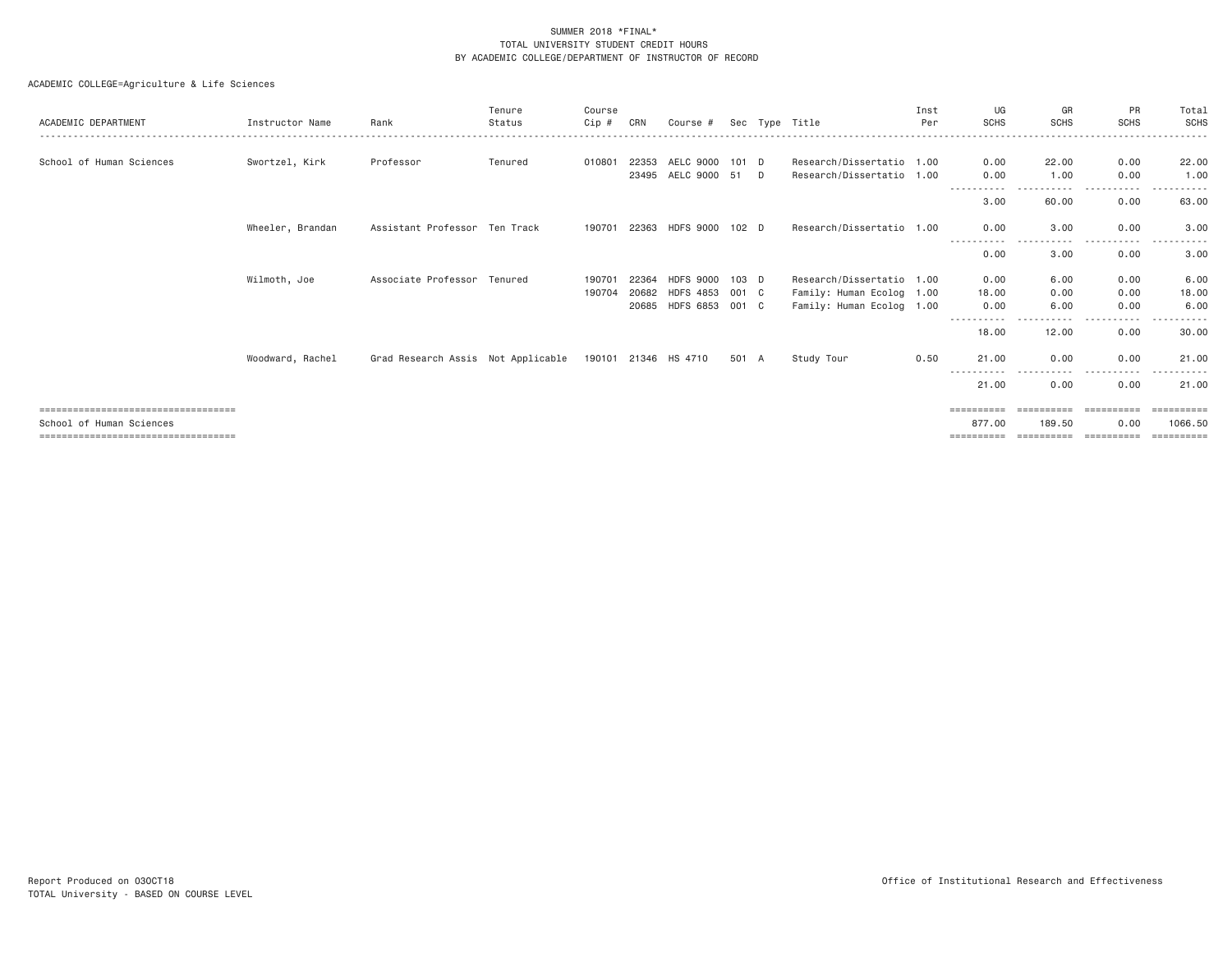| ACADEMIC DEPARTMENT                           | Instructor Name    | Rank                          | Tenure<br>Status | Course<br>Cip # | CRN          | Course #              |       |             | Sec Type Title            | Inst<br>Per | UG<br><b>SCHS</b>                    | GR<br><b>SCHS</b>          | PR<br><b>SCHS</b>                                                                                                       | Total<br><b>SCHS</b><br>. |
|-----------------------------------------------|--------------------|-------------------------------|------------------|-----------------|--------------|-----------------------|-------|-------------|---------------------------|-------------|--------------------------------------|----------------------------|-------------------------------------------------------------------------------------------------------------------------|---------------------------|
| Art AAD                                       | Altomonte, Jenna   | Assistant Professor Ten Track |                  |                 |              | 500703 22301 ART 1023 | 551 C |             | History Of Art II         | 1.00        | 27.00                                | 0.00                       | 0.00                                                                                                                    | 27.00                     |
|                                               |                    |                               |                  |                 |              |                       |       |             |                           |             | $- - - - -$<br>.<br>27.00            | $- - - -$<br>0.00          | .<br>0.00                                                                                                               | <b>.</b><br>27.00         |
|                                               | Crook, Jacob       | Lecturer                      | Non-Ten Track    |                 |              | 500705 20076 ART 1223 | 51 L  |             | Drawing II                | 1.00        | 15.00                                | 0.00                       | 0.00                                                                                                                    | 15.00                     |
|                                               |                    |                               |                  |                 |              |                       |       |             |                           |             | .<br>15.00                           | 0.00                       | 0.00                                                                                                                    | 15.00                     |
|                                               | Funderburk, Thomas | Professor                     | Tenured          | 500799          | 22036        | ART 4990              | 001 C |             | Special Topic In ART 1.00 |             | 30.00                                | 0.00                       | 0.00                                                                                                                    | 30.00                     |
|                                               |                    |                               |                  |                 | 509999 22664 | ART 6990              | 001 C |             | Special Topic In ART 1.00 |             | 0.00<br><u>.</u>                     | 3.00<br>.<br>$\frac{1}{2}$ | 0.00<br>$- - - - - -$<br>$\frac{1}{2} \left( \frac{1}{2} \right) \left( \frac{1}{2} \right) \left( \frac{1}{2} \right)$ | 3.00<br>$- - - - - - -$   |
|                                               |                    |                               |                  |                 |              |                       |       |             |                           |             | 30.00                                | 3.00                       | 0.00                                                                                                                    | 33.00                     |
|                                               | Gootee, Marita     | Professor                     | Tenured          |                 |              | 500701 21544 ART 3253 | 01    | $\mathbf Q$ | Photogram                 | 1.00        | 18.00<br><u>.</u>                    | 0.00                       | 0.00                                                                                                                    | 18.00                     |
|                                               |                    |                               |                  |                 |              |                       |       |             |                           |             | 18,00                                | 0.00                       | 0.00                                                                                                                    | 18.00                     |
|                                               | Gordon, Jeffery    | Non-Faculty                   | Not Applicable   |                 |              | 500703 21169 ART 1113 | 501 C |             | Art Appreciation          | 1.00        | 39.00<br>-----------                 | 0.00<br>$- - -$<br>.       | 0.00<br>.                                                                                                               | 39.00<br>. <u>.</u> .     |
|                                               |                    |                               |                  |                 |              |                       |       |             |                           |             | 39.00                                | 0.00                       | 0.00                                                                                                                    | 39.00                     |
|                                               | Kornreich, Jordan  | Lecturer                      | Non-Ten Track    |                 |              | 500401 20074 ART 1133 | 51 L  |             | Design II                 | 1.00        | 21.00                                | 0.00                       | 0.00                                                                                                                    | 21.00                     |
|                                               |                    |                               |                  |                 |              | 500703 20072 ART 1113 | E51 C |             | Art Appreciation          | 1.00        | 54.00<br>-----------                 | 0.00<br>.                  | 0.00                                                                                                                    | 54.00                     |
|                                               |                    |                               |                  |                 |              |                       |       |             |                           |             | 75.00                                | 0.00                       | 0.00                                                                                                                    | 75.00                     |
|                                               | Long, Robert       | Professor                     | Tenured          |                 | 500711 20078 | ART 2503              | 01 L  |             | Ceramic Art Survey        | 1.00        | 33.00                                | 0.00                       | 0.00                                                                                                                    | 33.00                     |
|                                               |                    |                               |                  |                 |              | 20082 ART 4650        | 01 L  |             | Advanced Studio-Cera 1.00 |             | 22.00<br><u> - - - - - - - - - -</u> | 0.00                       | 0.00                                                                                                                    | 22.00                     |
|                                               |                    |                               |                  |                 |              |                       |       |             |                           |             | 55.00                                | 0.00                       | 0.00                                                                                                                    | 55.00                     |
|                                               | Neuenfeldt, Lori   | Instructor                    | Non-Ten Track    | 500407          | 23500        | FDM 4990              | 851 A |             | Special Topic In FDM 1.00 |             | 57.00                                | 0.00                       | 0.00                                                                                                                    | 57.00                     |
|                                               |                    |                               |                  |                 |              | 500703 22312 ART 1013 | 501 C |             | History Of Art I          | 1.00        | 33.00<br>.                           | 0.00                       | 0.00                                                                                                                    | 33.00                     |
|                                               |                    |                               |                  |                 |              |                       |       |             |                           |             | 90.00                                | 0.00                       | 0.00                                                                                                                    | 90.00                     |
|                                               | Powney, Jeralyn    | Assistant Professor Ten Track |                  |                 |              | 500799 22273 ART 4990 | 002 Q |             | Special Topic In ART 1.00 |             | 30,00                                | 0.00<br>$- - - -$          | 0.00                                                                                                                    | 30.00                     |
|                                               |                    |                               |                  |                 |              |                       |       |             |                           |             | .<br>30.00                           | .<br>0.00                  | -----<br>0.00                                                                                                           | .<br>30.00                |
|                                               |                    |                               |                  |                 |              |                       |       |             |                           |             | ==========                           | ==========                 | ==========                                                                                                              | ==========                |
| Art AAD<br>---------------------------------- |                    |                               |                  |                 |              |                       |       |             |                           |             | 379.00                               | 3.00                       | 0.00                                                                                                                    | 382.00                    |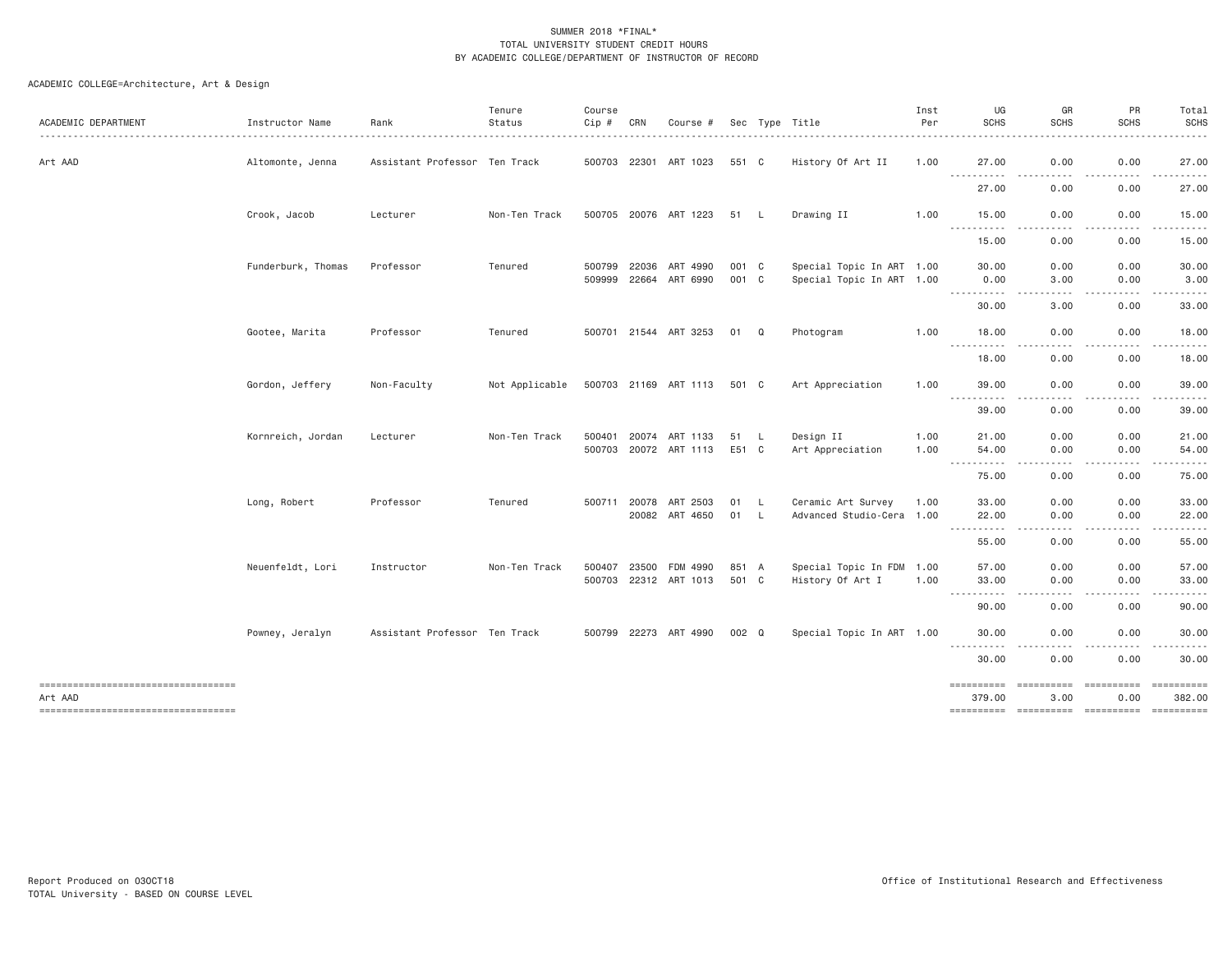| ACADEMIC DEPARTMENT                   | Instructor Name                                        | Rank                          | Tenure<br>Status | Course<br>Cip # | CRN   | Course #             |       |          | Sec Type Title            | Inst<br>Per | UG<br><b>SCHS</b>            | GR<br><b>SCHS</b> | PR<br><b>SCHS</b> | Total<br><b>SCHS</b> |
|---------------------------------------|--------------------------------------------------------|-------------------------------|------------------|-----------------|-------|----------------------|-------|----------|---------------------------|-------------|------------------------------|-------------------|-------------------|----------------------|
|                                       |                                                        |                               |                  |                 |       |                      |       |          |                           |             |                              |                   |                   |                      |
| Interior Design                       | Carroll, Robin                                         | Instructor                    | Non-Ten Track    | 500408          | 20721 | ID 3603              | 001 C |          | Digital Design for I 1.00 |             | 51,00                        | 0.00              | 0.00              | 51.00                |
|                                       |                                                        |                               |                  |                 |       |                      |       |          |                           |             | 51,00                        | 0.00              | 0.00              | 51.00                |
|                                       | Miller, Beth                                           | Professor                     | Tenured          | 190699          | 23382 | ID 4000              | 01    |          | Directed Individual       | 1.00        | 1.00                         | 0.00              | 0.00              | 1.00                 |
|                                       |                                                        |                               |                  | 500408          | 20724 | ID 4753              | 51    | E        | Interior Design Inte 1.00 |             | 33.00                        | 0.00              | 0.00              | 33.00                |
|                                       |                                                        |                               |                  |                 | 20725 | ID 4753              | 52    | E        | Interior Design Inte 1.00 |             | 36.00                        | 0.00              | 0.00              | 36.00                |
|                                       |                                                        |                               |                  |                 |       |                      |       |          |                           |             | - - - - - - - - - -<br>70.00 | .<br>0.00         | -----<br>0.00     | .<br>70.00           |
|                                       | Miller, Lyndsey                                        | Assistant Professor Ten Track |                  | 151303          | 20720 | ID 3363              | 51    | <b>B</b> | 3/D & CAD Modeling i 1.00 |             | 36,00                        | 0.00              | 0.00              | 36.00                |
|                                       |                                                        |                               |                  |                 |       |                      |       |          |                           |             | 36.00                        | 0.00              | $\cdots$<br>0.00  | 36.00                |
|                                       | Studdard Hughes, Lau Visiting Assist Pro Non-Ten Track |                               |                  |                 |       | 500408 20718 ID 2614 | 01    | <b>B</b> | ID Studio II              | 1,00        | 48,00                        | 0.00              | 0.00              | 48,00                |
|                                       |                                                        |                               |                  |                 |       |                      |       |          |                           |             |                              |                   |                   |                      |
|                                       |                                                        |                               |                  |                 |       |                      |       |          |                           |             | 48,00                        | 0.00              | 0.00              | 48.00                |
| ====================================  |                                                        |                               |                  |                 |       |                      |       |          |                           |             | ==========                   |                   | ==========        |                      |
| Interior Design                       |                                                        |                               |                  |                 |       |                      |       |          |                           |             | 205,00                       | 0.00              | 0.00              | 205.00               |
| ===================================== |                                                        |                               |                  |                 |       |                      |       |          |                           |             |                              |                   |                   |                      |
|                                       |                                                        |                               |                  |                 |       |                      |       |          |                           |             |                              |                   |                   |                      |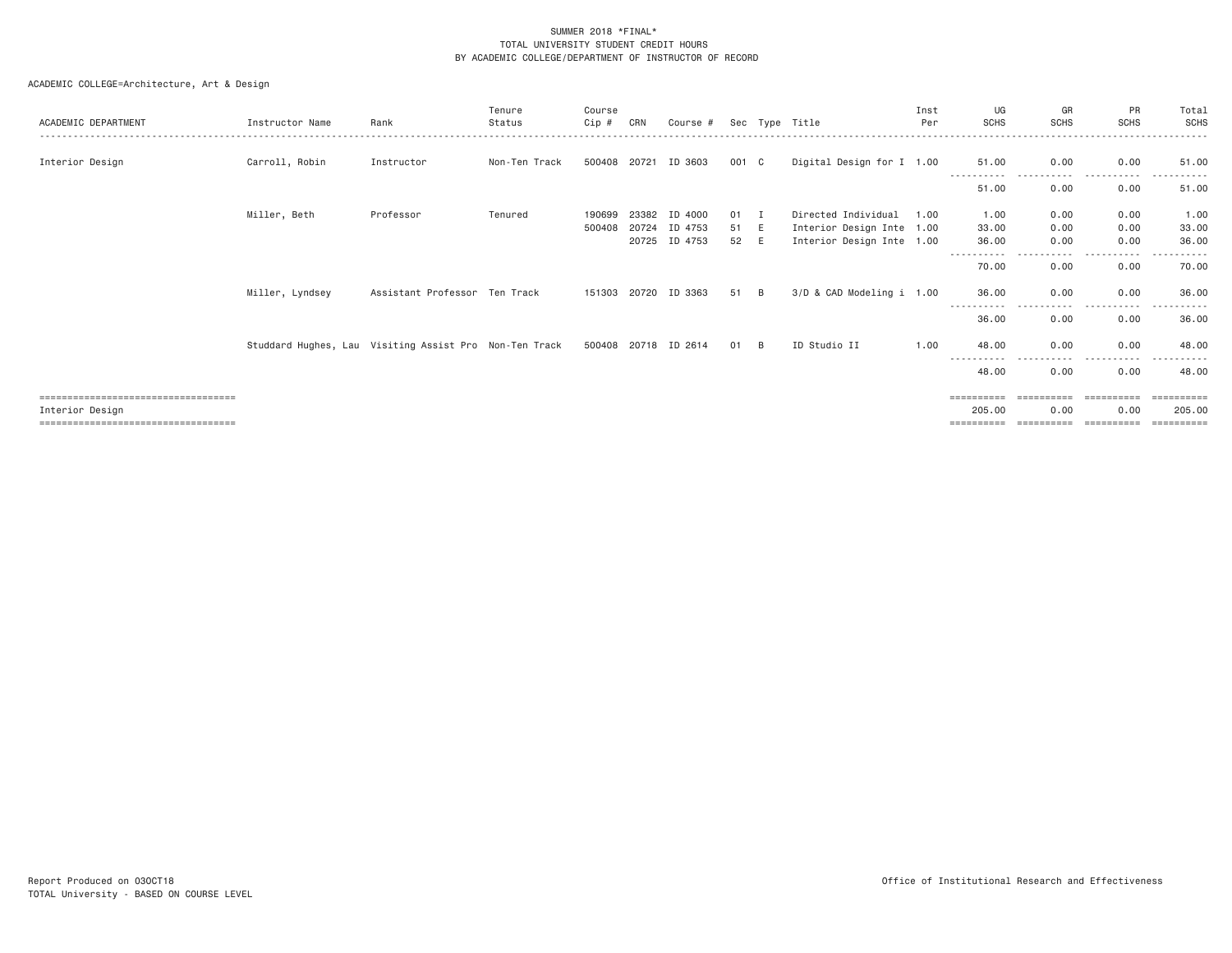|                                                              |                 |                                                   | Tenure         | Course       |       |                       |       |                |                           | Inst | UG                               | GR                       | PR                 | Total                                                                                                                                                                                                                                                                                                                                                                                                                                                                                            |
|--------------------------------------------------------------|-----------------|---------------------------------------------------|----------------|--------------|-------|-----------------------|-------|----------------|---------------------------|------|----------------------------------|--------------------------|--------------------|--------------------------------------------------------------------------------------------------------------------------------------------------------------------------------------------------------------------------------------------------------------------------------------------------------------------------------------------------------------------------------------------------------------------------------------------------------------------------------------------------|
| ACADEMIC DEPARTMENT                                          | Instructor Name | Rank                                              | Status         | Cip #        | CRN   | Course #              |       |                | Sec Type Title            | Per  | <b>SCHS</b>                      | <b>SCHS</b>              | <b>SCHS</b>        | <b>SCHS</b>                                                                                                                                                                                                                                                                                                                                                                                                                                                                                      |
| School of Architecture                                       | Carson, Foster  | Clinical Assist Pro Non-Ten Track                 |                | 522001       | 20088 | BCS 1116              | 01    | Q              | Build Construct Stud 1.00 |      | 78.00                            | 0.00                     | 0.00               | 78.00                                                                                                                                                                                                                                                                                                                                                                                                                                                                                            |
|                                                              |                 |                                                   |                |              | 20089 | BCS 1126              | 51    | Q              | Build Construct Stud 1.00 |      | 84.00                            | 0.00                     | 0.00               | 84.00                                                                                                                                                                                                                                                                                                                                                                                                                                                                                            |
|                                                              |                 |                                                   |                |              |       |                       |       |                |                           |      | .<br>162.00                      | . <b>.</b> .<br>0.00     | 0.00               | 162.00                                                                                                                                                                                                                                                                                                                                                                                                                                                                                           |
|                                                              |                 | Esenwein, Frederick Assistant Professor Ten Track |                | 040201 22764 |       | ARC 3813              | 851 S |                | Study Abroad Seminar 1.00 |      | 30.00                            | 0.00                     | 0.00               | 30.00                                                                                                                                                                                                                                                                                                                                                                                                                                                                                            |
|                                                              |                 |                                                   |                | 500605 21430 |       | ART 3813              | 851 A |                | Study Abroad Seminar 1.00 |      | 3.00                             | 0.00                     | 0.00               | 3.00                                                                                                                                                                                                                                                                                                                                                                                                                                                                                             |
|                                                              |                 |                                                   |                |              | 22765 | ID 3813               | 851 A |                | Study Abroad Seminar 1.00 |      | 3.00                             | 0.00                     | 0.00               | 3.00                                                                                                                                                                                                                                                                                                                                                                                                                                                                                             |
|                                                              |                 |                                                   |                |              |       |                       |       |                |                           |      | ----------<br>36.00              | .<br>0.00                | -----<br>0.00      | 36.00                                                                                                                                                                                                                                                                                                                                                                                                                                                                                            |
|                                                              | Gregory, Alexis | Associate Professor Tenured                       |                |              |       | 040201 20062 ARC 3713 | 01    | $\overline{B}$ | Assemblages               | 1.00 | 33.00<br>.                       | 0.00<br>----             | 0.00               | 33.00                                                                                                                                                                                                                                                                                                                                                                                                                                                                                            |
|                                                              |                 |                                                   |                |              |       |                       |       |                |                           |      | 33.00                            | 0.00                     | 0.00               | 33.00                                                                                                                                                                                                                                                                                                                                                                                                                                                                                            |
|                                                              | Herrmann, Hans  | Associate Professor Tenured                       |                | 040201 20060 |       | ARC 1546              | 52    | B              | Arch Design I-B           | 1.00 | 90.00                            | 0.00                     | 0.00               | 90.00                                                                                                                                                                                                                                                                                                                                                                                                                                                                                            |
|                                                              |                 |                                                   |                |              |       | 21539 ARC 4733        | 01    | C              | Site Planning             | 1.00 | 30.00                            | 0.00                     | 0.00               | 30.00                                                                                                                                                                                                                                                                                                                                                                                                                                                                                            |
|                                                              |                 |                                                   |                |              |       |                       |       |                |                           |      | -----------                      | .                        | .                  | .                                                                                                                                                                                                                                                                                                                                                                                                                                                                                                |
|                                                              |                 |                                                   |                |              |       |                       |       |                |                           |      | 120.00                           | 0.00                     | 0.00               | 120.00                                                                                                                                                                                                                                                                                                                                                                                                                                                                                           |
|                                                              | Kemp, Leah      | Non-Faculty                                       | Not Applicable |              |       | 040201 21168 ARC 1013 | 501 C |                | Arch Appreciation         | 1.00 | 18.00                            | 0.00                     | 0.00               | 18.00                                                                                                                                                                                                                                                                                                                                                                                                                                                                                            |
|                                                              |                 |                                                   |                |              |       |                       |       |                |                           |      | 18.00                            | 0.00                     | 0.00               | 18.00                                                                                                                                                                                                                                                                                                                                                                                                                                                                                            |
|                                                              | Latham, Angela  | Instructor                                        | Non-Ten Track  | 500799       | 21069 | TKI 2413              | 51    | C              | Hi & Appr Artcrafts       | 1.00 | 24.00                            | 0.00                     | 0.00               | 24.00                                                                                                                                                                                                                                                                                                                                                                                                                                                                                            |
|                                                              |                 |                                                   |                |              | 21070 | TKI 2413              | 52    | $\mathbf{C}$   | Hi & Appr Artcrafts       | 1.00 | 42.00                            | 0.00                     | 0.00               | 42.00                                                                                                                                                                                                                                                                                                                                                                                                                                                                                            |
|                                                              |                 |                                                   |                |              |       | 21645 TKI 2413        | 02    | $\mathbf{C}$   | Hi & Appr Artcrafts       | 1.00 | 33.00                            | 0.00                     | 0.00               | 33.00                                                                                                                                                                                                                                                                                                                                                                                                                                                                                            |
|                                                              |                 |                                                   |                |              |       |                       |       |                |                           |      | $- - - - -$<br>$\cdots$<br>99.00 | 0.00                     | 0.00               | 99.00                                                                                                                                                                                                                                                                                                                                                                                                                                                                                            |
|                                                              | Tripp, Andrew   | Assistant Professor Ten Track                     |                | 040201       | 20059 | ARC 1536              | 01    | B              | Arch Design I-A           | 1.00 | 90.00                            | 0.00                     | 0.00               | 90.00                                                                                                                                                                                                                                                                                                                                                                                                                                                                                            |
|                                                              |                 |                                                   |                | 500605 22724 |       | ARC 3823              | 851 A |                | Study Abroad Seminar 1.00 |      | 30.00                            | 0.00                     | 0.00               | 30.00                                                                                                                                                                                                                                                                                                                                                                                                                                                                                            |
|                                                              |                 |                                                   |                |              | 22727 | ART 3823              | 851 A |                | Study Abroad Seminar 1.00 |      | 3.00                             | 0.00                     | 0.00               | 3.00                                                                                                                                                                                                                                                                                                                                                                                                                                                                                             |
|                                                              |                 |                                                   |                |              | 22728 | ID 3823               | 851 A |                | Study Abroad Seminar 1.00 |      | 3,00<br>----------               | 0.00                     | 0.00               | 3.00                                                                                                                                                                                                                                                                                                                                                                                                                                                                                             |
|                                                              |                 |                                                   |                |              |       |                       |       |                |                           |      | 126.00                           | 0.00                     | 0.00               | 126.00                                                                                                                                                                                                                                                                                                                                                                                                                                                                                           |
| ----------------------------------<br>School of Architecture |                 |                                                   |                |              |       |                       |       |                |                           |      | ==========<br>594.00             | <b>ESSESSESS</b><br>0.00 | ==========<br>0.00 | $\begin{array}{cccccccccc} \multicolumn{3}{c}{} & \multicolumn{3}{c}{} & \multicolumn{3}{c}{} & \multicolumn{3}{c}{} & \multicolumn{3}{c}{} & \multicolumn{3}{c}{} & \multicolumn{3}{c}{} & \multicolumn{3}{c}{} & \multicolumn{3}{c}{} & \multicolumn{3}{c}{} & \multicolumn{3}{c}{} & \multicolumn{3}{c}{} & \multicolumn{3}{c}{} & \multicolumn{3}{c}{} & \multicolumn{3}{c}{} & \multicolumn{3}{c}{} & \multicolumn{3}{c}{} & \multicolumn{3}{c}{} & \multicolumn{3}{c}{} & \mult$<br>594.00 |
| ----------------------------------                           |                 |                                                   |                |              |       |                       |       |                |                           |      | ==========                       | ----------- ----------   |                    | ----------                                                                                                                                                                                                                                                                                                                                                                                                                                                                                       |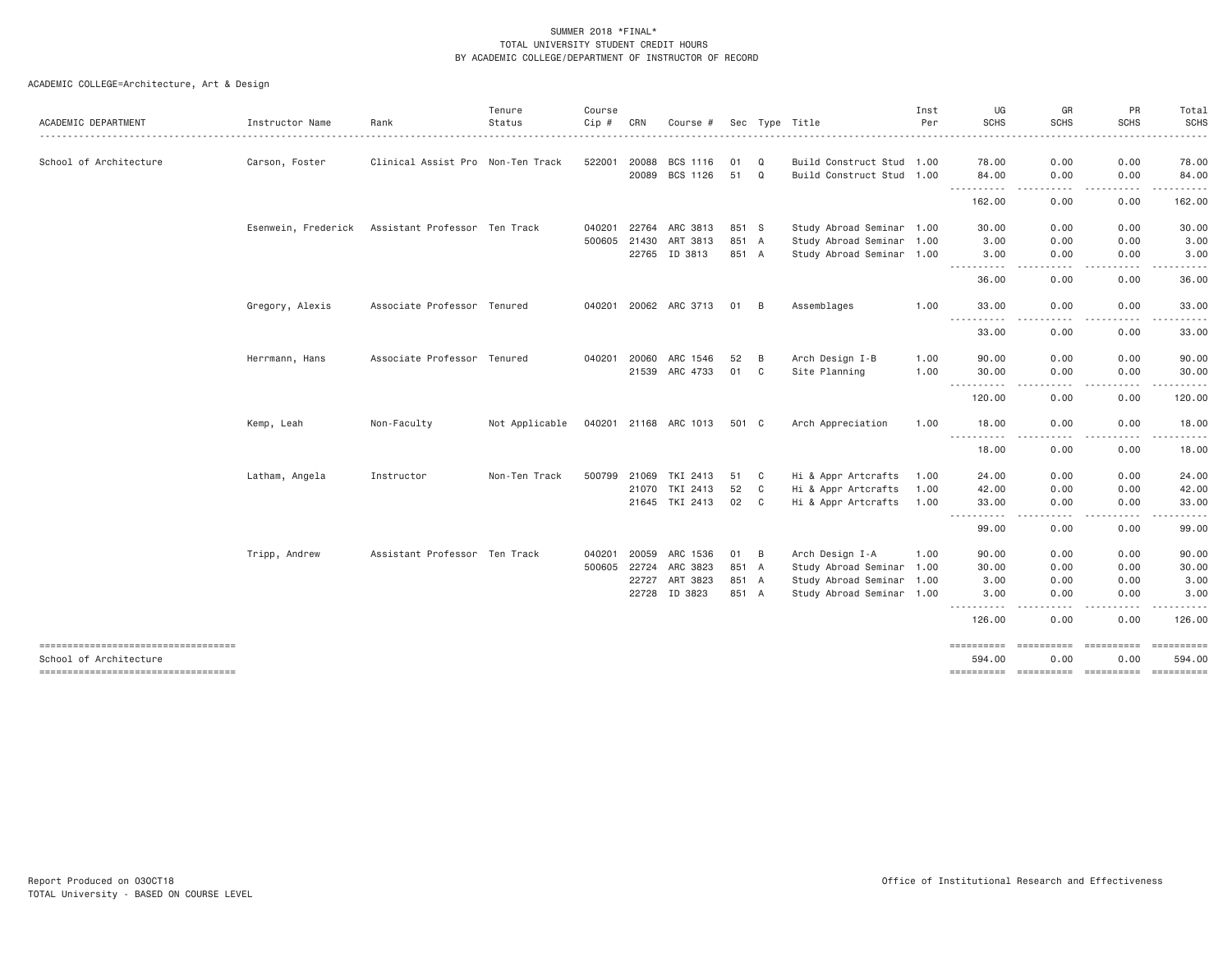#### ACADEMIC COLLEGE=Arts & Sciences

| ACADEMIC DEPARTMENT                                                         | Instructor Name  | Rank                          | Tenure<br>Status | Course<br>Cip #  | CRN            | Course #                            |                           | Sec Type Title                                                                      | Inst<br>Per | UG<br><b>SCHS</b>       | GR<br><b>SCHS</b>                | PR<br><b>SCHS</b>    | Total<br><b>SCHS</b>    |
|-----------------------------------------------------------------------------|------------------|-------------------------------|------------------|------------------|----------------|-------------------------------------|---------------------------|-------------------------------------------------------------------------------------|-------------|-------------------------|----------------------------------|----------------------|-------------------------|
| Anthropology & Middle Eastern Cultu McClellan, Laura                        |                  | Assistant Professor Ten Track |                  | 450201           | 22801          | AN 8000                             | $101$ D                   | Thesis Research                                                                     | 1.00        | 0.00                    | 6.00                             | 0.00                 | 6,00                    |
|                                                                             |                  |                               |                  |                  |                |                                     |                           |                                                                                     |             | $\cdots$<br>0.00        | 6.00                             | 0.00                 | 6.00                    |
|                                                                             | Miller, Darcy    | Assistant Professor Ten Track |                  | 450201<br>450301 | 22368<br>21421 | AN 7000<br>AN 2510<br>21423 AN 3510 | $101$ I<br>801 A<br>801 A | Directed Indiv Study 1.00<br>Archy Field Meth: Su 1.00<br>Archy Field Meth: Ex 1.00 |             | 0.00<br>45.00<br>108.00 | 3.00<br>0.00<br>0.00             | 0.00<br>0.00<br>0.00 | 3.00<br>45.00<br>108,00 |
|                                                                             |                  |                               |                  |                  |                |                                     |                           |                                                                                     |             | -----------<br>153.00   | $- - -$<br>$\frac{1}{2}$<br>3.00 | .<br>0.00            | ------<br>156.00        |
|                                                                             | Peacock, Claude  | Professor                     | Tenured          | 450201           |                | 20058 AN 8215                       | 101 E                     | Internship in Applie 1.00                                                           |             | 0.00                    | 10.00                            | 0.00<br>$- - - -$    | 10.00<br>.              |
|                                                                             |                  |                               |                  |                  |                |                                     |                           |                                                                                     |             | -----------<br>0.00     | 10.00                            | 0.00                 | 10.00                   |
|                                                                             | Turner, James    | Lecturer                      | Non-Ten Track    |                  |                | 450201 21101 AN 3113                | 201 C                     | Societies Of World                                                                  | 1.00        | 48.00<br>-----------    | 0.00                             | 0.00<br>----         | 48.00                   |
|                                                                             |                  |                               |                  |                  |                |                                     |                           |                                                                                     |             | 48.00                   | 0.00                             | 0.00                 | 48.00                   |
|                                                                             | Zuckerman, Molly | Associate Professor Tenured   |                  | 450201           |                | 23478 AN 8215                       | 102 E                     | Internship in Applie 1.00                                                           |             | 0.00<br>-----------     | 5.00                             | 0.00<br>. <b>.</b>   | 5,00                    |
|                                                                             |                  |                               |                  |                  |                |                                     |                           |                                                                                     |             | 0.00                    | 5.00                             | 0.00                 | 5.00                    |
| ====================================<br>Anthropology & Middle Eastern Cultu |                  |                               |                  |                  |                |                                     |                           |                                                                                     |             | ==========<br>201.00    | ==========<br>24,00              | ==========<br>0.00   | ==========<br>225,00    |
| =====================================                                       |                  |                               |                  |                  |                |                                     |                           |                                                                                     |             | ==========              | ==========                       | -----------          | ==========              |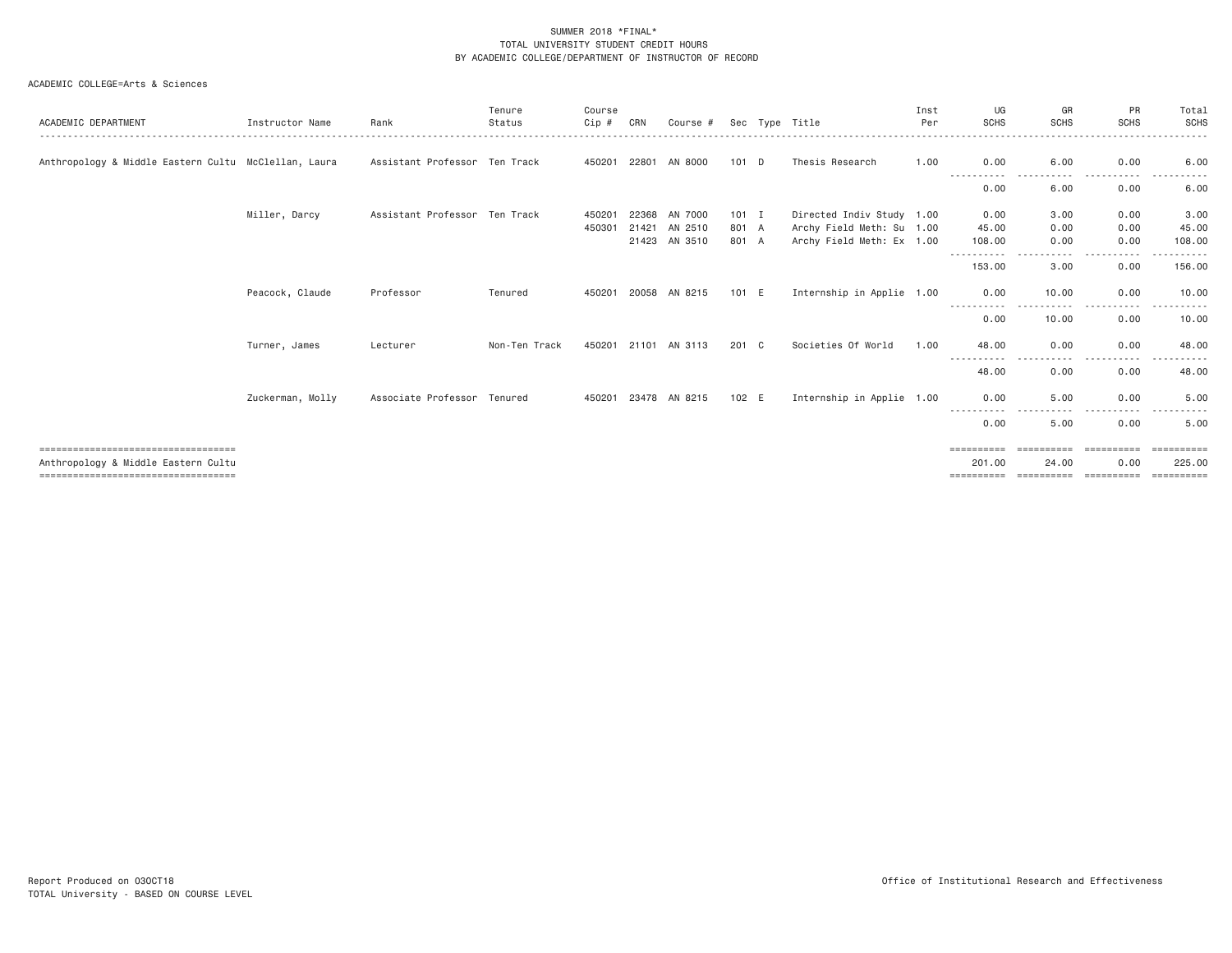#### ACADEMIC COLLEGE=Arts & Sciences

| ACADEMIC DEPARTMENT | Instructor Name   | Rank                          | Tenure<br>Status | Course<br>Cip #  | CRN            | Course #                               |                |              | Sec Type Title                                         | Inst<br>Per          | UG<br><b>SCHS</b>                                                                                                                                                                      | GR<br><b>SCHS</b>         | PR<br><b>SCHS</b>                   | Total<br><b>SCHS</b>                               |
|---------------------|-------------------|-------------------------------|------------------|------------------|----------------|----------------------------------------|----------------|--------------|--------------------------------------------------------|----------------------|----------------------------------------------------------------------------------------------------------------------------------------------------------------------------------------|---------------------------|-------------------------------------|----------------------------------------------------|
| Biological Sciences | Barton, Brandon   | Assistant Professor Ten Track |                  | 269999           | 22369          | BIO 8000                               | 101 D          |              | Research/Thesis                                        | 1.00                 | 0.00                                                                                                                                                                                   | 1.00                      | 0.00                                | 1.00                                               |
|                     |                   |                               |                  |                  |                |                                        |                |              |                                                        |                      | $\sim$ $\sim$ $\sim$ .<br>$\frac{1}{2} \left( \frac{1}{2} \right) \left( \frac{1}{2} \right) \left( \frac{1}{2} \right) \left( \frac{1}{2} \right) \left( \frac{1}{2} \right)$<br>0.00 | 1,00                      | $\sim$ $\sim$ $\sim$ $\sim$<br>0.00 | .<br>1.00                                          |
|                     | Counterman, Brian | Associate Professor Tenured   |                  | 269999           | 21781<br>23459 | BIO 4990<br>BIO 4000                   | 801 A<br>05    | $\mathbf{I}$ | Special Topic in BIO 1.00<br>Directed Indiv Study 1.00 |                      | 21.00<br>3.00                                                                                                                                                                          | 0.00<br>0.00              | 0.00<br>0.00                        | 21.00<br>3.00                                      |
|                     |                   |                               |                  |                  |                |                                        |                |              |                                                        |                      | .<br>24.00                                                                                                                                                                             | .<br>0.00                 | .<br>0.00                           | .<br>24.00                                         |
|                     | Dawe, Angus       | Professor                     | Tenured          |                  |                | 269999 22425 BIO 9000                  | 105 D          |              | Research / Diss                                        | 1.00                 | 0.00<br>$\sim$ $\sim$ $\sim$<br>$\frac{1}{2}$                                                                                                                                          | 1.00<br>----              | 0.00<br>.                           | 1.00<br>-----                                      |
|                     |                   |                               |                  |                  |                |                                        |                |              |                                                        |                      | 0.00                                                                                                                                                                                   | 1.00                      | 0.00                                | 1.00                                               |
|                     | Ervin, Gary       | Professor                     | Tenured          | 269999           | 22374<br>22443 | BIO 8000<br>BIO 9000                   | 106 D<br>06    | D            | Research/Thesis<br>Research / Diss                     | 1.00<br>1.00         | 0.00<br>0.00<br>.<br>$- - -$                                                                                                                                                           | 1.00<br>1.00<br>.         | 0.00<br>0.00<br>.                   | 1.00<br>1.00<br>$\sim$ $\sim$ $\sim$ $\sim$ $\sim$ |
|                     |                   |                               |                  |                  |                |                                        |                |              |                                                        |                      | 0.00                                                                                                                                                                                   | 2.00                      | 0.00                                | 2.00                                               |
|                     | Fogarty, Jarrod   | Instructor                    | Non-Ten Track    | 270501           |                | 21152 MA 2113<br>21162 ST 2113         | 201<br>201 C   | C            | Intro to Stats<br>Intro to Stats                       | 1.00<br>1.00         | 30.00<br>12.00<br>.                                                                                                                                                                    | 0.00<br>0.00<br>$- - - -$ | 0.00<br>0.00<br>.                   | 30.00<br>12.00<br>$   -$                           |
|                     |                   |                               |                  |                  |                |                                        |                |              |                                                        |                      | 42.00                                                                                                                                                                                  | 0.00                      | 0.00                                | 42.00                                              |
|                     | Gordon, Donna     | Associate Professor Tenured   |                  | 260101<br>269999 | 21174<br>22461 | BIO 8183<br>BIO 9000                   | 501<br>57      | E<br>D       | Capstone in Modern B<br>Research / Diss                | 1.00<br>1.00         | 0.00<br>0.00<br>.                                                                                                                                                                      | 27.00<br>1.00             | 0.00<br>0.00<br>د د د د             | 27.00<br>1.00<br>$    -$                           |
|                     |                   |                               |                  |                  |                |                                        |                |              |                                                        |                      | 0.00                                                                                                                                                                                   | 28.00                     | 0.00                                | 28.00                                              |
|                     | Holder, Thomas    | Instructor                    | Non-Ten Track    | 260101           | 20103<br>20104 | BIO 1144<br>BIO 1144                   | 51<br>52       | C<br>К       | Biology II<br>Biology II                               | 1.00<br>1.00         | 56.00<br>0.00                                                                                                                                                                          | 0.00<br>0.00              | 0.00<br>0.00                        | 56.00<br>0.00                                      |
|                     |                   |                               |                  | 260701           | 20115          | BIO 3524<br>20116 BIO 3524             | 51<br>52       | C<br>K       | Biol Of Vertebrates<br>Biol Of Vertebrates             | 1.00<br>1.00         | 64.00<br>0.00                                                                                                                                                                          | 0.00<br>0.00              | 0.00<br>0.00                        | 64.00<br>0.00                                      |
|                     |                   |                               |                  |                  |                |                                        |                |              |                                                        |                      | <u> - - - - - - - - - -</u><br>120.00                                                                                                                                                  | $- - - -$<br>0.00         | .<br>0.00                           | .<br>120.00                                        |
|                     | Jolley, Rachel    | Non-Employee                  | Not Applicable   |                  |                | 261301 21173 BIO 8043                  | 501 C          |              | Ecology & Environ                                      | 1.00                 | 0.00<br><u>.</u>                                                                                                                                                                       | 42.00                     | 0.00                                | 42.00<br>$    -$                                   |
|                     |                   |                               |                  |                  |                |                                        |                |              |                                                        |                      | 0.00                                                                                                                                                                                   | 42.00                     | 0.00                                | 42.00                                              |
|                     | Kaplan, Evan      | Instructor                    | Non-Ten Track    |                  |                | 260401 20106 BIO 2103                  | 01 C           |              | Cell Biology                                           | 1.00                 | 144.00<br>.                                                                                                                                                                            | 0.00<br>.                 | 0.00<br>.                           | 144.00<br>.                                        |
|                     |                   |                               |                  |                  |                |                                        |                |              |                                                        |                      | 144.00                                                                                                                                                                                 | 0.00                      | 0.00                                | 144.00                                             |
|                     | Klink, Vincent    | Associate Professor Tenured   |                  |                  |                | 269999 23392 BIO 4000                  | $02 \quad I$   |              | Directed Indiv Study 1.00                              |                      | 3.00<br><u> - - - - - - - - - -</u>                                                                                                                                                    | 0.00<br>.                 | 0.00<br>.                           | 3.00<br>.                                          |
|                     |                   |                               |                  |                  |                |                                        |                |              |                                                        |                      | 3.00                                                                                                                                                                                   | 0.00                      | 0.00                                | 3.00                                               |
|                     | McCurdy, Victoria | Instructor                    | Non-Ten Track    | 260507<br>260806 | 21589<br>21593 | BIO 4413<br>BIO 4133<br>21594 BIO 6133 | 01<br>01<br>01 | C<br>C<br>C  | Immunology<br>Human Genetics<br>Human Genetics         | 1.00<br>1.00<br>1.00 | 69.00<br>75.00<br>0.00                                                                                                                                                                 | 0.00<br>0.00<br>6.00      | 0.00<br>0.00<br>0.00                | 69.00<br>75.00<br>6.00                             |
|                     |                   |                               |                  |                  |                |                                        |                |              |                                                        |                      | .<br>144.00                                                                                                                                                                            | 6.00                      | 0.00                                | .<br>150.00                                        |
|                     | Outlaw, Diana     | Associate Professor Tenured   |                  |                  |                | 260706 21595 BIO 4514                  | 51             | B            | Animal Physiology                                      | 1.00                 | 68.00                                                                                                                                                                                  | 0.00                      | 0.00                                | 68.00                                              |

Report Produced on 03OCT18 Office of Institutional Research and Effectiveness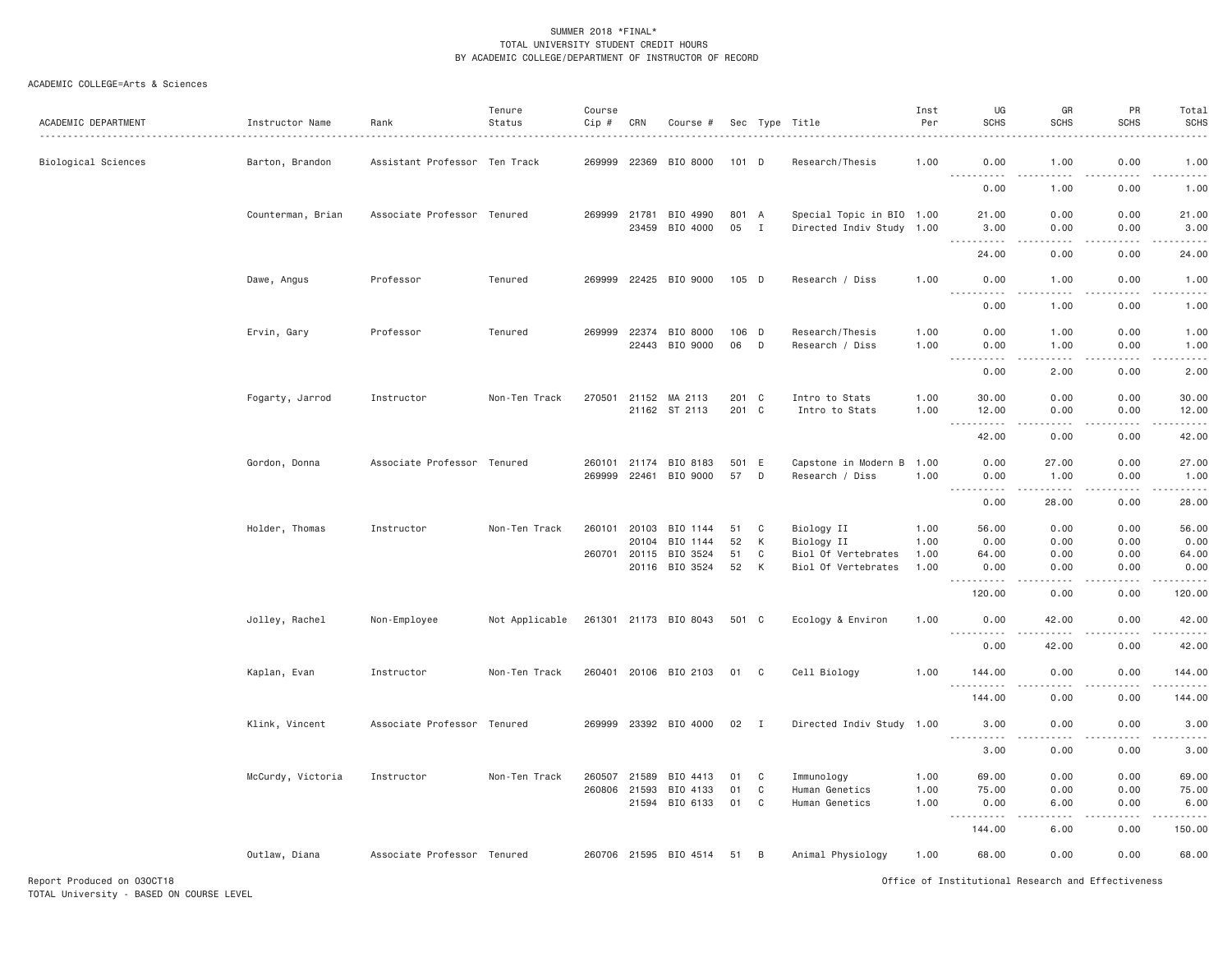#### ACADEMIC COLLEGE=Arts & Sciences

|                                                           |                   |                                   | Tenure        | Course |       |                       |       |              |                           | Inst | UG                                                                                                                                                                                                                                                                                                                                                                                                                                                                         | GR                                                                                                                                | PR                | Total                                                                                                                                                                                    |
|-----------------------------------------------------------|-------------------|-----------------------------------|---------------|--------|-------|-----------------------|-------|--------------|---------------------------|------|----------------------------------------------------------------------------------------------------------------------------------------------------------------------------------------------------------------------------------------------------------------------------------------------------------------------------------------------------------------------------------------------------------------------------------------------------------------------------|-----------------------------------------------------------------------------------------------------------------------------------|-------------------|------------------------------------------------------------------------------------------------------------------------------------------------------------------------------------------|
| ACADEMIC DEPARTMENT                                       | Instructor Name   | Rank                              | Status        | Cip #  | CRN   | Course #              |       |              | Sec Type Title            | Per  | <b>SCHS</b>                                                                                                                                                                                                                                                                                                                                                                                                                                                                | <b>SCHS</b>                                                                                                                       | <b>SCHS</b>       | <b>SCHS</b>                                                                                                                                                                              |
| Biological Sciences                                       | Outlaw, Diana     | Associate Professor Tenured       |               |        |       | 269999 22380 BIO 8000 | 112 D |              | Research/Thesis           | 1.00 | 0.00                                                                                                                                                                                                                                                                                                                                                                                                                                                                       | 1.00                                                                                                                              | 0.00              | 1.00                                                                                                                                                                                     |
|                                                           |                   |                                   |               |        |       |                       |       |              |                           |      | ----------<br>68.00                                                                                                                                                                                                                                                                                                                                                                                                                                                        | $- - - - -$<br>$- - - - -$<br>1.00                                                                                                | .<br>0.00         | $\frac{1}{2} \left( \frac{1}{2} \right) \left( \frac{1}{2} \right) \left( \frac{1}{2} \right) \left( \frac{1}{2} \right) \left( \frac{1}{2} \right) \left( \frac{1}{2} \right)$<br>69.00 |
|                                                           | Outlaw, Robert    | Instructor                        | Non-Ten Track | 260101 | 20098 | BIO 1134              | E51 C |              | Biology I                 | 1.00 | 96.00                                                                                                                                                                                                                                                                                                                                                                                                                                                                      | 0.00                                                                                                                              | 0.00              | 96.00                                                                                                                                                                                    |
|                                                           |                   |                                   |               |        |       | 20099 BIO 1134        | E52 K |              | Biology I                 | 1.00 | 0.00                                                                                                                                                                                                                                                                                                                                                                                                                                                                       | 0.00                                                                                                                              | 0.00              | 0.00                                                                                                                                                                                     |
|                                                           |                   |                                   |               |        |       |                       |       |              |                           |      | .<br>96.00                                                                                                                                                                                                                                                                                                                                                                                                                                                                 | $\frac{1}{2} \left( \frac{1}{2} \right) \left( \frac{1}{2} \right) \left( \frac{1}{2} \right) \left( \frac{1}{2} \right)$<br>0.00 | .<br>0.00         | $\frac{1}{2} \left( \frac{1}{2} \right) \left( \frac{1}{2} \right) \left( \frac{1}{2} \right) \left( \frac{1}{2} \right)$<br>96.00                                                       |
|                                                           | Reese, Mary       | Clinical Assist Pro Non-Ten Track |               | 269999 | 23389 | BIO 4000              | 51 I  |              | Directed Indiv Study 1.00 |      | 2.00                                                                                                                                                                                                                                                                                                                                                                                                                                                                       | 0.00                                                                                                                              | 0.00              | 2.00                                                                                                                                                                                     |
|                                                           |                   |                                   |               |        | 23445 | BIO 4000              | 03    | $\mathbf{I}$ | Directed Indiv Study 1.00 |      | 1.00                                                                                                                                                                                                                                                                                                                                                                                                                                                                       | 0.00                                                                                                                              | 0.00              | 1.00                                                                                                                                                                                     |
|                                                           |                   |                                   |               |        | 23446 | BIO 4000              | 04    | $\mathbf{I}$ | Directed Indiv Study 1.00 |      | 1.00                                                                                                                                                                                                                                                                                                                                                                                                                                                                       | 0.00                                                                                                                              | 0.00              | 1.00                                                                                                                                                                                     |
|                                                           |                   |                                   |               |        |       | 511005 20118 BIO 4100 | 101 H |              | Med Tech Clinicals        | 1.00 | 24.00                                                                                                                                                                                                                                                                                                                                                                                                                                                                      | 0.00                                                                                                                              | 0.00              | 24.00                                                                                                                                                                                    |
|                                                           |                   |                                   |               |        |       |                       |       |              |                           |      | .<br>28.00                                                                                                                                                                                                                                                                                                                                                                                                                                                                 | $\frac{1}{2} \left( \frac{1}{2} \right) \left( \frac{1}{2} \right) \left( \frac{1}{2} \right) \left( \frac{1}{2} \right)$<br>0.00 | .<br>0.00         | .<br>28.00                                                                                                                                                                               |
|                                                           | Reichert, Nancy   | Professor                         | Tenured       |        |       | 261201 21172 BIO 6033 | 501 C |              | Fund Biotechnology        | 1.00 | 0.00                                                                                                                                                                                                                                                                                                                                                                                                                                                                       | 45.00                                                                                                                             | 0.00              | 45.00                                                                                                                                                                                    |
|                                                           |                   |                                   |               |        |       |                       |       |              |                           |      | $- - -$<br>0.00                                                                                                                                                                                                                                                                                                                                                                                                                                                            | 45.00                                                                                                                             | 0.00              | 45.00                                                                                                                                                                                    |
|                                                           | Roberts, Brandy   | Lecturer                          | Non-Ten Track | 260502 |       | 20113 BIO 3304        | 51    | C            | General Microbiology      | 1.00 | 128.00                                                                                                                                                                                                                                                                                                                                                                                                                                                                     | 0.00                                                                                                                              | 0.00              | 128.00                                                                                                                                                                                   |
|                                                           |                   |                                   |               |        | 20114 | BIO 3304              | 52    | K            | General Microbiology      | 1.00 | 0.00                                                                                                                                                                                                                                                                                                                                                                                                                                                                       | 0.00                                                                                                                              | 0.00              | 0.00                                                                                                                                                                                     |
|                                                           |                   |                                   |               | 260505 | 20111 | BIO 3303              | 01    | C            | Parasitology              | 1.00 | 39,00                                                                                                                                                                                                                                                                                                                                                                                                                                                                      | 0.00                                                                                                                              | 0.00              | 39.00                                                                                                                                                                                    |
|                                                           |                   |                                   |               |        |       | 20112 BIO 3303        | 02    | К            | Parasitology              | 1.00 | 0.00                                                                                                                                                                                                                                                                                                                                                                                                                                                                       | 0.00                                                                                                                              | 0.00              | 0.00                                                                                                                                                                                     |
|                                                           |                   |                                   |               |        |       |                       |       |              |                           |      | $- - -$<br>$- - - -$<br>167.00                                                                                                                                                                                                                                                                                                                                                                                                                                             | 0.00                                                                                                                              | 0.00              | 167.00                                                                                                                                                                                   |
|                                                           | Thornton, Justin  | Assistant Professor Tenured       |               | 260503 | 21591 | BIO 4443              | 01    | C            | Bacterial Genetics        | 1.00 | 18.00                                                                                                                                                                                                                                                                                                                                                                                                                                                                      | 0.00                                                                                                                              | 0.00              | 18.00                                                                                                                                                                                    |
|                                                           |                   |                                   |               |        |       | 21592 BIO 6443        | 01    | C            | Bacterial Genetics        | 1.00 | 0.00                                                                                                                                                                                                                                                                                                                                                                                                                                                                       | 3.00                                                                                                                              | 0.00              | 3.00                                                                                                                                                                                     |
|                                                           |                   |                                   |               |        |       |                       |       |              |                           |      | .<br>18.00                                                                                                                                                                                                                                                                                                                                                                                                                                                                 | 3.00                                                                                                                              | 0.00              | 21.00                                                                                                                                                                                    |
|                                                           | Williamson, Emily | Instructor                        | Non-Ten Track | 260701 | 20091 | BIO 1123              | 01    | C            | Animal Biology            | 1.00 | 45.00                                                                                                                                                                                                                                                                                                                                                                                                                                                                      | 0.00                                                                                                                              | 0.00              | 45.00                                                                                                                                                                                    |
|                                                           |                   |                                   |               |        | 20092 | BIO 1123              | 02    | K            | Animal Biology            | 1.00 | 0.00                                                                                                                                                                                                                                                                                                                                                                                                                                                                       | 0.00                                                                                                                              | 0.00              | 0.00                                                                                                                                                                                     |
|                                                           |                   |                                   |               |        | 21586 | BIO 4503              | 02    | К            | Vertebrate Histology      | 1.00 | 0.00                                                                                                                                                                                                                                                                                                                                                                                                                                                                       | 0.00                                                                                                                              | 0.00              | 0.00                                                                                                                                                                                     |
|                                                           |                   |                                   |               |        |       |                       |       |              |                           |      | $\frac{1}{2} \left( \begin{array}{ccc} 1 & 0 & 0 & 0 \\ 0 & 0 & 0 & 0 \\ 0 & 0 & 0 & 0 \\ 0 & 0 & 0 & 0 \\ 0 & 0 & 0 & 0 \\ 0 & 0 & 0 & 0 \\ 0 & 0 & 0 & 0 \\ 0 & 0 & 0 & 0 \\ 0 & 0 & 0 & 0 \\ 0 & 0 & 0 & 0 \\ 0 & 0 & 0 & 0 & 0 \\ 0 & 0 & 0 & 0 & 0 \\ 0 & 0 & 0 & 0 & 0 \\ 0 & 0 & 0 & 0 & 0 \\ 0 & 0 & 0 & 0 & 0 \\ 0 & 0 & 0$<br>$\frac{1}{2} \left( \frac{1}{2} \right) \left( \frac{1}{2} \right) \left( \frac{1}{2} \right) \left( \frac{1}{2} \right)$<br>45.00 | $\frac{1}{2} \left( \frac{1}{2} \right) \left( \frac{1}{2} \right) \left( \frac{1}{2} \right) \left( \frac{1}{2} \right)$<br>0.00 | 0.00              | 45.00                                                                                                                                                                                    |
| ----------------------------------                        |                   |                                   |               |        |       |                       |       |              |                           |      | ==========                                                                                                                                                                                                                                                                                                                                                                                                                                                                 | ==========                                                                                                                        | <b>Experience</b> | $=$ ==========                                                                                                                                                                           |
|                                                           |                   |                                   |               |        |       |                       |       |              |                           |      |                                                                                                                                                                                                                                                                                                                                                                                                                                                                            |                                                                                                                                   |                   | 1028.00                                                                                                                                                                                  |
| Biological Sciences<br>---------------------------------- |                   |                                   |               |        |       |                       |       |              |                           |      | 899.00                                                                                                                                                                                                                                                                                                                                                                                                                                                                     | 129.00                                                                                                                            | 0.00              |                                                                                                                                                                                          |
|                                                           |                   |                                   |               |        |       |                       |       |              |                           |      |                                                                                                                                                                                                                                                                                                                                                                                                                                                                            |                                                                                                                                   |                   |                                                                                                                                                                                          |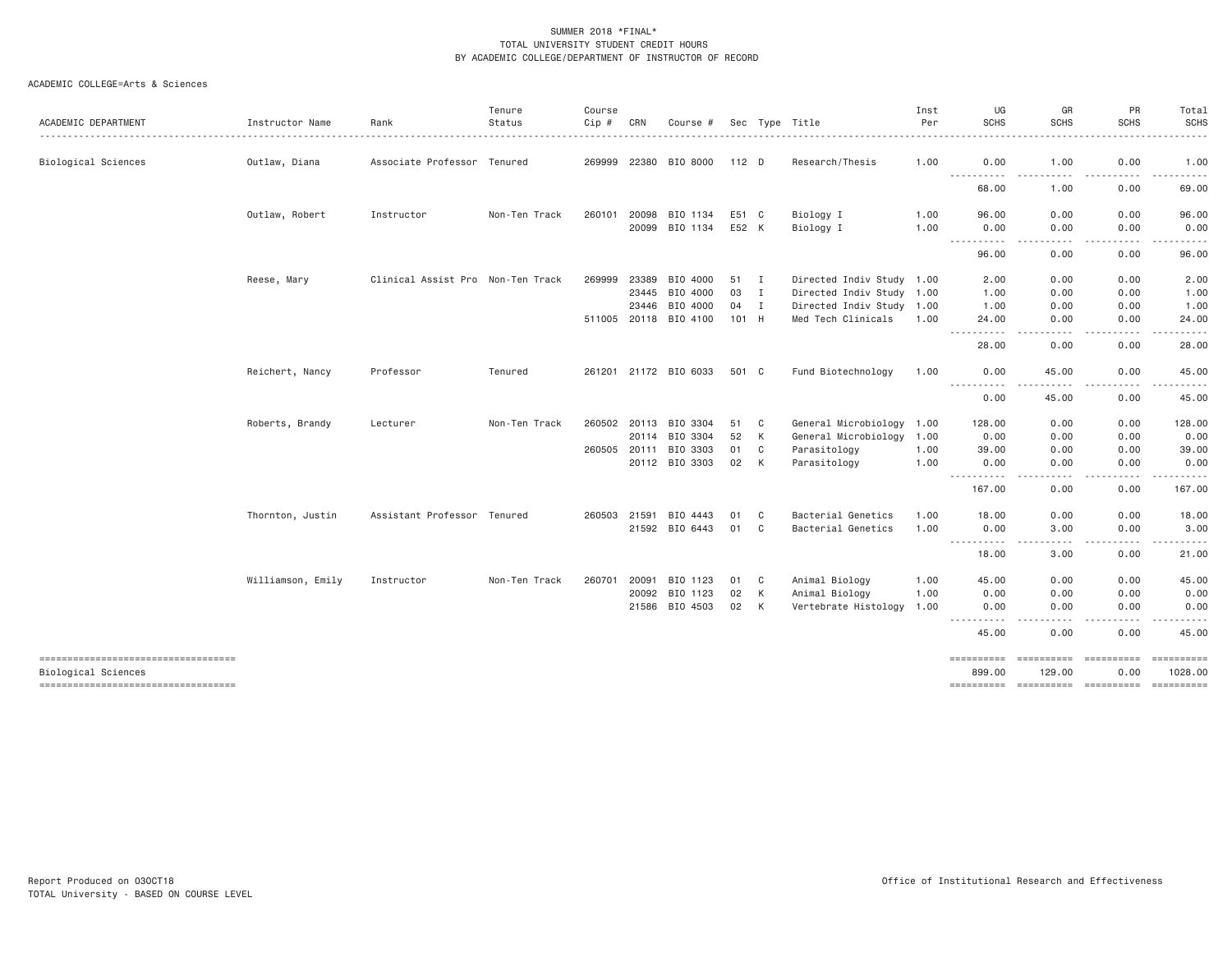#### ACADEMIC COLLEGE=Arts & Sciences

| ACADEMIC DEPARTMENT | Instructor Name   | Rank                          | Tenure<br>Status | Course<br>Cip # | CRN   | Course #      |         |              | Sec Type Title            | Inst<br>Per | UG<br><b>SCHS</b>                                                                                                                                                                    | GR<br><b>SCHS</b>                                                                                                                                             | PR<br><b>SCHS</b> | Total<br>SCHS                                                                                                                                                 |
|---------------------|-------------------|-------------------------------|------------------|-----------------|-------|---------------|---------|--------------|---------------------------|-------------|--------------------------------------------------------------------------------------------------------------------------------------------------------------------------------------|---------------------------------------------------------------------------------------------------------------------------------------------------------------|-------------------|---------------------------------------------------------------------------------------------------------------------------------------------------------------|
|                     |                   |                               |                  |                 |       |               |         |              |                           |             |                                                                                                                                                                                      |                                                                                                                                                               |                   | والمستحدث                                                                                                                                                     |
| Chemistry           | Cui, Xin          | Assistant Professor Ten Track |                  | 400501          | 22857 | CH 9000       | 101     | D            | Research / Diss           | 1.00        | 0.00                                                                                                                                                                                 | 12.00                                                                                                                                                         | 0.00              | 12.00                                                                                                                                                         |
|                     |                   |                               |                  |                 | 23383 | CH 7000       | 110 I   |              | Directed Indiv Study      | 1.00        | 0.00                                                                                                                                                                                 | 6.00                                                                                                                                                          | 0.00              | 6.00                                                                                                                                                          |
|                     |                   |                               |                  |                 |       | 23469 CH 8000 | 01 D    |              | Research / Thesis         | 1.00        | 0.00<br>$\sim$ $\sim$ $\sim$<br>$\frac{1}{2} \left( \frac{1}{2} \right) \left( \frac{1}{2} \right) \left( \frac{1}{2} \right) \left( \frac{1}{2} \right) \left( \frac{1}{2} \right)$ | 3.00<br>-----                                                                                                                                                 | 0.00<br>.         | 3.00<br>والمسامين                                                                                                                                             |
|                     |                   |                               |                  |                 |       |               |         |              |                           |             | 0.00                                                                                                                                                                                 | 21.00                                                                                                                                                         | 0.00              | 21.00                                                                                                                                                         |
|                     | Donnadieu, Bruno  | Instructor                    | Non-Ten Track    | 400504          |       | 20207 CH 4511 | 01 L    |              | Org Chem Lab I            | 1.00        | 12.00                                                                                                                                                                                | 0.00                                                                                                                                                          | 0.00              | 12.00                                                                                                                                                         |
|                     |                   |                               |                  |                 | 20208 | CH 4511       | 02      | L            | Org Chem Lab I            | 1.00        | 12.00                                                                                                                                                                                | 0.00                                                                                                                                                          | 0.00              | 12.00                                                                                                                                                         |
|                     |                   |                               |                  |                 | 20209 | CH 4511       | 04      | L            | Org Chem Lab I            | 1.00        | 7.00                                                                                                                                                                                 | 0.00                                                                                                                                                          | 0.00              | 7.00                                                                                                                                                          |
|                     |                   |                               |                  |                 | 20214 | CH 4521       | 51      | L.           | Org Chem Lab II           | 1.00        | 12.00                                                                                                                                                                                | 0.00                                                                                                                                                          | 0.00              | 12.00                                                                                                                                                         |
|                     |                   |                               |                  |                 | 20215 | CH 4521       | 52      | L            | Org Chem Lab II           | 1.00        | 10.00                                                                                                                                                                                | 0.00                                                                                                                                                          | 0.00              | 10.00                                                                                                                                                         |
|                     |                   |                               |                  |                 |       | 20216 CH 4521 | 54      | $\mathsf{L}$ | Org Chem Lab II           | 1.00        | 8.00<br>$- - -$<br>.                                                                                                                                                                 | 0.00<br>$\frac{1}{2}$                                                                                                                                         | 0.00<br>.         | 8.00<br>.                                                                                                                                                     |
|                     |                   |                               |                  |                 |       |               |         |              |                           |             | 61.00                                                                                                                                                                                | 0.00                                                                                                                                                          | 0.00              | 61.00                                                                                                                                                         |
|                     | Dornshuld, Eric   | Lecturer                      | Non-Ten Track    | 400501          |       | 20194 CH 1213 | 01      | C            | Chemistry I               | 1.00        | 39.00                                                                                                                                                                                | 0.00                                                                                                                                                          | 0.00              | 39.00<br>.                                                                                                                                                    |
|                     |                   |                               |                  |                 |       |               |         |              |                           |             | 39.00                                                                                                                                                                                | 0.00                                                                                                                                                          | 0.00              | 39.00                                                                                                                                                         |
|                     | Emerson, Joseph   | Associate Professor Tenured   |                  | 400501          | 20202 | CH 1223       | 52      | C            | Chemistry II              | 1.00        | 54.00                                                                                                                                                                                | 0.00                                                                                                                                                          | 0.00              | 54.00                                                                                                                                                         |
|                     |                   |                               |                  |                 | 22858 | CH 9000       | 102 D   |              | Research / Diss           | 1.00        | 0.00                                                                                                                                                                                 | 12.00                                                                                                                                                         | 0.00              | 12.00                                                                                                                                                         |
|                     |                   |                               |                  |                 | 23428 | CH 7000       | 01      | Ι.           | Directed Indiv Study      | 1.00        | 0.00                                                                                                                                                                                 | 3.00                                                                                                                                                          | 0.00              | 3.00                                                                                                                                                          |
|                     |                   |                               |                  |                 | 23525 | CH 7000       | 51 I    |              | Directed Indiv Study 1.00 |             | 0.00<br>.                                                                                                                                                                            | 6.00<br>$\frac{1}{2} \left( \frac{1}{2} \right) \left( \frac{1}{2} \right) \left( \frac{1}{2} \right) \left( \frac{1}{2} \right) \left( \frac{1}{2} \right)$  | 0.00<br>.         | 6.00<br>.                                                                                                                                                     |
|                     |                   |                               |                  |                 |       |               |         |              |                           |             | 54.00                                                                                                                                                                                | 21.00                                                                                                                                                         | 0.00              | 75.00                                                                                                                                                         |
|                     | Fitzkee, Nicholas | Associate Professor Tenured   |                  | 400501          |       | 22859 CH 9000 | 103 D   |              | Research / Diss           | 1.00        | 0.00<br>----                                                                                                                                                                         | 18.00                                                                                                                                                         | 0.00<br>$- - - -$ | 18.00<br>$\frac{1}{2} \left( \frac{1}{2} \right) \left( \frac{1}{2} \right) \left( \frac{1}{2} \right) \left( \frac{1}{2} \right) \left( \frac{1}{2} \right)$ |
|                     |                   |                               |                  |                 |       |               |         |              |                           |             | 0.00                                                                                                                                                                                 | 18.00                                                                                                                                                         | 0.00              | 18.00                                                                                                                                                         |
|                     | Gwaltney, Steven  | Professor                     | Tenured          | 400501          | 22860 | CH 9000       | 104 D   |              | Research / Diss           | 1.00        | 0.00                                                                                                                                                                                 | 21.00                                                                                                                                                         | 0.00              | 21.00                                                                                                                                                         |
|                     |                   |                               |                  |                 | 23394 | CH 7000       | $111$ I |              | Directed Indiv Study      | 1.00        | 0.00                                                                                                                                                                                 | 3.00                                                                                                                                                          | 0.00              | 3.00                                                                                                                                                          |
|                     |                   |                               |                  |                 |       |               |         |              |                           |             | .<br>0.00                                                                                                                                                                            | $\frac{1}{2} \left( \frac{1}{2} \right) \left( \frac{1}{2} \right) \left( \frac{1}{2} \right) \left( \frac{1}{2} \right) \left( \frac{1}{2} \right)$<br>24.00 | .<br>0.00         | $- - - - -$<br>24.00                                                                                                                                          |
|                     |                   |                               |                  |                 |       |               |         |              |                           |             |                                                                                                                                                                                      |                                                                                                                                                               |                   |                                                                                                                                                               |
|                     | Hollis, Thedford  | Associate Professor Tenured   |                  | 400501          |       | 22861 CH 9000 | $105$ D |              | Research / Diss           | 1.00        | 0.00                                                                                                                                                                                 | 9.00                                                                                                                                                          | 0.00              | 9.00<br>.                                                                                                                                                     |
|                     |                   |                               |                  |                 |       |               |         |              |                           |             | 0.00                                                                                                                                                                                 | 9.00                                                                                                                                                          | 0.00              | 9.00                                                                                                                                                          |
|                     | Lewis, Edwin      | Professor                     | Tenured          | 400501          | 23476 | CH 8000       | 51      | D            | Research / Thesis         | 1.00        | 0.00<br>.<br>.                                                                                                                                                                       | 6.00                                                                                                                                                          | 0.00              | 6.00<br>$- - - - -$                                                                                                                                           |
|                     |                   |                               |                  |                 |       |               |         |              |                           |             | 0.00                                                                                                                                                                                 | 6.00                                                                                                                                                          | 0.00              | 6.00                                                                                                                                                          |
|                     | Mlsna, Debra      | Assistant Professor Ten Track |                  | 400501          |       | 22862 CH 9000 | $106$ D |              | Research / Diss           | 1.00        | 0.00<br>.                                                                                                                                                                            | 18.00<br>$\frac{1}{2} \left( \frac{1}{2} \right) \left( \frac{1}{2} \right) \left( \frac{1}{2} \right) \left( \frac{1}{2} \right) \left( \frac{1}{2} \right)$ | 0.00<br>.         | 18.00<br>.                                                                                                                                                    |
|                     |                   |                               |                  |                 |       |               |         |              |                           |             | 0.00                                                                                                                                                                                 | 18.00                                                                                                                                                         | 0.00              | 18.00                                                                                                                                                         |
|                     | Mlsna, Todd       | Associate Professor Tenured   |                  | 400501          | 22863 | CH 9000       | 107 D   |              | Research / Diss           | 1.00        | 0.00                                                                                                                                                                                 | 48.00                                                                                                                                                         | 0.00              | 48.00                                                                                                                                                         |
|                     |                   |                               |                  |                 | 23289 | CH 8000       | 101 D   |              | Research / Thesis         | 1.00        | 0.00                                                                                                                                                                                 | 18.00                                                                                                                                                         | 0.00              | 18.00                                                                                                                                                         |
|                     |                   |                               |                  |                 | 23313 | CH 7000       | $102$ I |              | Directed Indiv Study      | 1.00        | 0.00                                                                                                                                                                                 | 6.00                                                                                                                                                          | 0.00              | 6.00                                                                                                                                                          |
|                     |                   |                               |                  |                 | 23372 | CH 7000       | 109 I   |              | Directed Indiv Study 1.00 |             | 0.00                                                                                                                                                                                 | 6.00                                                                                                                                                          | 0.00              | 6.00                                                                                                                                                          |
|                     |                   |                               |                  |                 | 23423 | CH 4000       | 01 I    |              | Directed Indiv Study 1.00 |             | 3.00                                                                                                                                                                                 | 0.00                                                                                                                                                          | 0.00              | 3.00                                                                                                                                                          |
|                     |                   |                               |                  |                 | 23424 | CH 4000       | 51      | $\mathbf{I}$ | Directed Indiv Study 1.00 |             | 3.00                                                                                                                                                                                 | 0.00                                                                                                                                                          | 0.00              | 3.00                                                                                                                                                          |
|                     |                   |                               |                  | 400599          |       | 22722 CH 4990 | 851 A   |              | Special Topic In CH       | 1.00        | 57.00                                                                                                                                                                                | 0.00                                                                                                                                                          | 0.00              | 57.00                                                                                                                                                         |

Report Produced on 03OCT18 Office of Institutional Research and Effectiveness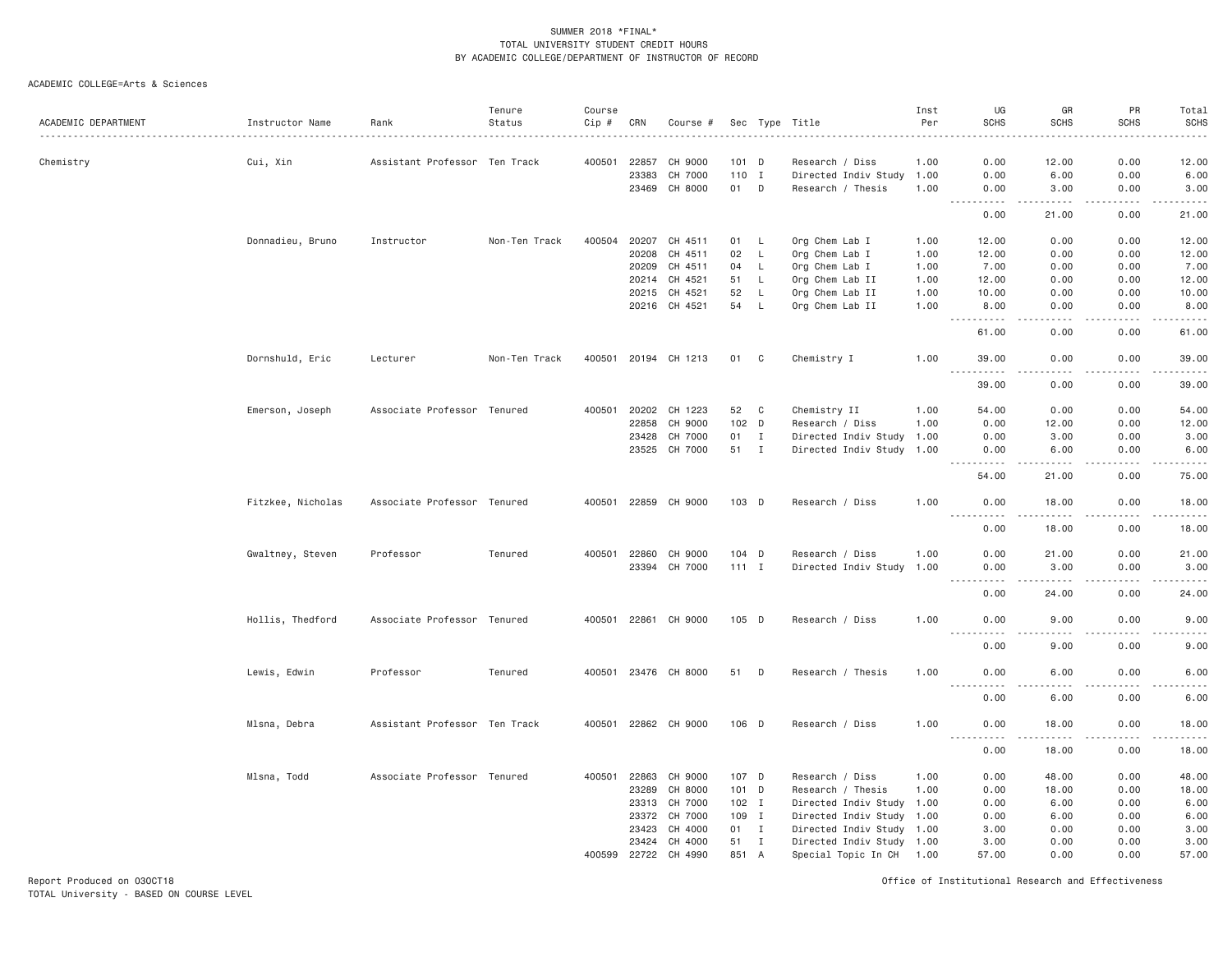| ACADEMIC COLLEGE=Arts & Sciences |  |
|----------------------------------|--|
|----------------------------------|--|

| ACADEMIC DEPARTMENT | Instructor Name  | Rank                          | Tenure<br>Status | Course<br>Cip # | CRN          | Course #             |         |              | Sec Type Title            | Inst<br>Per | UG<br><b>SCHS</b>                                             | GR<br><b>SCHS</b> | PR<br><b>SCHS</b> | Total<br><b>SCHS</b> |
|---------------------|------------------|-------------------------------|------------------|-----------------|--------------|----------------------|---------|--------------|---------------------------|-------------|---------------------------------------------------------------|-------------------|-------------------|----------------------|
|                     |                  |                               |                  |                 |              |                      |         |              |                           |             | .                                                             |                   | .                 |                      |
|                     |                  |                               |                  |                 |              |                      |         |              |                           |             | 63.00                                                         | 78.00             | 0.00              | 141.00               |
| Chemistry           | Nettles, Charles | Non-Employee                  | Not Applicable   | 400504          | 20211        | CH 4513              | 01      | C            | Organic Chemistry I       | 1.00        | 78.00                                                         | 0.00              | 0.00              | 78.00                |
|                     |                  |                               |                  |                 | 20212        | CH 4513              | 02      | $\mathsf{C}$ | Organic Chemistry I       | 1.00        | 81.00                                                         | 0.00              | 0.00              | 81.00                |
|                     |                  |                               |                  |                 | 20218        | CH 4523              | 51      | C            | Organic Chemistry II 1.00 |             | 120.00                                                        | 0.00              | 0.00              | 120.00               |
|                     |                  |                               |                  |                 | 20219        | CH 4523              | 52      | C            | Organic Chemistry II 1.00 |             | 102.00                                                        | 0.00              | 0.00              | 102.00               |
|                     |                  |                               |                  |                 |              |                      |         |              |                           |             | $- - - - -$<br>381.00                                         | 0.00              | 0.00              | 381.00               |
|                     | Nettles, Whitnee | Instructor                    | Non-Ten Track    | 400501          | 20192        | CH 1211              | 01      | - L          | Invst In Chemistry I 1.00 |             | 7.00                                                          | 0.00              | 0.00              | 7.00                 |
|                     |                  |                               |                  |                 | 20193        | CH 1211              | 02      | L            | Invst In Chemistry I 1.00 |             | 8.00                                                          | 0.00              | 0.00              | 8.00                 |
|                     |                  |                               |                  |                 | 20195        | CH 1213              | 02      | C            | Chemistry I               | 1.00        | 72.00                                                         | 0.00              | 0.00              | 72.00                |
|                     |                  |                               |                  |                 | 20197        | CH 1221              | 51      | L            | Invst Chemistry II        | 1.00        | 7.00                                                          | 0.00              | 0.00              | 7.00                 |
|                     |                  |                               |                  |                 | 20198        | CH 1221              | 52      | L.           | Invst Chemistry II        | 1.00        | 6.00                                                          | 0.00              | 0.00              | 6.00                 |
|                     |                  |                               |                  |                 | 20199        | CH 1221              | 53      | $\mathsf{L}$ | Invst Chemistry II        | 1.00        | 8.00                                                          | 0.00              | 0.00              | 8.00                 |
|                     |                  |                               |                  |                 | 20201        | CH 1223              | 51      | C            | Chemistry II              | 1.00        | 39.00                                                         | 0.00              | 0.00              | 39.00                |
|                     |                  |                               |                  |                 |              | 400504 20205 CH 2501 | 02      | - L          | Elem Org Chem-Lab         | 0.50        | 7.00<br>.                                                     | 0.00              | 0.00              | 7.00                 |
|                     |                  |                               |                  |                 |              |                      |         |              |                           |             | 154.00                                                        | 0.00              | 0.00              | 154.00               |
|                     | Scott, Colleen   | Assistant Professor Ten Track |                  | 400501          | 22864        | CH 9000              | 108 D   |              | Research / Diss           | 1.00        | 0.00                                                          | 12.00             | 0.00              | 12.00                |
|                     |                  |                               |                  |                 | 23363        | CH 7000              | $104$ I |              | Directed Indiv Study 1.00 |             | 0.00                                                          | 6.00              | 0.00              | 6.00                 |
|                     |                  |                               |                  |                 | 23364        | CH 7000              | 105 I   |              | Directed Indiv Study      | 1.00        | 0.00                                                          | 6.00              | 0.00              | 6.00                 |
|                     |                  |                               |                  |                 | 23366        | CH 7000              | 106 I   |              | Directed Indiv Study 1.00 |             | 0.00                                                          | 6.00              | 0.00              | 6.00                 |
|                     |                  |                               |                  |                 | 23367        | CH 7000              | $107$ I |              | Directed Indiv Study      | 1.00        | 0.00                                                          | 6.00              | 0.00              | 6.00                 |
|                     |                  |                               |                  |                 | 23368        | CH 7000              | 108 I   |              | Directed Indiv Study 1.00 |             | 0.00<br>$\frac{1}{2}$<br>.                                    | 6.00<br>.         | 0.00<br>.         | 6.00                 |
|                     |                  |                               |                  |                 |              |                      |         |              |                           |             | 0.00                                                          | 42.00             | 0.00              | 42.00                |
|                     | Smith, Dennis    | Professor                     | Tenured          | 400501          | 23312        | CH 7000              | $101$ I |              | Directed Indiv Study 1.00 |             | 0.00                                                          | 6.00              | 0.00              | 6.00                 |
|                     |                  |                               |                  |                 | 23314        | CH 7000              | 103 I   |              | Directed Indiv Study 1.00 |             | 0.00                                                          | 6.00              | 0.00              | 6.00                 |
|                     |                  |                               |                  |                 |              | 23442 CH 7000        | $112$ I |              | Directed Indiv Study 1.00 |             | 0.00<br>.                                                     | 6.00<br>.         | 0.00              | 6.00                 |
|                     |                  |                               |                  |                 |              |                      |         |              |                           |             | 0.00                                                          | 18.00             | 0.00              | 18.00                |
|                     | Smith, Laura     | Instructor                    | Non-Ten Track    | 400501          | 20188        | CH 1043              | 01      | C            | Survey of Chemistry       | 1.00        | 105.00                                                        | 0.00              | 0.00              | 105.00               |
|                     |                  |                               |                  |                 | 20189        | CH 1051              | 01      | L            | Experimental Chem         | 1.00        | 9.00                                                          | 0.00              | 0.00              | 9.00                 |
|                     |                  |                               |                  |                 | 20190        | CH 1051              | 51      | L            | Experimental Chem         | 1.00        | 10.00                                                         | 0.00              | 0.00              | 10.00                |
|                     |                  |                               |                  |                 | 20191        | CH 1053              | 51      | C            | Survey of Chemistry       | 1.00        | 54.00                                                         | 0.00              | 0.00              | 54.00                |
|                     |                  |                               |                  |                 | 21189        | CH 1043              | 501 C   |              | Survey of Chemistry       | 1.00        | 24.00                                                         | 0.00              | 0.00              | 24.00                |
|                     |                  |                               |                  |                 | 21190        | CH 1051              | 501 L   |              | Experimental Chem         | 1.00        | 6.00                                                          | 0.00              | 0.00              | 6.00                 |
|                     |                  |                               |                  |                 | 21191        | CH 1051              | 551 L   |              | Experimental Chem         | 1.00        | 2.00                                                          | 0.00              | 0.00              | 2.00                 |
|                     |                  |                               |                  |                 | 21192        | CH 1053              | 551 C   |              | Survey of Chemistry       | 1.00        | 9.00<br>-----<br>$\omega$ $\omega$ $\omega$ $\omega$ $\omega$ | 0.00              | 0.00              | 9.00                 |
|                     |                  |                               |                  |                 |              |                      |         |              |                           |             | 219.00                                                        | 0.00              | 0.00              | 219.00               |
|                     | Stokes, Sean     | Instructor                    | Non-Ten Track    |                 | 400504 20205 | CH 2501              | 02      | L.           | Elem Org Chem-Lab         | 0.50        | 7.00                                                          | 0.00              | 0.00              | 7.00                 |
|                     |                  |                               |                  |                 | 20206        | CH 2503              | 01      | C            | Elem Organic Chem         | 1.00        | 69.00                                                         | 0.00              | 0.00              | 69.00                |
|                     |                  |                               |                  |                 |              |                      |         |              |                           |             | $\sim$ $\sim$ $\sim$<br>76.00                                 | 0.00              | 0.00              | 76.00                |
|                     | Webster, Charles | Professor                     | Tenured          |                 |              | 400501 22867 CH 9000 | 111 D   |              | Research / Diss           | 1.00        | 0.00                                                          | 24.00             | 0.00              | 24.00                |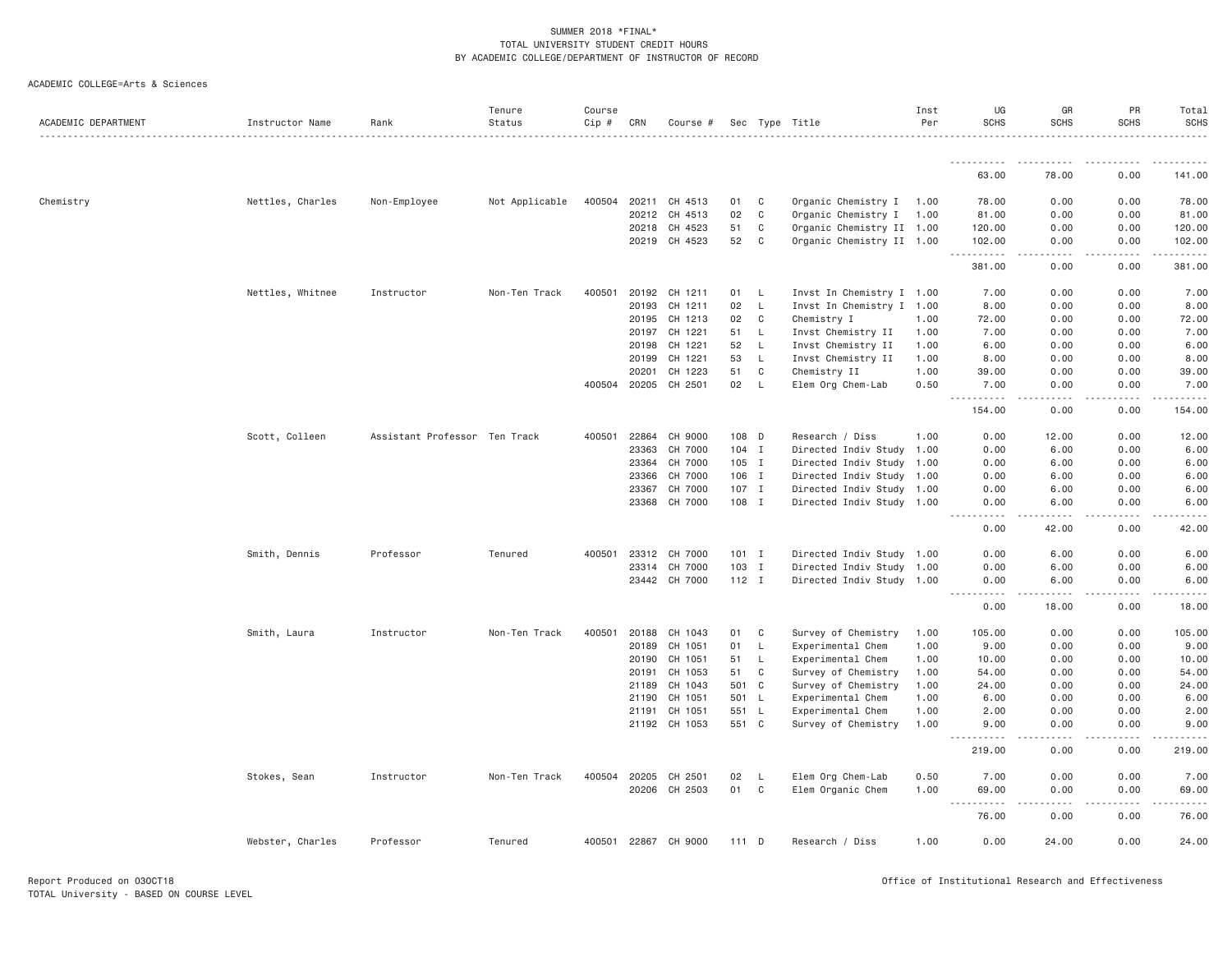| ACADEMIC DEPARTMENT                   | Instructor Name | Rank                        | Tenure<br>Status | Course<br>Cip # | CRN   | Course # |       | Sec Type Title    | Inst<br>Per | UG<br><b>SCHS</b>   | GR<br>SCHS | <b>PR</b><br><b>SCHS</b> | Total<br>SCHS |
|---------------------------------------|-----------------|-----------------------------|------------------|-----------------|-------|----------|-------|-------------------|-------------|---------------------|------------|--------------------------|---------------|
|                                       |                 |                             |                  |                 |       |          |       |                   |             | -----------         | .          | .                        | .             |
|                                       |                 |                             |                  |                 |       |          |       |                   |             | 0.00                | 24.00      | 0.00                     | 24.00         |
| Chemistry                             | Wipf, David     | Professor                   | Tenured          | 400501          | 22868 | CH 9000  | 112 D | Research / Diss   | 1.00        | 0.00                | 28,00      | 0.00                     | 28.00         |
|                                       |                 |                             |                  |                 | 23438 | CH 8000  | 102 D | Research / Thesis | 1.00        | 0.00                | 3.00       | 0.00                     | 3.00          |
|                                       |                 |                             |                  |                 |       |          |       |                   |             | -----------<br>0.00 | .<br>31.00 | .<br>0.00                | .<br>31.00    |
|                                       | Zhang, Dongmao  | Associate Professor Tenured |                  | 400501 22870    |       | CH 9000  | 114 D | Research / Diss   | 1.00        | 0.00<br>----------  | 18,00<br>. | 0.00<br>.                | 18.00<br>.    |
|                                       |                 |                             |                  |                 |       |          |       |                   |             | 0.00                | 18,00      | 0.00                     | 18.00         |
| ===================================== |                 |                             |                  |                 |       |          |       |                   |             | ==========          |            | ==========               |               |
| Chemistry                             |                 |                             |                  |                 |       |          |       |                   |             | 1047.00             | 328.00     | 0.00                     | 1375,00       |
| ====================================  |                 |                             |                  |                 |       |          |       |                   |             | ==========          | ---------- | ==========               | =========     |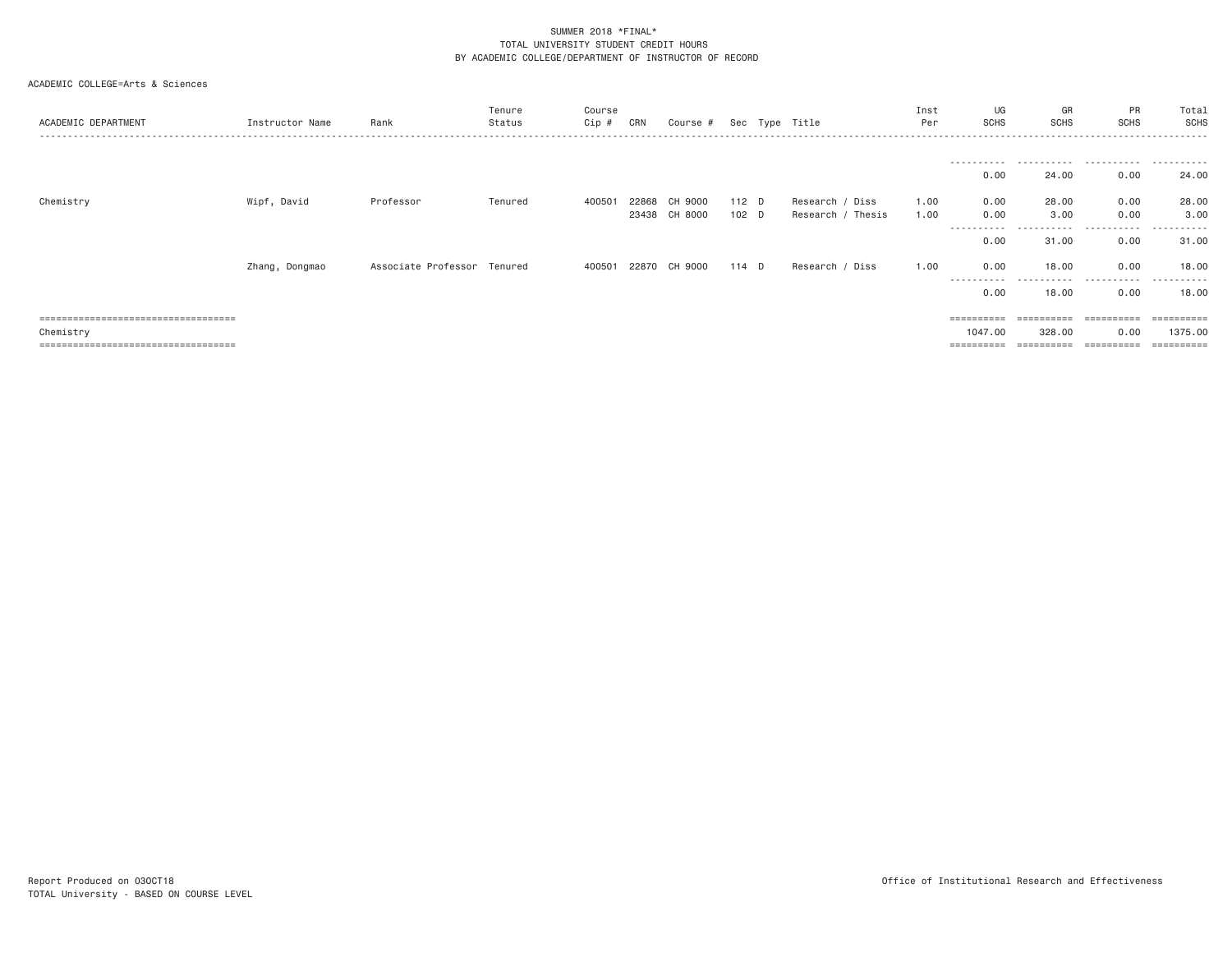| ACADEMIC DEPARTMENT                                | Instructor Name   | Rank                          | Tenure<br>Status | Course<br>Cip # | CRN            | Course #                         |                |              | Sec Type Title                                 | Inst<br>Per  | UG<br><b>SCHS</b>                                                                                                                                            | GR<br><b>SCHS</b>     | PR<br><b>SCHS</b> | Total<br><b>SCHS</b>                                                                                                                                                                      |
|----------------------------------------------------|-------------------|-------------------------------|------------------|-----------------|----------------|----------------------------------|----------------|--------------|------------------------------------------------|--------------|--------------------------------------------------------------------------------------------------------------------------------------------------------------|-----------------------|-------------------|-------------------------------------------------------------------------------------------------------------------------------------------------------------------------------------------|
| Classical & Modern Languages & Lite Arroyo, Silvia |                   | Assistant Professor Ten Track |                  | 169999          |                | 22113 FLS 4990                   | 501 C          |              | .<br>Special Topic In FLS 1.00                 |              | 12.00                                                                                                                                                        | 0.00                  | 0.00              | 12.00                                                                                                                                                                                     |
|                                                    |                   |                               |                  |                 |                |                                  |                |              |                                                |              | 12.00                                                                                                                                                        | 0.00                  | 0.00              | .<br>12.00                                                                                                                                                                                |
|                                                    | Clark, Mark       | Associate Professor Tenured   |                  | 161202 22893    |                | FLH 4000                         | $101$ I        |              | Directed Individual                            | 1.00         | 3.00                                                                                                                                                         | 0.00                  | 0.00              | 3.00                                                                                                                                                                                      |
|                                                    |                   |                               |                  |                 | 22894          | FLH 4000                         | $102$ I        |              | Directed Individual                            | 1.00         | 3.00<br>$\frac{1}{2} \left( \frac{1}{2} \right) \left( \frac{1}{2} \right) \left( \frac{1}{2} \right) \left( \frac{1}{2} \right) \left( \frac{1}{2} \right)$ | 0.00<br>د د د د       | 0.00<br>.         | 3.00<br>-----                                                                                                                                                                             |
|                                                    |                   |                               |                  |                 |                |                                  |                |              |                                                |              | 6.00                                                                                                                                                         | 0.00                  | 0.00              | 6.00                                                                                                                                                                                      |
|                                                    | Davisson, Brian   | Assistant Professor Ten Track |                  | 160905          | 20641<br>22211 | FLS 3413<br><b>FLS 7000</b>      | 001 C<br>01    | $\mathbf{I}$ | Intensive Spanish<br>Directed Indiv Study 1.00 | 1.00         | 36.00<br>0.00                                                                                                                                                | 0.00<br>3,00          | 0.00<br>0.00      | 36.00<br>3.00                                                                                                                                                                             |
|                                                    |                   |                               |                  | 169999          | 22721          | FLS 4990                         | 851 A          |              | Special Topic In FLS 1.00                      |              | 39.00                                                                                                                                                        | 0.00                  | 0.00              | 39.00                                                                                                                                                                                     |
|                                                    |                   |                               |                  | 309999          | 21517          | ISE 4100                         | 898 A          |              | Intl Student Exchang 1.00                      |              | 192.00                                                                                                                                                       | 0.00                  | 0.00              | 192.00                                                                                                                                                                                    |
|                                                    |                   |                               |                  |                 |                | 21518 ISE 4100                   | 899 A          |              | Intl Student Exchang 1.00                      |              | 156.00                                                                                                                                                       | 0.00<br>د د د د       | 0.00<br>د د د د   | 156.00<br>$\frac{1}{2} \left( \frac{1}{2} \right) \left( \frac{1}{2} \right) \left( \frac{1}{2} \right) \left( \frac{1}{2} \right) \left( \frac{1}{2} \right) \left( \frac{1}{2} \right)$ |
|                                                    |                   |                               |                  |                 |                |                                  |                |              |                                                |              | 423.00                                                                                                                                                       | 3.00                  | 0.00              | 426.00                                                                                                                                                                                    |
|                                                    | Debicka, Anna     | Instructor                    | Non-Ten Track    | 160905          | 21278          | FLS 1123                         | 501 C          |              | Spanish II                                     | 1.00         | 33.00                                                                                                                                                        | 0.00                  | 0.00              | 33.00                                                                                                                                                                                     |
|                                                    |                   |                               |                  |                 |                | 21279 FLS 1123                   | 503 C          |              | Spanish II                                     | 1.00         | 27.00<br>.<br>$\sim$ $\sim$ $\sim$                                                                                                                           | 0.00<br>.             | 0.00<br>.         | 27.00<br>.                                                                                                                                                                                |
|                                                    |                   |                               |                  |                 |                |                                  |                |              |                                                |              | 60.00                                                                                                                                                        | 0.00                  | 0.00              | 60.00                                                                                                                                                                                     |
|                                                    | Frerot, Stephanie | Grad Teach Assist             | Not Applicable   | 160901          |                | 21267 FLF 1113<br>21271 FLF 2133 | 501 C<br>551 C |              | French I<br>French III                         | 0.25<br>0.25 | 3.75<br>6.00                                                                                                                                                 | 0.00<br>0.00          | 0.00<br>0.00      | 3.75<br>6.00                                                                                                                                                                              |
|                                                    |                   |                               |                  |                 |                |                                  |                |              |                                                |              | $\frac{1}{2}$<br>.<br>9.75                                                                                                                                   | $\frac{1}{2}$<br>0.00 | .<br>0.00         | .<br>9.75                                                                                                                                                                                 |
|                                                    | Harland, Robert   | Associate Professor Tenured   |                  |                 |                | 160905 20622 FLS 1123            | 51 C           |              | Spanish II                                     | 0.75         | 22.50                                                                                                                                                        | 0.00                  | 0.00              | 22.50                                                                                                                                                                                     |
|                                                    |                   |                               |                  |                 |                |                                  |                |              |                                                |              | $- - -$<br>.<br>22.50                                                                                                                                        | .<br>0.00             | .<br>0.00         | .<br>22.50                                                                                                                                                                                |
|                                                    | Hernandez, Magda  | Lecturer                      | Non-Ten Track    |                 |                | 160905 20615 FLS 1113            | 01             | C            | Spanish I                                      | 0.75         | 15.75                                                                                                                                                        | 0.00                  | 0.00              | 15.75                                                                                                                                                                                     |
|                                                    |                   |                               |                  |                 |                |                                  |                |              |                                                |              | .<br>15.75                                                                                                                                                   | $\frac{1}{2}$<br>0.00 | .<br>0.00         | .<br>15.75                                                                                                                                                                                |
|                                                    | King, Lydia       | Instructor                    | Non-Ten Track    |                 |                | 160901 21267 FLF 1113            | 501 C          |              | French I                                       | 0.75         | 11.25                                                                                                                                                        | 0.00                  | 0.00              | 11.25                                                                                                                                                                                     |
|                                                    |                   |                               |                  |                 |                |                                  |                |              |                                                |              | $\sim 100$<br>.<br>11.25                                                                                                                                     | 0.00                  | 0.00              | .<br>11.25                                                                                                                                                                                |
|                                                    | Kraker, Julia     | Lecturer                      | Non-Ten Track    |                 |                | 160905 21275 FLS 1113            | 504 C          |              | Spanish I                                      | 1.00         | 27.00                                                                                                                                                        | 0.00                  | 0.00              | 27.00                                                                                                                                                                                     |
|                                                    |                   |                               |                  |                 |                | 21276 FLS 1113                   | 551 C          |              | Spanish I                                      | 1.00         | 66.00<br>.<br>$- - -$                                                                                                                                        | 0.00<br>.             | 0.00<br>.         | 66.00<br>.                                                                                                                                                                                |
|                                                    |                   |                               |                  |                 |                |                                  |                |              |                                                |              | 93.00                                                                                                                                                        | 0.00                  | 0.00              | 93.00                                                                                                                                                                                     |
|                                                    | McFadden, Michael | Lecturer                      | Non-Ten Track    | 160905          | 20617          | FLS 1113                         | 51             | C            | Spanish I                                      | 0.75         | 24.75                                                                                                                                                        | 0.00                  | 0.00              | 24.75                                                                                                                                                                                     |
|                                                    |                   |                               |                  |                 |                | 20624 FLS 2133                   | 01             | C            | Spanish III                                    | 1.00         | 60.00<br>$\sim$ $\sim$ $\sim$ $\sim$                                                                                                                         | 0.00                  | 0.00<br>.         | 60.00<br>.                                                                                                                                                                                |
|                                                    |                   |                               |                  |                 |                |                                  |                |              |                                                |              | 84.75                                                                                                                                                        | 0.00                  | 0.00              | 84.75                                                                                                                                                                                     |
|                                                    | Moya, Arleana     | Instructor                    | Non-Ten Track    | 160905          |                | 21280 FLS 1123                   | 551 C          |              | Spanish II                                     | 1.00         | 39.00                                                                                                                                                        | 0.00                  | 0.00              | 39.00                                                                                                                                                                                     |
|                                                    |                   |                               |                  |                 | 21281          | FLS 1123                         | 552 C          |              | Spanish II                                     | 1.00         | 36.00<br><u>.</u>                                                                                                                                            | 0.00<br>.             | 0.00<br>.         | 36.00<br><u>.</u>                                                                                                                                                                         |
|                                                    |                   |                               |                  |                 |                |                                  |                |              |                                                |              | 75.00                                                                                                                                                        | 0.00                  | 0.00              | 75.00                                                                                                                                                                                     |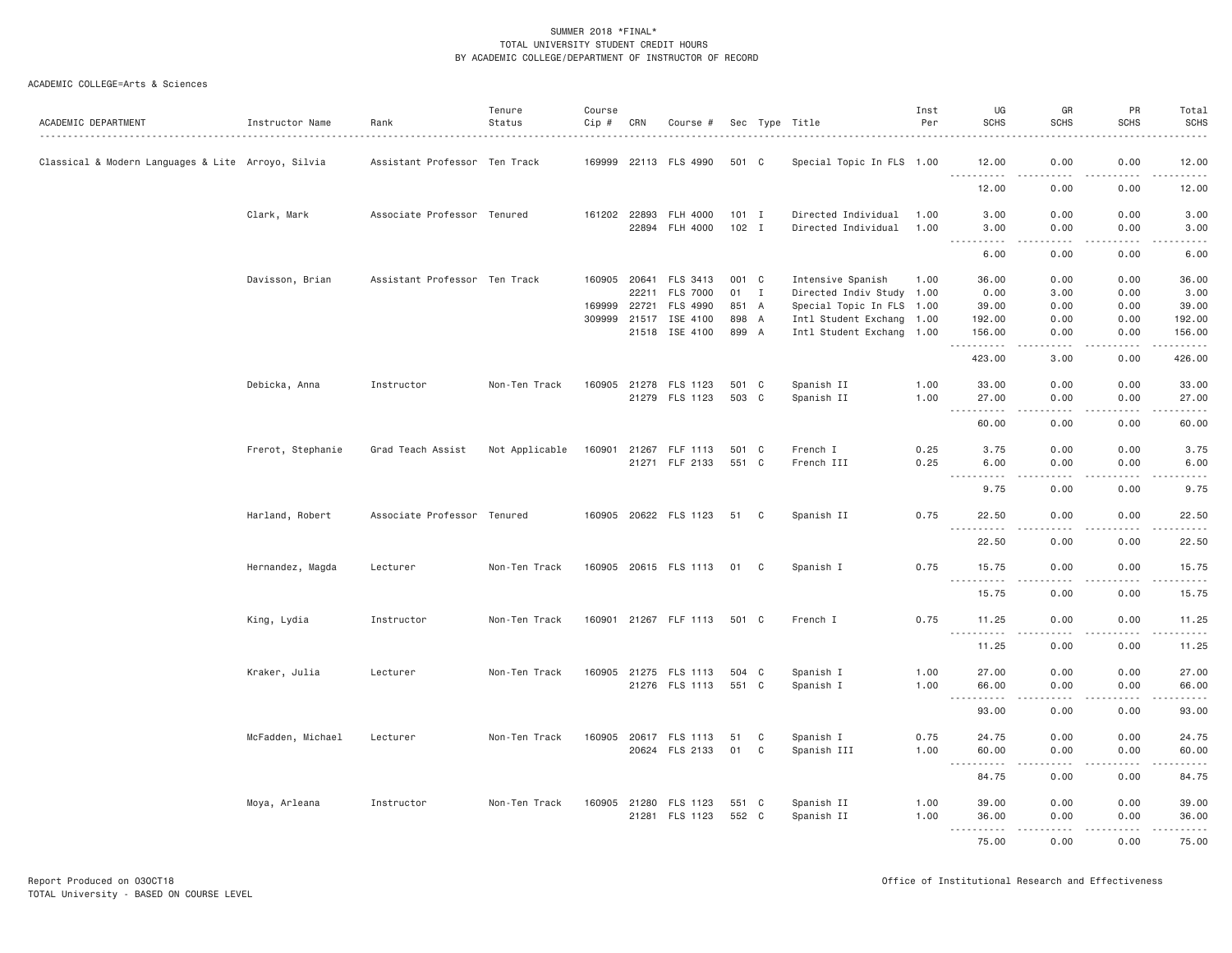| ACADEMIC DEPARTMENT                                                       | Instructor Name                        | Rank                          | Tenure<br>Status | Course<br>Cip # | CRN   | Course #              |       |   | Sec Type Title            | Inst<br>Per | UG<br><b>SCHS</b>                                                                                                                                                                                                                                                                                                                                                                                                                                                                                    | GR<br><b>SCHS</b>                                                                                                                 | PR<br><b>SCHS</b>         | Total<br><b>SCHS</b>                                                                                                                                          |
|---------------------------------------------------------------------------|----------------------------------------|-------------------------------|------------------|-----------------|-------|-----------------------|-------|---|---------------------------|-------------|------------------------------------------------------------------------------------------------------------------------------------------------------------------------------------------------------------------------------------------------------------------------------------------------------------------------------------------------------------------------------------------------------------------------------------------------------------------------------------------------------|-----------------------------------------------------------------------------------------------------------------------------------|---------------------------|---------------------------------------------------------------------------------------------------------------------------------------------------------------|
|                                                                           |                                        |                               |                  |                 |       |                       |       |   |                           |             |                                                                                                                                                                                                                                                                                                                                                                                                                                                                                                      |                                                                                                                                   |                           |                                                                                                                                                               |
| Classical & Modern Languages & Lite Munn, David                           |                                        | Lecturer                      | Non-Ten Track    |                 |       | 160905 20619 FLS 1123 | 01 C  |   | Spanish II                | 0.75        | 20.25<br>$\begin{array}{cccccccccccccc} \multicolumn{2}{c}{} & \multicolumn{2}{c}{} & \multicolumn{2}{c}{} & \multicolumn{2}{c}{} & \multicolumn{2}{c}{} & \multicolumn{2}{c}{} & \multicolumn{2}{c}{} & \multicolumn{2}{c}{} & \multicolumn{2}{c}{} & \multicolumn{2}{c}{} & \multicolumn{2}{c}{} & \multicolumn{2}{c}{} & \multicolumn{2}{c}{} & \multicolumn{2}{c}{} & \multicolumn{2}{c}{} & \multicolumn{2}{c}{} & \multicolumn{2}{c}{} & \multicolumn{2}{c}{} & \multicolumn{2}{c}{} & \$<br>. | 0.00                                                                                                                              | 0.00                      | 20.25<br>$\cdots$                                                                                                                                             |
|                                                                           |                                        |                               |                  |                 |       |                       |       |   |                           |             | 20.25                                                                                                                                                                                                                                                                                                                                                                                                                                                                                                | 0.00                                                                                                                              | 0.00                      | 20.25                                                                                                                                                         |
|                                                                           | Russell, Amie                          | Instructor                    | Non-Ten Track    | 160905          |       | 21273 FLS 1113        | 501 C |   | Spanish I                 | 1.00        | 30.00                                                                                                                                                                                                                                                                                                                                                                                                                                                                                                | 0.00                                                                                                                              | 0.00                      | 30.00                                                                                                                                                         |
|                                                                           |                                        |                               |                  |                 |       | 21274 FLS 1113        | 502 C |   | Spanish I                 | 1.00        | 30.00<br>----------                                                                                                                                                                                                                                                                                                                                                                                                                                                                                  | 0.00<br>$\frac{1}{2}$                                                                                                             | 0.00<br><u>.</u>          | 30.00<br>.                                                                                                                                                    |
|                                                                           |                                        |                               |                  |                 |       |                       |       |   |                           |             | 60.00                                                                                                                                                                                                                                                                                                                                                                                                                                                                                                | 0.00                                                                                                                              | 0.00                      | 60.00                                                                                                                                                         |
|                                                                           | Ruz, Gerardo De Jesu Grad Teach Assist |                               | Not Applicable   | 160905          |       | 20615 FLS 1113        | 01    | C | Spanish I                 | 0.25        | 5.25                                                                                                                                                                                                                                                                                                                                                                                                                                                                                                 | 0.00                                                                                                                              | 0.00                      | 5.25                                                                                                                                                          |
|                                                                           |                                        |                               |                  |                 |       | 20617 FLS 1113        | 51    | C | Spanish I                 | 0.25        | 8.25                                                                                                                                                                                                                                                                                                                                                                                                                                                                                                 | 0.00                                                                                                                              | 0.00                      | 8.25                                                                                                                                                          |
|                                                                           |                                        |                               |                  |                 |       | 20619 FLS 1123        | 01    | C | Spanish II                | 0.25        | 6.75                                                                                                                                                                                                                                                                                                                                                                                                                                                                                                 | 0.00                                                                                                                              | 0.00                      | 6.75                                                                                                                                                          |
|                                                                           |                                        |                               |                  |                 |       | 20622 FLS 1123        | 51    | C | Spanish II                | 0.25        | 7.50<br>$\frac{1}{2} \left( \frac{1}{2} \right) \left( \frac{1}{2} \right) \left( \frac{1}{2} \right)$<br>$\frac{1}{2} \left( \frac{1}{2} \right) \left( \frac{1}{2} \right) \left( \frac{1}{2} \right) \left( \frac{1}{2} \right)$                                                                                                                                                                                                                                                                  | 0.00<br>$\frac{1}{2} \left( \frac{1}{2} \right) \left( \frac{1}{2} \right) \left( \frac{1}{2} \right) \left( \frac{1}{2} \right)$ | 0.00<br>.                 | 7.50<br>.                                                                                                                                                     |
|                                                                           |                                        |                               |                  |                 |       |                       |       |   |                           |             | 27.75                                                                                                                                                                                                                                                                                                                                                                                                                                                                                                | 0.00                                                                                                                              | 0.00                      | 27.75                                                                                                                                                         |
|                                                                           | Simpore, Karim                         | Assistant Professor Ten Track |                  | 160901          |       | 21269 FLF 1123        | 501 C |   | French II                 | 1.00        | 27.00                                                                                                                                                                                                                                                                                                                                                                                                                                                                                                | 0.00                                                                                                                              | 0.00                      | 27.00                                                                                                                                                         |
|                                                                           |                                        |                               |                  |                 |       | 21271 FLF 2133        | 551 C |   | French III                | 0.75        | 18.00<br>$\cdots \cdots \cdots$<br>.                                                                                                                                                                                                                                                                                                                                                                                                                                                                 | 0.00                                                                                                                              | 0.00                      | 18.00<br>$\frac{1}{2} \left( \frac{1}{2} \right) \left( \frac{1}{2} \right) \left( \frac{1}{2} \right) \left( \frac{1}{2} \right) \left( \frac{1}{2} \right)$ |
|                                                                           |                                        |                               |                  |                 |       |                       |       |   |                           |             | 45.00                                                                                                                                                                                                                                                                                                                                                                                                                                                                                                | 0.00                                                                                                                              | 0.00                      | 45.00                                                                                                                                                         |
|                                                                           | Vozzo, Rosa                            | Instructor                    | Non-Ten Track    | 160905          |       | 21283 FLS 2133        | 501 C |   | Spanish III               | 1.00        | 42.00                                                                                                                                                                                                                                                                                                                                                                                                                                                                                                | 0.00                                                                                                                              | 0.00                      | 42.00                                                                                                                                                         |
|                                                                           |                                        |                               |                  |                 |       | 21285 FLS 2133        | 551 C |   | Spanish III               | 1.00        | 54.00<br>$\cdots$<br>$\cdots$                                                                                                                                                                                                                                                                                                                                                                                                                                                                        | 0.00<br>$- - - -$                                                                                                                 | 0.00<br>-----<br>$\cdots$ | 54.00<br>.                                                                                                                                                    |
|                                                                           |                                        |                               |                  |                 |       |                       |       |   |                           |             | 96.00                                                                                                                                                                                                                                                                                                                                                                                                                                                                                                | 0.00                                                                                                                              | 0.00                      | 96.00                                                                                                                                                         |
|                                                                           | Zelaya, Karina                         | Assistant Professor Ten Track |                  | 160905          |       | 21471 FLS 3143        | 851 A |   | Hispanic Civiliza         | 1.00        | 39.00                                                                                                                                                                                                                                                                                                                                                                                                                                                                                                | 0.00                                                                                                                              | 0.00                      | 39.00                                                                                                                                                         |
|                                                                           |                                        |                               |                  | 169999          | 22800 | FLS 4990              | 801 A |   | Special Topic In FLS 1.00 |             | 6.00                                                                                                                                                                                                                                                                                                                                                                                                                                                                                                 | 0.00                                                                                                                              | 0.00                      | 6.00                                                                                                                                                          |
|                                                                           |                                        |                               |                  |                 |       | 22802 FLS 6990        | 801 A |   | Special Topic In FLS 1.00 |             | 0.00                                                                                                                                                                                                                                                                                                                                                                                                                                                                                                 | 6.00                                                                                                                              | 0.00                      | 6.00                                                                                                                                                          |
|                                                                           |                                        |                               |                  |                 | 22803 | FLS 4990              | 802 A |   | Special Topic In FLS 1.00 |             | 6.00                                                                                                                                                                                                                                                                                                                                                                                                                                                                                                 | 0.00                                                                                                                              | 0.00                      | 6.00                                                                                                                                                          |
|                                                                           |                                        |                               |                  |                 |       | 22804 FLS 6990        | 802 A |   | Special Topic In FLS 1.00 |             | 0.00                                                                                                                                                                                                                                                                                                                                                                                                                                                                                                 | 6.00<br>- - - -                                                                                                                   | 0.00                      | 6.00<br>-----                                                                                                                                                 |
|                                                                           |                                        |                               |                  |                 |       |                       |       |   |                           |             | 51.00                                                                                                                                                                                                                                                                                                                                                                                                                                                                                                | 12.00                                                                                                                             | 0.00                      | 63.00                                                                                                                                                         |
| ----------------------------------<br>Classical & Modern Languages & Lite |                                        |                               |                  |                 |       |                       |       |   |                           |             | 1113.00                                                                                                                                                                                                                                                                                                                                                                                                                                                                                              | ==========<br>15.00                                                                                                               | ==========<br>0.00        | 1128.00                                                                                                                                                       |
| ----------------------------------                                        |                                        |                               |                  |                 |       |                       |       |   |                           |             | ==========                                                                                                                                                                                                                                                                                                                                                                                                                                                                                           | ==========                                                                                                                        | ==========                | $=$ = = = = = = = = = =                                                                                                                                       |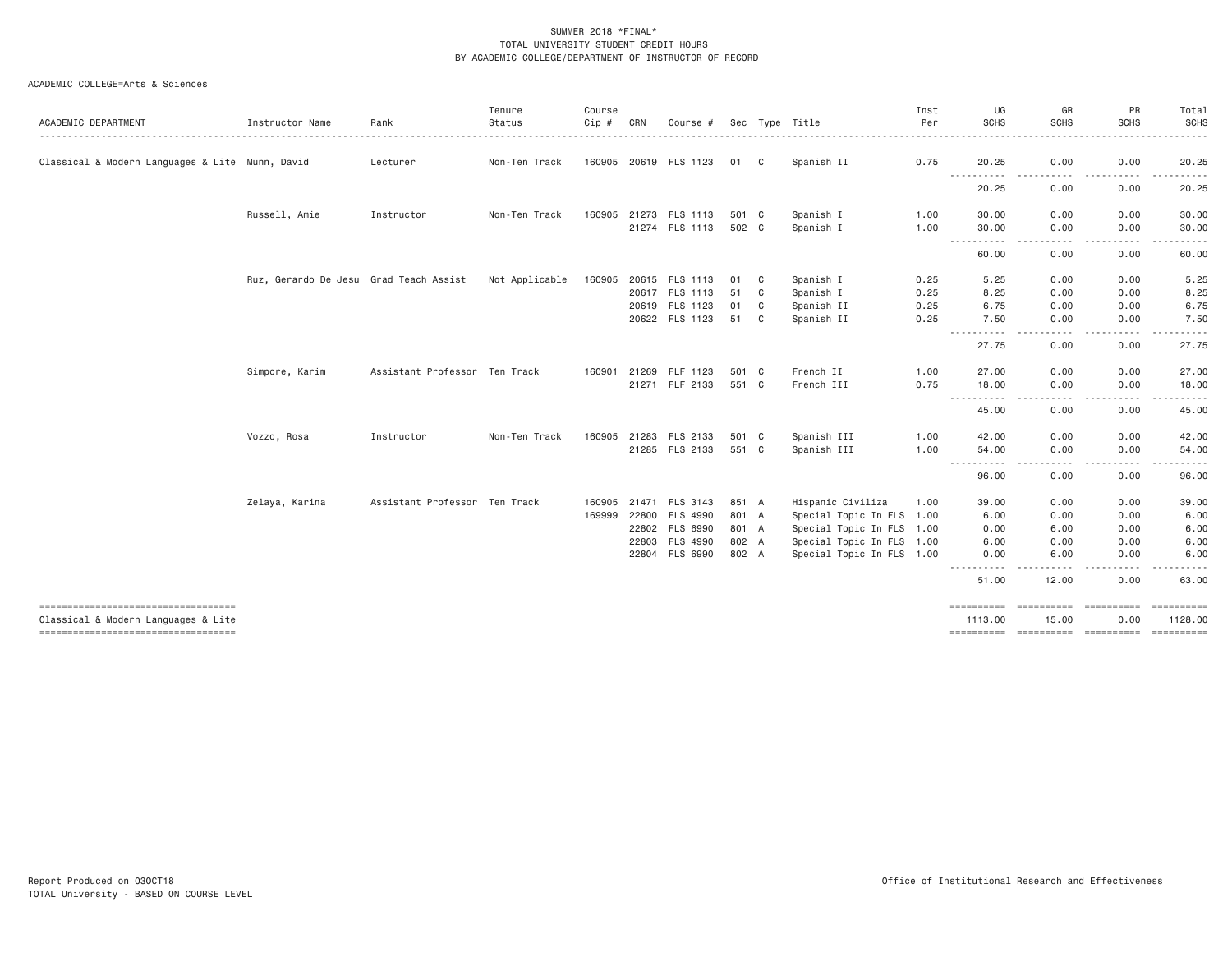| ACADEMIC DEPARTMENT | Instructor Name    | Rank                          | Tenure<br>Status | Course<br>Cip # | CRN          | Course #              |       |              | Sec Type Title            | Inst<br>Per | UG<br><b>SCHS</b>                  | GR<br><b>SCHS</b> | PR<br><b>SCHS</b> | Total<br><b>SCHS</b> |
|---------------------|--------------------|-------------------------------|------------------|-----------------|--------------|-----------------------|-------|--------------|---------------------------|-------------|------------------------------------|-------------------|-------------------|----------------------|
| Communication       | Blount, Anna       | Lecturer                      | Non-Ten Track    |                 |              | 090900 20261 CO 3863  | 51    | B            | PR Production             | 1.00        | 39.00<br>$- - -$<br>.              | 0.00              | 0.00              | 39.00                |
|                     |                    |                               |                  |                 |              |                       |       |              |                           |             | 39.00                              | 0.00              | 0.00              | 39.00                |
|                     | Bogue, Patty       | Instructor                    | Non-Ten Track    |                 |              | 520201 20885 MGT 3213 | 001 C |              | Org Communications        | 1.00        | 72.00<br>.                         | 0.00<br>$- - - -$ | 0.00<br>.         | 72.00<br>.           |
|                     |                    |                               |                  |                 |              |                       |       |              |                           |             | 72.00                              | 0.00              | 0.00              | 72.00                |
|                     | Chambers, Cheryl   | Instructor                    | Non-Ten Track    | 090101          | 20245        | CO 1013               | 51    | C            | Intro to Communicati 1.00 |             | 72.00                              | 0.00              | 0.00              | 72.00                |
|                     |                    |                               |                  |                 | 20246        | CO 1013               | 52    | $\mathbf C$  | Intro to Communicati 1.00 |             | 48.00<br>. <b>.</b><br>$- - -$     | 0.00<br>$- - - -$ | 0.00<br>.         | 48.00<br>.           |
|                     |                    |                               |                  |                 |              |                       |       |              |                           |             | 120.00                             | 0.00              | 0.00              | 120.00               |
|                     | Edmonds, Khristina | Instructor                    | Non-Ten Track    | 231304          | 20238        | CO 1003               | 01    | $\mathbf{C}$ | Fund Of Public Speak 1.00 |             | 51.00                              | 0.00              | 0.00              | 51.00                |
|                     |                    |                               |                  |                 | 20239        | CO 1003               | 02    | $\mathbf C$  | Fund Of Public Speak 1.00 |             | 51.00                              | 0.00              | 0.00              | 51.00                |
|                     |                    |                               |                  |                 |              | 20242 CO 1003         | E52 C |              | Fund Of Public Speak 1.00 |             | 54.00<br>.                         | 0.00<br>.         | 0.00<br>-----     | 54.00<br>.           |
|                     |                    |                               |                  |                 |              |                       |       |              |                           |             | 156.00                             | 0.00              | 0.00              | 156.00               |
|                     | Fisher, Melody     | Assistant Professor Ten Track |                  | 090900          | 20258        | CO 3803               | 001 C |              | Prin Public Relation 1.00 |             | 18.00                              | 0.00              | 0.00              | 18.00                |
|                     |                    |                               |                  |                 | 20265        | CO 4803               | 51    | $\mathbf C$  | Research in PR & Adv      | 1.00        | 30.00                              | 0.00              | 0.00              | 30.00                |
|                     |                    |                               |                  |                 |              | 21198 CO 3813         | 501 C |              | PR Case Problems          | 1.00        | 33.00<br>$\sim$ $\sim$ $\sim$<br>. | 0.00<br>.         | 0.00<br>.         | 33.00<br>.           |
|                     |                    |                               |                  |                 |              |                       |       |              |                           |             | 81.00                              | 0.00              | 0.00              | 81.00                |
|                     | Fountain, Amy      | Instructor                    | Non-Ten Track    |                 | 090101 21194 | CO 1013               | 501 C |              | Intro to Communicati 1.00 |             | 60.00                              | 0.00              | 0.00              | 60.00                |
|                     |                    |                               |                  |                 | 21196        | CO 1223               | 501 C |              | Intro Comm Theory         | 1.00        | 33.00                              | 0.00              | 0.00              | 33.00                |
|                     |                    |                               |                  |                 |              | 090401 20262 CO 4053  | 101 E |              | Internship Comm           | 1.00        | 36.00<br>.<br>$- - -$              | 0.00<br>.         | 0.00<br>.         | 36.00<br>.           |
|                     |                    |                               |                  |                 |              |                       |       |              |                           |             | 129.00                             | 0.00              | 0.00              | 129.00               |
|                     | Gordon, Meaghan    | Instructor                    | Non-Ten Track    |                 |              | 090900 20260 CO 3853  | 01 C  |              | Public Relations Wri 1.00 |             | 42.00<br>.                         | 0.00<br>.         | 0.00<br>.         | 42.00<br>.           |
|                     |                    |                               |                  |                 |              |                       |       |              |                           |             | 42.00                              | 0.00              | 0.00              | 42.00                |
|                     | Hibbs, Jason       | Non-Employee                  | Not Applicable   |                 |              | 231304 20241 CO 1003  | E51 C |              | Fund Of Public Speak 1.00 |             | 54.00                              | 0.00              | 0.00              | 54.00                |
|                     |                    |                               |                  |                 |              |                       |       |              |                           |             | ------<br>54.00                    | والمحامر<br>0.00  | .<br>0.00         | .<br>54.00           |
|                     | Knight, Amy        | Instructor                    | Non-Ten Track    | 090101          | 20243        | CO 1013               | 001 C |              | Intro to Communicati 1.00 |             | 36.00                              | 0.00              | 0.00              | 36.00                |
|                     |                    |                               |                  |                 |              | 21195 CO 1013         | 551 C |              | Intro to Communicati 1.00 |             | 66.00                              | 0.00              | 0.00              | 66.00                |
|                     |                    |                               |                  |                 |              |                       |       |              |                           |             | <u>.</u><br>102.00                 | .<br>0.00         | 0.00              | .<br>102.00          |
|                     | Loehwing, Melanie  | Assistant Professor Ten Track |                  |                 |              | 231304 21199 CO 4253  | 501 C |              | Elements Of Persuasn 1.00 |             | 48.00                              | 0.00              | 0.00              | 48.00                |
|                     |                    |                               |                  |                 |              |                       |       |              |                           |             | 48.00                              | 0.00              | 0.00              | 48.00                |
|                     | Matheny, James     | Assistant Professor Ten Track |                  |                 |              | 500501 20251 CO 1503  | 51    | $\mathbf{C}$ | Intro To Theatre          | 1.00        | 36.00                              | 0.00              | 0.00              | 36.00                |
|                     |                    |                               |                  |                 |              |                       |       |              |                           |             | .                                  | د د د د           | .                 | .                    |
|                     |                    |                               |                  |                 |              |                       |       |              |                           |             | 36.00                              | 0.00              | 0.00              | 36.00                |
|                     | Misun, Christopher | Non-Faculty                   | Not Applicable   |                 |              | 500602 21104 CO 1903  | 201 C |              | Intro To Cinema           | 1.00        | 24.00                              | 0.00              | 0.00              | 24.00                |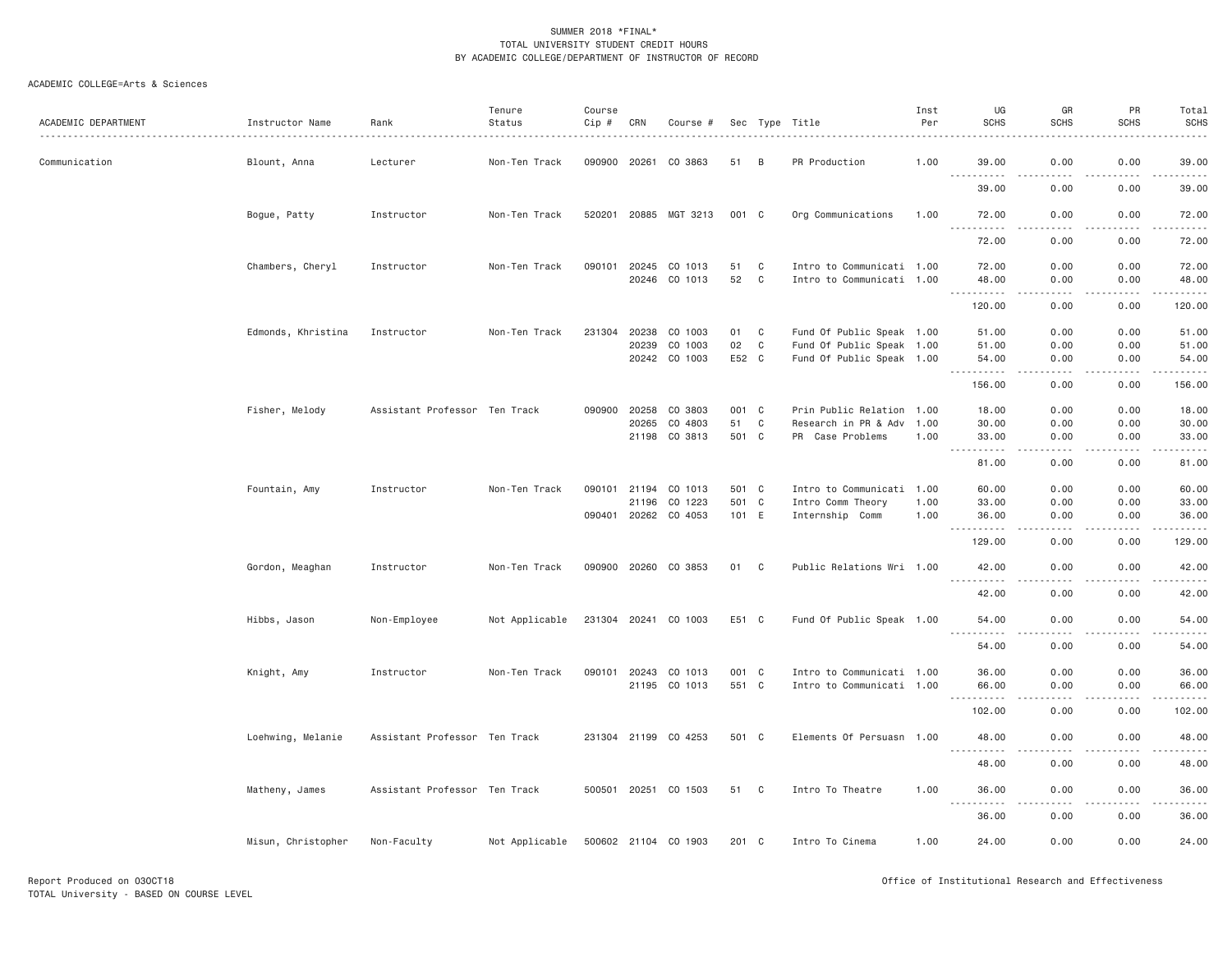| .<br>24.00<br>0.00<br>Communication<br>Associate Professor Tenured<br>090101 21568 CO 3213<br>01 C<br>Small Group Coummuni 1.00<br>0.00<br>Nicholson, John<br>48.00<br><u>.</u><br>.<br>48.00<br>0.00<br>Poe, Lindsey<br>Instructor<br>Non-Ten Track<br>450701 21743 GR 1123<br>551 C<br>Intro World Geog<br>1.00<br>78.00<br>0.00<br><u>.</u><br>.<br>78.00<br>0.00<br>Poe, Philip<br>Assistant Professor Ten Track<br>090101 20244<br>CO 1013<br>C<br>Intro to Communicati 1.00<br>0.00<br>01<br>39.00<br>20256<br>CO 3423<br>001 C<br>Feature Writing<br>1.00<br>39.00<br>0.00<br>090401<br>090701 20253<br>CO 2413<br>01<br>B<br>Intro News Writ-Repo 1.00<br>0.00<br>39.00<br>117.00<br>0.00<br>Roussin, Wendy<br>Associate Professor Tenured<br>090702 20257 CO 3713<br>01<br>B<br>Digital Communicatio 1.00<br>24.00<br>0.00<br><u>.</u><br>24.00<br>0.00<br>Smith, Glenn<br>Associate Professor Tenured<br>090101 20247<br>CO 1013<br>53<br>C<br>Intro to Communicati 1.00<br>45.00<br>0.00<br>01<br>C<br>0.00<br>090401<br>20248<br>CO 1403<br>Intro Mass Media<br>1.00<br>21.00<br>CO 1403<br>51<br>0.00<br>20249<br>C<br>Intro Mass Media<br>1.00<br>48.00<br>21197 CO 1403<br>501 C<br>Intro Mass Media<br>1.00<br>63.00<br>0.00<br><b></b><br>.<br>177.00<br>0.00<br>Stockstill, William Assistant Professor Ten Track<br>500501 20250<br>CO 1503<br>001 C<br>Intro To Theatre<br>1.00<br>21.00<br>0.00<br>21673 CO 2574<br>101 B<br>Sum Theatre Workshop 1.00<br>0.00<br>32.00<br>.<br>0.00<br>53.00<br>Strout, Lawrence<br>Associate Professor Tenured<br>090102 21200<br>CO 4313<br>501 C<br>Mass Media Law<br>1.00<br>54.00<br>0.00<br>090401 21203 CO 6313<br>501 C<br>1.00<br>Mass Media Law<br>0.00<br>6.00<br>54.00<br>6.00 | 0.00<br>24.00<br>0.00<br>48.00<br>-----<br>0.00<br>48.00<br>0.00<br>78.00<br>.<br>. <u>.</u><br>0.00<br>78.00<br>39.00<br>0.00<br>0.00<br>39.00<br>0.00<br>39.00<br>0.00<br>117.00<br>0.00<br>24.00<br>. <b>.</b> .<br>0.00<br>24.00<br>0.00<br>45.00<br>21.00<br>0.00<br>48.00<br>0.00                                                                                                                                                     |
|--------------------------------------------------------------------------------------------------------------------------------------------------------------------------------------------------------------------------------------------------------------------------------------------------------------------------------------------------------------------------------------------------------------------------------------------------------------------------------------------------------------------------------------------------------------------------------------------------------------------------------------------------------------------------------------------------------------------------------------------------------------------------------------------------------------------------------------------------------------------------------------------------------------------------------------------------------------------------------------------------------------------------------------------------------------------------------------------------------------------------------------------------------------------------------------------------------------------------------------------------------------------------------------------------------------------------------------------------------------------------------------------------------------------------------------------------------------------------------------------------------------------------------------------------------------------------------------------------------------------------------------------------------------------------------------------------------------------------------------------------|---------------------------------------------------------------------------------------------------------------------------------------------------------------------------------------------------------------------------------------------------------------------------------------------------------------------------------------------------------------------------------------------------------------------------------------------|
|                                                                                                                                                                                                                                                                                                                                                                                                                                                                                                                                                                                                                                                                                                                                                                                                                                                                                                                                                                                                                                                                                                                                                                                                                                                                                                                                                                                                                                                                                                                                                                                                                                                                                                                                                  |                                                                                                                                                                                                                                                                                                                                                                                                                                             |
|                                                                                                                                                                                                                                                                                                                                                                                                                                                                                                                                                                                                                                                                                                                                                                                                                                                                                                                                                                                                                                                                                                                                                                                                                                                                                                                                                                                                                                                                                                                                                                                                                                                                                                                                                  |                                                                                                                                                                                                                                                                                                                                                                                                                                             |
|                                                                                                                                                                                                                                                                                                                                                                                                                                                                                                                                                                                                                                                                                                                                                                                                                                                                                                                                                                                                                                                                                                                                                                                                                                                                                                                                                                                                                                                                                                                                                                                                                                                                                                                                                  |                                                                                                                                                                                                                                                                                                                                                                                                                                             |
|                                                                                                                                                                                                                                                                                                                                                                                                                                                                                                                                                                                                                                                                                                                                                                                                                                                                                                                                                                                                                                                                                                                                                                                                                                                                                                                                                                                                                                                                                                                                                                                                                                                                                                                                                  |                                                                                                                                                                                                                                                                                                                                                                                                                                             |
|                                                                                                                                                                                                                                                                                                                                                                                                                                                                                                                                                                                                                                                                                                                                                                                                                                                                                                                                                                                                                                                                                                                                                                                                                                                                                                                                                                                                                                                                                                                                                                                                                                                                                                                                                  |                                                                                                                                                                                                                                                                                                                                                                                                                                             |
|                                                                                                                                                                                                                                                                                                                                                                                                                                                                                                                                                                                                                                                                                                                                                                                                                                                                                                                                                                                                                                                                                                                                                                                                                                                                                                                                                                                                                                                                                                                                                                                                                                                                                                                                                  |                                                                                                                                                                                                                                                                                                                                                                                                                                             |
|                                                                                                                                                                                                                                                                                                                                                                                                                                                                                                                                                                                                                                                                                                                                                                                                                                                                                                                                                                                                                                                                                                                                                                                                                                                                                                                                                                                                                                                                                                                                                                                                                                                                                                                                                  |                                                                                                                                                                                                                                                                                                                                                                                                                                             |
|                                                                                                                                                                                                                                                                                                                                                                                                                                                                                                                                                                                                                                                                                                                                                                                                                                                                                                                                                                                                                                                                                                                                                                                                                                                                                                                                                                                                                                                                                                                                                                                                                                                                                                                                                  |                                                                                                                                                                                                                                                                                                                                                                                                                                             |
|                                                                                                                                                                                                                                                                                                                                                                                                                                                                                                                                                                                                                                                                                                                                                                                                                                                                                                                                                                                                                                                                                                                                                                                                                                                                                                                                                                                                                                                                                                                                                                                                                                                                                                                                                  |                                                                                                                                                                                                                                                                                                                                                                                                                                             |
|                                                                                                                                                                                                                                                                                                                                                                                                                                                                                                                                                                                                                                                                                                                                                                                                                                                                                                                                                                                                                                                                                                                                                                                                                                                                                                                                                                                                                                                                                                                                                                                                                                                                                                                                                  |                                                                                                                                                                                                                                                                                                                                                                                                                                             |
|                                                                                                                                                                                                                                                                                                                                                                                                                                                                                                                                                                                                                                                                                                                                                                                                                                                                                                                                                                                                                                                                                                                                                                                                                                                                                                                                                                                                                                                                                                                                                                                                                                                                                                                                                  |                                                                                                                                                                                                                                                                                                                                                                                                                                             |
|                                                                                                                                                                                                                                                                                                                                                                                                                                                                                                                                                                                                                                                                                                                                                                                                                                                                                                                                                                                                                                                                                                                                                                                                                                                                                                                                                                                                                                                                                                                                                                                                                                                                                                                                                  |                                                                                                                                                                                                                                                                                                                                                                                                                                             |
|                                                                                                                                                                                                                                                                                                                                                                                                                                                                                                                                                                                                                                                                                                                                                                                                                                                                                                                                                                                                                                                                                                                                                                                                                                                                                                                                                                                                                                                                                                                                                                                                                                                                                                                                                  |                                                                                                                                                                                                                                                                                                                                                                                                                                             |
|                                                                                                                                                                                                                                                                                                                                                                                                                                                                                                                                                                                                                                                                                                                                                                                                                                                                                                                                                                                                                                                                                                                                                                                                                                                                                                                                                                                                                                                                                                                                                                                                                                                                                                                                                  |                                                                                                                                                                                                                                                                                                                                                                                                                                             |
|                                                                                                                                                                                                                                                                                                                                                                                                                                                                                                                                                                                                                                                                                                                                                                                                                                                                                                                                                                                                                                                                                                                                                                                                                                                                                                                                                                                                                                                                                                                                                                                                                                                                                                                                                  |                                                                                                                                                                                                                                                                                                                                                                                                                                             |
|                                                                                                                                                                                                                                                                                                                                                                                                                                                                                                                                                                                                                                                                                                                                                                                                                                                                                                                                                                                                                                                                                                                                                                                                                                                                                                                                                                                                                                                                                                                                                                                                                                                                                                                                                  | 0.00<br>63.00                                                                                                                                                                                                                                                                                                                                                                                                                               |
|                                                                                                                                                                                                                                                                                                                                                                                                                                                                                                                                                                                                                                                                                                                                                                                                                                                                                                                                                                                                                                                                                                                                                                                                                                                                                                                                                                                                                                                                                                                                                                                                                                                                                                                                                  | -----<br>.<br>0.00<br>177.00                                                                                                                                                                                                                                                                                                                                                                                                                |
|                                                                                                                                                                                                                                                                                                                                                                                                                                                                                                                                                                                                                                                                                                                                                                                                                                                                                                                                                                                                                                                                                                                                                                                                                                                                                                                                                                                                                                                                                                                                                                                                                                                                                                                                                  | 0.00<br>21.00                                                                                                                                                                                                                                                                                                                                                                                                                               |
|                                                                                                                                                                                                                                                                                                                                                                                                                                                                                                                                                                                                                                                                                                                                                                                                                                                                                                                                                                                                                                                                                                                                                                                                                                                                                                                                                                                                                                                                                                                                                                                                                                                                                                                                                  | 0.00<br>32.00                                                                                                                                                                                                                                                                                                                                                                                                                               |
|                                                                                                                                                                                                                                                                                                                                                                                                                                                                                                                                                                                                                                                                                                                                                                                                                                                                                                                                                                                                                                                                                                                                                                                                                                                                                                                                                                                                                                                                                                                                                                                                                                                                                                                                                  | 0.00<br>53.00                                                                                                                                                                                                                                                                                                                                                                                                                               |
|                                                                                                                                                                                                                                                                                                                                                                                                                                                                                                                                                                                                                                                                                                                                                                                                                                                                                                                                                                                                                                                                                                                                                                                                                                                                                                                                                                                                                                                                                                                                                                                                                                                                                                                                                  | 54.00<br>0.00                                                                                                                                                                                                                                                                                                                                                                                                                               |
|                                                                                                                                                                                                                                                                                                                                                                                                                                                                                                                                                                                                                                                                                                                                                                                                                                                                                                                                                                                                                                                                                                                                                                                                                                                                                                                                                                                                                                                                                                                                                                                                                                                                                                                                                  | 0.00<br>6.00                                                                                                                                                                                                                                                                                                                                                                                                                                |
|                                                                                                                                                                                                                                                                                                                                                                                                                                                                                                                                                                                                                                                                                                                                                                                                                                                                                                                                                                                                                                                                                                                                                                                                                                                                                                                                                                                                                                                                                                                                                                                                                                                                                                                                                  | 0.00<br>60.00                                                                                                                                                                                                                                                                                                                                                                                                                               |
| Taylor, Joshua<br>090401 21105 CO 3423<br>251 C<br>Feature Writing<br>0.00<br>Lecturer<br>Non-Ten Track<br>1.00<br>21.00                                                                                                                                                                                                                                                                                                                                                                                                                                                                                                                                                                                                                                                                                                                                                                                                                                                                                                                                                                                                                                                                                                                                                                                                                                                                                                                                                                                                                                                                                                                                                                                                                         | 0.00<br>21.00                                                                                                                                                                                                                                                                                                                                                                                                                               |
| .<br>.<br>21.00<br>0.00                                                                                                                                                                                                                                                                                                                                                                                                                                                                                                                                                                                                                                                                                                                                                                                                                                                                                                                                                                                                                                                                                                                                                                                                                                                                                                                                                                                                                                                                                                                                                                                                                                                                                                                          | -----<br>.<br>21.00<br>0.00                                                                                                                                                                                                                                                                                                                                                                                                                 |
| Williams, Kevin<br>Associate Professor Tenured<br>CO 4323<br>C<br>Mass Media-Society<br>0.00<br>090102 20264<br>01<br>1.00<br>42.00                                                                                                                                                                                                                                                                                                                                                                                                                                                                                                                                                                                                                                                                                                                                                                                                                                                                                                                                                                                                                                                                                                                                                                                                                                                                                                                                                                                                                                                                                                                                                                                                              | 0.00<br>42.00                                                                                                                                                                                                                                                                                                                                                                                                                               |
| 501 C<br>Mass Media-Society<br>21201<br>CO 4323<br>1.00<br>54.00<br>0.00                                                                                                                                                                                                                                                                                                                                                                                                                                                                                                                                                                                                                                                                                                                                                                                                                                                                                                                                                                                                                                                                                                                                                                                                                                                                                                                                                                                                                                                                                                                                                                                                                                                                         | 54.00<br>0.00                                                                                                                                                                                                                                                                                                                                                                                                                               |
| 090401 21204 CO 6323<br>501 C<br>Mass Media-Society<br>1.00<br>0.00<br>6.00                                                                                                                                                                                                                                                                                                                                                                                                                                                                                                                                                                                                                                                                                                                                                                                                                                                                                                                                                                                                                                                                                                                                                                                                                                                                                                                                                                                                                                                                                                                                                                                                                                                                      | 6.00<br>0.00                                                                                                                                                                                                                                                                                                                                                                                                                                |
| <u>.</u><br>.<br>96.00<br>6.00                                                                                                                                                                                                                                                                                                                                                                                                                                                                                                                                                                                                                                                                                                                                                                                                                                                                                                                                                                                                                                                                                                                                                                                                                                                                                                                                                                                                                                                                                                                                                                                                                                                                                                                   | $- - - - -$<br>. <u>.</u><br>0.00<br>102.00                                                                                                                                                                                                                                                                                                                                                                                                 |
| ====================================<br>==========<br>==========                                                                                                                                                                                                                                                                                                                                                                                                                                                                                                                                                                                                                                                                                                                                                                                                                                                                                                                                                                                                                                                                                                                                                                                                                                                                                                                                                                                                                                                                                                                                                                                                                                                                                 | $\begin{array}{c} \multicolumn{3}{c} {\small \texttt{222222222}} \end{array}$<br>==========                                                                                                                                                                                                                                                                                                                                                 |
| Communication<br>1571.00<br>12.00<br>----------------------------------<br>---------- --------- ---------                                                                                                                                                                                                                                                                                                                                                                                                                                                                                                                                                                                                                                                                                                                                                                                                                                                                                                                                                                                                                                                                                                                                                                                                                                                                                                                                                                                                                                                                                                                                                                                                                                        | 1583.00<br>0.00<br>$\begin{minipage}{0.03\linewidth} \hspace*{-0.2cm} \textbf{if} \hspace*{-0.1cm} \textbf{if} \hspace*{-0.1cm} \textbf{if} \hspace*{-0.1cm} \textbf{if} \hspace*{-0.1cm} \textbf{if} \hspace*{-0.1cm} \textbf{if} \hspace*{-0.1cm} \textbf{if} \hspace*{-0.1cm} \textbf{if} \hspace*{-0.1cm} \textbf{if} \hspace*{-0.1cm} \textbf{if} \hspace*{-0.1cm} \textbf{if} \hspace*{-0.1cm} \textbf{if} \hspace*{-0.1cm} \textbf{$ |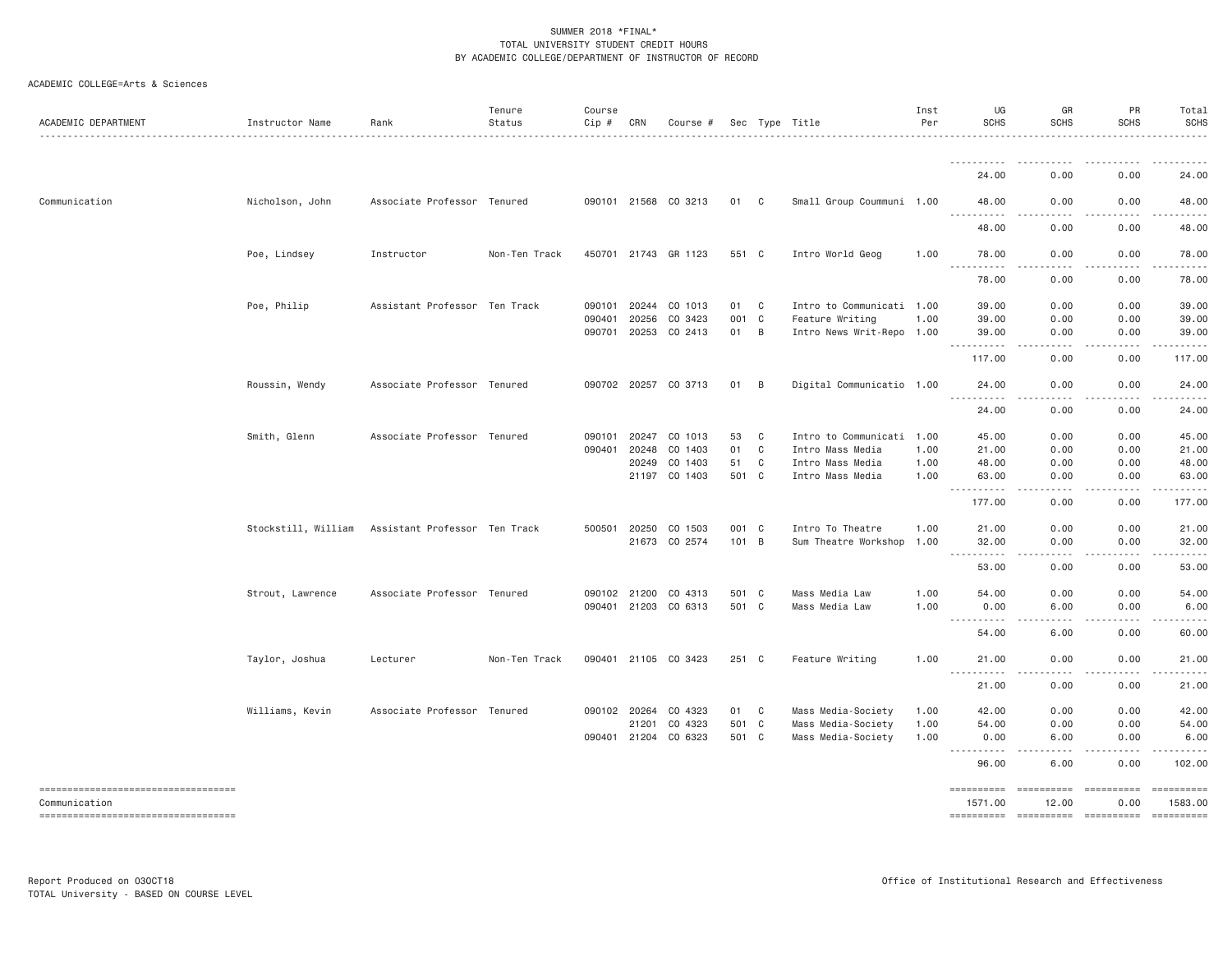| ACADEMIC DEPARTMENT | Instructor Name    | Rank                        | Tenure<br>Status | Course<br>Cip # | CRN   | Course #              |               |              | Sec Type Title            | Inst<br>Per | UG<br><b>SCHS</b>                                                                                                                      | GR<br><b>SCHS</b>                   | PR<br><b>SCHS</b> | Total<br><b>SCHS</b><br>.                   |
|---------------------|--------------------|-----------------------------|------------------|-----------------|-------|-----------------------|---------------|--------------|---------------------------|-------------|----------------------------------------------------------------------------------------------------------------------------------------|-------------------------------------|-------------------|---------------------------------------------|
| English             | Anderson, Thomas   | Professor                   | Tenured          |                 |       | 231401 20484 EN 2203  | 01            | C            | Intro To Literature       | 1.00        | 51.00                                                                                                                                  | 0.00                                | 0.00              | 51.00                                       |
|                     |                    |                             |                  |                 |       |                       |               |              |                           |             | 51.00                                                                                                                                  | 0.00                                | 0.00              | 51.00                                       |
|                     | Barton, Amy        | Instructor                  | Non-Ten Track    | 231303          | 20663 | GE 3513               | 52            | C            | Technical Writing         | 1.00        | 33.00                                                                                                                                  | 0.00                                | 0.00              | 33.00                                       |
|                     |                    |                             |                  |                 | 20664 | GE 3513               | 53            | $\mathbf c$  | Technical Writing         | 1.00        | 36.00<br>.                                                                                                                             | 0.00<br>.                           | 0.00<br>.         | 36.00<br>.                                  |
|                     |                    |                             |                  |                 |       |                       |               |              |                           |             | 69.00                                                                                                                                  | 0.00                                | 0.00              | 69.00                                       |
|                     | Bogard, LaToya     | Instructor                  | Non-Ten Track    | 231301          | 20476 | EN 1103               | E51           | $\mathbf{C}$ | En Composition I          | 1.00        | 36.00                                                                                                                                  | 0.00                                | 0.00              | 36.00                                       |
|                     |                    |                             |                  |                 | 20478 | EN 1113               | 01            | $\mathbf c$  | En Composition II         | 1.00        | 24.00<br>$\sim$ $\sim$ $\sim$<br>. <u>.</u>                                                                                            | 0.00<br>$- - - -$                   | 0.00<br>.         | 24.00<br>.                                  |
|                     |                    |                             |                  |                 |       |                       |               |              |                           |             | 60.00                                                                                                                                  | 0.00                                | 0.00              | 60.00                                       |
|                     | Brocato, John      | Instructor                  | Non-Ten Track    | 231303          | 20660 | GE 3513               | 01            | C            | Technical Writing         | 1.00        | 36.00                                                                                                                                  | 0.00                                | 0.00              | 36.00                                       |
|                     |                    |                             |                  |                 | 21501 | GE 3513               | 851           | A            | Technical Writing         | 1.00        | 60.00                                                                                                                                  | 0.00                                | 0.00              | 60.00                                       |
|                     |                    |                             |                  |                 | 21669 | GE 3513               | 03            | $\mathbb C$  | Technical Writing         | 1.00        | 33.00                                                                                                                                  | 0.00                                | 0.00              | 33.00<br>.                                  |
|                     |                    |                             |                  |                 |       |                       |               |              |                           |             | 129.00                                                                                                                                 | 0.00                                | 0.00              | 129.00                                      |
|                     | Claggett, Shalyn   | Associate Professor Tenured |                  |                 |       | 239999 22658 EN 8000  | 52            | D            | Research / Thesis         | 1.00        | 0.00<br>$\frac{1}{2} \left( \frac{1}{2} \right) \left( \frac{1}{2} \right) \left( \frac{1}{2} \right) \left( \frac{1}{2} \right)$<br>. | 3.00<br>$\frac{1}{2}$               | 0.00<br>.         | 3.00<br>$- - - - -$                         |
|                     |                    |                             |                  |                 |       |                       |               |              |                           |             | 0.00                                                                                                                                   | 3.00                                | 0.00              | 3.00                                        |
|                     | Couch, Jeffrey     | Non-Faculty                 | Not Applicable   |                 |       | 131401 20562 ESL 5323 | $104 \quad C$ |              | Academic Research an 1.00 |             | 6.00<br><u>.</u>                                                                                                                       | 0.00<br>$\frac{1}{2}$               | 0.00<br>.         | 6.00<br>$\frac{1}{2}$                       |
|                     |                    |                             |                  |                 |       |                       |               |              |                           |             | 6.00                                                                                                                                   | 0.00                                | 0.00              | 6.00                                        |
|                     | Crescenzo, Michele | Lecturer                    | Non-Ten Track    |                 |       | 231301 20474 EN 1103  | 52            | C            | En Composition I          | 1.00        | 45.00                                                                                                                                  | 0.00                                | 0.00              | 45.00                                       |
|                     |                    |                             |                  |                 |       |                       |               |              |                           |             | 45.00                                                                                                                                  | 0.00                                | 0.00              | 45.00                                       |
|                     | Davis, Hannah      | Lecturer                    | Non-Ten Track    |                 |       | 320108 20471 EN 0003  | 101 C         |              | Development English       | 1.00        | 15.00                                                                                                                                  | 0.00                                | 0.00              | 15.00                                       |
|                     |                    |                             |                  |                 |       |                       |               |              |                           |             | $\sim$ $\sim$ $\sim$<br>.<br>15.00                                                                                                     | 0.00                                | 0.00              | $\sim$ $\sim$ $\sim$ $\sim$ $\sim$<br>15.00 |
|                     | Dente, ShaharaTova | Non-Employee                | Not Applicable   | 231402 22521    |       | EN 2363               | 51            | C            | Intro AFAM Lit            | 1.00        | 15.00                                                                                                                                  | 0.00                                | 0.00              | 15.00                                       |
|                     |                    |                             |                  |                 |       | 23157 AAS 2363        | 51            | C            | Intro AFAM Lit            | 1.00        | 15.00                                                                                                                                  | 0.00                                | 0.00              | 15.00                                       |
|                     |                    |                             |                  |                 |       |                       |               |              |                           |             | <b></b><br>30.00                                                                                                                       | د د د د<br>0.00                     | .<br>0.00         | .<br>30.00                                  |
|                     | Dodds, Lara        | Professor                   | Tenured          | 239999 22293    |       | EN 8000               | 51            | D            | Research / Thesis         | 1.00        | 0.00                                                                                                                                   | 3.00                                | 0.00              | 3.00                                        |
|                     |                    |                             |                  |                 |       |                       |               |              |                           |             | <u>.</u><br>0.00                                                                                                                       | $\sim$ $\sim$ $\sim$ $\sim$<br>3.00 | .<br>0.00         | $    -$<br>3.00                             |
|                     | Doughty, Catherine | Instructor                  | Non-Ten Track    | 231301          |       | 20483 EN 1113         | E54 C         |              | En Composition II         | 1.00        | 15.00                                                                                                                                  | 0.00                                | 0.00              | 15.00                                       |
|                     |                    |                             |                  |                 |       |                       |               |              |                           |             | $- - -$<br>.<br>15.00                                                                                                                  | 0.00                                | $- - - -$<br>0.00 | .<br>15.00                                  |
|                     | Garner, William    | Instructor                  | Non-Ten Track    |                 |       | 231301 20477 EN 1103  | E55 C         |              | En Composition I          | 1.00        | 54.00                                                                                                                                  | 0.00                                | 0.00              | 54.00                                       |
|                     |                    |                             |                  |                 |       |                       |               |              |                           |             | $\sim$ $\sim$ $\sim$<br>54.00                                                                                                          | 0.00                                | 0.00              | 54.00                                       |
|                     | Grimes, John Aaron | Lecturer                    | Non-Ten Track    |                 |       | 230101 22351 EN 0103  | 51 C          |              | Basic English             | 1.00        | 33.00                                                                                                                                  | 0.00                                | 0.00              | 33.00                                       |
|                     |                    |                             |                  |                 |       |                       |               |              |                           |             |                                                                                                                                        |                                     |                   |                                             |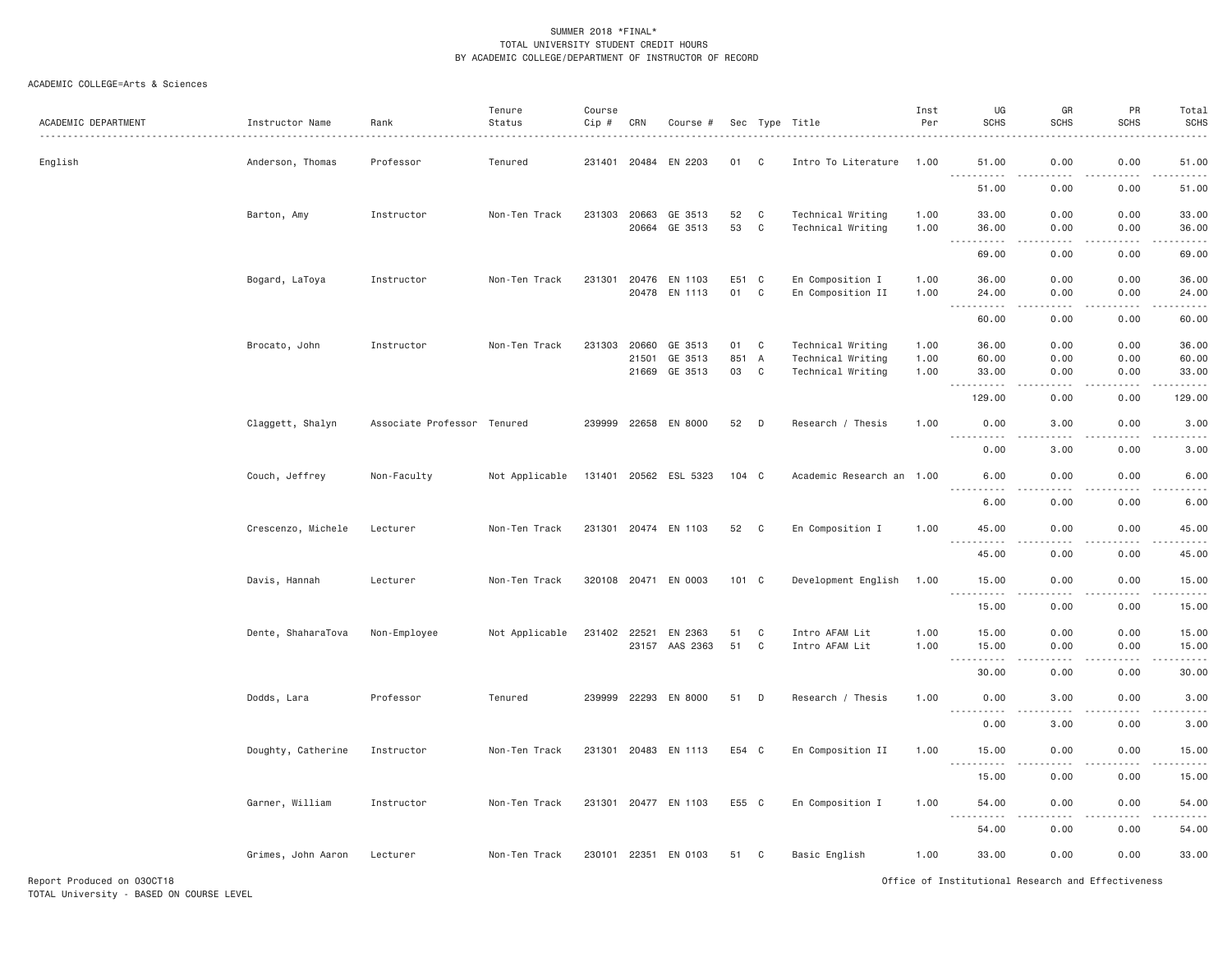| ACADEMIC DEPARTMENT        | Instructor Name               | Rank                        | Tenure<br>Status | Course<br>Cip # | CRN                   | Course #              |                |                | Sec Type Title                                         | Inst<br>Per | UG<br><b>SCHS</b>                                                                                                                                                                            | GR<br><b>SCHS</b>            | PR<br><b>SCHS</b> | Total<br><b>SCHS</b> |
|----------------------------|-------------------------------|-----------------------------|------------------|-----------------|-----------------------|-----------------------|----------------|----------------|--------------------------------------------------------|-------------|----------------------------------------------------------------------------------------------------------------------------------------------------------------------------------------------|------------------------------|-------------------|----------------------|
|                            |                               |                             |                  |                 |                       |                       |                |                |                                                        |             | ----------                                                                                                                                                                                   |                              | .                 |                      |
|                            |                               |                             |                  |                 |                       |                       |                |                |                                                        |             | 33.00                                                                                                                                                                                        | 0.00                         | 0.00              | 33.00                |
| English                    | Hagenston, Becky              | Associate Professor Tenured |                  |                 |                       | 231302 20489 EN 3303  | 01 C           |                | Creative Writing                                       | 1.00        | 30.00<br>$- - - - -$                                                                                                                                                                         | 0.00<br>.                    | 0.00<br>.         | 30.00                |
|                            |                               |                             |                  |                 |                       |                       |                |                |                                                        |             | 30.00                                                                                                                                                                                        | 0.00                         | 0.00              | 30.00                |
|                            | Harmon Threatt, Eliz Lecturer |                             | Non-Ten Track    |                 | 231303 21134<br>22788 | EN 3313<br>EN 3313    | 201 C<br>202 C |                | Writing for the Work 1.00<br>Writing for the Work 1.00 |             | 33.00<br>42.00                                                                                                                                                                               | 0.00<br>0.00                 | 0.00<br>0.00      | 33.00<br>42.00       |
|                            |                               |                             |                  |                 |                       |                       |                |                |                                                        |             | .<br>75.00                                                                                                                                                                                   | .<br>0.00                    | .<br>0.00         | .<br>75.00           |
|                            | Herd, Wendy                   | Associate Professor Tenured |                  |                 | 160102 20055          | AN 2403               | 01             | C              | Intro to Study of La 1.00                              |             | 18.00                                                                                                                                                                                        | 0.00                         | 0.00              | 18.00                |
|                            |                               |                             |                  |                 |                       | EN 4403               |                |                |                                                        |             |                                                                                                                                                                                              | 0.00                         |                   |                      |
|                            |                               |                             |                  |                 | 21630                 |                       | 01             | C              | Intro To Linguistics 1.00                              |             | 18.00                                                                                                                                                                                        |                              | 0.00              | 18.00                |
|                            |                               |                             |                  |                 | 21631                 | EN 6403               | 01             | C              | Intro To Linguistics 1.00                              |             | 0.00                                                                                                                                                                                         | 3.00                         | 0.00              | 3.00                 |
|                            |                               |                             |                  |                 | 21843                 | AN 4403               | 01             | $\mathbf c$    | Intro To Linguistics                                   | 1.00        | 18.00                                                                                                                                                                                        | 0.00                         | 0.00              | 18.00                |
|                            |                               |                             |                  |                 | 21853                 | AN 6403               | 01             | C              | Intro To Linguistics 1.00                              |             | 0.00                                                                                                                                                                                         | 3,00<br>.                    | 0.00<br>-----     | 3.00<br>.            |
|                            |                               |                             |                  |                 |                       |                       |                |                |                                                        |             | 54.00                                                                                                                                                                                        | 6.00                         | 0.00              | 60.00                |
|                            | Leonard, Ashley               | Instructor                  | Non-Ten Track    |                 |                       | 231301 20481 EN 1113  | 53             | C <sub>c</sub> | En Composition II                                      | 1.00        | 54.00                                                                                                                                                                                        | 0.00                         | 0.00              | 54.00                |
|                            |                               |                             |                  |                 |                       |                       |                |                |                                                        |             | 54.00                                                                                                                                                                                        | 0.00                         | 0.00              | 54.00                |
|                            | Little, Matthew               | Associate Professor Tenured |                  |                 | 231401 20499          | EN 8573               | 01             | S              | Studies in Lit Since 1.00                              |             | 0.00                                                                                                                                                                                         | 24.00                        | 0.00<br>د د د د   | 24.00                |
|                            |                               |                             |                  |                 |                       |                       |                |                |                                                        |             | 0.00                                                                                                                                                                                         | 24.00                        | 0.00              | 24.00                |
|                            | Marsh, Kelly                  | Professor                   | Tenured          |                 |                       | 239999 23411 EN 8000  | 53             | D              | Research / Thesis                                      | 1.00        | 0.00<br>.<br>$\frac{1}{2} \left( \frac{1}{2} \right) \left( \frac{1}{2} \right) \left( \frac{1}{2} \right) \left( \frac{1}{2} \right)$                                                       | 3.00<br>$\sim$ $\sim$ $\sim$ | 0.00<br>.         | 3.00                 |
|                            |                               |                             |                  |                 |                       |                       |                |                |                                                        |             | 0.00                                                                                                                                                                                         | 3.00                         | 0.00              | 3.00                 |
|                            | Olson, Peter                  | Lecturer                    | Non-Ten Track    |                 |                       | 231301 21255 EN 1103  | 501 C          |                | En Composition I                                       | 1.00        | 42.00                                                                                                                                                                                        | 0.00                         | 0.00              | 42.00                |
|                            |                               |                             |                  |                 |                       | 21256 EN 1113         | 551 C          |                | En Composition II                                      | 1.00        | 30.00                                                                                                                                                                                        | 0.00                         | 0.00              | 30.00                |
|                            |                               |                             |                  |                 |                       |                       |                |                |                                                        |             | $\sim$ $\sim$ $\sim$<br>$- - - -$                                                                                                                                                            |                              |                   |                      |
|                            |                               |                             |                  |                 |                       |                       |                |                |                                                        |             | 72.00                                                                                                                                                                                        | 0.00                         | 0.00              | 72.00                |
|                            | Redd, James                   | Lecturer                    | Non-Ten Track    |                 |                       | 231402 20487 EN 2253  | 51             | C <sub>1</sub> | American Lit After 1 1.00                              |             | 36,00                                                                                                                                                                                        | 0.00                         | 0.00              | 36.00                |
|                            |                               |                             |                  |                 |                       |                       |                |                |                                                        |             | 36.00                                                                                                                                                                                        | 0.00                         | 0.00              | 36.00                |
|                            | Sanders, Shelly               | Instructor                  | Non-Ten Track    |                 | 231303 20661          | GE 3513               | 02             | $\mathbf{C}$   | Technical Writing                                      | 1.00        | 36.00                                                                                                                                                                                        | 0.00                         | 0.00              | 36.00                |
|                            |                               |                             |                  |                 |                       |                       |                |                |                                                        |             | 36.00                                                                                                                                                                                        | 0.00                         | 0.00              | 36.00                |
|                            | Shaffer, Donald               | Associate Professor Tenured |                  |                 |                       | 050201 20002 AAS 1063 | 01             | C              | Intro to African Ame                                   | 1.00        | 51.00<br>$\sim$ $\sim$ $\sim$ $\sim$<br>$\frac{1}{2} \left( \frac{1}{2} \right) \left( \frac{1}{2} \right) \left( \frac{1}{2} \right) \left( \frac{1}{2} \right) \left( \frac{1}{2} \right)$ | 0.00                         | 0.00              | 51.00                |
|                            |                               |                             |                  |                 |                       |                       |                |                |                                                        |             | 51.00                                                                                                                                                                                        | 0.00                         | 0.00              | 51.00                |
|                            | Slimp, Cynthia                | Lecturer                    | Non-Ten Track    |                 |                       | 231402 21133 EN 2243  | 201 C          |                | American Lit Before                                    | 1.00        | 30.00                                                                                                                                                                                        | 0.00                         | 0.00              | 30.00                |
|                            |                               |                             |                  |                 |                       |                       |                |                |                                                        |             | 30.00                                                                                                                                                                                        | 0.00                         | 0.00              | 30.00                |
|                            | Slimp, Stephen                | Lecturer                    | Non-Ten Track    |                 |                       | 131305 22154 EN 6233  | 201 C          |                | Composition Pedagogy 1.00                              |             | 0.00                                                                                                                                                                                         | 9.00                         | 0.00              | 9.00                 |
| Report Produced on 030CT18 |                               |                             |                  |                 |                       |                       |                |                |                                                        |             | Office of Institutional Research and Effectiveness                                                                                                                                           |                              |                   |                      |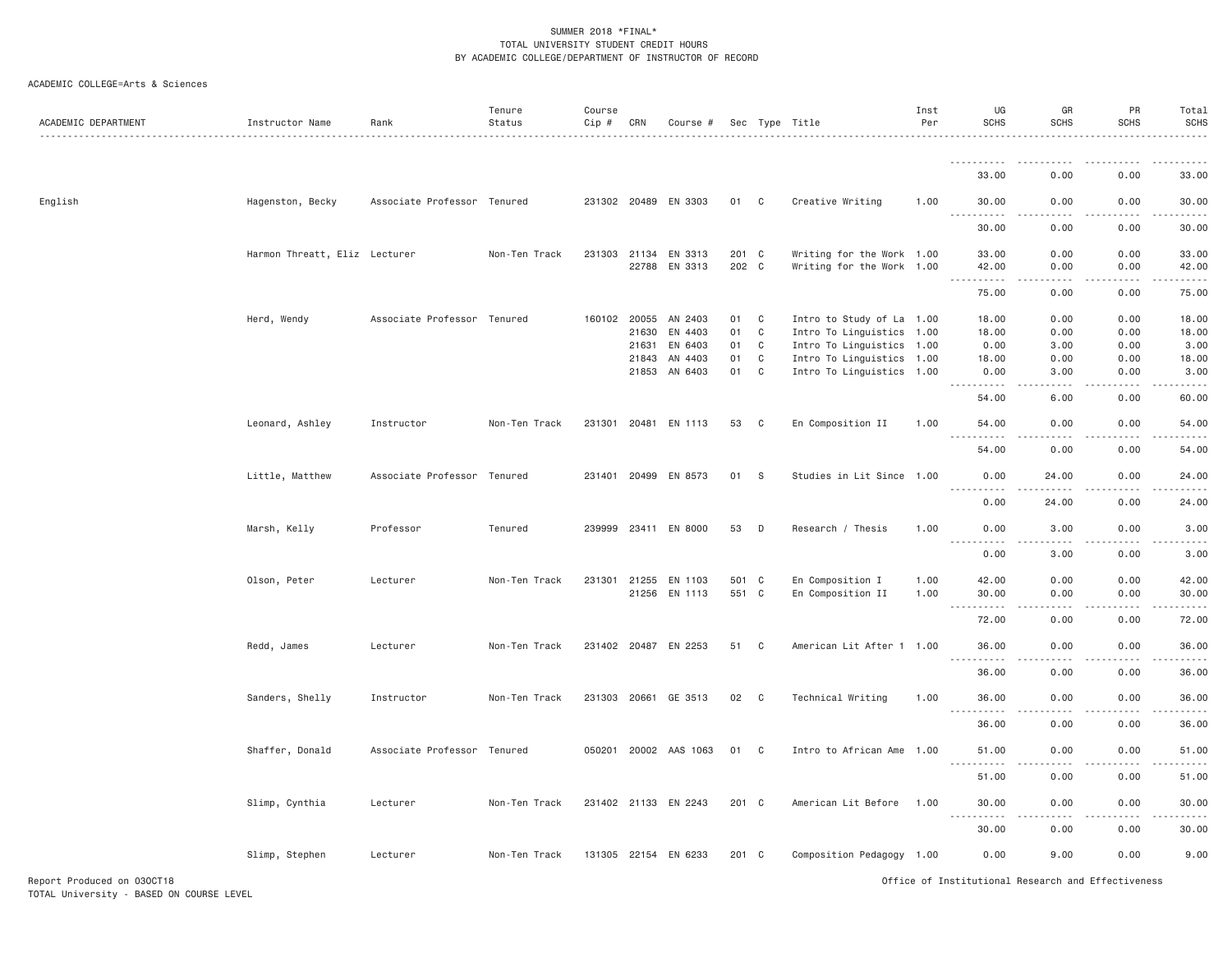|                                      |                 |                               | Tenure        | Course  |              |                       |       |                |                           | Inst | UG                  | GR                                                                                                                                | PR                                                                                                                                                                                                  | Total                          |
|--------------------------------------|-----------------|-------------------------------|---------------|---------|--------------|-----------------------|-------|----------------|---------------------------|------|---------------------|-----------------------------------------------------------------------------------------------------------------------------------|-----------------------------------------------------------------------------------------------------------------------------------------------------------------------------------------------------|--------------------------------|
| ACADEMIC DEPARTMENT                  | Instructor Name | Rank                          | Status        | $Cip$ # | CRN          | Course #              | Sec   |                | Tvpe Title                | Per  | <b>SCHS</b>         | <b>SCHS</b>                                                                                                                       | <b>SCHS</b>                                                                                                                                                                                         | <b>SCHS</b>                    |
| English                              | Slimp, Stephen  | Lecturer                      | Non-Ten Track |         |              | 231404 22169 EN 4713  | 201 C |                | 17th Cent Eng Lit         | 1.00 | 6.00                | 0.00                                                                                                                              | 0.00                                                                                                                                                                                                | 6.00                           |
|                                      |                 |                               |               |         |              | 22170 EN 6713         | 201 C |                | 17th Cent Eng Lit         | 1.00 | 0.00<br>----------  | 6.00<br>-----                                                                                                                     | 0.00<br>-----<br>$\frac{1}{2} \left( \frac{1}{2} \right) \left( \frac{1}{2} \right) \left( \frac{1}{2} \right)$                                                                                     | 6.00<br>.                      |
|                                      |                 |                               |               |         |              |                       |       |                |                           |      | 6.00                | 15.00                                                                                                                             | 0.00                                                                                                                                                                                                | 21.00                          |
|                                      | Spain, Andrea   | Assistant Professor Tenured   |               |         |              | 239999 23369 EN 8000  | 01    | D              | Research / Thesis         | 1,00 | 0.00<br>.           | 3,00<br>.                                                                                                                         | 0.00                                                                                                                                                                                                | 3.00                           |
|                                      |                 |                               |               |         |              |                       |       |                |                           |      | 0.00                | 3.00                                                                                                                              | 0.00                                                                                                                                                                                                | 3.00                           |
|                                      | Stamps, Alison  | Instructor                    | Non-Ten Track |         |              | 131315 20761 LSK 1023 | E51 C |                | Col Read/Study Skill 1.00 |      | 93,00               | 0.00                                                                                                                              | 0.00                                                                                                                                                                                                | 93.00                          |
|                                      |                 |                               |               |         |              |                       |       |                |                           |      | 93.00               | 0.00                                                                                                                              | 0.00                                                                                                                                                                                                | 93.00                          |
|                                      | Trimm, James    | Lecturer                      | Non-Ten Track |         |              | 231301 20479 EN 1113  | 03 C  |                | En Composition II         | 1.00 | 54,00               | 0.00                                                                                                                              | 0.00                                                                                                                                                                                                | 54.00                          |
|                                      |                 |                               |               |         |              |                       |       |                |                           |      | .<br>54.00          | $\frac{1}{2} \left( \frac{1}{2} \right) \left( \frac{1}{2} \right) \left( \frac{1}{2} \right) \left( \frac{1}{2} \right)$<br>0.00 | .<br>$- - -$<br>0.00                                                                                                                                                                                | .<br>54.00                     |
|                                      | Vivier, Eric    | Assistant Professor Ten Track |               |         | 231404 21919 | EN 4503               | 01    | C              | Shakespeare               | 1.00 | 45.00               | 0.00                                                                                                                              | 0.00                                                                                                                                                                                                | 45.00                          |
|                                      |                 |                               |               |         |              | 21920 EN 6503         | 01    | C <sub>1</sub> | Shakespeare               | 1.00 | 0.00                | 3,00                                                                                                                              | 0.00                                                                                                                                                                                                | 3.00                           |
|                                      |                 |                               |               |         |              |                       |       |                |                           |      | -----<br>45.00      | $\cdots$<br>3.00                                                                                                                  | $\frac{1}{2} \left( \frac{1}{2} \right) \left( \frac{1}{2} \right) \left( \frac{1}{2} \right)$<br>.<br>0.00                                                                                         | <u>.</u><br>48.00              |
|                                      | Voller, Leslie  | Instructor                    | Non-Ten Track | 230101  | 23460        | EN 0103               | E51 C |                | Basic English             | 1.00 | 42.00               | 0.00                                                                                                                              | 0.00                                                                                                                                                                                                | 42.00                          |
|                                      |                 |                               |               |         |              | 231401 20485 EN 2203  | 52    | C              | Intro To Literature       | 1.00 | 27.00               | 0.00                                                                                                                              | 0.00                                                                                                                                                                                                | 27.00                          |
|                                      |                 |                               |               |         |              |                       |       |                |                           |      | . <u>.</u><br>69.00 | 0.00                                                                                                                              | 0.00                                                                                                                                                                                                | 69.00                          |
|                                      | West, Robert    | Associate Professor Tenured   |               |         |              | 239999 23441 EN 4000  | 01 I  |                | Directed Indiv Study 1.00 |      | 3.00                | 0.00                                                                                                                              | 0.00                                                                                                                                                                                                | 3.00                           |
|                                      |                 |                               |               |         |              |                       |       |                |                           |      | -----------<br>3.00 | $\frac{1}{2} \left( \frac{1}{2} \right) \left( \frac{1}{2} \right) \left( \frac{1}{2} \right) \left( \frac{1}{2} \right)$<br>0.00 | $\frac{1}{2} \left( \frac{1}{2} \right) \left( \frac{1}{2} \right) \left( \frac{1}{2} \right) \left( \frac{1}{2} \right) \left( \frac{1}{2} \right) \left( \frac{1}{2} \right)$<br>$\cdots$<br>0.00 | .<br>$\cdots$<br>3.00          |
| ==================================== |                 |                               |               |         |              |                       |       |                |                           |      | ==========          | <b>CONSIDERED</b>                                                                                                                 | ==========                                                                                                                                                                                          | ESSESSESS                      |
| English                              |                 |                               |               |         |              |                       |       |                |                           |      | 1215.00             | 60.00                                                                                                                             | 0.00                                                                                                                                                                                                | 1275.00<br>- = = = = = = = = = |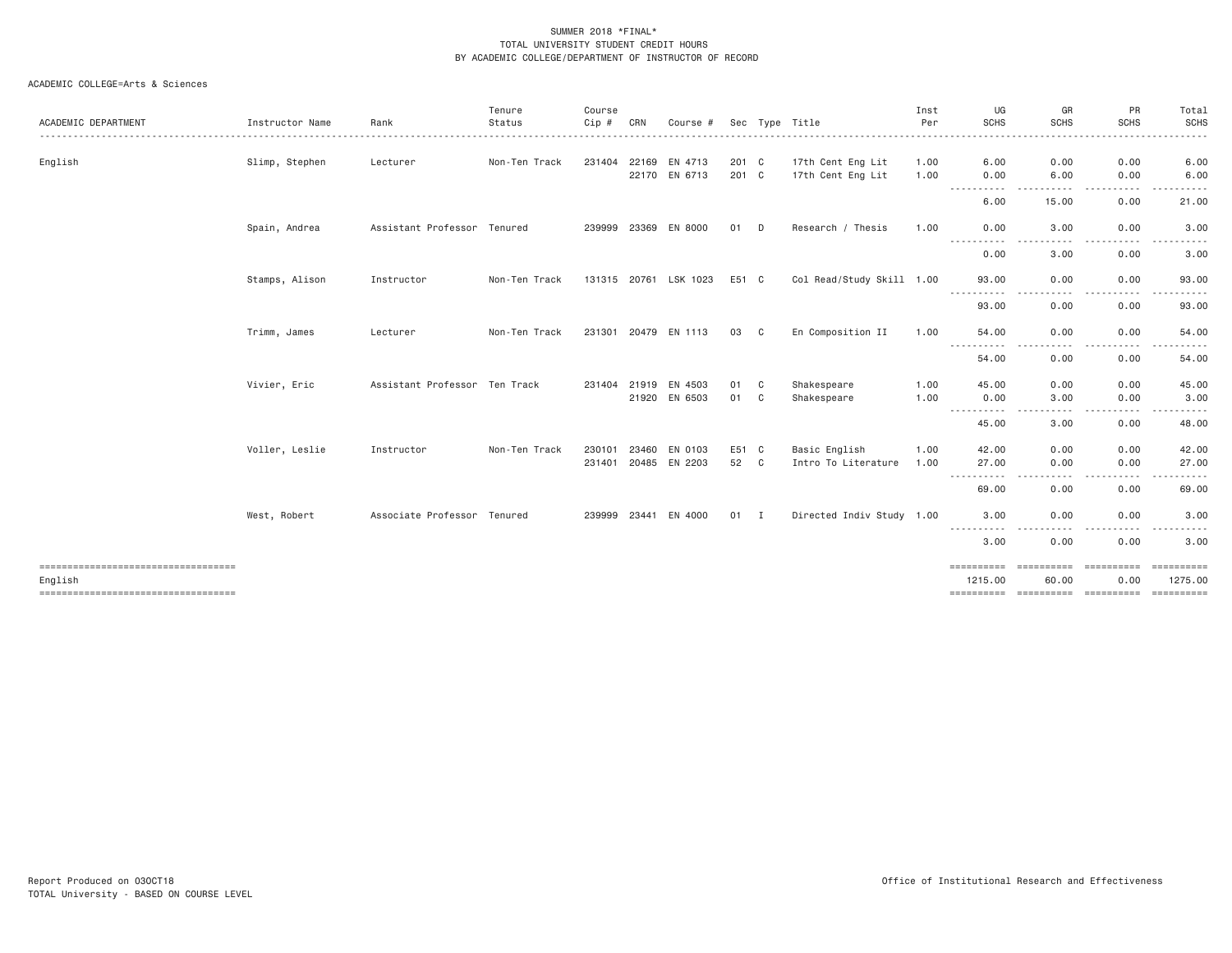#### ACADEMIC COLLEGE=Arts & Sciences

| ACADEMIC DEPARTMENT | Instructor Name    | Rank                                               | Tenure<br>Status | Course<br>$Cip \#$ | CRN          | Course #             |         |              | Sec Type Title            | Inst<br>Per | UG<br><b>SCHS</b>                                                                                                                                                                                                                                                                                                                                                                                 | GR<br><b>SCHS</b>            | PR<br><b>SCHS</b>     | Total<br><b>SCHS</b>                                                                                                              |
|---------------------|--------------------|----------------------------------------------------|------------------|--------------------|--------------|----------------------|---------|--------------|---------------------------|-------------|---------------------------------------------------------------------------------------------------------------------------------------------------------------------------------------------------------------------------------------------------------------------------------------------------------------------------------------------------------------------------------------------------|------------------------------|-----------------------|-----------------------------------------------------------------------------------------------------------------------------------|
| Geosciences         |                    | Ambinakudige, Shrini Associate Professor Tenured   |                  |                    | 450701 22841 | GR 9000              | 105 D   |              | Research/Dissertatio 1.00 |             | 0.00<br><u>.</u>                                                                                                                                                                                                                                                                                                                                                                                  | 6.00<br>.                    | 0.00<br>.             | 6.00<br>$\frac{1}{2} \left( \frac{1}{2} \right) \left( \frac{1}{2} \right) \left( \frac{1}{2} \right) \left( \frac{1}{2} \right)$ |
|                     |                    |                                                    |                  |                    |              |                      |         |              |                           |             | 0.00                                                                                                                                                                                                                                                                                                                                                                                              | 6.00                         | 0.00                  | 6.00                                                                                                                              |
|                     | Babineaux, Claire  | Student Worker                                     | Not Applicable   |                    | 400601 23050 | GG 4446              | 01      | B            | Summer Geology Field 0.70 |             | 25.20                                                                                                                                                                                                                                                                                                                                                                                             | 0.00                         | 0.00                  | 25.20                                                                                                                             |
|                     |                    |                                                    |                  |                    |              | 450701 20671 GR 1123 | 51      | C            | Intro World Geog          | 1.00        | 39.00<br>$\sim$ $\sim$ .<br>.                                                                                                                                                                                                                                                                                                                                                                     | 0.00<br>$\sim$ $\sim$ $\sim$ | 0.00<br>$   -$        | 39.00<br>$\omega_{\rm c}$ and $\omega_{\rm c}$                                                                                    |
|                     |                    |                                                    |                  |                    |              |                      |         |              |                           |             | 64.20                                                                                                                                                                                                                                                                                                                                                                                             | 0.00                         | 0.00                  | 64.20                                                                                                                             |
|                     | Brown, Michael E.  | Professor                                          | Tenured          |                    |              | 400401 21338 GR 8573 | 502 S   |              | Research Applied Met 1.00 |             | 0.00                                                                                                                                                                                                                                                                                                                                                                                              | 27.00                        | 0.00                  | 27.00                                                                                                                             |
|                     |                    |                                                    |                  |                    | 400404 21764 | GR 4843              | 501     | $\mathbf{C}$ | Severe Storm Methods 1.00 |             | 9.00                                                                                                                                                                                                                                                                                                                                                                                              | 0.00                         | 0.00                  | 9.00                                                                                                                              |
|                     |                    |                                                    |                  |                    | 21765        | GR 6843              | 501 C   |              | Severe Storm Methods 1.00 |             | 0.00<br>.                                                                                                                                                                                                                                                                                                                                                                                         | 18.00<br>.                   | 0.00<br>22222         | 18.00<br>.                                                                                                                        |
|                     |                    |                                                    |                  |                    |              |                      |         |              |                           |             | 9.00                                                                                                                                                                                                                                                                                                                                                                                              | 45.00                        | 0.00                  | 54.00                                                                                                                             |
|                     | Clary, Renee       | Associate Professor Tenured                        |                  |                    | 400601 22711 | GG 9000              | 101 D   |              | Research/Dissertatio 1.00 |             | 0.00                                                                                                                                                                                                                                                                                                                                                                                              | 6.00                         | 0.00                  | 6.00                                                                                                                              |
|                     |                    |                                                    |                  |                    |              | 400603 21737 GG 8423 | 501 C   |              | Earthquakes & Volcan 1.00 |             | 0.00<br>$\frac{1}{2}$<br>. <u>.</u>                                                                                                                                                                                                                                                                                                                                                               | 27.00<br>. <u>.</u>          | 0.00<br>$- - - - -$   | 27.00<br>.                                                                                                                        |
|                     |                    |                                                    |                  |                    |              |                      |         |              |                           |             | 0.00                                                                                                                                                                                                                                                                                                                                                                                              | 33.00                        | 0.00                  | 33.00                                                                                                                             |
|                     | Dash, Padmanava    | Assistant Professor Ten Track                      |                  |                    |              | 450701 23160 GR 8000 | $104$ D |              | Research / Thesis         | 1.00        | 0.00                                                                                                                                                                                                                                                                                                                                                                                              | 1.00                         | 0.00                  | 1.00                                                                                                                              |
|                     |                    |                                                    |                  |                    |              | 23161 GR 9000        | 106 D   |              | Research/Dissertatio 1.00 |             | 0.00                                                                                                                                                                                                                                                                                                                                                                                              | 6.00                         | 0.00                  | 6.00                                                                                                                              |
|                     |                    |                                                    |                  |                    |              |                      |         |              |                           |             | $\frac{1}{2} \frac{1}{2} \frac{1}{2} \frac{1}{2} \frac{1}{2} \frac{1}{2} \frac{1}{2} \frac{1}{2} \frac{1}{2} \frac{1}{2} \frac{1}{2} \frac{1}{2} \frac{1}{2} \frac{1}{2} \frac{1}{2} \frac{1}{2} \frac{1}{2} \frac{1}{2} \frac{1}{2} \frac{1}{2} \frac{1}{2} \frac{1}{2} \frac{1}{2} \frac{1}{2} \frac{1}{2} \frac{1}{2} \frac{1}{2} \frac{1}{2} \frac{1}{2} \frac{1}{2} \frac{1}{2} \frac{$<br>. | .                            | .                     | المالم عامات                                                                                                                      |
|                     |                    |                                                    |                  |                    |              |                      |         |              |                           |             | 0.00                                                                                                                                                                                                                                                                                                                                                                                              | 7.00                         | 0.00                  | 7.00                                                                                                                              |
|                     | Dyer, Jamie        | Professor                                          | Tenured          |                    | 400404 21322 | GR 4933              | 501 C   |              | Dynamic Meteorology       | 1.00        | 6.00                                                                                                                                                                                                                                                                                                                                                                                              | 0.00                         | 0.00                  | 6.00                                                                                                                              |
|                     |                    |                                                    |                  |                    | 450701 21328 | GR 6933              | 501 C   |              | Dynamic Meteorology       | 1.00        | 0.00                                                                                                                                                                                                                                                                                                                                                                                              | 12.00                        | 0.00                  | 12.00                                                                                                                             |
|                     |                    |                                                    |                  |                    |              | 22776 GR 9000        | 104 D   |              | Research/Dissertatio 1.00 |             | 0.00<br>$\frac{1}{2} \left( \frac{1}{2} \right) \left( \frac{1}{2} \right) \left( \frac{1}{2} \right) \left( \frac{1}{2} \right) \left( \frac{1}{2} \right)$                                                                                                                                                                                                                                      | 6.00<br>$- - - - -$          | 0.00<br>.             | 6.00<br>.                                                                                                                         |
|                     |                    |                                                    |                  |                    |              |                      |         |              |                           |             | 6.00                                                                                                                                                                                                                                                                                                                                                                                              | 18.00                        | 0.00                  | 24.00                                                                                                                             |
|                     | Dykes, Richard     | Grad Teach Assist                                  | Not Applicable   |                    |              | 400601 21696 GG 1113 | 51      | C            | Survey Earth Sci I        | 0.90        | 21.60<br>.                                                                                                                                                                                                                                                                                                                                                                                        | 0.00<br>$- - - -$            | 0.00<br>.             | 21.60<br>.                                                                                                                        |
|                     |                    |                                                    |                  |                    |              |                      |         |              |                           |             | 21.60                                                                                                                                                                                                                                                                                                                                                                                             | 0.00                         | 0.00                  | 21.60                                                                                                                             |
|                     | Elcik, Christopher | Grad Teach Assist                                  | Not Applicable   |                    |              | 400401 21317 GR 4613 | 501 B   |              | Applied Climatology       | 1.00        | 114.00                                                                                                                                                                                                                                                                                                                                                                                            | 0.00                         | 0.00                  | 114.00                                                                                                                            |
|                     |                    |                                                    |                  |                    |              |                      |         |              |                           |             | $\sim$ $\sim$ $\sim$<br>.<br>114.00                                                                                                                                                                                                                                                                                                                                                               | 0.00                         | $   -$<br>0.00        | .<br>114.00                                                                                                                       |
|                     | Fraza, Erik        | Clinical Assist Pro Non-Ten Track                  |                  | 400401             | 21337        | GR 8573              | 501 S   |              | Research Applied Met 1.00 |             | 0.00                                                                                                                                                                                                                                                                                                                                                                                              | 36.00                        | 0.00                  | 36.00                                                                                                                             |
|                     |                    |                                                    |                  |                    | 400404 21315 | GR 4473              | 501 C   |              | Numerical Wx Predict 1.00 |             | 87.00                                                                                                                                                                                                                                                                                                                                                                                             | 0.00                         | 0.00                  | 87.00                                                                                                                             |
|                     |                    |                                                    |                  |                    |              | 21316 GR 4473        | 502 C   |              | Numerical Wx Predict 1.00 |             | 108.00                                                                                                                                                                                                                                                                                                                                                                                            | 0.00                         | 0.00                  | 108.00                                                                                                                            |
|                     |                    |                                                    |                  |                    | 21326        | GR 6473              | 501 C   |              | Numerical Wx Predict 1.00 |             | 0.00<br>.                                                                                                                                                                                                                                                                                                                                                                                         | 24.00<br>.                   | 0.00<br>$\frac{1}{2}$ | 24.00<br>.                                                                                                                        |
|                     |                    |                                                    |                  |                    |              |                      |         |              |                           |             | 195.00                                                                                                                                                                                                                                                                                                                                                                                            | 60.00                        | 0.00                  | 255.00                                                                                                                            |
|                     |                    | Fuhrmann, Christophe Assistant Professor Ten Track |                  |                    | 400401 21340 | GR 8633              | 501 C   |              | Climate Change            | 1.00        | 0.00                                                                                                                                                                                                                                                                                                                                                                                              | 69.00                        | 0.00                  | 69.00                                                                                                                             |
|                     |                    |                                                    |                  |                    | 22732        | GR 6643              | 501 C   |              | Physical Climatology 1.00 |             | 0.00                                                                                                                                                                                                                                                                                                                                                                                              | 57.00                        | 0.00                  | 57.00                                                                                                                             |
|                     |                    |                                                    |                  |                    | 22734        | GR 6643              | 502 C   |              | Physical Climatology 1.00 |             | 0.00<br>.                                                                                                                                                                                                                                                                                                                                                                                         | 15.00<br>.                   | 0.00<br>.             | 15.00<br>.                                                                                                                        |
|                     |                    |                                                    |                  |                    |              |                      |         |              |                           |             | 0.00                                                                                                                                                                                                                                                                                                                                                                                              | 141.00                       | 0.00                  | 141.00                                                                                                                            |
|                     | Grala, Katarzyna   | Non-Faculty                                        | Not Applicable   |                    |              | 450701 21324 GR 6303 | 501 B   |              | Principles of GIS         | 0.90        | 0.00                                                                                                                                                                                                                                                                                                                                                                                              | 24.30                        | 0.00                  | 24.30                                                                                                                             |
|                     |                    |                                                    |                  |                    |              | 21325 GR 6303        | 502 B   |              | Principles of GIS         | 0.90        | 0.00                                                                                                                                                                                                                                                                                                                                                                                              | 27.00                        | 0.00                  | 27.00                                                                                                                             |

Report Produced on 03OCT18 Office of Institutional Research and Effectiveness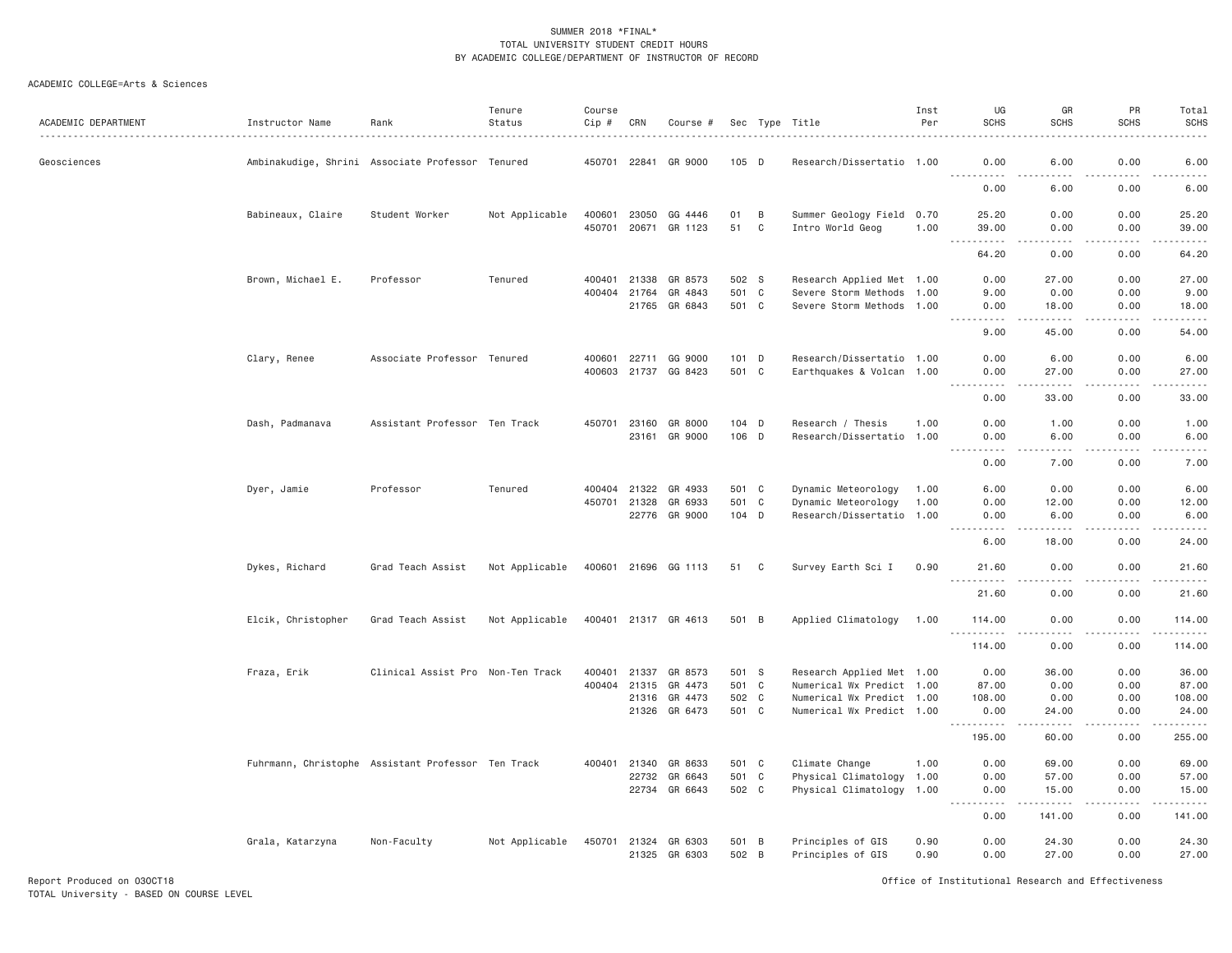|                     |                                        |                                   | Tenure         | Course       |              |                      |                  |              |                           | Inst | UG                                 | GR                                                                                                                                                            | PR                  | Total             |
|---------------------|----------------------------------------|-----------------------------------|----------------|--------------|--------------|----------------------|------------------|--------------|---------------------------|------|------------------------------------|---------------------------------------------------------------------------------------------------------------------------------------------------------------|---------------------|-------------------|
| ACADEMIC DEPARTMENT | Instructor Name                        | Rank                              | Status         | Cip #        | CRN          | Course #             |                  |              | Sec Type Title            | Per  | <b>SCHS</b>                        | <b>SCHS</b>                                                                                                                                                   | <b>SCHS</b>         | <b>SCHS</b>       |
| Geosciences         | Grala, Katarzyna                       | Non-Faculty                       | Not Applicable |              |              | 450702 21311 GR 4303 | 501 B            |              | Principles of GIS         | 0.90 | 21.60                              | 0.00                                                                                                                                                          | 0.00                | 21.60             |
|                     |                                        |                                   |                |              |              |                      |                  |              |                           |      | $\sim$ $\sim$ $\sim$<br>.<br>21.60 | $\frac{1}{2} \left( \frac{1}{2} \right) \left( \frac{1}{2} \right) \left( \frac{1}{2} \right) \left( \frac{1}{2} \right) \left( \frac{1}{2} \right)$<br>51.30 | 0.00                | .<br>72.90        |
|                     | Gutter, Barrett                        | Clinical Assist Pro Non-Ten Track |                | 400404 21320 |              | GR 4713              | 501 B            |              | Synoptic Met I            | 1.00 | 63.00                              | 0.00                                                                                                                                                          | 0.00                | 63.00             |
|                     |                                        |                                   |                |              | 21323        | GR 4963              | 501 C            |              | Mesoscale Meteorolog 1.00 |      | 27.00                              | 0.00                                                                                                                                                          | 0.00                | 27.00             |
|                     |                                        |                                   |                | 400601 21334 |              | GR 8410              | 504 S            |              | Field Methods Semina 1.00 |      | 0.00                               | 57.00                                                                                                                                                         | 0.00                | 57.00             |
|                     |                                        |                                   |                | 450701 21329 |              | GR 6963              | 501 C            |              | Mesoscale Meteorolo 1.00  |      | 0.00                               | 6.00                                                                                                                                                          | 0.00                | 6.00              |
|                     |                                        |                                   |                |              |              |                      |                  |              |                           |      | .<br>90.00                         | $\frac{1}{2}$<br>63.00                                                                                                                                        | $- - - - -$<br>0.00 | .<br>153.00       |
|                     | Haney, Christa                         | Instructor                        | Non-Ten Track  | 231303 21301 |              | GG 4333              | 501 C            |              | Geowriting                | 1.00 | 54.00                              | 0.00                                                                                                                                                          | 0.00                | 54.00             |
|                     |                                        |                                   |                |              | 21302        | GG 4333              | 502 C            |              | Geowriting                | 1.00 | 27.00                              | 0.00                                                                                                                                                          | 0.00                | 27.00             |
|                     |                                        |                                   |                | 400607 21299 |              | GG 3603              | 501 C            |              | Intro To Oceanograph 1.00 |      | 120.00                             | 0.00                                                                                                                                                          | 0.00                | 120.00            |
|                     |                                        |                                   |                |              | 21300        | GG 3603              | 502 C            |              | Intro To Oceanograph 1.00 |      | 84.00<br>$ -$<br>.                 | 0.00<br>.                                                                                                                                                     | 0.00<br>.           | 84.00<br><u>.</u> |
|                     |                                        |                                   |                |              |              |                      |                  |              |                           |      | 285.00                             | 0.00                                                                                                                                                          | 0.00                | 285.00            |
|                     | Kirkland, Brenda                       | Professor                         | Tenured        | 400601       |              | 20666 GG 1113        | 001 C            |              | Survey Earth Sci I        | 1.00 | 33.00                              | 0.00                                                                                                                                                          | 0.00                | 33.00             |
|                     |                                        |                                   |                |              | 20667        | GG 1113              | 01               | $\mathbf C$  | Survey Earth Sci I        | 0.10 | 3.90                               | 0.00                                                                                                                                                          | 0.00                | 3.90              |
|                     |                                        |                                   |                |              | 21696        | GG 1113              | 51               | C            | Survey Earth Sci I        | 0.10 | 2.40                               | 0.00                                                                                                                                                          | 0.00                | 2.40              |
|                     |                                        |                                   |                |              | 22910        | GG 8000              | 101 D            |              | Research / Thesis         | 1.00 | 0.00                               | 16.00                                                                                                                                                         | 0.00                | 16.00             |
|                     |                                        |                                   |                |              |              | 23413 GG 9000        | 102 <sub>D</sub> |              | Research/Dissertatio 1.00 |      | 0.00<br><u>.</u>                   | 10.00<br>.                                                                                                                                                    | 0.00<br>.           | 10.00<br>.        |
|                     |                                        |                                   |                |              |              |                      |                  |              |                           |      | 39.30                              | 26.00                                                                                                                                                         | 0.00                | 65.30             |
|                     | Lalk, Sarah                            | Instructor                        | Non-Ten Track  | 400401       | 21339        | GR 8573              | 503 S            |              | Research Applied Met 1.00 |      | 0.00                               | 21.00                                                                                                                                                         | 0.00                | 21.00             |
|                     |                                        |                                   |                |              | 400601 21305 | GG 8203              | 501 C            |              | Ocean Science             | 1.00 | 0.00                               | 57.00                                                                                                                                                         | 0.00                | 57.00             |
|                     |                                        |                                   |                |              | 21306        | GG 8203              | 502 C            |              | Ocean Science             | 1.00 | 0.00                               | 51.00                                                                                                                                                         | 0.00                | 51.00             |
|                     |                                        |                                   |                |              | 450701 21309 | GR 1123              | 501 C            |              | Intro World Geog          | 1.00 | 78.00<br>$\sim$ $\sim$ .           | 0.00                                                                                                                                                          | 0.00                | 78.00             |
|                     |                                        |                                   |                |              |              |                      |                  |              |                           |      | 78.00                              | 129.00                                                                                                                                                        | 0.00                | 207.00            |
|                     | Manalilkada Sasidhar Grad Teach Assist |                                   | Not Applicable |              |              | 400601 20667 GG 1113 | 01               | C            | Survey Earth Sci I        | 0.90 | 35.10                              | 0.00                                                                                                                                                          | 0.00                | 35.10             |
|                     |                                        |                                   |                |              |              |                      |                  |              |                           |      | 35.10                              | $- - - - -$<br>0.00                                                                                                                                           | .<br>0.00           | .<br>35.10        |
|                     | Mercer, Andrew                         | Associate Professor Tenured       |                |              | 400401 21335 | GR 8453              | 501 C            |              | Quant Analysis Climo 1.00 |      | 0.00                               | 54.00                                                                                                                                                         | 0.00                | 54.00             |
|                     |                                        |                                   |                |              | 21336        | GR 8453              | 502 C            |              | Quant Analysis Climo 1.00 |      | 0.00                               | 42.00                                                                                                                                                         | 0.00                | 42.00             |
|                     |                                        |                                   |                | 400404 21321 |              | GR 4733              | 501 C            |              | Synoptic Meteorology 1.00 |      | 18.00                              | 0.00                                                                                                                                                          | 0.00                | 18.00             |
|                     |                                        |                                   |                | 450701 21327 |              | GR 6733              | 501 C            |              | Synoptic Meteorology 1.00 |      | 0.00                               | 6.00                                                                                                                                                          | 0.00                | 6.00              |
|                     |                                        |                                   |                |              | 21784        | GR 9000              | 103 D            |              | Research/Dissertatio 1.00 |      | 0.00<br>.                          | 6.00<br>$\frac{1}{2} \left( \frac{1}{2} \right) \left( \frac{1}{2} \right) \left( \frac{1}{2} \right) \left( \frac{1}{2} \right) \left( \frac{1}{2} \right)$  | 0.00<br>.           | 6.00<br>.         |
|                     |                                        |                                   |                |              |              |                      |                  |              |                           |      | 18,00                              | 108,00                                                                                                                                                        | 0.00                | 126,00            |
|                     | Millard, Craig                         | Grad Teach Assist                 | Not Applicable | 400601       | 20665        | GG 1111              | 01               | $\mathsf{L}$ | Earth Science I Lab       | 1.00 | 15.00                              | 0.00                                                                                                                                                          | 0.00                | 15.00             |
|                     |                                        |                                   |                |              | 21295        | GG 1111              | 501 L            |              | Earth Science I Lab       | 1.00 | 12.00                              | 0.00                                                                                                                                                          | 0.00                | 12.00             |
|                     |                                        |                                   |                |              | 21296        | GG 1111              | 502 L            |              | Earth Science I Lab       | 1.00 | 12.00                              | 0.00                                                                                                                                                          | 0.00                | 12.00             |
|                     |                                        |                                   |                |              |              | 21297 GG 1113        | 501 C            |              | Survey Earth Sci I        | 1.00 | 87.00<br>.<br>$  -$                | 0.00<br>$- - - -$                                                                                                                                             | 0.00<br>.           | 87.00<br>.        |
|                     |                                        |                                   |                |              |              |                      |                  |              |                           |      | 126.00                             | 0.00                                                                                                                                                          | 0.00                | 126.00            |
|                     | Mylroie, John                          | Non-Employee                      | Not Applicable |              |              | 400601 21333 GR 8410 | 502 S            |              | Field Methods Semina 1.00 |      | 0.00                               | 41.00                                                                                                                                                         | 0.00                | 41.00             |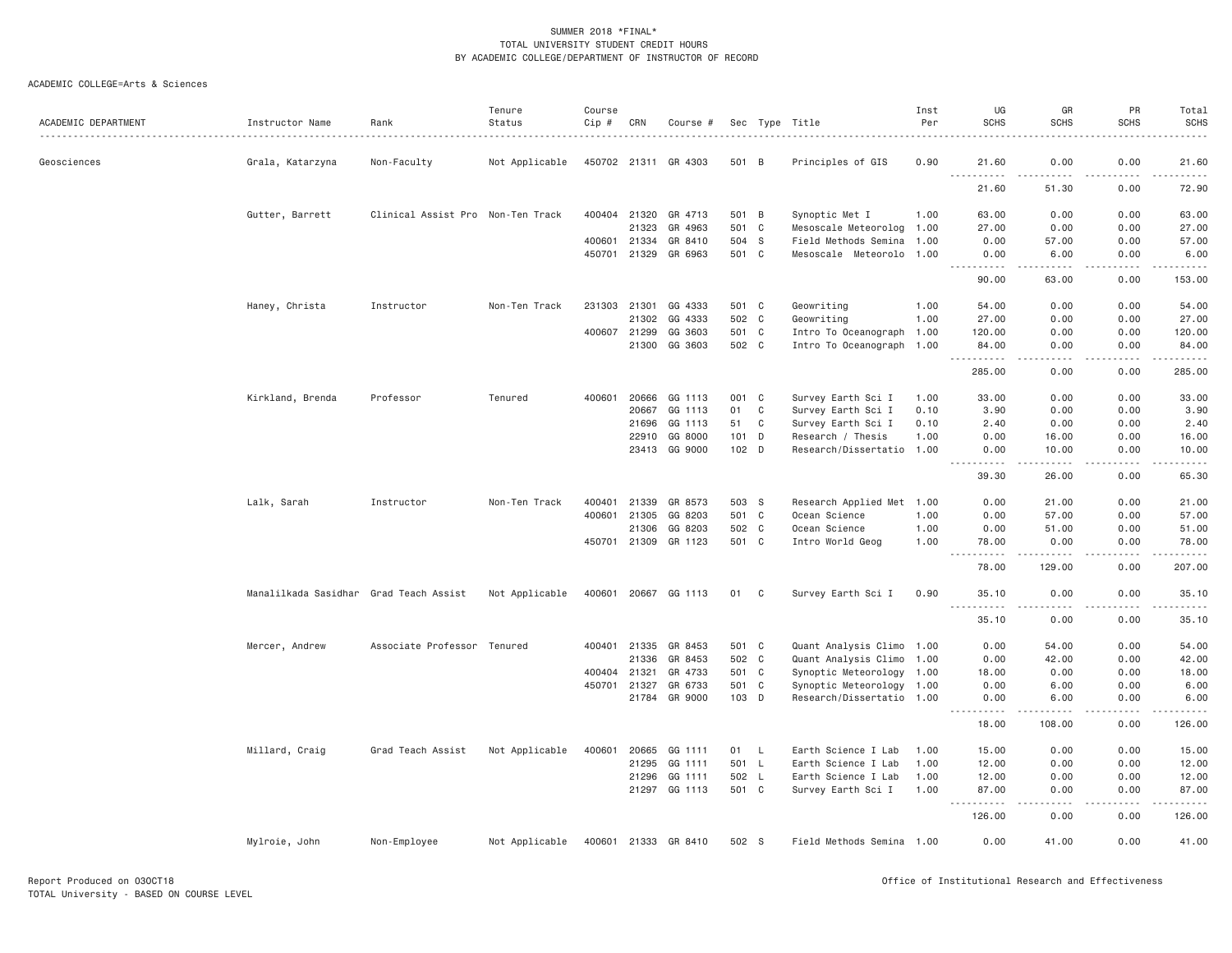| ACADEMIC DEPARTMENT | Instructor Name                                  | Rank                              | Tenure<br>Status | Course<br>Cip # | CRN          | Course #             |       |                   | Sec Type Title            | Inst<br>Per | UG<br><b>SCHS</b>                  | GR<br><b>SCHS</b>                   | PR<br><b>SCHS</b>                                                                        | Total<br><b>SCHS</b> |
|---------------------|--------------------------------------------------|-----------------------------------|------------------|-----------------|--------------|----------------------|-------|-------------------|---------------------------|-------------|------------------------------------|-------------------------------------|------------------------------------------------------------------------------------------|----------------------|
|                     |                                                  |                                   |                  |                 |              |                      |       |                   |                           |             | .                                  |                                     |                                                                                          |                      |
|                     |                                                  |                                   |                  |                 |              |                      |       |                   |                           |             | 0.00                               | 41.00                               | 0.00                                                                                     | 41.00                |
| Geosciences         | Nagel, Athena                                    | Clinical Assist Pro Non-Ten Track |                  | 400601          | 21788        | GG 8503              | 501 C |                   | Landforms                 | 1.00        | 0.00                               | 24.00                               | 0.00                                                                                     | 24.00                |
|                     |                                                  |                                   |                  |                 | 450702 21330 | GR 8400              | 501 E |                   | Field Meth In Geosci 1.00 |             | 0.00                               | 45.00                               | 0.00                                                                                     | 45.00                |
|                     |                                                  |                                   |                  |                 | 21331        | GR 8400              | 502 E |                   | Field Meth In Geosci 1.00 |             | 0.00<br><u>.</u>                   | 13.00<br>.                          | 0.00<br>$\mathbf{1} \cdot \mathbf{1} \cdot \mathbf{1} \cdot \mathbf{1} \cdot \mathbf{1}$ | 13.00<br>.           |
|                     |                                                  |                                   |                  |                 |              |                      |       |                   |                           |             | 0.00                               | 82.00                               | 0.00                                                                                     | 82.00                |
|                     | Nordstrom, Gregory                               | Instructor                        | Non-Ten Track    | 400404          | 21310        | GR 1603              | 501 C |                   | Intro To Meteorology 1.00 |             | 93.00                              | 0.00                                | 0.00                                                                                     | 93.00                |
|                     |                                                  |                                   |                  |                 | 21313        | GR 4453              | 501 C |                   | Weather Prediction I 1.00 |             | 117.00                             | 0.00                                | 0.00                                                                                     | 117.00               |
|                     |                                                  |                                   |                  |                 | 21314        | GR 4453              | 502 C |                   | Weather Prediction I 1.00 |             | 42.00                              | 0.00                                | 0.00                                                                                     | 42.00                |
|                     |                                                  |                                   |                  | 450701          | 21308        | GR 1114              | 501 B |                   | Physical Geography        | 1.00        | 84.00<br>$\sim$ $\sim$ $\sim$<br>. | 0.00<br>$\sim$ $\sim$ $\sim$ $\sim$ | 0.00                                                                                     | 84.00<br>.           |
|                     |                                                  |                                   |                  |                 |              |                      |       |                   |                           |             | 336.00                             | 0.00                                | 0.00                                                                                     | 336.00               |
|                     | Nunley, Christopher                              | Grad Teach Assist                 | Not Applicable   | 400401          | 22731        | GR 4643              | 501 C |                   | Physical Climatology 1.00 |             | 90.00                              | 0.00                                | 0.00                                                                                     | 90.00                |
|                     |                                                  |                                   |                  |                 |              | 22733 GR 4643        | 502 C |                   | Physical Climatology 1.00 |             | 87.00                              | 0.00                                | 0.00                                                                                     | 87.00                |
|                     |                                                  |                                   |                  |                 |              |                      |       |                   |                           |             | $\sim$ $\sim$<br>.<br>177.00       | $\sim$ $\sim$ $\sim$ $\sim$<br>0.00 | 0.00                                                                                     | 177.00               |
|                     | Rodgers, John                                    | Professor                         | Tenured          |                 |              | 400699 21502 GG 4533 | 801 A |                   | Geosciences Study Ab 1.00 |             | 6.00                               | 0.00                                | 0.00                                                                                     | 6.00                 |
|                     |                                                  |                                   |                  |                 | 21503        | GG 6533              | 801 A |                   | Geosciences Study Ab      | 1.00        | 0.00                               | 18.00                               | 0.00                                                                                     | 18.00                |
|                     |                                                  |                                   |                  | 450701          | 21324        | GR 6303              | 501 B |                   | Principles of GIS         | 0.10        | 0.00                               | 2.70                                | 0.00                                                                                     | 2.70                 |
|                     |                                                  |                                   |                  | 21325           | GR 6303      | 502 B                |       | Principles of GIS | 0.10                      | 0.00        | 3.00                               | 0.00                                | 3.00                                                                                     |                      |
|                     |                                                  |                                   |                  |                 | 21775        | GR 8000              | 102 D |                   | Research / Thesis         | 1.00        | 0.00                               | 6.00                                | 0.00                                                                                     | 6.00                 |
|                     |                                                  |                                   |                  |                 | 23029        | GR 7000              | 501 I |                   | Directed Indiv Study      | 1.00        | 0.00                               | 3.00                                | 0.00                                                                                     | 3.00                 |
|                     |                                                  |                                   |                  |                 | 450702 21311 | GR 4303              | 501 B |                   | Principles of GIS         | 0.10        | 2.40                               | 0.00<br>$\sim 100$ km s $^{-1}$     | 0.00<br>.                                                                                | 2.40                 |
|                     |                                                  |                                   |                  |                 |              |                      |       |                   |                           |             | 8.40                               | 32.70                               | 0.00                                                                                     | 41.10                |
|                     | Schmitz, Darrel                                  | Professor                         | Tenured          | 400601          | 22206        | GG 8000              | 01    | D                 | Research / Thesis         | 1.00        | 0.00                               | 2.00                                | 0.00                                                                                     | 2.00                 |
|                     |                                                  |                                   |                  |                 | 22207        | GG 9000              | 01    | D                 | Research/Dissertatio 1.00 |             | 0.00                               | 1.00                                | 0.00                                                                                     | 1.00                 |
|                     |                                                  |                                   |                  |                 | 23050        | GG 4446              | 01    | B                 | Summer Geology Field 0.30 |             | 10.80<br>$\sim$ $\sim$<br>.        | 0.00<br>.                           | 0.00<br>.                                                                                | 10.80<br>.           |
|                     |                                                  |                                   |                  |                 |              |                      |       |                   |                           |             | 10.80                              | 3.00                                | 0.00                                                                                     | 13.80                |
|                     | Sherman-Morris, Kath Associate Professor Tenured |                                   |                  | 400401          | 21318        | GR 4613              | 502 B |                   | Applied Climatology       | 1.00        | 78.00                              | 0.00                                | 0.00                                                                                     | 78.00                |
|                     |                                                  |                                   |                  |                 | 400404 21319 | GR 4640              | 501 E |                   | Met Internship            | 1.00        | 9.00                               | 0.00                                | 0.00                                                                                     | 9.00                 |
|                     |                                                  |                                   |                  |                 |              |                      |       |                   |                           |             | <u>.</u><br>87.00                  | $- - - -$<br>0.00                   | .<br>0.00                                                                                | .<br>87.00           |
|                     | Singh, Shatrughan                                | Lecturer                          | Non-Ten Track    |                 |              | 450701 20670 GR 1123 | 01 C  |                   | Intro World Geog          | 1.00        | 30,00                              | 0.00                                | 0.00                                                                                     | 30,00                |
|                     |                                                  |                                   |                  |                 |              |                      |       |                   |                           |             | 30.00                              | 0.00                                | 0.00                                                                                     | 30.00                |
|                     | Skarke, Adam                                     | Assistant Professor Ten Track     |                  |                 |              | 400601 23302 GG 8000 | 102 D |                   | Research / Thesis         | 1.00        | 0.00                               | 6.00                                | 0.00                                                                                     | 6.00                 |
|                     |                                                  |                                   |                  |                 |              |                      |       |                   |                           |             | .<br>0.00                          | 6.00                                | 0.00                                                                                     | 6.00                 |
|                     | Threatt, Patrick                                 | Lecturer                          | Non-Ten Track    |                 |              | 450701 22174 GR 1114 | 201 C |                   | Physical Geography        | 1.00        | 32.00                              | 0.00                                | 0.00                                                                                     | 32.00                |
|                     |                                                  |                                   |                  |                 |              |                      |       |                   |                           |             | 32.00                              | 0.00                                | 0.00                                                                                     | 32.00                |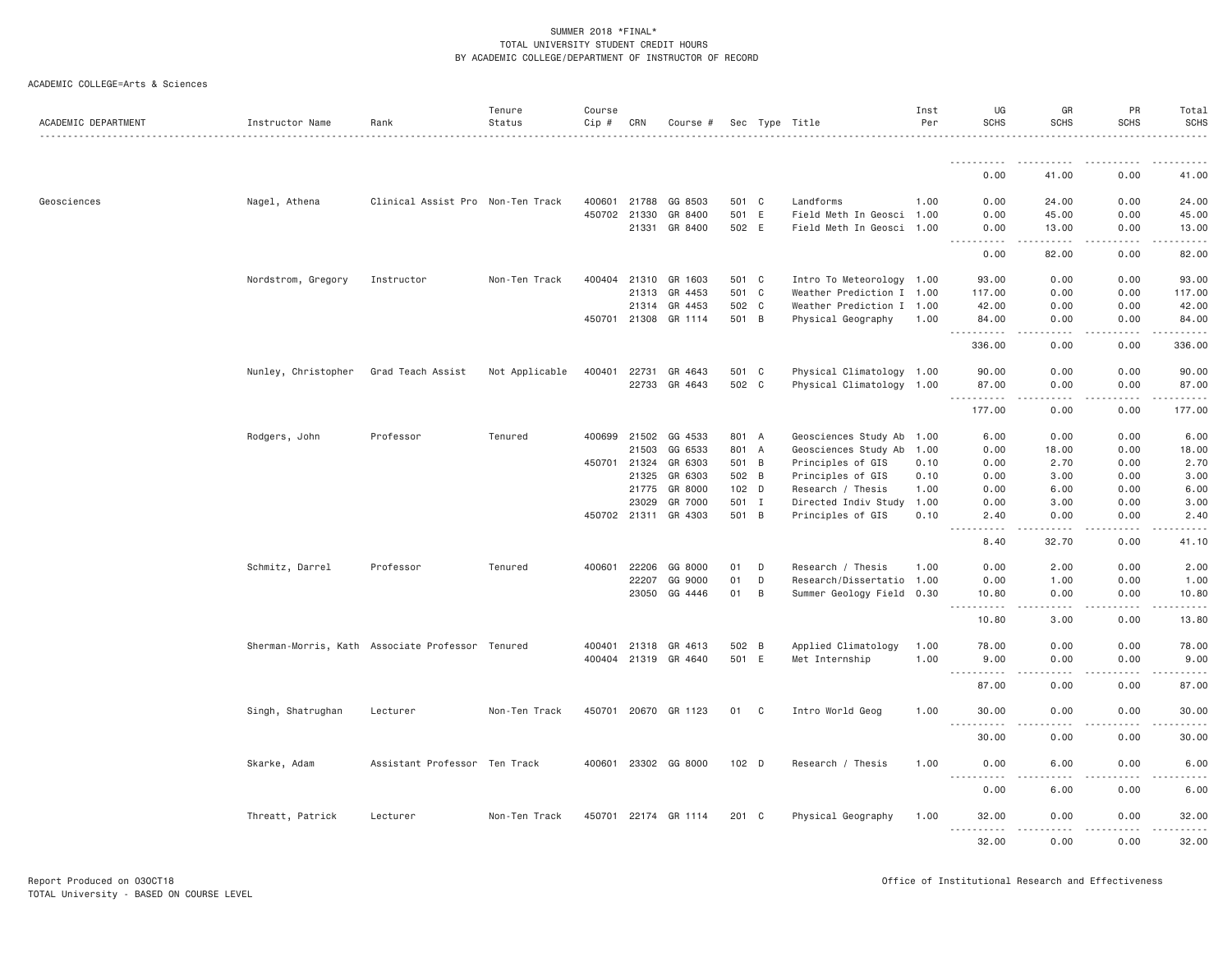| ACADEMIC DEPARTMENT                    | Instructor Name | Rank     | Tenure<br>Status | Course<br>Cip # | CRN   | Course #                 |                | Sec Type Title                            | Inst<br>Per  | UG<br><b>SCHS</b>            | GF<br><b>SCHS</b> | PR<br><b>SCHS</b> | Total<br><b>SCHS</b> |
|----------------------------------------|-----------------|----------|------------------|-----------------|-------|--------------------------|----------------|-------------------------------------------|--------------|------------------------------|-------------------|-------------------|----------------------|
| Geosciences                            | Trent, Brittany | Lecturer | Non-Ten Track    | 400601          | 21141 | GG 1111<br>21142 GG 1113 | 201 L<br>201 C | Earth Science I Lab<br>Survey Earth Sci I | 1.00<br>1.00 | 6.00<br>39.00<br>----------- | 0.00<br>0.00<br>. | 0.00<br>0.00<br>. | 6.00<br>39.00<br>.   |
|                                        |                 |          |                  |                 |       |                          |                |                                           |              | 45.00                        | 0.00              | 0.00              | 45.00                |
| ====================================== |                 |          |                  |                 |       |                          |                |                                           |              | ==========                   | ==========        | ==========        |                      |
| Geosciences                            |                 |          |                  |                 |       |                          |                |                                           |              | 1829,00                      | 852,00            | 0.00              | 2681.00              |
|                                        |                 |          |                  |                 |       |                          |                |                                           |              | ==========                   | ==========        | ==========        |                      |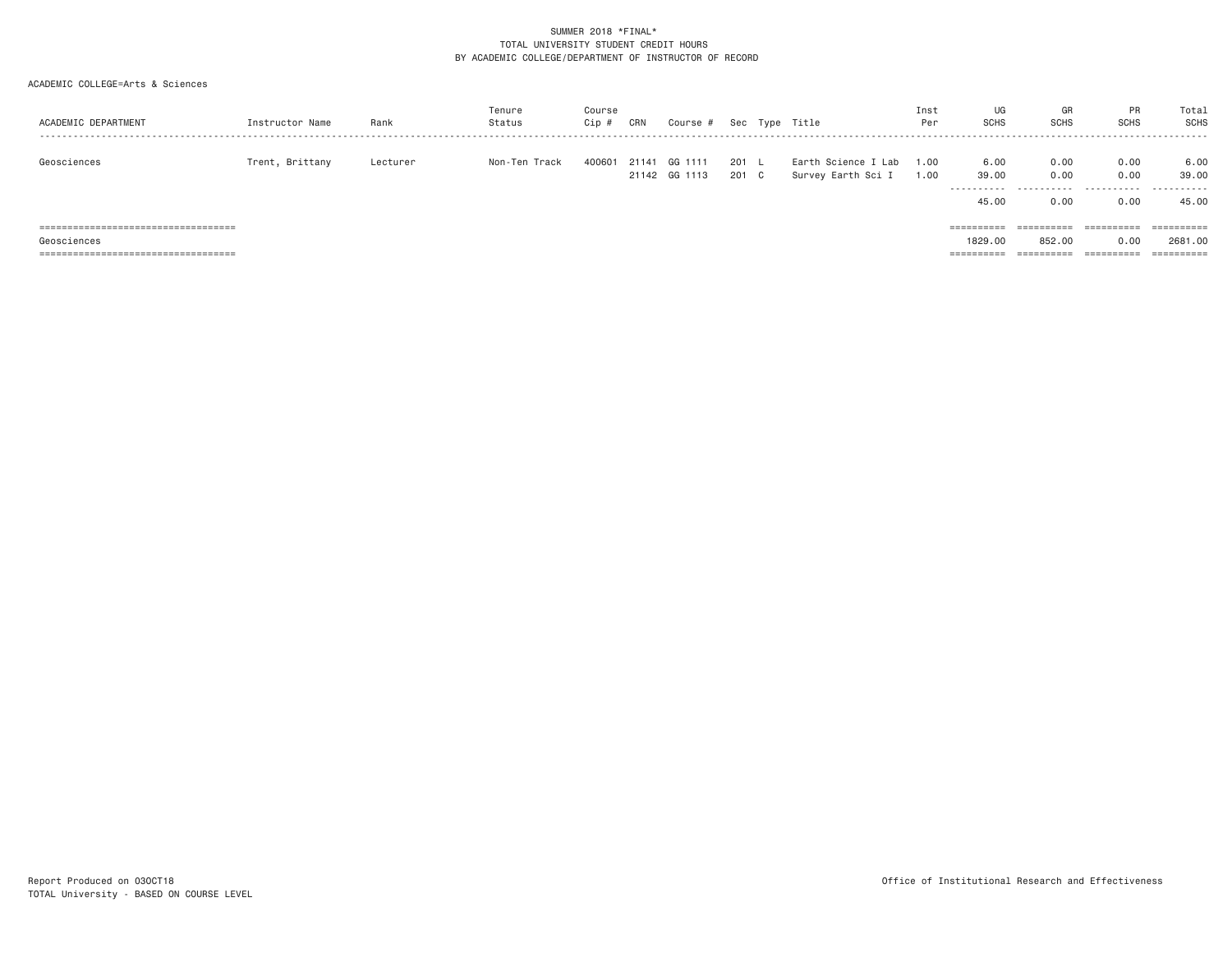| ACADEMIC DEPARTMENT | Instructor Name     | Rank                          | Tenure<br>Status | Course<br>Cip # | CRN          | Course #                 |                | Sec Type Title                             | Inst<br>Per  | UG<br><b>SCHS</b>                                                                                                                                          | GR<br><b>SCHS</b>                                                                                                                                             | PR<br><b>SCHS</b> | Total<br><b>SCHS</b><br>. |
|---------------------|---------------------|-------------------------------|------------------|-----------------|--------------|--------------------------|----------------|--------------------------------------------|--------------|------------------------------------------------------------------------------------------------------------------------------------------------------------|---------------------------------------------------------------------------------------------------------------------------------------------------------------|-------------------|---------------------------|
| History             | Abdella, Samuel     | Non-Employee                  | Not Applicable   |                 |              | 450801 22171 HI 4683     | 201 C          | Europe WWI - Hitler                        | 1.00         | 18.00<br>.                                                                                                                                                 | 0.00<br>.                                                                                                                                                     | 0.00<br>-----     | 18.00<br>.                |
|                     |                     |                               |                  |                 |              |                          |                |                                            |              | 18.00                                                                                                                                                      | 0.00                                                                                                                                                          | 0.00              | 18.00                     |
|                     | Bates, Toby         | Associate Professor Tenured   |                  | 540101          |              | 22157 HI 3133            | 201 C          | History U.S. Pop Cul 1.00                  |              | 33,00                                                                                                                                                      | 0.00                                                                                                                                                          | 0.00              | 33.00                     |
|                     |                     |                               |                  | 540102          | 22161        | HI 4133<br>22163 HI 6133 | 201 C<br>201 C | Civil War 1850-1877<br>Civil War 1850-1877 | 1.00<br>1.00 | 24.00<br>0.00                                                                                                                                              | 0.00<br>6.00                                                                                                                                                  | 0.00<br>0.00      | 24.00<br>6.00             |
|                     |                     |                               |                  |                 |              |                          |                |                                            |              | .                                                                                                                                                          | .                                                                                                                                                             | .                 | وبالمحامي                 |
|                     |                     |                               |                  |                 |              |                          |                |                                            |              | 57.00                                                                                                                                                      | 6.00                                                                                                                                                          | 0.00              | 63.00                     |
|                     | Benek, Ali          | Grad Teach Assist             | Not Applicable   |                 |              | 540102 20696 HI 1073     | 51 C           | Modern U S History                         | 1.00         | 45.00<br>$\sim$ $\sim$ $\sim$<br>$\begin{array}{cccccccccccccc} \bullet & \bullet & \bullet & \bullet & \bullet & \bullet & \bullet & \bullet \end{array}$ | 0.00<br>$\frac{1}{2} \left( \frac{1}{2} \right) \left( \frac{1}{2} \right) \left( \frac{1}{2} \right) \left( \frac{1}{2} \right)$                             | 0.00<br>.         | 45.00<br>.                |
|                     |                     |                               |                  |                 |              |                          |                |                                            |              | 45.00                                                                                                                                                      | 0.00                                                                                                                                                          | 0.00              | 45.00                     |
|                     | Brain, Stephen      | Associate Professor Tenured   |                  |                 |              | 540102 21695 HI 8823     | 101 S          | Sem Us Hi Since 1877 1.00                  |              | 0.00<br>.                                                                                                                                                  | 21.00<br>$\frac{1}{2} \left( \frac{1}{2} \right) \left( \frac{1}{2} \right) \left( \frac{1}{2} \right) \left( \frac{1}{2} \right) \left( \frac{1}{2} \right)$ | 0.00<br>.         | 21.00<br>.                |
|                     |                     |                               |                  |                 |              |                          |                |                                            |              | 0.00                                                                                                                                                       | 21.00                                                                                                                                                         | 0.00              | 21.00                     |
|                     | Davenport, Christy  | Grad Teach Assist             | Not Applicable   |                 |              | 540102 20693 HI 1063     | 51 C           | Early U S History                          | 1.00         | 36.00                                                                                                                                                      | 0.00                                                                                                                                                          | 0.00              | 36.00                     |
|                     |                     |                               |                  |                 |              |                          |                |                                            |              | <u> - - - - - - - - - -</u><br>36.00                                                                                                                       | -----<br>0.00                                                                                                                                                 | -----<br>0.00     | .<br>36.00                |
|                     | Hersey, Mark        | Associate Professor Tenured   |                  |                 |              | 540102 22768 HI 8933     | 101 C          | Col. & Rev. America                        | 1.00         | 0.00                                                                                                                                                       | 18.00                                                                                                                                                         | 0.00              | 18.00                     |
|                     |                     |                               |                  |                 |              |                          |                |                                            |              | .<br>0.00                                                                                                                                                  | 18.00                                                                                                                                                         | 0.00              | $    -$<br>18.00          |
|                     | Himel, Matthew      | Grad Teach Assist             | Not Applicable   |                 |              | 540101 20704 HI 3333     | 01 C           | Mississippi History                        | 1.00         | 39,00                                                                                                                                                      | 0.00                                                                                                                                                          | 0.00              | 39.00                     |
|                     |                     |                               |                  |                 |              |                          |                |                                            |              | .<br>39.00                                                                                                                                                 | $- - - -$<br>0.00                                                                                                                                             | .<br>0.00         | .<br>39.00                |
|                     | Livingston, Edward  | Grad Teach Assist             | Not Applicable   |                 |              | 540102 20692 HI 1063     | 01 C           | Early U S History                          | 1.00         | 24.00                                                                                                                                                      | 0.00                                                                                                                                                          | 0.00              | 24.00                     |
|                     |                     |                               |                  |                 |              |                          |                |                                            |              | 24.00                                                                                                                                                      | 0.00                                                                                                                                                          | 0.00              | .<br>24.00                |
|                     | Marcus, Alan        | Professor                     | Tenured          |                 |              | 540102 22905 HI 8963     | $101 \quad C$  | U.S. History since 1 1.00                  |              | 0.00                                                                                                                                                       | 3.00                                                                                                                                                          | 0.00              | 3.00                      |
|                     |                     |                               |                  |                 |              |                          |                |                                            |              | 0.00                                                                                                                                                       | 3.00                                                                                                                                                          | 0.00              | 3.00                      |
|                     | Montgomery, Jeremy  | Grad Teach Assist             | Not Applicable   |                 |              | 540102 20695 HI 1073     | 01 C           | Modern U S History                         | 1.00         | 24.00                                                                                                                                                      | 0.00                                                                                                                                                          | 0.00              | 24.00                     |
|                     |                     |                               |                  |                 |              |                          |                |                                            |              | $\frac{1}{2}$<br>.<br>24.00                                                                                                                                | $\frac{1}{2} \left( \frac{1}{2} \right) \left( \frac{1}{2} \right) \left( \frac{1}{2} \right) \left( \frac{1}{2} \right)$<br>0.00                             | .<br>0.00         | .<br>24.00                |
|                     | Orsini, Davide      | Assistant Professor Ten Track |                  |                 |              | 540101 21550 HI 4673     | 001 C          | Europe 1789-1914                           | 1.00         | 39.00                                                                                                                                                      | 0.00                                                                                                                                                          | 0.00              | 39.00                     |
|                     |                     |                               |                  |                 |              |                          |                |                                            |              | $\sim$ $\sim$ $\sim$<br>.<br>39.00                                                                                                                         | 0.00                                                                                                                                                          | 0.00              | .<br>39.00                |
|                     | Snyder, Christopher | Non-Faculty                   | Tenured          |                 | 240101 20710 | HON 4093                 | H01 E          | Honors Thesis                              | 1.00         | 3.00                                                                                                                                                       | 0.00                                                                                                                                                          | 0.00              | 3.00                      |
|                     |                     |                               |                  |                 |              | 309999 21521 ISE 4200    | 805 A          | Intl Student Exchang                       | 1.00         | 78.00                                                                                                                                                      | 0.00                                                                                                                                                          | 0.00              | 78.00                     |
|                     |                     |                               |                  |                 |              |                          |                |                                            |              | <b><i><u>.</u></i></b><br>$- - -$<br>81.00                                                                                                                 | د د د د<br>0.00                                                                                                                                               | .<br>0.00         | .<br>81.00                |
|                     | Thomas, Kathleen    | Grad Teach Assist             | Not Applicable   |                 |              | 540102 21549 HI 1073     | 001 C          | Modern U S History                         | 1.00         | 18.00                                                                                                                                                      | 0.00                                                                                                                                                          | 0.00              | 18.00                     |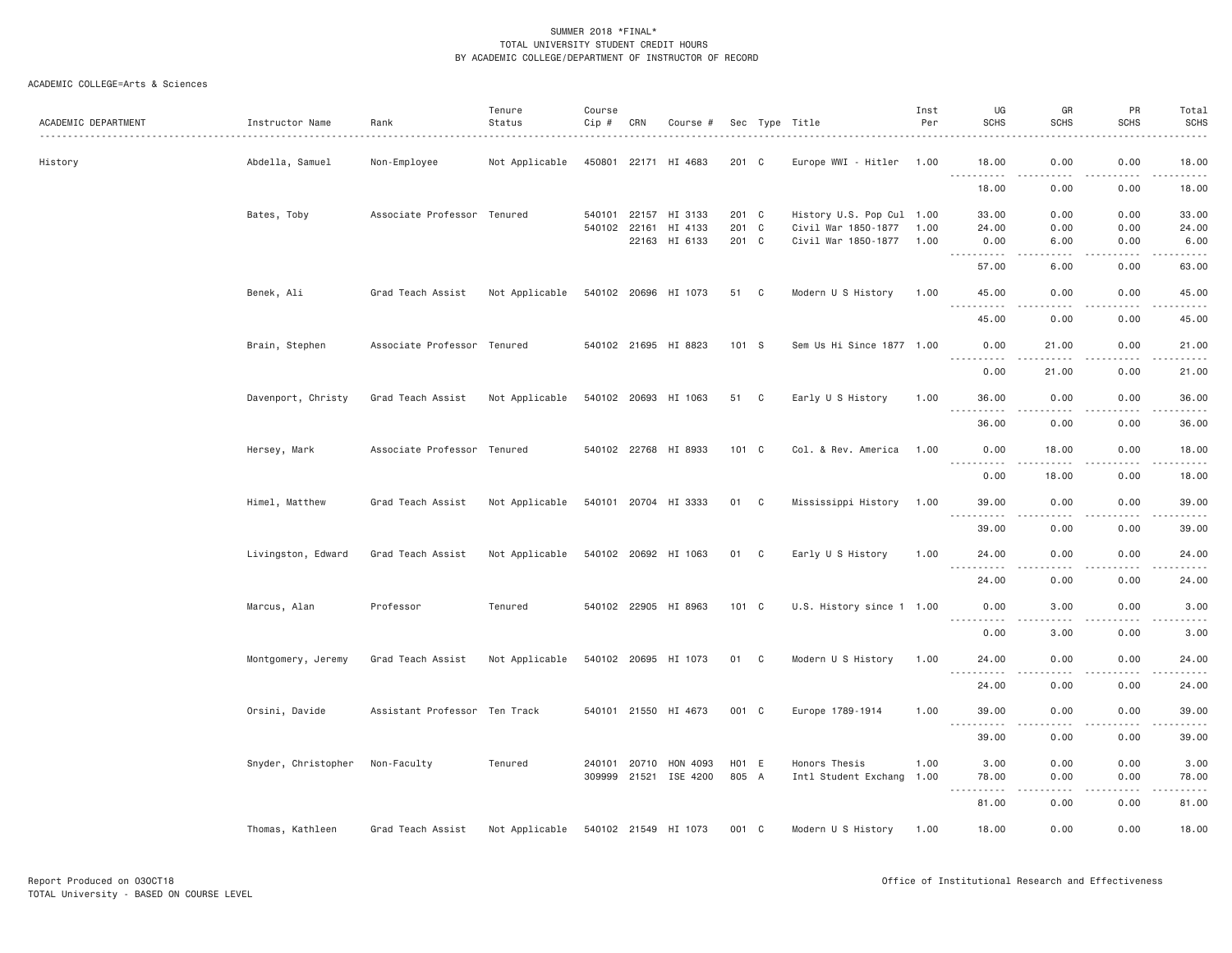| ACADEMIC DEPARTMENT                               | Instructor Name | Rank | Tenure<br>Status | Course<br>Cip # | CRN | Course # |  | Sec Type Title | Inst<br>Per | UG<br><b>SCHS</b>    | GR<br><b>SCHS</b>   | PR<br><b>SCHS</b>  | Total<br><b>SCHS</b>                                                                                                                                                                                                                                                                                                                                                                                                                                                                             |
|---------------------------------------------------|-----------------|------|------------------|-----------------|-----|----------|--|----------------|-------------|----------------------|---------------------|--------------------|--------------------------------------------------------------------------------------------------------------------------------------------------------------------------------------------------------------------------------------------------------------------------------------------------------------------------------------------------------------------------------------------------------------------------------------------------------------------------------------------------|
|                                                   |                 |      |                  |                 |     |          |  |                |             | .<br>18.00           | .<br>0.00           | .<br>0.00          | .<br>18,00                                                                                                                                                                                                                                                                                                                                                                                                                                                                                       |
| ======================================<br>History |                 |      |                  |                 |     |          |  |                |             | ==========<br>381.00 | ==========<br>48.00 | ==========<br>0.00 | $\begin{array}{cccccccccc} \multicolumn{2}{c}{} & \multicolumn{2}{c}{} & \multicolumn{2}{c}{} & \multicolumn{2}{c}{} & \multicolumn{2}{c}{} & \multicolumn{2}{c}{} & \multicolumn{2}{c}{} & \multicolumn{2}{c}{} & \multicolumn{2}{c}{} & \multicolumn{2}{c}{} & \multicolumn{2}{c}{} & \multicolumn{2}{c}{} & \multicolumn{2}{c}{} & \multicolumn{2}{c}{} & \multicolumn{2}{c}{} & \multicolumn{2}{c}{} & \multicolumn{2}{c}{} & \multicolumn{2}{c}{} & \multicolumn{2}{c}{} & \mult$<br>429.00 |
|                                                   |                 |      |                  |                 |     |          |  |                |             | ==========           | ==========          | ==========         | ==========                                                                                                                                                                                                                                                                                                                                                                                                                                                                                       |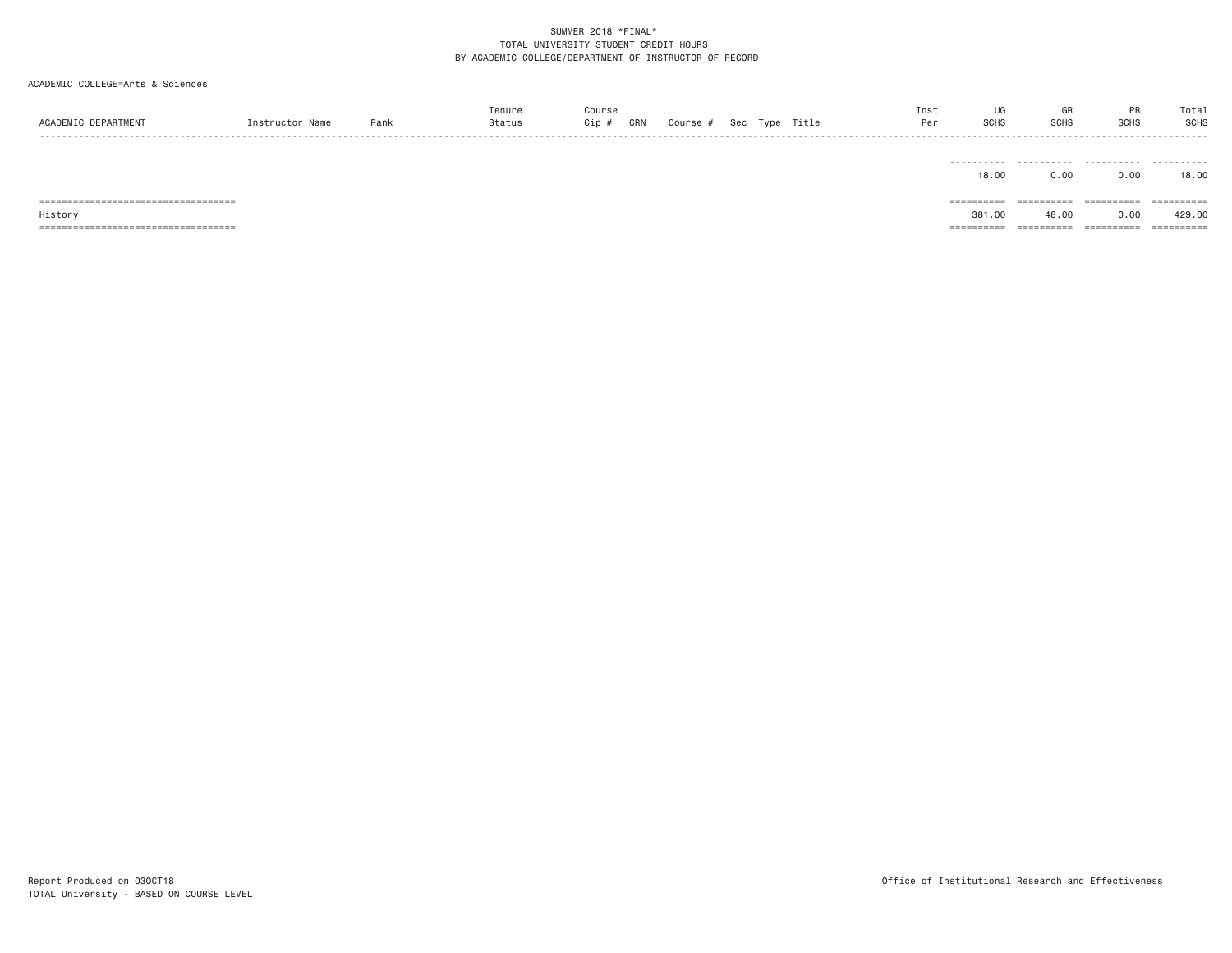#### ACADEMIC COLLEGE=Arts & Sciences

| ACADEMIC DEPARTMENT      | Instructor Name                                        | Rank         | Tenure<br>Status | Course<br>Cip # | CRN            | Course #                        |                |             | Sec Type Title                   | Inst<br>Per  | UG<br><b>SCHS</b>                         | GR<br><b>SCHS</b> | PR<br><b>SCHS</b> | Total<br><b>SCHS</b><br>. |
|--------------------------|--------------------------------------------------------|--------------|------------------|-----------------|----------------|---------------------------------|----------------|-------------|----------------------------------|--------------|-------------------------------------------|-------------------|-------------------|---------------------------|
| Mathematics & Statistics | Alexander, Alison                                      | Non-Employee | Not Applicable   |                 |                | 270101 20767 MA 0003            | 102 C          |             | Developmental Math               | 1.00         | 18.00<br><u> - - - - - - - - - -</u>      | 0.00              | 0.00              | 18.00<br>.                |
|                          |                                                        |              |                  |                 |                |                                 |                |             |                                  |              | 18.00                                     | 0.00              | 0.00              | 18.00                     |
|                          | Ballamoole, Snehalat Clinical Assist Pro Non-Ten Track |              |                  | 270101          |                | 20811 MA 1613                   | 02             | C           | Cal Bus & Life Sc I              | 1.00         | 48.00                                     | 0.00              | 0.00              | 48.00                     |
|                          |                                                        |              |                  |                 |                | 20814 MA 1713                   | 01             | C           | Calculus I                       | 1.00         | 27.00<br>------<br>$\sim$ $\sim$ $\sim$   | 0.00<br>.         | 0.00<br>.         | 27.00<br>.                |
|                          |                                                        |              |                  |                 |                |                                 |                |             |                                  |              | 75.00                                     | 0.00              | 0.00              | 75.00                     |
|                          | Banik, Robert                                          | Instructor   | Non-Ten Track    | 270101          |                | 20818 MA 1713                   | 51             | $\mathbb C$ | Calculus I                       | 1.00         | 39.00                                     | 0.00              | 0.00              | 39.00                     |
|                          |                                                        |              |                  |                 | 20826          | MA 1723<br>270102 20782 MA 1313 | 53<br>001 B    | C           | Calculus II<br>College Algebra   | 1.00<br>1.00 | 39.00<br>51.00                            | 0.00<br>0.00      | 0.00<br>0.00      | 39.00<br>51.00            |
|                          |                                                        |              |                  |                 |                |                                 |                |             |                                  |              | .<br>129.00                               | $  -$<br>0.00     | 0.00              | .<br>129.00               |
|                          |                                                        |              |                  |                 |                |                                 |                |             |                                  |              |                                           |                   |                   |                           |
|                          | Beckman, Jennifer                                      | Instructor   | Non-Ten Track    | 270501          | 20829          | 20828 MA 2113<br>MA 2113        | 001 C<br>002 K |             | Intro to Stats<br>Intro to Stats | 1.00<br>1.00 | 36.00<br>0.00                             | 0.00<br>0.00      | 0.00<br>0.00      | 36.00<br>0.00             |
|                          |                                                        |              |                  |                 | 20836          | MA 2113                         | 51             | B           | Intro to Stats                   | 1.00         | 21.00                                     | 0.00              | 0.00              | 21.00                     |
|                          |                                                        |              |                  |                 | 20837          | MA 2113                         | 52             | B           | Intro to Stats                   | 1.00         | 27.00                                     | 0.00              | 0.00              | 27.00                     |
|                          |                                                        |              |                  |                 | 20838          | MA 2113                         | 53             | K           | Intro to Stats                   | 1.00         | 0.00                                      | 0.00              | 0.00              | 0.00                      |
|                          |                                                        |              |                  |                 | 20839          | MA 2113                         | 54             | К           | Intro to Stats                   | 1.00         | 0.00                                      | 0.00              | 0.00              | 0.00                      |
|                          |                                                        |              |                  |                 | 20840          | MA 2113                         | 55             | К           | Intro to Stats                   | 1.00         | 0.00                                      | 0.00              | 0.00              | 0.00                      |
|                          |                                                        |              |                  |                 | 20841          | MA 2113                         | 56             | К           | Intro to Stats                   | 1.00         | 0.00                                      | 0.00              | 0.00              | 0.00                      |
|                          |                                                        |              |                  |                 | 21044          | ST 2113                         | 001            | C           | Intro to Stats                   | 1.00         | 42.00                                     | 0.00              | 0.00              | 42.00                     |
|                          |                                                        |              |                  |                 |                | 21045 ST 2113                   | 002            | K           | Intro to Stats                   | 1.00         | 0.00                                      | 0.00              | 0.00              | 0.00                      |
|                          |                                                        |              |                  |                 | 21052          | ST 2113                         | 51             | B           | Intro to Stats                   | 1.00         | 45.00                                     | 0.00              | 0.00              | 45.00                     |
|                          |                                                        |              |                  |                 | 21053          | ST 2113                         | 52             | B           | Intro to Stats                   | 1.00         | 54.00                                     | 0.00              | 0.00              | 54.00                     |
|                          |                                                        |              |                  |                 | 21054          | ST 2113<br>21055 ST 2113        | 53<br>54       | К<br>К      | Intro to Stats<br>Intro to Stats | 1.00<br>1.00 | 0.00<br>0.00                              | 0.00<br>0.00      | 0.00<br>0.00      | 0.00<br>0.00              |
|                          |                                                        |              |                  |                 |                | 21056 ST 2113                   | 55             | К           | Intro to Stats                   | 1.00         | 0.00                                      | 0.00              | 0.00              | 0.00                      |
|                          |                                                        |              |                  |                 |                | 21057 ST 2113                   | 56             | K           | Intro to Stats                   | 1,00         | 0.00                                      | 0.00              | 0.00              | 0.00                      |
|                          |                                                        |              |                  |                 |                |                                 |                |             |                                  |              | .<br>$- - -$<br>225.00                    | .<br>0.00         | .<br>0.00         | .<br>225.00               |
|                          | Dang, Hai                                              | Professor    | Tenured          | 270101          | 20815          | MA 1713                         | 02             | C           | Calculus I                       | 1.00         | 24.00                                     | 0.00              | 0.00              | 24.00                     |
|                          |                                                        |              |                  |                 | 20857          | MA 3253                         | 03             | C           | Diff Equations                   | 1,00         | 45.00                                     | 0.00              | 0.00              | 45.00                     |
|                          |                                                        |              |                  |                 |                | 22665 MA 7000                   | 51 I           |             | Directed Indiv Study 1.00        |              | 0.00                                      | 3,00              | 0.00              | 3.00                      |
|                          |                                                        |              |                  |                 |                |                                 |                |             |                                  |              | $\sim$ $\sim$ $\sim$ $\sim$<br>.<br>69.00 | -----<br>3.00     | -----<br>0.00     | .<br>72.00                |
|                          | Eaton, Jonathan                                        | Instructor   | Non-Ten Track    | 270501          |                | 20830 MA 2113                   | 01             | B           | Intro to Stats                   | 1.00         | 39.00                                     | 0.00              | 0.00              | 39.00                     |
|                          |                                                        |              |                  |                 | 20831          | MA 2113                         | 02             | B           | Intro to Stats                   | 1.00         | 36.00                                     | 0.00              | 0.00              | 36.00                     |
|                          |                                                        |              |                  |                 | 20832          | MA 2113                         | 03             | K           | Intro to Stats                   | 1.00         | 0.00                                      | 0.00              | 0.00              | 0.00                      |
|                          |                                                        |              |                  |                 | 20833          | MA 2113                         | 04             | K           | Intro to Stats                   | 1.00         | 0.00                                      | 0.00              | 0.00              | 0.00                      |
|                          |                                                        |              |                  |                 | 20834          | MA 2113                         | 05             | К           | Intro to Stats                   | 1.00         | 0.00                                      | 0.00              | 0.00              | 0.00                      |
|                          |                                                        |              |                  |                 | 20835<br>21046 | MA 2113<br>ST 2113              | 06<br>01       | К<br>B      | Intro to Stats<br>Intro to Stats | 1.00<br>1.00 | 0.00<br>21.00                             | 0.00<br>0.00      | 0.00<br>0.00      | 0.00<br>21.00             |
|                          |                                                        |              |                  |                 | 21047          | ST 2113                         | 02             | B           | Intro to Stats                   | 1.00         | 36.00                                     | 0.00              | 0.00              | 36.00                     |
|                          |                                                        |              |                  |                 | 21048          | ST 2113                         | 03             | К           | Intro to Stats                   | 1.00         | 0.00                                      | 0.00              | 0.00              | 0.00                      |
|                          |                                                        |              |                  |                 | 21049          | ST 2113                         | 04             | К           | Intro to Stats                   | 1.00         | 0.00                                      | 0.00              | 0.00              | 0.00                      |
|                          |                                                        |              |                  |                 | 21050          | ST 2113                         | 05             | K           | Intro to Stats                   | 1.00         | 0.00                                      | 0.00              | 0.00              | 0.00                      |
|                          |                                                        |              |                  |                 | 21051          | ST 2113                         | 06             | К           | Intro to Stats                   | 1.00         | 0.00                                      | 0.00              | 0.00              | 0.00                      |
|                          |                                                        |              |                  |                 | 21363          | MA 2113                         | 501            | C           | Intro to Stats                   | 1.00         | 27.00                                     | 0.00              | 0.00              | 27.00                     |
|                          |                                                        |              |                  |                 | 21401          | ST 2113                         | 501            | C           | Intro to Stats                   | 1.00         | 51.00                                     | 0.00              | 0.00              | 51.00                     |

Report Produced on 03OCT18 Office of Institutional Research and Effectiveness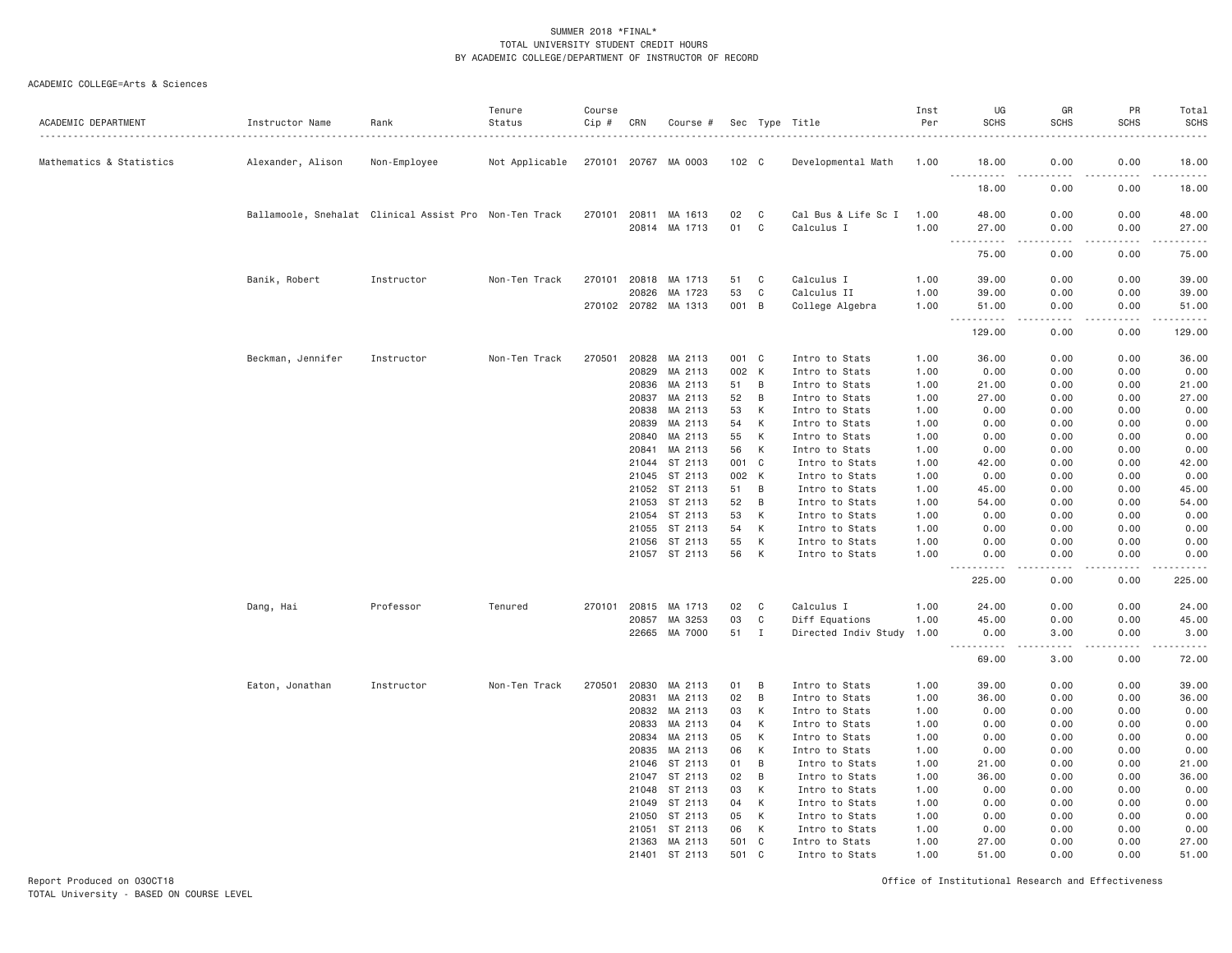| ACADEMIC COLLEGE=Arts & Sciences |  |
|----------------------------------|--|
|----------------------------------|--|

| ACADEMIC DEPARTMENT      | Instructor Name     | Rank                              | Tenure<br>Status | Course<br>$Cip \#$ | CRN          | Course #              |       |              | Sec Type Title            | Inst<br>Per | UG<br><b>SCHS</b>                    | GR<br><b>SCHS</b>                                                                                                                                                 | PR<br><b>SCHS</b>             | Total<br><b>SCHS</b> |
|--------------------------|---------------------|-----------------------------------|------------------|--------------------|--------------|-----------------------|-------|--------------|---------------------------|-------------|--------------------------------------|-------------------------------------------------------------------------------------------------------------------------------------------------------------------|-------------------------------|----------------------|
|                          |                     |                                   |                  |                    |              |                       |       |              |                           |             | <u>.</u><br>210.00                   | .<br>0.00                                                                                                                                                         | 0.00                          | .<br>210.00          |
| Mathematics & Statistics | Ge, Lin             | Clinical Assist Pro Non-Ten Track |                  |                    |              | 521302 21103 BQA 3123 | 201 C |              | Bus Stat Methods II 1.00  |             | 21.00                                | 0.00                                                                                                                                                              | 0.00                          | 21.00                |
|                          |                     |                                   |                  |                    |              |                       |       |              |                           |             | <u>.</u>                             | د د د د                                                                                                                                                           | .                             | .                    |
|                          |                     |                                   |                  |                    |              |                       |       |              |                           |             | 21.00                                | 0.00                                                                                                                                                              | 0.00                          | 21.00                |
|                          | Kilpatrick, Matthew | Lecturer                          | Non-Ten Track    | 270101             | 20770        | MA 0103               | 02    | C            | Intermediate Algebra 1.00 |             | 42.00                                | 0.00                                                                                                                                                              | 0.00                          | 42.00                |
|                          |                     |                                   |                  |                    | 20771        | MA 0103               | 03    | K            | Intermediate Algebra 1.00 |             | 0.00                                 | 0.00                                                                                                                                                              | 0.00                          | 0.00                 |
|                          |                     |                                   |                  |                    |              | 20772 MA 0103         | 04    | K            | Intermediate Algebra 1.00 |             | 0.00                                 | 0.00                                                                                                                                                              | 0.00                          | 0.00                 |
|                          |                     |                                   |                  |                    | 20774        | MA 0103               | 06    | K            | Intermediate Algebra 1.00 |             | 0.00                                 | 0.00                                                                                                                                                              | 0.00                          | 0.00                 |
|                          |                     |                                   |                  |                    | 20801        | MA 1323               | 51    | C            | Trigonometry              | 1.00        | 18.00                                | 0.00                                                                                                                                                              | 0.00                          | 18.00                |
|                          |                     |                                   |                  |                    | 20802        | MA 1323               | 52    | $\mathsf{C}$ | Trigonometry              | 1.00        | 42.00                                | 0.00                                                                                                                                                              | 0.00                          | 42.00                |
|                          |                     |                                   |                  |                    |              | 20809 MA 1613         | 001 C |              | Cal Bus & Life Sc I       | 1.00        | 30.00<br>.                           | 0.00<br>د د د د                                                                                                                                                   | 0.00<br>. <b>.</b>            | 30.00<br>.           |
|                          |                     |                                   |                  |                    |              |                       |       |              |                           |             | 132.00                               | 0.00                                                                                                                                                              | 0.00                          | 132.00               |
|                          | Kim, Seongjai       | Professor                         | Tenured          | 270101             | 20824        | MA 1723               | 03    | C            | Calculus II               | 1,00        | 36.00                                | 0.00                                                                                                                                                              | 0.00                          | 36.00                |
|                          |                     |                                   |                  |                    | 20862        | MA 4313               | 01    | $\mathbf C$  | Numerical Anal I          | 1.00        | 6.00                                 | 0.00                                                                                                                                                              | 0.00                          | 6.00                 |
|                          |                     |                                   |                  |                    | 20866        | MA 6313               | 01    | $\mathbf C$  | Numerical Anal I          | 1.00        | 0.00                                 | 51.00                                                                                                                                                             | 0.00                          | 51.00                |
|                          |                     |                                   |                  |                    | 22654        | MA 9000               | 01    | D            | Research / Diss           | 1.00        | 0.00                                 | 3.00                                                                                                                                                              | 0.00                          | 3.00                 |
|                          |                     |                                   |                  |                    | 22655        | MA 9000               | 52    | D            | Research / Diss           | 1.00        | 0.00                                 | 3.00                                                                                                                                                              | 0.00                          | 3.00                 |
|                          |                     |                                   |                  |                    |              |                       |       |              |                           |             | <u>.</u><br>42.00                    | $\mathcal{L}^{\mathcal{L}}\mathcal{L}^{\mathcal{L}}\mathcal{L}^{\mathcal{L}}\mathcal{L}^{\mathcal{L}}\mathcal{L}^{\mathcal{L}}\mathcal{L}^{\mathcal{L}}$<br>57.00 | . <b>.</b><br>0.00            | .<br>99.00           |
|                          | McBride, Matthew    | Assistant Professor Ten Track     |                  | 270101             | 20825        | MA 1723               | 52    | C            | Calculus II               | 1.00        | 33.00                                | 0.00                                                                                                                                                              | 0.00                          | 33.00                |
|                          |                     |                                   |                  |                    | 22517        | MA 9000               | 51    | D            | Research / Diss           | 1.00        | 0.00                                 | 3.00                                                                                                                                                              | 0.00                          | 3.00                 |
|                          |                     |                                   |                  |                    |              | 270102 20854 MA 3113  | 51    | $\mathbf{C}$ | Intro Linear Algebra 1.00 |             | 42.00                                | 0.00                                                                                                                                                              | 0.00                          | 42.00                |
|                          |                     |                                   |                  |                    |              |                       |       |              |                           |             | $\sim$ $\sim$ $\sim$<br>.<br>75.00   | .<br>3.00                                                                                                                                                         | .<br>0.00                     | .<br>78.00           |
|                          | Miller, Vivien      | Professor                         | Tenured          |                    |              | 270101 20798 MA 1323  | 01    | C            | Trigonometry              | 1.00        | 42.00                                | 0.00                                                                                                                                                              | 0.00                          | 42.00                |
|                          |                     |                                   |                  |                    | 20847        | MA 2743               | 02    | C            | Calculus IV               | 1.00        | 36.00                                | 0.00                                                                                                                                                              | 0.00                          | 36.00                |
|                          |                     |                                   |                  |                    |              |                       |       |              |                           |             | 78.00                                | .<br>0.00                                                                                                                                                         | .<br>0.00                     | .<br>78.00           |
|                          | Nation, Julie       | Instructor                        | Non-Ten Track    |                    |              | 270101 21360 MA 1423  | 501 C |              | Problem Solving Real 1.00 |             | 51.00                                | 0.00                                                                                                                                                              | 0.00                          | 51.00                |
|                          |                     |                                   |                  |                    |              |                       |       |              |                           |             | $ -$<br>.                            |                                                                                                                                                                   |                               | .                    |
|                          |                     |                                   |                  |                    |              |                       |       |              |                           |             | 51.00                                | 0.00                                                                                                                                                              | 0.00                          | 51.00                |
|                          | Neumann, Michael    | Professor                         | Tenured          |                    | 270101 20843 | MA 2733               | 02    | C            | Calculus III              | 1.00        | 39.00                                | 0.00                                                                                                                                                              | 0.00                          | 39.00                |
|                          |                     |                                   |                  |                    |              | 20846 MA 2743         | 01    | C            | Calculus IV               | 1.00        | 21.00<br>$\sim$ $\sim$ .             | 0.00<br>.                                                                                                                                                         | 0.00                          | 21.00                |
|                          |                     |                                   |                  |                    |              |                       |       |              |                           |             | 60.00                                | 0.00                                                                                                                                                              | 0.00                          | 60.00                |
|                          | Oppenheimer, Seth   | Professor                         | Tenured          |                    |              | 270101 20823 MA 1723  | 02    | C            | Calculus II               | 1.00        | 21.00                                | 0.00                                                                                                                                                              | 0.00                          | 21.00                |
|                          |                     |                                   |                  |                    | 20851        | MA 3053               | 01    | C            | Found Of Math I           | 1.00        | 51.00                                | 0.00                                                                                                                                                              | 0.00                          | 51.00                |
|                          |                     |                                   |                  |                    |              |                       |       |              |                           |             | $\frac{1}{2}$<br>. <b>.</b><br>72.00 | .<br>0.00                                                                                                                                                         | . <b>.</b><br>$- - -$<br>0.00 | .<br>72.00           |
|                          | Patil, Prakash      | Associate Professor Ten Track     |                  | 270501             | 20863        | MA 4523               | 01    | C            | Intro To Probability 1.00 |             | 15.00                                | 0.00                                                                                                                                                              | 0.00                          | 15.00                |
|                          |                     |                                   |                  |                    | 20867        | MA 6523               | 01    | C            | Intro To Probability 1.00 |             | 0.00                                 | 6.00                                                                                                                                                              | 0.00                          | 6.00                 |
|                          |                     |                                   |                  |                    | 21060        | ST 4523               | 01    | $\mathbf{C}$ | Intro To Probability 1.00 |             | 3.00                                 | 0.00                                                                                                                                                              | 0.00                          | 3.00                 |
|                          |                     |                                   |                  |                    |              | 21062 ST 6523         | 01    | C            | Intro To Probability 1.00 |             | 0.00                                 | 6.00                                                                                                                                                              | 0.00                          | 6.00                 |

Report Produced on 03OCT18 Office of Institutional Research and Effectiveness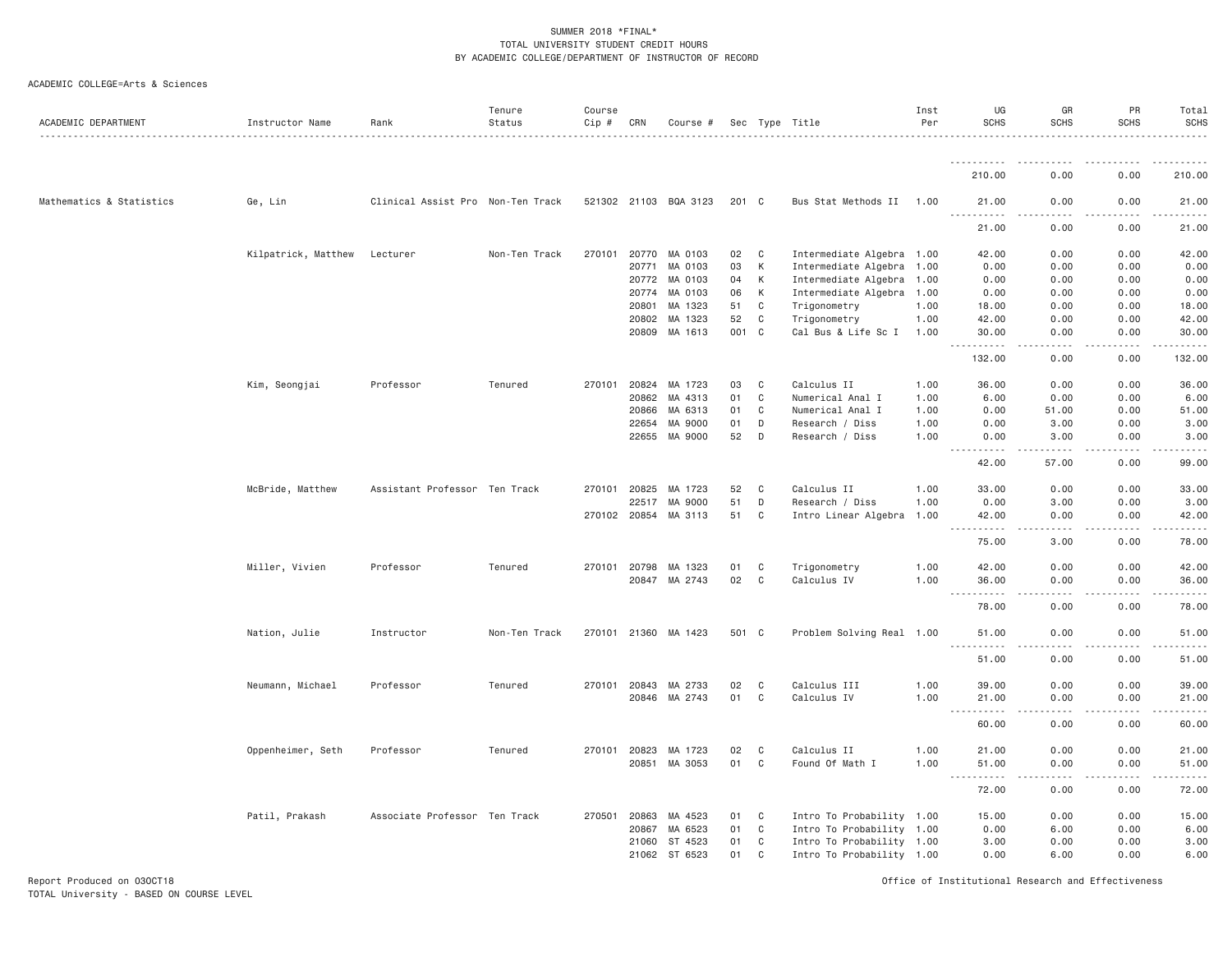| ACADEMIC DEPARTMENT      | Instructor Name                                  | Rank                          | Tenure<br>Status | Course<br>$Cip \#$ | CRN          | Course #             |       |              | Sec Type Title            | Inst<br>Per | UG<br><b>SCHS</b>                                                                                                         | GR<br><b>SCHS</b> | PR<br><b>SCHS</b>     | Total<br><b>SCHS</b> |
|--------------------------|--------------------------------------------------|-------------------------------|------------------|--------------------|--------------|----------------------|-------|--------------|---------------------------|-------------|---------------------------------------------------------------------------------------------------------------------------|-------------------|-----------------------|----------------------|
|                          |                                                  |                               |                  |                    |              |                      |       |              |                           |             |                                                                                                                           |                   |                       |                      |
| Mathematics & Statistics | Patil, Prakash                                   | Associate Professor Ten Track |                  |                    |              | 270501 22524 ST 9000 | 01    | D            | Research / Diss           | 1,00        | 0.00<br><u> - - - - - - - - - -</u>                                                                                       | 9,00              | 0.00                  | 9.00<br>.            |
|                          |                                                  |                               |                  |                    |              |                      |       |              |                           |             | 18.00                                                                                                                     | 21.00             | 0.00                  | 39.00                |
|                          | Qian, Chuanxi                                    | Professor                     | Tenured          | 270101             | 20859        | MA 3253              | 52    | C            | Diff Equations            | 1.00        | 36.00                                                                                                                     | 0.00              | 0.00                  | 36.00                |
|                          |                                                  |                               |                  |                    | 21686        | MA 8273              | 51    | C            | Special Functions         | 1.00        | 0.00                                                                                                                      | 15.00             | 0.00                  | 15.00                |
|                          |                                                  |                               |                  |                    | 22662        | MA 7000              | 01    | $\mathbf{I}$ | Directed Indiv Study 1.00 |             | 0.00<br><b><i><u>.</u></i></b>                                                                                            | 3.00<br>د د د د د | 0.00<br>.             | 3.00<br>.            |
|                          |                                                  |                               |                  |                    |              |                      |       |              |                           |             | 36.00                                                                                                                     | 18.00             | 0.00                  | 54.00                |
|                          | Robinson, Amber                                  | Lecturer                      | Non-Ten Track    | 270101             | 20797        | MA 1323              | 001 C |              | Trigonometry              | 1.00        | 36.00                                                                                                                     | 0.00              | 0.00                  | 36.00<br>المتمامين   |
|                          |                                                  |                               |                  |                    |              |                      |       |              |                           |             | 36.00                                                                                                                     | 0.00              | 0.00                  | 36.00                |
|                          | Sepehrifar, Mohammad Associate Professor Tenured |                               |                  | 270101             | 20822        | MA 1723              | 01    | $\mathsf{C}$ | Calculus II               | 1.00        | 39.00                                                                                                                     | 0.00              | 0.00                  | 39.00                |
|                          |                                                  |                               |                  | 270501             | 23035        | ST 7000              | 01    | $\mathbf I$  | Directed Indiv Study 1.00 |             | 0.00                                                                                                                      | 1.00              | 0.00                  | 1.00                 |
|                          |                                                  |                               |                  |                    |              | 23447 ST 7000        | 02    | $\mathbf I$  | Directed Indiv Study 1.00 |             | 0.00<br>$\sim$ $\sim$ $\sim$<br>.                                                                                         | 1.00<br>والمحامر  | 0.00<br>.             | 1.00<br>.            |
|                          |                                                  |                               |                  |                    |              |                      |       |              |                           |             | 39.00                                                                                                                     | 2.00              | 0.00                  | 41.00                |
|                          | Smith, Jaclyn                                    | Lecturer                      | Non-Ten Track    | 270101             | 20821        | MA 1713              | E51 C |              | Calculus I                | 1.00        | 48,00                                                                                                                     | 0.00              | 0.00                  | 48.00                |
|                          |                                                  |                               |                  |                    | 21358        | MA 1323              | 501   | $\mathbf{C}$ | Trigonometry              | 1.00        | 57.00                                                                                                                     | 0.00              | 0.00                  | 57.00                |
|                          |                                                  |                               |                  |                    |              | 270102 20796 MA 1313 | E51 C |              | College Algebra           | 1.00        | 81.00<br>$\sim$ $\sim$ $\sim$                                                                                             | 0.00<br>.         | 0.00<br>$\frac{1}{2}$ | 81.00<br>.           |
|                          |                                                  |                               |                  |                    |              |                      |       |              |                           |             | 186.00                                                                                                                    | 0.00              | 0.00                  | 186.00               |
|                          | Smith, Robert                                    | Associate Professor Tenured   |                  |                    | 270101 20845 | MA 2733              | 52    | C            | Calculus III              | 1.00        | 48.00                                                                                                                     | 0.00              | 0.00                  | 48.00                |
|                          |                                                  |                               |                  |                    | 20849        | MA 2743              | 51    | C            | Calculus IV               | 1.00        | 42.00<br>. <sub>.</sub><br>$\frac{1}{2} \left( \frac{1}{2} \right) \left( \frac{1}{2} \right) \left( \frac{1}{2} \right)$ | 0.00<br>.         | 0.00<br>.             | 42.00<br>.           |
|                          |                                                  |                               |                  |                    |              |                      |       |              |                           |             | 90.00                                                                                                                     | 0.00              | 0.00                  | 90.00                |
|                          | Tschume, William                                 | Instructor                    | Non-Ten Track    | 270101             | 20805        | MA 1323              | E51   | C            | Trigonometry              | 1.00        | 36.00                                                                                                                     | 0.00              | 0.00                  | 36.00                |
|                          |                                                  |                               |                  |                    | 21362        | MA 1723              | 501   | $\mathbf{C}$ | Calculus II               | 1.00        | 69.00                                                                                                                     | 0.00              | 0.00                  | 69.00                |
|                          |                                                  |                               |                  |                    | 270102 20790 | MA 1313              | 52    | C            | College Algebra           | 1.00        | 42.00                                                                                                                     | 0.00              | 0.00                  | 42.00                |
|                          |                                                  |                               |                  |                    | 20793        | MA 1313              | 55    | К            | College Algebra           | 1.00        | 0.00                                                                                                                      | 0.00              | 0.00                  | 0.00                 |
|                          |                                                  |                               |                  |                    | 20794        | MA 1313              | 56    | К            | College Algebra           | 1.00        | 0.00<br>المتمامين<br>$  -$                                                                                                | 0.00<br>د د د د   | 0.00<br>.             | 0.00<br>.            |
|                          |                                                  |                               |                  |                    |              |                      |       |              |                           |             | 147.00                                                                                                                    | 0.00              | 0.00                  | 147.00               |
|                          | Walters, Kimberly                                | Instructor                    | Non-Ten Track    | 270101             | 20776        | MA 0103              | 52    | C            | Intermediate Algebra 1.00 |             | 30.00                                                                                                                     | 0.00              | 0.00                  | 30.00                |
|                          |                                                  |                               |                  |                    | 20777        | MA 0103              | 53    | К            | Intermediate Algebra 1.00 |             | 0.00                                                                                                                      | 0.00              | 0.00                  | 0.00                 |
|                          |                                                  |                               |                  |                    | 20778        | MA 0103              | 54    | К            | Intermediate Algebra 1.00 |             | 0.00                                                                                                                      | 0.00              | 0.00                  | 0.00                 |
|                          |                                                  |                               |                  |                    | 20779        | MA 0103              | 55    | $\sf K$      | Intermediate Algebra 1.00 |             | 0.00                                                                                                                      | 0.00              | 0.00                  | 0.00                 |
|                          |                                                  |                               |                  |                    | 20781        | MA 0103              | P51   | C            | Intermediate Algebra 1.00 |             | 87.00                                                                                                                     | 0.00              | 0.00                  | 87.00                |
|                          |                                                  |                               |                  |                    | 270102 20783 | MA 1313              | 01    | C            | College Algebra           | 1.00        | 42.00                                                                                                                     | 0.00              | 0.00                  | 42.00                |
|                          |                                                  |                               |                  |                    | 20787        | MA 1313              | 06    | К            | College Algebra           | 1.00        | 0.00                                                                                                                      | 0.00              | 0.00                  | 0.00                 |
|                          |                                                  |                               |                  |                    | 20788        | MA 1313              | 07    | $\,$ K       | College Algebra           | 1.00        | 0.00                                                                                                                      | 0.00              | 0.00                  | 0.00                 |
|                          |                                                  |                               |                  |                    |              | 21357 MA 1313        | 501 C |              | College Algebra           | 1.00        | 66.00<br>.<br>$\sim$ $\sim$ $\sim$                                                                                        | 0.00<br>.         | 0.00<br>.             | 66.00<br>.           |
|                          |                                                  |                               |                  |                    |              |                      |       |              |                           |             | 225.00                                                                                                                    | 0.00              | 0.00                  | 225.00               |
|                          | Woodard, Kelly                                   | Lecturer                      | Non-Ten Track    | 270101             | 21356        | MA 0103              | 501 C |              | Intermediate Algebra 1.00 |             | 30.00                                                                                                                     | 0.00              | 0.00                  | 30.00                |
|                          |                                                  |                               |                  |                    | 21359        | MA 1413              | 501 C |              | Structure Real Numbe 1.00 |             | 36.00                                                                                                                     | 0.00              | 0.00                  | 36.00                |
|                          |                                                  |                               |                  |                    | 21361        | MA 1433              | 501 C |              | Informal Geom & Meas 1.00 |             | 48.00                                                                                                                     | 0.00              | 0.00                  | 48.00                |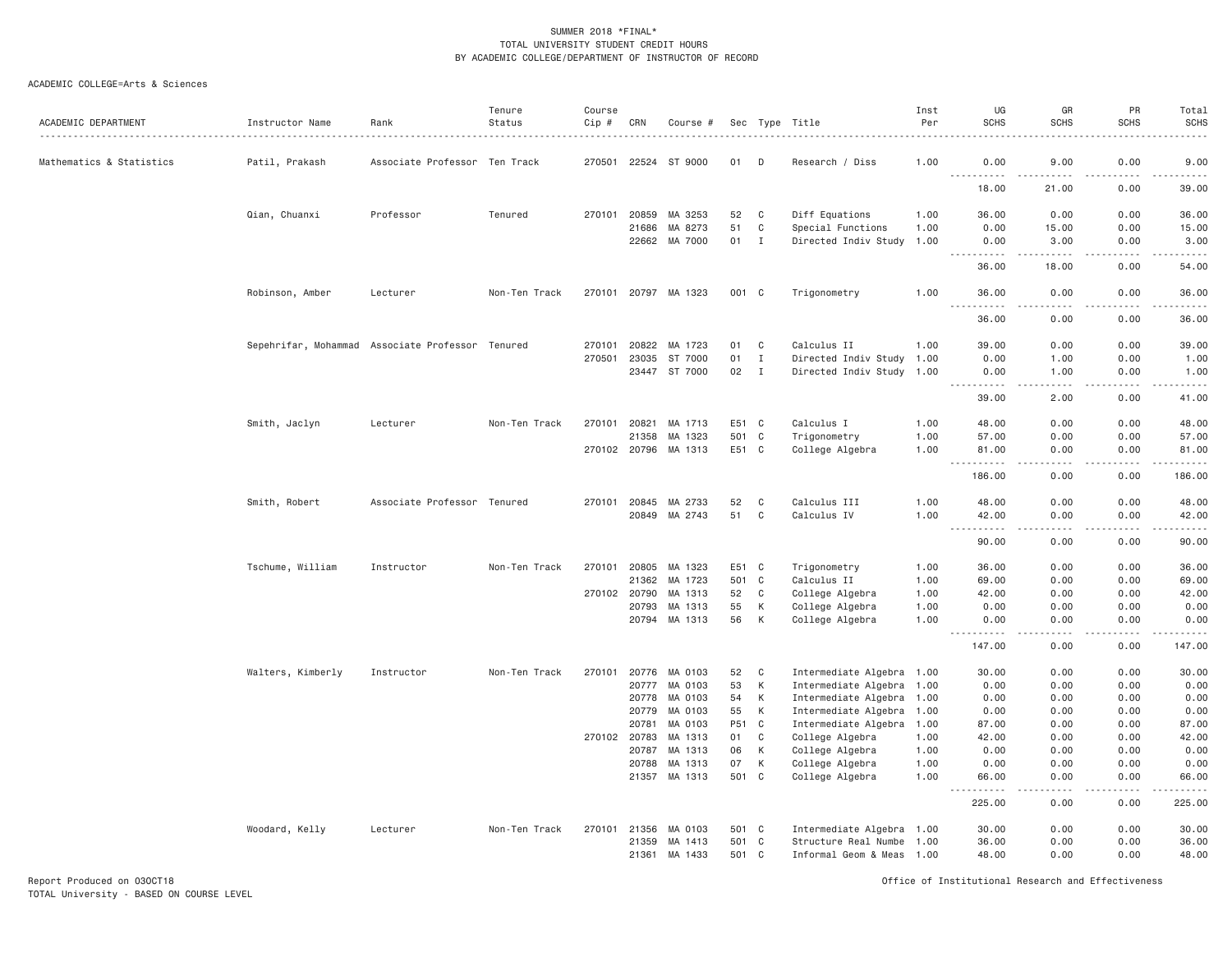| ACADEMIC DEPARTMENT                                            | Instructor Name                                  | Rank                          | Tenure<br>Status | Course<br>Cip# | CRN   | Course #                 |          |        | Sec Type Title                     | Inst<br>Per  | UG<br><b>SCHS</b>                   | GR<br><b>SCHS</b><br>.                                                                                                            | PR<br><b>SCHS</b>                                                                                                                      | Total<br>SCHS<br>.   |
|----------------------------------------------------------------|--------------------------------------------------|-------------------------------|------------------|----------------|-------|--------------------------|----------|--------|------------------------------------|--------------|-------------------------------------|-----------------------------------------------------------------------------------------------------------------------------------|----------------------------------------------------------------------------------------------------------------------------------------|----------------------|
|                                                                |                                                  |                               |                  |                |       |                          |          |        |                                    |              | 114.00                              | 0.00                                                                                                                              | 0.00                                                                                                                                   | 114.00               |
| Mathematics & Statistics                                       | Woody, Jonathan                                  | Assistant Professor Tenured   |                  |                |       | 270501 22314 ST 8000     | 01 D     |        | Research / Thesis                  | 1.00         | 0.00                                | 1.00                                                                                                                              | 0.00                                                                                                                                   | 1.00                 |
|                                                                |                                                  |                               |                  |                |       |                          |          |        |                                    |              | -----------<br>0.00                 | $- - - - -$<br>.<br>1.00                                                                                                          | $\frac{1}{2} \left( \frac{1}{2} \right) \left( \frac{1}{2} \right) \left( \frac{1}{2} \right) \left( \frac{1}{2} \right)$<br>.<br>0.00 | ----------<br>1.00   |
|                                                                | Xu, Xiangsheng                                   | Professor                     | Tenured          | 270101         | 20850 | MA 2743                  | 52       | C      | Calculus IV                        | 1.00         | 33,00                               | 0.00                                                                                                                              | 0.00                                                                                                                                   | 33.00                |
|                                                                |                                                  |                               |                  |                | 20860 | MA 3253                  | 53       | C      | Diff Equations                     | 1.00         | 48.00<br>-----------                | 0.00<br>$\frac{1}{2} \left( \frac{1}{2} \right) \left( \frac{1}{2} \right) \left( \frac{1}{2} \right) \left( \frac{1}{2} \right)$ | 0.00<br>.                                                                                                                              | 48.00<br>.           |
|                                                                |                                                  |                               |                  |                |       |                          |          |        |                                    |              | 81,00                               | 0.00                                                                                                                              | 0.00                                                                                                                                   | 81.00                |
|                                                                | Yarahmadian, Shantia Associate Professor Tenured |                               |                  | 270101         | 20842 | MA 2733                  | 01       | C      | Calculus III                       | 1.00         | 33.00                               | 0.00                                                                                                                              | 0.00                                                                                                                                   | 33.00                |
|                                                                |                                                  |                               |                  |                |       | 270102 20852 MA 3113     | 01       | C      | Intro Linear Algebra 1.00          |              | 18.00<br>$\cdots \cdots \cdots$     | 0.00<br>.                                                                                                                         | 0.00<br>.                                                                                                                              | 18.00<br>.           |
|                                                                |                                                  |                               |                  |                |       |                          |          |        |                                    |              | 51.00                               | 0.00                                                                                                                              | 0.00                                                                                                                                   | 51.00                |
|                                                                | Young, Danielle                                  | Lecturer                      | Non-Ten Track    | 270101         | 20813 | MA 1613                  | 52       | C      | Cal Bus & Life Sc I                | 1.00         | 42.00                               | 0.00                                                                                                                              | 0.00                                                                                                                                   | 42.00                |
|                                                                |                                                  |                               |                  |                |       | 270102 20784 MA 1313     | 02       | C      | College Algebra                    | 1.00         | 48.00                               | 0.00                                                                                                                              | 0.00                                                                                                                                   | 48.00                |
|                                                                |                                                  |                               |                  |                |       | 20785 MA 1313            | 04       | K      | College Algebra                    | 1.00         | 0.00                                | 0.00                                                                                                                              | 0.00                                                                                                                                   | 0.00                 |
|                                                                |                                                  |                               |                  |                | 20786 | MA 1313                  | 05       | K      | College Algebra                    | 1.00         | 0.00                                | 0.00                                                                                                                              | 0.00                                                                                                                                   | 0.00                 |
|                                                                |                                                  |                               |                  |                | 20789 | MA 1313                  | 51       | C      | College Algebra                    | 1.00         | 39.00                               | 0.00                                                                                                                              | 0.00                                                                                                                                   | 39.00                |
|                                                                |                                                  |                               |                  |                | 20791 | MA 1313<br>20792 MA 1313 | 53<br>54 | К<br>K | College Algebra<br>College Algebra | 1.00<br>1.00 | 0.00<br>0.00                        | 0.00<br>0.00                                                                                                                      | 0.00<br>0.00                                                                                                                           | 0.00<br>0.00         |
|                                                                |                                                  |                               |                  |                |       |                          |          |        |                                    |              | .<br>129.00                         | د د د د<br>----<br>0.00                                                                                                           | -----<br>0.00                                                                                                                          | .<br>129.00          |
|                                                                | Zhang, Xu                                        | Assistant Professor Ten Track |                  | 270101         | 20856 | MA 3253                  | 02       | C.     | Diff Equations                     | 1.00         | 42.00                               | 0.00                                                                                                                              | 0.00                                                                                                                                   | 42.00                |
|                                                                |                                                  |                               |                  |                | 21619 | MA 9413                  | 01       | C.     | Topics Num Anal                    | 1.00         | 0.00                                | 6.00                                                                                                                              | 0.00                                                                                                                                   | 6.00                 |
|                                                                |                                                  |                               |                  |                | 21683 | MA 9413                  | 51       | C.     | Topics Num Anal                    | 1.00         | 0.00<br>$- - -$<br>-----            | 6.00<br>$\frac{1}{2}$                                                                                                             | 0.00                                                                                                                                   | 6.00                 |
|                                                                |                                                  |                               |                  |                |       |                          |          |        |                                    |              | 42.00                               | 12.00                                                                                                                             | 0.00                                                                                                                                   | 54,00                |
| ----------------------------------<br>Mathematics & Statistics |                                                  |                               |                  |                |       |                          |          |        |                                    |              | ==========<br>2451.00<br>========== | 117.00<br><b>ESSESSESSE</b>                                                                                                       | ==========<br>0.00<br>==========                                                                                                       | 2568.00<br>EEEEEEEEE |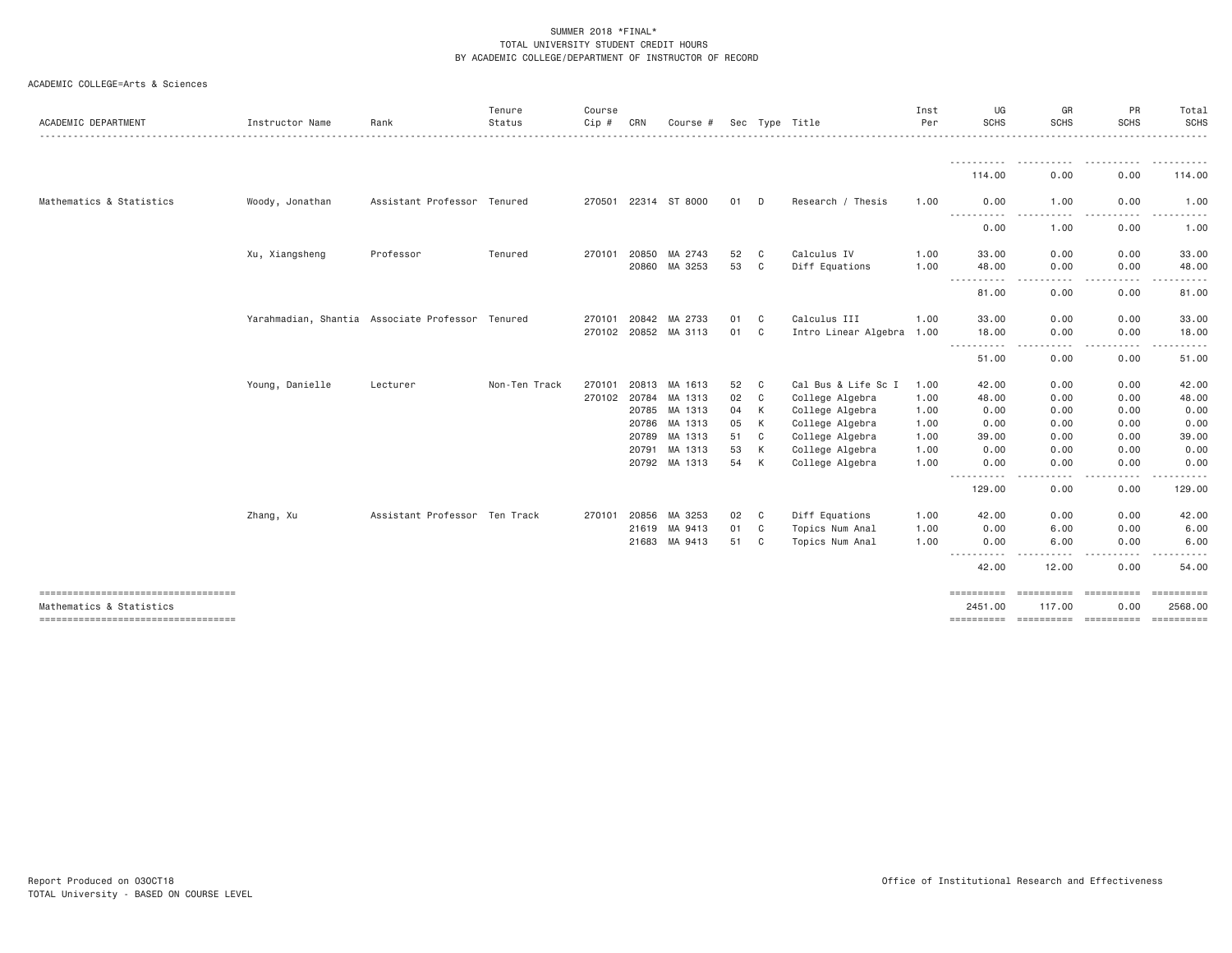| ACADEMIC DEPARTMENT                                         | Instructor Name               | Rank                        | Tenure<br>Status | Course<br>Cip # | CRN          | Course #              |       |              | Sec Type Title         | Inst<br>Per | UG<br><b>SCHS</b>                                                                       | GR<br><b>SCHS</b>          | PR<br><b>SCHS</b>   | Total<br><b>SCHS</b> |
|-------------------------------------------------------------|-------------------------------|-----------------------------|------------------|-----------------|--------------|-----------------------|-------|--------------|------------------------|-------------|-----------------------------------------------------------------------------------------|----------------------------|---------------------|----------------------|
|                                                             |                               |                             |                  |                 |              |                       |       |              |                        |             |                                                                                         |                            |                     |                      |
| Philosophy & Religion                                       | Bisson, Albert                | Instructor                  | Non-Ten Track    |                 | 380201 21395 | REL 1103              | 501 C |              | Intro To Religion      | 1.00        | 75.00                                                                                   | 0.00                       | 0.00                | 75.00                |
|                                                             |                               |                             |                  |                 | 21396        | REL 1103              | 551 C |              | Intro To Religion      | 1.00        | 63.00                                                                                   | 0.00                       | 0.00                | 63.00                |
|                                                             |                               |                             |                  |                 | 22908        | REL 4000              | 01 I  |              | Directed Indiv Study   | 1.00        | 3.00                                                                                    | 0.00                       | 0.00                | 3.00                 |
|                                                             |                               |                             |                  |                 | 380203 21026 | REL 1223              | 001 C |              | Intr To New Test       | 1.00        | 30.00<br>$- - -$<br>.                                                                   | 0.00                       | 0.00                | 30.00                |
|                                                             |                               |                             |                  |                 |              |                       |       |              |                        |             | 171.00                                                                                  | 0.00                       | 0.00                | 171.00               |
|                                                             | Clifford, Michael             | Professor                   | Tenured          | 380103 20981    |              | PHI 3013              | 101 C |              | <b>Business Ethics</b> | 1.00        | 57.00                                                                                   | 0.00                       | 0.00                | 57.00                |
|                                                             |                               |                             |                  |                 | 20982        | PHI 3013              | 102 C |              | <b>Business Ethics</b> | 1.00        | 24.00                                                                                   | 0.00                       | 0.00                | 24.00                |
|                                                             |                               |                             |                  |                 |              |                       |       |              |                        |             | -----<br>$  -$<br>81.00                                                                 | 0.00                       | 0.00                | 81.00                |
|                                                             | Davis, Jordan                 | Lecturer                    | Non-Ten Track    |                 |              | 380102 21377 PHI 1113 | 551 C |              | Intro To Logic         | 1.00        | 18.00                                                                                   | 0.00                       | 0.00                | 18.00                |
|                                                             |                               |                             |                  |                 |              |                       |       |              |                        |             | .<br>18.00                                                                              | .<br>0.00                  | .<br>0.00           | .<br>18.00           |
|                                                             | Derby, Timothy                | Lecturer                    | Non-Ten Track    |                 |              | 380201 21024 REL 1103 | 01 C  |              | Intro To Religion      | 1.00        | 60.00                                                                                   | 0.00                       | 0.00                | 60.00                |
|                                                             |                               |                             |                  |                 |              |                       |       |              |                        |             | 60.00                                                                                   | 0.00                       | 0.00                | 60.00                |
|                                                             | Hammons, Christopher Lecturer |                             | Non-Ten Track    |                 | 380101 21376 | PHI 1103              | 501 C |              | Intro To Philosophy    | 1.00        | 30.00                                                                                   | 0.00                       | 0.00                | 30.00                |
|                                                             |                               |                             |                  |                 |              | 21763 PHI 1103        | 551 C |              | Intro To Philosophy    | 1.00        | 27.00                                                                                   | 0.00                       | 0.00                | 27.00                |
|                                                             |                               |                             |                  |                 |              |                       |       |              |                        |             | $\sim$ $\sim$ $\sim$<br>.<br>57.00                                                      | . <u>. .</u><br>0.00       | .<br>0.00           | .<br>57.00           |
|                                                             | Holt, Dale                    | Professor                   | Tenured          |                 |              | 380103 21378 PHI 1123 | 501 C |              | Intro To Ethics        | 1.00        | 78.00                                                                                   | 0.00                       | 0.00                | 78.00                |
|                                                             |                               |                             |                  |                 |              |                       |       |              |                        |             | <u>.</u><br>78.00                                                                       | ----<br>0.00               | .<br>0.00           | -----<br>78.00       |
|                                                             | Kallfelz, William             | Instructor                  | Non-Ten Track    |                 | 380102 20979 | PHI 1113              | E51 C |              | Intro To Logic         | 1.00        | 36.00                                                                                   | 0.00                       | 0.00                | 36.00                |
|                                                             |                               |                             |                  |                 |              | 21633 PHI 1113        | 01    | $\mathbf{C}$ | Intro To Logic         | 1.00        | 24.00                                                                                   | 0.00                       | 0.00                | 24.00                |
|                                                             |                               |                             |                  |                 |              |                       |       |              |                        |             | .<br>$\frac{1}{2} \frac{1}{2} \frac{1}{2} \frac{1}{2} \frac{1}{2} \frac{1}{2}$<br>60.00 | .<br>0.00                  | .<br>0.00           | .<br>60.00           |
|                                                             | Moffatt, Barton               | Associate Professor Tenured |                  |                 |              | 380103 20980 PHI 1123 | 002 C |              | Intro To Ethics        | 1.00        | 39.00                                                                                   | 0.00                       | 0.00                | 39.00                |
|                                                             |                               |                             |                  |                 |              |                       |       |              |                        |             | 39.00                                                                                   | 0.00                       | 0.00                | 39.00                |
|                                                             | Montgomery, Robert            | Lecturer                    | Non-Ten Track    |                 |              | 380201 21025 REL 1103 | 51 C  |              | Intro To Religion      | 1.00        | 57.00                                                                                   | 0.00                       | 0.00                | 57.00                |
|                                                             |                               |                             |                  |                 |              |                       |       |              |                        |             | .<br>57.00                                                                              | .<br>0.00                  | $- - - - -$<br>0.00 | .<br>57.00           |
|                                                             | Thompson, James               | Associate Professor Tenured |                  |                 |              | 380102 20978 PHI 1113 | 001 C |              | Intro To Logic         | 1.00        | 48.00                                                                                   | 0.00                       | 0.00                | 48.00                |
|                                                             |                               |                             |                  |                 |              |                       |       |              |                        |             | <u>.</u><br>48.00                                                                       | ----<br>. <b>.</b><br>0.00 | .<br>0.00           | .<br>48.00           |
|                                                             |                               |                             |                  |                 |              |                       |       |              |                        |             |                                                                                         |                            |                     |                      |
| ----------------------------------<br>Philosophy & Religion |                               |                             |                  |                 |              |                       |       |              |                        |             | ==========<br>669.00                                                                    | ==========<br>0.00         | ==========<br>0.00  | 669.00               |
| ----------------------------------                          |                               |                             |                  |                 |              |                       |       |              |                        |             |                                                                                         |                            |                     |                      |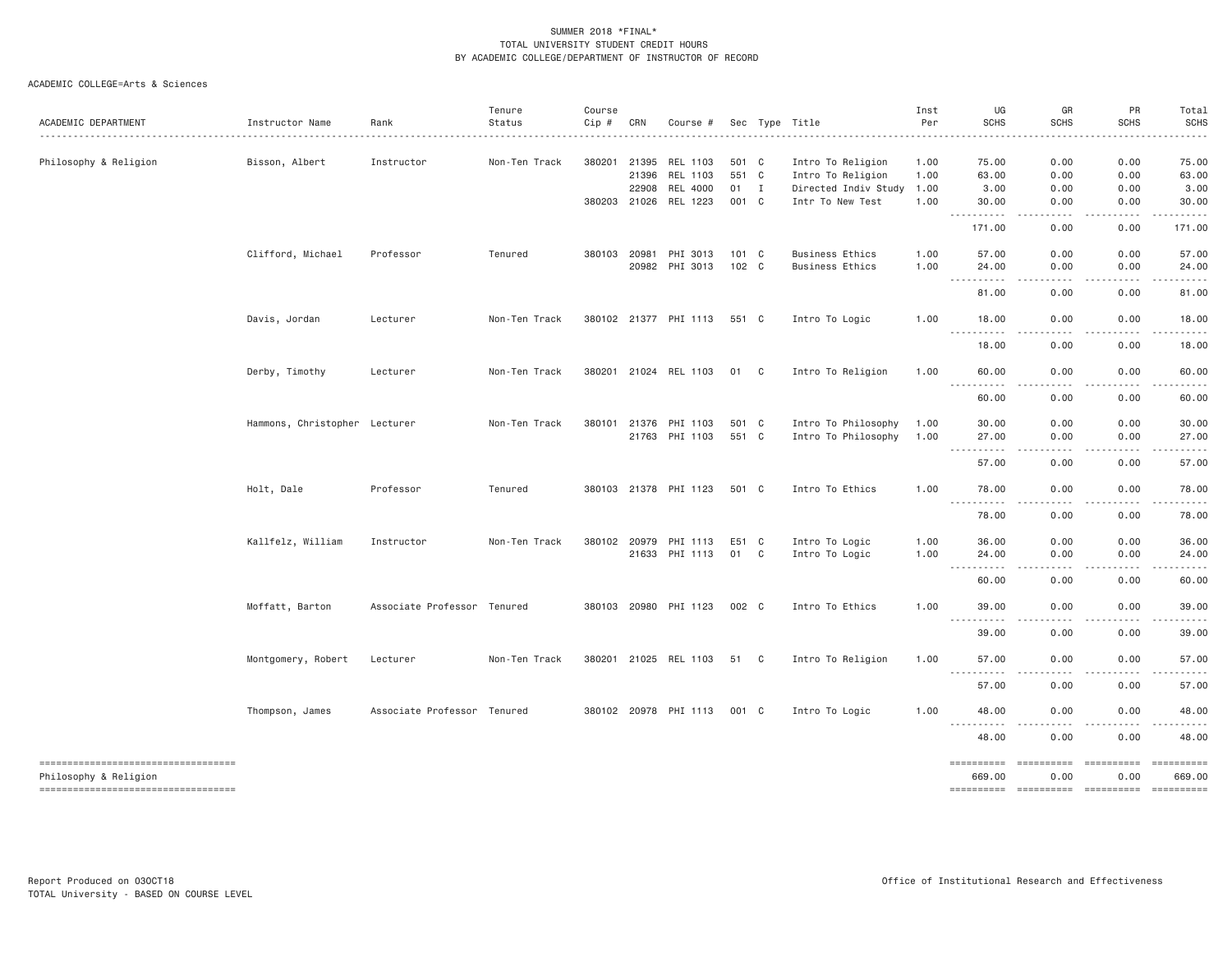### ACADEMIC COLLEGE=Arts & Sciences

|                     |                  |                   | Tenure         | Course |                |                      |           |                               |                           | Inst         | UG                                                           | GR                                  | PR           | Total                             |
|---------------------|------------------|-------------------|----------------|--------|----------------|----------------------|-----------|-------------------------------|---------------------------|--------------|--------------------------------------------------------------|-------------------------------------|--------------|-----------------------------------|
| ACADEMIC DEPARTMENT | Instructor Name  | Rank              | Status         | Cip #  | CRN            | Course #             |           |                               | Sec Type Title            | Per          | <b>SCHS</b>                                                  | <b>SCHS</b>                         | <b>SCHS</b>  | <b>SCHS</b>                       |
|                     |                  |                   |                |        |                |                      |           |                               |                           |              |                                                              |                                     |              |                                   |
| Physics & Astronomy | Arnoldus, Henk   | Professor         | Tenured        | 400801 | 20962<br>20963 | PH 2213<br>PH 2213   | 001<br>01 | C <sub>c</sub><br>$\mathbf C$ | Physics I<br>Physics I    | 1.00<br>1.00 | 42.00<br>108.00                                              | 0.00<br>0.00                        | 0.00<br>0.00 | 42.00<br>108.00                   |
|                     |                  |                   |                |        |                |                      |           |                               |                           |              |                                                              |                                     |              | .                                 |
|                     |                  |                   |                |        |                |                      |           |                               |                           |              | 150.00                                                       | 0.00                                | 0.00         | 150.00                            |
|                     | Cuicchi, Paul    | Lecturer          | Non-Ten Track  |        |                | 400801 21676 PH 1013 | 51        | C                             | Physical Sci Survey       | 1.00         | 21.00<br>$\sim$ $\sim$ $\sim$<br>.                           | 0.00<br>.                           | 0.00<br>.    | 21.00<br>.                        |
|                     |                  |                   |                |        |                |                      |           |                               |                           |              | 21.00                                                        | 0.00                                | 0.00         | 21.00                             |
|                     | Fox, Daniel      | Lecturer          | Non-Ten Track  | 400801 | 20975          | PH 2233              | 51        | C                             | Physics III               | 1.00         | 78.00                                                        | 0.00                                | 0.00         | 78.00                             |
|                     |                  |                   |                |        | 20976          | PH 2233              | 52        | К                             | Physics III               | 1.00         | 0.00                                                         | 0.00                                | 0.00         | 0.00                              |
|                     |                  |                   |                |        | 20977          | PH 2233              | 53        | K                             | Physics III               | 1.00         | 0.00<br><u> - - - - - - - - - -</u>                          | 0.00<br>د د د د                     | 0.00<br>.    | 0.00<br>.                         |
|                     |                  |                   |                |        |                |                      |           |                               |                           |              | 78.00                                                        | 0.00                                | 0.00         | 78.00                             |
|                     | Inkoom, Godfred  | Grad Teach Assist | Not Applicable | 400801 | 20944          | PH 1113              | 01        | $\mathbf C$                   | Gen Physics I             | 1.00         | 66.00                                                        | 0.00                                | 0.00         | 66.00                             |
|                     |                  |                   |                |        | 20945          | PH 1113              | 02        | К                             | Gen Physics I             | 1.00         | 0.00                                                         | 0.00                                | 0.00         | 0.00                              |
|                     |                  |                   |                |        | 20946          | PH 1113              | 03        | К                             | Gen Physics I             | 1.00         | 0.00                                                         | 0.00                                | 0.00         | 0.00                              |
|                     |                  |                   |                |        | 20948          | PH 1113              | 51        | C                             | Gen Physics I             | 1.00         | 54.00                                                        | 0.00                                | 0.00         | 54.00                             |
|                     |                  |                   |                |        | 20949          | PH 1113              | 52        | К                             | Gen Physics I             | 1.00         | 0.00                                                         | 0.00                                | 0.00         | 0.00                              |
|                     |                  |                   |                |        | 20950          | PH 1113              | 53        | К                             | Gen Physics I             | 1.00         | 0.00<br>.                                                    | 0.00<br>$\frac{1}{2}$               | 0.00<br>.    | 0.00<br>.                         |
|                     |                  |                   |                |        |                |                      |           |                               |                           |              | 120.00                                                       | 0.00                                | 0.00         | 120.00                            |
|                     | Lung, Florin     | Instructor        | Non-Ten Track  | 400801 |                | 20964 PH 2213        | 51        | C                             | Physics I                 | 1.00         | 69.00<br>.<br>$\sim$ $\sim$ $\sim$                           | 0.00<br>$\sim$ $\sim$ $\sim$ $\sim$ | 0.00<br>.    | 69.00<br>.                        |
|                     |                  |                   |                |        |                |                      |           |                               |                           |              | 69.00                                                        | 0.00                                | 0.00         | 69.00                             |
|                     | Moody, Judith    | Lecturer          | Non-Ten Track  | 400801 | 20943          | PH 1023              | 101 C     |                               | Physical Sci Survey       | 1.00         | 18.00                                                        | 0.00                                | 0.00         | 18.00                             |
|                     |                  |                   |                |        |                | 21375 PH 1023        | 501 C     |                               | Physical Sci Survey       | 1.00         | 33.00                                                        | 0.00                                | 0.00         | 33.00                             |
|                     |                  |                   |                |        |                |                      |           |                               |                           |              | $\sim$ $\sim$<br>.                                           | $\sim$ $\sim$ $\sim$ $\sim$         | .            | .                                 |
|                     |                  |                   |                |        |                |                      |           |                               |                           |              | 51.00                                                        | 0.00                                | 0.00         | 51.00                             |
|                     | Solomon, Lazarus | Instructor        | Non-Ten Track  | 400801 | 20966          | PH 2223              | 01        | C                             | Physics II                | 1.00         | 57.00                                                        | 0.00                                | 0.00         | 57.00                             |
|                     |                  |                   |                |        | 20967          | PH 2223              | 02        | K                             | Physics II                | 1.00         | 0.00                                                         | 0.00                                | 0.00         | 0.00                              |
|                     |                  |                   |                |        | 20968          | PH 2223              | 03        | К                             | Physics II                | 1.00         | 0.00                                                         | 0.00                                | 0.00         | 0.00                              |
|                     |                  |                   |                |        |                |                      |           |                               |                           |              | $\sim$ $\sim$ $\sim$ $\sim$<br>$\sim$ $\sim$ $\sim$<br>57.00 | $- - -$<br>0.00                     | .<br>0.00    | وبالمحامي<br>57.00                |
|                     | Subedi, Nava     | Lecturer          | Non-Ten Track  | 400801 | 20942          | PH 1021              | 101 L     |                               | Physical Science Lab 1.00 |              | 3.00                                                         | 0.00                                | 0.00         | 3.00                              |
|                     |                  |                   |                |        |                | 21374 PH 1021        | 501 L     |                               | Physical Science Lab 1.00 |              | 8.00                                                         | 0.00                                | 0.00         | 8.00                              |
|                     |                  |                   |                |        |                | 21677 PH 1011        | 51 L      |                               | Physical Science Lab 1.00 |              | 9.00                                                         | 0.00                                | 0.00         | 9.00                              |
|                     |                  |                   |                |        |                |                      |           |                               |                           |              | .<br>20.00                                                   | د د د د<br>0.00                     | .<br>0.00    | $    -$<br>20.00                  |
|                     | Winger, Jeffry   | Professor         | Tenured        | 400801 | 20970          | PH 2223              | 51        | C                             | Physics II                | 1.00         | 72.00                                                        | 0.00                                | 0.00         | 72.00                             |
|                     |                  |                   |                |        | 20971          | PH 2223              | 52        | К                             | Physics II                | 1.00         | 0.00                                                         | 0.00                                | 0.00         | 0.00                              |
|                     |                  |                   |                |        | 20972          | PH 2223              | 53        | K                             | Physics II                | 1.00         | 0.00                                                         | 0.00                                | 0.00         | 0.00                              |
|                     |                  |                   |                |        | 23308          | PH 8000              | 101 D     |                               | Research / Thesis         | 1.00         | 0.00<br>.                                                    | 6.00<br>$\sim$ $\sim$ $\sim$        | 0.00<br>.    | 6.00<br>$\omega$ is $\omega$ in . |
|                     |                  |                   |                |        |                |                      |           |                               |                           |              | 72.00                                                        | 6.00                                | 0.00         | 78.00                             |
|                     | Worthy, Mark     | Instructor        | Non-Ten Track  | 400801 | 21679          | PH 1123              | 51        | C                             | Gen Physics II            | 1.00         | 63.00                                                        | 0.00                                | 0.00         | 63.00                             |
|                     |                  |                   |                |        | 21680          | PH 1123              | 52        | K                             | Gen Physics II            | 1.00         | 0.00                                                         | 0.00                                | 0.00         | 0.00                              |

Report Produced on 03OCT18 Office of Institutional Research and Effectiveness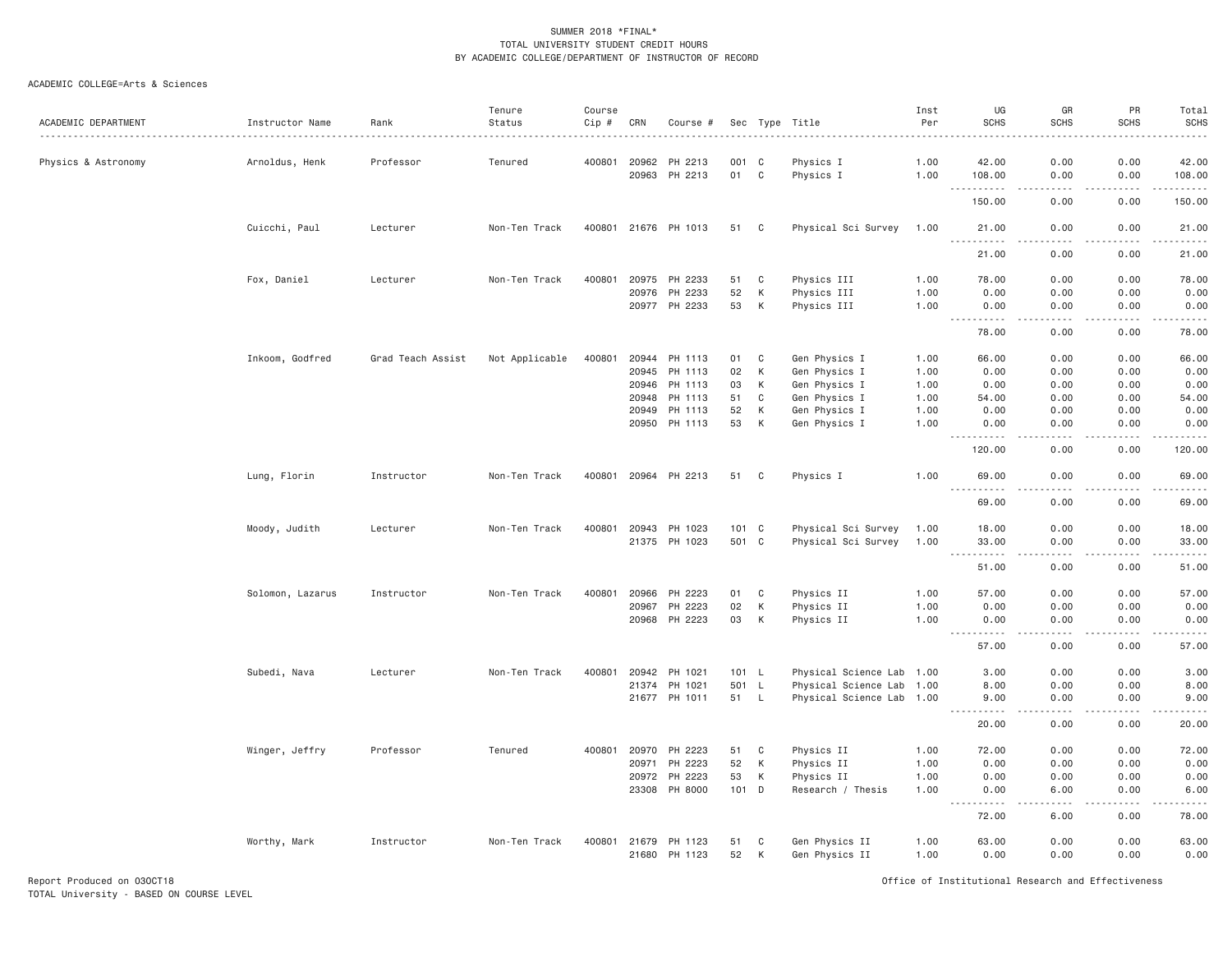| ACADEMIC DEPARTMENT                                                                                     | Instructor Name | Rank       | Tenure<br>Status | Course<br>$Cip$ # | CRN   | Course # | Sec | Type Title     | Inst<br>Per | UG<br><b>SCHS</b>                                | GR<br><b>SCHS</b>                              | <b>PR</b><br><b>SCHS</b>                       | Total<br>SCHS                                                                                                                                                                                                                                                                                                                                                                                                                                                                                                  |
|---------------------------------------------------------------------------------------------------------|-----------------|------------|------------------|-------------------|-------|----------|-----|----------------|-------------|--------------------------------------------------|------------------------------------------------|------------------------------------------------|----------------------------------------------------------------------------------------------------------------------------------------------------------------------------------------------------------------------------------------------------------------------------------------------------------------------------------------------------------------------------------------------------------------------------------------------------------------------------------------------------------------|
| Physics & Astronomy                                                                                     | Worthy, Mark    | Instructor | Non-Ten Track    | 400801            | 21681 | PH 1123  | 53  | Gen Physics II | 1.00        | 0.00<br>.<br>63,00                               | 0.00<br>.<br>0.00                              | 0.00<br>.<br>0.00                              | 0.00<br>.<br>63.00                                                                                                                                                                                                                                                                                                                                                                                                                                                                                             |
| ======================================<br>Physics & Astronomy<br>====================================== |                 |            |                  |                   |       |          |     |                |             | ==========<br>701.00<br>----------<br>---------- | ==========<br>6,00<br>----------<br>---------- | ==========<br>0.00<br>----------<br>---------- | $\begin{array}{cccccccccc} \multicolumn{2}{c}{} & \multicolumn{2}{c}{} & \multicolumn{2}{c}{} & \multicolumn{2}{c}{} & \multicolumn{2}{c}{} & \multicolumn{2}{c}{} & \multicolumn{2}{c}{} & \multicolumn{2}{c}{} & \multicolumn{2}{c}{} & \multicolumn{2}{c}{} & \multicolumn{2}{c}{} & \multicolumn{2}{c}{} & \multicolumn{2}{c}{} & \multicolumn{2}{c}{} & \multicolumn{2}{c}{} & \multicolumn{2}{c}{} & \multicolumn{2}{c}{} & \multicolumn{2}{c}{} & \multicolumn{2}{c}{} & \mult$<br>707.00<br>========== |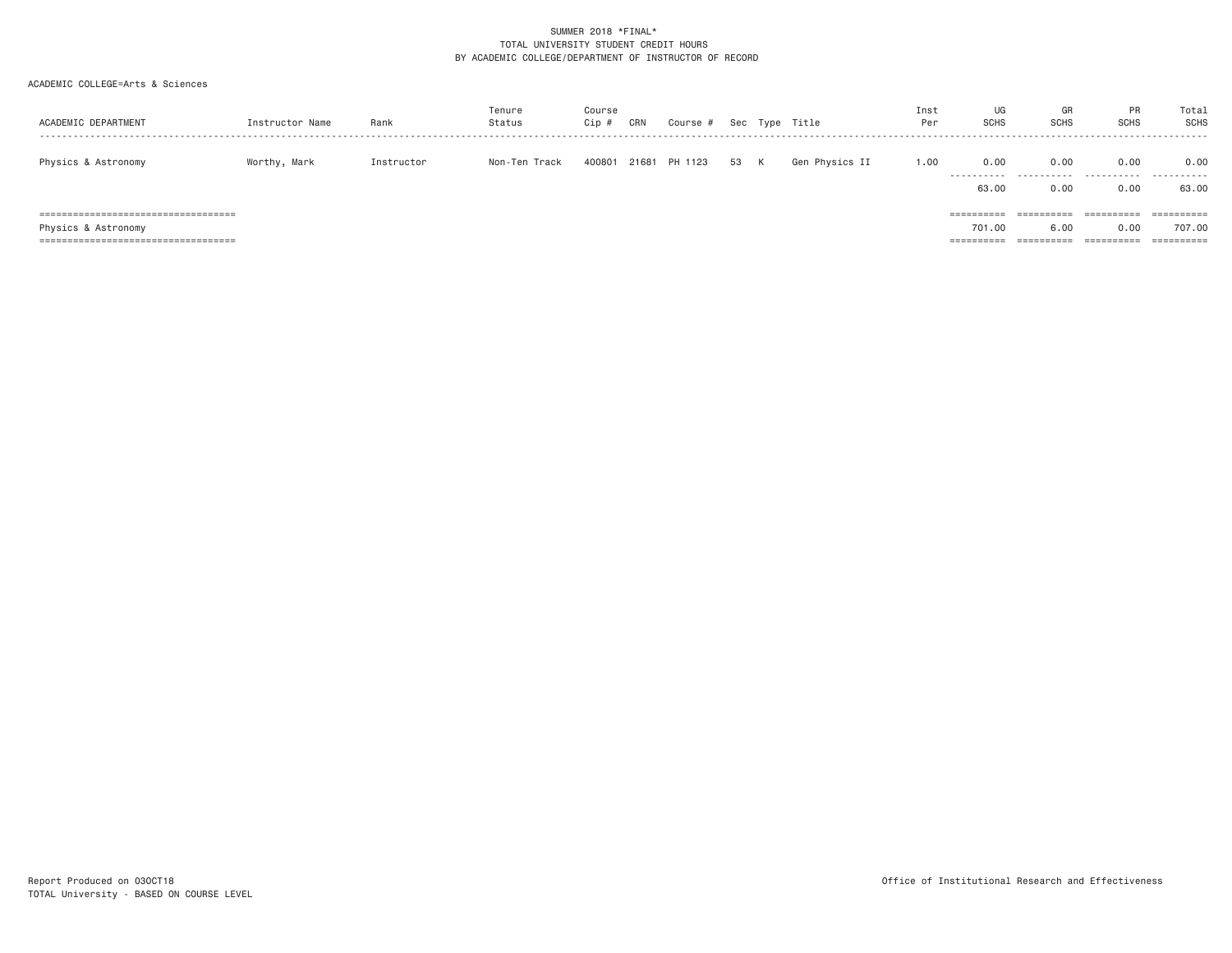|                                                                               |                     |                                   | Tenure        | Course       |       |                       |         |              |                           | Inst | UG                                                                                                                           | GR                                                                                                                                                                                       | PR                    | Total                                                                                                                                                         |
|-------------------------------------------------------------------------------|---------------------|-----------------------------------|---------------|--------------|-------|-----------------------|---------|--------------|---------------------------|------|------------------------------------------------------------------------------------------------------------------------------|------------------------------------------------------------------------------------------------------------------------------------------------------------------------------------------|-----------------------|---------------------------------------------------------------------------------------------------------------------------------------------------------------|
| ACADEMIC DEPARTMENT                                                           | Instructor Name     | Rank                              | Status        | Cip #        | CRN   | Course #              |         |              | Sec Type Title            | Per  | <b>SCHS</b>                                                                                                                  | <b>SCHS</b>                                                                                                                                                                              | <b>SCHS</b>           | <b>SCHS</b>                                                                                                                                                   |
| Political Science & Public Administ Baker, Leslie                             |                     | Instructor                        | Non-Ten Track | 451001       | 22203 | PS 4000               | 51 I    |              | Directed Indiv Study 1.00 |      | 3.00                                                                                                                         | 0.00                                                                                                                                                                                     | 0.00                  | 3.00                                                                                                                                                          |
|                                                                               |                     |                                   |               |              | 22772 | PS 4000               | 03      | $\mathbf{I}$ | Directed Indiv Study 1.00 |      | 3.00                                                                                                                         | 0.00                                                                                                                                                                                     | 0.00                  | 3.00                                                                                                                                                          |
|                                                                               |                     |                                   |               |              | 22895 | PS 4000               | 52      | $\mathbf{I}$ | Directed Indiv Study 1.00 |      | 3.00                                                                                                                         | 0.00                                                                                                                                                                                     | 0.00                  | 3.00                                                                                                                                                          |
|                                                                               |                     |                                   |               |              |       | 451002 20991 PS 1113  | 51 C    |              | American Government 1.00  |      | 15.00<br>.                                                                                                                   | 0.00<br>.                                                                                                                                                                                | 0.00<br>$- - - - - -$ | 15.00<br>.                                                                                                                                                    |
|                                                                               |                     |                                   |               |              |       |                       |         |              |                           |      | 24.00                                                                                                                        | 0.00                                                                                                                                                                                     | 0.00                  | 24.00                                                                                                                                                         |
|                                                                               | French, Philip      | Professor                         | Tenured       | 440401       |       | 22650 PPA 9000        | 103 D   |              | Research / Diss           | 1.00 | 0.00<br>$- - -$<br>.                                                                                                         | 9,00                                                                                                                                                                                     | 0.00                  | 9,00                                                                                                                                                          |
|                                                                               |                     |                                   |               |              |       |                       |         |              |                           |      | 0.00                                                                                                                         | 9.00                                                                                                                                                                                     | 0.00                  | 9.00                                                                                                                                                          |
|                                                                               | Nukpezah, Julius    | Assistant Professor Ten Track     |               |              |       | 440401 22911 PPA 8183 | 01 C    |              | Local Government Fin 1.00 |      | 0.00                                                                                                                         | 18.00                                                                                                                                                                                    | 0.00                  | 18.00                                                                                                                                                         |
|                                                                               |                     |                                   |               |              |       |                       |         |              |                           |      | -----<br>0.00                                                                                                                | $\frac{1}{2} \left( \frac{1}{2} \right) \left( \frac{1}{2} \right) \left( \frac{1}{2} \right) \left( \frac{1}{2} \right) \left( \frac{1}{2} \right) \left( \frac{1}{2} \right)$<br>18.00 | .<br>0.00             | .<br>18.00                                                                                                                                                    |
|                                                                               | Potter, Michael     | Assistant Professor Ten Track     |               | 440401       | 20987 | PPA 8400              | 101 E   |              | Public Ad Intern          | 1.00 | 0.00                                                                                                                         | 3.00                                                                                                                                                                                     | 0.00                  | 3.00                                                                                                                                                          |
|                                                                               |                     |                                   |               |              | 22652 | PPA 9000              | $105$ D |              | Research / Diss           | 1.00 | 0.00                                                                                                                         | 5.00                                                                                                                                                                                     | 0.00                  | 5.00                                                                                                                                                          |
|                                                                               |                     |                                   |               | 451001 22365 |       | PS 3193               | 51 C    |              | Intergov Relations        | 1.00 | 24.00<br>-----                                                                                                               | 0.00<br>$- - - -$                                                                                                                                                                        | 0.00<br>.             | 24.00<br>. <u>.</u> .                                                                                                                                         |
|                                                                               |                     |                                   |               |              |       |                       |         |              |                           |      | 24.00                                                                                                                        | 8.00                                                                                                                                                                                     | 0.00                  | 32.00                                                                                                                                                         |
|                                                                               | Rush, Christine     | Associate Professor Tenured       |               |              |       | 440401 22653 PPA 9000 | $106$ D |              | Research / Diss           | 1.00 | 0.00                                                                                                                         | 1.00                                                                                                                                                                                     | 0.00                  | 1.00                                                                                                                                                          |
|                                                                               |                     |                                   |               |              |       |                       |         |              |                           |      | .<br>0.00                                                                                                                    | $\frac{1}{2}$<br>1.00                                                                                                                                                                    | .<br>0.00             | $\cdots$<br>1.00                                                                                                                                              |
|                                                                               | Shoup, Brian        | Associate Professor Tenured       |               | 451001       | 22202 | PS 4000               | 01 I    |              | Directed Indiv Study 1.00 |      | 3.00                                                                                                                         | 0.00                                                                                                                                                                                     | 0.00                  | 3.00                                                                                                                                                          |
|                                                                               |                     |                                   |               |              | 22829 | PS 4000               | $101$ I |              | Directed Indiv Study 1.00 |      | 3.00                                                                                                                         | 0.00                                                                                                                                                                                     | 0.00                  | 3.00                                                                                                                                                          |
|                                                                               |                     |                                   |               |              |       |                       |         |              |                           |      | $\begin{array}{cccccccccccccc} \bullet & \bullet & \bullet & \bullet & \bullet & \bullet & \bullet \end{array}$<br>.<br>6.00 | ----<br>0.00                                                                                                                                                                             | $- - - -$<br>0.00     | .<br>6.00                                                                                                                                                     |
|                                                                               | Stanisevski, Dragan | Associate Professor Tenured       |               |              |       | 440401 23404 PPA 9000 | 109 D   |              | Research / Diss           | 1.00 | 0.00<br>.                                                                                                                    | 6.00<br>.                                                                                                                                                                                | 0.00<br><u>.</u>      | 6.00<br>-----                                                                                                                                                 |
|                                                                               |                     |                                   |               |              |       |                       |         |              |                           |      | 0.00                                                                                                                         | 6.00                                                                                                                                                                                     | 0.00                  | 6.00                                                                                                                                                          |
|                                                                               | Waide, David        | Clinical Assist Pro Non-Ten Track |               | 451001       | 20988 | PPA 8743              | 01      | - S          | Administrative Law        | 1.00 | 0.00                                                                                                                         | 21.00                                                                                                                                                                                    | 0.00                  | 21.00                                                                                                                                                         |
|                                                                               |                     |                                   |               | 451002 20990 |       | PS 1113               | 01      | C            | American Government       | 1.00 | 33.00                                                                                                                        | 0.00                                                                                                                                                                                     | 0.00                  | 33.00                                                                                                                                                         |
|                                                                               |                     |                                   |               |              |       |                       |         |              |                           |      | <b></b><br>33.00                                                                                                             | .<br>21.00                                                                                                                                                                               | .<br>0.00             | $\frac{1}{2} \left( \frac{1}{2} \right) \left( \frac{1}{2} \right) \left( \frac{1}{2} \right) \left( \frac{1}{2} \right) \left( \frac{1}{2} \right)$<br>54.00 |
| ------------------------------------                                          |                     |                                   |               |              |       |                       |         |              |                           |      | ==========                                                                                                                   | <b>ESSESSESS</b>                                                                                                                                                                         | ==========            | ==========                                                                                                                                                    |
| Political Science & Public Administ<br>====================================== |                     |                                   |               |              |       |                       |         |              |                           |      | 87.00                                                                                                                        | 63.00                                                                                                                                                                                    | 0.00                  | 150.00                                                                                                                                                        |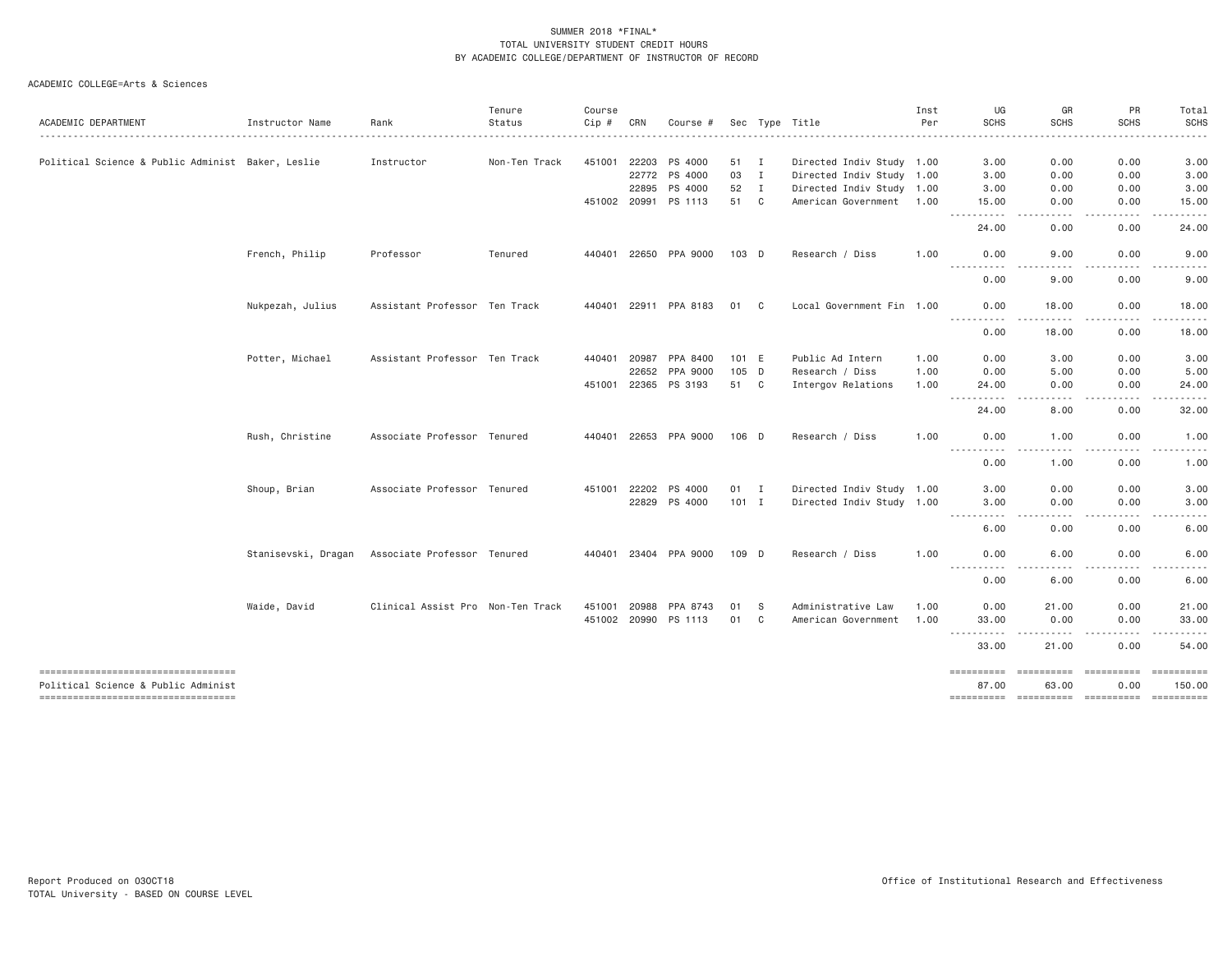| ACADEMIC DEPARTMENT | Instructor Name   | Rank                                             | Tenure<br>Status | Course<br>Cip # | CRN          | Course #              |       |   | Sec Type Title            | Inst<br>Per | UG<br><b>SCHS</b>                                                                                                                                                                                   | GR<br><b>SCHS</b>                   | PR<br><b>SCHS</b> | Total<br><b>SCHS</b>                                                                                                                                                                      |
|---------------------|-------------------|--------------------------------------------------|------------------|-----------------|--------------|-----------------------|-------|---|---------------------------|-------------|-----------------------------------------------------------------------------------------------------------------------------------------------------------------------------------------------------|-------------------------------------|-------------------|-------------------------------------------------------------------------------------------------------------------------------------------------------------------------------------------|
| Psychology          |                   | Adams-Price, Carolyn Associate Professor Tenured |                  |                 |              | 422809 21572 PSY 4983 | 01 C  |   | Psychology Of Aging       | 1.00        | 42.00<br>.                                                                                                                                                                                          | 0.00<br>.                           | 0.00<br>.         | 42.00<br>.                                                                                                                                                                                |
|                     |                   |                                                  |                  |                 |              |                       |       |   |                           |             | 42.00                                                                                                                                                                                               | 0.00                                | 0.00              | 42.00                                                                                                                                                                                     |
|                     | Allen, Laura      | Assistant Professor Ten Track                    |                  |                 |              | 420101 22774 PSY 7000 | 101 I |   | Directed Indiv Study 1.00 |             | 0.00<br>$\frac{1}{2} \left( \frac{1}{2} \right) \left( \frac{1}{2} \right) \left( \frac{1}{2} \right) \left( \frac{1}{2} \right) \left( \frac{1}{2} \right)$                                        | 3.00                                | 0.00              | 3.00                                                                                                                                                                                      |
|                     |                   |                                                  |                  |                 |              |                       |       |   |                           |             | 0.00                                                                                                                                                                                                | 3.00                                | 0.00              | 3.00                                                                                                                                                                                      |
|                     | Amadi, Suzanne    | Grad Teach Assist                                | Not Applicable   |                 |              | 240102 20726 IDS 4111 | 01 C  |   | Professional Seminar 1.00 |             | 15.00                                                                                                                                                                                               | 0.00<br>$\sim$ $\sim$ $\sim$ $\sim$ | 0.00<br>.         | 15.00<br>المتمامين                                                                                                                                                                        |
|                     |                   |                                                  |                  |                 |              |                       |       |   |                           |             | 15.00                                                                                                                                                                                               | 0.00                                | 0.00              | 15.00                                                                                                                                                                                     |
|                     | Armstrong, Kevin  | Associate Professor Tenured                      |                  |                 | 420101 21787 | PSY 3213              | 51    | C | Psych Of Ab Behavior 1.00 |             | 57.00                                                                                                                                                                                               | 0.00                                | 0.00              | 57.00                                                                                                                                                                                     |
|                     |                   |                                                  |                  | 422707 21574    |              | PSY 8383              | 01    | C | Behavior Therapy          | 1.00        | 0.00                                                                                                                                                                                                | 18.00                               | 0.00              | 18.00                                                                                                                                                                                     |
|                     |                   |                                                  |                  |                 |              | 422813 21573 PSY 8233 | 01    | C | Eth & Prof Issue Cli 1.00 |             | 0.00<br>.<br>$\sim$ $\sim$ $\sim$                                                                                                                                                                   | 15.00<br>.                          | 0.00<br>.         | 15.00<br>.                                                                                                                                                                                |
|                     |                   |                                                  |                  |                 |              |                       |       |   |                           |             | 57.00                                                                                                                                                                                               | 33.00                               | 0.00              | 90.00                                                                                                                                                                                     |
|                     | Bradshaw, Gary    | Professor                                        | Tenured          |                 |              | 422813 22719 PSY 9000 | 101 D |   | Research/Diss             | 1.00        | 0.00<br>. <u>.</u> .                                                                                                                                                                                | 6.00<br>والمستناء                   | 0.00<br>-----     | 6.00<br>.                                                                                                                                                                                 |
|                     |                   |                                                  |                  |                 |              |                       |       |   |                           |             | 0.00                                                                                                                                                                                                | 6.00                                | 0.00              | 6.00                                                                                                                                                                                      |
|                     | Brandon, Russell  | Lecturer                                         | Non-Ten Track    |                 |              | 422708 21011 PSY 3104 | 01 B  |   | Introductory Psychol 1.00 |             | 80.00<br>.                                                                                                                                                                                          | 0.00<br>د د د د                     | 0.00<br>.         | 80.00<br>.                                                                                                                                                                                |
|                     |                   |                                                  |                  |                 |              |                       |       |   |                           |             | 80.00                                                                                                                                                                                               | 0.00                                | 0.00              | 80.00                                                                                                                                                                                     |
|                     | Campbell, Kristen | Lecturer                                         | Non-Ten Track    | 420101 21381    |              | PSY 3213              | 501 C |   | Psych Of Ab Behavior 1.00 |             | 60.00                                                                                                                                                                                               | 0.00                                | 0.00              | 60.00                                                                                                                                                                                     |
|                     |                   |                                                  |                  |                 |              | 422803 21017 PSY 4223 | 001 C |   | Drug Use And Abuse        | 1.00        | 66.00                                                                                                                                                                                               | 0.00                                | 0.00              | 66.00                                                                                                                                                                                     |
|                     |                   |                                                  |                  |                 |              |                       |       |   |                           |             | .<br>$- - -$<br>126.00                                                                                                                                                                              | -----<br>0.00                       | .<br>0.00         | $\frac{1}{2} \left( \frac{1}{2} \right) \left( \frac{1}{2} \right) \left( \frac{1}{2} \right) \left( \frac{1}{2} \right) \left( \frac{1}{2} \right) \left( \frac{1}{2} \right)$<br>126.00 |
|                     | Carskadon, Thomas | Professor                                        | Tenured          |                 | 420101 21008 | PSY 1013              | 01    | C | Gen Psychology            | 1.00        | 33.00                                                                                                                                                                                               | 0.00                                | 0.00              | 33.00                                                                                                                                                                                     |
|                     |                   |                                                  |                  |                 |              | 21010 PSY 1013        | E51 C |   | Gen Psychology            | 1.00        | 63.00                                                                                                                                                                                               | 0.00                                | 0.00              | 63.00                                                                                                                                                                                     |
|                     |                   |                                                  |                  |                 |              |                       |       |   |                           |             | .<br>$- - -$<br>96.00                                                                                                                                                                               | $- - - -$<br>0.00                   | .<br>0.00         | . <u>.</u> .<br>96.00                                                                                                                                                                     |
|                     | DeShong, Hilary   | Assistant Professor Ten Track                    |                  |                 |              | 420101 21556 PSY 8450 | 101 E |   | Applied Clin Practic 1.00 |             | 0.00                                                                                                                                                                                                | 42.00                               | 0.00              | 42.00                                                                                                                                                                                     |
|                     |                   |                                                  |                  |                 |              |                       |       |   |                           |             | <u>.</u>                                                                                                                                                                                            | -----                               | .                 | .                                                                                                                                                                                         |
|                     |                   |                                                  |                  |                 |              |                       |       |   |                           |             | 0.00                                                                                                                                                                                                | 42.00                               | 0.00              | 42.00                                                                                                                                                                                     |
|                     | Eakin, Deborah    | Associate Professor Tenured                      |                  |                 | 422701 21016 | PSY 3713              | 001 C |   | Cognitive Psychology 0.10 |             | 4.80                                                                                                                                                                                                | 0.00                                | 0.00              | 4.80                                                                                                                                                                                      |
|                     |                   |                                                  |                  |                 |              | 21745 PSY 3713        | 551 C |   | Cognitive Psychology 0.10 |             | 7.80                                                                                                                                                                                                | 0.00                                | 0.00              | 7.80                                                                                                                                                                                      |
|                     |                   |                                                  |                  |                 |              | 422813 23321 PSY 9000 | 105 D |   | Research/Diss             | 1.00        | 0.00<br>.<br>$\sim$ $\sim$ $\sim$ $\sim$                                                                                                                                                            | 1.00<br>$- - - -$                   | 0.00<br>.         | 1.00<br>.                                                                                                                                                                                 |
|                     |                   |                                                  |                  |                 |              |                       |       |   |                           |             | 12.60                                                                                                                                                                                               | 1.00                                | 0.00              | 13.60                                                                                                                                                                                     |
|                     | Gier, Vicki       | Associate Professor Tenured                      |                  | 420101 22218    |              | PSY 6733              | 201 C |   | Memory                    | 1.00        | 0.00                                                                                                                                                                                                | 3.00                                | 0.00              | 3.00                                                                                                                                                                                      |
|                     |                   |                                                  |                  | 422701          | 22165        | PSY 4733              | 201 C |   | Memory                    | 1.00        | 6.00                                                                                                                                                                                                | 0.00                                | 0.00              | 6.00                                                                                                                                                                                      |
|                     |                   |                                                  |                  |                 |              | 422707 22167 PSY 4643 | 201 C |   | Social Cognition          | 1.00        | 15.00                                                                                                                                                                                               | 0.00                                | 0.00              | 15.00                                                                                                                                                                                     |
|                     |                   |                                                  |                  |                 |              |                       |       |   |                           |             | $\frac{1}{2} \left( \frac{1}{2} \right) \left( \frac{1}{2} \right) \left( \frac{1}{2} \right) \left( \frac{1}{2} \right) \left( \frac{1}{2} \right) \left( \frac{1}{2} \right)$<br>$- - -$<br>21.00 | .<br>3.00                           | .<br>0.00         | .<br>24.00                                                                                                                                                                                |
|                     | Gresham, Courtney | Non-Faculty                                      | Not Applicable   |                 |              | 422813 21382 PSY 3343 | 501 C |   | Psych Of Learning         | 1.00        | 42.00                                                                                                                                                                                               | 0.00                                | 0.00              | 42.00                                                                                                                                                                                     |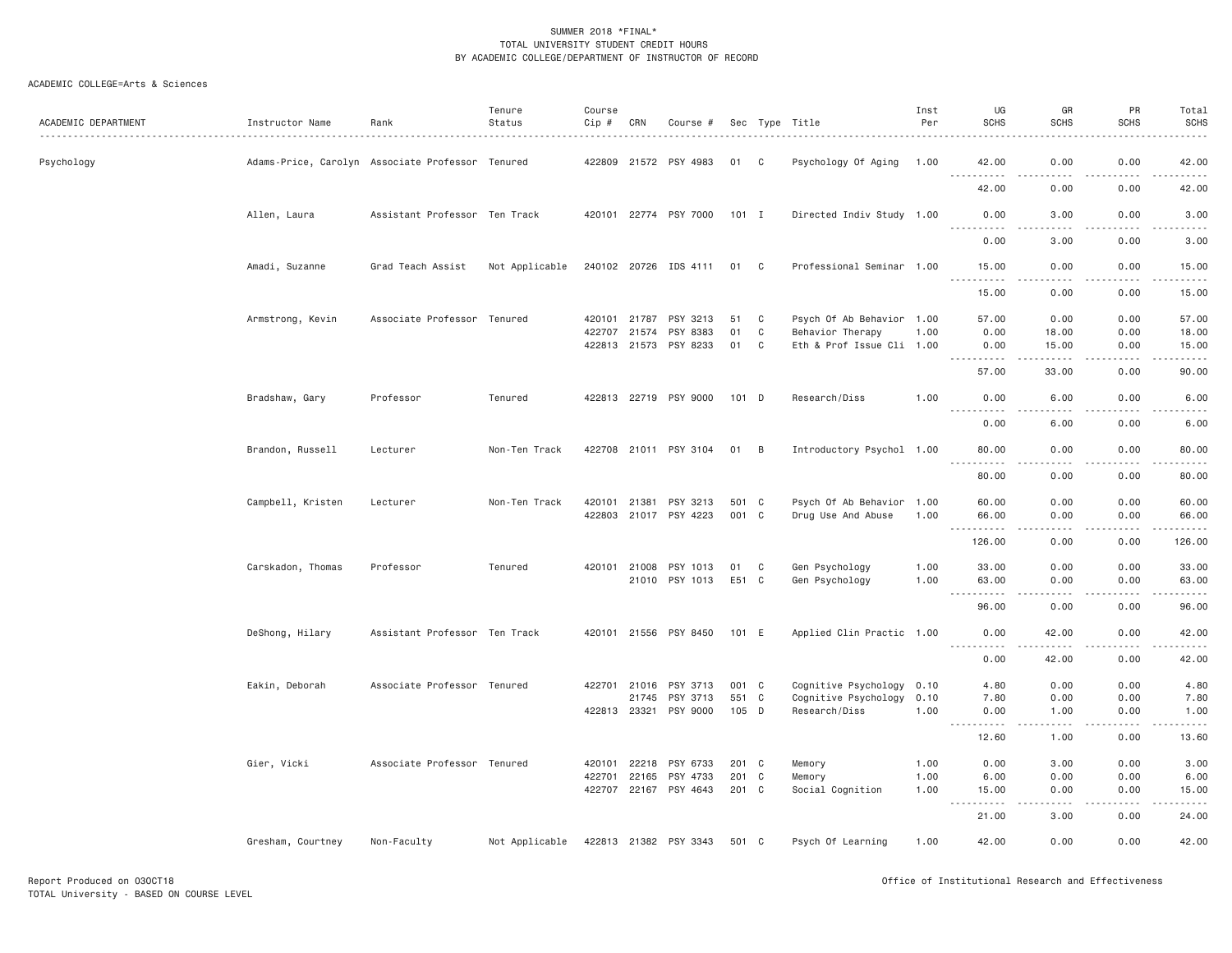#### ACADEMIC COLLEGE=Arts & Sciences

| ACADEMIC DEPARTMENT | Instructor Name    | Rank                          | Tenure<br>Status | Course<br>Cip #        | CRN   | Course #                          |                  |                | Sec Type Title                                         | Inst<br>Per  | UG<br><b>SCHS</b>                        | GR<br><b>SCHS</b>                                                                                                                                            | PR<br><b>SCHS</b>     | Total<br>SCHS<br>.                                                                                                                |
|---------------------|--------------------|-------------------------------|------------------|------------------------|-------|-----------------------------------|------------------|----------------|--------------------------------------------------------|--------------|------------------------------------------|--------------------------------------------------------------------------------------------------------------------------------------------------------------|-----------------------|-----------------------------------------------------------------------------------------------------------------------------------|
|                     |                    |                               |                  |                        |       |                                   |                  |                |                                                        |              |                                          |                                                                                                                                                              |                       |                                                                                                                                   |
|                     |                    |                               |                  |                        |       |                                   |                  |                |                                                        |              | 42.00                                    | 0.00                                                                                                                                                         | 0.00                  | 42.00                                                                                                                             |
| Psychology          | Hubbard, Marlena   | Lecturer                      | Non-Ten Track    |                        |       | 422813 21571 PSY 3343             | 01               | C <sub>c</sub> | Psych Of Learning                                      | 1.00         | 63,00<br>.<br>$- - -$                    | 0.00<br>د د د د                                                                                                                                              | 0.00<br>.             | 63,00<br>.                                                                                                                        |
|                     |                    |                               |                  |                        |       |                                   |                  |                |                                                        |              | 63.00                                    | 0.00                                                                                                                                                         | 0.00                  | 63.00                                                                                                                             |
|                     | Johnson, Mallory   | Non-Employee                  | Not Applicable   |                        |       | 422707 21384 PSY 3363             | 501 C            |                | Behav Modification                                     | 1.00         | 54.00<br>-----                           | 0.00<br>$- - - -$                                                                                                                                            | 0.00<br>$\frac{1}{2}$ | 54.00<br>.                                                                                                                        |
|                     |                    |                               |                  |                        |       |                                   |                  |                |                                                        |              | 54.00                                    | 0.00                                                                                                                                                         | 0.00                  | 54.00                                                                                                                             |
|                     | McKinney, Clifford | Associate Professor Tenured   |                  | 422704                 | 21014 | PSY 3314                          | 01               | B              | Experimental Psych                                     | 1.00         | 48.00                                    | 0.00                                                                                                                                                         | 0.00                  | 48.00                                                                                                                             |
|                     |                    |                               |                  |                        | 21015 | PSY 3314                          | 51               | B              | Experimental Psych                                     | 1.00         | 48.00                                    | 0.00                                                                                                                                                         | 0.00                  | 48.00                                                                                                                             |
|                     |                    |                               |                  |                        |       | 429999 22766 PSY 8990             | 001 C            |                | Special Topic In PSY 1.00                              |              | 0.00<br>$- - - - - - -$<br>$\frac{1}{2}$ | 39,00<br>$- - - - -$                                                                                                                                         | 0.00<br>.             | 39.00<br>.                                                                                                                        |
|                     |                    |                               |                  |                        |       |                                   |                  |                |                                                        |              | 96.00                                    | 39.00                                                                                                                                                        | 0.00                  | 135.00                                                                                                                            |
|                     | Moss, Robert       | Associate Professor Tenured   |                  |                        |       | 420101 22935 PSY 4000             | 101 I            |                | Directed Indiv Study 1.00                              |              | 3.00                                     | 0.00<br>$\sim$ $\sim$ $\sim$                                                                                                                                 | 0.00<br>.             | 3.00<br>$\frac{1}{2} \left( \frac{1}{2} \right) \left( \frac{1}{2} \right) \left( \frac{1}{2} \right) \left( \frac{1}{2} \right)$ |
|                     |                    |                               |                  |                        |       |                                   |                  |                |                                                        |              | 3.00                                     | 0.00                                                                                                                                                         | 0.00                  | 3.00                                                                                                                              |
|                     | Nadorff, Danielle  | Assistant Professor Ten Track |                  |                        |       | 422703 21387 PSY 3803             | 551 C            |                | Int Dev Psychology                                     | 1.00         | 45.00<br>$\frac{1}{2}$<br>. <b>.</b>     | 0.00<br>$\frac{1}{2}$                                                                                                                                        | 0.00<br>.             | 45.00<br>. <u>.</u> .                                                                                                             |
|                     |                    |                               |                  |                        |       |                                   |                  |                |                                                        |              | 45.00                                    | 0.00                                                                                                                                                         | 0.00                  | 45.00                                                                                                                             |
|                     | Nadorff, Michael   | Assistant Professor Ten Track |                  | 422813                 | 21021 | PSY 9730<br>23410 PSY 9730        | 101 E<br>801 E   |                | Doc Internship Clin<br>Doc Internship Clin             | 1.00<br>1.00 | 0.00<br>0.00                             | 2.00<br>4.00                                                                                                                                                 | 0.00<br>0.00          | 2.00<br>4.00                                                                                                                      |
|                     |                    |                               |                  |                        |       |                                   |                  |                |                                                        |              | $\sim$ $\sim$ $\sim$<br>-----<br>0.00    | 22222<br>6.00                                                                                                                                                | .<br>0.00             | د د د د د<br>6.00                                                                                                                 |
|                     | Shumate, James     | Lecturer                      | Non-Ten Track    | 131101                 | 21114 | COE 8803                          | 251 C            |                | Crisis Response Coun 1.00                              |              | 0.00                                     | 30.00                                                                                                                                                        | 0.00                  | 30.00                                                                                                                             |
|                     |                    |                               |                  | 420101                 | 21158 | PSY 4726                          | 201 E            |                | Internship In Psy I                                    | 1.00         | 6.00                                     | 0.00                                                                                                                                                         | 0.00                  | 6.00                                                                                                                              |
|                     |                    |                               |                  | 422803 22151           |       | COE 8043                          | 282 C            |                | Group Tech & Proced 1.00                               |              | 0.00<br>$\sim$ $\sim$ $\sim$<br>.        | 33.00<br>.                                                                                                                                                   | 0.00<br>.             | 33.00<br>.                                                                                                                        |
|                     |                    |                               |                  |                        |       |                                   |                  |                |                                                        |              | 6.00                                     | 63.00                                                                                                                                                        | 0.00                  | 69,00                                                                                                                             |
|                     | Sinclair, Hillary  | Associate Professor Tenured   |                  | 420101                 | 23167 | PSY 4000<br>422707 21744 PSY 4353 | $102$ I<br>501 C |                | Directed Indiv Study 1.00<br>Psychology and the L 1.00 |              | 3.00<br>15.00                            | 0.00<br>0.00                                                                                                                                                 | 0.00<br>0.00          | 3.00<br>15.00                                                                                                                     |
|                     |                    |                               |                  |                        |       |                                   |                  |                |                                                        |              | .<br>18.00                               | .<br>0.00                                                                                                                                                    | .<br>0.00             | .<br>18.00                                                                                                                        |
|                     | Stafford, Emily    | Non-Faculty                   | Not Applicable   | 420101                 | 23284 | PSY 8460                          | 51               | E              | App Ext Clinical Pra 1.00                              |              | 0.00                                     | 27.00                                                                                                                                                        | 0.00                  | 27.00                                                                                                                             |
|                     |                    |                               |                  | 422707 21675           |       | PSY 3203                          | 51               | C              | Psy Of Gender Differ 1.00                              |              | 60.00<br>الدامات مالدان                  | 0.00<br>$\frac{1}{2} \left( \frac{1}{2} \right) \left( \frac{1}{2} \right) \left( \frac{1}{2} \right) \left( \frac{1}{2} \right) \left( \frac{1}{2} \right)$ | 0.00<br>.             | 60,00<br>.                                                                                                                        |
|                     |                    |                               |                  |                        |       |                                   |                  |                |                                                        |              | 60.00                                    | 27.00                                                                                                                                                        | 0.00                  | 87.00                                                                                                                             |
|                     | Tan, Elaine        | Lecturer                      | Non-Ten Track    | 422701                 | 21016 | PSY 3713                          | 001 C            |                | Cognitive Psychology 0.90                              |              | 43.20                                    | 0.00                                                                                                                                                         | 0.00                  | 43.20                                                                                                                             |
|                     |                    |                               |                  |                        | 21745 | PSY 3713                          | 551 C            |                | Cognitive Psychology 0.90                              |              | 70.20                                    | 0.00                                                                                                                                                         | 0.00                  | 70.20<br>.                                                                                                                        |
|                     |                    |                               |                  |                        |       |                                   |                  |                |                                                        |              | 113.40                                   | 0.00                                                                                                                                                         | 0.00                  | 113.40                                                                                                                            |
|                     | Valentine, Michael | Instructor                    | Non-Ten Track    | 420101                 | 21385 | PSY 3413                          | 501 C            |                | Human Sexual Behavio 1.00                              |              | 90.00                                    | 0.00                                                                                                                                                         | 0.00                  | 90.00                                                                                                                             |
|                     |                    |                               |                  | 422707<br>422803 21388 | 21383 | PSY 3353<br>PSY 4223              | 501 C<br>501 C   |                | Motivation<br>Drug Use And Abuse                       | 1.00<br>1.00 | 81.00<br>84.00                           | 0.00<br>0.00                                                                                                                                                 | 0.00<br>0.00          | 81.00<br>84.00                                                                                                                    |

Report Produced on 03OCT18 Office of Institutional Research and Effectiveness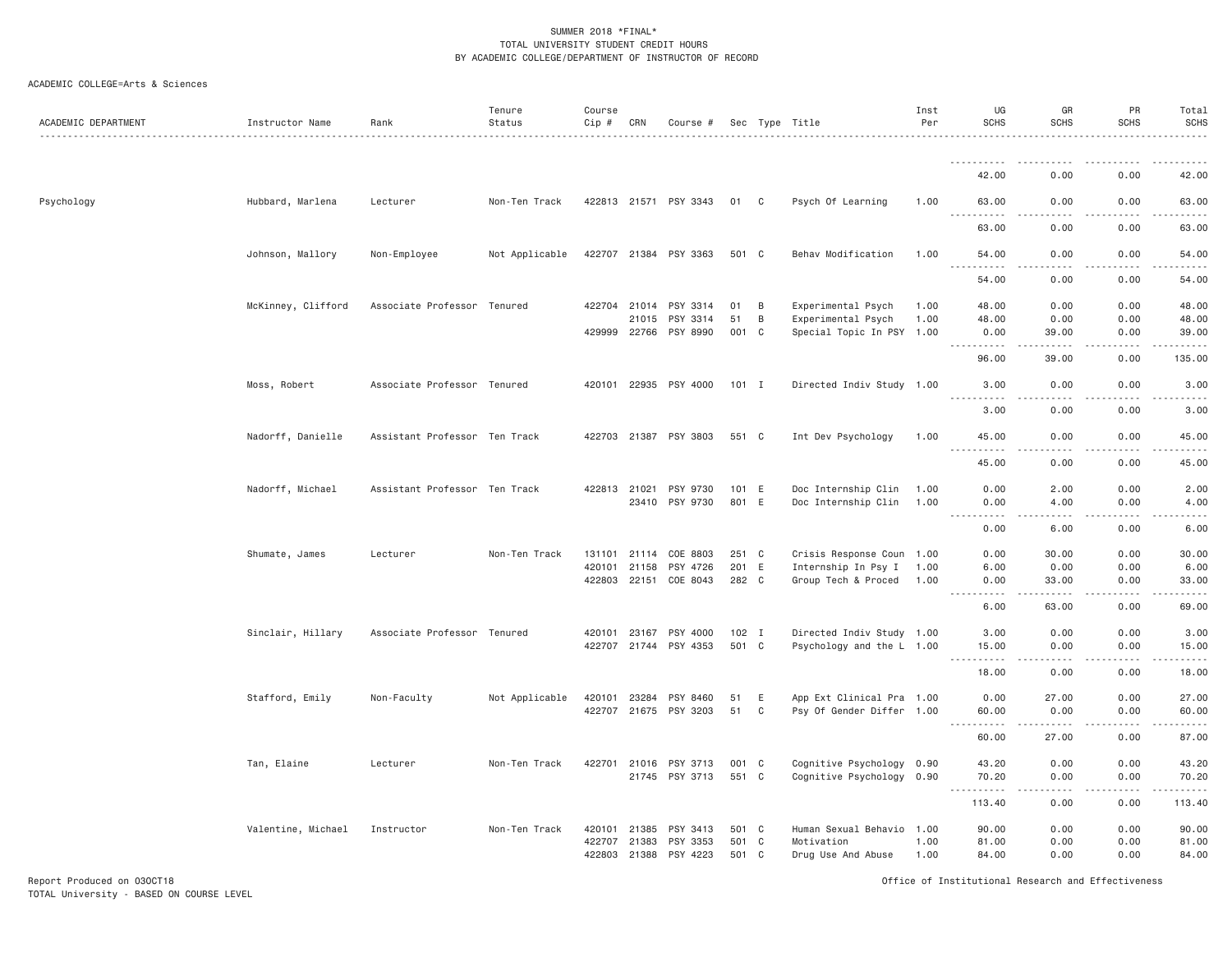| ACADEMIC DEPARTMENT                    | Instructor Name | Rank | Tenure<br>Status | Course<br>Cip # | CRN | Course # |  | Sec Type Title | Inst<br>Per | UG<br><b>SCHS</b>        | GR<br><b>SCHS</b> | PR<br><b>SCHS</b> | Total<br><b>SCHS</b> |
|----------------------------------------|-----------------|------|------------------|-----------------|-----|----------|--|----------------|-------------|--------------------------|-------------------|-------------------|----------------------|
|                                        |                 |      |                  |                 |     |          |  |                |             | .<br>255,00              | 0.00              | 0.00              | 255,00               |
| ====================================== |                 |      |                  |                 |     |          |  |                |             | ==========               | ==========        | ==========        | ==========           |
| Psychology                             |                 |      |                  |                 |     |          |  |                |             | 1205,00                  | 223,00            | 0.00              | 1428,00              |
| ====================================== |                 |      |                  |                 |     |          |  |                |             | ----------<br>---------- | ==========        | ==========        | ==========           |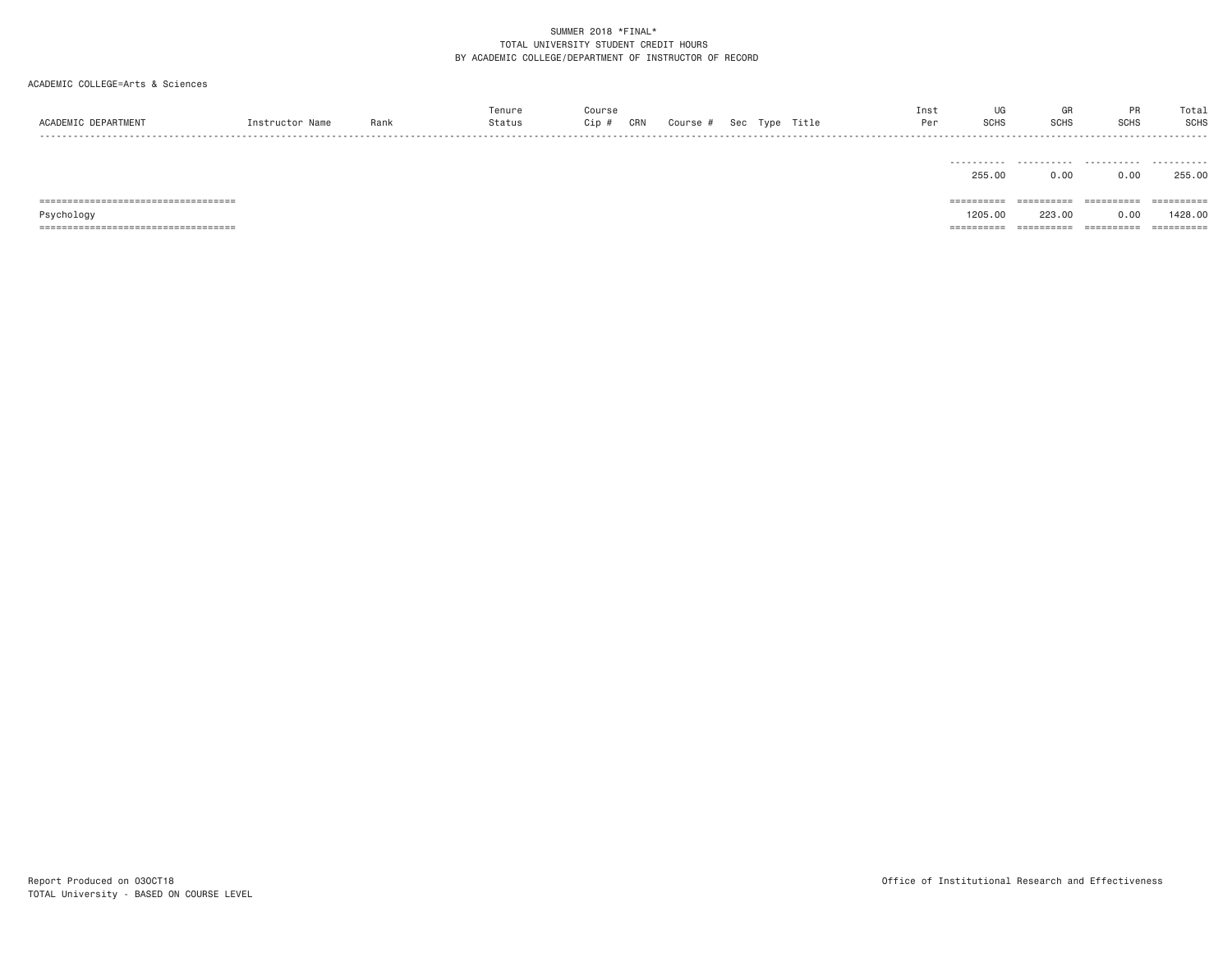|                     |                    |                                   | Tenure         | Course       |              |                       |          |              |                                      | Inst         | UG                                                                                                                         | GR                    | PR           | Total                  |
|---------------------|--------------------|-----------------------------------|----------------|--------------|--------------|-----------------------|----------|--------------|--------------------------------------|--------------|----------------------------------------------------------------------------------------------------------------------------|-----------------------|--------------|------------------------|
| ACADEMIC DEPARTMENT | Instructor Name    | Rank                              | Status         | Cip #        | CRN          | Course #              |          |              | Sec Type Title                       | Per          | <b>SCHS</b>                                                                                                                | <b>SCHS</b>           | <b>SCHS</b>  | <b>SCHS</b>            |
|                     |                    |                                   |                |              |              |                       |          |              |                                      |              |                                                                                                                            |                       |              | .                      |
| Sociology           | Allison, Rachel    | Assistant Professor Ten Track     |                | 451101       | 21639        | SO 3213               | 01       | C            | Intr To Social Res                   | 1.00         | 27.00                                                                                                                      | 0.00                  | 0.00         | 27.00                  |
|                     |                    |                                   |                |              | 21698        | SO 4333               | 51       | $\mathbb C$  | Sociology Of Sports                  | 1.00         | 36.00                                                                                                                      | 0.00                  | 0.00         | 36.00                  |
|                     |                    |                                   |                |              |              | 23482 SO 4000         | 51       | $\mathbf{I}$ | Directed Indiv Study 1.00            |              | 3.00                                                                                                                       | 0.00                  | 0.00         | 3.00                   |
|                     |                    |                                   |                |              |              |                       |          |              |                                      |              | 66.00                                                                                                                      | .<br>0.00             | .<br>0.00    | .<br>66.00             |
|                     | Barranco, Raymond  | Assistant Professor Ten Track     |                | 450401       | 22643        | CRM 4343              | 501 C    |              | Media, Crime and Jus 1.00            |              | 30.00                                                                                                                      | 0.00                  | 0.00         | 30.00                  |
|                     |                    |                                   |                | 451101       | 21699        | SO 4804               | 51       | B            | Social Research Prac 1.00            |              | 64.00                                                                                                                      | 0.00                  | 0.00         | 64.00                  |
|                     |                    |                                   |                |              | 22349        | SO 9000               | $101$ D  |              | Research / Diss                      | 1.00         | 0.00                                                                                                                       | 8.00                  | 0.00         | 8.00                   |
|                     |                    |                                   |                |              | 22726        | SO 8000               | 101 D    |              | Research / Thesis                    | 1.00         | 0.00                                                                                                                       | 10.00                 | 0.00         | 10.00                  |
|                     |                    |                                   |                |              |              |                       |          |              |                                      |              | <u>.</u><br>94.00                                                                                                          | -----<br>18.00        | .<br>0.00    | .<br>112.00            |
|                     |                    |                                   |                |              |              |                       |          |              |                                      |              |                                                                                                                            |                       |              |                        |
|                     | Brown, Dustin      | Assistant Professor Ten Track     |                |              |              | 451101 23305 SO 9000  | $104$ D  |              | Research / Diss                      | 1.00         | 0.00<br><u>.</u>                                                                                                           | 6.00<br>$\frac{1}{2}$ | 0.00<br>.    | 6.00<br>.              |
|                     |                    |                                   |                |              |              |                       |          |              |                                      |              | 0.00                                                                                                                       | 6.00                  | 0.00         | 6.00                   |
|                     | Bryant, Natalie    | Lecturer                          | Non-Ten Track  |              |              | 440701 21403 SW 3013  | 501 C    |              | Hum Beh Soc Envir I                  | 0.95         | 31.35<br>$\sim$ $\sim$ $\sim$ $\sim$<br>$- - - - - - -$                                                                    | 0.00<br>.             | 0.00<br>.    | 31.35<br>.             |
|                     |                    |                                   |                |              |              |                       |          |              |                                      |              | 31.35                                                                                                                      | 0.00                  | 0.00         | 31.35                  |
|                     | Carr, Rhonda       | Assistant Professor Non-Ten Track |                | 440701 21163 |              | SW 4623               | 201 C    |              | Sw With The Aged                     | 1.00         | 24.00                                                                                                                      | 0.00                  | 0.00         | 24.00                  |
|                     |                    |                                   |                |              | 21164        | SW 4633               | 201 C    |              | Sw Health Care                       | 1.00         | 27.00                                                                                                                      | 0.00                  | 0.00         | 27.00                  |
|                     |                    |                                   |                |              |              |                       |          |              |                                      |              | .<br>51.00                                                                                                                 | $\frac{1}{2}$<br>0.00 | .<br>0.00    | .<br>51.00             |
|                     | Cistrunk, Kenya    | Assistant Professor Ten Track     |                |              |              | 440701 22366 SW 2323  | 01 C     |              | Social Welfare Polic 1.00            |              | 9,00                                                                                                                       | 0.00                  | 0.00         | 9.00                   |
|                     |                    |                                   |                |              |              |                       |          |              |                                      |              | .<br>9.00                                                                                                                  | 0.00                  | 0.00         | .<br>9.00              |
|                     |                    |                                   |                |              |              |                       |          |              |                                      |              |                                                                                                                            |                       |              |                        |
|                     | Cook, Amanda       | Assistant Professor Ten Track     |                |              | 450401 22164 | CRM 3113              | 201 C    |              | Comm Crime Prev & Po 1.00            |              | 24.00                                                                                                                      | 0.00                  | 0.00         | 24.00                  |
|                     |                    |                                   |                |              | 23408        | CRM 3503              | 202 C    |              | Violence in the US                   | 1.00         | 24.00                                                                                                                      | 0.00                  | 0.00         | 24.00                  |
|                     |                    |                                   |                | 451101       | 23448        | SO 7000               | 201 I    |              | Directed Indiv Study 1.00            |              | 0.00                                                                                                                       | 3.00                  | 0.00         | 3.00                   |
|                     |                    |                                   |                |              | 23449        | SO 7000               | 202 I    |              | Directed Indiv Study 1.00            |              | 0.00<br>.                                                                                                                  | 3,00<br>.             | 0.00<br>.    | 3,00<br>.              |
|                     |                    |                                   |                |              |              |                       |          |              |                                      |              | 48.00                                                                                                                      | 6.00                  | 0.00         | 54.00                  |
|                     | Hagerman, Margaret | Assistant Professor Ten Track     |                | 050201       | 21628        | AAS 2203              | 01       | C            | Racial Minorities                    | 1.00         | 12.00                                                                                                                      | 0.00                  | 0.00         | 12.00                  |
|                     |                    |                                   |                | 450201       | 21637        | SO 2203               | 01       | C            | Racial Minorities                    | 1.00         | 12.00                                                                                                                      | 0.00                  | 0.00         | 12.00                  |
|                     |                    |                                   |                |              | 21638        | AN 2203               | 01       | C            | Racial Minorities                    | 1.00         | 6.00                                                                                                                       | 0.00                  | 0.00         | 6.00                   |
|                     |                    |                                   |                |              |              |                       |          |              |                                      |              | 30.00                                                                                                                      | 0.00                  | 0.00         | $    -$<br>30.00       |
|                     | Haynes, Stacy      | Associate Professor Tenured       |                |              |              | 450401 20301 CRM 3316 | 01 F     |              | Criminology Internsh 1.00            |              | 24.00                                                                                                                      | 0.00                  | 0.00         | 24.00                  |
|                     |                    |                                   |                |              |              |                       |          |              |                                      |              | 24.00                                                                                                                      | 0.00                  | 0.00         | $\frac{1}{2}$<br>24.00 |
|                     | Holt, Debora       | Non-Employee                      | Not Applicable |              |              | 440701 22976 SW 4653  | 501 C    |              | Social Work Family V 0.95            |              | 22.80                                                                                                                      | 0.00                  | 0.00         | 22.80                  |
|                     |                    |                                   |                |              |              |                       |          |              |                                      |              | $- - - - - - -$<br>$\frac{1}{2} \left( \frac{1}{2} \right) \left( \frac{1}{2} \right) \left( \frac{1}{2} \right)$<br>22.80 | $- - - -$<br>0.00     | .<br>0.00    | .<br>22.80             |
|                     |                    |                                   |                |              |              |                       |          |              |                                      |              |                                                                                                                            |                       |              |                        |
|                     | Hossfeld, Leslie   | Professor                         | Tenured        | 451101 22897 | 23416        | SO 9000<br>SO 8000    | 01<br>02 | D<br>D       | Research / Diss<br>Research / Thesis | 1.00<br>1.00 | 0.00<br>0.00                                                                                                               | 3,00<br>3.00          | 0.00<br>0.00 | 3.00<br>3.00           |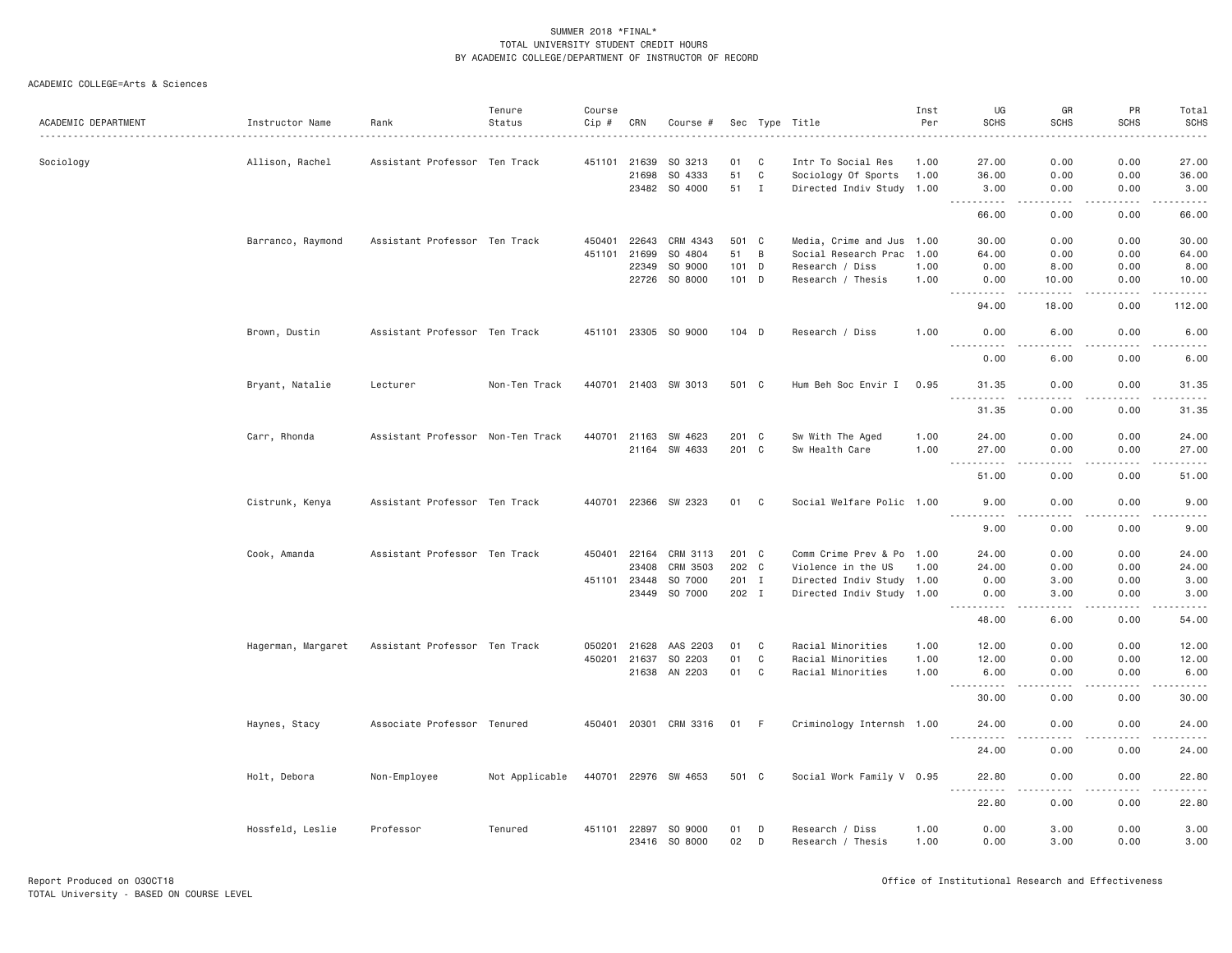|  | ACADEMIC COLLEGE=Arts & Sciences |  |  |
|--|----------------------------------|--|--|
|--|----------------------------------|--|--|

| ACADEMIC DEPARTMENT                               | Instructor Name     | Rank                          | Tenure<br>Status | Course<br>Cip # | CRN          | Course #             |       |                | Sec Type Title            | Inst<br>Per | UG<br><b>SCHS</b>                                                                                                                                                                                                                                                                                                                                                                                                                                                                      | GR<br><b>SCHS</b>             | PR<br><b>SCHS</b> | Total<br>SCHS |
|---------------------------------------------------|---------------------|-------------------------------|------------------|-----------------|--------------|----------------------|-------|----------------|---------------------------|-------------|----------------------------------------------------------------------------------------------------------------------------------------------------------------------------------------------------------------------------------------------------------------------------------------------------------------------------------------------------------------------------------------------------------------------------------------------------------------------------------------|-------------------------------|-------------------|---------------|
|                                                   |                     |                               |                  |                 |              |                      |       |                |                           |             | <u>.</u>                                                                                                                                                                                                                                                                                                                                                                                                                                                                               |                               | $\frac{1}{2}$     | $\frac{1}{2}$ |
|                                                   |                     |                               |                  |                 |              |                      |       |                |                           |             | 0.00                                                                                                                                                                                                                                                                                                                                                                                                                                                                                   | 6.00                          | 0.00              | 6.00          |
| Sociology                                         | Kelly, Kimberly     | Associate Professor Tenured   |                  |                 | 451101 21636 | SO 1103              | 01    | $\mathbf{C}$   | Contemp Social Prob       | 1.00        | 39.00                                                                                                                                                                                                                                                                                                                                                                                                                                                                                  | 0.00                          | 0.00              | 39.00         |
|                                                   |                     |                               |                  |                 | 22656        | SO 9000              | 102 D |                | Research / Diss           | 1.00        | 0.00<br>$- - - -$                                                                                                                                                                                                                                                                                                                                                                                                                                                                      | 3.00                          | 0.00              | 3.00          |
|                                                   |                     |                               |                  |                 |              |                      |       |                |                           |             | 39.00                                                                                                                                                                                                                                                                                                                                                                                                                                                                                  | 3.00                          | 0.00              | 42.00         |
|                                                   | Knowles, Veronica   | Instructor                    | Non-Ten Track    |                 |              | 440701 21741 SW 3023 | 551 C |                | Hum Beh Soc Envir II 1.00 |             | 36,00                                                                                                                                                                                                                                                                                                                                                                                                                                                                                  | 0.00                          | 0.00              | 36.00         |
|                                                   |                     |                               |                  |                 |              |                      |       |                |                           |             | .<br>$\frac{1}{2} \left( \frac{1}{2} \right) \left( \frac{1}{2} \right) \left( \frac{1}{2} \right) \left( \frac{1}{2} \right) \left( \frac{1}{2} \right)$<br>36.00                                                                                                                                                                                                                                                                                                                     | .<br>0.00                     | -----<br>0.00     | .<br>36.00    |
|                                                   | Leap, Braden        | Assistant Professor Ten Track |                  | 451101          | 21028        | SO 1003              | 51    | C <sub>1</sub> | Intro To Sociology        | 1.00        | 60.00                                                                                                                                                                                                                                                                                                                                                                                                                                                                                  | 0.00                          | 0.00              | 60.00         |
|                                                   |                     |                               |                  |                 | 22646        | SO 6990              | 001 B |                | Special Topic In SO       | 1.00        | 0.00                                                                                                                                                                                                                                                                                                                                                                                                                                                                                   | 6.00                          | 0.00              | 6.00          |
|                                                   |                     |                               |                  |                 | 22647        | SO 4990              | 001 B |                | Special Topic In SO       | 1.00        | 9.00<br><u>.</u>                                                                                                                                                                                                                                                                                                                                                                                                                                                                       | 0.00<br>.                     | 0.00<br>-----     | 9.00<br>.     |
|                                                   |                     |                               |                  |                 |              |                      |       |                |                           |             | 69.00                                                                                                                                                                                                                                                                                                                                                                                                                                                                                  | 6.00                          | 0.00              | 75.00         |
|                                                   | May, David          | Professor                     | Tenured          |                 |              | 451101 22835 SO 9000 | 103 D |                | Research / Diss           | 1.00        | 0.00<br><u>.</u>                                                                                                                                                                                                                                                                                                                                                                                                                                                                       | 24.00                         | 0.00              | 24.00         |
|                                                   |                     |                               |                  |                 |              |                      |       |                |                           |             | 0.00                                                                                                                                                                                                                                                                                                                                                                                                                                                                                   | 24.00                         | 0.00              | 24.00         |
|                                                   | Perry, Ashley       | Instructor                    | Non-Ten Track    | 450401          | 20302        | CRM 3603             | 01    | C              | Criminological Theor 1.00 |             | 24.00                                                                                                                                                                                                                                                                                                                                                                                                                                                                                  | 0.00                          | 0.00              | 24.00         |
|                                                   |                     |                               |                  |                 | 451101 21399 | SO 3313              | 501 C |                | Deviant Behavior          | 1.00        | 42.00<br><u>.</u>                                                                                                                                                                                                                                                                                                                                                                                                                                                                      | 0.00                          | 0.00              | 42.00         |
|                                                   |                     |                               |                  |                 |              |                      |       |                |                           |             | 66.00                                                                                                                                                                                                                                                                                                                                                                                                                                                                                  | 0.00                          | 0.00              | 66.00         |
|                                                   | Peterson, Lindsey   | Assistant Professor Ten Track |                  |                 | 451101 21397 | SO 1003              | 501 C |                | Intro To Sociology        | 1.00        | 60.00                                                                                                                                                                                                                                                                                                                                                                                                                                                                                  | 0.00                          | 0.00              | 60.00         |
|                                                   |                     |                               |                  |                 | 23399        | SO 9000              | 105 D |                | Research / Diss           | 1.00        | 0.00<br>$\frac{1}{2} \left( \frac{1}{2} \right) \left( \frac{1}{2} \right) \left( \frac{1}{2} \right) \left( \frac{1}{2} \right) \left( \frac{1}{2} \right)$<br>$- - - -$                                                                                                                                                                                                                                                                                                              | 6.00<br>.                     | 0.00<br>.         | 6.00          |
|                                                   |                     |                               |                  |                 |              |                      |       |                |                           |             | 60.00                                                                                                                                                                                                                                                                                                                                                                                                                                                                                  | 6.00                          | 0.00              | 66.00         |
|                                                   | Pilkinton, Melinda  | Associate Professor Tenured   |                  |                 | 440701 21403 | SW 3013              | 501 C |                | Hum Beh Soc Envir I       | 0.05        | 1.65                                                                                                                                                                                                                                                                                                                                                                                                                                                                                   | 0.00                          | 0.00              | 1.65          |
|                                                   |                     |                               |                  |                 | 21738        | SW 4533              | 501 C |                | Sub Abuse in SW Svcs 1.00 |             | 33.00                                                                                                                                                                                                                                                                                                                                                                                                                                                                                  | 0.00                          | 0.00              | 33.00         |
|                                                   |                     |                               |                  |                 |              | 22976 SW 4653        | 501 C |                | Social Work Family V 0.05 |             | 1.20<br>$\frac{1}{2} \left( \frac{1}{2} \right) \left( \frac{1}{2} \right) \left( \frac{1}{2} \right) \left( \frac{1}{2} \right)$<br>.                                                                                                                                                                                                                                                                                                                                                 | 0.00<br>.                     | 0.00              | 1.20          |
|                                                   |                     |                               |                  |                 |              |                      |       |                |                           |             | 35.85                                                                                                                                                                                                                                                                                                                                                                                                                                                                                  | 0.00                          | 0.00              | 35.85         |
|                                                   | Ralston, Margaret   | Assistant Professor Ten Track |                  |                 | 451101 21398 | SO 1203              | 501 C |                | Sociology of Familie 1.00 |             | 33.00                                                                                                                                                                                                                                                                                                                                                                                                                                                                                  | 0.00                          | 0.00              | 33.00         |
|                                                   |                     |                               |                  |                 | 22644        | SO 4703              | 501 C |                | Population Problems       | 1.00        | 27.00<br>.                                                                                                                                                                                                                                                                                                                                                                                                                                                                             | 0.00<br>$   -$                | 0.00<br>.         | 27.00         |
|                                                   |                     |                               |                  |                 |              |                      |       |                |                           |             | 60.00                                                                                                                                                                                                                                                                                                                                                                                                                                                                                  | 0.00                          | 0.00              | 60.00         |
|                                                   | Vancil-Leap, Ashley | Instructor                    | Non-Ten Track    |                 |              | 050207 21733 SO 1173 | 501 C |                | Intro Gender Studies 1.00 |             | 39.00                                                                                                                                                                                                                                                                                                                                                                                                                                                                                  | 0.00                          | 0.00              | 39.00         |
|                                                   |                     |                               |                  |                 |              |                      |       |                |                           |             | <u>.</u><br>39.00                                                                                                                                                                                                                                                                                                                                                                                                                                                                      | $- - -$<br>. <b>.</b><br>0.00 | 0.00              | 39.00         |
| ----------------------------------                |                     |                               |                  |                 |              |                      |       |                |                           |             | $\begin{array}{cccccccccc} \multicolumn{2}{c}{} & \multicolumn{2}{c}{} & \multicolumn{2}{c}{} & \multicolumn{2}{c}{} & \multicolumn{2}{c}{} & \multicolumn{2}{c}{} & \multicolumn{2}{c}{} & \multicolumn{2}{c}{} & \multicolumn{2}{c}{} & \multicolumn{2}{c}{} & \multicolumn{2}{c}{} & \multicolumn{2}{c}{} & \multicolumn{2}{c}{} & \multicolumn{2}{c}{} & \multicolumn{2}{c}{} & \multicolumn{2}{c}{} & \multicolumn{2}{c}{} & \multicolumn{2}{c}{} & \multicolumn{2}{c}{} & \mult$ | ==========                    | ==========        | ==========    |
| Sociology<br>==================================== |                     |                               |                  |                 |              |                      |       |                |                           |             | 781.00                                                                                                                                                                                                                                                                                                                                                                                                                                                                                 | 75.00                         | 0.00              | 856.00        |
|                                                   |                     |                               |                  |                 |              |                      |       |                |                           |             |                                                                                                                                                                                                                                                                                                                                                                                                                                                                                        |                               |                   |               |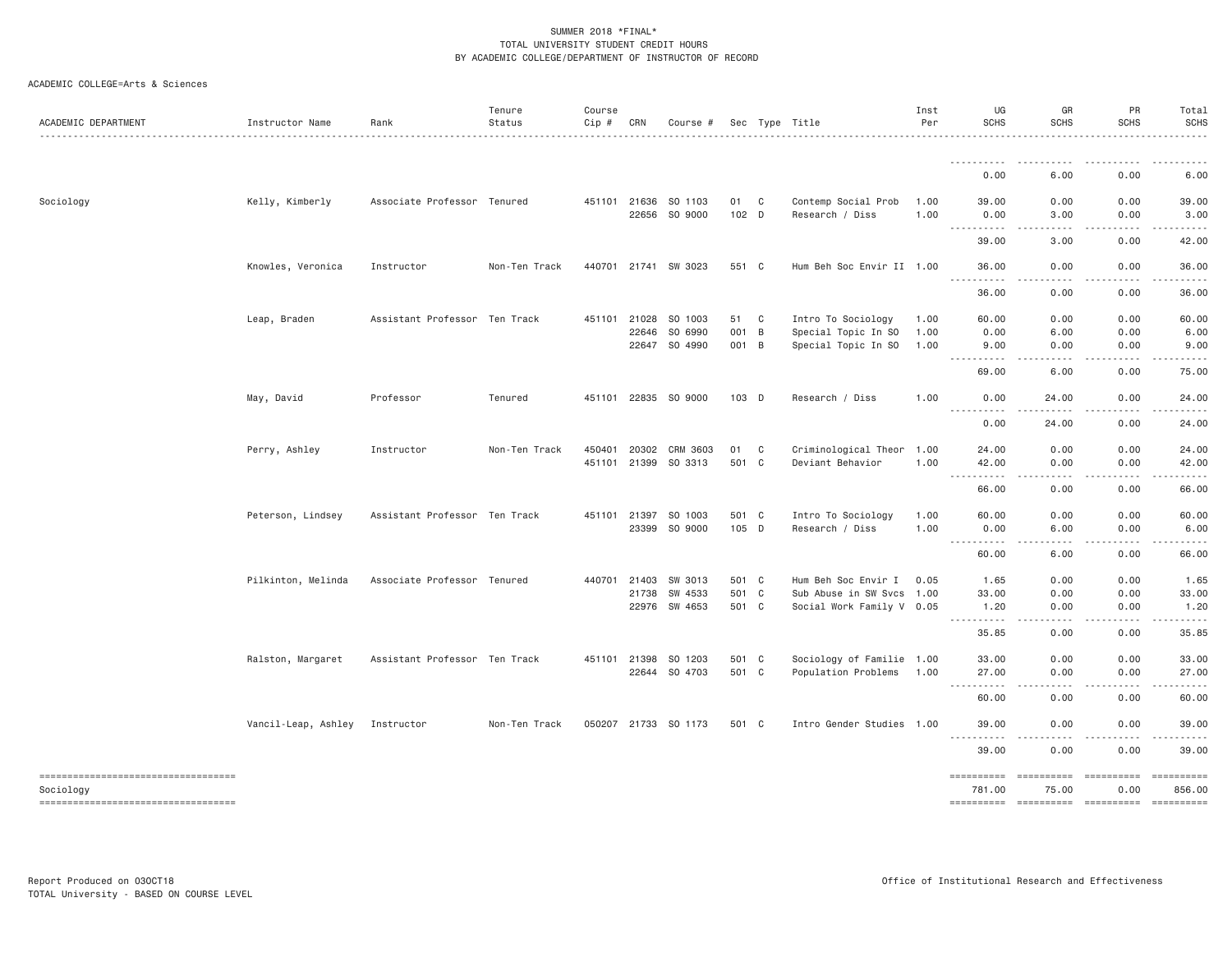| ACADEMIC DEPARTMENT | Instructor Name    | Rank                                                   | Tenure<br>Status<br>. | Course<br>Cip #  | CRN            | Course #                                      |                     |              | Sec Type Title                                                            | Inst<br>Per  | UG<br><b>SCHS</b>                     | GR<br><b>SCHS</b>                                                                                                                                             | PR<br><b>SCHS</b>          | Total<br><b>SCHS</b><br>. <u>.</u> . |
|---------------------|--------------------|--------------------------------------------------------|-----------------------|------------------|----------------|-----------------------------------------------|---------------------|--------------|---------------------------------------------------------------------------|--------------|---------------------------------------|---------------------------------------------------------------------------------------------------------------------------------------------------------------|----------------------------|--------------------------------------|
| Finance & Economics | Armstrong, Charles | Non-Employee                                           | Not Applicable        |                  |                | 520801 21139 FIN 3123                         | 201 C               |              | Financial Management 1.00                                                 |              | 15.00                                 | 0.00                                                                                                                                                          | 0.00                       | 15.00                                |
|                     |                    |                                                        |                       |                  |                |                                               |                     |              |                                                                           |              | 15.00                                 | 0.00                                                                                                                                                          | 0.00                       | .<br>15.00                           |
|                     | Blank, Douglas     | Assistant Professor Ten Track                          |                       |                  |                | 520201 22921 FIN 9000                         | $103$ D             |              | Research / Diss                                                           | 1.00         | 0.00                                  | 3,00                                                                                                                                                          | 0.00                       | 3.00                                 |
|                     |                    |                                                        |                       |                  |                |                                               |                     |              |                                                                           |              | $- - - -$<br>0.00                     | $\frac{1}{2}$<br>3.00                                                                                                                                         | .<br>0.00                  | $- - - -$<br>3.00                    |
|                     | Bolen, James       | Grad Teach Assist                                      | Not Applicable        |                  |                | 450601 20397 EC 2113                          | 001 C               |              | Prin Of Macroecon                                                         | 1.00         | 33.00<br><b></b>                      | 0.00<br>.                                                                                                                                                     | 0.00<br>-----              | 33.00<br>.                           |
|                     |                    |                                                        |                       |                  |                |                                               |                     |              |                                                                           |              | 33.00                                 | 0.00                                                                                                                                                          | 0.00                       | 33.00                                |
|                     | Campbell, Randall  | Professor                                              | Tenured               | 450601           | 20403          | EC 2123<br>20404 EC 2123                      | 001 C<br>01 C       |              | Prin Of Microecon<br>Prin Of Microecon                                    | 1.00<br>1.00 | 60.00<br>51.00<br>.                   | 0.00<br>0.00<br>.                                                                                                                                             | 0.00<br>0.00<br>. <b>.</b> | 60.00<br>51.00<br>. <u>.</u>         |
|                     |                    |                                                        |                       |                  |                |                                               |                     |              |                                                                           |              | 111.00                                | 0.00                                                                                                                                                          | 0.00                       | 111.00                               |
|                     | Cline, Brandon     | Associate Professor Tenured                            |                       | 520201<br>520801 | 22710<br>20581 | FIN 9000<br>FIN 3123<br>520806 20584 FIN 4223 | $101$ D<br>01<br>01 | C<br>C       | Research / Diss<br>Financial Management 1.00<br>Intermediate Financi 1.00 | 1.00         | 0.00<br>75.00<br>33.00                | 15.00<br>0.00<br>0.00                                                                                                                                         | 0.00<br>0.00<br>0.00       | 15.00<br>75.00<br>33.00              |
|                     |                    |                                                        |                       |                  |                |                                               |                     |              |                                                                           |              | <u> - - - - - - - - - -</u><br>108.00 | $\frac{1}{2} \left( \frac{1}{2} \right) \left( \frac{1}{2} \right) \left( \frac{1}{2} \right) \left( \frac{1}{2} \right) \left( \frac{1}{2} \right)$<br>15.00 | -----<br>0.00              | 123.00                               |
|                     |                    | Gonzalez Lozano, Her Clinical Assist Pro Non-Ten Track |                       | 450601           | 20400<br>20405 | EC 2113<br>EC 2123                            | 51<br>51            | C<br>C       | Prin Of Macroecon<br>Prin Of Microecon                                    | 1.00<br>1.00 | 69.00<br>90.00                        | 0.00<br>0.00                                                                                                                                                  | 0.00<br>0.00               | 69.00<br>90.00                       |
|                     |                    |                                                        |                       |                  |                |                                               |                     |              |                                                                           |              | .<br>$- - -$<br>159.00                | $- - - -$<br>0.00                                                                                                                                             | .<br>0.00                  | .<br>159.00                          |
|                     | Houston, Caleb     | Grad Teach Assist                                      | Not Applicable        | 520801           |                | 20583 FIN 3123                                | 51 C                |              | Financial Management 1.00                                                 |              | 108.00<br>$\frac{1}{2}$<br>.          | 0.00                                                                                                                                                          | 0.00<br><u>.</u>           | 108.00<br>.                          |
|                     |                    |                                                        |                       |                  |                |                                               |                     |              |                                                                           |              | 108.00                                | 0.00                                                                                                                                                          | 0.00                       | 108.00                               |
|                     | Liano, Kartono     | Professor                                              | Tenured               | 520801           | 20577          | FIN 3113                                      | 001 C               |              | Financial Systems                                                         | 1.00         | 54.00                                 | 0.00                                                                                                                                                          | 0.00                       | 54.00                                |
|                     |                    |                                                        |                       |                  | 20578          | FIN 3113                                      | 01                  | C            | Financial Systems                                                         | 1.00         | 81.00                                 | 0.00                                                                                                                                                          | 0.00                       | 81.00                                |
|                     |                    |                                                        |                       |                  |                | 520807 21611 FIN 4423                         | 01                  | C            | Investments                                                               | 1.00         | 30.00<br>$  -$<br><u>.</u>            | 0.00<br>$- - - -$                                                                                                                                             | 0.00<br>.                  | 30.00<br>.                           |
|                     |                    |                                                        |                       |                  |                |                                               |                     |              |                                                                           |              | 165.00                                | 0.00                                                                                                                                                          | 0.00                       | 165.00                               |
|                     | Metz, Tammi        | Instructor                                             | Non-Ten Track         | 520804           | 21353          | INS 3503                                      | 506 C               |              | Employee Benefits                                                         | 1.00         | 96.00                                 | 0.00                                                                                                                                                          | 0.00                       | 96.00                                |
|                     |                    |                                                        |                       | 521701           | 21352          | INS 3303                                      | 506 C               |              | Life Insurance                                                            | 1.00         | 81.00                                 | 0.00                                                                                                                                                          | 0.00                       | 81.00                                |
|                     |                    |                                                        |                       |                  | 21613          | INS 3103                                      | 51                  | C            | Prin Of Insurance                                                         | 1.00         | 54.00                                 | 0.00                                                                                                                                                          | 0.00                       | 54.00                                |
|                     |                    |                                                        |                       |                  | 21614          | INS 3203                                      | 51                  | C            | Prop and Cas Ins                                                          | 1.00         | 18.00<br>.                            | 0.00<br>$- - -$                                                                                                                                               | 0.00<br>.                  | 18.00<br>.                           |
|                     |                    |                                                        |                       |                  |                |                                               |                     |              |                                                                           |              | 249.00                                | 0.00                                                                                                                                                          | 0.00                       | 249.00                               |
|                     | Miller, Thomas W.  | Professor                                              | Tenured               |                  |                | 520201 22773 FIN 9000                         | 102 D               |              | Research / Diss                                                           | 1.00         | 0.00<br><b></b>                       | 6.00<br>$\frac{1}{2} \left( \frac{1}{2} \right) \left( \frac{1}{2} \right) \left( \frac{1}{2} \right) \left( \frac{1}{2} \right)$                             | 0.00<br>.                  | 6.00<br>-----                        |
|                     |                    |                                                        |                       |                  |                |                                               |                     |              |                                                                           |              | 0.00                                  | 6.00                                                                                                                                                          | 0.00                       | 6.00                                 |
|                     |                    | Orozco Aleman, Sandr Assistant Professor Ten Track     |                       | 450601           | 20409          | EC 3123                                       | 51                  | $\mathbf{C}$ | Interm Micro                                                              | 1.00         | 30.00                                 | 0.00                                                                                                                                                          | 0.00                       | 30.00                                |
|                     |                    |                                                        |                       |                  | 22904          | EC 9000                                       | 102 D               |              | Research / Diss                                                           | 1.00         | 0.00                                  | 6.00                                                                                                                                                          | 0.00                       | 6.00                                 |
|                     |                    |                                                        |                       |                  |                |                                               |                     |              |                                                                           |              | -----------<br>30,00                  | .<br>6.00                                                                                                                                                     | .<br>0.00                  | .<br>36.00                           |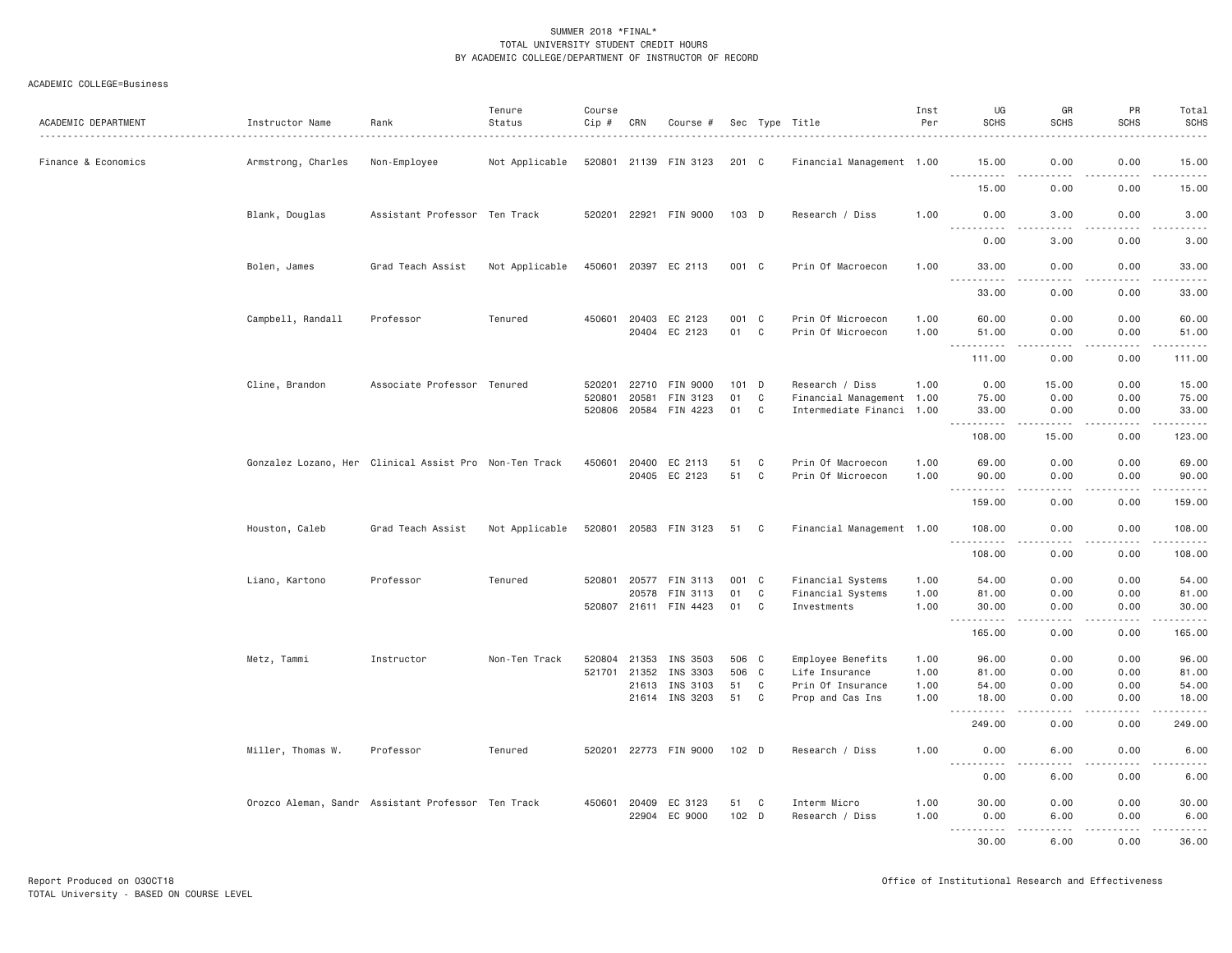| ACADEMIC DEPARTMENT                                          | Instructor Name     | Rank                              | Tenure<br>Status | Course<br>Cip # | CRN   | Course #              |         | Sec Type Title            | Inst<br>Per | UG<br><b>SCHS</b>                   | GR<br>SCHS        | <b>PR</b><br><b>SCHS</b>                                                                                                                                          | Total<br><b>SCHS</b>                                                                                                                                         |
|--------------------------------------------------------------|---------------------|-----------------------------------|------------------|-----------------|-------|-----------------------|---------|---------------------------|-------------|-------------------------------------|-------------------|-------------------------------------------------------------------------------------------------------------------------------------------------------------------|--------------------------------------------------------------------------------------------------------------------------------------------------------------|
|                                                              |                     |                                   |                  |                 |       |                       |         |                           |             |                                     | .                 | .                                                                                                                                                                 | .                                                                                                                                                            |
| Finance & Economics                                          | Rogers, Kevin       | Non-Faculty                       | Tenured          |                 |       | 520101 20164 BUS 4203 | 101 E   | Business Internship 1.00  |             | 3,00<br>-----------                 | 0.00              | 0.00<br>. <b>.</b> .                                                                                                                                              | 3.00<br>$\frac{1}{2} \left( \frac{1}{2} \right) \left( \frac{1}{2} \right) \left( \frac{1}{2} \right) \left( \frac{1}{2} \right) \left( \frac{1}{2} \right)$ |
|                                                              |                     |                                   |                  |                 |       |                       |         |                           |             | 3.00                                | 0.00              | 0.00                                                                                                                                                              | 3.00                                                                                                                                                         |
|                                                              | Roskelley, Kenneth  | Associate Professor Tenured       |                  | 520801          |       | 20580 FIN 3123        | 001 C   | Financial Management 1.00 |             | 60.00                               | 0.00              | 0.00                                                                                                                                                              | 60.00                                                                                                                                                        |
|                                                              |                     |                                   |                  |                 |       | 21265 FIN 3123        | 504 C   | Financial Management 1.00 |             | 147.00                              | 0.00              | 0.00                                                                                                                                                              | 147.00                                                                                                                                                       |
|                                                              |                     |                                   |                  |                 |       | 21266 FIN 8113        | 501 C   | Corporate Finance         | 1.00        | 0.00<br>.                           | 63,00<br>.        | 0.00<br><b></b>                                                                                                                                                   | 63,00<br>.                                                                                                                                                   |
|                                                              |                     |                                   |                  |                 |       |                       |         |                           |             | 207.00                              | 63.00             | 0.00                                                                                                                                                              | 270.00                                                                                                                                                       |
|                                                              | Spurlin, William    | Associate Professor Tenured       |                  | 520601          | 21210 | EC 8103               | 501 C   | Econ for Managers         | 1.00        | 0.00                                | 72.00             | 0.00                                                                                                                                                              | 72.00                                                                                                                                                        |
|                                                              |                     |                                   |                  | 520801          |       | 21264 FIN 3113        | 506 C   | Financial Systems         | 1.00        | 66.00<br>.                          | 0.00<br>.         | 0.00<br>.<br>$\frac{1}{2} \left( \frac{1}{2} \right) \left( \frac{1}{2} \right) \left( \frac{1}{2} \right) \left( \frac{1}{2} \right) \left( \frac{1}{2} \right)$ | 66.00<br>------                                                                                                                                              |
|                                                              |                     |                                   |                  |                 |       |                       |         |                           |             | 66.00                               | 72.00             | 0.00                                                                                                                                                              | 138.00                                                                                                                                                       |
|                                                              | Taboada, Alvaro     | Assistant Professor Ten Track     |                  | 520201          |       | 22922 FIN 9000        | $104$ D | Research / Diss           | 1,00        | 0.00                                | 3.00              | 0.00                                                                                                                                                              | 3.00                                                                                                                                                         |
|                                                              |                     |                                   |                  |                 |       |                       |         |                           |             | -----<br>0.00                       | $- - - -$<br>3.00 | $\cdots$<br>0.00                                                                                                                                                  | 3.00                                                                                                                                                         |
|                                                              | Williamson, Claudia | Associate Professor Tenured       |                  | 450601          | 22833 | EC 9000               | $101$ D | Research / Diss           | 1.00        | 0.00                                | 15.00             | 0.00                                                                                                                                                              | 15.00                                                                                                                                                        |
|                                                              |                     |                                   |                  |                 |       |                       |         |                           |             | .<br>0.00                           | 15.00             | $\frac{1}{2} \left( \frac{1}{2} \right) \left( \frac{1}{2} \right) \left( \frac{1}{2} \right) \left( \frac{1}{2} \right)$<br>0.00                                 | $- - - - -$<br>15.00                                                                                                                                         |
|                                                              | Wiseman, Travis     | Clinical Assist Pro Non-Ten Track |                  | 450601          | 20398 | EC 2113               | 01 C    | Prin Of Macroecon         | 1.00        | 66.00                               | 0.00              | 0.00                                                                                                                                                              | 66.00                                                                                                                                                        |
|                                                              |                     |                                   |                  | 521101          | 20713 | IB 3900               | 101 E   | IB Intern Work            | 1.00        | 16.00                               | 0.00              | 0.00                                                                                                                                                              | 16.00                                                                                                                                                        |
|                                                              |                     |                                   |                  |                 |       | 20714 IB 4903         | 101 E   | IB Intern Academics       | 1.00        | 3.00<br>$\sim$ $\sim$ $\sim$ $\sim$ | 0.00              | 0.00                                                                                                                                                              | 3.00                                                                                                                                                         |
|                                                              |                     |                                   |                  |                 |       |                       |         |                           |             | 85.00                               | 0.00              | 0.00                                                                                                                                                              | 85.00                                                                                                                                                        |
| =====================================                        |                     |                                   |                  |                 |       |                       |         |                           |             | ==========                          | ___________       | ==========                                                                                                                                                        | ==========                                                                                                                                                   |
| Finance & Economics<br>===================================== |                     |                                   |                  |                 |       |                       |         |                           |             | 1339,00                             | 183,00            | 0.00<br>========== ========== ==========                                                                                                                          | 1522.00<br>==========                                                                                                                                        |
|                                                              |                     |                                   |                  |                 |       |                       |         |                           |             |                                     |                   |                                                                                                                                                                   |                                                                                                                                                              |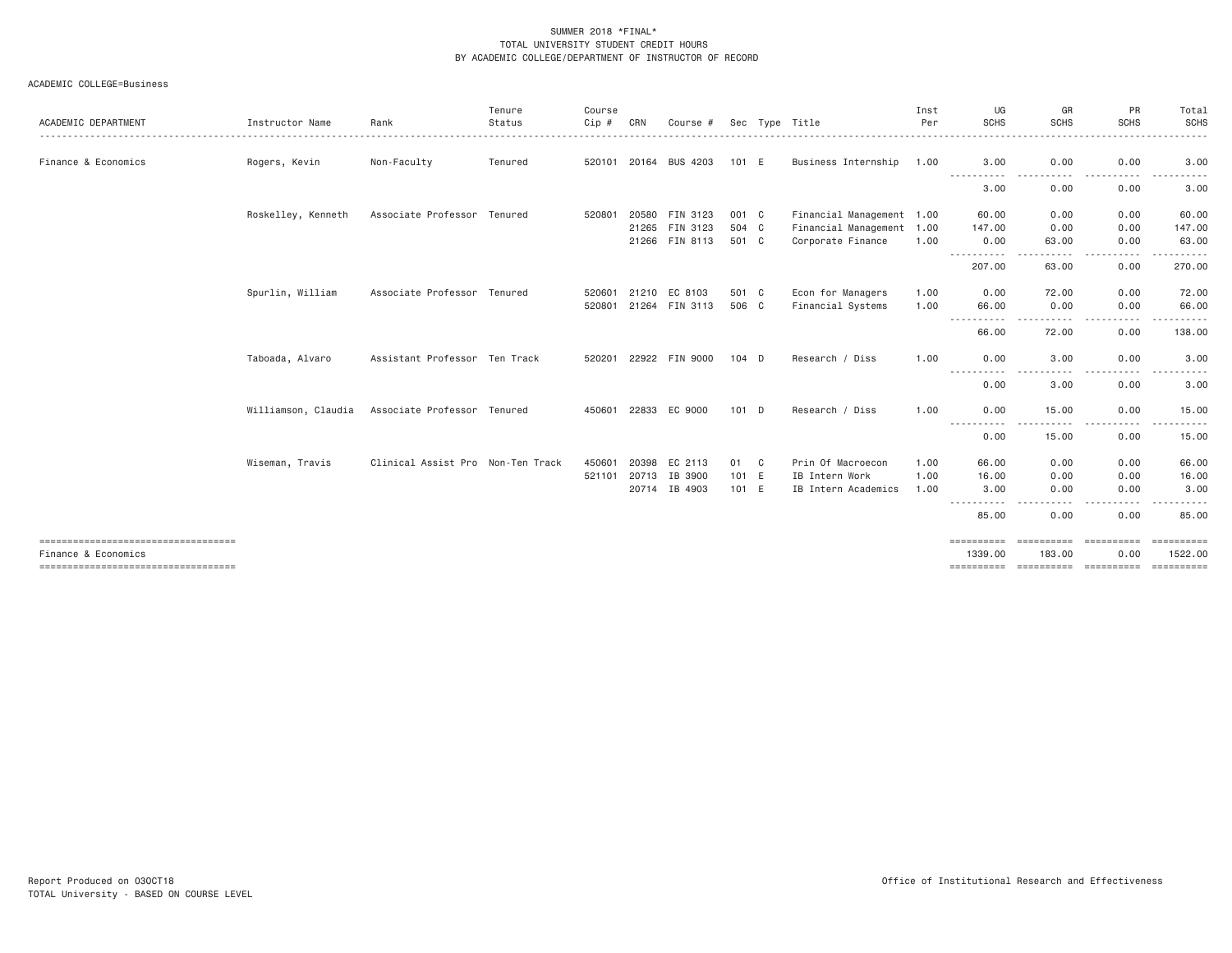#### ACADEMIC COLLEGE=Business

| ACADEMIC DEPARTMENT              | Instructor Name    | Rank                              | Tenure<br>Status | Course<br>Cip #  | CRN            | Course #              |            |        | Sec Type Title                                    | Inst<br>Per | UG<br><b>SCHS</b> | GR<br><b>SCHS</b>     | PR<br><b>SCHS</b> | Total<br><b>SCHS</b>                                                                                                                                                                      |
|----------------------------------|--------------------|-----------------------------------|------------------|------------------|----------------|-----------------------|------------|--------|---------------------------------------------------|-------------|-------------------|-----------------------|-------------------|-------------------------------------------------------------------------------------------------------------------------------------------------------------------------------------------|
| Management & Information Systems | Abbasi, Fahimeh    | Non-Employee                      | Not Applicable   | 520701 20888     |                | MGT 3323              | 51         | C      | Entrepreneurship                                  | 1.00        | 42.00             | 0.00                  | 0.00              | وبالمحامي<br>42.00                                                                                                                                                                        |
|                                  |                    |                                   |                  |                  |                |                       |            |        |                                                   |             | 42.00             | 0.00                  | 0.00              | والمستحدث<br>42.00                                                                                                                                                                        |
|                                  | Canfield, Stephen  | Instructor                        | Non-Ten Track    | 110201           |                | 20144 BIS 1523        | 01         | C      | Web Development I                                 | 1.00        | 27.00             | 0.00                  | 0.00              | 27.00                                                                                                                                                                                     |
|                                  |                    |                                   |                  |                  |                | 20145 BIS 2523        | 51         | C      | Web Development II                                | 1.00        | 33.00<br>.        | 0.00<br>$\frac{1}{2}$ | 0.00<br>$- - - -$ | 33.00<br>$    -$                                                                                                                                                                          |
|                                  | Chrisman, James    | Professor                         | Tenured          |                  |                | 521302 22712 MGT 9000 | 101 D      |        | Research / Diss                                   | 1.00        | 60.00<br>0.00     | 0.00<br>12.00         | 0.00<br>0.00      | 60.00<br>12.00                                                                                                                                                                            |
|                                  |                    |                                   |                  |                  |                |                       |            |        |                                                   |             |                   |                       |                   | $\sim$ $\sim$ $\sim$ $\sim$                                                                                                                                                               |
|                                  |                    |                                   |                  |                  |                |                       |            |        |                                                   |             | 0.00              | 12.00                 | 0.00              | 12.00                                                                                                                                                                                     |
|                                  | Dhaenens, Andrew   | Grad Teach Assist                 | Not Applicable   |                  |                | 520201 20886 MGT 3213 | 01 C       |        | Org Communications                                | 1.00        | 72.00<br>.        | 0.00<br>.             | 0.00<br>.         | 72.00<br>.                                                                                                                                                                                |
|                                  |                    |                                   |                  |                  |                |                       |            |        |                                                   |             | 72.00             | 0.00                  | 0.00              | 72.00                                                                                                                                                                                     |
|                                  | Hammond, Nathaniel | Grad Teach Assist                 | Not Applicable   | 521301 20884     |                | MGT 3114              | 51         | C      | Prin of Mgt & Prod                                | 1.00        | 148.00<br>.       | 0.00<br>.             | 0.00<br>.         | 148.00<br>$\frac{1}{2} \left( \frac{1}{2} \right) \left( \frac{1}{2} \right) \left( \frac{1}{2} \right) \left( \frac{1}{2} \right) \left( \frac{1}{2} \right) \left( \frac{1}{2} \right)$ |
|                                  |                    |                                   |                  |                  |                |                       |            |        |                                                   |             | 148.00            | 0.00                  | 0.00              | 148.00                                                                                                                                                                                    |
|                                  | Holt, Daniel       | Associate Professor               | Tenured          |                  |                | 520201 21367 MGT 8123 | 501 C      |        | Strategic Bus Consul 1.00                         |             | 0.00<br><u>.</u>  | 33.00<br>$- - - - -$  | 0.00<br>.         | 33.00<br>.                                                                                                                                                                                |
|                                  |                    |                                   |                  |                  |                |                       |            |        |                                                   |             | 0.00              | 33.00                 | 0.00              | 33.00                                                                                                                                                                                     |
|                                  | Jones, Gabrielle   | Non-Faculty                       | Not Applicable   |                  |                | 521201 21102 BIS 3233 | 201 C      |        | Management Informati 1.00                         |             | 39.00<br>.        | 0.00<br>د د د د       | 0.00<br>.         | 39.00<br>.                                                                                                                                                                                |
|                                  |                    |                                   |                  |                  |                |                       |            |        |                                                   |             | 39.00             | 0.00                  | 0.00              | 39.00                                                                                                                                                                                     |
|                                  | Madison, Kristen   | Assistant Professor Ten Track     |                  |                  |                | 520101 20165 BUS 4853 | 001 C      |        | <b>Business Policy</b>                            | 1.00        | 90.00             | 0.00                  | 0.00              | 90.00                                                                                                                                                                                     |
|                                  |                    |                                   |                  |                  |                |                       |            |        |                                                   |             | 90.00             | 0.00                  | 0.00              | 90.00                                                                                                                                                                                     |
|                                  | Marett, Lawrence   | Associate Professor Tenured       |                  | 111003           | 21603          | BIS 4113              | 001 C      |        | BIS Security Managem 1.00                         |             | 15.00             | 0.00                  | 0.00              | 15.00                                                                                                                                                                                     |
|                                  |                    |                                   |                  |                  |                | 521201 21604 BIS 6113 | 001 C      |        | BIS Security Managem 1.00                         |             | 0.00<br>.         | 18.00<br><b>.</b>     | 0.00<br>.         | 18.00<br>.                                                                                                                                                                                |
|                                  |                    |                                   |                  |                  |                |                       |            |        |                                                   |             | 15.00             | 18.00                 | 0.00              | 33.00                                                                                                                                                                                     |
|                                  | McNeil, Stacey     | Clinical Assist Pro Non-Ten Track |                  | 520101           | 22116          | <b>BUS 4853</b>       | 201 C      |        | <b>Business Policy</b>                            | 1.00        | 18.00             | 0.00                  | 0.00              | 18.00                                                                                                                                                                                     |
|                                  |                    |                                   |                  | 520201<br>520299 | 22117<br>22118 | MGT 4990<br>MGT 6990  | 201<br>201 | C<br>C | Special Topic In MGT 1.00<br>Special Topic In MGT | 1.00        | 30.00<br>0.00     | 0.00<br>3.00          | 0.00<br>0.00      | 30.00<br>3.00                                                                                                                                                                             |
|                                  |                    |                                   |                  | 521301 22159     |                | MGT 3114              | 201 C      |        | Prin of Mgt & Prod                                | 1.00        | 36.00             | 0.00                  | 0.00              | 36.00                                                                                                                                                                                     |
|                                  |                    |                                   |                  |                  |                |                       |            |        |                                                   |             | .<br>84.00        | د د د د<br>3.00       | .<br>0.00         | .<br>87.00                                                                                                                                                                                |
|                                  | Miller, Andrew     | Grad Teach Assist                 | Not Applicable   |                  |                | 521201 20141 BIS 1012 | 001 C      |        | Intro to Bus Info Sy 1.00                         |             | 32.00             | 0.00                  | 0.00              | 32.00                                                                                                                                                                                     |
|                                  |                    |                                   |                  |                  |                |                       |            |        |                                                   |             | .<br>32.00        | 0.00                  | 0.00              | .<br>32.00                                                                                                                                                                                |
|                                  | Pearson, Allison   | Non-Faculty                       | Tenured          |                  |                | 521302 22843 MGT 9000 | $103$ D    |        | Research / Diss                                   | 1.00        | 0.00              | 6.00                  | 0.00              | 6.00                                                                                                                                                                                      |
|                                  |                    |                                   |                  |                  |                |                       |            |        |                                                   |             | 0.00              | 6.00                  | 0.00              | 6.00                                                                                                                                                                                      |
|                                  | Randle, Vikki      | Associate Professor Tenured       |                  |                  |                | 520201 22114 MGT 8113 | 251 C      |        | Leadership Skills                                 | 1.00        | 0.00              | 60.00                 | 0.00              | 60.00                                                                                                                                                                                     |

Report Produced on 03OCT18 Office of Institutional Research and Effectiveness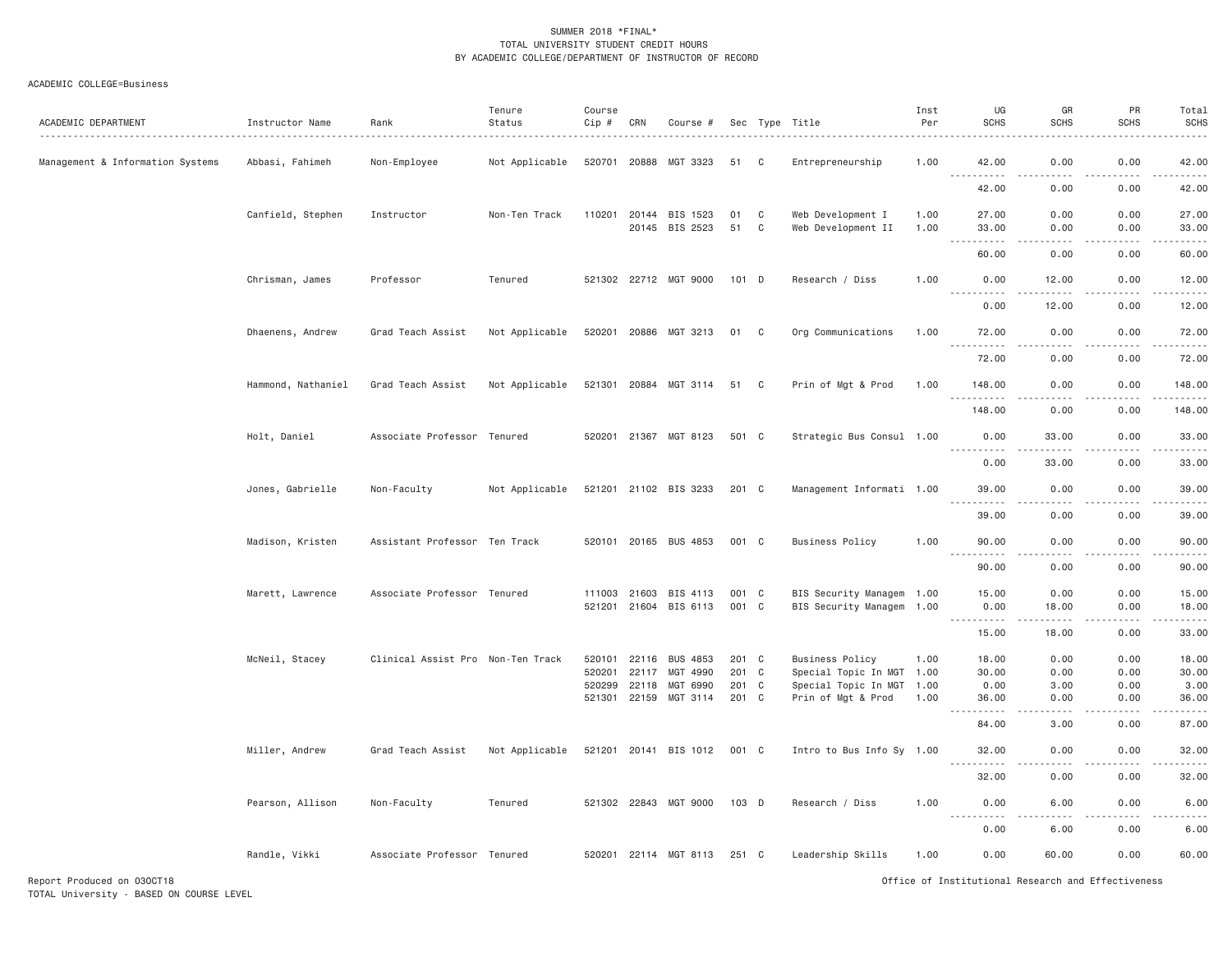| ACADEMIC DEPARTMENT                                                    | Instructor Name    | Rank                        | Tenure<br>Status | Course<br>Cip # | CRN          | Course #              |         |                | Sec Type Title            | Inst<br>Per | UG<br><b>SCHS</b>                                           | GR<br><b>SCHS</b>                                                                                                                                                                                | PR<br><b>SCHS</b>                                                                                                                                                                                                  | Total<br><b>SCHS</b>  |
|------------------------------------------------------------------------|--------------------|-----------------------------|------------------|-----------------|--------------|-----------------------|---------|----------------|---------------------------|-------------|-------------------------------------------------------------|--------------------------------------------------------------------------------------------------------------------------------------------------------------------------------------------------|--------------------------------------------------------------------------------------------------------------------------------------------------------------------------------------------------------------------|-----------------------|
|                                                                        |                    |                             |                  |                 |              |                       |         |                |                           |             | .                                                           | $\frac{1}{2}$<br>$\frac{1}{2} \left( \frac{1}{2} \right) \left( \frac{1}{2} \right) \left( \frac{1}{2} \right) \left( \frac{1}{2} \right) \left( \frac{1}{2} \right) \left( \frac{1}{2} \right)$ |                                                                                                                                                                                                                    |                       |
|                                                                        |                    |                             |                  |                 |              |                       |         |                |                           |             | 0.00                                                        | 60.00                                                                                                                                                                                            | 0.00                                                                                                                                                                                                               | 60.00                 |
| Management & Information Systems                                       | Richardson, Jimmy  | Lecturer                    | Non-Ten Track    |                 |              | 521301 21750 MGT 3114 | 506 C   |                | Prin of Mgt & Prod        | 1.00        | 56.00<br>.                                                  | 0.00<br>.                                                                                                                                                                                        | 0.00                                                                                                                                                                                                               | 56.00                 |
|                                                                        |                    |                             |                  |                 |              |                       |         |                |                           |             | $\frac{1}{2}$<br>56.00                                      | 0.00                                                                                                                                                                                             | .<br>0.00                                                                                                                                                                                                          | .<br>56.00            |
|                                                                        | Su, Youyi          | Grad Teach Assist           | Not Applicable   |                 |              | 520101 20166 BUS 4853 | 01      | C <sub>c</sub> | <b>Business Policy</b>    | 1.00        | 96.00                                                       | 0.00                                                                                                                                                                                             | 0.00                                                                                                                                                                                                               | 96.00                 |
|                                                                        |                    |                             |                  |                 |              |                       |         |                |                           |             | <b></b><br>96.00                                            | .<br>0.00                                                                                                                                                                                        | 0.00                                                                                                                                                                                                               | 96.00                 |
|                                                                        | Templeton, Gary    | Associate Professor Tenured |                  | 521201          | 20146        | BIS 3233              | 001 C   |                | Management Informati 1.00 |             | 27.00                                                       | 0.00                                                                                                                                                                                             | 0.00                                                                                                                                                                                                               | 27.00                 |
|                                                                        |                    |                             |                  |                 |              | 21176 BIS 8113        | 521 C   |                | Mgt Info Tech & Sys       | 1.00        | 0.00<br>$\omega$ is a set of<br>$\sim$ $\sim$ $\sim$ $\sim$ | 111.00                                                                                                                                                                                           | 0.00                                                                                                                                                                                                               | 111.00                |
|                                                                        |                    |                             |                  |                 |              |                       |         |                |                           |             | 27.00                                                       | 111.00                                                                                                                                                                                           | 0.00                                                                                                                                                                                                               | 138.00                |
|                                                                        | Templeton, Laura   | Associate Professor Tenured |                  | 521001          | 20889        | MGT 3513              | 001 C   |                | Intro Human Res Mgt       | 1.00        | 27.00                                                       | 0.00                                                                                                                                                                                             | 0.00                                                                                                                                                                                                               | 27.00                 |
|                                                                        |                    |                             |                  |                 |              | 521302 22792 MGT 7000 | $101$ I |                | Directed Indiv Study 1.00 |             | 0.00<br>----------                                          | 3.00<br>$\frac{1}{2} \left( \frac{1}{2} \right) \left( \frac{1}{2} \right) \left( \frac{1}{2} \right) \left( \frac{1}{2} \right) \left( \frac{1}{2} \right) \left( \frac{1}{2} \right)$          | 0.00<br>$\frac{1}{2} \left( \frac{1}{2} \right) \left( \frac{1}{2} \right) \left( \frac{1}{2} \right) \left( \frac{1}{2} \right) \left( \frac{1}{2} \right) \left( \frac{1}{2} \right) \left( \frac{1}{2} \right)$ | 3.00                  |
|                                                                        |                    |                             |                  |                 |              |                       |         |                |                           |             | 27.00                                                       | 3.00                                                                                                                                                                                             | 0.00                                                                                                                                                                                                               | 30.00                 |
|                                                                        | Vardaman, James    | Associate Professor Tenured |                  |                 | 520201 21366 | MGT 8113              | 511 C   |                | Leadership Skills         | 1.00        | 0.00                                                        | 93.00                                                                                                                                                                                            | 0.00                                                                                                                                                                                                               | 93.00                 |
|                                                                        |                    |                             |                  |                 | 21605        | MGT 8113              | 01      | C              | Leadership Skills         | 1.00        | 0.00                                                        | 81.00                                                                                                                                                                                            | 0.00                                                                                                                                                                                                               | 81.00                 |
|                                                                        |                    |                             |                  |                 | 521302 22789 | MGT 9000              | $102$ D |                | Research / Diss           | 1.00        | 0.00                                                        | 9.00<br>.                                                                                                                                                                                        | 0.00<br>-----                                                                                                                                                                                                      | 9.00<br>.             |
|                                                                        |                    |                             |                  |                 |              |                       |         |                |                           |             | 0.00                                                        | 183.00                                                                                                                                                                                           | 0.00                                                                                                                                                                                                               | 183.00                |
|                                                                        | Vedadi, Ali        | Grad Teach Assist           | Not Applicable   |                 |              | 521201 20147 BIS 3233 | 01      | C              | Management Informati 1.00 |             | 42.00                                                       | 0.00                                                                                                                                                                                             | 0.00                                                                                                                                                                                                               | 42.00                 |
|                                                                        |                    |                             |                  |                 |              |                       |         |                |                           |             | . <b>.</b><br>42.00                                         | 0.00                                                                                                                                                                                             | 0.00                                                                                                                                                                                                               | 42.00                 |
|                                                                        | Warkentin, Merrill | Professor                   | Tenured          |                 |              | 521201 22666 BIS 9000 | 01      | D              | Research / Diss           | 1.00        | 0.00                                                        | 9.00                                                                                                                                                                                             | 0.00                                                                                                                                                                                                               | 9.00                  |
|                                                                        |                    |                             |                  |                 |              |                       |         |                |                           |             | .<br>$\frac{1}{2}$<br>0.00                                  | .<br>9.00                                                                                                                                                                                        | .<br>0.00                                                                                                                                                                                                          | .<br>9.00             |
|                                                                        | Xiao, Shan         | Grad Teach Assist           | Not Applicable   |                 |              | 521201 20142 BIS 1012 | 01 C    |                | Intro to Bus Info Sy 1.00 |             | 32.00                                                       | 0.00                                                                                                                                                                                             | 0.00                                                                                                                                                                                                               | 32.00                 |
|                                                                        |                    |                             |                  |                 |              |                       |         |                |                           |             | <b></b><br>32.00                                            | 0.00                                                                                                                                                                                             | 0.00                                                                                                                                                                                                               | 32.00                 |
|                                                                        | Young, Carlton     | Associate Professor Tenured |                  | 229999          | 22122        | BL 8113               | 201 C   |                | Law Ethics Disp Res       | 1.00        | 0.00                                                        | 54.00                                                                                                                                                                                            | 0.00                                                                                                                                                                                                               | 54.00                 |
|                                                                        |                    |                             |                  | 510701          | 21144        | HCA 4013              | 201 C   |                | Ethical Issues in He 1.00 |             | 27.00                                                       | 0.00                                                                                                                                                                                             | 0.00                                                                                                                                                                                                               | 27.00                 |
|                                                                        |                    |                             |                  | 520201          |              | 22313 MGT 3823        | 201 C   |                | Responsible Leadersh 1.00 |             | 12.00                                                       | 0.00                                                                                                                                                                                             | 0.00                                                                                                                                                                                                               | 12.00                 |
|                                                                        |                    |                             |                  |                 |              |                       |         |                |                           |             | <b></b><br>39.00                                            | 54.00                                                                                                                                                                                            | 0.00                                                                                                                                                                                                               | 93.00                 |
| ----------------------------------<br>Management & Information Systems |                    |                             |                  |                 |              |                       |         |                |                           |             | ==========<br>901.00                                        | ==========<br>492.00                                                                                                                                                                             | $\qquad \qquad \equiv \equiv \equiv \equiv \equiv \equiv \equiv \equiv \equiv \equiv$<br>0.00                                                                                                                      | ==========<br>1393.00 |
| ====================================                                   |                    |                             |                  |                 |              |                       |         |                |                           |             | ==========                                                  |                                                                                                                                                                                                  |                                                                                                                                                                                                                    | ==========            |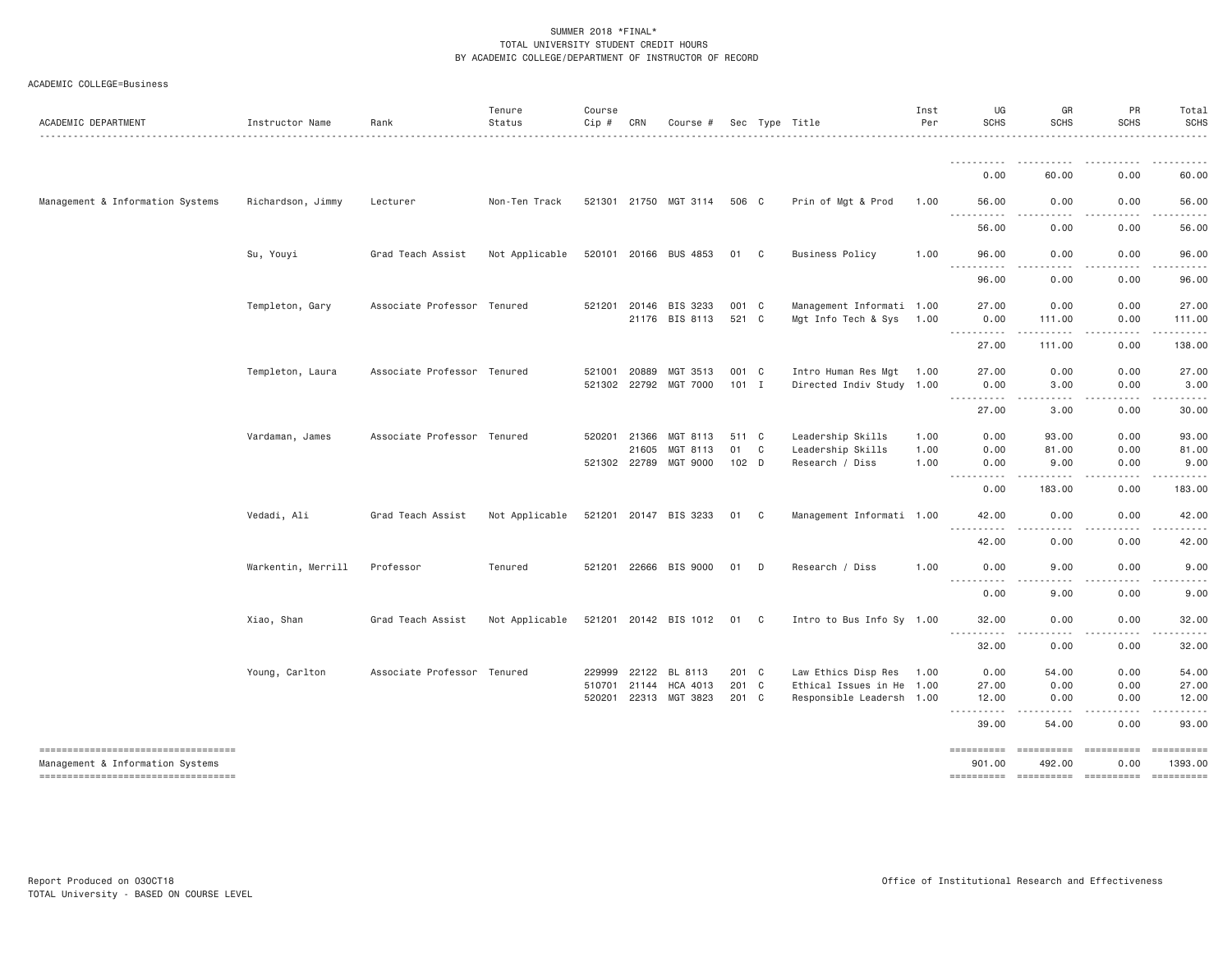| ACADEMIC DEPARTMENT                | Instructor Name                | Rank                          | Tenure<br>Status | Course<br>Cip # | CRN          | Course #              |         |             | Sec Type Title            | Inst<br>Per | UG<br><b>SCHS</b>                                                                                                                                            | GR<br><b>SCHS</b><br>.       | PR<br><b>SCHS</b><br>$- - - - -$ | Total<br><b>SCHS</b><br>.                                                                                                                                                               |
|------------------------------------|--------------------------------|-------------------------------|------------------|-----------------|--------------|-----------------------|---------|-------------|---------------------------|-------------|--------------------------------------------------------------------------------------------------------------------------------------------------------------|------------------------------|----------------------------------|-----------------------------------------------------------------------------------------------------------------------------------------------------------------------------------------|
| Marketing, Quantitative Analysis & | Breazeale, Michael             | Assistant Professor Ten Track |                  | 521401          | 20901        | MKT 4113              | 01      | C           | Personal Selling          | 1.00        | 54.00                                                                                                                                                        | 0.00                         | 0.00                             | 54.00                                                                                                                                                                                   |
|                                    |                                |                               |                  |                 | 20903        | MKT 4423              | 01      | C           | Strategic Brand Mana 1.00 |             | 33.00                                                                                                                                                        | 0.00                         | 0.00                             | 33.00                                                                                                                                                                                   |
|                                    |                                |                               |                  |                 | 20907        | MKT 6423              | 01      | $\mathbf C$ | Strategic Brand Mana 1.00 |             | 0.00                                                                                                                                                         | 3.00                         | 0.00                             | 3.00                                                                                                                                                                                    |
|                                    |                                |                               |                  |                 | 21771        | MKT 4990              | 801     | A           | Special Topic In MKT 0.50 |             | 21.00                                                                                                                                                        | 0.00                         | 0.00                             | 21.00                                                                                                                                                                                   |
|                                    |                                |                               |                  |                 | 21772        | MKT 6990              | 801 A   |             | Special Topic In MKT 0.50 |             | 0.00<br>$\frac{1}{2} \left( \frac{1}{2} \right) \left( \frac{1}{2} \right) \left( \frac{1}{2} \right) \left( \frac{1}{2} \right) \left( \frac{1}{2} \right)$ | 3.00<br>د د د د              | 0.00<br>.                        | 3.00<br>------                                                                                                                                                                          |
|                                    |                                |                               |                  |                 |              |                       |         |             |                           |             | 108.00                                                                                                                                                       | 6.00                         | 0.00                             | 114.00                                                                                                                                                                                  |
|                                    | Brown, Haley-Lavell Instructor |                               | Non-Ten Track    | 220207          | 20153        | BL 4263               | 51      | C           | Environmental Law         | 1.00        | 18.00                                                                                                                                                        | 0.00                         | 0.00                             | 18.00                                                                                                                                                                                   |
|                                    |                                |                               |                  | 229999          | 20155        | BL 6263               | 51      | $\mathbf C$ | Environmental Law         | 1.00        | 0.00                                                                                                                                                         | 66.00                        | 0.00                             | 66.00                                                                                                                                                                                   |
|                                    |                                |                               |                  | 521501          | 20154        | BL 4333               | 51      | C           | Real Estate Law           | 1.00        | 42.00                                                                                                                                                        | 0.00                         | 0.00                             | 42.00                                                                                                                                                                                   |
|                                    |                                |                               |                  |                 | 20156        | BL 6333               | 51      | C           | Real Estate Law           | 1.00        | 0.00                                                                                                                                                         | 15.00                        | 0.00                             | 15.00<br>.                                                                                                                                                                              |
|                                    |                                |                               |                  |                 |              |                       |         |             |                           |             | 60,00                                                                                                                                                        | 81,00                        | 0.00                             | 141.00                                                                                                                                                                                  |
|                                    | Collier, Joel                  | Professor                     | Tenured          | 520201          | 21610        | <b>BUS 9113</b>       | 51      | C           | Prep Future Bus Facu 1.00 |             | 0.00                                                                                                                                                         | 39.00                        | 0.00                             | 39.00                                                                                                                                                                                   |
|                                    |                                |                               |                  | 521401          | 21609        | MKT 8153              | 51      | C           | Strategic Marketing       | 1.00        | 0.00                                                                                                                                                         | 72.00                        | 0.00                             | 72.00                                                                                                                                                                                   |
|                                    |                                |                               |                  |                 | 22931        | MKT 9000              | $101$ D |             | Research / Diss           | 1.00        | 0.00<br>$\sim$ $\sim$ $\sim$<br>.                                                                                                                            | 7.00<br>.                    | 0.00<br>.                        | 7.00<br>$\frac{1}{2} \left( \frac{1}{2} \right) \left( \frac{1}{2} \right) \left( \frac{1}{2} \right) \left( \frac{1}{2} \right) \left( \frac{1}{2} \right) \left( \frac{1}{2} \right)$ |
|                                    |                                |                               |                  |                 |              |                       |         |             |                           |             | 0.00                                                                                                                                                         | 118.00                       | 0.00                             | 118.00                                                                                                                                                                                  |
|                                    | Cook, Cecelia                  | Assistant Professor Ten Track |                  |                 | 220205 20150 | BL 2413               | 01      | C           | Legal Envt Bus            | 1.00        | 54.00                                                                                                                                                        | 0.00                         | 0.00                             | 54.00                                                                                                                                                                                   |
|                                    |                                |                               |                  |                 | 20152        | BL 3223               | 01      | $\mathbf C$ | Law Of Comm Trans         | 1.00        | 30.00                                                                                                                                                        | 0.00                         | 0.00                             | 30.00                                                                                                                                                                                   |
|                                    |                                |                               |                  |                 |              | 229999 23154 BL 4000  | $101$ I |             | Directed Indiv Study      | 1.00        | 3.00                                                                                                                                                         | 0.00                         | 0.00                             | 3.00<br>$\frac{1}{2}$                                                                                                                                                                   |
|                                    |                                |                               |                  |                 |              |                       |         |             |                           |             | 87.00                                                                                                                                                        | 0.00                         | 0.00                             | 87.00                                                                                                                                                                                   |
|                                    | Dunlap, Kali                   | Non-Faculty                   | Not Applicable   |                 |              | 240102 21347 IDS 4111 | 501 C   |             | Professional Seminar 1.00 |             | 16.00<br><u>.</u>                                                                                                                                            | 0.00<br>.                    | 0.00<br>$- - - - -$              | 16.00<br><u>.</u>                                                                                                                                                                       |
|                                    |                                |                               |                  |                 |              |                       |         |             |                           |             | 16.00                                                                                                                                                        | 0.00                         | 0.00                             | 16.00                                                                                                                                                                                   |
|                                    | Farmer, Robert                 | Assistant Professor Ten Track |                  |                 | 521401 20902 | MKT 4413              | 01      | C           | Consumer Behavior         | 1.00        | 27.00                                                                                                                                                        | 0.00                         | 0.00                             | 27.00                                                                                                                                                                                   |
|                                    |                                |                               |                  |                 |              | 23450 MKT 4000        | $102$ I |             | Directed Indiv Study 1.00 |             | 6.00                                                                                                                                                         | 0.00                         | 0.00                             | 6.00                                                                                                                                                                                    |
|                                    |                                |                               |                  |                 |              |                       |         |             |                           |             | .<br>33.00                                                                                                                                                   | $\sim$ $\sim$ $\sim$<br>0.00 | .<br>0.00                        | $    -$<br>33.00                                                                                                                                                                        |
|                                    | France, Stephen                | Assistant Professor Ten Track |                  |                 |              | 521302 22472 BQA 7000 | $101$ I |             | Directed Indiv Study 1.00 |             | 0.00                                                                                                                                                         | 3,00                         | 0.00                             | 3,00                                                                                                                                                                                    |
|                                    |                                |                               |                  |                 |              |                       |         |             |                           |             | $- - - - -$                                                                                                                                                  | $\frac{1}{2}$                | .                                | $\frac{1}{2}$                                                                                                                                                                           |
|                                    |                                |                               |                  |                 |              |                       |         |             |                           |             | 0.00                                                                                                                                                         | 3.00                         | 0.00                             | 3.00                                                                                                                                                                                    |
|                                    | Hawkins, Jonathan              | Non-Faculty                   | Not Applicable   |                 |              | 240102 23158 IDS 4111 | 503 C   |             | Professional Seminar 1.00 |             | 13.00<br>$  -$<br>.                                                                                                                                          | 0.00<br>$- - - -$            | 0.00<br>-----                    | 13.00<br>.                                                                                                                                                                              |
|                                    |                                |                               |                  |                 |              |                       |         |             |                           |             | 13.00                                                                                                                                                        | 0.00                         | 0.00                             | 13.00                                                                                                                                                                                   |
|                                    | Hill, William                  | Associate Professor Tenured   |                  |                 |              | 521401 21155 MKT 3513 | 201 E   |             | Marketing Internship 1.00 |             | 9.00<br><u>.</u>                                                                                                                                             | 0.00<br>.                    | 0.00<br>-----                    | 9.00<br>.                                                                                                                                                                               |
|                                    |                                |                               |                  |                 |              |                       |         |             |                           |             | 9.00                                                                                                                                                         | 0.00                         | 0.00                             | 9.00                                                                                                                                                                                    |
|                                    | Jones, Carol                   | Assistant Professor Ten Track |                  |                 | 521302 21178 | BQA 8233              | 501 C   |             | Quant Analysis & Bus 1.00 |             | 0.00                                                                                                                                                         | 63.00                        | 0.00                             | 63.00                                                                                                                                                                                   |
|                                    |                                |                               |                  |                 | 521803 20899 | MKT 3213              | 01      | C           | Retailing                 | 1.00        | 39.00                                                                                                                                                        | 0.00                         | 0.00                             | 39.00                                                                                                                                                                                   |
|                                    |                                |                               |                  |                 |              |                       |         |             |                           |             | $\sim$ $\sim$ $\sim$                                                                                                                                         | $\sim$ $\sim$ $\sim$ $\sim$  | $\sim$ $\sim$ $\sim$             | والمناصبات                                                                                                                                                                              |
|                                    |                                |                               |                  |                 |              |                       |         |             |                           |             | 39.00                                                                                                                                                        | 63.00                        | 0.00                             | 102.00                                                                                                                                                                                  |
|                                    | Kazandjian, Brett              | Grad Teach Assist             | Not Applicable   |                 |              | 521401 20897 MKT 3013 | 51 C    |             | Principles Of Mkt         | 1.00        | 48.00                                                                                                                                                        | 0.00                         | 0.00                             | 48.00                                                                                                                                                                                   |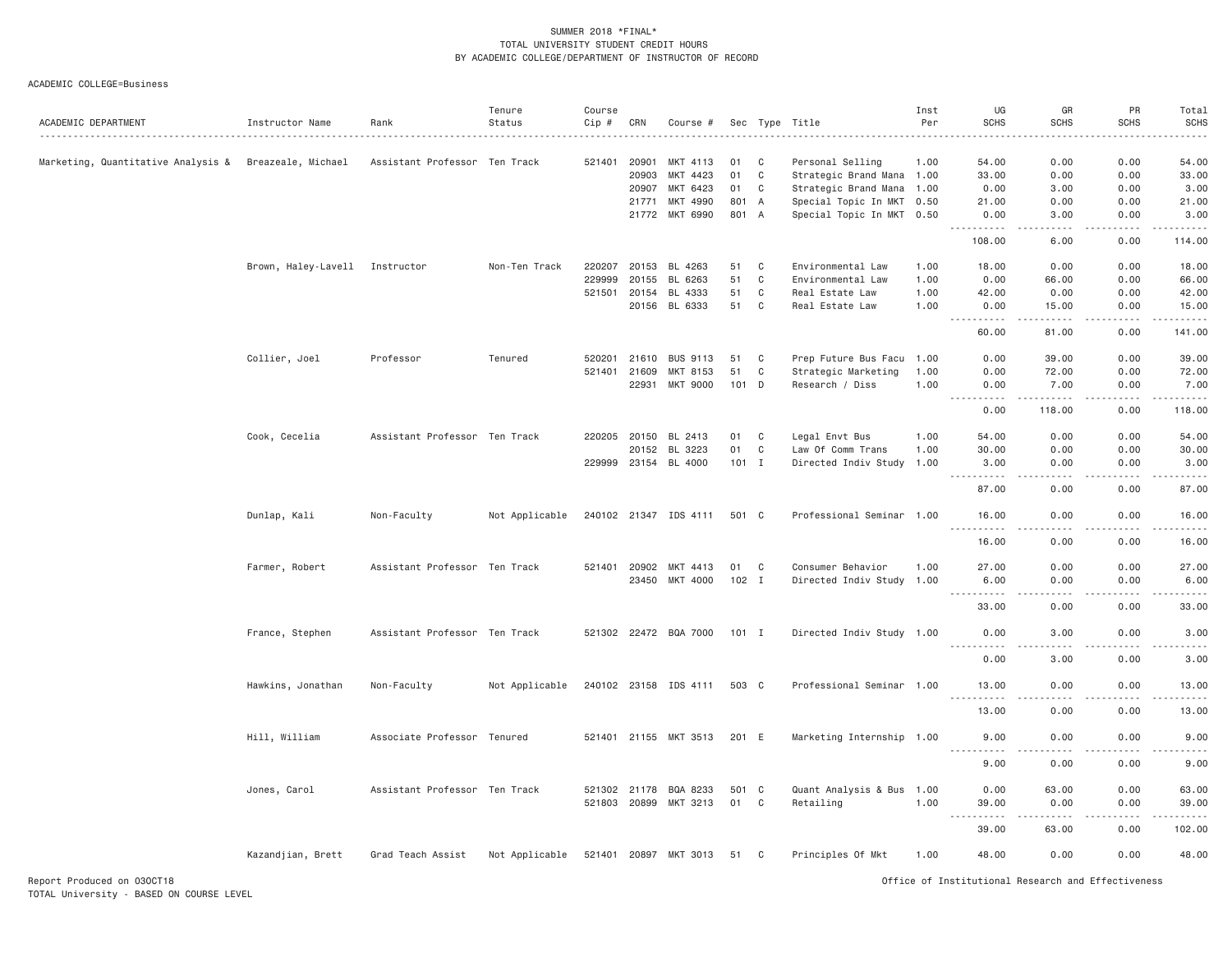| ACADEMIC DEPARTMENT                            | Instructor Name     | Rank                          | Tenure<br>Status | Course<br>Cip # | CRN   | Course #              |         | Sec Type Title |                           | Inst<br>Per | UG<br><b>SCHS</b>                  | GR<br><b>SCHS</b>      | PR<br><b>SCHS</b>                                                                                                                 | Total<br><b>SCHS</b>                       |
|------------------------------------------------|---------------------|-------------------------------|------------------|-----------------|-------|-----------------------|---------|----------------|---------------------------|-------------|------------------------------------|------------------------|-----------------------------------------------------------------------------------------------------------------------------------|--------------------------------------------|
|                                                |                     |                               |                  |                 |       |                       |         |                |                           |             |                                    |                        |                                                                                                                                   |                                            |
|                                                |                     |                               |                  |                 |       |                       |         |                |                           |             | ----------<br>48.00                | .<br>0.00              | .<br>0.00                                                                                                                         | <b>.</b><br>48.00                          |
| Marketing, Quantitative Analysis & Lueg, Jason |                     | Professor                     | Tenured          | 521401 20906    |       | MKT 4813              | 51      | C              | Marketing-Mgt             | 1.00        | 36.00                              | 0.00                   | 0.00                                                                                                                              | 36,00                                      |
|                                                |                     |                               |                  |                 |       | 21606 MKT 4123        | 51      | C              | Advertising               | 1.00        | 51.00<br>-----------               | 0.00<br><u>.</u>       | 0.00<br><u>.</u>                                                                                                                  | 51.00<br>.                                 |
|                                                |                     |                               |                  |                 |       |                       |         |                |                           |             | 87.00                              | 0.00                   | 0.00                                                                                                                              | 87.00                                      |
|                                                | Lueg, Nicole        | Professor                     | Tenured          |                 |       | 521402 20904 MKT 4533 | 01      | C              | Marketing Research        | 1.00        | 21.00<br>----------                | 0.00                   | 0.00<br>$\frac{1}{2} \left( \frac{1}{2} \right) \left( \frac{1}{2} \right) \left( \frac{1}{2} \right) \left( \frac{1}{2} \right)$ | 21.00<br>د د د د د                         |
|                                                |                     |                               |                  |                 |       |                       |         |                |                           |             | 21.00                              | 0.00                   | 0.00                                                                                                                              | 21.00                                      |
|                                                | Mallette, Stephanie | Instructor                    | Non-Ten Track    | 229999          | 20157 | BL 8113               | 01      | C              | Law Ethics Disp Res       | 1.00        | 0.00                               | 69.00                  | 0.00                                                                                                                              | 69.00                                      |
|                                                |                     |                               |                  |                 |       | 21177 BL 8113         | 511 C   |                | Law Ethics Disp Res       | 1.00        | 0.00<br><u>.</u>                   | 60.00<br>$- - - - - -$ | 0.00<br>.                                                                                                                         | 60.00<br>.                                 |
|                                                |                     |                               |                  |                 |       |                       |         |                |                           |             | 0.00                               | 129.00                 | 0.00                                                                                                                              | 129.00                                     |
|                                                | Moore, Robert       | Professor                     | Tenured          | 521302 20158    |       | BQA 2113              | 001 C   |                | Bus Stat Methods I        | 1.00        | 24.00                              | 0.00                   | 0.00                                                                                                                              | 24.00                                      |
|                                                |                     |                               |                  |                 | 22033 | BQA 2113              | 01      | C              | Bus Stat Methods I        | 1.00        | 63.00                              | 0.00                   | 0.00                                                                                                                              | 63.00                                      |
|                                                |                     |                               |                  | 521401          | 20896 | MKT 3013              | 01      | C              | Principles Of Mkt         | 1.00        | 72.00                              | 0.00                   | 0.00                                                                                                                              | 72.00                                      |
|                                                |                     |                               |                  |                 | 21368 | MKT 3013              | 526 C   |                | Principles Of Mkt         | 1.00        | 120.00<br>.                        | 0.00<br>المتمالين      | 0.00<br>.<br>----                                                                                                                 | 120.00<br>$\omega$ is a second or $\omega$ |
|                                                |                     |                               |                  |                 |       |                       |         |                |                           |             | 279.00                             | 0.00                   | 0.00                                                                                                                              | 279.00                                     |
|                                                | Qu, Yingge          | Assistant Professor Ten Track |                  | 521401          | 21156 | MKT 4213              | 201 C   |                | Internet Marketing        | 1.00        | 18.00                              | 0.00                   | 0.00                                                                                                                              | 18.00                                      |
|                                                |                     |                               |                  |                 | 22119 | MKT 3013              | 201 C   |                | Principles Of Mkt         | 1.00        | 27.00                              | 0.00                   | 0.00                                                                                                                              | 27.00                                      |
|                                                |                     |                               |                  |                 | 22121 | MKT 6213              | 201 C   |                | Internet Marketing        | 1.00        | 0.00                               | 6.00                   | 0.00                                                                                                                              | 6.00                                       |
|                                                |                     |                               |                  |                 |       |                       |         |                |                           |             | $\sim$ $\sim$ $\sim$<br>.<br>45.00 | .<br>6.00              | $\frac{1}{2} \left( \frac{1}{2} \right) \left( \frac{1}{2} \right) \left( \frac{1}{2} \right) \left( \frac{1}{2} \right)$<br>0.00 | -----<br>51.00                             |
|                                                | Shanahan, Kevin     | Associate Professor Tenured   |                  | 521302          | 20159 | BQA 2113              | 51      | C              | Bus Stat Methods I        | 1.00        | 30.00                              | 0.00                   | 0.00                                                                                                                              | 30.00                                      |
|                                                |                     |                               |                  | 521401          | 21369 | MKT 8153              | 511 C   |                | Strategic Marketing       | 1.00        | 0.00                               | 57.00                  | 0.00                                                                                                                              | 57.00                                      |
|                                                |                     |                               |                  |                 | 21771 | MKT 4990              | 801 A   |                | Special Topic In MKT      | 0.50        | 21.00                              | 0.00                   | 0.00                                                                                                                              | 21.00                                      |
|                                                |                     |                               |                  |                 | 21772 | MKT 6990              | 801 A   |                | Special Topic In MKT 0.50 |             | 0.00                               | 3.00                   | 0.00                                                                                                                              | 3.00                                       |
|                                                |                     |                               |                  |                 | 22780 | MKT 4000              | $101$ I |                | Directed Indiv Study 1.00 |             | 3.00                               | 0.00                   | 0.00                                                                                                                              | 3.00                                       |
|                                                |                     |                               |                  |                 | 23166 | <b>MKT 9000</b>       | $102$ D |                | Research / Diss           | 1.00        | 0.00                               | 1.00                   | 0.00                                                                                                                              | 1.00                                       |
|                                                |                     |                               |                  | 521403          | 20900 | MKT 3933              | 51      | C              | International Mkt         | 1.00        | 27.00<br>$\sim$ $\sim$ $\sim$      | 0.00                   | 0.00                                                                                                                              | 27.00                                      |
|                                                |                     |                               |                  |                 |       |                       |         |                |                           |             | 81.00                              | 61.00                  | 0.00                                                                                                                              | 142.00                                     |
| ----------------------------------             |                     |                               |                  |                 |       |                       |         |                |                           |             |                                    | <b>CODEDITION</b>      | essessesse                                                                                                                        | ==========                                 |
| Marketing, Quantitative Analysis &             |                     |                               |                  |                 |       |                       |         |                |                           |             | 926.00                             | 467.00                 | 0.00                                                                                                                              | 1393.00                                    |
| ----------------------------------             |                     |                               |                  |                 |       |                       |         |                |                           |             |                                    |                        |                                                                                                                                   | ==========                                 |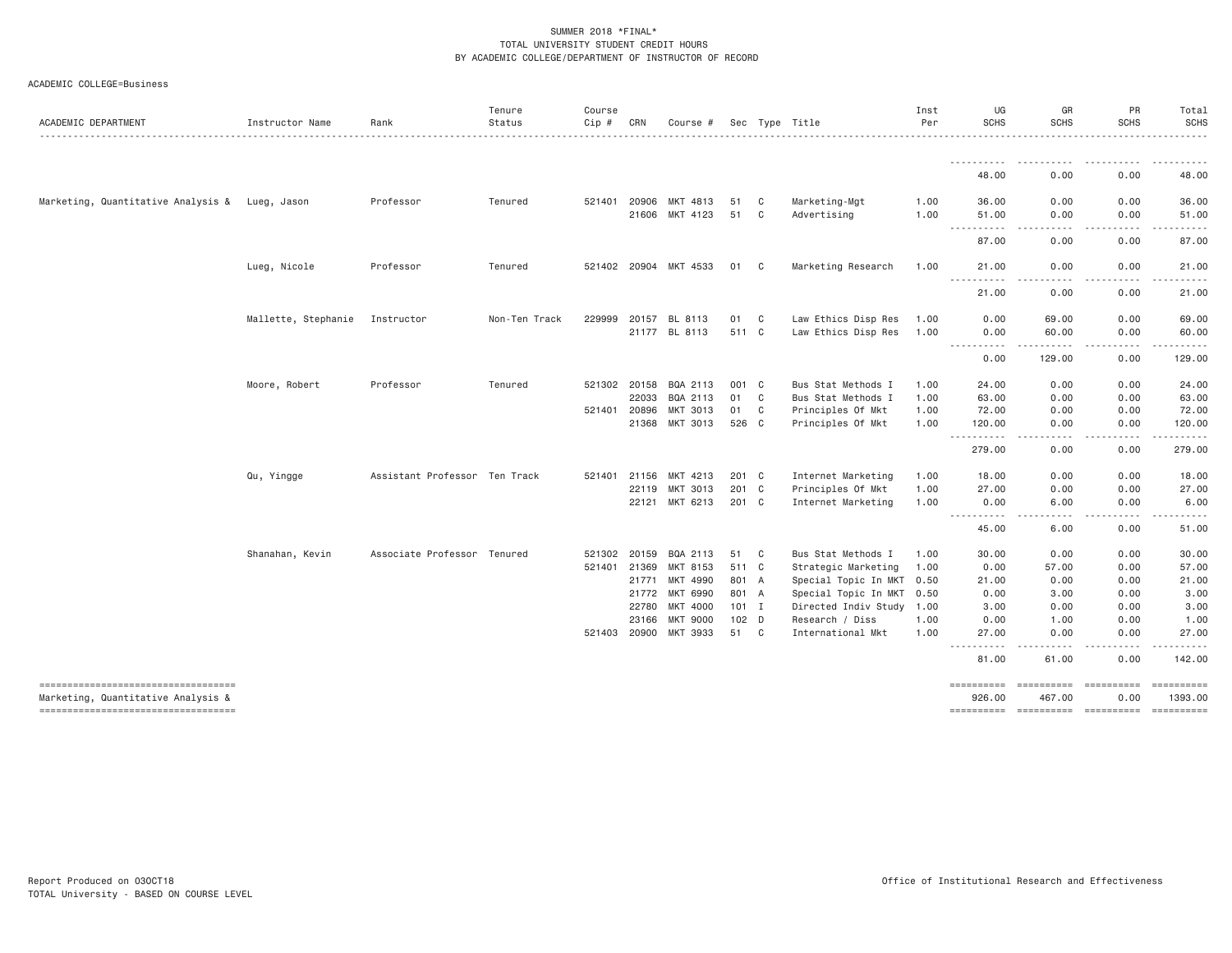| ACADEMIC DEPARTMENT                                                                                  | Instructor Name   | Rank                              | Tenure<br>Status | Course<br>$Cip$ # | CRN                                     | Course #                                           |                       |                             | Sec Type Title                                                                                     | Inst<br>Per                  | UG<br><b>SCHS</b>                                                                                                                                                     | GR<br><b>SCHS</b>                                                                                                                                                                                                                                                                                                                                                                                                                                                                                         | PR<br><b>SCHS</b>                                                                                                                                                                                       | Total<br><b>SCHS</b>                      |
|------------------------------------------------------------------------------------------------------|-------------------|-----------------------------------|------------------|-------------------|-----------------------------------------|----------------------------------------------------|-----------------------|-----------------------------|----------------------------------------------------------------------------------------------------|------------------------------|-----------------------------------------------------------------------------------------------------------------------------------------------------------------------|-----------------------------------------------------------------------------------------------------------------------------------------------------------------------------------------------------------------------------------------------------------------------------------------------------------------------------------------------------------------------------------------------------------------------------------------------------------------------------------------------------------|---------------------------------------------------------------------------------------------------------------------------------------------------------------------------------------------------------|-------------------------------------------|
| School of Accountancy                                                                                | Addy, Noel        | Associate Professor Tenured       |                  | 520301            | 20012<br>20018<br>21166                 | ACC 2023<br>ACC 3033<br>ACC 8213                   | 01<br>01<br>521 C     | C<br>$\mathbf{C}$           | Prin Managerial Acct 1.00<br>Intermediate Acc II 1.00<br>Fin & Acc Report Ana 1.00                 |                              | 39,00<br>54.00<br>0.00                                                                                                                                                | 0.00<br>0.00<br>66.00                                                                                                                                                                                                                                                                                                                                                                                                                                                                                     | 0.00<br>0.00<br>0.00                                                                                                                                                                                    | 39,00<br>54.00<br>66.00                   |
|                                                                                                      |                   |                                   |                  |                   |                                         |                                                    |                       |                             |                                                                                                    |                              | <u>.</u><br>93.00                                                                                                                                                     | -----<br>66.00                                                                                                                                                                                                                                                                                                                                                                                                                                                                                            | .<br>0.00                                                                                                                                                                                               | .<br>159.00                               |
|                                                                                                      | Ennis, Kevin      | Associate Professor Tenured       |                  |                   | 520301 21100                            | ACC 4043<br>521601 21098 ACC 4013                  | 201 C<br>201 C        |                             | Municipal & Govt Acc<br>Income Tax I                                                               | 1.00<br>1.00                 | 30,00<br>12.00                                                                                                                                                        | 0.00<br>0.00                                                                                                                                                                                                                                                                                                                                                                                                                                                                                              | 0.00<br>0.00                                                                                                                                                                                            | 30.00<br>12.00                            |
|                                                                                                      |                   |                                   |                  |                   |                                         |                                                    |                       |                             |                                                                                                    |                              | <u> - - - - - - - - - -</u><br>42.00                                                                                                                                  | .<br>0.00                                                                                                                                                                                                                                                                                                                                                                                                                                                                                                 | .<br>0.00                                                                                                                                                                                               | .<br>42.00                                |
|                                                                                                      | Faello, Joseph    | Assistant Professor Ten Track     |                  |                   |                                         | 520301 21099 ACC 4023                              | 201 C                 |                             | Advanced ACC                                                                                       | 1.00                         | 21.00<br><u> - - - - - - - - - -</u>                                                                                                                                  | 0.00<br>.                                                                                                                                                                                                                                                                                                                                                                                                                                                                                                 | 0.00<br>-----                                                                                                                                                                                           | 21.00<br>.                                |
|                                                                                                      |                   |                                   |                  |                   |                                         |                                                    |                       |                             |                                                                                                    |                              | 21.00                                                                                                                                                                 | 0.00                                                                                                                                                                                                                                                                                                                                                                                                                                                                                                      | 0.00                                                                                                                                                                                                    | 21.00                                     |
|                                                                                                      | Gardner, Virginia | Non-Faculty                       | Not Applicable   |                   |                                         | 520301 21165 ACC 2203                              | 501 C                 |                             | Survey of Accounting 1.00                                                                          |                              | 36.00<br>.                                                                                                                                                            | 0.00<br>.                                                                                                                                                                                                                                                                                                                                                                                                                                                                                                 | 0.00<br>-----                                                                                                                                                                                           | 36.00<br>.                                |
|                                                                                                      |                   |                                   |                  |                   |                                         |                                                    |                       |                             |                                                                                                    |                              | 36.00                                                                                                                                                                 | 0.00                                                                                                                                                                                                                                                                                                                                                                                                                                                                                                      | 0.00                                                                                                                                                                                                    | 36.00                                     |
|                                                                                                      | Herring, Clyde    | Clinical Assoc Prof Non-Ten Track |                  | 520301            | 20017<br>20028<br>21597                 | ACC 3023<br>ACC 8213<br>ACC 3013<br>21602 ACC 8013 | 01<br>51<br>01<br>51  | C<br>C<br>C<br>C            | Intermediate Acc I<br>Fin & Acc Report Ana<br>Cost Accounting<br>Sem-Fin Acc Theory                | 1.00<br>1.00<br>1.00<br>1.00 | 27.00<br>0.00<br>21.00<br>0.00<br><u> - - - - - - - - - -</u>                                                                                                         | 0.00<br>69.00<br>0.00<br>105.00<br>$\begin{array}{cccccccccccccc} \bullet & \bullet & \bullet & \bullet & \bullet & \bullet & \bullet & \bullet \end{array}$                                                                                                                                                                                                                                                                                                                                              | 0.00<br>0.00<br>0.00<br>0.00<br>-----                                                                                                                                                                   | 27.00<br>69.00<br>21.00<br>105.00         |
|                                                                                                      |                   |                                   |                  |                   |                                         |                                                    |                       |                             |                                                                                                    |                              | 48.00                                                                                                                                                                 | 174.00                                                                                                                                                                                                                                                                                                                                                                                                                                                                                                    | 0.00                                                                                                                                                                                                    | 222.00                                    |
|                                                                                                      | Pannell, Angela   | Instructor                        | Non-Ten Track    | 520301            | 20007                                   | ACC 2013<br>20013 ACC 2023<br>21752 ACC 2023       | 001 C<br>51<br>506 C  | C                           | Prin Financial Acct 1.00<br>Prin Managerial Acct 1.00<br>Prin Managerial Acct 1.00                 |                              | 66.00<br>111.00<br>60.00<br>.                                                                                                                                         | 0.00<br>0.00<br>0.00<br>.                                                                                                                                                                                                                                                                                                                                                                                                                                                                                 | 0.00<br>0.00<br>0.00<br>.                                                                                                                                                                               | 66.00<br>111.00<br>60.00<br>------        |
|                                                                                                      |                   |                                   |                  |                   |                                         |                                                    |                       |                             |                                                                                                    |                              | 237.00                                                                                                                                                                | 0.00                                                                                                                                                                                                                                                                                                                                                                                                                                                                                                      | 0.00                                                                                                                                                                                                    | 237.00                                    |
|                                                                                                      | Rigsby, John      | Associate Professor Tenured       |                  |                   | 21598                                   | 520301 20027 ACC 8183<br>ACC 8033                  | 01<br>01              | C<br>S.                     | International Accoun 1.00<br>Assurance and Data A 1.00                                             |                              | 0.00<br>0.00                                                                                                                                                          | 39.00<br>108.00                                                                                                                                                                                                                                                                                                                                                                                                                                                                                           | 0.00<br>0.00                                                                                                                                                                                            | 39.00<br>108.00<br>.                      |
|                                                                                                      |                   |                                   |                  |                   |                                         |                                                    |                       |                             |                                                                                                    |                              | $\frac{1}{2} \left( \frac{1}{2} \right) \left( \frac{1}{2} \right) \left( \frac{1}{2} \right) \left( \frac{1}{2} \right) \left( \frac{1}{2} \right)$<br>-----<br>0.00 | .<br>147.00                                                                                                                                                                                                                                                                                                                                                                                                                                                                                               | $\frac{1}{2} \left( \frac{1}{2} \right) \left( \frac{1}{2} \right) \left( \frac{1}{2} \right) \left( \frac{1}{2} \right) \left( \frac{1}{2} \right)$<br>0.00                                            | 147.00                                    |
|                                                                                                      | Trinkle, Bradley  | Assistant Professor Tenured       |                  |                   | 520301 20008<br>20011<br>21599<br>21773 | ACC 2013<br>ACC 2023<br>ACC 8043<br>ACC 4000       | 01<br>001<br>01<br>01 | C<br>$\mathbf{C}$<br>C<br>I | Prin Financial Acct<br>Prin Managerial Acct 1.00<br>Fraud Examination<br>Directed Indiv Study 1.00 | 1.00<br>1.00                 | 81.00<br>45.00<br>0.00<br>3.00<br>.<br>129.00                                                                                                                         | 0.00<br>0.00<br>90.00<br>0.00<br>90.00                                                                                                                                                                                                                                                                                                                                                                                                                                                                    | 0.00<br>0.00<br>0.00<br>0.00<br>0.00                                                                                                                                                                    | 81.00<br>45.00<br>90.00<br>3.00<br>219.00 |
|                                                                                                      | Walker, Arthur    | Clinical Assist Pro Non-Ten Track |                  | 520301            | 20009<br>21817                          | ACC 2013<br>ACC 6063<br>521601 21600 ACC 4063      | 51<br>51<br>51        | C<br>$\mathbf{C}$<br>C      | Prin Financial Acct<br>Income Tax II<br>Income Tax II                                              | 1.00<br>1.00<br>1.00         | 54.00<br>0.00<br>9.00<br><u> - - - - - - - - - -</u>                                                                                                                  | 0.00<br>63.00<br>0.00<br>-----                                                                                                                                                                                                                                                                                                                                                                                                                                                                            | 0.00<br>0.00<br>0.00<br>$\frac{1}{2} \left( \frac{1}{2} \right) \left( \frac{1}{2} \right) \left( \frac{1}{2} \right) \left( \frac{1}{2} \right) \left( \frac{1}{2} \right) \left( \frac{1}{2} \right)$ | 54.00<br>63.00<br>9.00<br>$- - - - - - -$ |
| =====================================<br>School of Accountancy<br>---------------------------------- |                   |                                   |                  |                   |                                         |                                                    |                       |                             |                                                                                                    |                              | 63.00<br>==========<br>669.00                                                                                                                                         | 63.00<br>$\begin{array}{cccccccccc} \multicolumn{2}{c}{} & \multicolumn{2}{c}{} & \multicolumn{2}{c}{} & \multicolumn{2}{c}{} & \multicolumn{2}{c}{} & \multicolumn{2}{c}{} & \multicolumn{2}{c}{} & \multicolumn{2}{c}{} & \multicolumn{2}{c}{} & \multicolumn{2}{c}{} & \multicolumn{2}{c}{} & \multicolumn{2}{c}{} & \multicolumn{2}{c}{} & \multicolumn{2}{c}{} & \multicolumn{2}{c}{} & \multicolumn{2}{c}{} & \multicolumn{2}{c}{} & \multicolumn{2}{c}{} & \multicolumn{2}{c}{} & \mult$<br>540.00 | 0.00<br><b>ESSESSEES</b><br>0.00                                                                                                                                                                        | 126.00<br>1209.00                         |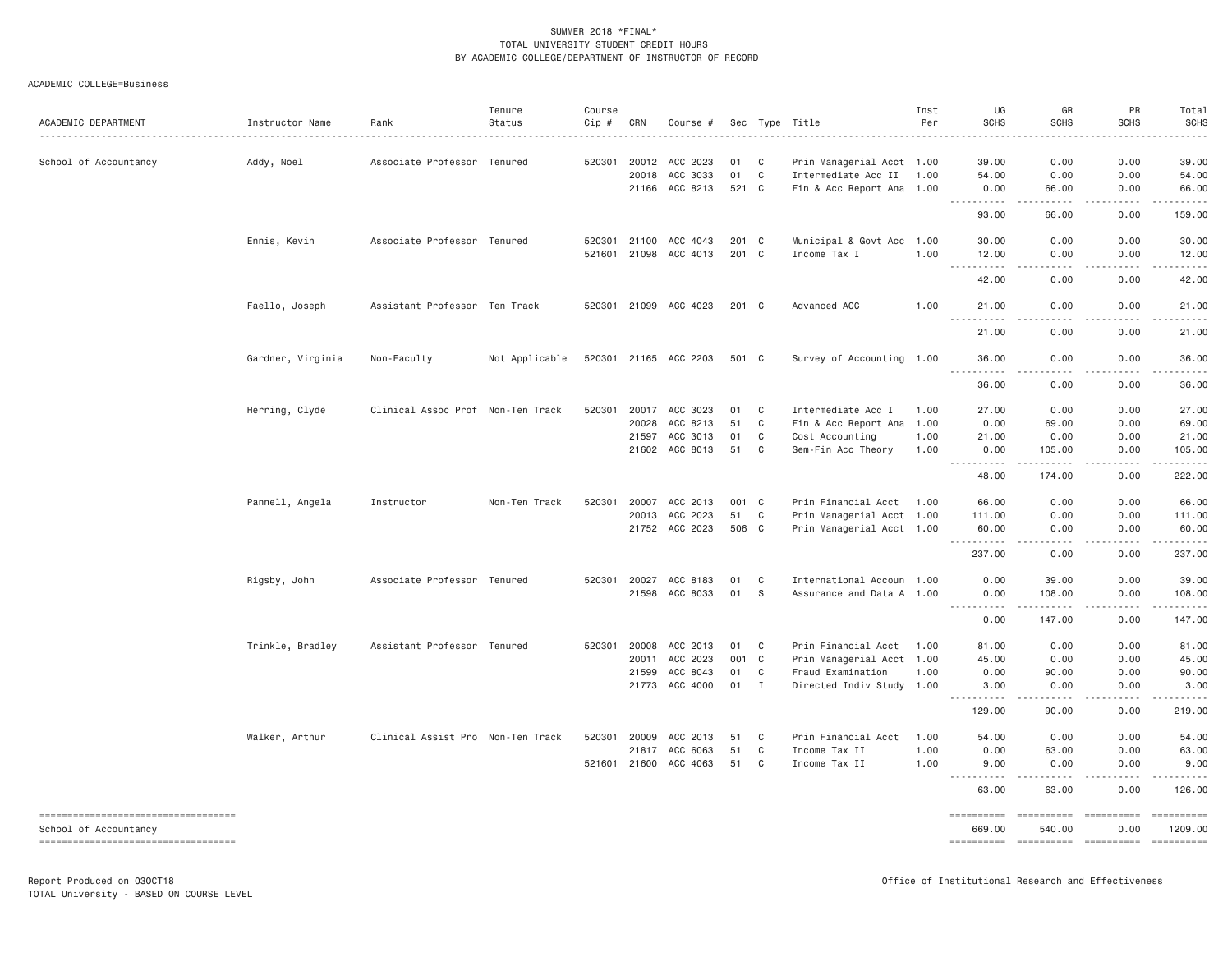|                                                      |                   |                                   | Tenure         | Course |              |                       |                  |              |                           | Inst | UG                     | GR                                  | PR          | Total             |
|------------------------------------------------------|-------------------|-----------------------------------|----------------|--------|--------------|-----------------------|------------------|--------------|---------------------------|------|------------------------|-------------------------------------|-------------|-------------------|
| ACADEMIC DEPARTMENT                                  | Instructor Name   | Rank                              | Status         | Cip #  | CRN          | Course #              |                  |              | Sec Type Title            | Per  | <b>SCHS</b>            | <b>SCHS</b>                         | <b>SCHS</b> | <b>SCHS</b>       |
|                                                      |                   |                                   |                |        |              |                       |                  |              |                           |      |                        |                                     |             |                   |
| Counseling, Educational Psychology, Abernathy, Larry |                   | Research Assoc Prof Non-Ten Track |                |        | 422806 21577 | EPY 2513              | 01               | C            | Human Growth & Devel 1.00 |      | 36.00                  | 0.00                                | 0.00        | 36.00             |
|                                                      |                   |                                   |                |        | 21779        | EPY 4990              |                  | 801 A        | Special Topic In EPY 1.00 |      | 9.00                   | 0.00                                | 0.00        | 9.00              |
|                                                      |                   |                                   |                |        | 429999 21780 | PSY 4990              | 801              | A            | Special Topic In PSY 1.00 |      | 45.00                  | 0.00                                | 0.00        | 45.00             |
|                                                      |                   |                                   |                |        | 22799        | PSY 6990              |                  | 801 A        | Special Topic In PSY 1.00 |      | 0.00<br>.<br>.         | 3.00<br>.                           | 0.00        | 3.00<br>.         |
|                                                      |                   |                                   |                |        |              |                       |                  |              |                           |      | 90.00                  | 3.00                                | 0.00        | 93.00             |
|                                                      | Akins, Ericka     | Lecturer                          | Non-Ten Track  |        |              | 422806 21578 EPY 3503 | 01               | C.           | Prin Of Ed Psych          | 1.00 | 18.00                  | 0.00                                | 0.00        | 18.00             |
|                                                      |                   |                                   |                |        |              |                       |                  |              |                           |      | 18.00                  | 0.00                                | 0.00        | 18.00             |
|                                                      | Boyles, Caragh    | Non-Faculty                       | Not Applicable |        |              | 350103 20566 EXL 0190 | 102 E            |              | Experiential Learnin 1.00 |      | 9.00<br><u>.</u>       | 0.00<br>$\sim$ $\sim$ $\sim$ $\sim$ | 0.00        | 9.00<br>$- - - -$ |
|                                                      |                   |                                   |                |        |              |                       |                  |              |                           |      | 9.00                   | 0.00                                | 0.00        | 9.00              |
|                                                      | Chrestman, Angela | Non-Faculty                       | Not Applicable | 350103 |              | 20284 CP 2103         |                  | 101 E        | First Work Sem            | 1.00 | 204.00                 | 0.00                                | 0.00        | 204.00            |
|                                                      |                   |                                   |                |        | 20285        | CP 2103               | H <sub>0</sub> 1 | E            | First Work Sem - Hon 1.00 |      | 9.00                   | 0.00                                | 0.00        | 9.00              |
|                                                      |                   |                                   |                |        | 20286        | CP 2203               |                  | 101 E        | Second Work Sem           | 1.00 | 279.00                 | 0.00                                | 0.00        | 279.00            |
|                                                      |                   |                                   |                |        | 20287        | CP 2203               |                  | H01 E        | Second Work Sem - Ho 1.00 |      | 27.00                  | 0.00                                | 0.00        | 27.00             |
|                                                      |                   |                                   |                |        | 20288        | CP 3303               |                  | 101 E        | Third Work Sem            | 1.00 | 249.00                 | 0.00                                | 0.00        | 249.00            |
|                                                      |                   |                                   |                |        | 20289        | CP 3303               | H <sub>0</sub> 1 | E            | Third Work Sem - Hon      | 1.00 | 15.00                  | 0.00                                | 0.00        | 15.00             |
|                                                      |                   |                                   |                |        | 20290        | CP 3403               |                  | 101 E        | Fourth Work Sem           | 1.00 | 60.00                  | 0.00                                | 0.00        | 60.00             |
|                                                      |                   |                                   |                |        | 20291        | CP 3403               |                  | H01 E        | Fourth Work Sem - Ho      | 1.00 | 3.00                   | 0.00                                | 0.00        | 3.00              |
|                                                      |                   |                                   |                |        | 20292        | CP 4503               | 101              | E            | Fifth Work Sem            | 1.00 | 54.00                  | 0.00                                | 0.00        | 54.00             |
|                                                      |                   |                                   |                |        | 20293        | CP 4603               |                  | 101 E        | Sixth Work Sem            | 1.00 | 21.00                  | 0.00                                | 0.00        | 21.00             |
|                                                      |                   |                                   |                |        | 20565        | EXL 0190              |                  | 101 E        | Experiential Learnin 1.00 |      | 42.00                  | 0.00                                | 0.00        | 42.00             |
|                                                      |                   |                                   |                |        | 20574        | EXL 3100              |                  | 101 E        | CCPP Internship I         | 1.00 | 102.00                 | 0.00                                | 0.00        | 102.00            |
|                                                      |                   |                                   |                |        | 20575        | EXL 3100              | HO1 E            |              | Honors CCPP Internsh      | 1.00 | 12.00                  | 0.00                                | 0.00        | 12.00             |
|                                                      |                   |                                   |                | 521001 | 20296        | CP 8013               |                  | 101 E        | First Work Sem            | 1.00 | 0.00                   | 30.00                               | 0.00        | 30.00             |
|                                                      |                   |                                   |                |        | 20297        | CP 8023               |                  | 101 E        | Second Work Sem           | 1.00 | 0.00                   | 9.00                                | 0.00        | 9.00              |
|                                                      |                   |                                   |                |        | 20298        | CP 8033               | 101              | E            | Third Work Sem            | 1.00 | 0.00                   | 3.00                                | 0.00        | 3.00              |
|                                                      |                   |                                   |                |        | 20576        | EXL 3200              |                  | 101 E        | CCPP Internship I         | 1.00 | 27.00                  | 0.00                                | 0.00        | 27.00             |
|                                                      |                   |                                   |                |        |              |                       |                  |              |                           |      | .<br>1104.00           | .<br>42.00                          | 0.00        | .<br>1146.00      |
|                                                      | Dooley, Kathy     | Professor                         | Tenured        | 131101 | 20279        | COE 8183              | 01               | C            | Utilizing Art in Cou 1.00 |      | 0.00                   | 24.00                               | 0.00        | 24.00             |
|                                                      |                   |                                   |                | 422803 | 22140        | COE 9000              |                  | $101$ D      | Research / Diss           | 1.00 | 0.00                   | 7.00                                | 0.00        | 7.00              |
|                                                      |                   |                                   |                |        | 22825        | COE 7000              | 51               | $\mathbf{I}$ | Directed Indiv Study 1.00 |      | 0.00                   | 3.00                                | 0.00        | 3.00              |
|                                                      |                   |                                   |                |        | 22933        | COE 7000              |                  | 104 I        | Directed Indiv Study 1.00 |      | 0.00                   | 3.00                                | 0.00        | 3.00              |
|                                                      |                   |                                   |                |        | 23044        | COE 7000              |                  | 105 I        | Directed Indiv Study 1.00 |      | 0.00                   | 3.00                                | 0.00        | 3.00              |
|                                                      |                   |                                   |                |        | 23433        | COE 7000              | 106              | $\mathbf{I}$ | Directed Indiv Study 1.00 |      | 0.00                   | 3.00                                | 0.00        | 3.00              |
|                                                      |                   |                                   |                |        | 511501 20282 | COE 8773              |                  | 001 C        | Counsel Chem Dep Cli 1.00 |      | 0.00                   | 42.00                               | 0.00        | 42.00             |
|                                                      |                   |                                   |                |        |              | 21701 COE 8783        | 51               | $\mathbf{C}$ | Counsel Chem Dep Fam 1.00 |      | 0.00                   | 9.00                                | 0.00        | 9.00              |
|                                                      |                   |                                   |                |        |              |                       |                  |              |                           |      | .<br>0.00              | -----<br>94.00                      | .<br>0.00   | .<br>94.00        |
|                                                      | Elder, Anastasia  | Professor                         | Tenured        | 130499 | 22826        | EPY 7000              |                  | $101$ I      | Directed Indiv Study 1.00 |      | 0.00                   | 3.00                                | 0.00        | 3.00              |
|                                                      |                   |                                   |                |        | 23282        | EPY 7000              |                  | $102$ I      | Directed Indiv Study      | 1.00 | 0.00                   | 3.00                                | 0.00        | 3.00              |
|                                                      |                   |                                   |                |        |              | 429999 22134 EPY 9000 |                  | 101 D        | Research / Diss           | 1.00 | 0.00                   | 1.00                                | 0.00        | 1.00              |
|                                                      |                   |                                   |                |        |              |                       |                  |              |                           |      | $- - - -$<br>.<br>0.00 | .<br>7.00                           | .<br>0.00   | $- - - -$<br>7.00 |
|                                                      | Eubanks, Limeul   | Non-Employee                      | Not Applicable |        |              | 131299 22145 EDE 8990 | 251 C            |              | Special Topic In EDE 1.00 |      | 0.00                   | 12.00                               | 0.00        | 12.00             |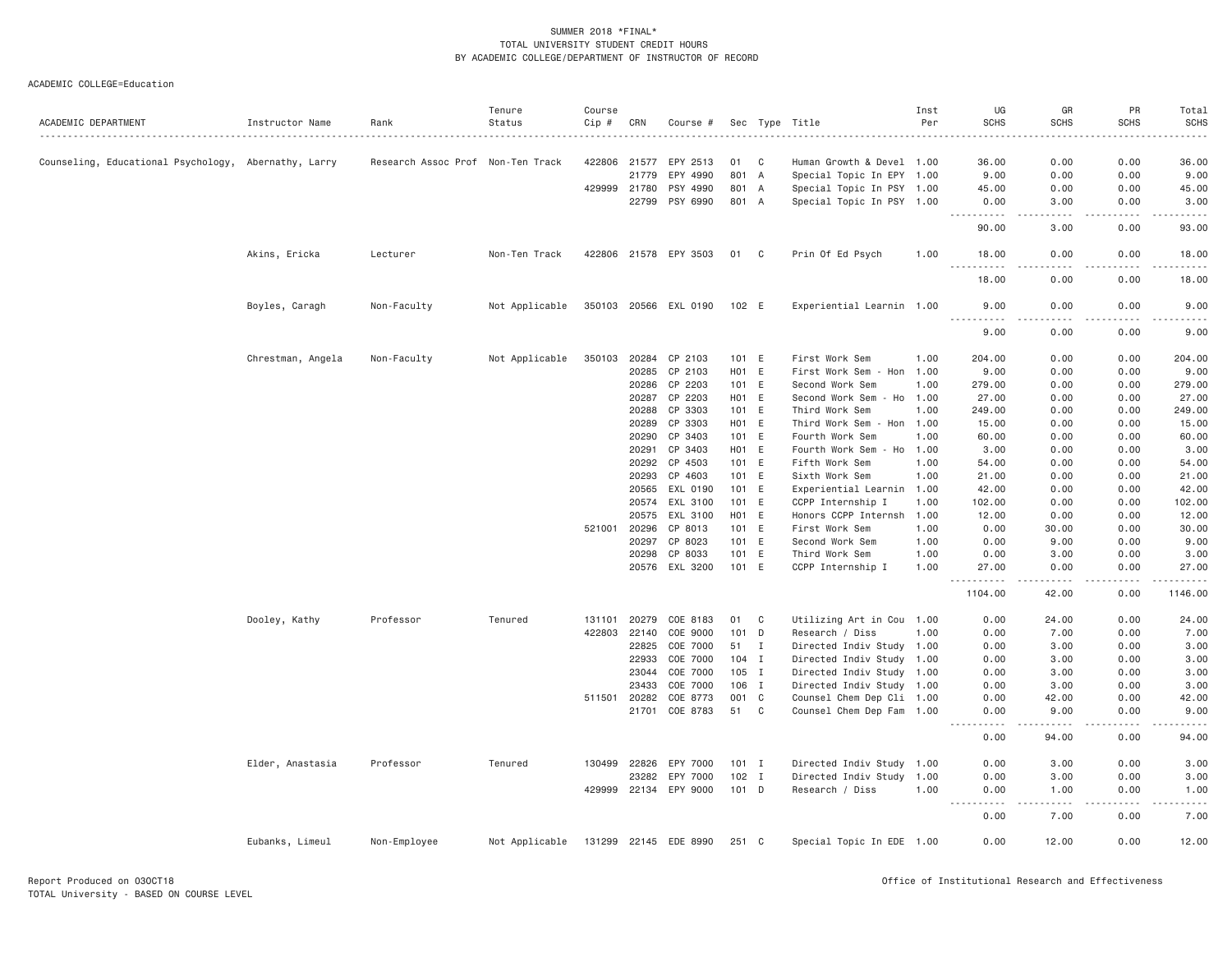#### ACADEMIC COLLEGE=Education

| ACADEMIC DEPARTMENT                               | Instructor Name   | Rank                          | Tenure<br>Status | Course<br>Cip # | CRN   | Course #              |        |              | Sec Type Title            | Inst<br>Per | UG<br><b>SCHS</b>                  | GR<br><b>SCHS</b>              | PR<br><b>SCHS</b>                   | Total<br><b>SCHS</b><br>.                                                                                                                                     |
|---------------------------------------------------|-------------------|-------------------------------|------------------|-----------------|-------|-----------------------|--------|--------------|---------------------------|-------------|------------------------------------|--------------------------------|-------------------------------------|---------------------------------------------------------------------------------------------------------------------------------------------------------------|
|                                                   |                   |                               |                  |                 |       |                       |        |              |                           |             | <u>.</u>                           |                                | .                                   |                                                                                                                                                               |
|                                                   |                   |                               |                  |                 |       |                       |        |              |                           |             | 0.00                               | 12.00                          | 0.00                                | 12.00                                                                                                                                                         |
| Counseling, Educational Psychology, Gadke, Daniel |                   | Assistant Professor Ten Track |                  | 130603          | 20447 | EDF 9443              | 01     | C            | Sngl-Sbjt Res Des Ed 1.00 |             | 0.00                               | 3.00                           | 0.00                                | 3.00                                                                                                                                                          |
|                                                   |                   |                               |                  | 422801          | 20550 | EPY 8890              | 51     | Ε            | School PSY Practicu 1.00  |             | 0.00                               | 45.00                          | 0.00                                | 45.00                                                                                                                                                         |
|                                                   |                   |                               |                  | 422805          | 20553 | EPY 9443              | 01     | C            | Single Subject Desig 1.00 |             | 0.00                               | 24.00                          | 0.00                                | 24.00                                                                                                                                                         |
|                                                   |                   |                               |                  | 429999          | 22135 | EPY 9000              | 102 D  |              | Research / Diss           | 1.00        | 0.00<br>.                          | 33.00<br>. <u>.</u>            | 0.00<br>.                           | 33.00<br>.                                                                                                                                                    |
|                                                   |                   |                               |                  |                 |       |                       |        |              |                           |             | 0.00                               | 105.00                         | 0.00                                | 105.00                                                                                                                                                        |
|                                                   | Gainer, Donna     | Instructor                    | Non-Ten Track    | 130499          | 20539 | EPY 4313              | 51     | C            | Measure & Eval            | 1.00        | 33.00                              | 0.00                           | 0.00                                | 33.00                                                                                                                                                         |
|                                                   |                   |                               |                  |                 | 20540 | EPY 4553              | 01     | $\mathbb C$  | Creativity/Innovatio 1.00 |             | 27.00                              | 0.00                           | 0.00                                | 27.00                                                                                                                                                         |
|                                                   |                   |                               |                  |                 | 22642 | EPY 4000              | 51     | $\mathbf{I}$ | Directed Indiv Study 1.00 |             | 3.00                               | 0.00                           | 0.00                                | 3.00                                                                                                                                                          |
|                                                   |                   |                               |                  | 130604 20531    |       | EPY 3253              | 51     | C            | Evaluating Learning       | 1.00        | 42.00<br>.                         | 0.00<br>الدامات بال            | 0.00<br>.                           | 42.00<br>.                                                                                                                                                    |
|                                                   |                   |                               |                  |                 |       |                       |        |              |                           |             | 105.00                             | 0.00                           | 0.00                                | 105.00                                                                                                                                                        |
|                                                   | Goldberg, Rebecca | Associate Professor Tenured   |                  | 131102 20278    |       | COE 8143              | 51     | C            | Grief Counseling          | 1.00        | 0.00<br><b>.</b>                   | 18.00<br>.                     | 0.00<br>$- - - -$                   | 18.00<br>.                                                                                                                                                    |
|                                                   |                   |                               |                  |                 |       |                       |        |              |                           |             | 0.00                               | 18.00                          | 0.00                                | 18.00                                                                                                                                                         |
|                                                   | Henington, Carlen | Professor                     | Tenured          | 422803          | 20548 | EPY 8263              | 01     | C            | Psy Test Ed Rel Set       | 1.00        | 0.00                               | 24.00                          | 0.00                                | 24.00                                                                                                                                                         |
|                                                   |                   |                               |                  | 422805          | 20537 | EPY 4123              | 51     | C            | App of School Psycho 1.00 |             | 3.00                               | 0.00                           | 0.00                                | 3.00                                                                                                                                                          |
|                                                   |                   |                               |                  |                 | 20543 | EPY 6123              | 51     | C            | App of School Psych 1.00  |             | 0.00                               | 24.00                          | 0.00                                | 24.00                                                                                                                                                         |
|                                                   |                   |                               |                  |                 | 20544 | EPY 6133              | 01     | C            | Data-Based Decisions      | 1.00        | 0.00                               | 24.00                          | 0.00                                | 24.00                                                                                                                                                         |
|                                                   |                   |                               |                  | 422806          | 20554 | EPY 9730              | 101    | E            | Doc Psy Internship        | 1.00        | 0.00                               | 12.00                          | 0.00                                | 12.00                                                                                                                                                         |
|                                                   |                   |                               |                  | 429999          | 22136 | EPY 9000              | 103 D  |              | Research / Diss           | 1.00        | 0.00                               | 7.00                           | 0.00                                | 7.00                                                                                                                                                          |
|                                                   |                   |                               |                  |                 |       |                       |        |              |                           |             | 3.00                               | 91.00                          | $\sim$ $\sim$ $\sim$ $\sim$<br>0.00 | $\frac{1}{2} \left( \frac{1}{2} \right) \left( \frac{1}{2} \right) \left( \frac{1}{2} \right) \left( \frac{1}{2} \right) \left( \frac{1}{2} \right)$<br>94.00 |
|                                                   | Hyer, Nicholas    | Non-Faculty                   | Not Applicable   |                 |       | 131315 20762 LSK 1023 | E53 C  |              | Col Read/Study Skill 1.00 |             | 63.00<br>$- - - - -$               | 0.00<br>.                      | 0.00<br>.                           | 63.00<br>.                                                                                                                                                    |
|                                                   |                   |                               |                  |                 |       |                       |        |              |                           |             | 63.00                              | 0.00                           | 0.00                                | 63.00                                                                                                                                                         |
|                                                   | Justice, Cheryl   | Associate Professor Tenured   |                  | 131101          | 20283 | COE 8913              | 01     | C            | Counseling Children       | 1.00        | 0.00                               | 24.00                          | 0.00                                | 24.00                                                                                                                                                         |
|                                                   |                   |                               |                  | 422803          | 20273 | COE 8043              | 001    | C            | Group Tech & Proced       | 1.00        | 0.00                               | 30.00                          | 0.00                                | 30.00                                                                                                                                                         |
|                                                   |                   |                               |                  |                 | 20274 | COE 8043              | 01     | C            | Group Tech & Proced       | 1.00        | 0.00                               | 21.00                          | 0.00                                | 21.00                                                                                                                                                         |
|                                                   |                   |                               |                  |                 |       | 23032 COE 7000        | $01$ I |              | Directed Indiv Study 1.00 |             | 0.00<br>.                          | 3.00<br>$\cdots \cdots \cdots$ | 0.00<br>.                           | 3.00<br>$   -$                                                                                                                                                |
|                                                   |                   |                               |                  |                 |       |                       |        |              |                           |             | 0.00                               | 78.00                          | 0.00                                | 78.00                                                                                                                                                         |
|                                                   | LeJeune, Bonnie   | Non-Faculty                   | Not Applicable   | 131009          | 21205 | COE 6313              | 501 C  |              | Resources Visual Imp 1.00 |             | 0.00                               | 33.00                          | 0.00                                | 33.00                                                                                                                                                         |
|                                                   |                   |                               |                  | 422803          | 21206 | COE 8293              | 501    | E            | Supervised Project        | 1.00        | 0.00<br><u>.</u>                   | 33.00<br>.                     | 0.00<br>$\omega$ is a $\omega$      | 33.00<br>$    -$                                                                                                                                              |
|                                                   |                   |                               |                  |                 |       |                       |        |              |                           |             | 0.00                               | 66.00                          | 0.00                                | 66.00                                                                                                                                                         |
|                                                   | Leach, Nicole     | Assistant Professor Ten Track |                  | 131005          | 20536 | EPY 4073              | 01     | C            | Personal & Motivatio 1.00 |             | 24.00                              | 0.00                           | 0.00                                | 24.00                                                                                                                                                         |
|                                                   |                   |                               |                  |                 |       | 422807 23475 EPY 3543 | 51     | C            | Psych Of Adoles           | 1.00        | 21.00<br>$\sim$ $\sim$ $\sim$<br>. | 0.00<br>.                      | 0.00<br>.                           | 21.00<br>.                                                                                                                                                    |
|                                                   |                   |                               |                  |                 |       |                       |        |              |                           |             | 45.00                              | 0.00                           | 0.00                                | 45.00                                                                                                                                                         |
|                                                   | Looby, Eugenie    | Professor                     | Tenured          | 131101          | 20281 | COE 8623              | 001 C  |              | Adv Law/Ethics in Co 1.00 |             | 0.00                               | 9.00                           | 0.00                                | 9.00                                                                                                                                                          |
|                                                   |                   |                               |                  | 422707          | 20277 | COE 8073              | 01     | $\mathbb C$  | Cultural Found/Couns 1.00 |             | 0.00                               | 48.00                          | 0.00                                | 48.00                                                                                                                                                         |
|                                                   |                   |                               |                  |                 | 23286 | COE 8073              | 02     | C            | Cultural Found/Couns 1.00 |             | 0.00                               | 15.00                          | 0.00                                | 15.00                                                                                                                                                         |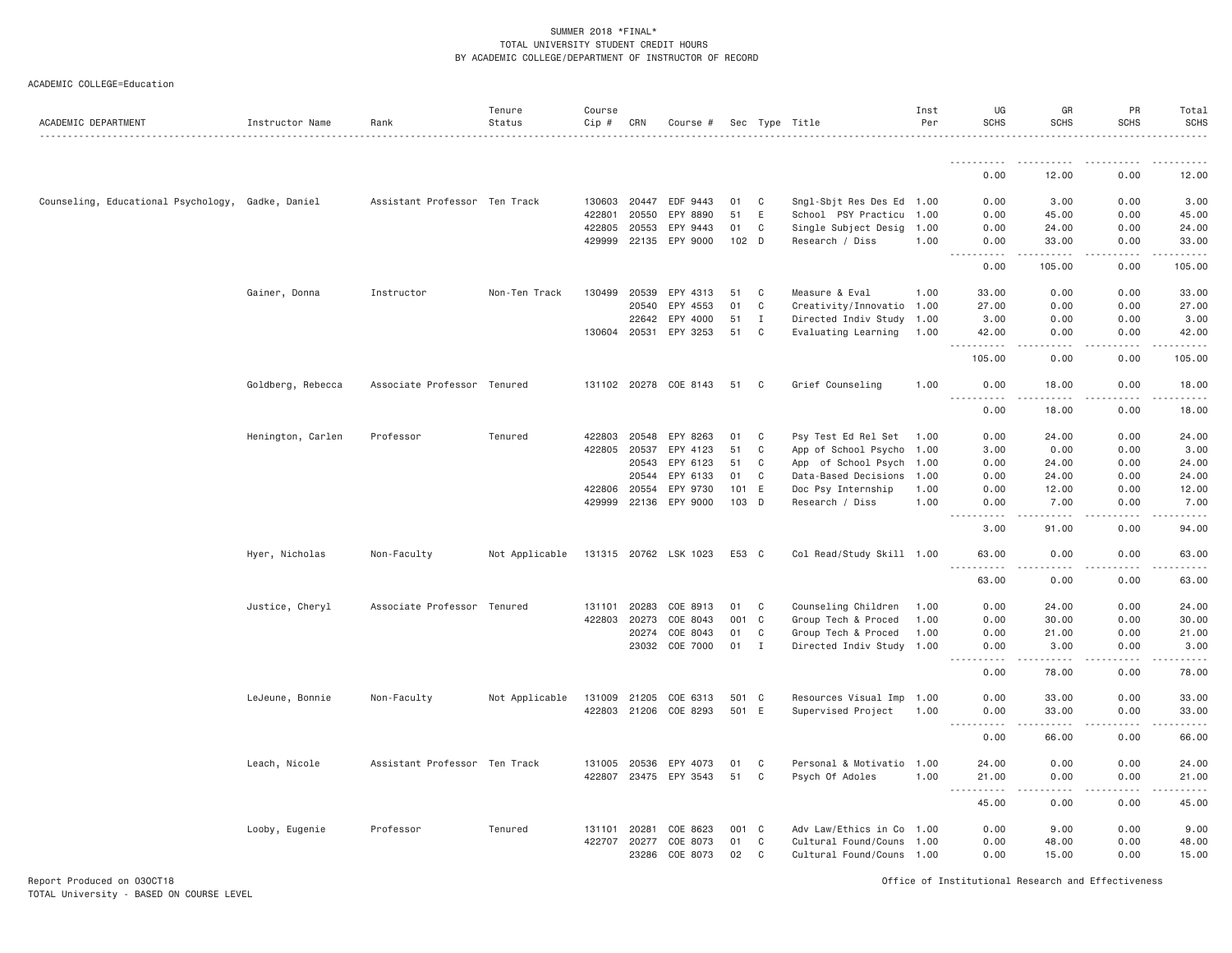|                                                    |                                                    |                               | Tenure         | Course |       |                       |         |                |                           | Inst | UG                                                                                                                                                                                                                                              | GR                     | PR                    | Total                             |
|----------------------------------------------------|----------------------------------------------------|-------------------------------|----------------|--------|-------|-----------------------|---------|----------------|---------------------------|------|-------------------------------------------------------------------------------------------------------------------------------------------------------------------------------------------------------------------------------------------------|------------------------|-----------------------|-----------------------------------|
| ACADEMIC DEPARTMENT                                | Instructor Name                                    | Rank                          | Status         | Cip #  | CRN   | Course #              |         |                | Sec Type Title            | Per  | <b>SCHS</b>                                                                                                                                                                                                                                     | <b>SCHS</b>            | <b>SCHS</b><br>.      | <b>SCHS</b><br>.                  |
| Counseling, Educational Psychology, Looby, Eugenie |                                                    | Professor                     | Tenured        | 422803 | 21558 | COE 9053              | 101 C   |                | Adv Multicultural Co 1.00 |      | 0.00                                                                                                                                                                                                                                            | 9.00                   | 0.00                  | 9.00                              |
|                                                    |                                                    |                               |                |        | 22141 | COE 9000              | 102 D   |                | Research / Diss           | 1.00 | 0.00                                                                                                                                                                                                                                            | 1.00                   | 0.00                  | 1.00                              |
|                                                    |                                                    |                               |                |        |       | 23375 COE 7000        | 02      | $\blacksquare$ | Directed Indiv Study 1.00 |      | 0.00                                                                                                                                                                                                                                            | 3.00                   | 0.00                  | 3.00                              |
|                                                    |                                                    |                               |                |        |       |                       |         |                |                           |      | .<br>$- - -$                                                                                                                                                                                                                                    | .                      | .                     | $\omega$ is a set of              |
|                                                    |                                                    |                               |                |        |       |                       |         |                |                           |      | 0.00                                                                                                                                                                                                                                            | 85.00                  | 0.00                  | 85.00                             |
|                                                    | Maynard, Scott                                     | Non-Employee                  | Not Applicable |        |       | 350103 20568 EXL 0190 | H01 E   |                | Honors Experiential       | 1.00 | 24.00<br>.                                                                                                                                                                                                                                      | 0.00                   | 0.00<br>.             | 24.00<br>.                        |
|                                                    |                                                    |                               |                |        |       |                       |         |                |                           |      | 24.00                                                                                                                                                                                                                                           | 0.00                   | 0.00                  | 24.00                             |
|                                                    | McCleon, Tawny                                     | Associate Professor Tenured   |                | 130499 | 23453 | EPY 7000              | 01      | $\mathbf{I}$   | Directed Indiv Study 1.00 |      | 0.00                                                                                                                                                                                                                                            | 3.00                   | 0.00                  | 3.00                              |
|                                                    |                                                    |                               |                | 422803 | 20549 | EPY 8263              | 51      | C              | Psy Test Ed Rel Set       | 1.00 | 0.00                                                                                                                                                                                                                                            | 24.00                  | 0.00                  | 24.00                             |
|                                                    |                                                    |                               |                | 429999 | 22137 | EPY 9000              | $104$ D |                | Research / Diss           | 1.00 | 0.00<br>.                                                                                                                                                                                                                                       | 16.00<br>$- - - - - -$ | 0.00<br>.             | 16.00<br>.                        |
|                                                    |                                                    |                               |                |        |       |                       |         |                |                           |      | 0.00                                                                                                                                                                                                                                            | 43.00                  | 0.00                  | 43.00                             |
|                                                    | Morse, David                                       | Professor                     | Tenured        |        |       | 429999 22138 EPY 9000 | 105 D   |                | Research / Diss           | 1.00 | 0.00                                                                                                                                                                                                                                            | 6.00                   | 0.00                  | 6.00                              |
|                                                    |                                                    |                               |                |        |       |                       |         |                |                           |      | $- - -$<br>.<br>0.00                                                                                                                                                                                                                            | .<br>6.00              | .<br>0.00             | .<br>$\sim$ $\sim$ $\sim$<br>6.00 |
|                                                    | Palmer, Charles                                    | Associate Professor Tenured   |                | 422803 | 20275 | COE 8043              | 51      | C              | Group Tech & Proced       | 1.00 | 0.00                                                                                                                                                                                                                                            | 12.00                  | 0.00                  | 12.00                             |
|                                                    |                                                    |                               |                |        |       | 22142 COE 9000        | 103 D   |                | Research / Diss           | 1.00 | 0.00                                                                                                                                                                                                                                            | 1.00                   | 0.00                  | 1.00                              |
|                                                    |                                                    |                               |                |        | 22822 | COE 7000              | $101$ I |                | Directed Indiv Study 1.00 |      | 0.00                                                                                                                                                                                                                                            | 3.00                   | 0.00                  | 3.00                              |
|                                                    |                                                    |                               |                |        | 22823 | COE 7000              | $102$ I |                | Directed Indiv Study 1.00 |      | 0.00<br>.                                                                                                                                                                                                                                       | 3.00                   | 0.00<br>.             | 3.00                              |
|                                                    |                                                    |                               |                |        |       |                       |         |                |                           |      | 0.00                                                                                                                                                                                                                                            | .<br>19.00             | 0.00                  | <u>.</u><br>19.00                 |
|                                                    | Seymour, Dana                                      | Non-Faculty                   | Not Applicable |        |       | 130604 21260 EPY 8473 | 501 C   |                | Mid Level Assessment 1.00 |      | 0.00                                                                                                                                                                                                                                            | 42.00                  | 0.00                  | 42.00                             |
|                                                    |                                                    |                               |                |        |       |                       |         |                |                           |      | .<br>0.00                                                                                                                                                                                                                                       | $- - - - -$<br>42.00   | .<br>0.00             | .<br>42.00                        |
|                                                    | Stratton-Gadke, Kase Assistant Professor Ten Track |                               |                |        |       | 422805 21581 EPY 8123 | 01 C    |                | Infant/Toddler Asses 1.00 |      | 0.00                                                                                                                                                                                                                                            | 21.00                  | 0.00<br>$\frac{1}{2}$ | 21.00<br>$- - - - -$              |
|                                                    |                                                    |                               |                |        |       |                       |         |                |                           |      | <u>.</u><br>0.00                                                                                                                                                                                                                                | 21.00                  | 0.00                  | 21.00                             |
|                                                    | Vincent, Chelsey                                   | Instructor                    | Non-Ten Track  |        |       | 131315 20760 LSK 1023 | 03      | C              | Col Read/Study Skill 1.00 |      | 42.00                                                                                                                                                                                                                                           | 0.00                   | 0.00                  | 42.00                             |
|                                                    |                                                    |                               |                |        |       |                       |         |                |                           |      | <u>.</u><br>42.00                                                                                                                                                                                                                               | -----<br>0.00          | .<br>0.00             | .<br>42.00                        |
|                                                    | Wei, Tianlan                                       | Assistant Professor Ten Track |                | 130601 | 20551 | EPY 9213              | 101 C   |                | Adv Analysis Ed Rsch 1.00 |      | 0.00                                                                                                                                                                                                                                            | 39.00                  | 0.00                  | 39.00                             |
|                                                    |                                                    |                               |                | 130603 | 21257 | EPY 6214              | 501 C   |                | Ed & Psy Statistics       | 1.00 | 0.00                                                                                                                                                                                                                                            | 44.00                  | 0.00                  | 44.00                             |
|                                                    |                                                    |                               |                |        |       | 21259 EPY 8214        | 551 B   |                | Adv Ed & Psy Stat         | 1.00 | 0.00<br>$- - -$                                                                                                                                                                                                                                 | 28.00                  | 0.00<br>.             | 28.00<br>.                        |
|                                                    |                                                    |                               |                |        |       |                       |         |                |                           |      | 0.00                                                                                                                                                                                                                                            | 111.00                 | 0.00                  | 111.00                            |
|                                                    | Weir, Karla                                        | Lecturer                      | Non-Ten Track  |        |       | 131101 21111 COE 8203 | 251 C   |                | Place & Career Dev        | 1.00 | 0.00                                                                                                                                                                                                                                            | 33.00                  | 0.00                  | 33.00                             |
|                                                    |                                                    |                               |                |        |       | 422803 21109 COE 8043 | 281 C   |                | Group Tech & Proced       | 1.00 | 0.00<br>$\frac{1}{2} \left( \frac{1}{2} \right) \left( \frac{1}{2} \right) \left( \frac{1}{2} \right) \left( \frac{1}{2} \right) \left( \frac{1}{2} \right)$<br>$\frac{1}{2} \left( \frac{1}{2} \right) \frac{1}{2} \left( \frac{1}{2} \right)$ | 24.00<br>$- - - - -$   | 0.00<br>.             | 24.00<br>.                        |
|                                                    |                                                    |                               |                |        |       |                       |         |                |                           |      | 0.00                                                                                                                                                                                                                                            | 57.00                  | 0.00                  | 57.00                             |
|                                                    | White, Julie                                       | Non-Employee                  | Not Applicable |        |       | 131299 22150 EDE 8990 | 281 C   |                | Special Topic In EDE 1.00 |      | 0.00<br><u>.</u>                                                                                                                                                                                                                                | 12.00<br>. <u>.</u>    | 0.00<br>.<br>-----    | 12.00<br><b></b>                  |
|                                                    |                                                    |                               |                |        |       |                       |         |                |                           |      | 0.00                                                                                                                                                                                                                                            | 12.00                  | 0.00                  | 12.00                             |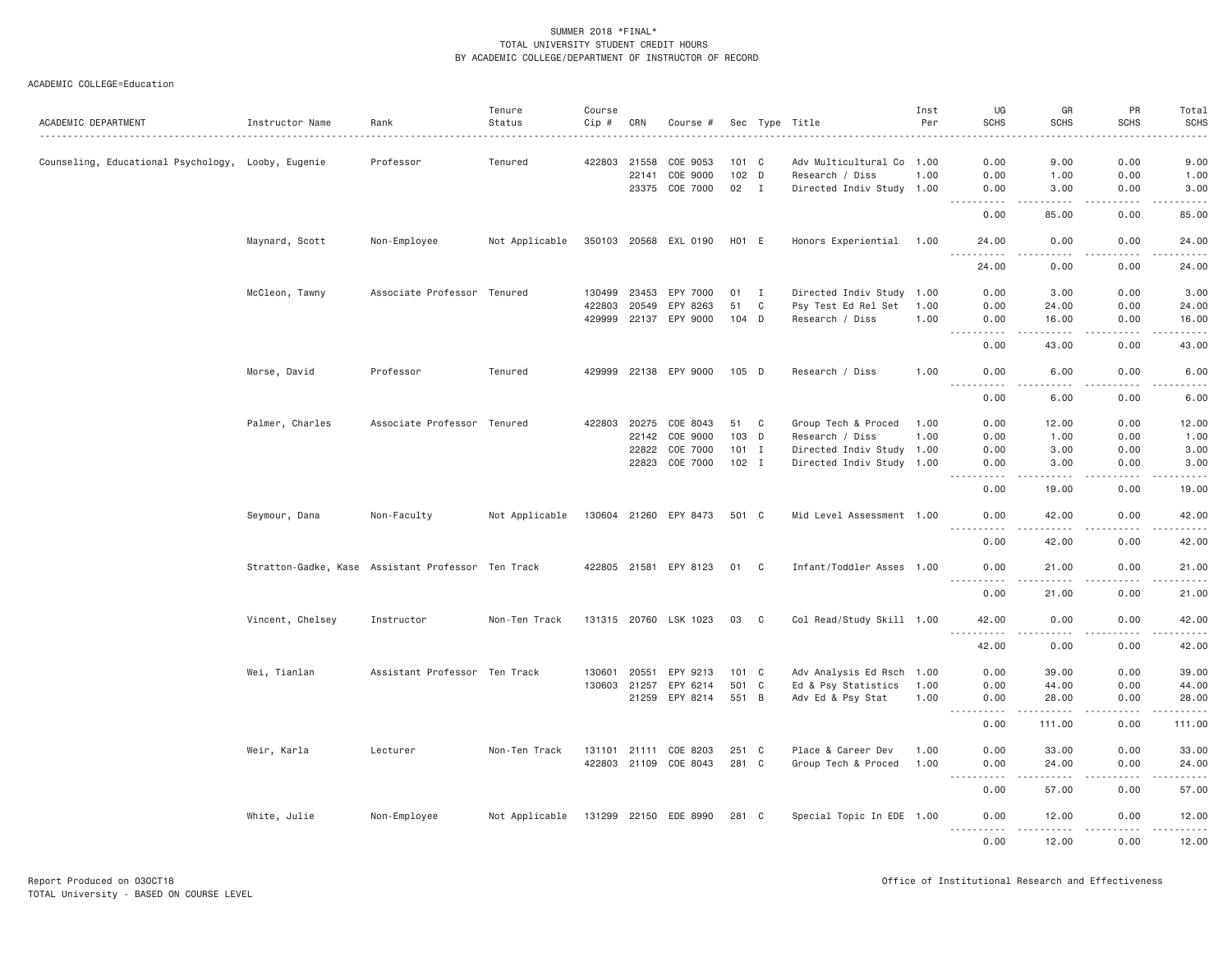| ACADEMIC DEPARTMENT                              | Instructor Name  | Rank        | Tenure<br>Status | Course<br>Cip # | CRN   | Course #              |       |   | Sec Type Title            | Inst<br>Per | UG<br><b>SCHS</b> | GR<br><b>SCHS</b>    | <b>PR</b><br><b>SCHS</b> | Total<br><b>SCHS</b>  |
|--------------------------------------------------|------------------|-------------|------------------|-----------------|-------|-----------------------|-------|---|---------------------------|-------------|-------------------|----------------------|--------------------------|-----------------------|
| Counseling, Educational Psychology, Wong, Daniel |                  | Professor   | Tenured          |                 |       | 512310 20271 COE 6373 | 01    | B | Voc Assessmnt Sp Per 1.00 |             | 0.00              | 12.00                | 0.00                     | 12.00                 |
|                                                  |                  |             |                  |                 |       |                       |       |   |                           |             | 0.00              | 12.00                | 0.00                     | 12.00                 |
|                                                  | Woodall, Heather | Non-Faculty | Not Applicable   |                 |       | 520201 21153 MGT 3213 | 201 C |   | Org Communications        | 1.00        | 24.00             | 0.00<br>. <u>.</u> . | 0.00<br>- - - - -        | 24.00                 |
|                                                  |                  |             |                  |                 |       |                       |       |   |                           |             | 24.00             | 0.00                 | 0.00                     | 24.00                 |
|                                                  | Wozny, Darren    | Professor   | Tenured          | 131101          | 21112 | COE 8623              | 281 C |   | Adv Law/Ethics in Co 1.00 |             | 0.00              | 18.00                | 0.00                     | 18.00                 |
|                                                  |                  |             |                  | 422703          |       | 21108 COE 6903        | 251 C |   | Dev Coun/Men Health       | 1.00        | 0.00              | 39.00                | 0.00                     | 39.00                 |
|                                                  |                  |             |                  | 422707          |       | 21110 COE 8073        | 251 C |   | Cultural Found/Couns 1.00 |             | 0.00              | 42.00                | 0.00                     | 42.00                 |
|                                                  |                  |             |                  |                 |       | 422802 21113 COE 8703 | 281 C |   | Prin Clin Mental Hlt 1.00 |             | 0.00              | 30.00                | 0.00                     | 30.00                 |
|                                                  |                  |             |                  |                 |       |                       |       |   |                           |             | 0.00              | 129.00               | - - - - -<br>0.00        | ------<br>129.00      |
| =====================================            |                  |             |                  |                 |       |                       |       |   |                           |             | ==========        | ==========           | ==========               | $=$ = = = = = = = = = |
| Counseling, Educational Psychology,              |                  |             |                  |                 |       |                       |       |   |                           |             | 1527.00           | 1053.00              | 0.00                     | 2580.00               |
| ====================================             |                  |             |                  |                 |       |                       |       |   |                           |             | ==========        | ==========           |                          | $=$ = = = = = = = = = |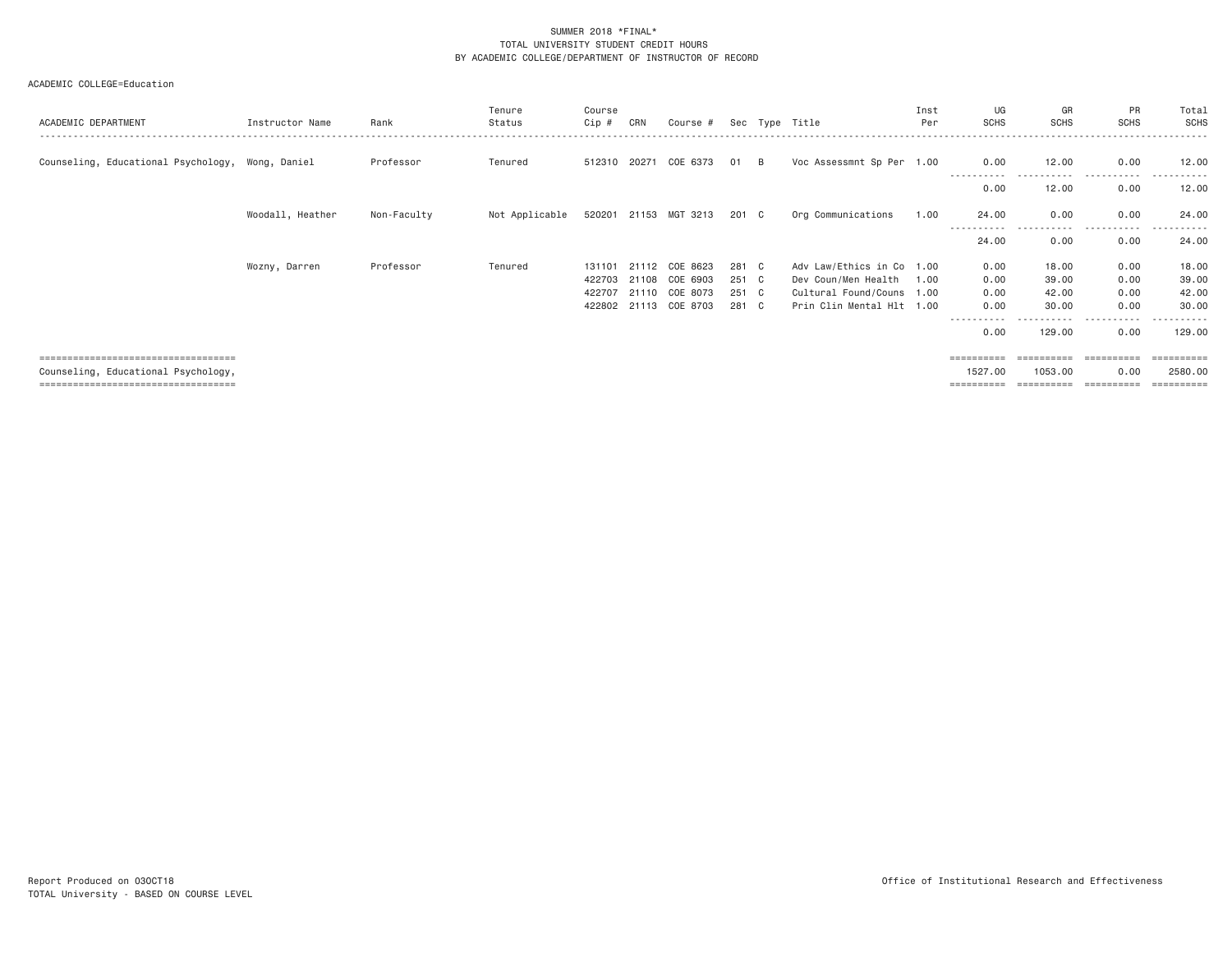#### ACADEMIC COLLEGE=Education

| ACADEMIC DEPARTMENT                                 | Instructor Name   | Rank                              | Tenure<br>Status | Course<br>Cip # | CRN            | Course #                   |                |              | Sec Type Title                                         | Inst<br>Per  | UG<br><b>SCHS</b>                       | GR<br><b>SCHS</b>                                                                                                                                             | PR<br><b>SCHS</b> | Total<br><b>SCHS</b>                 |
|-----------------------------------------------------|-------------------|-----------------------------------|------------------|-----------------|----------------|----------------------------|----------------|--------------|--------------------------------------------------------|--------------|-----------------------------------------|---------------------------------------------------------------------------------------------------------------------------------------------------------------|-------------------|--------------------------------------|
| Curriculum, Instruction & Special E Alley, Kathleen |                   | Assistant Professor Ten Track     |                  |                 | 131203 21389   | RDG 8113<br>21391 RDG 8123 | 501 C<br>501 C |              | Mid Level Literacy I 1.00<br>Sup MidSch Lit Learn 1.00 |              | 0.00<br>0.00                            | 21.00<br>21.00                                                                                                                                                | 0.00<br>0.00      | 21.00<br>21.00                       |
|                                                     |                   |                                   |                  |                 |                |                            |                |              |                                                        |              | .<br>0.00                               | $\frac{1}{2} \left( \frac{1}{2} \right) \left( \frac{1}{2} \right) \left( \frac{1}{2} \right) \left( \frac{1}{2} \right) \left( \frac{1}{2} \right)$<br>42.00 | .<br>0.00         | .<br>42.00                           |
|                                                     | Binford, Paul     | Assistant Professor Ten Track     |                  |                 |                | 131203 21241 EDS 8243      | 501 C          |              | Adv. Plan Manage Lea 1.00                              |              | 0.00                                    | 42.00                                                                                                                                                         | 0.00              | 42.00                                |
|                                                     |                   |                                   |                  |                 |                |                            |                |              |                                                        |              | .<br>0.00                               | .<br>42.00                                                                                                                                                    | .<br>0.00         | .<br>42.00                           |
|                                                     | Brenner, Devon    | Professor                         | Tenured          |                 | 131202 23159   | EDE 9000                   | $101$ D        |              | Research / Diss                                        | 1.00         | 0.00                                    | 1.00                                                                                                                                                          | 0.00              | 1.00                                 |
|                                                     |                   |                                   |                  |                 |                | 131205 23310 EDS 9000      | 104 D          |              | Research / Diss                                        | 1.00         | 0.00<br>.                               | 1.00<br>.                                                                                                                                                     | 0.00<br>.         | 1.00<br>$\frac{1}{2}$                |
|                                                     |                   |                                   |                  |                 |                |                            |                |              |                                                        |              | 0.00                                    | 2.00                                                                                                                                                          | 0.00              | 2.00                                 |
|                                                     | Brooks, Mary      | Lecturer                          | Non-Ten Track    |                 |                | 131099 20757 LSK 0003      | 102 C          |              | Development Reading                                    | 1.00         | 9.00<br>$\sim$ $\sim$ $\sim$ $\sim$     | 0.00<br>د د د د                                                                                                                                               | 0.00<br>.         | 9.00<br>$\omega$ is a $\omega$       |
|                                                     |                   |                                   |                  |                 |                |                            |                |              |                                                        |              | 9.00                                    | 0.00                                                                                                                                                          | 0.00              | 9.00                                 |
|                                                     | Buss, Nikki       | Lecturer                          | Non-Ten Track    |                 |                | 131315 21022 RDG 3513      | 51             | C            | Rdg Strag Second Sch 1.00                              |              | 39.00                                   | 0.00                                                                                                                                                          | 0.00              | 39.00                                |
|                                                     |                   |                                   |                  |                 |                | 231303 20662 GE 3513       | 51             | $\mathbf{C}$ | Technical Writing                                      | 1.00         | 36.00<br>$ -$<br><b><i><u>.</u></i></b> | 0.00<br>. <u>. .</u>                                                                                                                                          | 0.00              | 36.00                                |
|                                                     |                   |                                   |                  |                 |                |                            |                |              |                                                        |              | 75.00                                   | 0.00                                                                                                                                                          | 0.00              | 75.00                                |
|                                                     | Coffey, Kenneth   | Professor                         | Tenured          |                 | 131001 21246   | EDX 6193                   | 501 C          |              | Adv. Plan Special Ed 1.00                              |              | 0.00                                    | 36.00                                                                                                                                                         | 0.00              | 36.00                                |
|                                                     |                   |                                   |                  |                 | 422806 20453   | EDX 8103                   | 01             | $\mathbf{C}$ | Adv Contingency Mgt 1.00                               |              | 0.00<br>$- - -$<br>. <b>.</b>           | 15.00<br>.                                                                                                                                                    | 0.00<br>.         | 15.00<br>.                           |
|                                                     |                   |                                   |                  |                 |                |                            |                |              |                                                        |              | 0.00                                    | 51.00                                                                                                                                                         | 0.00              | 51.00                                |
|                                                     | Devlin, Sandy     | Professor                         | Tenured          | 131001          |                | 20454 EDX 8123             | 01             | $\mathbf{C}$ | Org & Super Sp Ed                                      | 1.00         | 0.00                                    | 15.00                                                                                                                                                         | 0.00              | 15.00                                |
|                                                     |                   |                                   |                  |                 | 20457          | EDX 8780                   | 101 E          |              | Intern-Sp Ed                                           | 1.00         | 0.00                                    | 21.00                                                                                                                                                         | 0.00              | 21.00                                |
|                                                     |                   |                                   |                  |                 | 22708          | EDX 9000                   | 101 D          |              | Research / Diss                                        | 1.00         | 0.00                                    | 21.00                                                                                                                                                         | 0.00              | 21.00                                |
|                                                     |                   |                                   |                  |                 | 22920          | EDX 7000                   | 01             | I            | Directed Indiv Study 1.00                              |              | 0.00                                    | 3.00                                                                                                                                                          | 0.00              | 3.00                                 |
|                                                     |                   |                                   |                  |                 | 23412<br>23462 | EDX 7000<br>EDX 9000       | $101$ I<br>51  | D            | Directed Indiv Study<br>Research / Diss                | 1.00<br>1.00 | 0.00<br>0.00                            | 3.00<br>1.00                                                                                                                                                  | 0.00<br>0.00      | 3.00<br>1.00                         |
|                                                     |                   |                                   |                  |                 |                |                            |                |              |                                                        |              | .<br>0.00                               | -----<br>64.00                                                                                                                                                | .<br>0.00         | $\sim$ $\sim$ $\sim$ $\sim$<br>64.00 |
|                                                     |                   |                                   |                  |                 |                |                            |                |              |                                                        |              |                                         |                                                                                                                                                               |                   |                                      |
|                                                     | Fondren, Patricia | Instructor                        | Non-Ten Track    |                 | 131001 21248   | EDX 6813                   | 501 C<br>01    | C            | Intro Assmt Spec Ed                                    | 1.00         | 0.00<br>18.00                           | 39.00<br>0.00                                                                                                                                                 | 0.00<br>0.00      | 39.00                                |
|                                                     |                   |                                   |                  |                 |                | 422814 20451 EDX 3203      |                |              | Intro To Learn Disab 1.00                              |              | .<br>18.00                              | 39.00                                                                                                                                                         | 0.00              | 18.00<br>57.00                       |
|                                                     |                   |                                   |                  |                 |                |                            |                |              |                                                        |              |                                         |                                                                                                                                                               |                   |                                      |
|                                                     | Franz, Dana       | Professor                         | Tenured          |                 |                | 131205 22716 EDS 9000      | 102 D          |              | Research / Diss                                        | 1.00         | 0.00<br>.                               | 3.00                                                                                                                                                          | 0.00              | 3.00                                 |
|                                                     |                   |                                   |                  |                 |                |                            |                |              |                                                        |              | 0.00                                    | 3.00                                                                                                                                                          | 0.00              | 3.00                                 |
|                                                     | Hanna, Tania      | Clinical Assist Pro Non-Ten Track |                  | 131202 22149    |                | EDE 8633                   | 281 B          |              | The Teaching of Writ 1.00                              |              | 0.00                                    | 9.00                                                                                                                                                          | 0.00              | 9.00                                 |
|                                                     |                   |                                   |                  | 131203 22127    |                | RDG 3423                   | 251 C          |              | Middle Lvl Lit II                                      | 1.00         | 30.00                                   | 0.00                                                                                                                                                          | 0.00              | 30.00                                |
|                                                     |                   |                                   |                  |                 | 22132          | RDG 3413                   | 281 C          |              | Middle Lvl Lit I                                       | 1.00         | 30.00                                   | 0.00                                                                                                                                                          | 0.00              | 30.00                                |
|                                                     |                   |                                   |                  |                 | 131315 22146   | RDG 8713                   | 251 E          |              | Tch Struggling Reade 1.00                              |              | 0.00<br>.                               | 12.00<br>.                                                                                                                                                    | 0.00              | 12.00                                |
|                                                     |                   |                                   |                  |                 |                |                            |                |              |                                                        |              | 60.00                                   | 21.00                                                                                                                                                         | 0.00              | 81.00                                |
|                                                     | Hopper, Peggy     | Professor                         | Tenured          |                 |                | 131205 21244 EDS 8623      | 501 C          |              | Effective Instructio 1.00                              |              | 0.00                                    | 18.00                                                                                                                                                         | 0.00              | 18.00                                |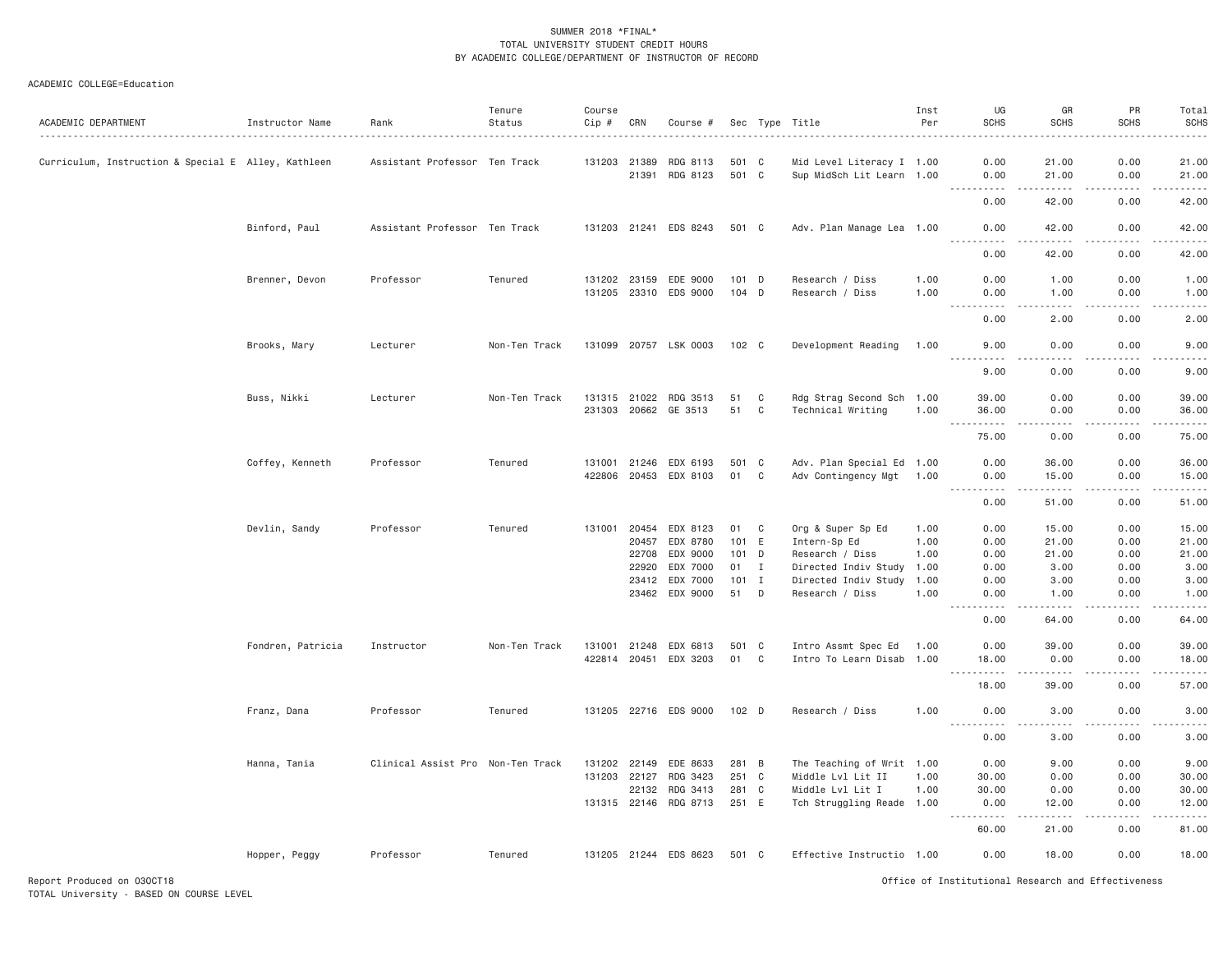| ACADEMIC DEPARTMENT                               | Instructor Name   | Rank                              | Tenure<br>Status | Course<br>Cip # | CRN   | Course #                          |                |                | Sec Type Title                                         | Inst<br>Per | UG<br><b>SCHS</b>                                                                                                                                                                                                                                                                                                                             | GR<br><b>SCHS</b>            | PR<br><b>SCHS</b> | Total<br><b>SCHS</b>                                                                                                                                          |
|---------------------------------------------------|-------------------|-----------------------------------|------------------|-----------------|-------|-----------------------------------|----------------|----------------|--------------------------------------------------------|-------------|-----------------------------------------------------------------------------------------------------------------------------------------------------------------------------------------------------------------------------------------------------------------------------------------------------------------------------------------------|------------------------------|-------------------|---------------------------------------------------------------------------------------------------------------------------------------------------------------|
| Curriculum, Instruction & Special E Hopper, Peggy |                   | Professor                         | Tenured          | 131205 23464    |       | EDS 7000<br>131315 21394 RDG 8653 | 502 I<br>551 C |                | Directed Indiv Study 1.00<br>Teach Read Sec Sch        | 1.00        | 0.00<br>0.00<br>$\frac{1}{2} \left( \frac{1}{2} \right) \left( \frac{1}{2} \right) \left( \frac{1}{2} \right) \left( \frac{1}{2} \right)$                                                                                                                                                                                                     | 1.00<br>51.00<br>.           | 0.00<br>0.00<br>. | 1.00<br>51.00<br>.                                                                                                                                            |
|                                                   |                   |                                   |                  |                 |       |                                   |                |                |                                                        |             | 0.00                                                                                                                                                                                                                                                                                                                                          | 70.00                        | 0.00              | 70.00                                                                                                                                                         |
|                                                   | Ivy, Jessica      | Assistant Professor Ten Track     |                  |                 |       | 131203 21215 EDE 8123             | 501 C          |                | Found Teach MidLev M 1.00                              |             | 0.00<br><b>.</b><br>$- - - - - -$                                                                                                                                                                                                                                                                                                             | 66.00<br><u>.</u>            | 0.00<br>.         | 66.00<br>.                                                                                                                                                    |
|                                                   |                   |                                   |                  |                 |       |                                   |                |                |                                                        |             | 0.00                                                                                                                                                                                                                                                                                                                                          | 66.00                        | 0.00              | 66.00                                                                                                                                                         |
|                                                   | Javorsky, Kristin | Assistant Professor Ten Track     |                  |                 |       | 131315 21023 RDG 8713             | 01 E           |                | Tch Struggling Reade 1.00                              |             | 0.00                                                                                                                                                                                                                                                                                                                                          | 6.00                         | 0.00              | 6.00                                                                                                                                                          |
|                                                   |                   |                                   |                  |                 |       | 21212 EDE 3233                    | 501 C          |                | Teach Lit at Elem/Mi 1.00                              |             | 54.00<br>$\frac{1}{2} \left( \begin{array}{ccc} 1 & 0 & 0 & 0 \\ 0 & 0 & 0 & 0 \\ 0 & 0 & 0 & 0 \\ 0 & 0 & 0 & 0 \\ 0 & 0 & 0 & 0 \\ 0 & 0 & 0 & 0 \\ 0 & 0 & 0 & 0 \\ 0 & 0 & 0 & 0 \\ 0 & 0 & 0 & 0 \\ 0 & 0 & 0 & 0 \\ 0 & 0 & 0 & 0 & 0 \\ 0 & 0 & 0 & 0 & 0 \\ 0 & 0 & 0 & 0 & 0 \\ 0 & 0 & 0 & 0 & 0 \\ 0 & 0 & 0 & 0 & 0 \\ 0 & 0 & 0$ | 0.00<br>.                    | 0.00<br>.         | 54.00<br>.                                                                                                                                                    |
|                                                   |                   |                                   |                  |                 |       |                                   |                |                |                                                        |             | 54.00                                                                                                                                                                                                                                                                                                                                         | 6.00                         | 0.00              | 60.00                                                                                                                                                         |
|                                                   | Leffler, Jeffrey  | Assistant Professor Ten Track     |                  |                 |       | 131202 22144 EDE 8313             | 251 C          |                | Thry & Dev Child Ed 1.00                               |             | 0.00                                                                                                                                                                                                                                                                                                                                          | 12.00                        | 0.00              | 12.00                                                                                                                                                         |
|                                                   |                   |                                   |                  |                 | 22148 | EDE 8623<br>22152 EDE 8533        | 281 C<br>281 C |                | Content Lit and Disc 1.00<br>Behav-Early Child Ed 1.00 |             | 0.00<br>0.00                                                                                                                                                                                                                                                                                                                                  | 15.00<br>6.00                | 0.00<br>0.00      | 15.00<br>6.00                                                                                                                                                 |
|                                                   |                   |                                   |                  |                 |       |                                   |                |                |                                                        |             | .<br>0.00                                                                                                                                                                                                                                                                                                                                     | .<br>33.00                   | .<br>0.00         | .<br>33.00                                                                                                                                                    |
|                                                   | Lemley, Stephanie | Assistant Professor Ten Track     |                  |                 |       | 131203 21217 EDE 8173             | 501 C          |                | Mid Sch Soc Studies 1.00                               |             | 0.00                                                                                                                                                                                                                                                                                                                                          | 12.00                        | 0.00              | 12.00                                                                                                                                                         |
|                                                   |                   |                                   |                  |                 |       | 21392 RDG 8133                    | 501 C          |                | Mid Level Content Li 1.00                              |             | 0.00                                                                                                                                                                                                                                                                                                                                          | 18.00                        | 0.00              | 18.00                                                                                                                                                         |
|                                                   |                   |                                   |                  |                 |       |                                   |                |                |                                                        |             | $\cdots$<br>0.00                                                                                                                                                                                                                                                                                                                              | .<br>30.00                   | .<br>0.00         | .<br>30.00                                                                                                                                                    |
|                                                   | Lindsey, Gail     | Clinical Assist Pro Non-Ten Track |                  |                 |       | 131202 21213 EDE 3443             | 501 C          |                | Creat Arts Elem / Mid 1.00                             |             | 51.00                                                                                                                                                                                                                                                                                                                                         | 0.00                         | 0.00              | 51.00                                                                                                                                                         |
|                                                   |                   |                                   |                  |                 |       | 21214 EDE 3443                    | 502 C          |                | Creat Arts Elem / Mid 1.00                             |             | 48,00                                                                                                                                                                                                                                                                                                                                         | 0.00                         | 0.00              | 48,00                                                                                                                                                         |
|                                                   |                   |                                   |                  |                 |       |                                   |                |                |                                                        |             | $- - - - - -$<br>99.00                                                                                                                                                                                                                                                                                                                        | $- - - -$<br>0.00            | .<br>0.00         | .<br>99.00                                                                                                                                                    |
|                                                   | Mattox, Kimberly  | Instructor                        | Non-Ten Track    |                 |       | 422814 20452 EDX 3213             | 51 C           |                | Indiv Inst Except Ch 1.00                              |             | 36.00                                                                                                                                                                                                                                                                                                                                         | 0.00                         | 0.00              | 36.00<br>. <u>.</u> .                                                                                                                                         |
|                                                   |                   |                                   |                  |                 |       |                                   |                |                |                                                        |             | 36.00                                                                                                                                                                                                                                                                                                                                         | 0.00                         | 0.00              | 36.00                                                                                                                                                         |
|                                                   | May, Susan        | Instructor                        | Non-Ten Track    |                 |       | 131299 22124 EDE 2990             | 251 C          |                | Special Topic In EDE 1.00                              |             | 9.00                                                                                                                                                                                                                                                                                                                                          | 0.00                         | 0.00              | 9.00                                                                                                                                                          |
|                                                   |                   |                                   |                  |                 |       | 131311 22126 EDE 3523             | 251 C          |                | Found EL/ML Math Edu 1.00                              |             | 33.00<br>$\frac{1}{2} \left( \frac{1}{2} \right) \left( \frac{1}{2} \right) \left( \frac{1}{2} \right) \left( \frac{1}{2} \right) \left( \frac{1}{2} \right)$                                                                                                                                                                                 | 0.00<br>$- - - -$            | 0.00<br>$- - - -$ | 33.00<br>$\frac{1}{2} \left( \frac{1}{2} \right) \left( \frac{1}{2} \right) \left( \frac{1}{2} \right) \left( \frac{1}{2} \right) \left( \frac{1}{2} \right)$ |
|                                                   |                   |                                   |                  |                 |       |                                   |                |                |                                                        |             | 42.00                                                                                                                                                                                                                                                                                                                                         | 0.00                         | 0.00              | 42.00                                                                                                                                                         |
|                                                   | McGinnis, Brecken | Instructor                        | Non-Ten Track    |                 |       | 131001 21245 EDX 4113             | 501 C          |                | Mthds/Mats Erly Chil 1.00                              |             | 15.00                                                                                                                                                                                                                                                                                                                                         | 0.00                         | 0.00              | 15.00                                                                                                                                                         |
|                                                   |                   |                                   |                  |                 | 21249 | EDX 8013<br>21253 EDX 8173        | 501<br>505 C   | $\mathbf{C}$   | Fundamentals of Teac 1.00<br>Sp Ed In Reg Classrm 1.00 |             | 0.00<br>0.00                                                                                                                                                                                                                                                                                                                                  | 27.00<br>51.00               | 0.00<br>0.00      | 27.00<br>51.00                                                                                                                                                |
|                                                   |                   |                                   |                  |                 |       |                                   |                |                |                                                        |             | . <u>.</u> .<br>15.00                                                                                                                                                                                                                                                                                                                         | 78.00                        | 0.00              | .<br>93.00                                                                                                                                                    |
|                                                   | Moser, Kelly      | Assistant Professor Ten Track     |                  |                 |       | 169999 23357 FL 7000              | 01             | $\blacksquare$ | Directed Indiv Study 1.00                              |             | 0.00                                                                                                                                                                                                                                                                                                                                          | 3.00                         | 0.00              | 3.00                                                                                                                                                          |
|                                                   |                   |                                   |                  |                 |       |                                   |                |                |                                                        |             | <u>.</u>                                                                                                                                                                                                                                                                                                                                      | $\frac{1}{2}$                |                   | $    -$                                                                                                                                                       |
|                                                   |                   |                                   |                  |                 |       |                                   |                |                |                                                        |             | 0.00                                                                                                                                                                                                                                                                                                                                          | 3.00                         | 0.00              | 3.00                                                                                                                                                          |
|                                                   | Pate, Laura       | Instructor                        | Non-Ten Track    |                 |       | 130301 20763 LSK 1033             | 02             | C <sub>c</sub> | Fund of Achievement                                    | 1.00        | 96.00<br>----------                                                                                                                                                                                                                                                                                                                           | 0.00<br>$\sim$ $\sim$ $\sim$ | 0.00              | 96.00<br>------                                                                                                                                               |
|                                                   |                   |                                   |                  |                 |       |                                   |                |                |                                                        |             | 96.00                                                                                                                                                                                                                                                                                                                                         | 0.00                         | 0.00              | 96.00                                                                                                                                                         |
|                                                   | Ratliff, Lindon   | Associate Professor Tenured       |                  |                 |       | 130604 22147 EPY 6313             | 251 C          |                | Measure & Eval                                         | 1,00        | 0.00                                                                                                                                                                                                                                                                                                                                          | 30,00                        | 0.00              | 30.00                                                                                                                                                         |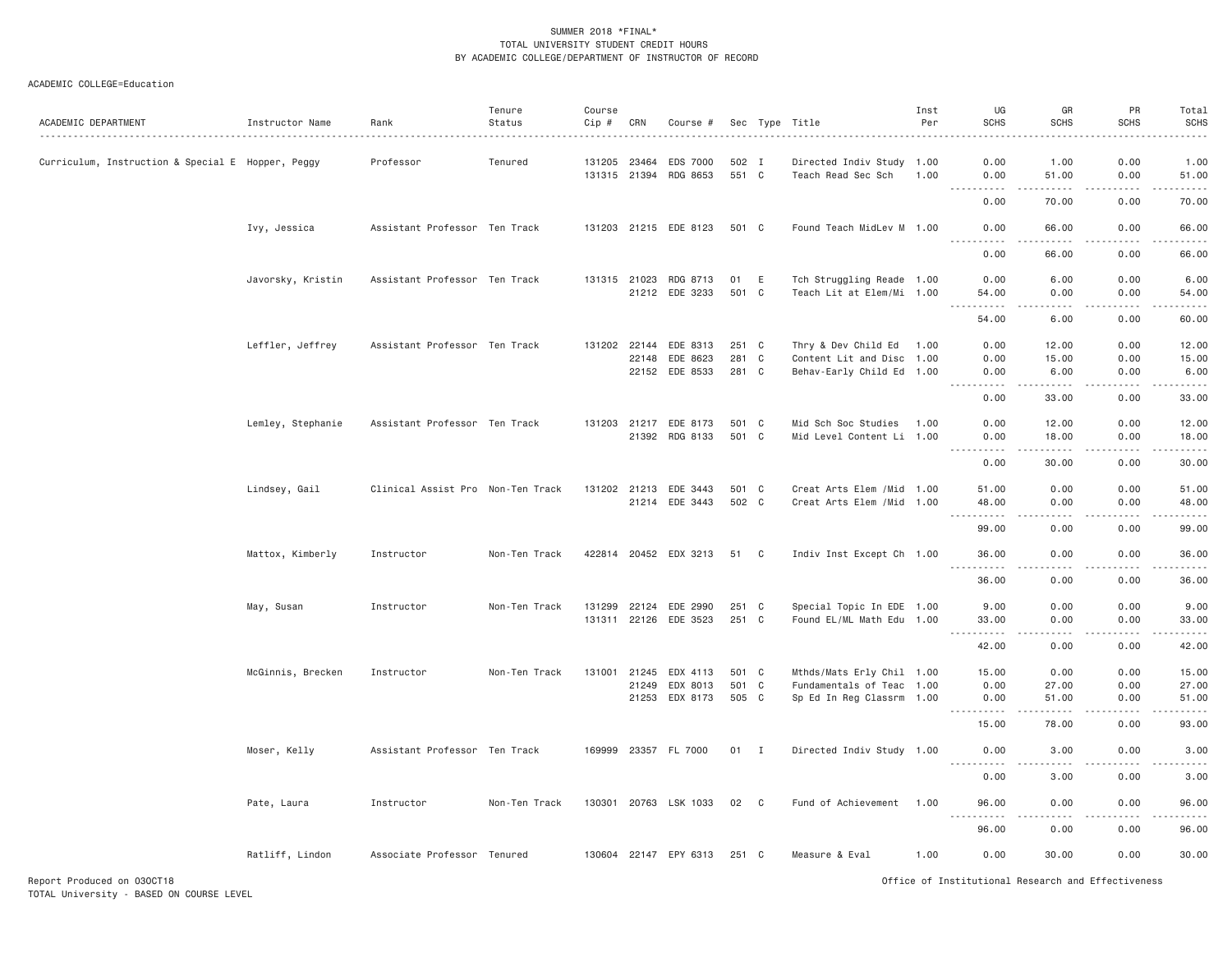|                                                                            |                                                  |                               | Tenure                 | Course  |                       |                       |       |              |                                                        | Inst | UG                                                                                                                                                                                                               | GR                                                                                                                                | PR                        | Total                                                                                                                                                                                     |
|----------------------------------------------------------------------------|--------------------------------------------------|-------------------------------|------------------------|---------|-----------------------|-----------------------|-------|--------------|--------------------------------------------------------|------|------------------------------------------------------------------------------------------------------------------------------------------------------------------------------------------------------------------|-----------------------------------------------------------------------------------------------------------------------------------|---------------------------|-------------------------------------------------------------------------------------------------------------------------------------------------------------------------------------------|
| ACADEMIC DEPARTMENT                                                        | Instructor Name                                  | Rank                          | Status<br>. <u>.</u> . | $Cip$ # | CRN                   | Course #              |       |              | Sec Type Title                                         | Per  | <b>SCHS</b>                                                                                                                                                                                                      | <b>SCHS</b><br>.                                                                                                                  | <b>SCHS</b><br>. <b>.</b> | <b>SCHS</b><br>.                                                                                                                                                                          |
|                                                                            |                                                  |                               |                        |         |                       | EDS 8243              | 251 C |              |                                                        |      |                                                                                                                                                                                                                  |                                                                                                                                   | 0.00                      | 24.00                                                                                                                                                                                     |
| Curriculum, Instruction & Special E Ratliff, Lindon                        |                                                  | Associate Professor Tenured   |                        | 131205  | 131203 21130<br>22899 | EDS 8623              | 281 C |              | Adv. Plan Manage Lea 1.00<br>Effective Instructio 1.00 |      | 0.00<br>0.00                                                                                                                                                                                                     | 24.00<br>21.00                                                                                                                    | 0.00                      | 21.00                                                                                                                                                                                     |
|                                                                            |                                                  |                               |                        |         |                       |                       | 281 C |              |                                                        |      |                                                                                                                                                                                                                  |                                                                                                                                   |                           |                                                                                                                                                                                           |
|                                                                            |                                                  |                               |                        |         |                       | 22901 EDS 8613        |       |              | Mdle & Sec Sch Curr 1.00                               |      | 0.00<br>$- - -$<br><u>.</u>                                                                                                                                                                                      | 15.00<br>-----                                                                                                                    | 0.00<br>.                 | 15.00<br>.                                                                                                                                                                                |
|                                                                            |                                                  |                               |                        |         |                       |                       |       |              |                                                        |      | 0.00                                                                                                                                                                                                             | 90.00                                                                                                                             | 0.00                      | 90.00                                                                                                                                                                                     |
|                                                                            | Roberts, Emily                                   | Non-Employee                  | Not Applicable         |         |                       | 131315 21355 LSK 1023 | 501 C |              | Col Read/Study Skill 1.00                              |      | 60.00<br>$  -$<br>. <u>.</u>                                                                                                                                                                                     | 0.00<br>$\frac{1}{2}$                                                                                                             | 0.00<br>.                 | 60.00<br>. <u>.</u> .                                                                                                                                                                     |
|                                                                            |                                                  |                               |                        |         |                       |                       |       |              |                                                        |      | 60.00                                                                                                                                                                                                            | 0.00                                                                                                                              | 0.00                      | 60.00                                                                                                                                                                                     |
|                                                                            | Robichaux-Davis, Reb Associate Professor Tenured |                               |                        | 130301  | 20764                 | LSK 1043              | 01    | C            | Life Skills for Athl 1.00                              |      | 78.00                                                                                                                                                                                                            | 0.00                                                                                                                              | 0.00                      | 78.00                                                                                                                                                                                     |
|                                                                            |                                                  |                               |                        |         | 20765                 | LSK 1043              | 51    | C            | Life Skills for Athl 1.00                              |      | 51.00                                                                                                                                                                                                            | 0.00                                                                                                                              | 0.00                      | 51.00                                                                                                                                                                                     |
|                                                                            |                                                  |                               |                        |         |                       | 131202 23514 EDE 7000 | 51 I  |              | Directed Indiv Study 1.00                              |      | 0.00                                                                                                                                                                                                             | 3.00                                                                                                                              | 0.00                      | 3.00                                                                                                                                                                                      |
|                                                                            |                                                  |                               |                        |         |                       |                       |       |              |                                                        |      | ----------<br>129.00                                                                                                                                                                                             | .<br>3.00                                                                                                                         | <u>.</u><br>0.00          | $\frac{1}{2} \left( \frac{1}{2} \right) \left( \frac{1}{2} \right) \left( \frac{1}{2} \right) \left( \frac{1}{2} \right) \left( \frac{1}{2} \right) \left( \frac{1}{2} \right)$<br>132.00 |
|                                                                            | Smith, Kimberly                                  | Instructor                    | Non-Ten Track          |         |                       | 131202 23285 EDE 3343 | 501 C |              | Teach Adoles Lit                                       | 1.00 | 48.00                                                                                                                                                                                                            | 0.00                                                                                                                              | 0.00                      | 48.00                                                                                                                                                                                     |
|                                                                            |                                                  |                               |                        |         |                       |                       |       |              |                                                        |      | .<br>48.00                                                                                                                                                                                                       | $\frac{1}{2} \left( \frac{1}{2} \right) \left( \frac{1}{2} \right) \left( \frac{1}{2} \right) \left( \frac{1}{2} \right)$<br>0.00 | <u>.</u><br>0.00          | .<br>48.00                                                                                                                                                                                |
|                                                                            | Sumrall, Brandi                                  | Instructor                    | Non-Ten Track          |         |                       | 422814 22123 EDX 3213 | 251 C |              | Indiv Inst Except Ch 1.00                              |      | 21.00                                                                                                                                                                                                            | 0.00                                                                                                                              | 0.00                      | 21.00                                                                                                                                                                                     |
|                                                                            |                                                  |                               |                        |         |                       |                       |       |              |                                                        |      | $\sim$ $\sim$ $\sim$<br>$\frac{1}{2} \left( \frac{1}{2} \right) \left( \frac{1}{2} \right) \left( \frac{1}{2} \right) \left( \frac{1}{2} \right) \left( \frac{1}{2} \right) \left( \frac{1}{2} \right)$<br>21.00 | $\frac{1}{2} \left( \frac{1}{2} \right) \left( \frac{1}{2} \right) \left( \frac{1}{2} \right) \left( \frac{1}{2} \right)$<br>0.00 | .<br>0.00                 | .<br>21.00                                                                                                                                                                                |
|                                                                            | Walker, Ryan                                     | Assistant Professor Ten Track |                        | 130101  | 21239                 | EDS 8103              | 501 C |              | Adv Meth in Mid/Sec                                    | 1.00 | 0.00                                                                                                                                                                                                             | 30.00                                                                                                                             | 0.00                      | 30.00                                                                                                                                                                                     |
|                                                                            |                                                  |                               |                        |         | 131205 20450          | EDS 8643              | 101 C |              | Directed Readings in 1.00                              |      | 0.00                                                                                                                                                                                                             | 6.00                                                                                                                              | 0.00                      | 6.00                                                                                                                                                                                      |
|                                                                            |                                                  |                               |                        |         | 21243                 | EDS 8613              | 501 C |              | Mdle & Sec Sch Curr                                    | 1.00 | 0.00                                                                                                                                                                                                             | 33.00                                                                                                                             | 0.00                      | 33.00                                                                                                                                                                                     |
|                                                                            |                                                  |                               |                        |         | 22657                 | EDS 9000              | 101 D |              | Research / Diss                                        | 1.00 | 0.00                                                                                                                                                                                                             | 7.00                                                                                                                              | 0.00                      | 7.00                                                                                                                                                                                      |
|                                                                            |                                                  |                               |                        |         | 23426                 | EDS 7000              | 501 I |              | Directed Indiv Study 1.00                              |      | 0.00                                                                                                                                                                                                             | 1.00                                                                                                                              | 0.00                      | 1.00                                                                                                                                                                                      |
|                                                                            |                                                  |                               |                        |         |                       | 131315 20441 EDE 8893 | 101 C |              | Readings In Teacher                                    | 1.00 | 0.00                                                                                                                                                                                                             | 6.00                                                                                                                              | 0.00                      | 6.00                                                                                                                                                                                      |
|                                                                            |                                                  |                               |                        |         |                       |                       |       |              |                                                        |      | $\frac{1}{2} \left( \frac{1}{2} \right) \left( \frac{1}{2} \right) \left( \frac{1}{2} \right) \left( \frac{1}{2} \right)$<br>.<br>0.00                                                                           | .<br>83.00                                                                                                                        | -----<br>0.00             | . <b>.</b> .<br>83.00                                                                                                                                                                     |
|                                                                            | Wiley, Holly                                     | Instructor                    | Non-Ten Track          |         |                       | 131307 21792 PE 4883  | 01    | $\mathbf{C}$ | School Health Ed                                       | 1.00 | 21,00                                                                                                                                                                                                            | 0.00                                                                                                                              | 0.00                      | 21.00                                                                                                                                                                                     |
|                                                                            |                                                  |                               |                        |         |                       |                       |       |              |                                                        |      | .<br>21.00                                                                                                                                                                                                       | .<br>0.00                                                                                                                         | .<br>0.00                 | .<br>21.00                                                                                                                                                                                |
|                                                                            | Zhbanova, Ksenia                                 | Assistant Professor Ten Track |                        |         |                       | 131203 22131 EDE 3223 | 281 C |              | Middle Level Educati 1.00                              |      | 27.00                                                                                                                                                                                                            | 0.00                                                                                                                              | 0.00                      | 27.00                                                                                                                                                                                     |
|                                                                            |                                                  |                               |                        |         |                       |                       |       |              |                                                        |      | ----------<br>27.00                                                                                                                                                                                              | .<br>0.00                                                                                                                         | 0.00                      | 27.00                                                                                                                                                                                     |
| ----------------------------------                                         |                                                  |                               |                        |         |                       |                       |       |              |                                                        |      | ==========                                                                                                                                                                                                       | <b>ESSESSESSE</b>                                                                                                                 | ESSESSESSE<br>0.00        | 1536.00                                                                                                                                                                                   |
| Curriculum, Instruction & Special E<br>----------------------------------- |                                                  |                               |                        |         |                       |                       |       |              |                                                        |      | 810.00                                                                                                                                                                                                           | 726.00                                                                                                                            |                           | ==========                                                                                                                                                                                |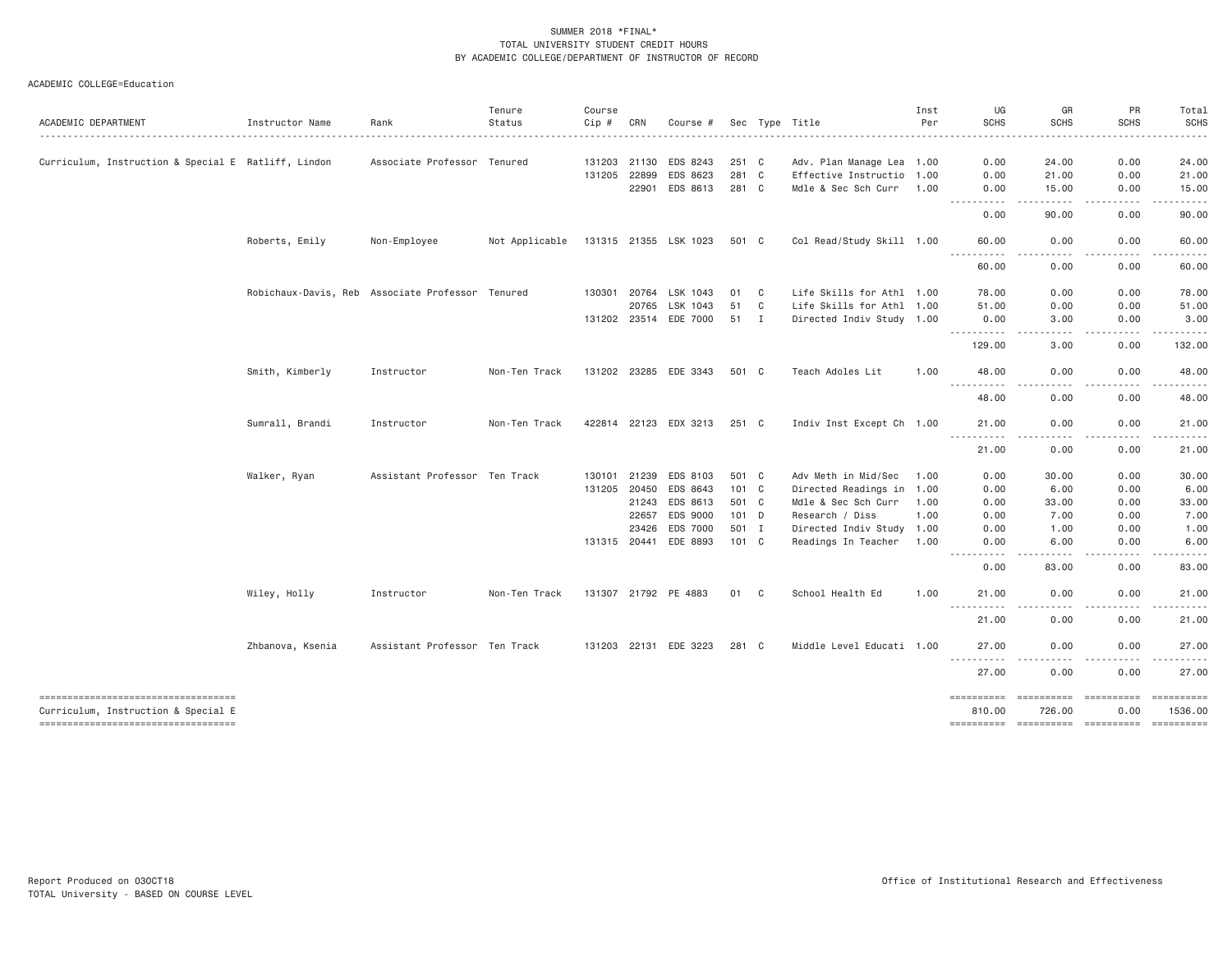| ACADEMIC DEPARTMENT    | Instructor Name   | Rank                          | Tenure<br>Status | Course<br>Cip # | CRN                   | Course #              |                |        | Sec Type Title                                | Inst<br>Per | UG<br><b>SCHS</b>                                                                                                                                             | GR<br><b>SCHS</b>                                                                                                                                             | PR<br><b>SCHS</b> | Total<br><b>SCHS</b><br>.                     |
|------------------------|-------------------|-------------------------------|------------------|-----------------|-----------------------|-----------------------|----------------|--------|-----------------------------------------------|-------------|---------------------------------------------------------------------------------------------------------------------------------------------------------------|---------------------------------------------------------------------------------------------------------------------------------------------------------------|-------------------|-----------------------------------------------|
| Educational Leadership | Brantley, William | Non-Employee                  | Not Applicable   |                 |                       | 130401 21123 EDL 8413 | 281 C          |        | Sch Legal & Ethic Pe 1.00                     |             | 0.00                                                                                                                                                          | 33.00                                                                                                                                                         | 0.00              | 33.00                                         |
|                        |                   |                               |                  |                 |                       |                       |                |        |                                               |             | <u> - - - - - - - - - -</u><br>0.00                                                                                                                           | $\frac{1}{2} \left( \frac{1}{2} \right) \left( \frac{1}{2} \right) \left( \frac{1}{2} \right) \left( \frac{1}{2} \right) \left( \frac{1}{2} \right)$<br>33.00 | 0.00              | .<br>33.00                                    |
|                        | Brocato, Donna    | Associate Professor Tenured   |                  | 130101          | 20444<br>130401 21224 | EDF 4243<br>EDF 8443  | S01 C<br>551 C |        | Plan for Diverse Lea 1.00<br>Eval of Sch Prog | 1.00        | 30.00<br>0.00                                                                                                                                                 | 0.00<br>24.00                                                                                                                                                 | 0.00<br>0.00      | 30.00<br>24.00                                |
|                        |                   |                               |                  |                 |                       |                       |                |        |                                               |             | $\frac{1}{2} \left( \frac{1}{2} \right) \left( \frac{1}{2} \right) \left( \frac{1}{2} \right) \left( \frac{1}{2} \right) \left( \frac{1}{2} \right)$<br>30.00 | $\frac{1}{2} \left( \frac{1}{2} \right) \left( \frac{1}{2} \right) \left( \frac{1}{2} \right) \left( \frac{1}{2} \right) \left( \frac{1}{2} \right)$<br>24.00 | د د د د<br>0.00   | $\sim$<br>54.00                               |
|                        | Cain, John        | Non-Employee                  | Not Applicable   |                 |                       | 130401 21229 EDL 8423 | 501 C          |        | School Leadership                             | 1.00        | 0.00                                                                                                                                                          | 36.00                                                                                                                                                         | 0.00              | 36.00<br>والمستحدث                            |
|                        |                   |                               |                  |                 |                       |                       |                |        |                                               |             | 0.00                                                                                                                                                          | 36.00                                                                                                                                                         | 0.00              | 36.00                                         |
|                        | Campbell, Annika  | Non-Faculty                   | Not Applicable   | 309999          |                       | 21519 ISE 4200        | 802 A          |        | Intl Stu Exch - Prov 1.00                     |             | 51.00                                                                                                                                                         | 0.00                                                                                                                                                          | 0.00              | 51.00                                         |
|                        |                   |                               |                  |                 | 21522                 | ISE 4200              | 811 A          |        | Intl Stu Exch - Prov 1.00                     |             | 54.00                                                                                                                                                         | 0.00                                                                                                                                                          | 0.00              | 54.00                                         |
|                        |                   |                               |                  |                 | 21523                 | ISE 4200              | 817 A          |        | Intl Student Exchang 1.00                     |             | 12.00                                                                                                                                                         | 0.00                                                                                                                                                          | 0.00              | 12.00                                         |
|                        |                   |                               |                  |                 | 21524                 | ISE 4200              | 820 A          |        | Intl Stu Exch - Prov 1.00                     |             | 212.00                                                                                                                                                        | 0.00                                                                                                                                                          | 0.00              | 212.00                                        |
|                        |                   |                               |                  |                 |                       |                       | 826 A          |        |                                               |             |                                                                                                                                                               |                                                                                                                                                               |                   |                                               |
|                        |                   |                               |                  |                 | 21525                 | ISE 4200              |                |        | Intl Student Exchang 1.00                     |             | 9.00                                                                                                                                                          | 0.00                                                                                                                                                          | 0.00              | 9.00                                          |
|                        |                   |                               |                  |                 |                       | 21526 ISE 4200        | 829 A          |        | Intl Stu Exch - Prov 1.00                     |             | 79.00<br>.                                                                                                                                                    | 0.00<br>.                                                                                                                                                     | 0.00<br>.         | 79.00<br>$\omega$ is a second set of $\omega$ |
|                        |                   |                               |                  |                 |                       |                       |                |        |                                               |             | 417.00                                                                                                                                                        | 0.00                                                                                                                                                          | 0.00              | 417.00                                        |
|                        | Campbell, David   | Non-Employee                  | Not Applicable   |                 |                       | 130407 21185 CCL 8193 | 501 S          |        | Sem Comm Coll Lead                            | 1.00        | 0.00                                                                                                                                                          | 39.00                                                                                                                                                         | 0.00<br>$- - - -$ | 39.00<br>.                                    |
|                        |                   |                               |                  |                 |                       |                       |                |        |                                               |             | 0.00                                                                                                                                                          | 39.00                                                                                                                                                         | 0.00              | 39.00                                         |
|                        | Carter, Tashana   | Non-Employee                  | Not Applicable   |                 |                       | 130301 22125 LSK 2010 | 251 C          |        | Praxis: Acad Core En 1.00                     |             | 7.00                                                                                                                                                          | 0.00                                                                                                                                                          | 0.00              | 7.00<br>$    -$                               |
|                        |                   |                               |                  |                 |                       |                       |                |        |                                               |             | 7.00                                                                                                                                                          | 0.00                                                                                                                                                          | 0.00              | 7.00                                          |
|                        | Coats, Linda      | Professor                     | Tenured          | 130401          | 22277                 | EDA 9000              | 101 D          |        | Research / Diss                               | 1.00        | 0.00                                                                                                                                                          | 9.00                                                                                                                                                          | 0.00              | 9.00                                          |
|                        |                   |                               |                  | 130407          | 21180                 | CCL 8113              | 501 C          |        | Comm Col Hist/Philos 1.00                     |             | 0.00                                                                                                                                                          | 27.00                                                                                                                                                         | 0.00              | 27.00                                         |
|                        |                   |                               |                  |                 | 21183                 | CCL 8153              | 501 C          |        | Human Resources Admi 1.00                     |             | 0.00                                                                                                                                                          | 27.00                                                                                                                                                         | 0.00              | 27.00                                         |
|                        |                   |                               |                  |                 | 21184                 | CCL 8173              | 501 C          |        | Comm College Teachin 1.00                     |             | 0.00                                                                                                                                                          | 39.00                                                                                                                                                         | 0.00              | 39.00                                         |
|                        |                   |                               |                  |                 |                       | 22224 CCL 9000        | 502 D          |        | Diss./Dissertation R 1.00                     |             | 0.00                                                                                                                                                          | 4.00                                                                                                                                                          | 0.00<br>.         | 4.00<br>.                                     |
|                        |                   |                               |                  |                 |                       |                       |                |        |                                               |             | .<br>0.00                                                                                                                                                     | .<br>106.00                                                                                                                                                   | 0.00              | 106.00                                        |
|                        | Cutts, Qiana      | Assistant Professor Ten Track |                  | 130901          | 21219                 | EDF 3333              | 501 C          |        | Social Foundation Ed 1.00                     |             | 45.00                                                                                                                                                         | 0.00                                                                                                                                                          | 0.00              | 45.00                                         |
|                        |                   |                               |                  |                 | 22229                 | EDF 3333              | 201 C          |        | Social Foundation Ed 1.00                     |             | 12.00                                                                                                                                                         | 0.00                                                                                                                                                          | 0.00              | 12.00                                         |
|                        |                   |                               |                  |                 | 231302 20442          | EDF 3413              | 01             | $\,$ B | Writing For Thinking 1.00                     |             | 39.00<br>.                                                                                                                                                    | 0.00<br>$- - - -$                                                                                                                                             | 0.00<br>.         | 39.00<br>.                                    |
|                        |                   |                               |                  |                 |                       |                       |                |        |                                               |             | 96.00                                                                                                                                                         | 0.00                                                                                                                                                          | 0.00              | 96.00                                         |
|                        | Fincher, Mark     | Assistant Professor Ten Track |                  |                 | 130407 21181          | CCL 8113              | 502 C          |        | Comm Col Hist/Philos 1.00                     |             | 0.00                                                                                                                                                          | 30.00                                                                                                                                                         | 0.00              | 30.00                                         |
|                        |                   |                               |                  |                 | 21182                 | CCL 8123              | 501 C          |        | Comm Col Finance                              | 1.00        | 0.00                                                                                                                                                          | 21.00                                                                                                                                                         | 0.00              | 21.00                                         |
|                        |                   |                               |                  |                 | 21187                 | CCL 9913              | 502 S          |        | Dissertation Seminar 1.00                     |             | 0.00                                                                                                                                                          | 15.00                                                                                                                                                         | 0.00              | 15.00                                         |
|                        |                   |                               |                  |                 | 21922                 | EDA 8323              | 501 C          |        | Ed Facilities Design 1.00                     |             | 0.00                                                                                                                                                          | 15.00                                                                                                                                                         | 0.00              | 15.00                                         |
|                        |                   |                               |                  |                 | 22223                 | CCL 9000              | 503 D          |        | Diss./Dissertation R 1.00                     |             | 0.00<br>.                                                                                                                                                     | 3.00<br>$- - - - -$                                                                                                                                           | 0.00<br>.         | 3.00<br>$- - - - -$                           |
|                        |                   |                               |                  |                 |                       |                       |                |        |                                               |             | 0.00                                                                                                                                                          | 84.00                                                                                                                                                         | 0.00              | 84.00                                         |
|                        | Hickmon, Fredrick | Non-Employee                  | Not Applicable   |                 |                       | 130401 21238 EDL 8723 | 551 C          |        | Positive Sch Culture 1.00                     |             | 0.00                                                                                                                                                          | 42.00                                                                                                                                                         | 0.00              | 42.00                                         |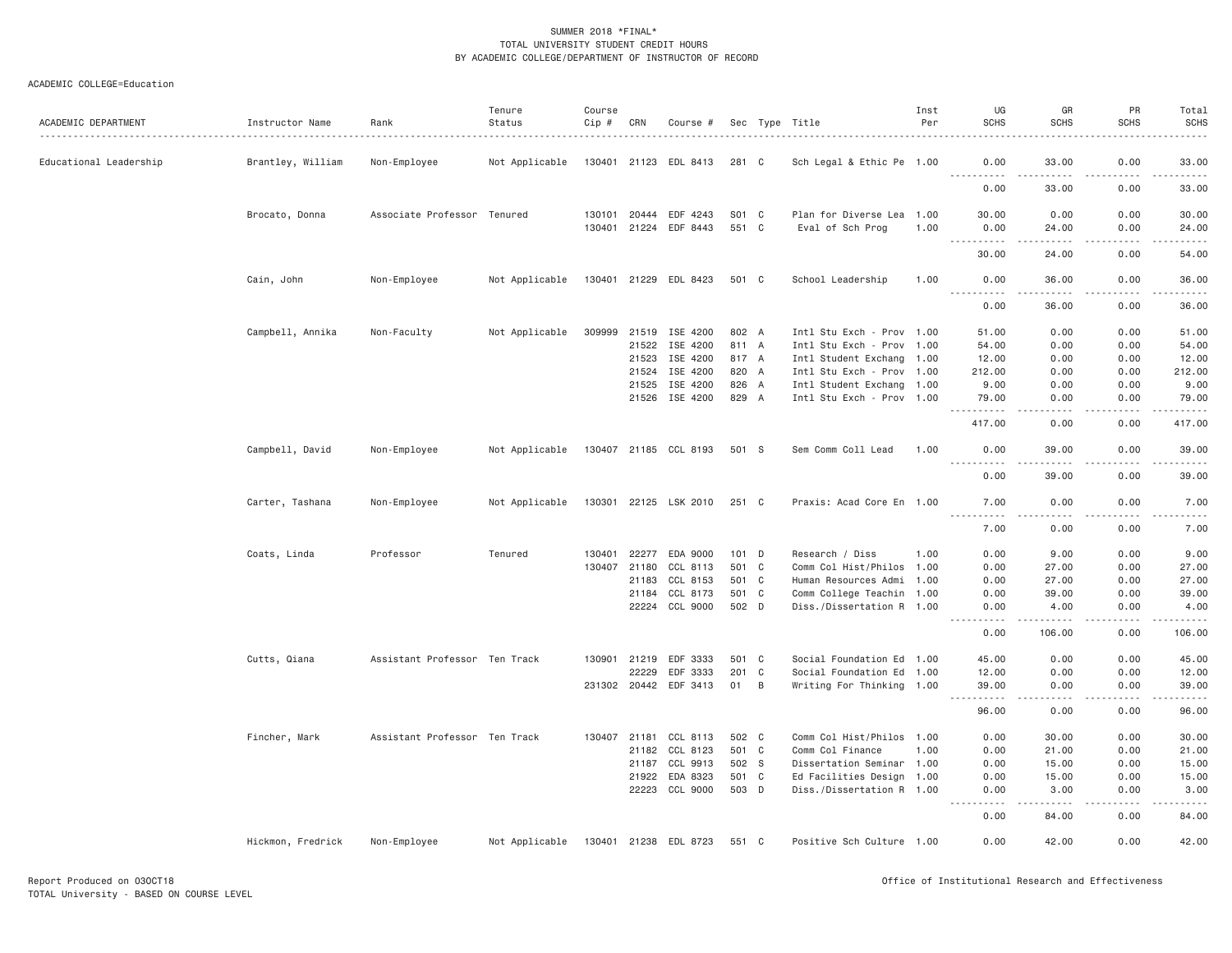|  | ACADEMIC COLLEGE=Education |
|--|----------------------------|
|--|----------------------------|

| ACADEMIC DEPARTMENT        | Instructor Name   | Rank                              | Tenure<br>Status | Course<br>Cip # | CRN          | Course #              |         |                | Sec Type Title            | Inst<br>Per | UG<br><b>SCHS</b>                                  | GR<br><b>SCHS</b>                                                                                                                                            | PR<br><b>SCHS</b>   | Total<br><b>SCHS</b> |
|----------------------------|-------------------|-----------------------------------|------------------|-----------------|--------------|-----------------------|---------|----------------|---------------------------|-------------|----------------------------------------------------|--------------------------------------------------------------------------------------------------------------------------------------------------------------|---------------------|----------------------|
|                            |                   |                                   |                  |                 |              |                       |         |                |                           |             |                                                    |                                                                                                                                                              |                     |                      |
|                            |                   |                                   |                  |                 |              |                       |         |                |                           |             | .<br>0.00                                          | 42.00                                                                                                                                                        | -----<br>0.00       | .<br>42.00           |
| Educational Leadership     | King, Stephanie   | Associate Professor Tenured       |                  |                 | 130401 21211 | EDA 8190              | 501 S   |                | Wkshp Ed Adm & Super 1.00 |             | 0.00                                               | 12.00                                                                                                                                                        | 0.00                | 12.00                |
|                            |                   |                                   |                  |                 | 130407 22225 | CCL 9000              | 501 D   |                | Diss./Dissertation R      | 1.00        | 0.00                                               | 14.00                                                                                                                                                        | 0.00                | 14.00                |
|                            |                   |                                   |                  |                 | 22797        | CCL 8193              | 502 S   |                | Sem Comm Coll Lead        | 1.00        | 0.00<br>$\omega$ is a set of                       | 21.00                                                                                                                                                        | 0.00                | 21.00<br>.           |
|                            |                   |                                   |                  |                 |              |                       |         |                |                           |             | 0.00                                               | 47.00                                                                                                                                                        | 0.00                | 47.00                |
|                            | McGee, Tony       | Non-Employee                      | Not Applicable   |                 |              | 130401 21233 EDL 8633 | 501 C   |                | HR Leadership             | 1.00        | 0.00                                               | 42.00                                                                                                                                                        | 0.00                | 42.00                |
|                            |                   |                                   |                  |                 |              |                       |         |                |                           |             | 0.00                                               | 42.00                                                                                                                                                        | 0.00                | 42.00                |
|                            | McMullan, Leigh   | Clinical Assist Pro Non-Ten Track |                  | 130401          | 21227        | EDL 8413              | 501     | $\mathbf{C}$   | Sch Legal & Ethic Pe      | 1.00        | 0.00                                               | 30.00                                                                                                                                                        | 0.00                | 30.00                |
|                            |                   |                                   |                  |                 | 21232        | EDL 8433              | 551 C   |                | Data for Sch Impr         | 1.00        | 0.00                                               | 36.00                                                                                                                                                        | 0.00                | 36.00                |
|                            |                   |                                   |                  |                 | 21235        | EDL 8713              | 501 C   |                | Sch Bus & Facilities      | 1.00        | 0.00                                               | 45.00                                                                                                                                                        | 0.00                | 45.00                |
|                            |                   |                                   |                  |                 | 23387        | EDL 7000              | 501     | I              | Directed Indiv Study      | 1.00        | 0.00<br>$\sim$ $\sim$ $\sim$ $\sim$                | 3.00                                                                                                                                                         | 0.00                | 3.00                 |
|                            |                   |                                   |                  |                 |              |                       |         |                |                           |             | 0.00                                               | 114.00                                                                                                                                                       | 0.00                | 114.00               |
|                            | Molina, Danielle  | Assistant Professor Ten Track     |                  | 130401          | 21553        | HED 8583              | 001     | $\mathbf{C}$   | Admin Comp Budget/Su 1.00 |             | 0.00                                               | 42.00                                                                                                                                                        | 0.00                | 42.00                |
|                            |                   |                                   |                  |                 | 22874        | HED 8383              | 501     | $\mathbf{C}$   | Ethical Dec Making i 1.00 |             | 0.00<br><b></b>                                    | 12.00<br>.                                                                                                                                                   | 0.00<br>.           | 12.00                |
|                            |                   |                                   |                  |                 |              |                       |         |                |                           |             | 0.00                                               | 54.00                                                                                                                                                        | 0.00                | 54.00                |
|                            | Moyen, Eric       | Associate Professor Tenured       |                  |                 | 130401 21582 | HED 8633              | 51      | C <sub>c</sub> | His of Amer High Edu 1.00 |             | 0.00                                               | 24.00                                                                                                                                                        | 0.00                | 24.00                |
|                            |                   |                                   |                  |                 | 22278        | EDA 9000              | 102 D   |                | Research / Diss           | 1.00        | 0.00                                               | 22.00                                                                                                                                                        | 0.00                | 22.00                |
|                            |                   |                                   |                  |                 | 23483        | EDA 7000              | 551 I   |                | Directed Indiv Study 1.00 |             | 0.00<br>.                                          | 3.00<br>.                                                                                                                                                    | 0.00<br>.           | 3.00<br><u>.</u>     |
|                            |                   |                                   |                  |                 |              |                       |         |                |                           |             | 0.00                                               | 49.00                                                                                                                                                        | 0.00                | 49.00                |
|                            | Operton, Rosalind | Non-Employee                      | Not Applicable   |                 |              | 130401 21127 EDL 8713 | 251 C   |                | Sch Bus & Facilities 1.00 |             | 0.00<br><b>.</b>                                   | 21.00<br>.                                                                                                                                                   | 0.00<br>$- - - - -$ | 21.00<br><u>.</u>    |
|                            |                   |                                   |                  |                 |              |                       |         |                |                           |             | 0.00                                               | 21.00                                                                                                                                                        | 0.00                | 21.00                |
|                            | Prince, Debra     | Associate Professor Tenured       |                  |                 | 130401 21223 | EDF 8443              | 501 C   |                | Eval of Sch Prog          | 1.00        | 0.00                                               | 27.00                                                                                                                                                        | 0.00                | 27.00                |
|                            |                   |                                   |                  | 130601          | 21222        | EDF 8363              | 501 C   |                | Func & Met Res In Ed      | 1.00        | 0.00                                               | 30.00                                                                                                                                                        | 0.00                | 30.00                |
|                            |                   |                                   |                  |                 | 131202 21220 | EDF 3423              | 501 C   |                | Exploring Diversity       | 1.00        | 72.00                                              | 0.00                                                                                                                                                         | 0.00                | 72.00                |
|                            |                   |                                   |                  |                 | 21221        | EDF 3423              | 502 C   |                | Exploring Diversity       | 1.00        | 30.00<br><u>.</u>                                  | 0.00<br>$\frac{1}{2} \left( \frac{1}{2} \right) \left( \frac{1}{2} \right) \left( \frac{1}{2} \right) \left( \frac{1}{2} \right) \left( \frac{1}{2} \right)$ | 0.00<br>-----       | 30.00<br>.           |
|                            |                   |                                   |                  |                 |              |                       |         |                |                           |             | 102.00                                             | 57.00                                                                                                                                                        | 0.00                | 159.00               |
|                            | Savage, Howard    | Non-Employee                      | Not Applicable   |                 |              | 130401 21124 EDL 8423 | 251 C   |                | School Leadership         | 1.00        | 0.00<br>$\sim$ $\sim$ $\sim$ $\sim$                | 39.00                                                                                                                                                        | 0.00                | 39.00<br>.           |
|                            |                   |                                   |                  |                 |              |                       |         |                |                           |             | 0.00                                               | 39.00                                                                                                                                                        | 0.00                | 39.00                |
|                            | Taylor, Leonard   | Assistant Professor Ten Track     |                  |                 | 130401 20688 | HED 8010              | 101 E   |                | Practicum                 | 1.00        | 0.00                                               | 27.00                                                                                                                                                        | 0.00                | 27.00                |
|                            |                   |                                   |                  |                 | 130406 22767 | <b>HED 9000</b>       | $101$ D |                | Research / Diss           | 1,00        | 0.00                                               | 6.00                                                                                                                                                         | 0.00                | 6.00                 |
|                            |                   |                                   |                  |                 | 130499 22640 | HED 4990              | 801 A   |                | Special Topic In HED      | 1.00        | 12.00                                              | 0.00                                                                                                                                                         | 0.00                | 12.00                |
|                            |                   |                                   |                  |                 | 22641        | HED 6990              | 801 A   |                | Special Topic In HED      | 1.00        | 0.00<br>.                                          | 12.00                                                                                                                                                        | 0.00                | 12.00                |
|                            |                   |                                   |                  |                 |              |                       |         |                |                           |             | 12.00                                              | 45.00                                                                                                                                                        | 0.00                | 57.00                |
|                            | Wallin, Patsy     | Associate Professor Tenured       |                  |                 |              | 130401 21122 EDF 8443 | 281 C   |                | Eval of Sch Prog          | 1.00        | 0.00                                               | 39.00                                                                                                                                                        | 0.00                | 39.00                |
| Report Produced on 030CT18 |                   |                                   |                  |                 |              |                       |         |                |                           |             | Office of Institutional Research and Effectiveness |                                                                                                                                                              |                     |                      |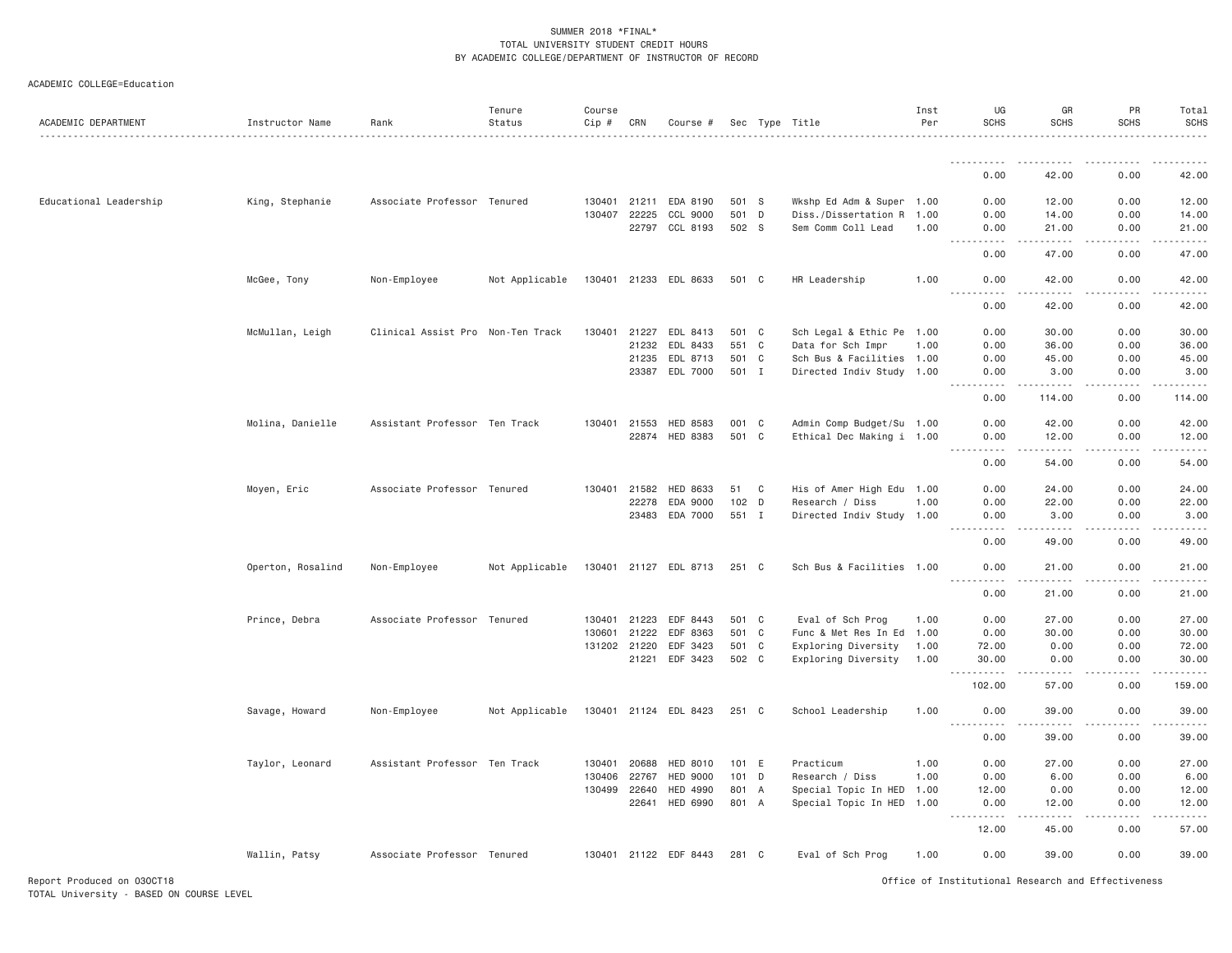| ACADEMIC DEPARTMENT                                                                                       | Instructor Name | Rank                        | Tenure<br>Status | Course<br>Cip # | CRN                     | Course #                               |                         | Sec Type Title                                                  | Inst<br>Per          | UG<br><b>SCHS</b>                   | GR<br><b>SCHS</b>                   | PR<br>SCHS                            | Total<br><b>SCHS</b>                       |
|-----------------------------------------------------------------------------------------------------------|-----------------|-----------------------------|------------------|-----------------|-------------------------|----------------------------------------|-------------------------|-----------------------------------------------------------------|----------------------|-------------------------------------|-------------------------------------|---------------------------------------|--------------------------------------------|
| Educational Leadership                                                                                    | Wallin, Patsy   | Associate Professor Tenured |                  | 130401          | 21125<br>21128          | EDL 8433<br>21126 EDL 8633<br>EDL 8723 | 251 C<br>281 C<br>251 C | Data for Sch Impr<br>HR Leadership<br>Positive Sch Culture 1.00 | 1.00<br>1.00         | 0.00<br>0.00<br>0.00<br>----------- | 42.00<br>21.00<br>21.00             | 0.00<br>0.00<br>0.00                  | 42.00<br>21.00<br>21.00<br>- - - - - - -   |
|                                                                                                           |                 |                             |                  |                 |                         |                                        |                         |                                                                 |                      | 0.00                                | 123,00                              | 0.00                                  | 123.00                                     |
|                                                                                                           | Xu, Jianzhong   | Professor                   | Tenured          | 130603          | 20446<br>21225<br>21742 | EDF 9373<br>EDF 9453<br>EDF 9453       | 51 C<br>501 C<br>51 C   | Ed Res Design<br>Intro Qual Research<br>Intro Qual Research     | 1.00<br>1.00<br>1.00 | 0.00<br>0.00<br>0.00<br>0.00        | 30.00<br>30.00<br>12.00<br>72.00    | 0.00<br>0.00<br>0.00<br>-----<br>0.00 | 30.00<br>30.00<br>12.00<br>------<br>72.00 |
| ======================================<br>Educational Leadership<br>===================================== |                 |                             |                  |                 |                         |                                        |                         |                                                                 |                      | ==========<br>664.00<br>=========   | ==========<br>1027.00<br>========== | -----------<br>0.00<br>-----------    | ==========<br>1691,00<br>eesseesse         |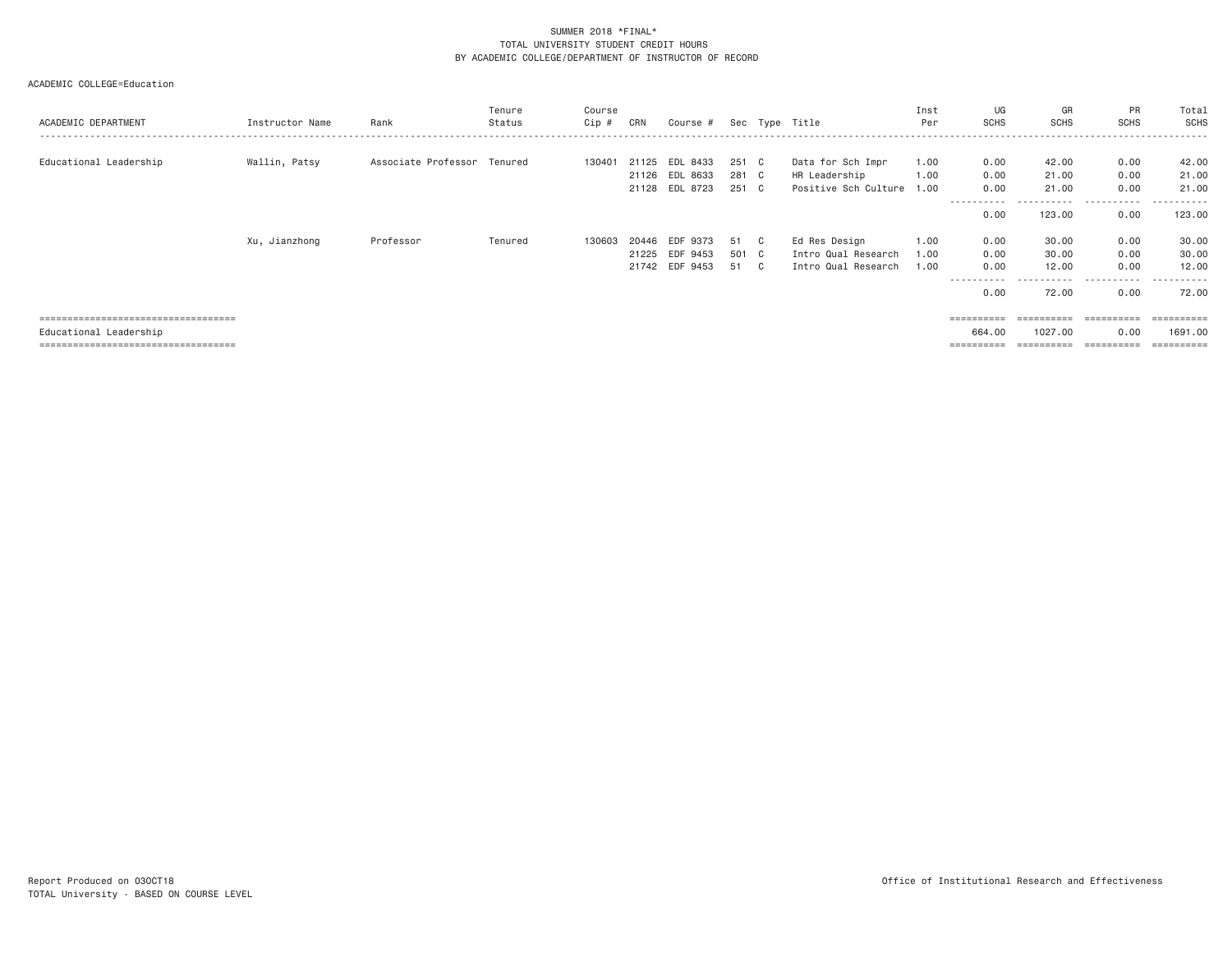|                                                  |                   |                             | Tenure         | Course       |              |                       |                  |              |                           | Inst | UG                                                                                                                                                            | GR                   | PR                  | Total                 |
|--------------------------------------------------|-------------------|-----------------------------|----------------|--------------|--------------|-----------------------|------------------|--------------|---------------------------|------|---------------------------------------------------------------------------------------------------------------------------------------------------------------|----------------------|---------------------|-----------------------|
| ACADEMIC DEPARTMENT                              | Instructor Name   | Rank                        | Status         | Cip #        | CRN          | Course #              |                  |              | Sec Type Title            | Per  | <b>SCHS</b>                                                                                                                                                   | <b>SCHS</b>          | <b>SCHS</b>         | <b>SCHS</b>           |
|                                                  |                   |                             |                |              |              |                       |                  |              |                           |      |                                                                                                                                                               |                      |                     |                       |
| Instructional Systems & Workforce D Adams, James |                   | Professor                   | Tenured        | 131309       | 21084        | TKT 6143              | 01               | - C          | His & Phil Career & 1.00  |      | 0.00                                                                                                                                                          | 33.00                | 0.00                | 33.00                 |
|                                                  |                   |                             |                | 131399       | 21080        | TKT 4263              | 01               | C            | Diverse Wrk & Ed Env 1.00 |      | 3.00                                                                                                                                                          | 0.00                 | 0.00                | 3.00                  |
|                                                  |                   |                             |                |              | 21081        | TKT 4263              | 51               | C            | Diverse Wrk & Ed Env 1.00 |      | 24.00                                                                                                                                                         | 0.00                 | 0.00                | 24.00                 |
|                                                  |                   |                             |                |              | 21085        | TKT 6263              | 01               | C            | Diverse Wrk & Ed Env 1.00 |      | 0.00                                                                                                                                                          | 18.00                | 0.00                | 18.00                 |
|                                                  |                   |                             |                |              |              | 21086 TKT 6263        | 51               | C            | Diverse Wrk & Ed Env 1.00 |      | 0.00<br>$- - - - - -$                                                                                                                                         | 18.00<br>$- - - - -$ | 0.00<br>.           | 18.00<br>. <u>.</u> . |
|                                                  |                   |                             |                |              |              |                       |                  |              |                           |      | 27.00                                                                                                                                                         | 69.00                | 0.00                | 96.00                 |
|                                                  | Bailey, Melinda   | Non-Faculty                 | Not Applicable |              |              | 240102 21348 IDS 4111 | 502 C            |              | Professional Seminar 1.00 |      | 15.00                                                                                                                                                         | 0.00                 | 0.00                | 15.00                 |
|                                                  |                   |                             |                |              |              |                       |                  |              |                           |      | <u> - - - - - - - - - -</u><br>15.00                                                                                                                          | .<br>0.00            | $- - - - -$<br>0.00 | .<br>15.00            |
|                                                  | Ballard, Iva      | Instructor                  | Non-Ten Track  | 521302       | 20160        | BQA 3123              | 001 C            |              | Bus Stat Methods II       | 1.00 | 42.00                                                                                                                                                         | 0.00                 | 0.00                | 42.00                 |
|                                                  |                   |                             |                |              | 20161        | BQA 3123              | 01               | C            | Bus Stat Methods II       | 1.00 | 99.00                                                                                                                                                         | 0.00                 | 0.00                | 99.00                 |
|                                                  |                   |                             |                |              |              | 21179 BQA 8443        | 501 C            |              | Stat Analy Bus Dec        | 1.00 | 0.00                                                                                                                                                          | 33.00                | 0.00                | 33.00                 |
|                                                  |                   |                             |                |              |              |                       |                  |              |                           |      | .<br>141.00                                                                                                                                                   | .<br>33.00           | 0.00                | .<br>174.00           |
|                                                  | Beriswill, Joanne | Associate Professor Tenured |                | 110301       | 21410        | TKT 1273              | 501 C            |              | Computer Application 1.00 |      | 66.00                                                                                                                                                         | 0.00                 | 0.00                | 66.00                 |
|                                                  |                   |                             |                | 110801       | 22362        | TKB 4583              | 52               | B            | Graphics and Web Des      | 1.00 | 21.00                                                                                                                                                         | 0.00                 | 0.00                | 21.00                 |
|                                                  |                   |                             |                |              |              | 131319 22848 TKT 9000 | 102 <sub>D</sub> |              | Research / Diss           | 1.00 | 0.00                                                                                                                                                          | 6.00                 | 0.00                | 6.00                  |
|                                                  |                   |                             |                |              |              |                       |                  |              |                           |      | .                                                                                                                                                             | د د د د              | .                   | .                     |
|                                                  |                   |                             |                |              |              |                       |                  |              |                           |      | 87.00                                                                                                                                                         | 6.00                 | 0.00                | 93.00                 |
|                                                  | Cornelious, Linda | Professor                   | Tenured        |              |              | 131319 22849 TKT 9000 | $103$ D          |              | Research / Diss           | 1.00 | 0.00<br>.                                                                                                                                                     | 6.00<br>$- - - -$    | 0.00<br>.           | 6.00<br>$- - - -$     |
|                                                  |                   |                             |                |              |              |                       |                  |              |                           |      | 0.00                                                                                                                                                          | 6.00                 | 0.00                | 6.00                  |
|                                                  | Dale, Jonathan    | Instructor                  | Non-Ten Track  |              | 150612 21071 | TKI 3044              | 01               | C            | Industrial Safety         | 1.00 | 40.00                                                                                                                                                         | 0.00                 | 0.00                | 40.00                 |
|                                                  |                   |                             |                |              | 21646        | TKI 4224              | 01               | $\mathbf C$  | Quality Assurance         | 1.00 | 68.00                                                                                                                                                         | 0.00                 | 0.00                | 68.00                 |
|                                                  |                   |                             |                |              |              |                       |                  |              |                           |      | $  -$<br>108.00                                                                                                                                               | 0.00                 | 0.00                | 108.00                |
|                                                  | Giordano, Mickey  | Instructor                  | Non-Ten Track  | 131319       |              | 22214 TKI 4000        | $101$ I          |              | Directed Indiv Study 1.00 |      | 3.00                                                                                                                                                          | 0.00                 | 0.00                | 3.00                  |
|                                                  |                   |                             |                |              | 22906        | TKI 4000              | 01               | $\mathbf I$  | Directed Indiv Study 1.00 |      | 3.00                                                                                                                                                          | 0.00                 | 0.00                | 3.00                  |
|                                                  |                   |                             |                |              | 22925        | TKI 4000              | 02               | Ι.           | Directed Indiv Study 1.00 |      | 3,00                                                                                                                                                          | 0.00                 | 0.00                | 3.00                  |
|                                                  |                   |                             |                |              | 23362        | TKI 4000              | 04               | $\mathbf{I}$ | Directed Indiv Study 1.00 |      | 3.00                                                                                                                                                          | 0.00                 | 0.00                | 3.00                  |
|                                                  |                   |                             |                |              | 23434        | TKI 4000              | $102$ I          |              | Directed Indiv Study 1.00 |      | 3.00                                                                                                                                                          | 0.00                 | 0.00                | 3.00                  |
|                                                  |                   |                             |                |              | 23436        | TKI 4000              | 05               | I            | Directed Indiv Study 1.00 |      | 3.00                                                                                                                                                          | 0.00                 | 0.00                | 3.00                  |
|                                                  |                   |                             |                |              | 23437        | TKI 4000              | 06               | $\mathbf I$  | Directed Indiv Study 1.00 |      | 3.00                                                                                                                                                          | 0.00                 | 0.00                | 3.00                  |
|                                                  |                   |                             |                |              | 23440        | TKI 4000              | 52               | Ι.           | Directed Indiv Study 1.00 |      | 3.00                                                                                                                                                          | 0.00                 | 0.00                | 3.00                  |
|                                                  |                   |                             |                |              | 23504        | TKI 4000              | 54               | $\mathbf{I}$ | Directed Indiv Study 1.00 |      | 3.00                                                                                                                                                          | 0.00                 | 0.00                | 3.00                  |
|                                                  |                   |                             |                | 150303       | 21065        | TKI 1814              | 01               | B            | Basic Indust Elec & 1.00  |      | 32.00                                                                                                                                                         | 0.00                 | 0.00                | 32.00                 |
|                                                  |                   |                             |                |              | 21072        | TKI 3104              | 51               | B            | Adv Ind Ele, Electro 1.00 |      | 52.00                                                                                                                                                         | 0.00                 | 0.00                | 52.00                 |
|                                                  |                   |                             |                | 150612 21074 |              | TKI 4203              | 51               | B            | Automated Systems         | 1.00 | 51.00                                                                                                                                                         | 0.00                 | 0.00                | 51.00                 |
|                                                  |                   |                             |                |              | 21643        | TKI 4103              | 01               | B            | Industrial Cntrl Sys 1.00 |      | 48.00<br>$\frac{1}{2} \left( \frac{1}{2} \right) \left( \frac{1}{2} \right) \left( \frac{1}{2} \right) \left( \frac{1}{2} \right) \left( \frac{1}{2} \right)$ | 0.00<br>د د د د      | 0.00<br>-----       | 48.00                 |
|                                                  |                   |                             |                |              |              |                       |                  |              |                           |      | 210.00                                                                                                                                                        | 0.00                 | 0.00                | 210.00                |
|                                                  | Keel, Vicki       | Instructor                  | Non-Ten Track  | 110301       | 21076        | TKT 1273              | 001              | $\mathbf{C}$ | Computer Application 1.00 |      | 36.00                                                                                                                                                         | 0.00                 | 0.00                | 36.00                 |
|                                                  |                   |                             |                |              | 21077        | TKT 1273              | 01               | C            | Computer Application 1.00 |      | 39.00                                                                                                                                                         | 0.00                 | 0.00                | 39.00                 |
|                                                  |                   |                             |                |              | 21407        | TKB 4543              | 551              | C            | Information Processi 1.00 |      | 96.00                                                                                                                                                         | 0.00                 | 0.00                | 96.00                 |
|                                                  |                   |                             |                | 131303       |              | 21406 TKB 3133        | 501 C            |              | Admin Management & P 1.00 |      | 36,00                                                                                                                                                         | 0.00                 | 0.00                | 36.00                 |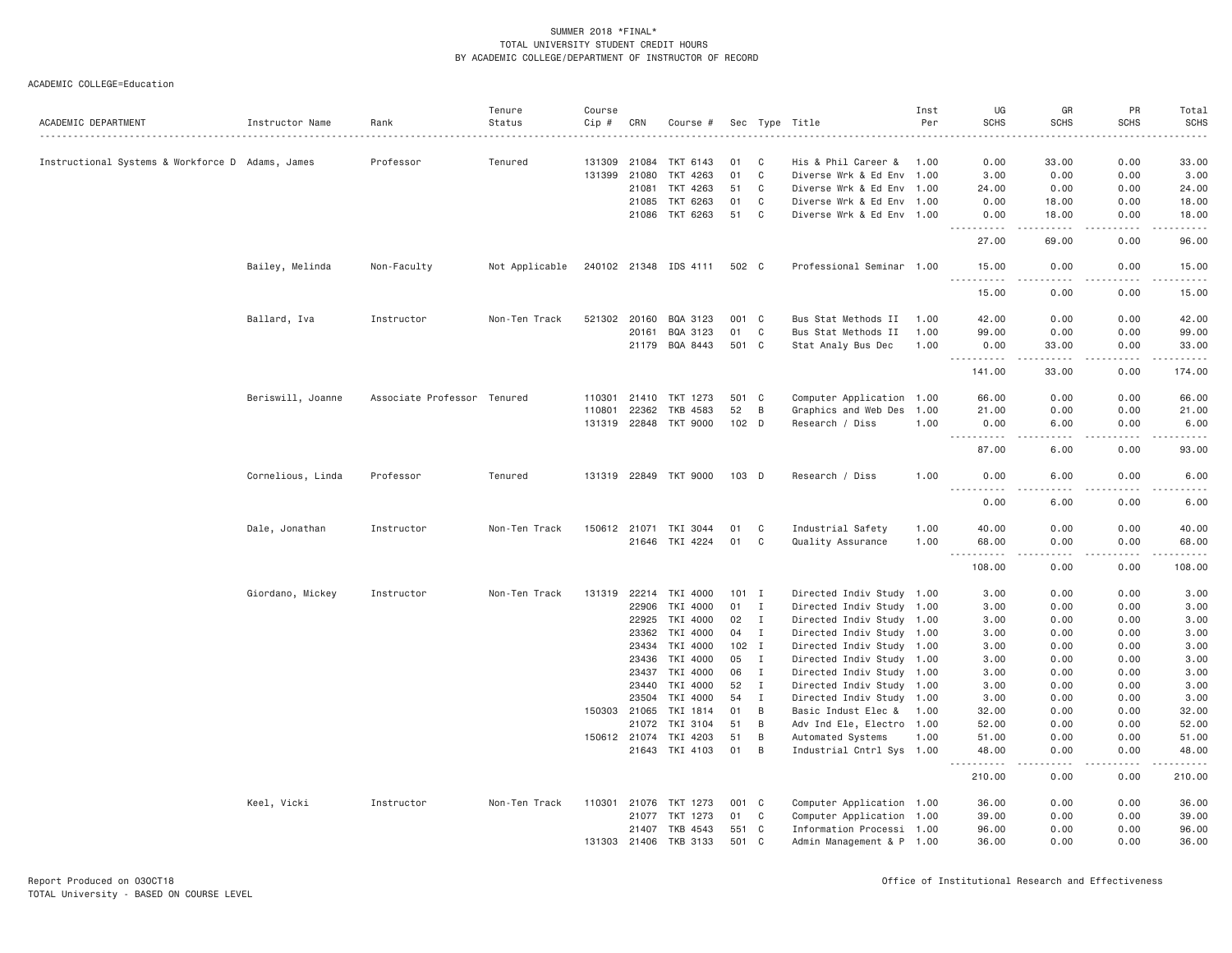#### ACADEMIC COLLEGE=Education

|                                                    |                 |                                                    | Tenure         | Course       |              |                       |         |                |                           | Inst | UG                                                   | GR                                                                                                                                                           | PR                                                                                                                                                           | Total                 |
|----------------------------------------------------|-----------------|----------------------------------------------------|----------------|--------------|--------------|-----------------------|---------|----------------|---------------------------|------|------------------------------------------------------|--------------------------------------------------------------------------------------------------------------------------------------------------------------|--------------------------------------------------------------------------------------------------------------------------------------------------------------|-----------------------|
| ACADEMIC DEPARTMENT                                | Instructor Name | Rank                                               | Status         | Cip #        | CRN          | Course #              |         |                | Sec Type Title            | Per  | <b>SCHS</b>                                          | <b>SCHS</b>                                                                                                                                                  | <b>SCHS</b>                                                                                                                                                  | <b>SCHS</b>           |
|                                                    |                 |                                                    |                |              |              |                       |         |                |                           |      |                                                      |                                                                                                                                                              |                                                                                                                                                              |                       |
|                                                    |                 |                                                    |                |              |              |                       |         |                |                           |      | 207.00                                               | 0.00                                                                                                                                                         | 0.00                                                                                                                                                         | 207.00                |
| Instructional Systems & Workforce D Lee, Sang Joon |                 | Assistant Professor Ten Track                      |                | 110801       | 21408        | TKB 4583              | 501 B   |                | Graphics and Web Des 1.00 |      | 48.00                                                | 0.00                                                                                                                                                         | 0.00                                                                                                                                                         | 48.00                 |
|                                                    |                 |                                                    |                | 131303       | 21409        | <b>TKB 6583</b>       | 501     | $\overline{B}$ | Graphics and Web Des      | 1.00 | 0.00                                                 | 6.00                                                                                                                                                         | 0.00                                                                                                                                                         | 6.00                  |
|                                                    |                 |                                                    |                |              | 131309 21412 | TKT 4343              | 501 C   |                | Info Tech Project Mg 1.00 |      | 75.00                                                | 0.00                                                                                                                                                         | 0.00                                                                                                                                                         | 75.00                 |
|                                                    |                 |                                                    |                |              |              | 131319 22851 TKT 9000 | 105 D   |                | Research / Diss           | 1.00 | 0.00<br>.                                            | 5.00<br>$\frac{1}{2} \left( \frac{1}{2} \right) \left( \frac{1}{2} \right) \left( \frac{1}{2} \right) \left( \frac{1}{2} \right) \left( \frac{1}{2} \right)$ | 0.00<br>$\frac{1}{2} \left( \frac{1}{2} \right) \left( \frac{1}{2} \right) \left( \frac{1}{2} \right) \left( \frac{1}{2} \right) \left( \frac{1}{2} \right)$ | 5.00<br>.             |
|                                                    |                 |                                                    |                |              |              |                       |         |                |                           |      | 123.00                                               | 11.00                                                                                                                                                        | 0.00                                                                                                                                                         | 134.00                |
|                                                    | Okojie, Mabel   | Professor                                          | Tenured        | 110901       | 21648        | TKT 6733              | 01      | $\mathbf C$    | Mgn Multimedia Lrn E 1.00 |      | 0.00                                                 | 9.00                                                                                                                                                         | 0.00                                                                                                                                                         | 9.00                  |
|                                                    |                 |                                                    |                | 130501       | 21647        | TKT 4733              | 01      | C              | Mgn Mutlimedia Lrn        | 1.00 | 6.00                                                 | 0.00                                                                                                                                                         | 0.00                                                                                                                                                         | 6.00                  |
|                                                    |                 |                                                    |                | 131309       | 21545        | TKT 9913              | 101     | - S            | Dissertation Seminar      | 1.00 | 0.00                                                 | 18.00                                                                                                                                                        | 0.00                                                                                                                                                         | 18.00                 |
|                                                    |                 |                                                    |                |              | 131319 22852 | TKT 9000              | 106 D   |                | Research / Diss           | 1.00 | 0.00<br>$\sim$ $\sim$<br>$\sim$ $\sim$ $\sim$ $\sim$ | 4.00<br>.                                                                                                                                                    | 0.00                                                                                                                                                         | 4.00                  |
|                                                    |                 |                                                    |                |              |              |                       |         |                |                           |      | 6.00                                                 | 31.00                                                                                                                                                        | 0.00                                                                                                                                                         | 37.00                 |
|                                                    |                 | Scott-Bracey, Pamela Assistant Professor Ten Track |                |              | 131303 22360 | BTE 6213              | 01      | C              | Meth Tchn Business S 1.00 |      | 0.00                                                 | 6.00                                                                                                                                                         | 0.00                                                                                                                                                         | 6,00                  |
|                                                    |                 |                                                    |                |              | 22361        | BTE 4213              | 01      | C              | Methods of Teaching       | 1.00 | 3,00                                                 | 0.00                                                                                                                                                         | 0.00                                                                                                                                                         | 3.00                  |
|                                                    |                 |                                                    |                | 131309       | 20163        | BTE 6463              | 01      | C              | Method of Teaching B 1.00 |      | 0.00                                                 | 6.00                                                                                                                                                         | 0.00                                                                                                                                                         | 6.00                  |
|                                                    |                 |                                                    |                |              | 21413        | TKT 4473              | 501 C   |                | Methods of Teaching       | 1.00 | 12.00                                                | 0.00                                                                                                                                                         | 0.00                                                                                                                                                         | 12.00                 |
|                                                    |                 |                                                    |                |              | 21415        | TKT 6473              | 501 C   |                | Methods of Teaching       | 1.00 | 0.00                                                 | 54.00                                                                                                                                                        | 0.00                                                                                                                                                         | 54.00                 |
|                                                    |                 |                                                    |                |              | 21926        | TKT 4763              | 552 C   |                | Digital Tools/Learni 1.00 |      | 39.00                                                | 0.00                                                                                                                                                         | 0.00                                                                                                                                                         | 39.00                 |
|                                                    |                 |                                                    |                |              |              | 22028 BTE 4463        | 01      | C              | Method of Teaching        | 1.00 | 6.00<br>.                                            | 0.00<br><u>.</u>                                                                                                                                             | 0.00<br>$- - - - - -$                                                                                                                                        | 6.00<br>$- - - - - -$ |
|                                                    |                 |                                                    |                |              |              |                       |         |                |                           |      | 60.00                                                | 66.00                                                                                                                                                        | 0.00                                                                                                                                                         | 126.00                |
|                                                    | Sears, Janice   | Lecturer                                           | Non-Ten Track  |              |              | 131309 21089 TKT 8263 | 51      | C              | Phil & Adm Career &       | 1.00 | 0.00<br>.                                            | 18.00<br>.                                                                                                                                                   | 0.00                                                                                                                                                         | 18.00                 |
|                                                    |                 |                                                    |                |              |              |                       |         |                |                           |      | 0.00                                                 | 18.00                                                                                                                                                        | 0.00                                                                                                                                                         | 18.00                 |
|                                                    | Sun, Yan        | Non-Employee                                       | Not Applicable |              | 131309 22176 | TKT 6483              | 51      | C              | Methods of Teaching       | 1.00 | 0.00                                                 | 9.00                                                                                                                                                         | 0.00                                                                                                                                                         | 9.00                  |
|                                                    |                 |                                                    |                |              | 22177        | TKT 4483              | 51      | C              | Methods of Teaching       | 1.00 | 6.00                                                 | 0.00                                                                                                                                                         | 0.00                                                                                                                                                         | 6.00                  |
|                                                    |                 |                                                    |                |              | 150613 22029 | TKT 8713              | 551     | $\mathbf{C}$   | Research in ISWD          | 1.00 | 0.00<br>. <b>.</b><br>$- - -$                        | 39.00<br>$- - - - -$                                                                                                                                         | 0.00<br>.                                                                                                                                                    | 39.00<br>.            |
|                                                    |                 |                                                    |                |              |              |                       |         |                |                           |      | 6.00                                                 | 48.00                                                                                                                                                        | 0.00                                                                                                                                                         | 54.00                 |
|                                                    | Wyatt, John     | Associate Professor Tenured                        |                | 131319       | 22926        | TKI 4000              | 03      | $\mathbf{I}$   | Directed Indiv Study 1.00 |      | 3.00                                                 | 0.00                                                                                                                                                         | 0.00                                                                                                                                                         | 3.00                  |
|                                                    |                 |                                                    |                | 150611 21921 |              | TKI 3683              | 51      | B              | CNC Machining Proces 1.00 |      | 45.00                                                | 0.00                                                                                                                                                         | 0.00                                                                                                                                                         | 45.00                 |
|                                                    |                 |                                                    |                |              | 150612 21650 | TKI 3373              | 01      | C              | Forecast and Cost Mo 1.00 |      | 48.00                                                | 0.00                                                                                                                                                         | 0.00                                                                                                                                                         | 48.00                 |
|                                                    |                 |                                                    |                |              | 21705        | TKI 3343              | 51      | C              | CAD/CAM                   | 1.00 | 39.00                                                | 0.00                                                                                                                                                         | 0.00                                                                                                                                                         | 39.00                 |
|                                                    |                 |                                                    |                |              | 150613 21649 | TKI 3813              | 01      | C              | Writing for Industry 1.00 |      | 18.00                                                | 0.00<br>$- - - -$                                                                                                                                            | 0.00                                                                                                                                                         | 18.00<br>.            |
|                                                    |                 |                                                    |                |              |              |                       |         |                |                           |      | 153.00                                               | 0.00                                                                                                                                                         | 0.00                                                                                                                                                         | 153.00                |
|                                                    | Yu, Chien       | Professor                                          | Tenured        | 130401       | 22030        | TKT 8753              | 501 C   |                | Tech Issues School A 1.00 |      | 0.00                                                 | 18.00                                                                                                                                                        | 0.00                                                                                                                                                         | 18.00                 |
|                                                    |                 |                                                    |                | 130501       | 21090        | TKT 8523              | 101 C   |                | Proj.Mgt in Instr De 1.00 |      | 0.00                                                 | 12.00                                                                                                                                                        | 0.00                                                                                                                                                         | 12.00                 |
|                                                    |                 |                                                    |                |              | 131319 22855 | <b>TKT 9000</b>       | 109 D   |                | Research / Diss           | 1.00 | 0.00                                                 | 2.00                                                                                                                                                         | 0.00                                                                                                                                                         | 2.00                  |
|                                                    |                 |                                                    |                |              | 22938        | <b>TKT 7000</b>       | $102$ I |                | Directed Indiv Study 1.00 |      | 0.00                                                 | 1.00                                                                                                                                                         | 0.00                                                                                                                                                         | 1.00                  |
|                                                    |                 |                                                    |                |              | 131321 21092 | TKT 8813              | 51      | C              | Foundations of Dista 1.00 |      | 0.00<br>.                                            | 18,00<br>-----                                                                                                                                               | 0.00                                                                                                                                                         | 18.00                 |
|                                                    |                 |                                                    |                |              |              |                       |         |                |                           |      | 0.00                                                 | 51.00                                                                                                                                                        | 0.00                                                                                                                                                         | 51.00                 |
|                                                    | Yu, Wei-Chieh   | Assistant Professor Ten Track                      |                |              |              | 110301 21411 TKT 1273 | 551 C   |                | Computer Application 1.00 |      | 63.00                                                | 0.00                                                                                                                                                         | 0.00                                                                                                                                                         | 63.00                 |
|                                                    |                 |                                                    |                |              |              |                       |         |                |                           |      |                                                      |                                                                                                                                                              |                                                                                                                                                              |                       |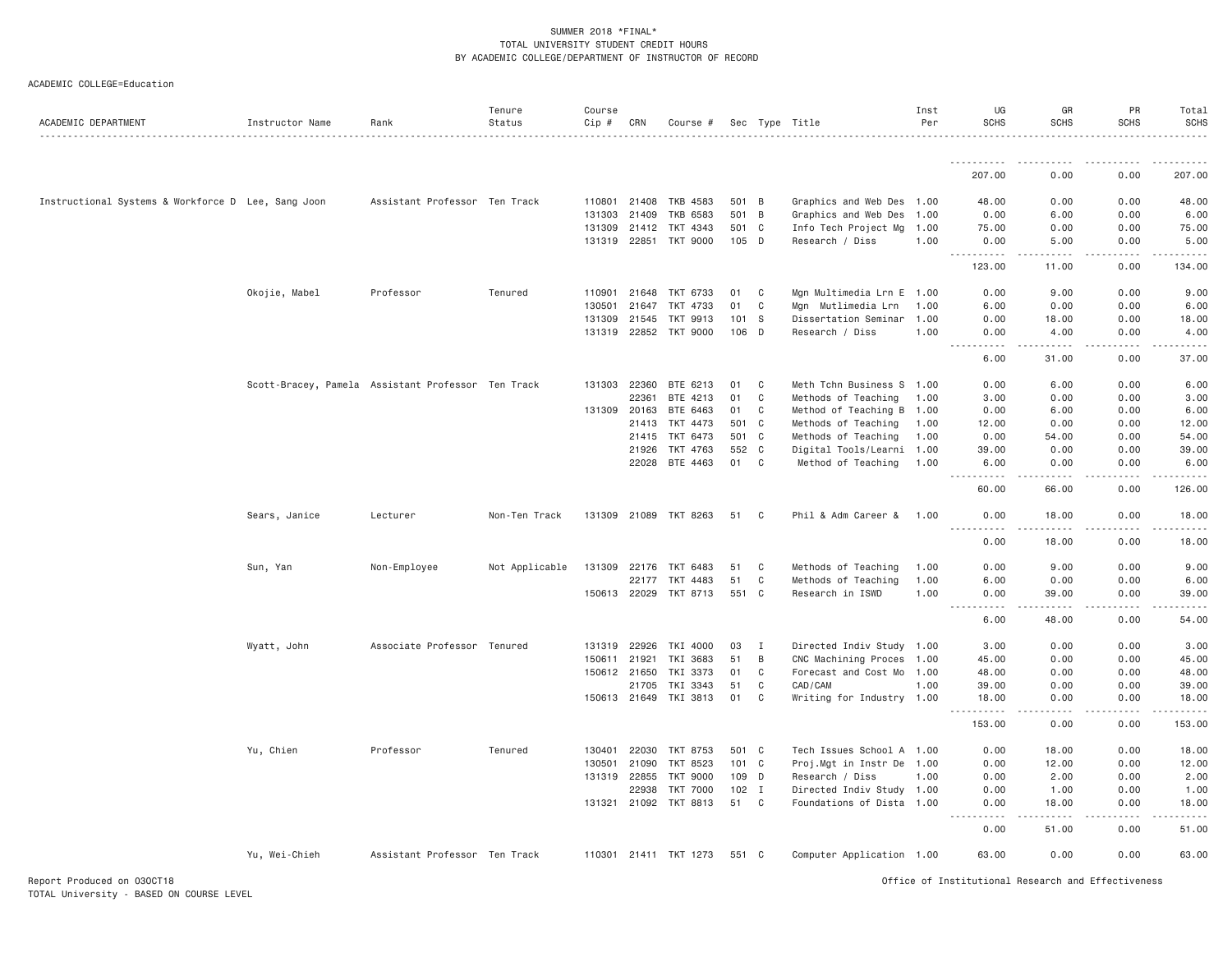| ACADEMIC DEPARTMENT                               | Instructor Name | Rank                          | Tenure<br>Status | Course<br>Cip f | CRN   | Course # |      | Sec Type Title            | Inst<br>Per | UG<br><b>SCHS</b>        | GR<br><b>SCHS</b> | <b>PR</b><br><b>SCHS</b> | Total<br><b>SCHS</b> |
|---------------------------------------------------|-----------------|-------------------------------|------------------|-----------------|-------|----------|------|---------------------------|-------------|--------------------------|-------------------|--------------------------|----------------------|
| Instructional Systems & Workforce D Yu, Wei-Chieh |                 | Assistant Professor Ten Track |                  | 111001          | 22220 | TKB 4563 | 01 C | Intro to Data Networ 1.00 |             | 36.00                    | 0.00              | 0.00                     | 36.00                |
|                                                   |                 |                               |                  |                 |       |          |      |                           |             | 99,00                    | 0.00              | 0.00                     | 99.00                |
| ======================================            |                 |                               |                  |                 |       |          |      |                           |             | ----------<br>---------- | ==========        | $=$ = = = = = = = = =    |                      |
| Instructional Systems & Workforce D               |                 |                               |                  |                 |       |          |      |                           |             | 1242,00                  | 339,00            | 0.00                     | 1581.00              |
| ======================================            |                 |                               |                  |                 |       |          |      |                           |             | ==========               | ==========        | ==========               | ==========           |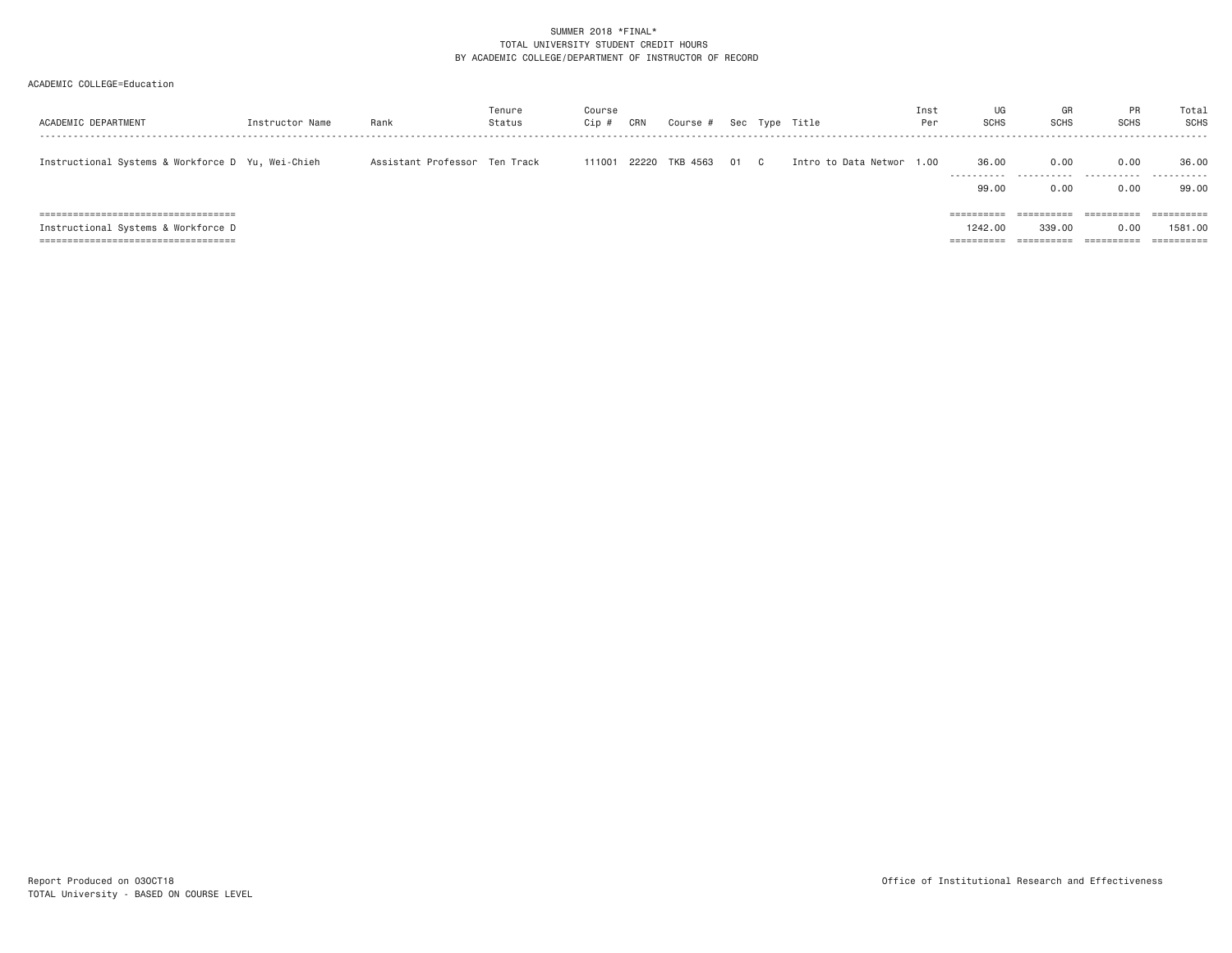#### ACADEMIC COLLEGE=Education

|                     |                                                  |                               | Tenure         | Course       |       |                                 |             |              |                                                        | Inst | UG                                                                                                                                 | GR                    | PR            | Total            |
|---------------------|--------------------------------------------------|-------------------------------|----------------|--------------|-------|---------------------------------|-------------|--------------|--------------------------------------------------------|------|------------------------------------------------------------------------------------------------------------------------------------|-----------------------|---------------|------------------|
| ACADEMIC DEPARTMENT | Instructor Name<br>.                             | Rank                          | Status         | Cip #        | CRN   | Course #                        |             |              | Sec Type Title                                         | Per  | <b>SCHS</b>                                                                                                                        | <b>SCHS</b>           | <b>SCHS</b>   | <b>SCHS</b>      |
|                     |                                                  |                               |                |              |       |                                 |             |              |                                                        |      |                                                                                                                                    |                       |               |                  |
| Kinesiology         | Agiovlasitis, Stamat Associate Professor Tenured |                               |                | 260908       | 20517 | EP 4133<br>310504 20518 EP 4143 | 001 C<br>01 | C            | Ex Prog Clinical Pop 1.00<br>Aging and Disability 1.00 |      | 30.00<br>21.00                                                                                                                     | 0.00<br>0.00          | 0.00<br>0.00  | 30.00<br>21.00   |
|                     |                                                  |                               |                |              |       |                                 |             |              |                                                        |      |                                                                                                                                    | .                     |               | .                |
|                     |                                                  |                               |                |              |       |                                 |             |              |                                                        |      | 51.00                                                                                                                              | 0.00                  | 0.00          | 51,00            |
|                     | Brown, Stanley                                   | Professor                     | Tenured        |              |       | 310505 20750 KI 8710            | 101 E       |              | Internship                                             | 1.00 | 0.00<br><u>.</u>                                                                                                                   | 3.00<br>$\frac{1}{2}$ | 0.00<br>.     | 3.00<br>.        |
|                     |                                                  |                               |                |              |       |                                 |             |              |                                                        |      | 0.00                                                                                                                               | 3.00                  | 0.00          | 3.00             |
|                     | Chander, Harish                                  | Assistant Professor Ten Track |                | 131314       | 20522 | EP 4503                         | 51          | $\mathbf C$  | Mechanical Analysis                                    | 1.00 | 42.00                                                                                                                              | 0.00                  | 0.00          | 42.00            |
|                     |                                                  |                               |                | 260908       | 20511 | EP 3643                         | 51          | $\mathbf C$  | Applied Anat & Patho 1.00                              |      | 12.00                                                                                                                              | 0.00                  | 0.00          | 12.00            |
|                     |                                                  |                               |                |              | 21757 | EP 3233                         | 01          | C            | Anatomical Kinesiolo 1.00                              |      | 30.00                                                                                                                              | 0.00                  | 0.00          | 30.00            |
|                     |                                                  |                               |                |              |       | 310505 20935 PE 4283            | 01          | C            | Sport Biomechanics                                     | 1.00 | 27.00<br>$\omega = \omega \omega + \omega$                                                                                         | 0.00                  | 0.00          | 27.00<br>.       |
|                     |                                                  |                               |                |              |       |                                 |             |              |                                                        |      | 111.00                                                                                                                             | 0.00                  | 0.00          | 111.00           |
|                     | Chen, Chih Chia                                  | Assistant Professor Ten Track |                | 260908 20501 |       | EP 3183                         | 01          | C            | Exercise Psychology                                    | 1.00 | 15.00                                                                                                                              | 0.00                  | 0.00          | 15.00            |
|                     |                                                  |                               |                |              | 20524 | EP 4703                         | 01          | C            | Neural Contl Human M 1.00                              |      | 27.00                                                                                                                              | 0.00                  | 0.00          | 27.00            |
|                     |                                                  |                               |                |              | 21759 | EP 3183                         | 51          | C            | Exercise Psychology                                    | 1.00 | 30.00                                                                                                                              | 0.00                  | 0.00          | 30.00            |
|                     |                                                  |                               |                | 310505 22217 |       | KI 7000                         | 01          | $\mathbf I$  | Directed Indiv Study 1.00                              |      | 0.00                                                                                                                               | 3.00                  | 0.00          | 3.00             |
|                     |                                                  |                               |                |              |       |                                 |             |              |                                                        |      | . <u>.</u><br>72.00                                                                                                                | 3.00                  | 0.00          | .<br>75.00       |
|                     | Choi, Poram                                      | Grad Teach Assist             | Not Applicable |              |       | 260908 21862 EP 3304            | 05          | К            | Exercise Physiology                                    | 1.00 | 0.00                                                                                                                               | 0.00                  | 0.00          | 0.00             |
|                     |                                                  |                               |                |              |       |                                 |             |              |                                                        |      | 0.00                                                                                                                               | 0.00                  | 0.00          | 0.00             |
|                     | Funderburk, Deborah                              | Instructor                    | Non-Ten Track  | 131314       | 23283 | PE 4000                         | 01          | I            | Directed Indiv Study 1.00                              |      | 3.00                                                                                                                               | 0.00                  | 0.00          | 3.00             |
|                     |                                                  |                               |                |              |       | 500301 21860 PE 1323            | 001 B       |              | Hist & Apprec of Dan 1.00                              |      | 24.00                                                                                                                              | 0.00                  | 0.00          | 24.00            |
|                     |                                                  |                               |                |              |       |                                 |             |              |                                                        |      | . <u>.</u><br>27.00                                                                                                                | . <u>. .</u><br>0.00  | .<br>0.00     | .<br>27.00       |
|                     | Hilton, Laura                                    | Instructor                    | Non-Ten Track  | 260908       | 22175 | EP 4810                         | 201 H       |              | Clin Exercise Phys I 1.00                              |      | 12.00                                                                                                                              | 0.00                  | 0.00          | 12.00            |
|                     |                                                  |                               |                | 310504       | 21136 | EP 4143                         | 281         | $\mathbf C$  | Aging and Disability 1.00                              |      | 3.00                                                                                                                               | 0.00                  | 0.00          | 3.00             |
|                     |                                                  |                               |                | 310505 23461 |       | EP 4000                         | 201 I       |              | Directed Indiv Study 1.00                              |      | 3.00                                                                                                                               | 0.00                  | 0.00          | 3.00             |
|                     |                                                  |                               |                |              |       |                                 |             |              |                                                        |      | $\frac{1}{2} \left( \frac{1}{2} \right) \left( \frac{1}{2} \right) \left( \frac{1}{2} \right) \left( \frac{1}{2} \right)$<br>18.00 | 0.00                  | 0.00          | .<br>18.00       |
|                     | Joe, Lee                                         | Instructor                    | Non-Ten Track  | 260908 20526 |       | EP 4810                         | 101 H       |              | Clin Exercise Phys I 1.00                              |      | 129.00                                                                                                                             | 0.00                  | 0.00          | 129.00           |
|                     |                                                  |                               |                |              | 20527 | EP 4810                         | 102 H       |              | Clin Exercise Phys I 1.00                              |      | 138.00                                                                                                                             | 0.00                  | 0.00          | 138.00           |
|                     |                                                  |                               |                | 310501       | 20520 | EP 4210                         | 101 E       |              | Hlth Fitness Stdies                                    | 1.00 | 69.00                                                                                                                              | 0.00                  | 0.00          | 69.00            |
|                     |                                                  |                               |                | 310505       | 20510 | EP 3613                         | 01          | $\mathbf{C}$ | Exercise Electrocard 1.00                              |      | 39.00                                                                                                                              | 0.00                  | 0.00          | 39.00            |
|                     |                                                  |                               |                |              |       | 22232 EP 4000                   | $101$ I     |              | Directed Indiv Study 1.00                              |      | 3.00                                                                                                                               | 0.00                  | 0.00          | 3.00             |
|                     |                                                  |                               |                |              |       |                                 |             |              |                                                        |      | .<br>378.00                                                                                                                        | .<br>0.00             | .<br>0.00     | .<br>378.00      |
|                     | Johnson, Wesley                                  | Non-Employee                  | Not Applicable | 131304       | 20936 | PE 4413                         | 01          | B            | Basic Driver Ed I                                      | 1.00 | 57.00                                                                                                                              | 0.00                  | 0.00          | 57.00            |
|                     |                                                  |                               |                |              | 20937 | PE 4423                         | 51          | C            | Driver Ed Meth II                                      | 1.00 | 33.00                                                                                                                              | 0.00                  | 0.00          | 33.00            |
|                     |                                                  |                               |                | 512201       | 20930 | PE 3433                         | 01          | C            | Genl Safety Methods                                    | 1.00 | 36.00                                                                                                                              | 0.00                  | 0.00          | 36.00            |
|                     |                                                  |                               |                |              | 20931 | PE 3433                         | 51          | C            | Genl Safety Methods                                    | 1.00 | 51.00                                                                                                                              | 0.00                  | 0.00          | 51.00            |
|                     |                                                  |                               |                |              |       |                                 |             |              |                                                        |      | . <b>.</b><br>177.00                                                                                                               | .<br>0.00             | -----<br>0.00 | ------<br>177.00 |
|                     | Knight, Adam                                     | Associate Professor Tenured   |                | 131314 20521 |       | EP 4503                         | 01          | C            | Mechanical Analysis                                    | 1.00 | 30,00                                                                                                                              | 0.00                  | 0.00          | 30,00            |
|                     |                                                  |                               |                |              |       |                                 |             |              |                                                        |      |                                                                                                                                    |                       |               |                  |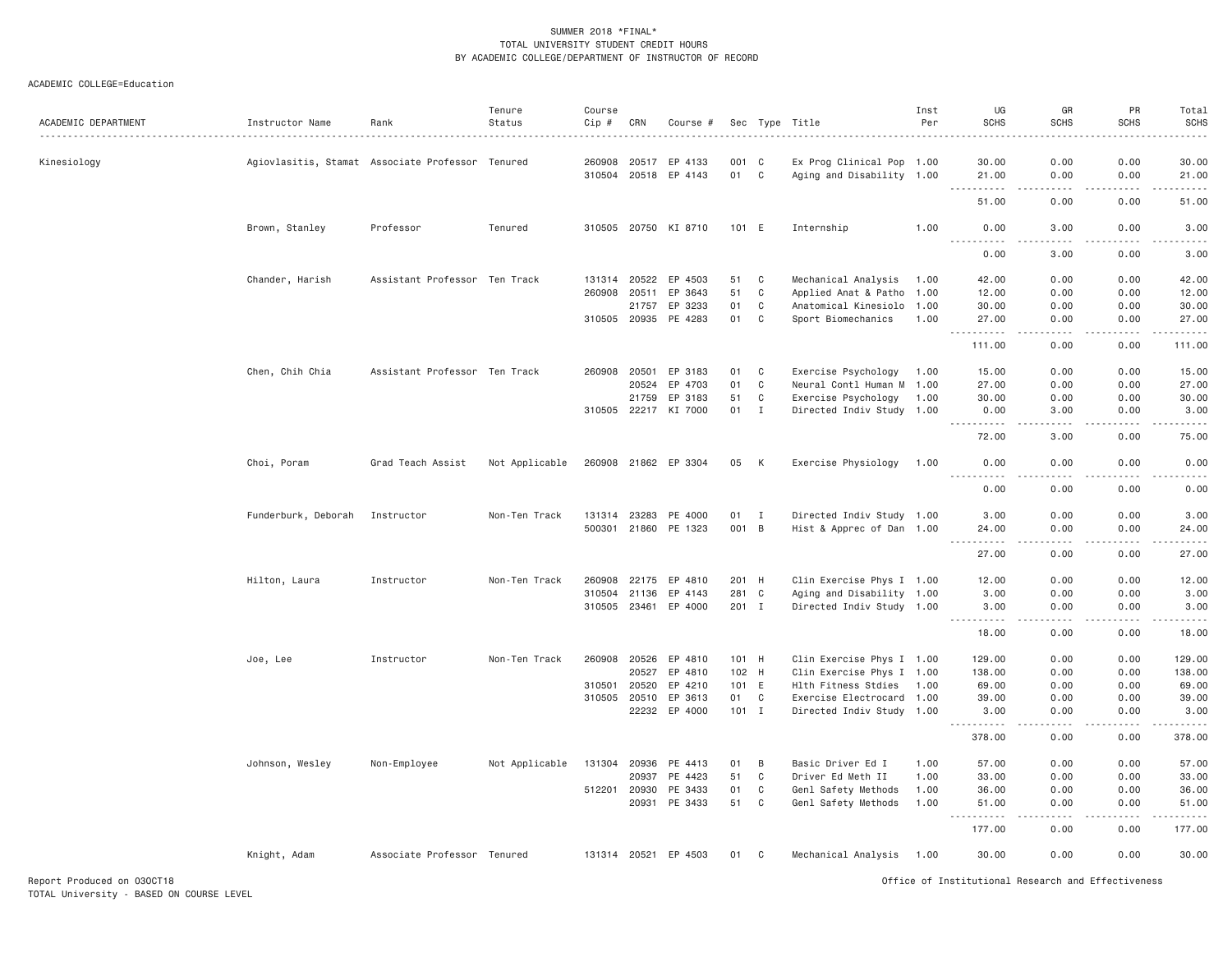|                     |                                                    |                               | Tenure         | Course       |       |                      |                  |                |                           | Inst | UG                                                                                                                                                           | GR                                                                                                                                                           | PR                    | Total                               |
|---------------------|----------------------------------------------------|-------------------------------|----------------|--------------|-------|----------------------|------------------|----------------|---------------------------|------|--------------------------------------------------------------------------------------------------------------------------------------------------------------|--------------------------------------------------------------------------------------------------------------------------------------------------------------|-----------------------|-------------------------------------|
| ACADEMIC DEPARTMENT | Instructor Name                                    | Rank                          | Status         | Cip #        | CRN   | Course #             |                  |                | Sec Type Title            | Per  | <b>SCHS</b>                                                                                                                                                  | <b>SCHS</b>                                                                                                                                                  | <b>SCHS</b>           | <b>SCHS</b><br>$    -$              |
|                     |                                                    |                               |                |              |       |                      |                  |                |                           |      |                                                                                                                                                              |                                                                                                                                                              |                       |                                     |
| Kinesiology         | Knight, Adam                                       | Associate Professor Tenured   |                | 260908       | 20523 | EP 4703              | 001 C            |                | Neural Contl Human M 1.00 |      | 63.00                                                                                                                                                        | 0.00                                                                                                                                                         | 0.00                  | 63.00                               |
|                     |                                                    |                               |                | 310505       | 20749 | KI 8313              | 51 C             |                | Interpret Data Kines 1.00 |      | 0.00                                                                                                                                                         | 30.00                                                                                                                                                        | 0.00                  | 30.00                               |
|                     |                                                    |                               |                |              | 22827 | KI 8000              | $101$ D          |                | Research/Thesis           | 1.00 | 0.00                                                                                                                                                         | 3.00                                                                                                                                                         | 0.00                  | 3.00                                |
|                     |                                                    |                               |                |              | 22828 | KI 9000              | 51               | D              | Research / Diss           | 1.00 | 0.00                                                                                                                                                         | 6.00                                                                                                                                                         | 0.00                  | 6.00                                |
|                     |                                                    |                               |                |              | 23380 | KI 4000              | 01               | $\mathbf{I}$   | Directed Indiv Study 1.00 |      | 1.00<br>$\frac{1}{2} \left( \frac{1}{2} \right) \left( \frac{1}{2} \right) \left( \frac{1}{2} \right) \left( \frac{1}{2} \right) \left( \frac{1}{2} \right)$ | 0.00<br>$\frac{1}{2} \left( \frac{1}{2} \right) \left( \frac{1}{2} \right) \left( \frac{1}{2} \right) \left( \frac{1}{2} \right) \left( \frac{1}{2} \right)$ | 0.00<br>بالمحام       | 1.00<br>$\sim$ $\sim$ $\sim$ $\sim$ |
|                     |                                                    |                               |                |              |       |                      |                  |                |                           |      | 94.00                                                                                                                                                        | 39.00                                                                                                                                                        | 0.00                  | 133.00                              |
|                     | Lim, Soyoun                                        | Assistant Professor Ten Track |                |              |       | 310504 21722 SS 4303 | 001 C            |                | Globalization & Spor 1.00 |      | 33.00<br>.                                                                                                                                                   | 0.00<br>.                                                                                                                                                    | 0.00<br>.             | 33.00<br>.                          |
|                     |                                                    |                               |                |              |       |                      |                  |                |                           |      | 33.00                                                                                                                                                        | 0.00                                                                                                                                                         | 0.00                  | 33.00                               |
|                     | McAllister, Matthew                                | Assistant Professor Ten Track |                | 260908 20507 |       | EP 3304              | 51               | C              | Exercise Physiology       | 1.00 | 88.00                                                                                                                                                        | 0.00                                                                                                                                                         | 0.00                  | 88.00                               |
|                     |                                                    |                               |                |              | 21719 | EP 4123              | 001 C            |                | Aging and Physical A 1.00 |      | 63.00                                                                                                                                                        | 0.00                                                                                                                                                         | 0.00                  | 63.00                               |
|                     |                                                    |                               |                | 310501       | 21760 | EP 4113              | 51               | B              | Fitness Prog & Testi 1.00 |      | 27.00                                                                                                                                                        | 0.00                                                                                                                                                         | 0.00                  | 27.00                               |
|                     |                                                    |                               |                | 310505       | 22526 | KI 9000              | 101 D            |                | Research / Diss           | 1.00 | 0.00                                                                                                                                                         | 9.00                                                                                                                                                         | 0.00                  | 9.00                                |
|                     |                                                    |                               |                |              | 22875 | EP 4000              | 01 I             |                | Directed Indiv Study 1.00 |      | 3.00                                                                                                                                                         | 0.00                                                                                                                                                         | 0.00                  | 3.00                                |
|                     |                                                    |                               |                |              |       |                      |                  |                |                           |      | .<br>181.00                                                                                                                                                  | الدامات بال<br>9.00                                                                                                                                          | .<br>0.00             | .<br>190.00                         |
|                     | Rye, David                                         | Instructor                    | Non-Ten Track  | 310504       | 21037 | SS 3203              | 001 C            |                | Sport Law                 | 1.00 | 21.00                                                                                                                                                        | 0.00                                                                                                                                                         | 0.00                  | 21.00                               |
|                     |                                                    |                               |                |              |       | 21039 SS 4396        | 101 E            |                | Sports Studies Inter 1.00 |      | 132.00                                                                                                                                                       | 0.00                                                                                                                                                         | 0.00                  | 132.00                              |
|                     |                                                    |                               |                |              |       |                      |                  |                |                           |      | .<br>153.00                                                                                                                                                  | 0.00                                                                                                                                                         | $\frac{1}{2}$<br>0.00 | .<br>153.00                         |
|                     | Ryuh, Yonjoong                                     | Grad Teach Assist             | Not Applicable |              |       | 310501 20919 PE 1061 | 01               | - L            | Fitness Walking/ Jog 1.00 |      | 5.00                                                                                                                                                         | 0.00                                                                                                                                                         | 0.00                  | 5.00                                |
|                     |                                                    |                               |                |              |       |                      |                  |                |                           |      | .<br>5.00                                                                                                                                                    | .<br>0.00                                                                                                                                                    | .<br>0.00             | $    -$<br>5.00                     |
|                     | Shepherd, Brandon                                  | Grad Teach Assist             | Not Applicable | 260908       | 20508 | EP 3304              | 52               | K              | Exercise Physiology       | 1.00 | 0.00                                                                                                                                                         | 0.00                                                                                                                                                         | 0.00                  | 0.00                                |
|                     |                                                    |                               |                |              | 20509 | EP 3304              | 53               | К              | Exercise Physiology       | 1.00 | 0.00                                                                                                                                                         | 0.00                                                                                                                                                         | 0.00                  | 0.00                                |
|                     |                                                    |                               |                |              | 21863 | EP 3304              | 06               | К              | Exercise Physiology       | 1.00 | 0.00                                                                                                                                                         | 0.00                                                                                                                                                         | 0.00                  | 0.00                                |
|                     |                                                    |                               |                |              |       | 310501 20514 EP 4113 | 01               | $\overline{B}$ | Fitness Prog & Testi 1.00 |      | 15.00                                                                                                                                                        | 0.00                                                                                                                                                         | 0.00                  | 15.00                               |
|                     |                                                    |                               |                |              |       |                      |                  |                |                           |      | .<br>15.00                                                                                                                                                   | $\frac{1}{2}$<br>0.00                                                                                                                                        | .<br>0.00             | $- - - - -$<br>15.00                |
|                     | Simpson, Jeffrey                                   | Lecturer                      | Non-Ten Track  |              |       | 260908 20502 EP 3233 | 51               | C              | Anatomical Kinesiolo 1.00 |      | 24.00                                                                                                                                                        | 0.00                                                                                                                                                         | 0.00                  | 24.00                               |
|                     |                                                    |                               |                |              |       |                      |                  |                |                           |      | 24.00                                                                                                                                                        | 0.00                                                                                                                                                         | 0.00                  | 24.00                               |
|                     | Smith, JohnEric                                    | Assistant Professor Ten Track |                | 260908 21724 |       | EP 6153              | 001 C            |                | Train Tech Exerc & S 1.00 |      | 0.00                                                                                                                                                         | 3.00                                                                                                                                                         | 0.00                  | 3.00                                |
|                     |                                                    |                               |                |              | 21861 | EP 3304              | 04               | C              | Exercise Physiology       | 1.00 | 72.00                                                                                                                                                        | 0.00                                                                                                                                                         | 0.00                  | 72.00                               |
|                     |                                                    |                               |                | 310501       | 21723 | EP 4153              | 001 C            |                | Train Tech Exerc & S 1.00 |      | 18.00                                                                                                                                                        | 0.00                                                                                                                                                         | 0.00                  | 18.00                               |
|                     |                                                    |                               |                | 310505 23297 |       | KI 8000              | 102 <sub>D</sub> |                | Research/Thesis           | 1.00 | 0.00                                                                                                                                                         | 6.00                                                                                                                                                         | 0.00                  | 6.00                                |
|                     |                                                    |                               |                |              |       |                      |                  |                |                           |      | <u>.</u><br>90.00                                                                                                                                            | .<br>9.00                                                                                                                                                    | .<br>0.00             | .<br>99.00                          |
|                     | Twietmeyer, Greggory Assistant Professor Ten Track |                               |                | 131314 21040 |       | SS 4403              | 01               | C              | Gender & Sport            | 1.00 | 48.00                                                                                                                                                        | 0.00                                                                                                                                                         | 0.00                  | 48.00                               |
|                     |                                                    |                               |                |              | 21042 | SS 6403              | 01               | C              | Gender & Sport            | 1.00 | 0.00                                                                                                                                                         | 9.00                                                                                                                                                         | 0.00                  | 9.00                                |
|                     |                                                    |                               |                | 310504 21038 |       | SS 4103              | 51               | C              | Ethics in Sports Mgm      | 1.00 | 45.00                                                                                                                                                        | 0.00                                                                                                                                                         | 0.00                  | 45.00                               |
|                     |                                                    |                               |                | 310505 20748 |       | KI 8303              | 101 C            |                | Research in Kinesiol 1.00 |      | 0.00                                                                                                                                                         | 30.00                                                                                                                                                        | 0.00                  | 30.00                               |
|                     |                                                    |                               |                |              | 23295 | KI 9000              | 102              | D              | Research / Diss           | 1.00 | 0.00                                                                                                                                                         | 6.00                                                                                                                                                         | 0.00                  | 6.00                                |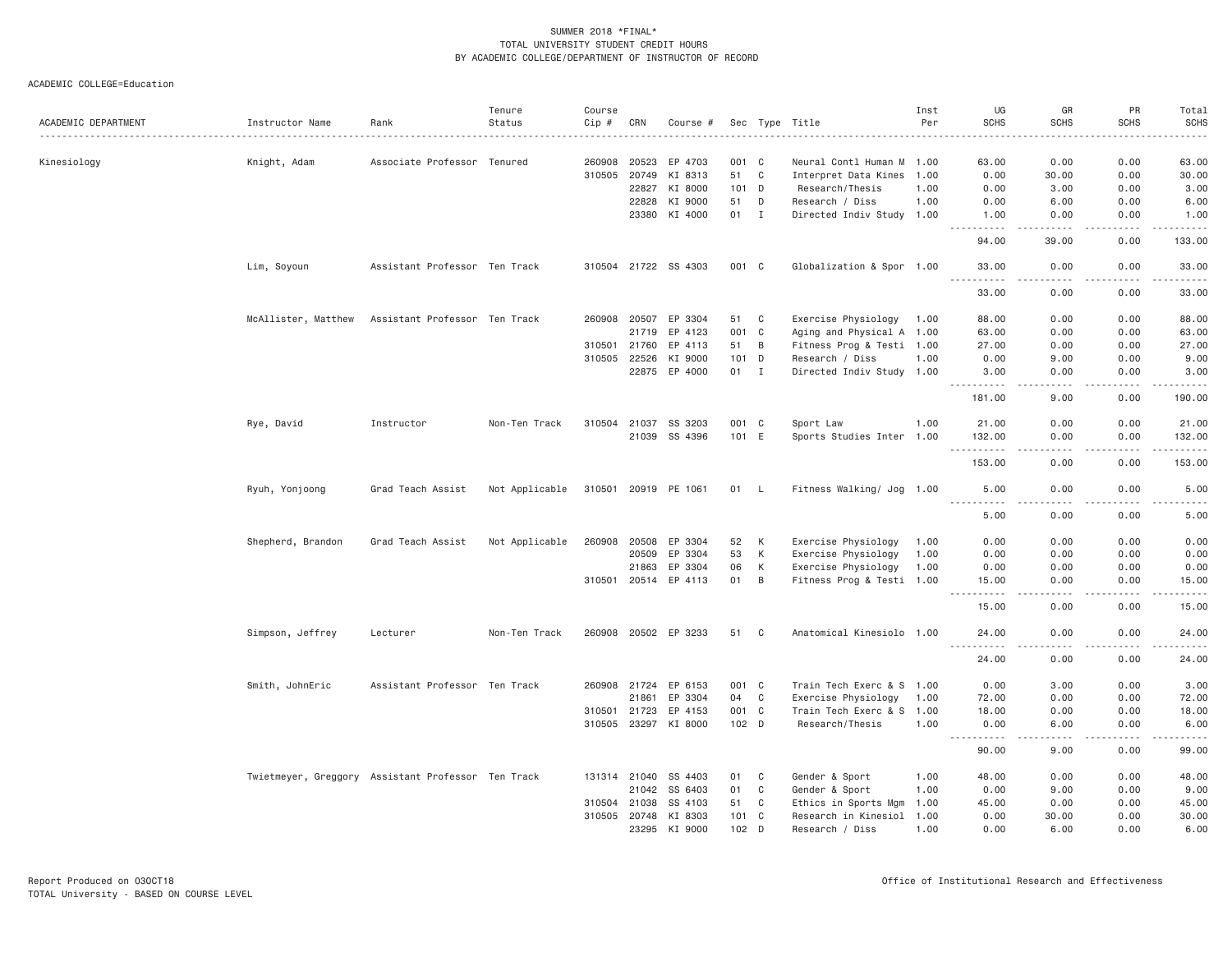| ACADEMIC COLLEGE=Education |  |  |
|----------------------------|--|--|
|----------------------------|--|--|

| ACADEMIC DEPARTMENT                   | Instructor Name    | Rank                          | Tenure<br>Status | Course<br>Cip # | CRN   | Course #      |       |   | Sec Type Title            | Inst<br>Per | UG<br><b>SCHS</b>                                                                                                                             | GR<br><b>SCHS</b>     | PR<br><b>SCHS</b> | Total<br>SCHS   |
|---------------------------------------|--------------------|-------------------------------|------------------|-----------------|-------|---------------|-------|---|---------------------------|-------------|-----------------------------------------------------------------------------------------------------------------------------------------------|-----------------------|-------------------|-----------------|
|                                       |                    |                               |                  |                 |       |               |       |   |                           |             |                                                                                                                                               |                       |                   |                 |
|                                       |                    |                               |                  |                 |       |               |       |   |                           |             |                                                                                                                                               | -----------           | .                 | ----------      |
|                                       |                    |                               |                  |                 |       |               |       |   |                           |             | 93.00                                                                                                                                         | 45.00                 | 0.00              | 138.00          |
| Kinesiology                           | Vickers, J.        | Associate Professor Tenured   |                  | 131307          | 20934 | PE 4163       | 001 C |   | Prin Meth of Sec Hth 1.00 |             | 9.00                                                                                                                                          | 0.00                  | 0.00              | 9.00            |
|                                       |                    |                               |                  |                 | 20939 | PE 6163       | 001 C |   | Prin Meth of Sec Hth 1.00 |             | 0.00                                                                                                                                          | 27,00                 | 0.00              | 27.00           |
|                                       |                    |                               |                  | 131314 22927    |       | PE 7000       | 51 I  |   | Directed Indiv Study 1.00 |             | 0.00                                                                                                                                          | 3,00                  | 0.00              | 3.00            |
|                                       |                    |                               |                  |                 | 22929 | PE 7000       | 01 I  |   | Directed Indiv Study 1.00 |             | 0.00                                                                                                                                          | 3.00                  | 0.00              | 3.00            |
|                                       |                    |                               |                  |                 |       |               |       |   |                           |             | .<br>9.00                                                                                                                                     | .<br>33.00            | -----<br>0.00     | 42.00           |
|                                       | Watkins, James     | Lecturer                      | Non-Ten Track    | 310504 21761    |       | SS 3703       | 51    | C | Contemp Issues in In 1.00 |             | 18,00                                                                                                                                         | 0.00                  | 0.00              | 18.00           |
|                                       |                    |                               |                  |                 |       |               |       |   |                           |             | $\cdots$<br>18.00                                                                                                                             | 0.00                  | 0.00              | 18.00           |
|                                       |                    |                               |                  |                 |       |               |       |   |                           |             |                                                                                                                                               |                       |                   |                 |
|                                       | Young, Glen        | Instructor                    | Non-Ten Track    | 131314          | 20925 | PE 3033       | 01    | C | Basket/Football Offi 1.00 |             | 12.00                                                                                                                                         | 0.00                  | 0.00              | 12.00           |
|                                       |                    |                               |                  |                 | 20932 | PE 3533       | 01    | C | Coaching Sports           | 1.00        | 39.00                                                                                                                                         | 0.00                  | 0.00              | 39.00           |
|                                       |                    |                               |                  |                 |       | 20933 PE 3533 | 51    | C | Coaching Sports           | 1.00        | 27,00                                                                                                                                         | 0.00<br>$\frac{1}{2}$ | 0.00<br>- - - - - | 27.00<br>------ |
|                                       |                    |                               |                  |                 |       |               |       |   |                           |             | 78.00                                                                                                                                         | 0.00                  | 0.00              | 78.00           |
|                                       | Zimmerman, Matthew | Assistant Professor Ten Track |                  | 310504          | 21036 | SS 3103       | 01    | C | Sport Sponsorship         | 1.00        | 9.00                                                                                                                                          | 0.00                  | 0.00              | 9.00            |
|                                       |                    |                               |                  |                 | 21041 | SS 4503       | 51    | C | Sport Promotion & Sa 1.00 |             | 30.00                                                                                                                                         | 0.00                  | 0.00              | 30.00           |
|                                       |                    |                               |                  |                 | 21043 | SS 6503       | 51    | C | Sport Promotion & Sa 1.00 |             | 0.00                                                                                                                                          | 3.00                  | 0.00              | 3.00            |
|                                       |                    |                               |                  |                 |       |               |       |   |                           |             | $\frac{1}{2} \left( \frac{1}{2} \right) \left( \frac{1}{2} \right) \left( \frac{1}{2} \right) \left( \frac{1}{2} \right)$<br>- - - -<br>39.00 | 3.00                  | 0.00              | 42.00           |
| -----------------------------------   |                    |                               |                  |                 |       |               |       |   |                           |             | ==========                                                                                                                                    | ----------            | -----------       |                 |
| Kinesiology                           |                    |                               |                  |                 |       |               |       |   |                           |             | 1666.00                                                                                                                                       | 144.00                | 0.00              | 1810.00         |
| ===================================== |                    |                               |                  |                 |       |               |       |   |                           |             | ==========                                                                                                                                    | ==========            | -----------       |                 |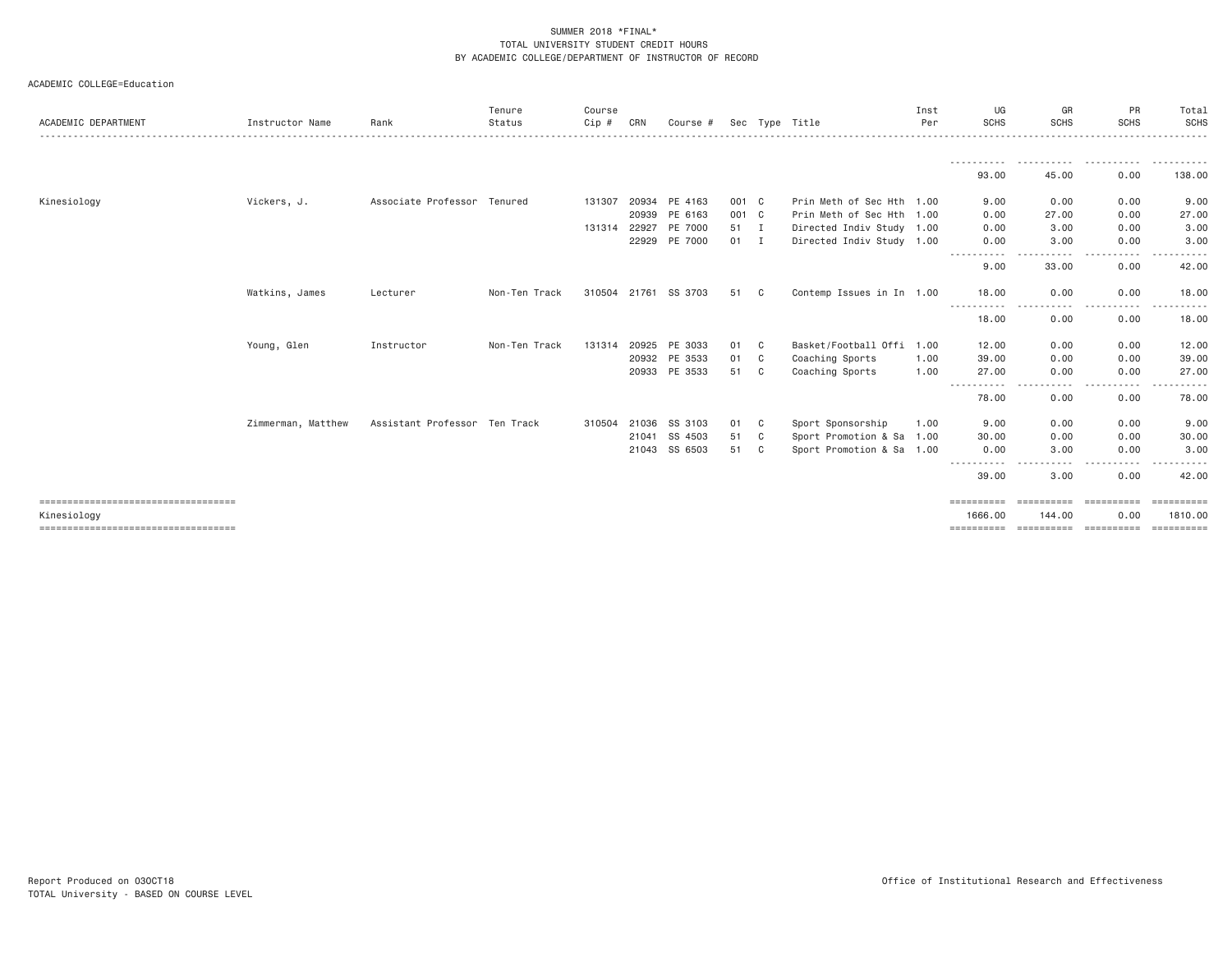| ACADEMIC DEPARTMENT | Instructor Name                | Rank                          | Tenure<br>Status | Course<br>Cip # | CRN   | Course #              |               |   | Sec Type Title            | Inst<br>Per | UG<br><b>SCHS</b>            | GR<br><b>SCHS</b>            | PR<br><b>SCHS</b>     | Total<br><b>SCHS</b>                                                                                                                                          |
|---------------------|--------------------------------|-------------------------------|------------------|-----------------|-------|-----------------------|---------------|---|---------------------------|-------------|------------------------------|------------------------------|-----------------------|---------------------------------------------------------------------------------------------------------------------------------------------------------------|
| Music               | Baker, Jason                   | Associate Professor Tenured   |                  |                 |       | 500903 23316 MUA 8440 | 102 E         |   | Individual Studio In 1.00 |             | 0.00<br>.                    | 1.00                         | 0.00<br>$- - - -$     | 1.00<br>$- - - - -$                                                                                                                                           |
|                     |                                |                               |                  |                 |       |                       |               |   |                           |             | 0.00                         | 1.00                         | 0.00                  | 1.00                                                                                                                                                          |
|                     | Damm, Robert                   | Professor                     | Tenured          | 131312 21567    |       | MU 8412               | $101 \quad C$ |   | World Drumming            | 1.00        | 0.00                         | 12.00                        | 0.00                  | 12.00                                                                                                                                                         |
|                     |                                |                               |                  |                 | 21651 | MUE 8363              | 01            | C | Research in Music Ed 1.00 |             | 0.00<br>.                    | 39.00<br>.                   | 0.00<br>.             | 39.00<br>.                                                                                                                                                    |
|                     |                                |                               |                  |                 |       |                       |               |   |                           |             | 0.00                         | 51.00                        | 0.00                  | 51.00                                                                                                                                                         |
|                     | Edwards-Henry, Jacqu Professor |                               | Tenured          | 500903          | 23474 | MUA 3010              | 51            | E | Applied Piano             | 1.00        | 2.00                         | 0.00                         | 0.00                  | 2.00                                                                                                                                                          |
|                     |                                |                               |                  |                 |       | 500907 21565 MU 8422  | 101 C         |   | Keyboard Skills for       | 1.00        | 0.00                         | 14.00                        | 0.00<br>.             | 14.00<br>.                                                                                                                                                    |
|                     |                                |                               |                  |                 |       |                       |               |   |                           |             | 2.00                         | 14.00                        | 0.00                  | 16.00                                                                                                                                                         |
|                     | Falcone, Sheri                 | Instructor                    | Non-Ten Track    |                 |       | 500915 21653 MUE 8302 | 01            | C | Advanced Woodwind Pe 1.00 |             | 0.00                         | 10.00                        | 0.00                  | 10.00<br>$\frac{1}{2} \left( \frac{1}{2} \right) \left( \frac{1}{2} \right) \left( \frac{1}{2} \right) \left( \frac{1}{2} \right) \left( \frac{1}{2} \right)$ |
|                     |                                |                               |                  |                 |       |                       |               |   |                           |             | 0.00                         | 10.00                        | 0.00                  | 10.00                                                                                                                                                         |
|                     | Haislip, Matthew               | Instructor                    | Non-Ten Track    | 500901          |       | 21370 MU 1113         | 501 C         |   | His & Apprec Of Musi 1.00 |             | 36.00                        | 0.00                         | 0.00<br>$\frac{1}{2}$ | 36.00<br>$- - - - -$                                                                                                                                          |
|                     |                                |                               |                  |                 |       |                       |               |   |                           |             | 36.00                        | 0.00                         | 0.00                  | 36.00                                                                                                                                                         |
|                     | Hause, Barry                   | Lecturer                      | Non-Ten Track    |                 |       | 500902 21372 MU 1133  | 501 C         |   | The History of Rock       | 1.00        | 99.00                        | 0.00                         | 0.00                  | 99.00                                                                                                                                                         |
|                     |                                |                               |                  |                 |       | 21373 MU 1133         | 551 C         |   | The History of Rock       | 1.00        | 48.00<br>. <b>.</b>          | 0.00<br>$\sim$ $\sim$ $\sim$ | 0.00<br>.             | 48.00<br>.                                                                                                                                                    |
|                     |                                |                               |                  |                 |       |                       |               |   |                           |             | 147.00                       | 0.00                         | 0.00                  | 147.00                                                                                                                                                        |
|                     | Human, Richard                 | Associate Professor Tenured   |                  | 500901          |       | 20914 MU 1113         | 51 C          |   | His & Apprec Of Musi 1.00 |             | 54.00<br>$ -$<br>$- - - - -$ | 0.00<br>-----                | 0.00<br>.             | 54.00<br>.                                                                                                                                                    |
|                     |                                |                               |                  |                 |       |                       |               |   |                           |             | 54.00                        | 0.00                         | 0.00                  | 54.00                                                                                                                                                         |
|                     | Landis, Ryan                   | Instructor                    | Non-Ten Track    | 500903          | 21563 | MUA 8440              | 101 E         |   | Individual Studio In 1.00 |             | 0.00                         | 7.00                         | 0.00                  | 7.00                                                                                                                                                          |
|                     |                                |                               |                  |                 |       | 500912 21654 MUE 8102 | 01            | C | Advanced Vocal Pedag 1.00 |             | 0.00                         | 16.00                        | 0.00                  | 16.00                                                                                                                                                         |
|                     |                                |                               |                  |                 |       |                       |               |   |                           |             | .<br>0.00                    | .<br>23.00                   | .<br>0.00             | .<br>23.00                                                                                                                                                    |
|                     | Packwood, Gary                 | Associate Professor Tenured   |                  | 500903 21655    |       | MUE 8122              | 01            | C | Techniques of Choral 1.00 |             | 0.00                         | 16.00                        | 0.00                  | 16.00                                                                                                                                                         |
|                     |                                |                               |                  |                 |       |                       |               |   |                           |             | .<br>0.00                    | .<br>16.00                   | .<br>0.00             | .<br>16.00                                                                                                                                                    |
|                     | Patilla, Michael               | Professor                     | Tenured          |                 |       | 500903 22718 MUA 3710 | 01            | Q | Guitar                    | 1.00        | 1.00                         | 0.00                         | 0.00                  | 1.00                                                                                                                                                          |
|                     |                                |                               |                  |                 |       |                       |               |   |                           |             | .<br>1.00                    | $   -$<br>0.00               | .<br>0.00             | .<br>1.00                                                                                                                                                     |
|                     | Ross, Ryan                     | Assistant Professor Ten Track |                  |                 |       | 131312 21371 MU 1123  | 551 C         |   | American Music App.       | 1.00        | 51.00                        | 0.00                         | 0.00                  | 51.00                                                                                                                                                         |
|                     |                                |                               |                  |                 |       |                       |               |   |                           |             | $  -$<br>51.00               | 0.00                         | 0.00                  | .<br>51.00                                                                                                                                                    |
|                     | Taylor, Clifton                | Associate Professor Tenured   |                  |                 |       | 500912 21652 MUE 8472 | 01 C          |   | Jazz Techniques           | 1.00        | 0.00<br>.                    | 10.00<br>.                   | 0.00<br>.             | 10.00<br>$- - - - - -$                                                                                                                                        |
|                     |                                |                               |                  |                 |       |                       |               |   |                           |             | 0.00                         | 10.00                        | 0.00                  | 10.00                                                                                                                                                         |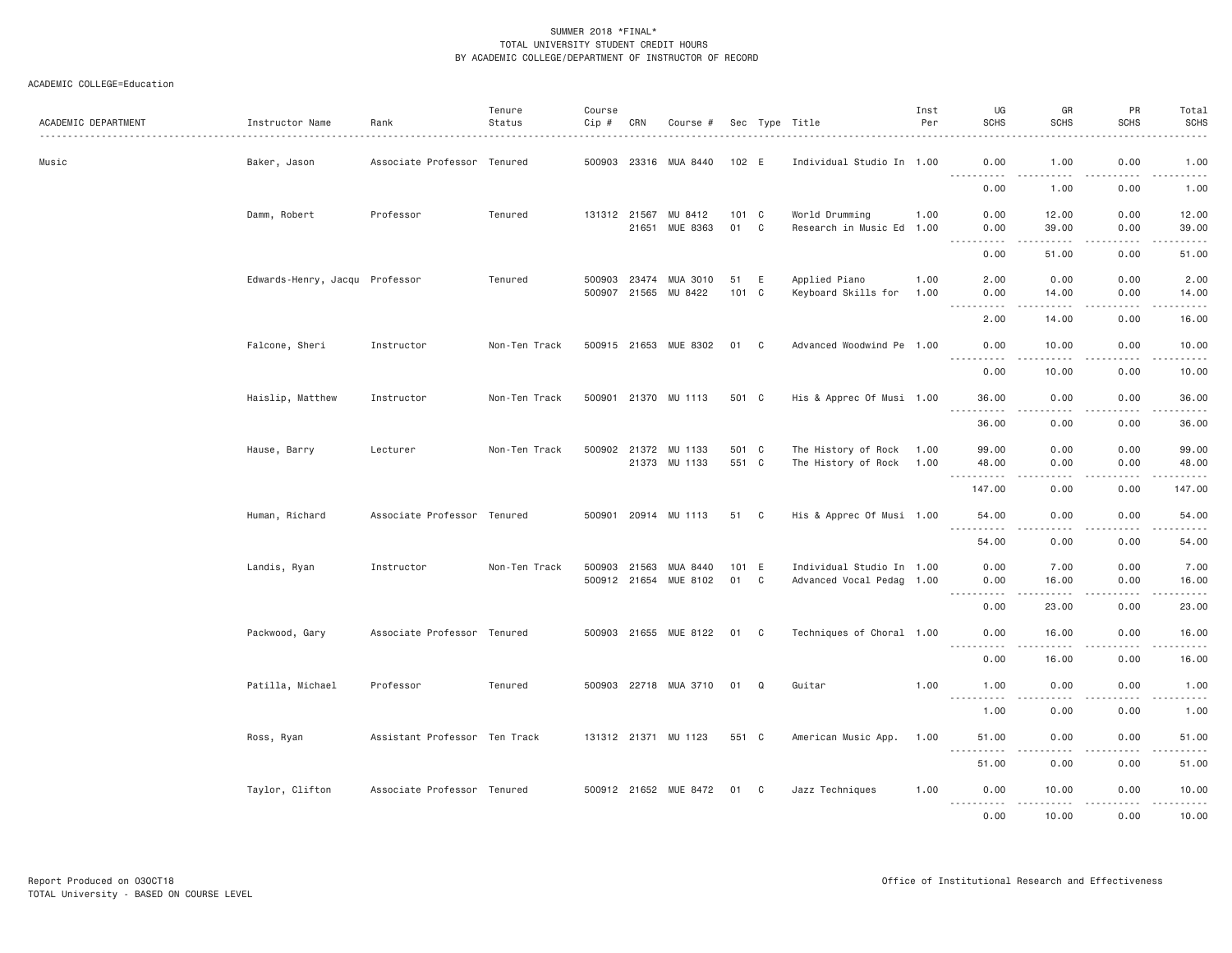#### ACADEMIC COLLEGE=Education

|           | Rank | .enure<br>Status | Course<br>CRN<br>Cip | Course | <b>OCC</b> | Title | Inst | ~~<br>SCH: | uн<br><b>SCHS</b> | .<br><b>SCHS</b> | Total<br><b>SCHS</b>          |
|-----------|------|------------------|----------------------|--------|------------|-------|------|------------|-------------------|------------------|-------------------------------|
| - - - - - |      |                  |                      |        |            |       |      |            |                   |                  | ------<br>__________<br>----- |

 Music 291.00 125.00 0.00 416.00=================================== ========== ========== ========== ==========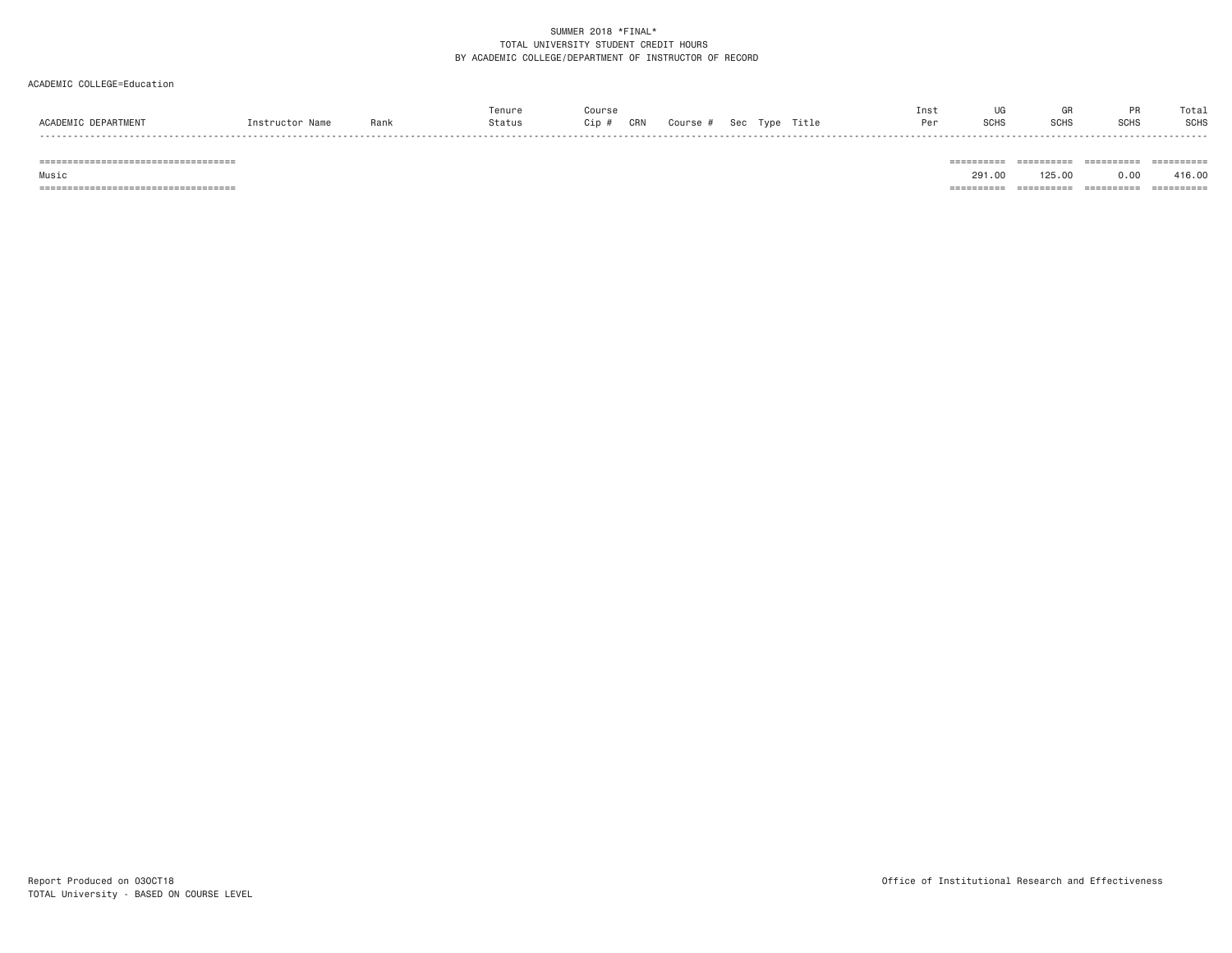ACADEMIC COLLEGE=Engineering

| ACADEMIC DEPARTMENT   | Instructor Name  | Rank                          | Tenure<br>Status | Course<br>Cip # | CRN          | Course #             |         |                | Sec Type Title            | Inst<br>Per | UG<br><b>SCHS</b>                   | GR<br><b>SCHS</b>                   | PR<br><b>SCHS</b> | Total<br><b>SCHS</b><br>.         |
|-----------------------|------------------|-------------------------------|------------------|-----------------|--------------|----------------------|---------|----------------|---------------------------|-------------|-------------------------------------|-------------------------------------|-------------------|-----------------------------------|
| Aerospace Engineering | Belk, Davy       | Professor                     | Ten Track        | 140201          | 22527        | ASE 9000             | 101 D   |                | Research/Diss             | 1.00        | 0.00                                | 6.00                                | 0.00              | 6.00                              |
|                       |                  |                               |                  |                 | 22553        | ASE 9000             | 51      | D              | Research/Diss             | 1.00        | 0.00                                | 6.00                                | 0.00              | 6.00                              |
|                       |                  |                               |                  |                 | 22592        | ASE 8000             | 101 D   |                | Research / Thesis         | 1.00        | 0.00                                | 14.00                               | 0.00              | 14.00                             |
|                       |                  |                               |                  |                 | 22846        | ASE 6013             | 101     | E              | Directed Project in       | 1.00        | 0.00                                | 30.00                               | 0.00              | 30.00                             |
|                       |                  |                               |                  |                 | 23430        | ASE 7000             | $102$ I |                | Directed Indiv Study      | 1.00        | 0.00                                | 3.00                                | 0.00              | 3.00                              |
|                       |                  |                               |                  |                 | 23498        | ASE 7000             | 54 I    |                | Directed Indiv Study 1.00 |             | 0.00                                | 3.00                                | 0.00              | 3.00<br>$\sim 100$ and $\sim 100$ |
|                       |                  |                               |                  |                 |              |                      |         |                |                           |             | 0.00                                | 62.00                               | 0.00              | 62.00                             |
|                       | Bhatia, Manav    | Assistant Professor Ten Track |                  | 140201          | 22580        | ASE 8000             | 02      | D              | Research / Thesis         | 1.00        | 0.00                                | 3.00                                | 0.00              | 3.00                              |
|                       |                  |                               |                  | 309999          | 23165        | CME 9000             | 102 D   |                | Research/Dis              | 1.00        | 0.00<br>$- - - -$<br>$- - -$        | 18.00<br><b>.</b>                   | 0.00<br>.         | 18.00<br>.                        |
|                       |                  |                               |                  |                 |              |                      |         |                |                           |             | 0.00                                | 21.00                               | 0.00              | 21.00                             |
|                       | Bhushan, Shanti  | Assistant Professor Ten Track |                  | 141901          | 22236        | ME 8000              | $104$ D |                | Research / Thesis         | 1.00        | 0.00                                | 9.00                                | 0.00              | 9.00                              |
|                       |                  |                               |                  |                 | 22255        | ME 9000              | $104$ D |                | Research / Diss           | 1.00        | 0.00                                | 6.00                                | 0.00              | 6.00                              |
|                       |                  |                               |                  |                 |              | 23386 ME 7000        | $111$ I |                | Directed Indiv Study      | 1.00        | 0.00<br>$\sim$ $\sim$ $\sim$<br>.   | 3.00<br>.                           | 0.00<br>.         | 3.00<br>$    -$                   |
|                       |                  |                               |                  |                 |              |                      |         |                |                           |             | 0.00                                | 18.00                               | 0.00              | 18.00                             |
|                       | Coley, Lorenzo   | Instructor                    | Non-Ten Track    |                 |              | 141101 20464 EM 3213 | 01      | $\mathbf{C}$   | Mech Of Materials         | 1.00        | 51.00<br>-----                      | 0.00<br>$- - - -$                   | 0.00<br>.         | 51.00<br>.                        |
|                       |                  |                               |                  |                 |              |                      |         |                |                           |             | 51.00                               | 0.00                                | 0.00              | 51.00                             |
|                       | Daghigh, Vahid   | Grad Teach Assist             | Not Applicable   |                 |              | 141101 20465 EM 3213 | 51      | C <sub>c</sub> | Mech Of Materials         | 1.00        | 33.00                               | 0.00<br>$\sim$ $\sim$ $\sim$        | 0.00<br>.         | 33.00<br>د د د د د                |
|                       |                  |                               |                  |                 |              |                      |         |                |                           |             | 33.00                               | 0.00                                | 0.00              | 33.00                             |
|                       | Hannigan, Thomas | Instructor                    | Non-Ten Track    |                 | 141101 20467 | EM 3313              | 02      | C              | Fluid Mechanics           | 1.00        | 36.00<br>.                          | 0.00<br>$\sim$ $\sim$ $\sim$ $\sim$ | 0.00<br>.         | 36.00<br>.                        |
|                       |                  |                               |                  |                 |              |                      |         |                |                           |             | 36.00                               | 0.00                                | 0.00              | 36.00                             |
|                       | Janus, Jonathan  | Associate Professor Tenured   |                  | 140201          | 22582        | ASE 8000             | 04      | D              | Research / Thesis         | 1.00        | 0.00                                | 3.00                                | 0.00              | 3.00                              |
|                       |                  |                               |                  |                 | 22595        | ASE 8000             | 104 D   |                | Research / Thesis         | 1.00        | 0.00                                | 3.00                                | 0.00              | 3.00                              |
|                       |                  |                               |                  |                 | 23491        | ASE 7000             | 53 I    |                | Directed Indiv Study 1.00 |             | 0.00                                | 3.00                                | 0.00              | 3.00                              |
|                       |                  |                               |                  |                 |              |                      |         |                |                           |             | 0.00                                | 9.00                                | 0.00              | .<br>9.00                         |
|                       | Jayakody, Nimesh | Grad Teach Assist             | Not Applicable   |                 |              | 141101 20460 EM 2413 | 51 C    |                | Engineering Mech I        | 1.00        | 51.00<br>$\sim$ $\sim$ $\sim$<br>.  | 0.00<br>د د د د                     | 0.00<br>-----     | 51.00<br>.                        |
|                       |                  |                               |                  |                 |              |                      |         |                |                           |             | 51.00                               | 0.00                                | 0.00              | 51.00                             |
|                       | Koenig, Keith    | Professor                     | Tenured          | 140201          | 22533        | ASE 9000             | 107 D   |                | Research/Diss             | 1.00        | 0.00                                | 6.00                                | 0.00              | 6.00                              |
|                       |                  |                               |                  |                 | 22559        | ASE 9000             | 57      | D              | Research/Diss             | 1.00        | 0.00                                | 6.00                                | 0.00              | 6.00                              |
|                       |                  |                               |                  |                 | 22572        | ASE 8000             | 57      | D              | Research / Thesis         | 1.00        | 0.00                                | 12.00                               | 0.00              | 12.00                             |
|                       |                  |                               |                  |                 | 22598        | ASE 8000             | 107 D   |                | Research / Thesis         | 1.00        | 0.00                                | 2.00                                | 0.00              | 2.00                              |
|                       |                  |                               |                  |                 | 23467        | ASE 4000             | 51      | I              | Directed Indiv Study      | 1.00        | 3.00<br>$\sim$ $\sim$ $\sim$ $\sim$ | 0.00<br>22222                       | 0.00<br>.         | 3.00<br>$    -$                   |
|                       |                  |                               |                  |                 |              |                      |         |                |                           |             | 3.00                                | 26.00                               | 0.00              | 29.00                             |
|                       | Lacy, Thomas     | Professor                     | Tenured          | 140201          | 22534        | ASE 9000             | 108     | D              | Research/Diss             | 1.00        | 0.00                                | 51.00                               | 0.00              | 51.00                             |
|                       |                  |                               |                  |                 | 22547        | ASE 9000             | 08      | D              | Research/Diss             | 1.00        | 0.00                                | 6.00                                | 0.00              | 6.00                              |
|                       |                  |                               |                  |                 | 22560        | ASE 9000             | 58      | D              | Research/Diss             | 1.00        | 0.00                                | 12.00                               | 0.00              | 12.00                             |
|                       |                  |                               |                  |                 | 22599        | ASE 8000             | 108 D   |                | Research / Thesis         | 1.00        | 0.00                                | 21.00                               | 0.00              | 21.00                             |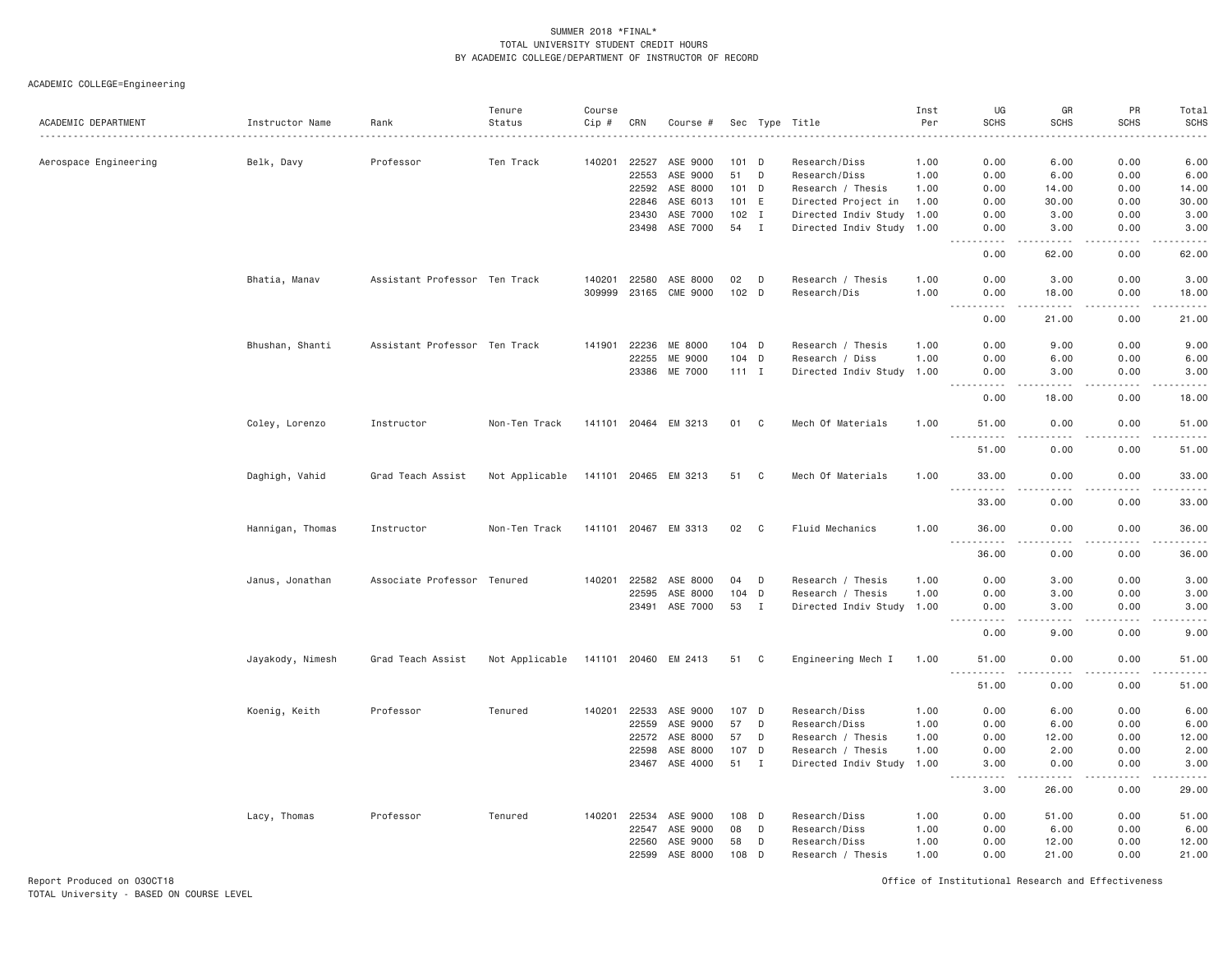| ACADEMIC DEPARTMENT                                             | Instructor Name  | Rank                              | Tenure<br>Status | Course<br>Cip # | CRN   | Course #              |         |                | Sec Type Title            | Inst<br>Per | UG<br><b>SCHS</b>                                                                                                                                                 | GR<br><b>SCHS</b>                                                                                                                 | PR<br><b>SCHS</b>                                                                                                                                            | Total<br><b>SCHS</b>                                                                                                                                                                                                                                                                                                                                                                                                        |
|-----------------------------------------------------------------|------------------|-----------------------------------|------------------|-----------------|-------|-----------------------|---------|----------------|---------------------------|-------------|-------------------------------------------------------------------------------------------------------------------------------------------------------------------|-----------------------------------------------------------------------------------------------------------------------------------|--------------------------------------------------------------------------------------------------------------------------------------------------------------|-----------------------------------------------------------------------------------------------------------------------------------------------------------------------------------------------------------------------------------------------------------------------------------------------------------------------------------------------------------------------------------------------------------------------------|
| Aerospace Engineering                                           | Lacy, Thomas     | Professor                         | Tenured          |                 |       | 140201 22903 ASE 7000 | 01 I    |                | Directed Indiv Study 1.00 |             | 0.00<br><u>.</u>                                                                                                                                                  | 3.00<br>.<br>$\frac{1}{2}$                                                                                                        | 0.00<br>$\mathbf{1} \cdot \mathbf{1} \cdot \mathbf{1} \cdot \mathbf{1} \cdot \mathbf{1}$                                                                     | 3.00<br>$\begin{array}{cccccccccccccc} \bullet & \bullet & \bullet & \bullet & \bullet & \bullet & \bullet & \bullet \end{array}$                                                                                                                                                                                                                                                                                           |
|                                                                 |                  |                                   |                  |                 |       |                       |         |                |                           |             | 0.00                                                                                                                                                              | 93.00                                                                                                                             | 0.00                                                                                                                                                         | 93.00                                                                                                                                                                                                                                                                                                                                                                                                                       |
|                                                                 | Moore, Timothy   | Instructor                        | Non-Ten Track    | 141101 20458    |       | EM 2413               | 01      | C              | Engineering Mech I        | 1.00        | 30.00                                                                                                                                                             | 0.00                                                                                                                              | 0.00                                                                                                                                                         | 30.00                                                                                                                                                                                                                                                                                                                                                                                                                       |
|                                                                 |                  |                                   |                  |                 | 20459 | EM 2413               | 02      | C <sub>1</sub> | Engineering Mech I        | 1.00        | 39,00<br>.                                                                                                                                                        | 0.00<br>.                                                                                                                         | 0.00<br>.                                                                                                                                                    | 39.00<br>.                                                                                                                                                                                                                                                                                                                                                                                                                  |
|                                                                 |                  |                                   |                  |                 |       |                       |         |                |                           |             | 69.00                                                                                                                                                             | 0.00                                                                                                                              | 0.00                                                                                                                                                         | 69.00                                                                                                                                                                                                                                                                                                                                                                                                                       |
|                                                                 | Sescu, Adrian    | Assistant Professor Ten Track     |                  | 140201          | 22537 | ASE 9000              | 111 D   |                | Research/Diss             | 1.00        | 0.00                                                                                                                                                              | 7.00                                                                                                                              | 0.00                                                                                                                                                         | 7.00                                                                                                                                                                                                                                                                                                                                                                                                                        |
|                                                                 |                  |                                   |                  |                 | 22576 | ASE 8000              | 61      | D              | Research / Thesis         | 1.00        | 0.00                                                                                                                                                              | 1.00                                                                                                                              | 0.00                                                                                                                                                         | 1.00                                                                                                                                                                                                                                                                                                                                                                                                                        |
|                                                                 |                  |                                   |                  |                 | 22589 | ASE 8000              | 11      | D              | Research / Thesis         | 1.00        | 0.00                                                                                                                                                              | 6.00                                                                                                                              | 0.00                                                                                                                                                         | 6.00                                                                                                                                                                                                                                                                                                                                                                                                                        |
|                                                                 |                  |                                   |                  |                 | 23466 | ASE 7000              | 02      | $\mathbf{I}$   | Directed Indiv Study 1.00 |             | 0.00                                                                                                                                                              | 3.00                                                                                                                              | 0.00                                                                                                                                                         | 3.00                                                                                                                                                                                                                                                                                                                                                                                                                        |
|                                                                 |                  |                                   |                  |                 | 23489 | ASE 7000              | 51      | I              | Directed Indiv Study 1.00 |             | 0.00                                                                                                                                                              | 3.00                                                                                                                              | 0.00                                                                                                                                                         | 3.00                                                                                                                                                                                                                                                                                                                                                                                                                        |
|                                                                 |                  |                                   |                  |                 |       | 23490 ASE 7000        | 52 I    |                | Directed Indiv Study 1.00 |             | 0.00<br>$\frac{1}{2} \left( \frac{1}{2} \right) \left( \frac{1}{2} \right) \left( \frac{1}{2} \right) \left( \frac{1}{2} \right)$<br>$- - - - - -$                | 3.00<br>-----                                                                                                                     | 0.00<br>.                                                                                                                                                    | 3.00<br>.                                                                                                                                                                                                                                                                                                                                                                                                                   |
|                                                                 |                  |                                   |                  |                 |       |                       |         |                |                           |             | 0.00                                                                                                                                                              | 23.00                                                                                                                             | 0.00                                                                                                                                                         | 23.00                                                                                                                                                                                                                                                                                                                                                                                                                       |
|                                                                 | Sullivan, Rani   | Associate Professor Tenured       |                  | 140201 22538    |       | ASE 9000              | $112$ D |                | Research/Diss             | 1.00        | 0.00                                                                                                                                                              | 9.00                                                                                                                              | 0.00                                                                                                                                                         | 9.00                                                                                                                                                                                                                                                                                                                                                                                                                        |
|                                                                 |                  |                                   |                  |                 |       | 22564 ASE 9000        | 62 D    |                | Research/Diss             | 1.00        | 0.00<br>.<br>$\sim 100$ km s $^{-1}$                                                                                                                              | 18.00<br>$\sim$ $\sim$ $\sim$ $\sim$ $\sim$                                                                                       | 0.00<br>$\frac{1}{2} \left( \frac{1}{2} \right) \left( \frac{1}{2} \right) \left( \frac{1}{2} \right) \left( \frac{1}{2} \right) \left( \frac{1}{2} \right)$ | 18.00<br>------                                                                                                                                                                                                                                                                                                                                                                                                             |
|                                                                 |                  |                                   |                  |                 |       |                       |         |                |                           |             | 0.00                                                                                                                                                              | 27.00                                                                                                                             | 0.00                                                                                                                                                         | 27.00                                                                                                                                                                                                                                                                                                                                                                                                                       |
|                                                                 | Thompson, David  | Non-Faculty                       | Tenured          | 140201          | 22539 | ASE 9000              | 113 D   |                | Research/Diss             | 1.00        | 0.00                                                                                                                                                              | 9.00                                                                                                                              | 0.00                                                                                                                                                         | 9.00                                                                                                                                                                                                                                                                                                                                                                                                                        |
|                                                                 |                  |                                   |                  |                 | 22578 | ASE 8000              | 63      | D              | Research / Thesis         | 1.00        | 0.00                                                                                                                                                              | 1.00                                                                                                                              | 0.00                                                                                                                                                         | 1.00                                                                                                                                                                                                                                                                                                                                                                                                                        |
|                                                                 |                  |                                   |                  |                 | 23429 | ASE 7000              | $101$ I |                | Directed Indiv Study 1.00 |             | 0.00<br>.<br>$\frac{1}{2} \left( \frac{1}{2} \right) \left( \frac{1}{2} \right) \left( \frac{1}{2} \right) \left( \frac{1}{2} \right) \left( \frac{1}{2} \right)$ | 3.00                                                                                                                              | 0.00                                                                                                                                                         | 3.00                                                                                                                                                                                                                                                                                                                                                                                                                        |
|                                                                 |                  |                                   |                  |                 |       |                       |         |                |                           |             | 0.00                                                                                                                                                              | 13.00                                                                                                                             | 0.00                                                                                                                                                         | 13.00                                                                                                                                                                                                                                                                                                                                                                                                                       |
|                                                                 | Walker, Calvin   | Instructor                        | Non-Ten Track    | 141101 20463    |       | EM 2433               | 51      | C              | Engineering Mech II 1.00  |             | 78.00<br>.                                                                                                                                                        | 0.00                                                                                                                              | 0.00                                                                                                                                                         | 78.00                                                                                                                                                                                                                                                                                                                                                                                                                       |
|                                                                 |                  |                                   |                  |                 |       |                       |         |                |                           |             | 78.00                                                                                                                                                             | .<br>0.00                                                                                                                         | .<br>0.00                                                                                                                                                    | .<br>78.00                                                                                                                                                                                                                                                                                                                                                                                                                  |
|                                                                 | Walters, Andrew  | Instructor                        | Non-Ten Track    | 141101 20461    |       | EM 2433               | 01      | C              | Engineering Mech II 1.00  |             | 69.00                                                                                                                                                             | 0.00                                                                                                                              | 0.00                                                                                                                                                         | 69.00                                                                                                                                                                                                                                                                                                                                                                                                                       |
|                                                                 |                  |                                   |                  |                 |       | 20462 EM 2433         | 02      | $\mathbf{C}$   | Engineering Mech II       | 1.00        | 60.00<br>-----------                                                                                                                                              | 0.00<br>.<br>$- - -$                                                                                                              | 0.00<br>.                                                                                                                                                    | 60.00<br><b>.</b>                                                                                                                                                                                                                                                                                                                                                                                                           |
|                                                                 |                  |                                   |                  |                 |       |                       |         |                |                           |             | 129.00                                                                                                                                                            | 0.00                                                                                                                              | 0.00                                                                                                                                                         | 129.00                                                                                                                                                                                                                                                                                                                                                                                                                      |
|                                                                 | Weed, Richard    | Research Assoc Prof Non-Ten Track |                  |                 |       | 140201 23499 ASE 8000 | 65      | $\mathsf{D}$   | Research / Thesis         | 1.00        | 0.00                                                                                                                                                              | 6.00                                                                                                                              | 0.00                                                                                                                                                         | 6.00                                                                                                                                                                                                                                                                                                                                                                                                                        |
|                                                                 |                  |                                   |                  |                 |       |                       |         |                |                           |             | ----------<br>0.00                                                                                                                                                | .<br>6.00                                                                                                                         | <u>.</u><br>0.00                                                                                                                                             | 6.00                                                                                                                                                                                                                                                                                                                                                                                                                        |
|                                                                 | Zangeneh, Sepehr | Grad Teach Assist                 | Not Applicable   |                 |       | 141101 20468 EM 3313  | 51 C    |                | Fluid Mechanics           | 1.00        | 42.00                                                                                                                                                             | 0.00                                                                                                                              | 0.00                                                                                                                                                         | 42.00                                                                                                                                                                                                                                                                                                                                                                                                                       |
|                                                                 |                  |                                   |                  |                 |       |                       |         |                |                           |             | .<br>42.00                                                                                                                                                        | $\frac{1}{2} \left( \frac{1}{2} \right) \left( \frac{1}{2} \right) \left( \frac{1}{2} \right) \left( \frac{1}{2} \right)$<br>0.00 | 0.00                                                                                                                                                         | 42.00                                                                                                                                                                                                                                                                                                                                                                                                                       |
|                                                                 |                  |                                   |                  |                 |       |                       |         |                |                           |             |                                                                                                                                                                   |                                                                                                                                   |                                                                                                                                                              |                                                                                                                                                                                                                                                                                                                                                                                                                             |
| ======================================<br>Aerospace Engineering |                  |                                   |                  |                 |       |                       |         |                |                           |             | ==========<br>492.00                                                                                                                                              | ==========<br>298.00                                                                                                              | ==========<br>0.00                                                                                                                                           | 790.00                                                                                                                                                                                                                                                                                                                                                                                                                      |
| -----------------------------------                             |                  |                                   |                  |                 |       |                       |         |                |                           |             | ==========                                                                                                                                                        | ==========                                                                                                                        | $=$ ===========                                                                                                                                              | $\begin{minipage}{0.9\linewidth} \hspace*{-0.2cm} \textbf{1} & \textbf{2} & \textbf{3} & \textbf{5} & \textbf{6} & \textbf{7} \\ \textbf{5} & \textbf{6} & \textbf{7} & \textbf{8} & \textbf{9} & \textbf{10} & \textbf{10} \\ \textbf{6} & \textbf{8} & \textbf{8} & \textbf{9} & \textbf{10} & \textbf{10} & \textbf{10} \\ \textbf{10} & \textbf{10} & \textbf{10} & \textbf{10} & \textbf{10} & \textbf{10} & \textbf{$ |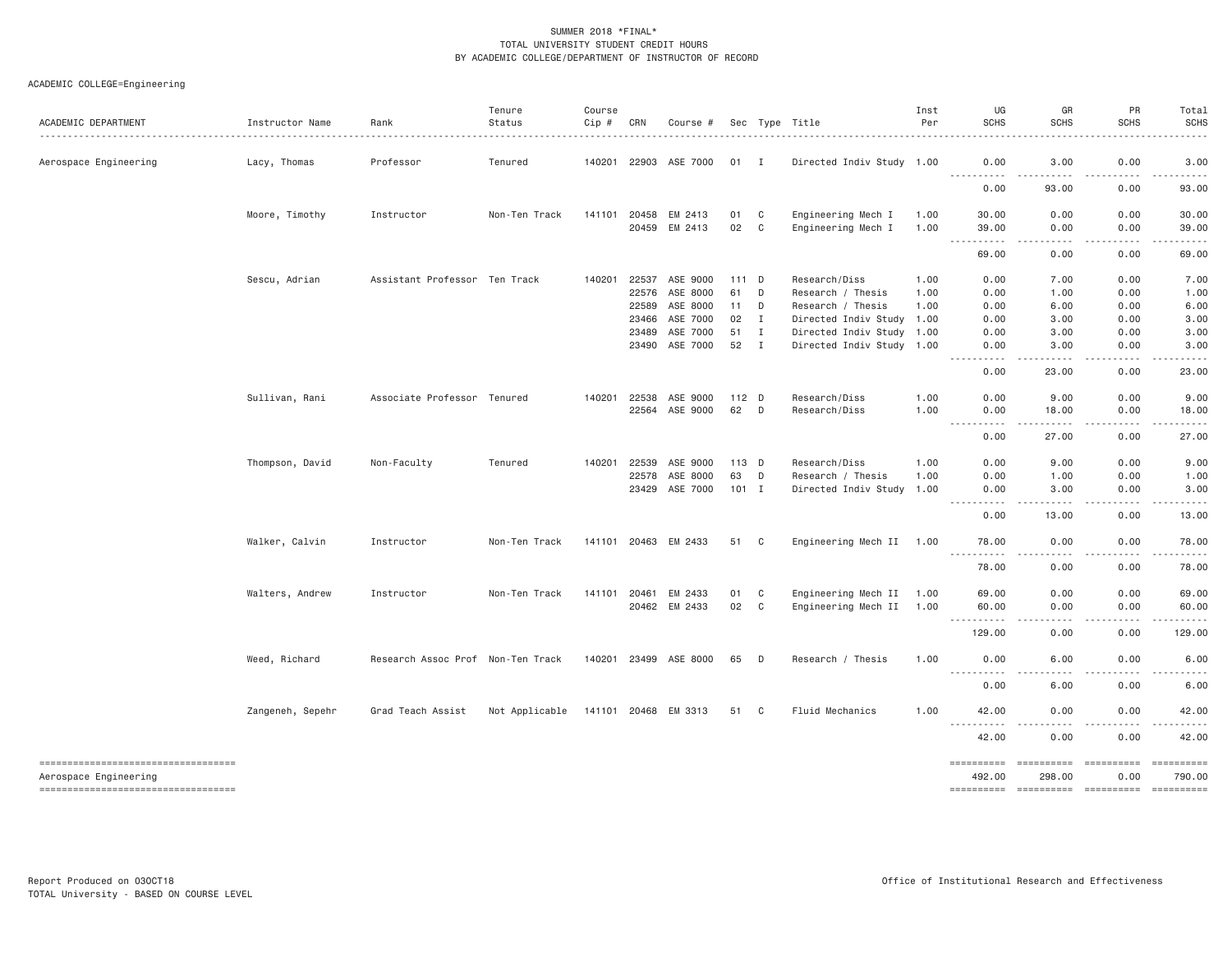| ACADEMIC DEPARTMENT                                          | Instructor Name    | Rank                          | Tenure<br>Status | Course<br>Cip # | CRN   | Course #       |         | Sec Type Title            | Inst<br>Per | UG<br><b>SCHS</b>          | GR<br><b>SCHS</b>   | <b>PR</b><br><b>SCHS</b> | Total<br>SCHS        |
|--------------------------------------------------------------|--------------------|-------------------------------|------------------|-----------------|-------|----------------|---------|---------------------------|-------------|----------------------------|---------------------|--------------------------|----------------------|
| Ag & Bio Engineering                                         | Elder, Steven      | Professor                     | Tenured          | 140301          | 22739 | ABE 9000       | $104$ D | Research / Diss           | 1.00        | 0.00                       | 3,00                | 0.00                     | 3.00                 |
|                                                              |                    |                               |                  |                 | 22751 | ABE 8000       | 102 D   | Research / Thesis         | 1.00        | 0.00                       | 6.00<br>.           | 0.00<br>.                | 6.00                 |
|                                                              |                    |                               |                  |                 |       |                |         |                           |             | -----------<br>0.00        | 9.00                | 0.00                     | 9.00                 |
|                                                              | Prabhu, Raj        | Assistant Professor Ten Track |                  | 140301          | 22743 | ABE 9000       | 108 D   | Research / Diss           | 1.00        | 0.00                       | 42.00               | 0.00                     | 42.00                |
|                                                              |                    |                               |                  |                 | 22756 | ABE 8000       | 107 D   | Research / Thesis         | 1.00        | 0.00                       | 6.00                | 0.00                     | 6.00                 |
|                                                              |                    |                               |                  |                 |       | 23405 ABE 4000 | $102$ I | Directed Indiv Study 1.00 |             | 3.00<br>-----------        | 0.00<br>. <b>.</b>  | 0.00<br>-----            | 3.00<br>------       |
|                                                              |                    |                               |                  |                 |       |                |         |                           |             | 3,00                       | 48.00               | 0.00                     | 51.00                |
|                                                              | To, Suminto        | Professor                     | Tenured          | 140301          |       | 22760 ABE 8000 | 111 D   | Research / Thesis         | 1.00        | 0.00                       | 1.00                | 0.00                     | 1.00                 |
|                                                              |                    |                               |                  |                 |       |                |         |                           |             | ------<br>$\cdots$<br>0.00 | .<br>1.00           | .<br>$\cdots$<br>0.00    | . <u>.</u> .<br>1.00 |
|                                                              | Williams, Lakiesha | Associate Professor Tenured   |                  | 140301          | 22748 | ABE 9000       | 113 D   | Research / Diss           | 1.00        | 0.00                       | 9.00                | 0.00                     | 9.00                 |
|                                                              |                    |                               |                  |                 | 22761 | ABE 8000       | $112$ D | Research / Thesis         | 1.00        | 0.00                       | 9.00                | 0.00                     | 9.00                 |
|                                                              |                    |                               |                  |                 | 22872 | ABE 7000       | $101$ I | Directed Indiv Study 1.00 |             | 0.00                       | 3.00                | 0.00                     | 3.00                 |
|                                                              |                    |                               |                  |                 | 22907 | ABE 7000       | $102$ I | Directed Indiv Study 1.00 |             | 0.00                       | 3.00                | 0.00                     | 3.00                 |
|                                                              |                    |                               |                  |                 |       |                |         |                           |             | $- - -$<br>0.00            | 24.00               | 0.00                     | 24,00                |
| ====================================<br>Ag & Bio Engineering |                    |                               |                  |                 |       |                |         |                           |             | ==========<br>3.00         | ==========<br>82.00 | ==========<br>0.00       | -----------<br>85.00 |
| ====================================                         |                    |                               |                  |                 |       |                |         |                           |             | ==========                 | ==========          | ==========               |                      |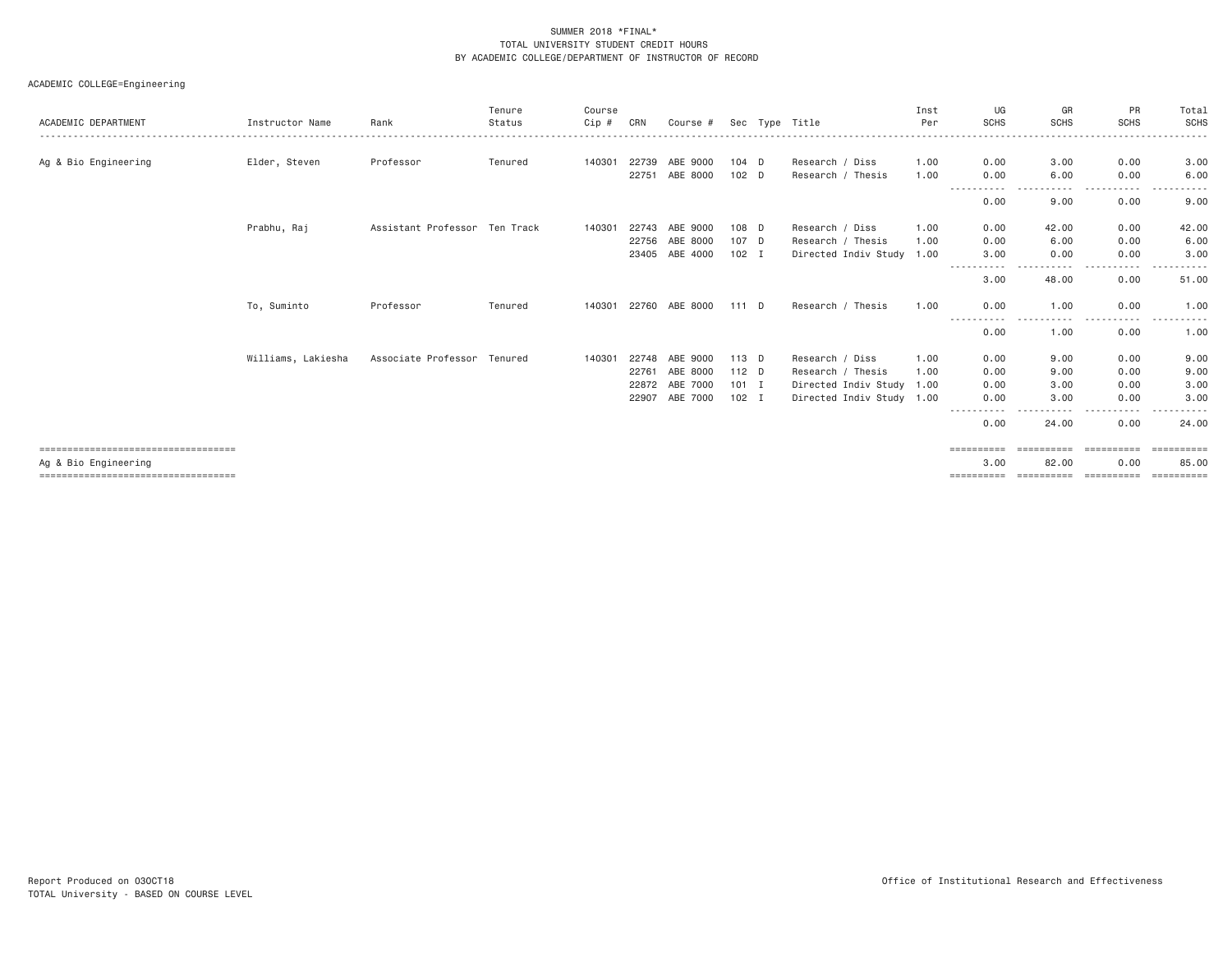## ACADEMIC COLLEGE=Engineering

| ACADEMIC DEPARTMENT               | Instructor Name                                   | Rank                          | Tenure<br>Status | Course<br>Cip # | CRN   | Course #             |         |     | Sec Type Title            | Inst<br>Per<br><u> - - - - - - - - - -</u> | UG<br><b>SCHS</b>                                                                                                                                                                                               | GR<br><b>SCHS</b>                                                                                                                                             | PR<br><b>SCHS</b>     | Total<br><b>SCHS</b><br>ه د د د د |
|-----------------------------------|---------------------------------------------------|-------------------------------|------------------|-----------------|-------|----------------------|---------|-----|---------------------------|--------------------------------------------|-----------------------------------------------------------------------------------------------------------------------------------------------------------------------------------------------------------------|---------------------------------------------------------------------------------------------------------------------------------------------------------------|-----------------------|-----------------------------------|
| Civil & Environmental Engineering | Freyne, Seamus                                    | Associate Professor Tenured   |                  | 140801          | 20186 | CE 4973              | 51      | C   | Concrete Structures       | 1,00                                       | 69.00                                                                                                                                                                                                           | 0.00                                                                                                                                                          | 0.00                  | 69.00                             |
|                                   |                                                   |                               |                  |                 | 22039 | CE 8000              | 501 D   |     | Research / Thesis         | 1.00                                       | 0.00<br><u>.</u>                                                                                                                                                                                                | 2.00<br>.                                                                                                                                                     | 0.00<br>.             | 2.00<br>.                         |
|                                   |                                                   |                               |                  |                 |       |                      |         |     |                           |                                            | 69.00                                                                                                                                                                                                           | 2.00                                                                                                                                                          | 0.00                  | 71.00                             |
|                                   | Gude, Veera                                       | Associate Professor Ten Track |                  | 140801          | 22052 | CE 9000              | 502 D   |     | Research / Diss           | 1.00                                       | 0.00                                                                                                                                                                                                            | 3.00                                                                                                                                                          | 0.00                  | 3.00                              |
|                                   |                                                   |                               |                  |                 | 22982 | CE 7000              | 503 I   |     | Directed Indiv Study      | 1.00                                       | 0.00                                                                                                                                                                                                            | 3.00                                                                                                                                                          | 0.00                  | 3.00                              |
|                                   |                                                   |                               |                  |                 | 23281 | CE 9000              | 102 D   |     | Research / Diss           | 1.00                                       | 0.00<br>.                                                                                                                                                                                                       | 3.00<br>----                                                                                                                                                  | 0.00<br>$\frac{1}{2}$ | 3.00<br>$- - - - -$               |
|                                   |                                                   |                               |                  |                 |       |                      |         |     |                           |                                            | 0.00                                                                                                                                                                                                            | 9.00                                                                                                                                                          | 0.00                  | 9.00                              |
|                                   | Gullett, Philip                                   | Associate Professor Tenured   |                  |                 |       | 140803 20185 CE 3603 | 01      | C   | Structural Mech           | 1.00                                       | 108.00                                                                                                                                                                                                          | 0.00                                                                                                                                                          | 0.00                  | 108.00<br>.                       |
|                                   |                                                   |                               |                  |                 |       |                      |         |     |                           |                                            | 108.00                                                                                                                                                                                                          | 0.00                                                                                                                                                          | 0.00                  | 108.00                            |
|                                   | Howard, Isaac                                     | Professor                     | Tenured          | 140801          | 22043 | CE 8000              | 504 D   |     | Research / Thesis         | 1.00                                       | 0.00                                                                                                                                                                                                            | 2.00                                                                                                                                                          | 0.00                  | 2.00                              |
|                                   |                                                   |                               |                  |                 | 22054 | CE 9000              | 504 D   |     | Research / Diss           | 1.00                                       | 0.00                                                                                                                                                                                                            | 11.00                                                                                                                                                         | 0.00                  | 11.00                             |
|                                   |                                                   |                               |                  |                 | 22782 | CE 7000              | 502 I   |     | Directed Indiv Study      | 1.00                                       | 0.00                                                                                                                                                                                                            | 3.00                                                                                                                                                          | 0.00                  | 3.00                              |
|                                   |                                                   |                               |                  |                 | 23041 | CE 9000              | 101 D   |     | Research / Diss           | 1.00                                       | 0.00                                                                                                                                                                                                            | 7.00                                                                                                                                                          | 0.00                  | 7.00                              |
|                                   |                                                   |                               |                  |                 | 23046 | CE 8000              | 101 D   |     | Research / Thesis         | 1.00                                       | 0.00                                                                                                                                                                                                            | 13.00                                                                                                                                                         | 0.00                  | 13.00                             |
|                                   |                                                   |                               |                  |                 | 23376 | CE 7000              | 504 I   |     | Directed Indiv Study 1.00 |                                            | 0.00<br>.                                                                                                                                                                                                       | 3.00<br>.                                                                                                                                                     | 0.00<br>$- - - -$     | 3.00<br>$- - - - -$               |
|                                   |                                                   |                               |                  |                 |       |                      |         |     |                           |                                            | 0.00                                                                                                                                                                                                            | 39.00                                                                                                                                                         | 0.00                  | 39.00                             |
|                                   | Li, Pengfei                                       | Assistant Professor Ten Track |                  |                 |       | 140801 23456 CE 9000 | $104$ D |     | Research / Diss           | 1.00                                       | 0.00<br>$\sim$ $\sim$ $\sim$<br>$\frac{1}{2} \left( \frac{1}{2} \right) \left( \frac{1}{2} \right) \left( \frac{1}{2} \right) \left( \frac{1}{2} \right) \left( \frac{1}{2} \right) \left( \frac{1}{2} \right)$ | 12.00<br>$\frac{1}{2} \left( \frac{1}{2} \right) \left( \frac{1}{2} \right) \left( \frac{1}{2} \right) \left( \frac{1}{2} \right) \left( \frac{1}{2} \right)$ | 0.00<br>.             | 12.00<br>.                        |
|                                   |                                                   |                               |                  |                 |       |                      |         |     |                           |                                            | 0.00                                                                                                                                                                                                            | 12.00                                                                                                                                                         | 0.00                  | 12.00                             |
|                                   | Magbanua, Benjamin                                | Associate Professor Tenured   |                  |                 |       | 140801 21661 CE 3823 | 51      | C   | Environmental Engr        | 1.00                                       | 27.00                                                                                                                                                                                                           | 0.00                                                                                                                                                          | 0.00                  | 27.00                             |
|                                   |                                                   |                               |                  |                 |       |                      |         |     |                           |                                            | .<br>27.00                                                                                                                                                                                                      | . <i>. .</i><br>0.00                                                                                                                                          | .<br>0.00             | .<br>27.00                        |
|                                   | Ortega Achury, Sandr Non-Faculty                  |                               | Not Applicable   | 140805 21660    |       | CE 3801              | 51      | - L | Env./Wtr.Res.Engr.I       | 1.00                                       | 7.00                                                                                                                                                                                                            | 0.00                                                                                                                                                          | 0.00                  | 7.00                              |
|                                   |                                                   |                               |                  |                 |       |                      |         |     |                           |                                            | .<br>7.00                                                                                                                                                                                                       | .<br>0.00                                                                                                                                                     | .<br>0.00             | $    -$<br>7.00                   |
|                                   | Ramirez Avila, John Assistant Professor Ten Track |                               |                  | 140801          | 22058 | CE 9000              | 508 D   |     | Research / Diss           | 1.00                                       | 0.00                                                                                                                                                                                                            | 3.00                                                                                                                                                          | 0.00                  | 3.00                              |
|                                   |                                                   |                               |                  |                 | 23396 | CE 7000              | 505     | I   | Directed Indiv Study      | 1.00                                       | 0.00                                                                                                                                                                                                            | 3.00                                                                                                                                                          | 0.00                  | 3.00                              |
|                                   |                                                   |                               |                  |                 | 23521 | CE 9000              | 51      | D   | Research / Diss           | 1.00                                       | 0.00                                                                                                                                                                                                            | 6.00                                                                                                                                                          | 0.00                  | 6.00                              |
|                                   |                                                   |                               |                  |                 | 23522 | CE 8000              | 51      | D   | Research / Thesis         | 1.00                                       | 0.00                                                                                                                                                                                                            | 6,00                                                                                                                                                          | 0.00                  | 6.00                              |
|                                   |                                                   |                               |                  | 140805 21663    |       | CE 8593              | 51      | C   | Environmental Hydrol 1.00 |                                            | 0.00                                                                                                                                                                                                            | 12.00                                                                                                                                                         | 0.00                  | 12.00                             |
|                                   |                                                   |                               |                  |                 | 22783 | CE 8593              | 551 C   |     | Environmental Hydrol 1.00 |                                            | 0.00<br>.                                                                                                                                                                                                       | 12.00<br>.                                                                                                                                                    | 0.00<br>.             | 12.00<br>.                        |
|                                   |                                                   |                               |                  |                 |       |                      |         |     |                           |                                            | 0.00                                                                                                                                                                                                            | 42.00                                                                                                                                                         | 0.00                  | 42.00                             |
|                                   | Savant, Gaurav                                    | Non-Employee                  | Not Applicable   |                 |       | 140805 21786 CE 8543 | 501 C   |     | Tidal Hydraulics          | 1.00                                       | 0.00                                                                                                                                                                                                            | 18.00                                                                                                                                                         | 0.00                  | 18.00                             |
|                                   |                                                   |                               |                  |                 |       |                      |         |     |                           |                                            | 0.00                                                                                                                                                                                                            | 18.00                                                                                                                                                         | 0.00                  | 18.00                             |
|                                   | Taylor, Oliver-Denzi Non-Employee                 |                               | Not Applicable   |                 |       | 140801 22605 CE 8423 | 551 C   |     | Geotech Earthquake E 1.00 |                                            | 0.00                                                                                                                                                                                                            | 15.00                                                                                                                                                         | 0.00                  | 15.00                             |
|                                   |                                                   |                               |                  |                 |       |                      |         |     |                           |                                            | 0.00                                                                                                                                                                                                            | 15.00                                                                                                                                                         | 0.00                  | والمستحدث<br>15.00                |
|                                   | Truax, Dennis                                     | Professor                     | Tenured          |                 |       | 140801 21818 CE 4000 | $101$ I |     | Directed Indiv Study 1.00 |                                            | 3,00                                                                                                                                                                                                            | 0.00                                                                                                                                                          | 0.00                  | 3.00                              |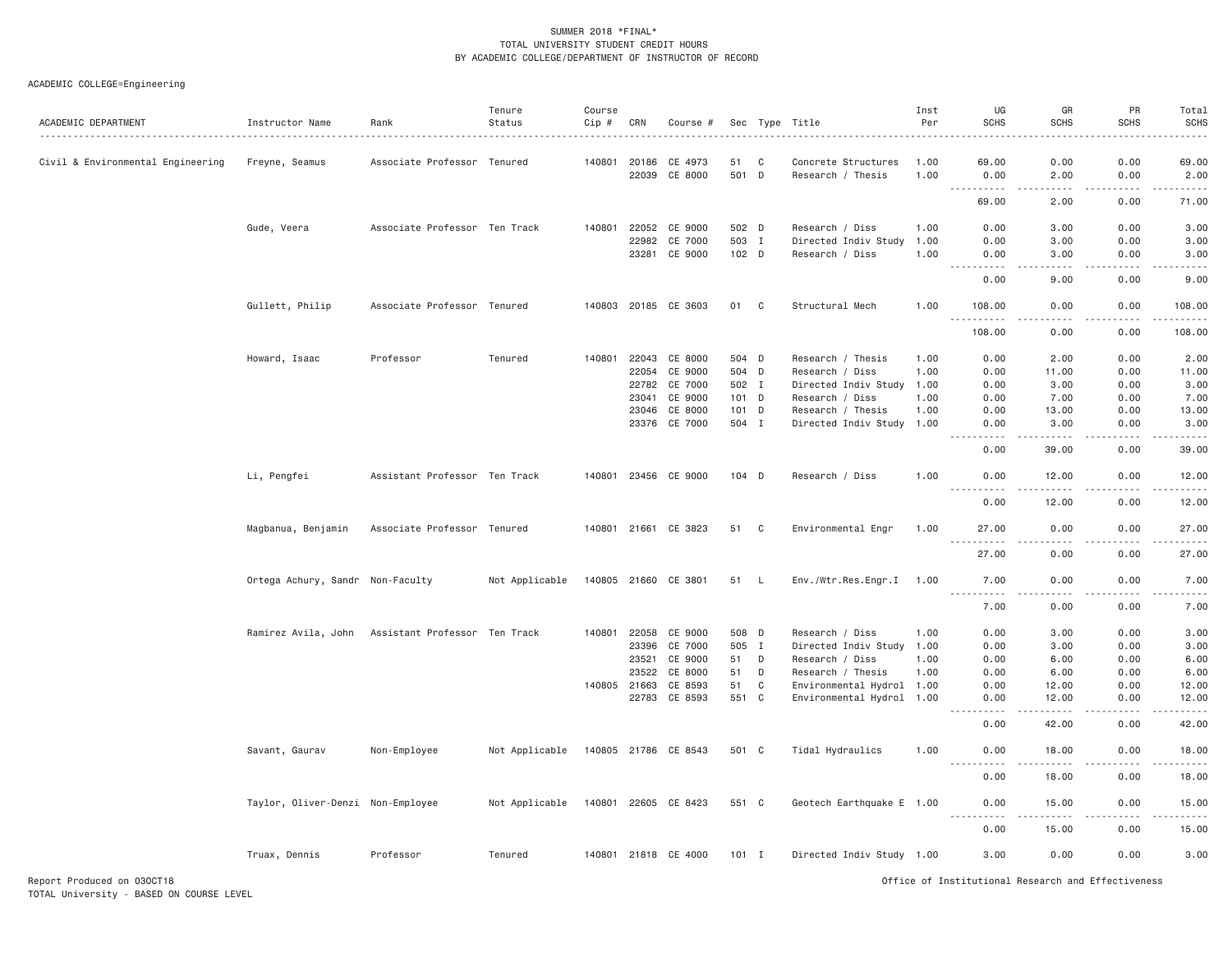| ACADEMIC DEPARTMENT                  | Instructor Name     | Rank                          | Tenure<br>Status | Course<br>Cip # | CRN   | Course #      |       | Sec Type Title            | Inst<br>Per | UG<br><b>SCHS</b>   | GR<br><b>SCHS</b>    | <b>PR</b><br><b>SCHS</b> | Total<br>SCHS |
|--------------------------------------|---------------------|-------------------------------|------------------|-----------------|-------|---------------|-------|---------------------------|-------------|---------------------|----------------------|--------------------------|---------------|
|                                      |                     |                               |                  |                 |       |               |       |                           |             |                     |                      |                          |               |
|                                      |                     |                               |                  |                 |       |               |       |                           |             | 3.00                | 0.00                 | 0.00                     | 3.00          |
| Civil & Environmental Engineering    | Vahedifard, Farshid | Associate Professor Ten Track |                  | 140801          | 22060 | CE 9000       | 510 D | Research / Diss           | 1.00        | 0.00                | 3.00                 | 0.00                     | 3.00          |
|                                      |                     |                               |                  |                 |       | 23290 CE 9000 | 103 D | Research / Diss           | 1.00        | 0.00                | 19,00                | 0.00                     | 19.00         |
|                                      |                     |                               |                  |                 | 23309 | CE 8000       | 103 D | Research / Thesis         | 1.00        | 0.00                | 1.00                 | 0.00                     | 1.00          |
|                                      |                     |                               |                  |                 |       |               |       |                           |             | 0.00                | 23.00                | 0.00                     | 23.00         |
|                                      | Zhang, Li           | Associate Professor Tenured   |                  | 140801          | 22050 | CE 8000       | 511 D | Research / Thesis         | 1.00        | 0.00                | 3.00                 | 0.00                     | 3.00          |
|                                      |                     |                               |                  |                 | 22061 | CE 9000       | 511 D | Research / Diss           | 1.00        | 0.00                | 1.00                 | 0.00                     | 1.00          |
|                                      |                     |                               |                  |                 | 22645 | CE 7000       | 501 I | Directed Indiv Study 1.00 |             | 0.00                | 3.00                 | 0.00                     | 3.00          |
|                                      |                     |                               |                  |                 | 23306 | CE 8000       | 102 D | Research / Thesis         | 1.00        | 0.00                | 2.00                 | 0.00                     | 2.00          |
|                                      |                     |                               |                  |                 | 23523 | CE 7000       | 51 I  | Directed Indiv Study 1.00 |             | 0.00                | 2.00                 | 0.00                     | 2,00          |
|                                      |                     |                               |                  |                 |       |               |       |                           |             | -----------<br>0.00 | -----------<br>11.00 | .<br>0.00                | .<br>11.00    |
| ==================================== |                     |                               |                  |                 |       |               |       |                           |             |                     | ==========           | ==========               |               |
| Civil & Environmental Engineering    |                     |                               |                  |                 |       |               |       |                           |             | 214,00              | 171.00               | 0.00                     | 385,00        |
| ==================================== |                     |                               |                  |                 |       |               |       |                           |             | ==========          | ==========           | ==========               | ==========    |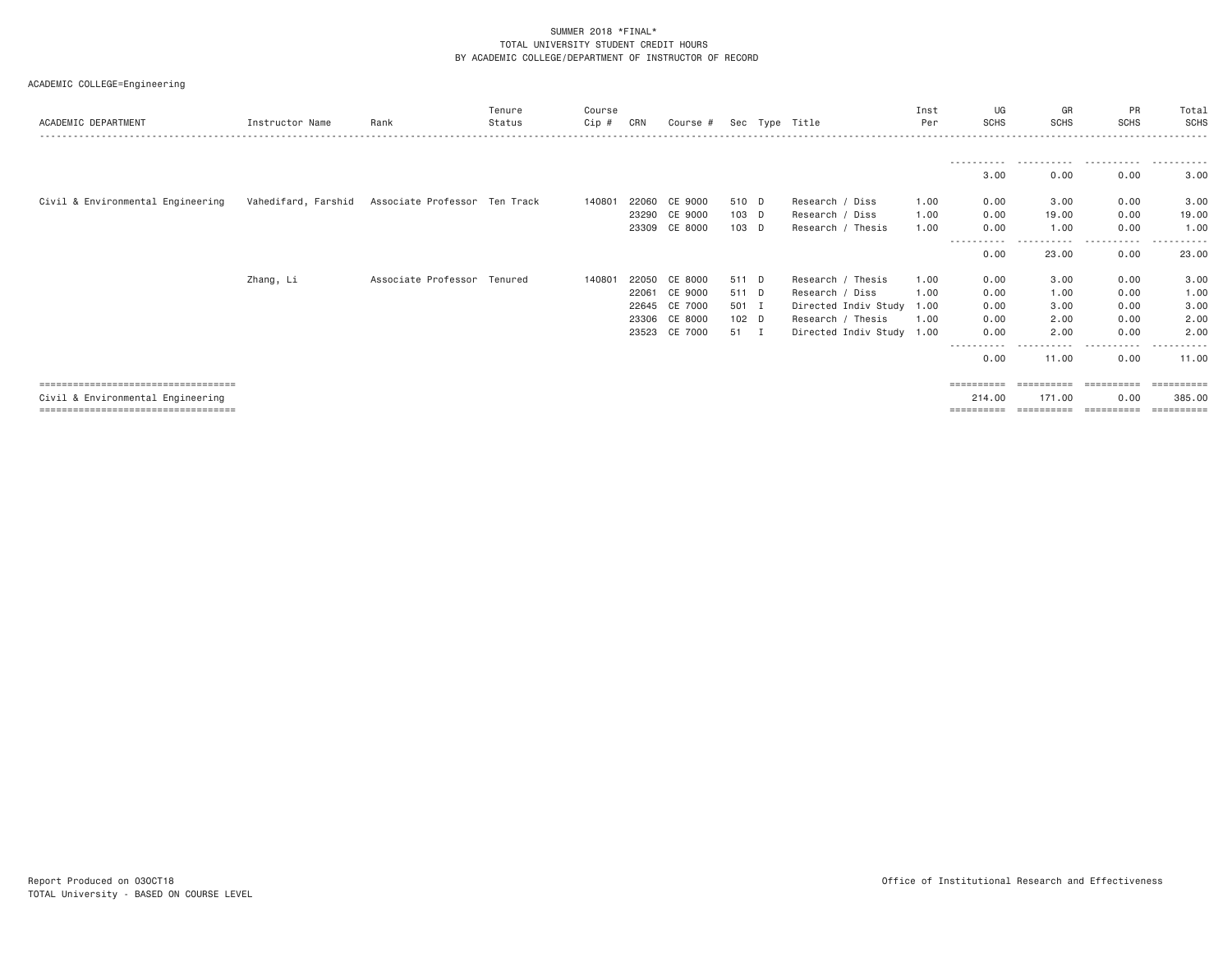## ACADEMIC COLLEGE=Engineering

| ACADEMIC DEPARTMENT            | Instructor Name<br>.                               | Rank                              | Tenure<br>Status | Course<br>Cip # | CRN   | Course #              |         |   | Sec Type Title            | Inst<br>Per | UG<br><b>SCHS</b>                                                                                                                                                        | GR<br><b>SCHS</b> | PR<br><b>SCHS</b>            | Total<br><b>SCHS</b>                                                                                                                                         |
|--------------------------------|----------------------------------------------------|-----------------------------------|------------------|-----------------|-------|-----------------------|---------|---|---------------------------|-------------|--------------------------------------------------------------------------------------------------------------------------------------------------------------------------|-------------------|------------------------------|--------------------------------------------------------------------------------------------------------------------------------------------------------------|
| Computer Science & Engineering | Abdoulahi, Ibrahim                                 | Grad Teach Assist                 | Not Applicable   | 110201 21665    |       | CSE 2813              | 101 C   |   | Discrete Structures       | 1.00        | 21.00<br>$- - -$<br>.                                                                                                                                                    | 0.00<br>.         | 0.00<br>.                    | 21.00<br>.                                                                                                                                                   |
|                                |                                                    |                                   |                  |                 |       |                       |         |   |                           |             | 21.00                                                                                                                                                                    | 0.00              | 0.00                         | 21.00                                                                                                                                                        |
|                                | Archibald, Christoph Assistant Professor Ten Track |                                   |                  | 110101          | 22317 | CSE 8000              | $101$ D |   | Research / Thesis         | 1.00        | 0.00                                                                                                                                                                     | 6.00              | 0.00                         | 6.00                                                                                                                                                         |
|                                |                                                    |                                   |                  |                 | 22333 | CSE 9000              | 101 D   |   | Research/Diss             | 1.00        | 0.00                                                                                                                                                                     | 24.00             | 0.00                         | 24.00                                                                                                                                                        |
|                                |                                                    |                                   |                  |                 | 23354 | CSE 7000              | 501 I   |   | Directed Indiv Study      | 1.00        | 0.00<br>$2 - 2 - 2 - 2$                                                                                                                                                  | 3.00<br>.         | 0.00<br>.                    | 3.00<br>$    -$                                                                                                                                              |
|                                |                                                    |                                   |                  |                 |       |                       |         |   |                           |             | 0.00                                                                                                                                                                     | 33.00             | 0.00                         | 33.00                                                                                                                                                        |
|                                | Bethel, Cindy                                      | Associate Professor Tenured       |                  | 110101          | 22319 | CSE 8000              | 103 D   |   | Research / Thesis         | 1.00        | 0.00                                                                                                                                                                     | 9.00              | 0.00                         | 9.00                                                                                                                                                         |
|                                |                                                    |                                   |                  |                 | 22335 | CSE 9000              | 103 D   |   | Research/Diss             | 1.00        | 0.00                                                                                                                                                                     | 6.00              | 0.00                         | 6.00                                                                                                                                                         |
|                                |                                                    |                                   |                  |                 | 23401 | CSE 7000              | 103 I   |   | Directed Indiv Study      | 1.00        | 0.00<br>.                                                                                                                                                                | 3.00<br>.         | 0.00<br>.                    | 3.00<br>$\frac{1}{2} \left( \frac{1}{2} \right) \left( \frac{1}{2} \right) \left( \frac{1}{2} \right) \left( \frac{1}{2} \right) \left( \frac{1}{2} \right)$ |
|                                |                                                    |                                   |                  |                 |       |                       |         |   |                           |             | 0.00                                                                                                                                                                     | 18.00             | 0.00                         | 18.00                                                                                                                                                        |
|                                | Bhowmik, Tanmay                                    | Assistant Professor Ten Track     |                  |                 |       | 110101 22320 CSE 8000 | $104$ D |   | Research / Thesis         | 1.00        | 0.00                                                                                                                                                                     | 18.00             | 0.00                         | 18.00                                                                                                                                                        |
|                                |                                                    |                                   |                  |                 |       |                       |         |   |                           |             | $\sim$ $\sim$ $\sim$<br>0.00                                                                                                                                             | 18.00             | $\sim$ $\sim$ $\sim$<br>0.00 | $   -$<br>18.00                                                                                                                                              |
|                                | Hansen, Eric                                       | Associate Professor Tenured       |                  |                 |       | 110101 22338 CSE 9000 | 106 D   |   | Research/Diss             | 1.00        | 0.00                                                                                                                                                                     | 9.00              | 0.00                         | 9,00                                                                                                                                                         |
|                                |                                                    |                                   |                  |                 |       |                       |         |   |                           |             | 0.00                                                                                                                                                                     | 9.00              | 0.00                         | 9.00                                                                                                                                                         |
|                                | Iannucci, Stefano                                  | Assistant Professor Ten Track     |                  |                 |       | 110101 23439 CSE 7000 | 105 I   |   | Directed Indiv Study 1.00 |             | 0.00<br>.                                                                                                                                                                | 3.00<br>د د د د   | 0.00<br>.                    | 3.00<br>$- - - - -$                                                                                                                                          |
|                                |                                                    |                                   |                  |                 |       |                       |         |   |                           |             | 0.00                                                                                                                                                                     | 3.00              | 0.00                         | 3.00                                                                                                                                                         |
|                                | Jankun-Kelly, Monika Lecturer                      |                                   | Non-Ten Track    | 110201 21664    |       | CSE 1284              | 101 B   |   | Intro Comp Prog           | 1.00        | 36.00<br>.                                                                                                                                                               | 0.00<br>$- - -$   | 0.00<br>د د د د              | 36.00<br>.                                                                                                                                                   |
|                                |                                                    |                                   |                  |                 |       |                       |         |   |                           |             | 36.00                                                                                                                                                                    | 0.00              | 0.00                         | 36.00                                                                                                                                                        |
|                                | Jankun-Kelly, T.                                   | Associate Professor Tenured       |                  | 110101          | 22340 | CSE 9000              | 108 D   |   | Research/Diss             | 1.00        | 0.00                                                                                                                                                                     | 1.00              | 0.00                         | 1.00                                                                                                                                                         |
|                                |                                                    |                                   |                  | 110201          | 20310 | CSE 2383              | 101 C   |   | Data Struc & Anal of 1.00 |             | 75.00                                                                                                                                                                    | 0.00              | 0.00                         | 75.00                                                                                                                                                        |
|                                |                                                    |                                   |                  |                 |       |                       |         |   |                           |             | 75.00                                                                                                                                                                    | 1,00              | 0.00                         | $    -$<br>76.00                                                                                                                                             |
|                                |                                                    |                                   |                  |                 |       |                       |         |   |                           |             |                                                                                                                                                                          |                   |                              |                                                                                                                                                              |
|                                | Lee, Sarah                                         | Clinical Assist Pro Non-Ten Track |                  | 110101 23298    |       | CSE 4000              | $101$ I |   | Directed Indiv Study 1.00 |             | 3.00<br>$\frac{1}{2}$                                                                                                                                                    | 0.00              | 0.00                         | 3.00<br>$\frac{1}{2}$                                                                                                                                        |
|                                |                                                    |                                   |                  |                 |       |                       |         |   |                           |             | 3.00                                                                                                                                                                     | 0.00              | 0.00                         | 3.00                                                                                                                                                         |
|                                | Luke, Edward                                       | Professor                         | Tenured          | 140201          | 22535 | ASE 9000              | 109 D   |   | Research/Diss             | 1.00        | 0.00                                                                                                                                                                     | 6.00              | 0.00                         | 6.00                                                                                                                                                         |
|                                |                                                    |                                   |                  | 309999          | 23299 | <b>CME 9000</b>       | 104 D   |   | Research/Dis              | 1.00        | 0.00                                                                                                                                                                     | 6.00              | 0.00                         | 6.00                                                                                                                                                         |
|                                |                                                    |                                   |                  |                 | 23300 | <b>CME 9000</b>       | 04      | D | Research/Dis              | 1.00        | 0.00<br>$\frac{1}{2} \left( \frac{1}{2} \right) \left( \frac{1}{2} \right) \left( \frac{1}{2} \right) \left( \frac{1}{2} \right) \left( \frac{1}{2} \right)$<br>$\cdots$ | 6.00<br>.         | 0.00<br>.                    | 6.00<br>$\sim$ $\sim$ $\sim$ $\sim$ $\sim$                                                                                                                   |
|                                |                                                    |                                   |                  |                 |       |                       |         |   |                           |             | 0.00                                                                                                                                                                     | 18.00             | 0.00                         | 18.00                                                                                                                                                        |
|                                | McDaniel, Christophe Student Worker                |                                   | Not Applicable   | 110201          | 20304 | CSE 1233              | 01      | C | Cmptr Prog-C              | 1.00        | 33.00                                                                                                                                                                    | 0.00              | 0.00                         | 33.00                                                                                                                                                        |
|                                |                                                    |                                   |                  |                 | 20307 | CSE 1384              | 101 C   |   | Intermed Comp Prog        | 1.00        | 44.00                                                                                                                                                                    | 0.00              | 0.00                         | 44.00                                                                                                                                                        |
|                                |                                                    |                                   |                  |                 | 20308 | CSE 1384              | 102 K   |   | Intermed Comp Prog        | 1.00        | 0.00<br>$  -$<br>.                                                                                                                                                       | 0.00<br>$- - - -$ | 0.00<br>.                    | 0.00<br>.                                                                                                                                                    |
|                                |                                                    |                                   |                  |                 |       |                       |         |   |                           |             | 77.00                                                                                                                                                                    | 0.00              | 0.00                         | 77.00                                                                                                                                                        |
|                                | Perkins, Andy                                      | Associate Professor Tenured       |                  |                 |       | 110101 20312 CSE 3813 | 101 C   |   | Intro to Formal Lang 1.00 |             | 39.00                                                                                                                                                                    | 0.00              | 0.00                         | 39.00                                                                                                                                                        |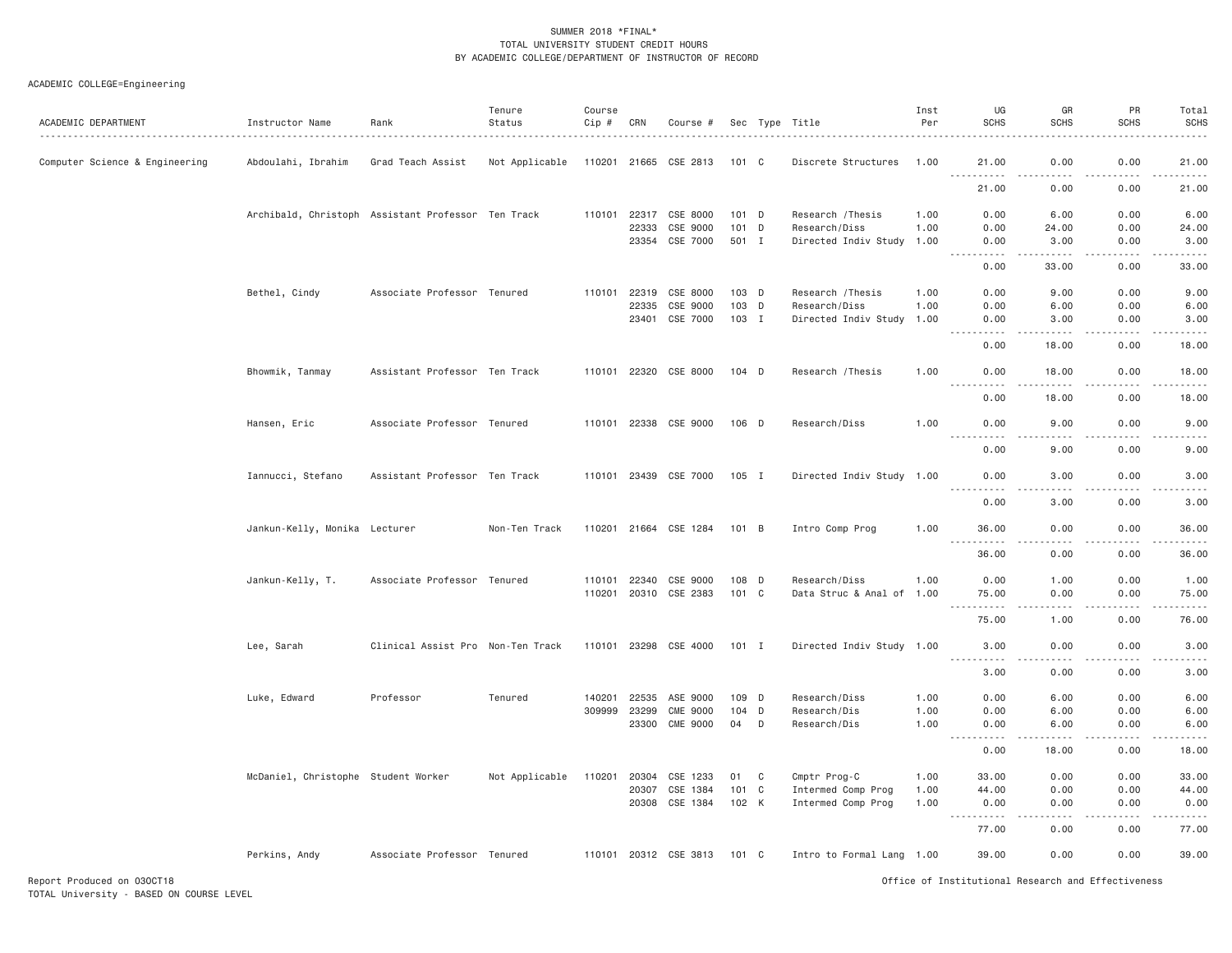|                                                                        |                 |                                                  | Tenure  | Course                |       |                       |         |                           | Inst | UG                       | GR                         | PR                                                                                                                             | Total            |
|------------------------------------------------------------------------|-----------------|--------------------------------------------------|---------|-----------------------|-------|-----------------------|---------|---------------------------|------|--------------------------|----------------------------|--------------------------------------------------------------------------------------------------------------------------------|------------------|
| <b>ACADEMIC DEPARTMENT</b>                                             | Instructor Name | Rank                                             | Status  | Cip #<br>. <b>.</b> . | CRN   | Course #              |         | Sec Type Title            | Per  | <b>SCHS</b><br><u>.</u>  | <b>SCHS</b><br>.           | <b>SCHS</b>                                                                                                                    | <b>SCHS</b><br>. |
| Computer Science & Engineering                                         | Perkins, Andy   | Associate Professor Tenured                      |         | 110101                | 22343 | CSE 9000              | $111$ D | Research/Diss             | 1.00 | 0.00                     | 6.00                       | 0.00                                                                                                                           | 6.00             |
|                                                                        |                 |                                                  |         |                       |       | 23435 CSE 7000        | $104$ I | Directed Indiv Study 1.00 |      | 0.00                     | 3,00                       | 0.00                                                                                                                           | 3.00             |
|                                                                        |                 |                                                  |         |                       |       |                       |         |                           |      | .<br>39.00               | $- - - -$<br>9.00          | -----<br>$\cdots$<br>0.00                                                                                                      | .<br>48.00       |
|                                                                        |                 | Ramkumar, Mahalingam Associate Professor Tenured |         |                       |       | 110101 22344 CSE 9000 | 112 D   | Research/Diss             | 1.00 | 0.00                     | 6.00                       | 0.00                                                                                                                           | 6.00             |
|                                                                        |                 |                                                  |         |                       |       |                       |         |                           |      | 0.00                     | 6.00                       | 0.00                                                                                                                           | 6.00             |
|                                                                        | Swan, John      | Professor                                        | Tenured | 110101                | 20321 | CSE 8080              | $116$ I | Directed Project Cs       | 1.00 | 0.00                     | 3,00                       | 0.00                                                                                                                           | 3.00             |
|                                                                        |                 |                                                  |         |                       | 22329 | CSE 8000              | 113 D   | Research / Thesis         | 1.00 | 0.00                     | 15.00                      | 0.00                                                                                                                           | 15.00            |
|                                                                        |                 |                                                  |         |                       | 22345 | CSE 9000              | 113 D   | Research/Diss             | 1.00 | 0.00                     | 6.00                       | 0.00                                                                                                                           | 6.00             |
|                                                                        |                 |                                                  |         |                       | 23444 | CSE 7000              | 106 I   | Directed Indiv Study 1.00 |      | 0.00                     | 3,00                       | 0.00                                                                                                                           | 3.00             |
|                                                                        |                 |                                                  |         |                       | 23457 | CSE 7000              | 107 I   | Directed Indiv Study 1.00 |      | 0.00<br>$\cdots$<br>---- | 3.00<br>----               | 0.00<br>$\frac{1}{2}$                                                                                                          | 3.00<br>-----    |
|                                                                        |                 |                                                  |         |                       |       |                       |         |                           |      | 0.00                     | 30.00                      | 0.00                                                                                                                           | 30.00            |
|                                                                        | Williams, Byron | Assistant Professor Tenured                      |         | 110101                | 22346 | CSE 9000              | 114 D   | Research/Diss             | 1.00 | 0.00                     | 9.00                       | 0.00                                                                                                                           | 9.00             |
|                                                                        |                 |                                                  |         |                       | 23400 | CSE 7000              | $102$ I | Directed Indiv Study      | 1.00 | 0.00                     | 3.00                       | 0.00                                                                                                                           | 3.00             |
|                                                                        |                 |                                                  |         |                       | 23421 | CSE 9000              | 01 D    | Research/Diss             | 1.00 | 0.00                     | 3.00                       | 0.00                                                                                                                           | 3.00             |
|                                                                        |                 |                                                  |         |                       |       |                       |         |                           |      | ------<br>.<br>0.00      | ----<br>15.00              | .<br>0.00                                                                                                                      | 15.00            |
|                                                                        | Young, Maxwell  | Assistant Professor Ten Track                    |         |                       |       | 110101 22347 CSE 9000 | 115 D   | Research/Diss             | 1.00 | 0.00                     | 6.00                       | 0.00                                                                                                                           | 6.00             |
|                                                                        |                 |                                                  |         |                       |       |                       |         |                           |      | -----------<br>0.00      | $- - - -$<br>6.00          | .<br>0.00                                                                                                                      | 6.00             |
|                                                                        | Zhang, Song     | Associate Professor Tenured                      |         | 110101                | 22332 | CSE 8000              | 116 D   | Research / Thesis         | 1.00 | 0.00                     | 12.00                      | 0.00                                                                                                                           | 12.00            |
|                                                                        |                 |                                                  |         |                       |       | 22348 CSE 9000        | 116 D   | Research/Diss             | 1.00 | 0.00                     | 6.00                       | 0.00                                                                                                                           | 6.00             |
|                                                                        |                 |                                                  |         |                       |       |                       |         |                           |      |                          | $\cdots$                   | .<br>$\frac{1}{2} \left( \frac{1}{2} \right) \left( \frac{1}{2} \right) \left( \frac{1}{2} \right) \left( \frac{1}{2} \right)$ | .                |
|                                                                        |                 |                                                  |         |                       |       |                       |         |                           |      | 0.00                     | 18.00                      | 0.00                                                                                                                           | 18.00            |
| ====================================<br>Computer Science & Engineering |                 |                                                  |         |                       |       |                       |         |                           |      | ==========<br>251.00     | <b>EBBERSBER</b><br>184.00 | seesseesse<br>0.00                                                                                                             | 435.00           |
| ----------------------------------                                     |                 |                                                  |         |                       |       |                       |         |                           |      |                          |                            |                                                                                                                                |                  |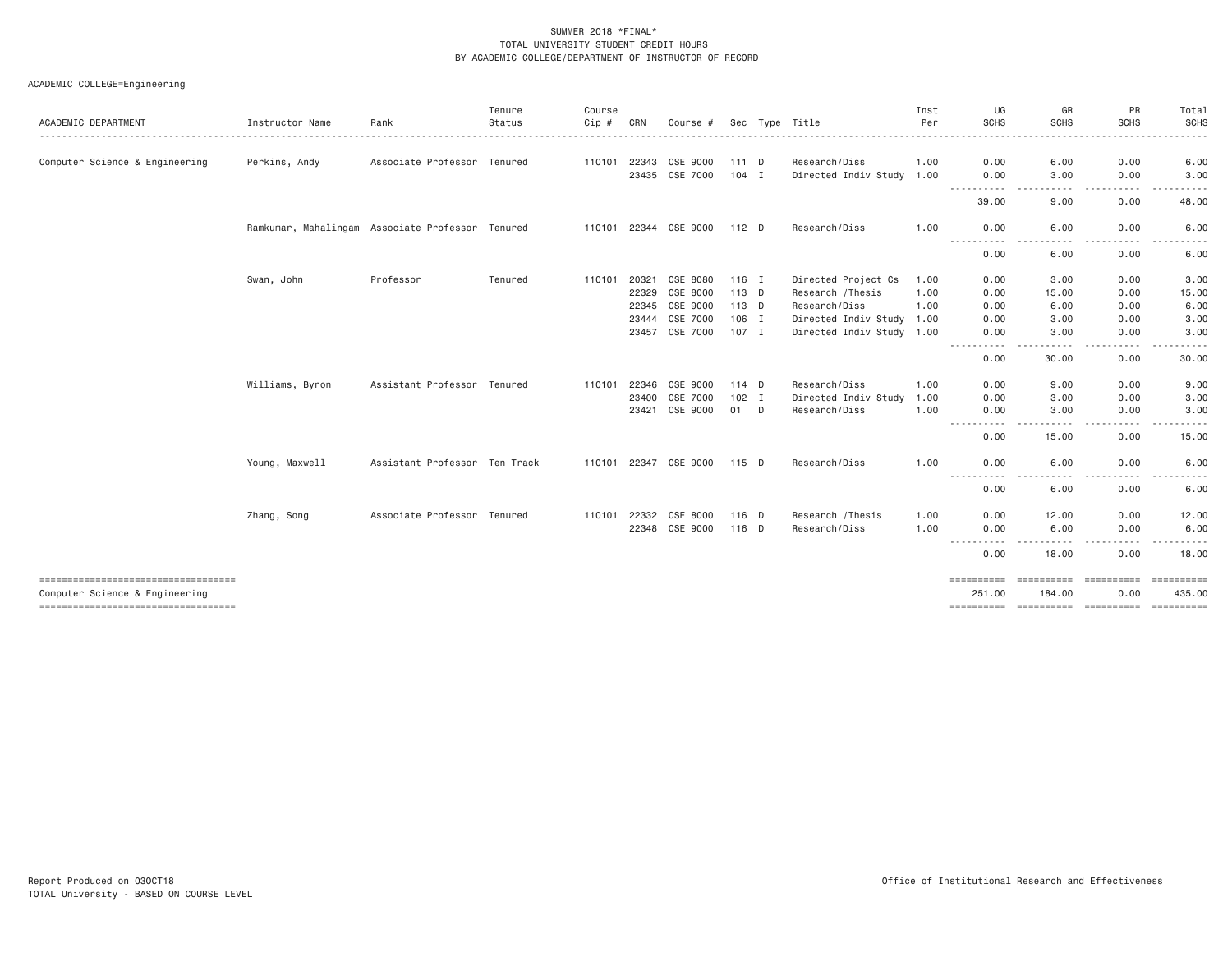| 0.00<br>25.00<br>Electrical & Computer Engineering<br>Ball, John<br>Assistant Professor Ten Track<br>141001<br>22809<br>ECE 9000<br>103 D<br>1.00<br>0.00<br>25.00<br>Research/Diss<br>103 D<br>22817<br>ECE 8000<br>Research/Thesis<br>1.00<br>0.00<br>24.00<br>0.00<br>24.00<br>22913<br>ECE 7000<br>$101$ I<br>Directed Indiv Study 1.00<br>0.00<br>3.00<br>0.00<br>3.00<br>22915 ECE 7000<br>103 I<br>Directed Indiv Study 1.00<br>3.00<br>0.00<br>3.00<br>0.00<br>$\sim$ $\sim$ $\sim$<br>.<br>0.00<br>55.00<br>0.00<br>55.00<br>Adv Electronic Circu 1.00<br>Dabbiru, Lalitha<br>Non-Faculty<br>Not Applicable<br>141001<br>20419<br>ECE 3434<br>04<br>C<br>24.00<br>0.00<br>0.00<br>24.00<br>05<br>K<br>Adv Electronic Circu 1.00<br>20420<br>ECE 3434<br>0.00<br>0.00<br>0.00<br>0.00<br>20422<br>ECE 3443<br>51<br>$\mathbf{C}$<br>Signals and Systems<br>18.00<br>0.00<br>0.00<br>18.00<br>1.00<br>.<br>$\frac{1}{2}$<br>$    -$<br>$\frac{1}{2}$<br>42.00<br>0.00<br>0.00<br>42.00<br>0.00<br>Du, Qian<br>Professor<br>Tenured<br>141001 22811<br>ECE 9000<br>105 D<br>Research/Diss<br>1.00<br>0.00<br>24.00<br>24.00<br>ECE 9000<br>503 D<br>22978<br>Research/Diss<br>1,00<br>0.00<br>6.00<br>0.00<br>6,00<br>$\frac{1}{2}$<br>30.00<br>0.00<br>30.00<br>0.00<br>Follett, Randolph<br>Associate Professor Tenured<br>141001 20415 ECE 3413<br>51<br>C <sub>1</sub><br>Intro to Electronic<br>1,00<br>39.00<br>0.00<br>0.00<br>39.00<br>$\sim$ $\sim$ $\sim$<br>.<br>.<br>$   -$<br>.<br>39.00<br>39.00<br>0.00<br>0.00<br>Fowler, James<br>Professor<br>Tenured<br>141001 22076 ECE 9000<br>501 D<br>Research/Diss<br>1.00<br>0.00<br>3.00<br>0.00<br>3.00<br>22805<br>ECE 8000<br>101<br>D<br>Research/Thesis<br>1.00<br>0.00<br>6.00<br>0.00<br>6.00<br>22807 ECE 9000<br>101 D<br>Research/Diss<br>1.00<br>0.00<br>6.00<br>0.00<br>6.00<br>$\frac{1}{2} \left( \frac{1}{2} \right) \left( \frac{1}{2} \right) \left( \frac{1}{2} \right) \left( \frac{1}{2} \right) \left( \frac{1}{2} \right)$<br>$\frac{1}{2}$<br>.<br>.<br>$\frac{1}{2} \left( \frac{1}{2} \right) \left( \frac{1}{2} \right) \left( \frac{1}{2} \right) \left( \frac{1}{2} \right) \left( \frac{1}{2} \right)$<br>0.00<br>15.00<br>0.00<br>15.00<br>Fu, Yong<br>Associate Professor Tenured<br>141001 22813 ECE 9000<br>107 D<br>Research/Diss<br>1.00<br>0.00<br>0.00<br>6.00<br>6.00<br>.<br>.<br>.<br>المتمامين<br>.<br>0.00<br>6.00<br>0.00<br>6.00<br>ECE 3424<br>Intm Electronic Circ 1.00<br>0.00<br>Iqbal, Umar<br>Non-Employee<br>Not Applicable<br>141001<br>20416<br>53<br>C<br>64.00<br>0.00<br>64.00<br>К<br>20417<br>ECE 3424<br>54<br>Intm Electronic Circ 1.00<br>0.00<br>0.00<br>0.00<br>0.00<br>ECE 3424<br>55<br>К<br>Intm Electronic Circ 1.00<br>0.00<br>0.00<br>0.00<br>20418<br>0.00<br>21668<br>ECE 3313<br>51<br>C<br>Electromagnetics I<br>1.00<br>30.00<br>0.00<br>0.00<br>30.00<br>.<br>د د د د<br>.<br>.<br>$\sim$ $\sim$ $\sim$<br>94.00<br>0.00<br>0.00<br>94.00<br>Jones, Bryan<br>Associate Professor Tenured<br>20425<br>ECE 3724<br>101 C<br>Microprocessors<br>1.00<br>88.00<br>0.00<br>0.00<br>88.00<br>141001<br>ECE 3724<br>102 K<br>20426<br>Microprocessors<br>1.00<br>0.00<br>0.00<br>0.00<br>0.00<br>20428 ECE 3724<br>104 K<br>Microprocessors<br>1.00<br>0.00<br>0.00<br>0.00<br>0.00<br>----<br>.<br>$- - - -$<br>والمستحدث<br>$\sim$ $\sim$ $\sim$<br>88.00<br>0.00<br>0.00<br>88.00<br>1.00<br>0.00<br>Karimi-Ghartemani, M Associate Professor Ten Track<br>141001 22891<br>ECE 9000<br>116 D<br>Research/Diss<br>0.00<br>3.00<br>3.00<br>----<br>0.00<br>3.00<br>0.00<br>3.00<br>Kluss, Joni Viljami Assistant Professor Ten Track<br>Research/Diss<br>0.00<br>24.00<br>141001<br>22815<br>ECE 9000<br>109 D<br>1.00<br>0.00<br>24.00<br>22916<br>ECE 7000<br>$104$ I<br>Directed Indiv Study 1.00<br>0.00<br>3.00<br>0.00<br>3.00<br>ECE 7000<br>22981<br>501 I<br>Directed Indiv Study 1.00<br>0.00<br>3.00<br>0.00<br>3.00 | ACADEMIC DEPARTMENT | Instructor Name | Rank | Tenure<br>Status | Course<br>Cip # | CRN | Course # |  | Sec Type Title | Inst<br>Per | UG<br><b>SCHS</b> | GR<br><b>SCHS</b> | PR<br><b>SCHS</b> | Total<br><b>SCHS</b> |
|----------------------------------------------------------------------------------------------------------------------------------------------------------------------------------------------------------------------------------------------------------------------------------------------------------------------------------------------------------------------------------------------------------------------------------------------------------------------------------------------------------------------------------------------------------------------------------------------------------------------------------------------------------------------------------------------------------------------------------------------------------------------------------------------------------------------------------------------------------------------------------------------------------------------------------------------------------------------------------------------------------------------------------------------------------------------------------------------------------------------------------------------------------------------------------------------------------------------------------------------------------------------------------------------------------------------------------------------------------------------------------------------------------------------------------------------------------------------------------------------------------------------------------------------------------------------------------------------------------------------------------------------------------------------------------------------------------------------------------------------------------------------------------------------------------------------------------------------------------------------------------------------------------------------------------------------------------------------------------------------------------------------------------------------------------------------------------------------------------------------------------------------------------------------------------------------------------------------------------------------------------------------------------------------------------------------------------------------------------------------------------------------------------------------------------------------------------------------------------------------------------------------------------------------------------------------------------------------------------------------------------------------------------------------------------------------------------------------------------------------------------------------------------------------------------------------------------------------------------------------------------------------------------------------------------------------------------------------------------------------------------------------------------------------------------------------------------------------------------------------------------------------------------------------------------------------------------------------------------------------------------------------------------------------------------------------------------------------------------------------------------------------------------------------------------------------------------------------------------------------------------------------------------------------------------------------------------------------------------------------------------------------------------------------------------------------------------------------------------------------------------------------------------------------------------------------------------------------------------------------------------------------------------------------------------------------------------------------|---------------------|-----------------|------|------------------|-----------------|-----|----------|--|----------------|-------------|-------------------|-------------------|-------------------|----------------------|
|                                                                                                                                                                                                                                                                                                                                                                                                                                                                                                                                                                                                                                                                                                                                                                                                                                                                                                                                                                                                                                                                                                                                                                                                                                                                                                                                                                                                                                                                                                                                                                                                                                                                                                                                                                                                                                                                                                                                                                                                                                                                                                                                                                                                                                                                                                                                                                                                                                                                                                                                                                                                                                                                                                                                                                                                                                                                                                                                                                                                                                                                                                                                                                                                                                                                                                                                                                                                                                                                                                                                                                                                                                                                                                                                                                                                                                                                                                                                                                      |                     |                 |      |                  |                 |     |          |  |                |             |                   |                   |                   |                      |
|                                                                                                                                                                                                                                                                                                                                                                                                                                                                                                                                                                                                                                                                                                                                                                                                                                                                                                                                                                                                                                                                                                                                                                                                                                                                                                                                                                                                                                                                                                                                                                                                                                                                                                                                                                                                                                                                                                                                                                                                                                                                                                                                                                                                                                                                                                                                                                                                                                                                                                                                                                                                                                                                                                                                                                                                                                                                                                                                                                                                                                                                                                                                                                                                                                                                                                                                                                                                                                                                                                                                                                                                                                                                                                                                                                                                                                                                                                                                                                      |                     |                 |      |                  |                 |     |          |  |                |             |                   |                   |                   |                      |
|                                                                                                                                                                                                                                                                                                                                                                                                                                                                                                                                                                                                                                                                                                                                                                                                                                                                                                                                                                                                                                                                                                                                                                                                                                                                                                                                                                                                                                                                                                                                                                                                                                                                                                                                                                                                                                                                                                                                                                                                                                                                                                                                                                                                                                                                                                                                                                                                                                                                                                                                                                                                                                                                                                                                                                                                                                                                                                                                                                                                                                                                                                                                                                                                                                                                                                                                                                                                                                                                                                                                                                                                                                                                                                                                                                                                                                                                                                                                                                      |                     |                 |      |                  |                 |     |          |  |                |             |                   |                   |                   |                      |
|                                                                                                                                                                                                                                                                                                                                                                                                                                                                                                                                                                                                                                                                                                                                                                                                                                                                                                                                                                                                                                                                                                                                                                                                                                                                                                                                                                                                                                                                                                                                                                                                                                                                                                                                                                                                                                                                                                                                                                                                                                                                                                                                                                                                                                                                                                                                                                                                                                                                                                                                                                                                                                                                                                                                                                                                                                                                                                                                                                                                                                                                                                                                                                                                                                                                                                                                                                                                                                                                                                                                                                                                                                                                                                                                                                                                                                                                                                                                                                      |                     |                 |      |                  |                 |     |          |  |                |             |                   |                   |                   |                      |
|                                                                                                                                                                                                                                                                                                                                                                                                                                                                                                                                                                                                                                                                                                                                                                                                                                                                                                                                                                                                                                                                                                                                                                                                                                                                                                                                                                                                                                                                                                                                                                                                                                                                                                                                                                                                                                                                                                                                                                                                                                                                                                                                                                                                                                                                                                                                                                                                                                                                                                                                                                                                                                                                                                                                                                                                                                                                                                                                                                                                                                                                                                                                                                                                                                                                                                                                                                                                                                                                                                                                                                                                                                                                                                                                                                                                                                                                                                                                                                      |                     |                 |      |                  |                 |     |          |  |                |             |                   |                   |                   |                      |
|                                                                                                                                                                                                                                                                                                                                                                                                                                                                                                                                                                                                                                                                                                                                                                                                                                                                                                                                                                                                                                                                                                                                                                                                                                                                                                                                                                                                                                                                                                                                                                                                                                                                                                                                                                                                                                                                                                                                                                                                                                                                                                                                                                                                                                                                                                                                                                                                                                                                                                                                                                                                                                                                                                                                                                                                                                                                                                                                                                                                                                                                                                                                                                                                                                                                                                                                                                                                                                                                                                                                                                                                                                                                                                                                                                                                                                                                                                                                                                      |                     |                 |      |                  |                 |     |          |  |                |             |                   |                   |                   |                      |
|                                                                                                                                                                                                                                                                                                                                                                                                                                                                                                                                                                                                                                                                                                                                                                                                                                                                                                                                                                                                                                                                                                                                                                                                                                                                                                                                                                                                                                                                                                                                                                                                                                                                                                                                                                                                                                                                                                                                                                                                                                                                                                                                                                                                                                                                                                                                                                                                                                                                                                                                                                                                                                                                                                                                                                                                                                                                                                                                                                                                                                                                                                                                                                                                                                                                                                                                                                                                                                                                                                                                                                                                                                                                                                                                                                                                                                                                                                                                                                      |                     |                 |      |                  |                 |     |          |  |                |             |                   |                   |                   |                      |
|                                                                                                                                                                                                                                                                                                                                                                                                                                                                                                                                                                                                                                                                                                                                                                                                                                                                                                                                                                                                                                                                                                                                                                                                                                                                                                                                                                                                                                                                                                                                                                                                                                                                                                                                                                                                                                                                                                                                                                                                                                                                                                                                                                                                                                                                                                                                                                                                                                                                                                                                                                                                                                                                                                                                                                                                                                                                                                                                                                                                                                                                                                                                                                                                                                                                                                                                                                                                                                                                                                                                                                                                                                                                                                                                                                                                                                                                                                                                                                      |                     |                 |      |                  |                 |     |          |  |                |             |                   |                   |                   |                      |
|                                                                                                                                                                                                                                                                                                                                                                                                                                                                                                                                                                                                                                                                                                                                                                                                                                                                                                                                                                                                                                                                                                                                                                                                                                                                                                                                                                                                                                                                                                                                                                                                                                                                                                                                                                                                                                                                                                                                                                                                                                                                                                                                                                                                                                                                                                                                                                                                                                                                                                                                                                                                                                                                                                                                                                                                                                                                                                                                                                                                                                                                                                                                                                                                                                                                                                                                                                                                                                                                                                                                                                                                                                                                                                                                                                                                                                                                                                                                                                      |                     |                 |      |                  |                 |     |          |  |                |             |                   |                   |                   |                      |
|                                                                                                                                                                                                                                                                                                                                                                                                                                                                                                                                                                                                                                                                                                                                                                                                                                                                                                                                                                                                                                                                                                                                                                                                                                                                                                                                                                                                                                                                                                                                                                                                                                                                                                                                                                                                                                                                                                                                                                                                                                                                                                                                                                                                                                                                                                                                                                                                                                                                                                                                                                                                                                                                                                                                                                                                                                                                                                                                                                                                                                                                                                                                                                                                                                                                                                                                                                                                                                                                                                                                                                                                                                                                                                                                                                                                                                                                                                                                                                      |                     |                 |      |                  |                 |     |          |  |                |             |                   |                   |                   |                      |
|                                                                                                                                                                                                                                                                                                                                                                                                                                                                                                                                                                                                                                                                                                                                                                                                                                                                                                                                                                                                                                                                                                                                                                                                                                                                                                                                                                                                                                                                                                                                                                                                                                                                                                                                                                                                                                                                                                                                                                                                                                                                                                                                                                                                                                                                                                                                                                                                                                                                                                                                                                                                                                                                                                                                                                                                                                                                                                                                                                                                                                                                                                                                                                                                                                                                                                                                                                                                                                                                                                                                                                                                                                                                                                                                                                                                                                                                                                                                                                      |                     |                 |      |                  |                 |     |          |  |                |             |                   |                   |                   |                      |
|                                                                                                                                                                                                                                                                                                                                                                                                                                                                                                                                                                                                                                                                                                                                                                                                                                                                                                                                                                                                                                                                                                                                                                                                                                                                                                                                                                                                                                                                                                                                                                                                                                                                                                                                                                                                                                                                                                                                                                                                                                                                                                                                                                                                                                                                                                                                                                                                                                                                                                                                                                                                                                                                                                                                                                                                                                                                                                                                                                                                                                                                                                                                                                                                                                                                                                                                                                                                                                                                                                                                                                                                                                                                                                                                                                                                                                                                                                                                                                      |                     |                 |      |                  |                 |     |          |  |                |             |                   |                   |                   |                      |
|                                                                                                                                                                                                                                                                                                                                                                                                                                                                                                                                                                                                                                                                                                                                                                                                                                                                                                                                                                                                                                                                                                                                                                                                                                                                                                                                                                                                                                                                                                                                                                                                                                                                                                                                                                                                                                                                                                                                                                                                                                                                                                                                                                                                                                                                                                                                                                                                                                                                                                                                                                                                                                                                                                                                                                                                                                                                                                                                                                                                                                                                                                                                                                                                                                                                                                                                                                                                                                                                                                                                                                                                                                                                                                                                                                                                                                                                                                                                                                      |                     |                 |      |                  |                 |     |          |  |                |             |                   |                   |                   |                      |
|                                                                                                                                                                                                                                                                                                                                                                                                                                                                                                                                                                                                                                                                                                                                                                                                                                                                                                                                                                                                                                                                                                                                                                                                                                                                                                                                                                                                                                                                                                                                                                                                                                                                                                                                                                                                                                                                                                                                                                                                                                                                                                                                                                                                                                                                                                                                                                                                                                                                                                                                                                                                                                                                                                                                                                                                                                                                                                                                                                                                                                                                                                                                                                                                                                                                                                                                                                                                                                                                                                                                                                                                                                                                                                                                                                                                                                                                                                                                                                      |                     |                 |      |                  |                 |     |          |  |                |             |                   |                   |                   |                      |
|                                                                                                                                                                                                                                                                                                                                                                                                                                                                                                                                                                                                                                                                                                                                                                                                                                                                                                                                                                                                                                                                                                                                                                                                                                                                                                                                                                                                                                                                                                                                                                                                                                                                                                                                                                                                                                                                                                                                                                                                                                                                                                                                                                                                                                                                                                                                                                                                                                                                                                                                                                                                                                                                                                                                                                                                                                                                                                                                                                                                                                                                                                                                                                                                                                                                                                                                                                                                                                                                                                                                                                                                                                                                                                                                                                                                                                                                                                                                                                      |                     |                 |      |                  |                 |     |          |  |                |             |                   |                   |                   |                      |
|                                                                                                                                                                                                                                                                                                                                                                                                                                                                                                                                                                                                                                                                                                                                                                                                                                                                                                                                                                                                                                                                                                                                                                                                                                                                                                                                                                                                                                                                                                                                                                                                                                                                                                                                                                                                                                                                                                                                                                                                                                                                                                                                                                                                                                                                                                                                                                                                                                                                                                                                                                                                                                                                                                                                                                                                                                                                                                                                                                                                                                                                                                                                                                                                                                                                                                                                                                                                                                                                                                                                                                                                                                                                                                                                                                                                                                                                                                                                                                      |                     |                 |      |                  |                 |     |          |  |                |             |                   |                   |                   |                      |
|                                                                                                                                                                                                                                                                                                                                                                                                                                                                                                                                                                                                                                                                                                                                                                                                                                                                                                                                                                                                                                                                                                                                                                                                                                                                                                                                                                                                                                                                                                                                                                                                                                                                                                                                                                                                                                                                                                                                                                                                                                                                                                                                                                                                                                                                                                                                                                                                                                                                                                                                                                                                                                                                                                                                                                                                                                                                                                                                                                                                                                                                                                                                                                                                                                                                                                                                                                                                                                                                                                                                                                                                                                                                                                                                                                                                                                                                                                                                                                      |                     |                 |      |                  |                 |     |          |  |                |             |                   |                   |                   |                      |
|                                                                                                                                                                                                                                                                                                                                                                                                                                                                                                                                                                                                                                                                                                                                                                                                                                                                                                                                                                                                                                                                                                                                                                                                                                                                                                                                                                                                                                                                                                                                                                                                                                                                                                                                                                                                                                                                                                                                                                                                                                                                                                                                                                                                                                                                                                                                                                                                                                                                                                                                                                                                                                                                                                                                                                                                                                                                                                                                                                                                                                                                                                                                                                                                                                                                                                                                                                                                                                                                                                                                                                                                                                                                                                                                                                                                                                                                                                                                                                      |                     |                 |      |                  |                 |     |          |  |                |             |                   |                   |                   |                      |
|                                                                                                                                                                                                                                                                                                                                                                                                                                                                                                                                                                                                                                                                                                                                                                                                                                                                                                                                                                                                                                                                                                                                                                                                                                                                                                                                                                                                                                                                                                                                                                                                                                                                                                                                                                                                                                                                                                                                                                                                                                                                                                                                                                                                                                                                                                                                                                                                                                                                                                                                                                                                                                                                                                                                                                                                                                                                                                                                                                                                                                                                                                                                                                                                                                                                                                                                                                                                                                                                                                                                                                                                                                                                                                                                                                                                                                                                                                                                                                      |                     |                 |      |                  |                 |     |          |  |                |             |                   |                   |                   |                      |
|                                                                                                                                                                                                                                                                                                                                                                                                                                                                                                                                                                                                                                                                                                                                                                                                                                                                                                                                                                                                                                                                                                                                                                                                                                                                                                                                                                                                                                                                                                                                                                                                                                                                                                                                                                                                                                                                                                                                                                                                                                                                                                                                                                                                                                                                                                                                                                                                                                                                                                                                                                                                                                                                                                                                                                                                                                                                                                                                                                                                                                                                                                                                                                                                                                                                                                                                                                                                                                                                                                                                                                                                                                                                                                                                                                                                                                                                                                                                                                      |                     |                 |      |                  |                 |     |          |  |                |             |                   |                   |                   |                      |
|                                                                                                                                                                                                                                                                                                                                                                                                                                                                                                                                                                                                                                                                                                                                                                                                                                                                                                                                                                                                                                                                                                                                                                                                                                                                                                                                                                                                                                                                                                                                                                                                                                                                                                                                                                                                                                                                                                                                                                                                                                                                                                                                                                                                                                                                                                                                                                                                                                                                                                                                                                                                                                                                                                                                                                                                                                                                                                                                                                                                                                                                                                                                                                                                                                                                                                                                                                                                                                                                                                                                                                                                                                                                                                                                                                                                                                                                                                                                                                      |                     |                 |      |                  |                 |     |          |  |                |             |                   |                   |                   |                      |
|                                                                                                                                                                                                                                                                                                                                                                                                                                                                                                                                                                                                                                                                                                                                                                                                                                                                                                                                                                                                                                                                                                                                                                                                                                                                                                                                                                                                                                                                                                                                                                                                                                                                                                                                                                                                                                                                                                                                                                                                                                                                                                                                                                                                                                                                                                                                                                                                                                                                                                                                                                                                                                                                                                                                                                                                                                                                                                                                                                                                                                                                                                                                                                                                                                                                                                                                                                                                                                                                                                                                                                                                                                                                                                                                                                                                                                                                                                                                                                      |                     |                 |      |                  |                 |     |          |  |                |             |                   |                   |                   |                      |
|                                                                                                                                                                                                                                                                                                                                                                                                                                                                                                                                                                                                                                                                                                                                                                                                                                                                                                                                                                                                                                                                                                                                                                                                                                                                                                                                                                                                                                                                                                                                                                                                                                                                                                                                                                                                                                                                                                                                                                                                                                                                                                                                                                                                                                                                                                                                                                                                                                                                                                                                                                                                                                                                                                                                                                                                                                                                                                                                                                                                                                                                                                                                                                                                                                                                                                                                                                                                                                                                                                                                                                                                                                                                                                                                                                                                                                                                                                                                                                      |                     |                 |      |                  |                 |     |          |  |                |             |                   |                   |                   |                      |
|                                                                                                                                                                                                                                                                                                                                                                                                                                                                                                                                                                                                                                                                                                                                                                                                                                                                                                                                                                                                                                                                                                                                                                                                                                                                                                                                                                                                                                                                                                                                                                                                                                                                                                                                                                                                                                                                                                                                                                                                                                                                                                                                                                                                                                                                                                                                                                                                                                                                                                                                                                                                                                                                                                                                                                                                                                                                                                                                                                                                                                                                                                                                                                                                                                                                                                                                                                                                                                                                                                                                                                                                                                                                                                                                                                                                                                                                                                                                                                      |                     |                 |      |                  |                 |     |          |  |                |             |                   |                   |                   |                      |
|                                                                                                                                                                                                                                                                                                                                                                                                                                                                                                                                                                                                                                                                                                                                                                                                                                                                                                                                                                                                                                                                                                                                                                                                                                                                                                                                                                                                                                                                                                                                                                                                                                                                                                                                                                                                                                                                                                                                                                                                                                                                                                                                                                                                                                                                                                                                                                                                                                                                                                                                                                                                                                                                                                                                                                                                                                                                                                                                                                                                                                                                                                                                                                                                                                                                                                                                                                                                                                                                                                                                                                                                                                                                                                                                                                                                                                                                                                                                                                      |                     |                 |      |                  |                 |     |          |  |                |             |                   |                   |                   |                      |
|                                                                                                                                                                                                                                                                                                                                                                                                                                                                                                                                                                                                                                                                                                                                                                                                                                                                                                                                                                                                                                                                                                                                                                                                                                                                                                                                                                                                                                                                                                                                                                                                                                                                                                                                                                                                                                                                                                                                                                                                                                                                                                                                                                                                                                                                                                                                                                                                                                                                                                                                                                                                                                                                                                                                                                                                                                                                                                                                                                                                                                                                                                                                                                                                                                                                                                                                                                                                                                                                                                                                                                                                                                                                                                                                                                                                                                                                                                                                                                      |                     |                 |      |                  |                 |     |          |  |                |             |                   |                   |                   |                      |
|                                                                                                                                                                                                                                                                                                                                                                                                                                                                                                                                                                                                                                                                                                                                                                                                                                                                                                                                                                                                                                                                                                                                                                                                                                                                                                                                                                                                                                                                                                                                                                                                                                                                                                                                                                                                                                                                                                                                                                                                                                                                                                                                                                                                                                                                                                                                                                                                                                                                                                                                                                                                                                                                                                                                                                                                                                                                                                                                                                                                                                                                                                                                                                                                                                                                                                                                                                                                                                                                                                                                                                                                                                                                                                                                                                                                                                                                                                                                                                      |                     |                 |      |                  |                 |     |          |  |                |             |                   |                   |                   |                      |
|                                                                                                                                                                                                                                                                                                                                                                                                                                                                                                                                                                                                                                                                                                                                                                                                                                                                                                                                                                                                                                                                                                                                                                                                                                                                                                                                                                                                                                                                                                                                                                                                                                                                                                                                                                                                                                                                                                                                                                                                                                                                                                                                                                                                                                                                                                                                                                                                                                                                                                                                                                                                                                                                                                                                                                                                                                                                                                                                                                                                                                                                                                                                                                                                                                                                                                                                                                                                                                                                                                                                                                                                                                                                                                                                                                                                                                                                                                                                                                      |                     |                 |      |                  |                 |     |          |  |                |             |                   |                   |                   |                      |
|                                                                                                                                                                                                                                                                                                                                                                                                                                                                                                                                                                                                                                                                                                                                                                                                                                                                                                                                                                                                                                                                                                                                                                                                                                                                                                                                                                                                                                                                                                                                                                                                                                                                                                                                                                                                                                                                                                                                                                                                                                                                                                                                                                                                                                                                                                                                                                                                                                                                                                                                                                                                                                                                                                                                                                                                                                                                                                                                                                                                                                                                                                                                                                                                                                                                                                                                                                                                                                                                                                                                                                                                                                                                                                                                                                                                                                                                                                                                                                      |                     |                 |      |                  |                 |     |          |  |                |             |                   |                   |                   |                      |
|                                                                                                                                                                                                                                                                                                                                                                                                                                                                                                                                                                                                                                                                                                                                                                                                                                                                                                                                                                                                                                                                                                                                                                                                                                                                                                                                                                                                                                                                                                                                                                                                                                                                                                                                                                                                                                                                                                                                                                                                                                                                                                                                                                                                                                                                                                                                                                                                                                                                                                                                                                                                                                                                                                                                                                                                                                                                                                                                                                                                                                                                                                                                                                                                                                                                                                                                                                                                                                                                                                                                                                                                                                                                                                                                                                                                                                                                                                                                                                      |                     |                 |      |                  |                 |     |          |  |                |             |                   |                   |                   |                      |
|                                                                                                                                                                                                                                                                                                                                                                                                                                                                                                                                                                                                                                                                                                                                                                                                                                                                                                                                                                                                                                                                                                                                                                                                                                                                                                                                                                                                                                                                                                                                                                                                                                                                                                                                                                                                                                                                                                                                                                                                                                                                                                                                                                                                                                                                                                                                                                                                                                                                                                                                                                                                                                                                                                                                                                                                                                                                                                                                                                                                                                                                                                                                                                                                                                                                                                                                                                                                                                                                                                                                                                                                                                                                                                                                                                                                                                                                                                                                                                      |                     |                 |      |                  |                 |     |          |  |                |             |                   |                   |                   |                      |
|                                                                                                                                                                                                                                                                                                                                                                                                                                                                                                                                                                                                                                                                                                                                                                                                                                                                                                                                                                                                                                                                                                                                                                                                                                                                                                                                                                                                                                                                                                                                                                                                                                                                                                                                                                                                                                                                                                                                                                                                                                                                                                                                                                                                                                                                                                                                                                                                                                                                                                                                                                                                                                                                                                                                                                                                                                                                                                                                                                                                                                                                                                                                                                                                                                                                                                                                                                                                                                                                                                                                                                                                                                                                                                                                                                                                                                                                                                                                                                      |                     |                 |      |                  |                 |     |          |  |                |             |                   |                   |                   |                      |
|                                                                                                                                                                                                                                                                                                                                                                                                                                                                                                                                                                                                                                                                                                                                                                                                                                                                                                                                                                                                                                                                                                                                                                                                                                                                                                                                                                                                                                                                                                                                                                                                                                                                                                                                                                                                                                                                                                                                                                                                                                                                                                                                                                                                                                                                                                                                                                                                                                                                                                                                                                                                                                                                                                                                                                                                                                                                                                                                                                                                                                                                                                                                                                                                                                                                                                                                                                                                                                                                                                                                                                                                                                                                                                                                                                                                                                                                                                                                                                      |                     |                 |      |                  |                 |     |          |  |                |             |                   |                   |                   |                      |
|                                                                                                                                                                                                                                                                                                                                                                                                                                                                                                                                                                                                                                                                                                                                                                                                                                                                                                                                                                                                                                                                                                                                                                                                                                                                                                                                                                                                                                                                                                                                                                                                                                                                                                                                                                                                                                                                                                                                                                                                                                                                                                                                                                                                                                                                                                                                                                                                                                                                                                                                                                                                                                                                                                                                                                                                                                                                                                                                                                                                                                                                                                                                                                                                                                                                                                                                                                                                                                                                                                                                                                                                                                                                                                                                                                                                                                                                                                                                                                      |                     |                 |      |                  |                 |     |          |  |                |             |                   |                   |                   |                      |
|                                                                                                                                                                                                                                                                                                                                                                                                                                                                                                                                                                                                                                                                                                                                                                                                                                                                                                                                                                                                                                                                                                                                                                                                                                                                                                                                                                                                                                                                                                                                                                                                                                                                                                                                                                                                                                                                                                                                                                                                                                                                                                                                                                                                                                                                                                                                                                                                                                                                                                                                                                                                                                                                                                                                                                                                                                                                                                                                                                                                                                                                                                                                                                                                                                                                                                                                                                                                                                                                                                                                                                                                                                                                                                                                                                                                                                                                                                                                                                      |                     |                 |      |                  |                 |     |          |  |                |             |                   |                   |                   |                      |
|                                                                                                                                                                                                                                                                                                                                                                                                                                                                                                                                                                                                                                                                                                                                                                                                                                                                                                                                                                                                                                                                                                                                                                                                                                                                                                                                                                                                                                                                                                                                                                                                                                                                                                                                                                                                                                                                                                                                                                                                                                                                                                                                                                                                                                                                                                                                                                                                                                                                                                                                                                                                                                                                                                                                                                                                                                                                                                                                                                                                                                                                                                                                                                                                                                                                                                                                                                                                                                                                                                                                                                                                                                                                                                                                                                                                                                                                                                                                                                      |                     |                 |      |                  |                 |     |          |  |                |             |                   |                   |                   |                      |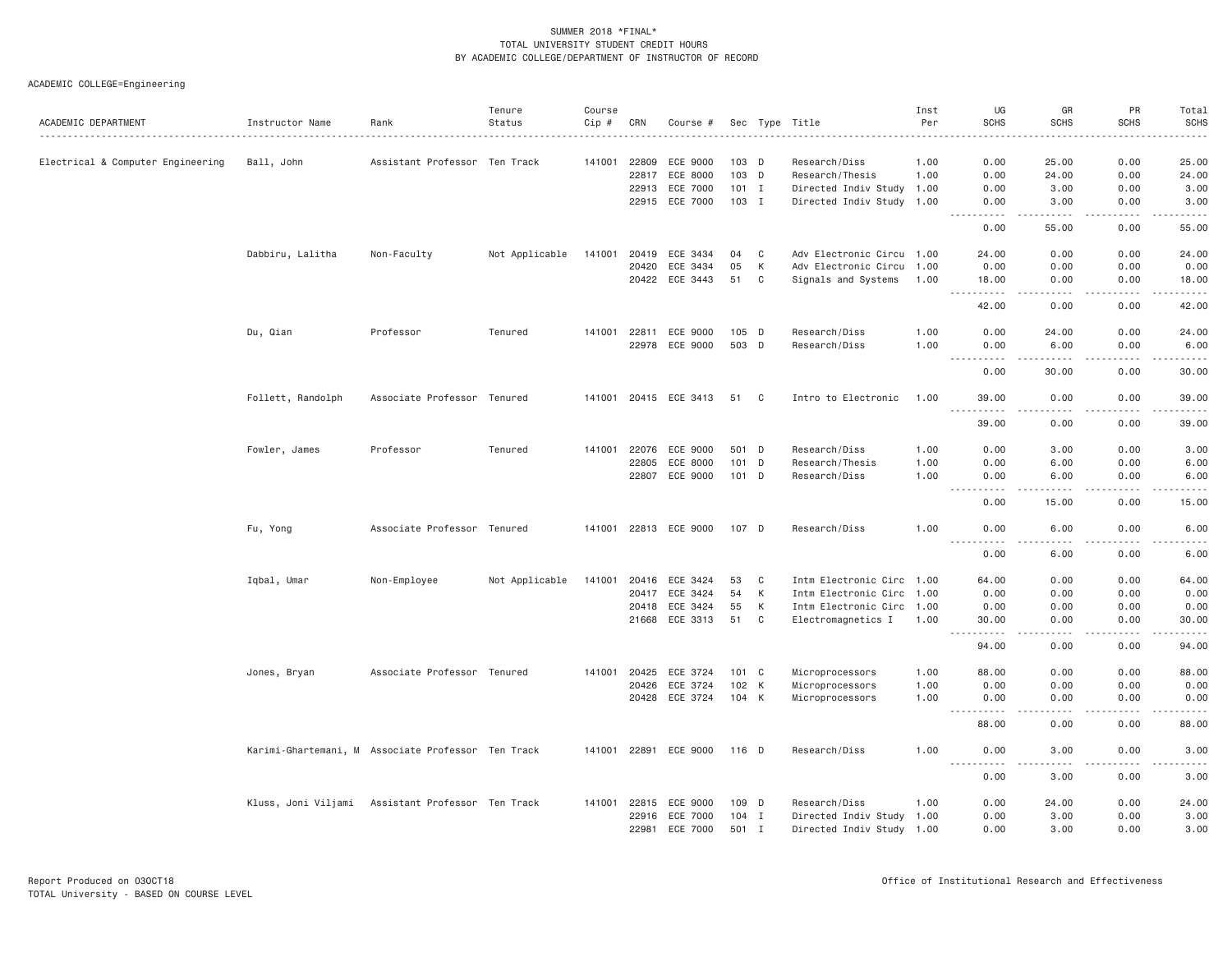| ACADEMIC DEPARTMENT | Instructor Name | Rank | Tenure<br>Status | Course<br>CRN<br>Cip # | Course # Sec Type Title |  | Inst<br>Per | UG<br><b>SCHS</b>   | GR<br>SCHS | PR<br><b>SCHS</b> | Total<br>SCHS |
|---------------------|-----------------|------|------------------|------------------------|-------------------------|--|-------------|---------------------|------------|-------------------|---------------|
|                     |                 |      |                  |                        |                         |  |             | -----------<br>0.00 | 30.00      | 0.00              | 30.00         |

ACADEMIC COLLEGE=Engineering

|                                      |                                                        |                                   |                |        |       |                       |         |    |                      |      | - - - - - - - - - - -  | .                      | .                                                                                                                                                                                                                                                                                                                    |                                   |
|--------------------------------------|--------------------------------------------------------|-----------------------------------|----------------|--------|-------|-----------------------|---------|----|----------------------|------|------------------------|------------------------|----------------------------------------------------------------------------------------------------------------------------------------------------------------------------------------------------------------------------------------------------------------------------------------------------------------------|-----------------------------------|
|                                      |                                                        |                                   |                |        |       |                       |         |    |                      |      | 0.00                   | 30.00                  | 0.00                                                                                                                                                                                                                                                                                                                 | 30.00                             |
| Electrical & Computer Engineering    | Kurum, Mehmet                                          | Assistant Professor Ten Track     |                | 141001 | 22880 | ECE 8000              | 112 D   |    | Research/Thesis      | 1.00 | 0.00                   | 13,00                  | 0.00                                                                                                                                                                                                                                                                                                                 | 13.00                             |
|                                      |                                                        |                                   |                |        | 22892 | ECE 9000              | 117 D   |    | Research/Diss        | 1.00 | 0.00<br>-----------    | 18.00<br>.<br>$ -$     | 0.00<br>$\frac{1}{2} \left( \frac{1}{2} \right) \left( \frac{1}{2} \right) \left( \frac{1}{2} \right) \left( \frac{1}{2} \right) \left( \frac{1}{2} \right) \left( \frac{1}{2} \right)$<br>$\frac{1}{2} \left( \frac{1}{2} \right) \left( \frac{1}{2} \right) \left( \frac{1}{2} \right) \left( \frac{1}{2} \right)$ | 18.00<br>.                        |
|                                      |                                                        |                                   |                |        |       |                       |         |    |                      |      | 0.00                   | 31.00                  | 0.00                                                                                                                                                                                                                                                                                                                 | 31.00                             |
|                                      | Melnychuk, Galyna                                      | Non-Faculty                       | Not Applicable |        |       | 143501 21515 IE 3913  | 801 A   |    | Engr Economy I       | 1.00 | 75.00                  | 0.00                   | 0.00                                                                                                                                                                                                                                                                                                                 | 75.00                             |
|                                      |                                                        |                                   |                |        |       |                       |         |    |                      |      | .<br>75.00             | -----<br>0.00          | -----<br>$\cdots$<br>0.00                                                                                                                                                                                                                                                                                            | ------<br>$- - -$<br>75.00        |
|                                      | Shi, Jian                                              | Research Assist Pro Non-Ten Track |                | 141001 | 22928 | ECE 7000              | 105 I   |    | Directed Indiv Study | 1.00 | 0.00                   | 3,00                   | 0.00                                                                                                                                                                                                                                                                                                                 | 3.00                              |
|                                      |                                                        |                                   |                |        | 22936 | ECE 8000              | 118 D   |    | Research/Thesis      | 1,00 | 0.00<br>-----------    | 3,00<br>.<br>$- - - -$ | 0.00<br>.<br>$\frac{1}{2} \left( \frac{1}{2} \right) \left( \frac{1}{2} \right) \left( \frac{1}{2} \right) \left( \frac{1}{2} \right)$                                                                                                                                                                               | 3,00<br>.<br>$\sim$ $\sim$ $\sim$ |
|                                      |                                                        |                                   |                |        |       |                       |         |    |                      |      | 0.00                   | 6.00                   | 0.00                                                                                                                                                                                                                                                                                                                 | 6.00                              |
|                                      | Shivakumaraiah, Loke Clinical Assist Pro Non-Ten Track |                                   |                |        |       | 141001 20414 ECE 3413 | 01      | C  | Intro to Electronic  | 1.00 | 66,00<br>$\frac{1}{2}$ | 0.00                   | 0.00<br>.                                                                                                                                                                                                                                                                                                            | 66.00                             |
|                                      |                                                        |                                   |                |        |       |                       |         |    |                      |      | 66.00                  | 0.00                   | 0.00                                                                                                                                                                                                                                                                                                                 | 66.00                             |
|                                      | Tang, Bo                                               | Assistant Professor Ten Track     |                | 141001 | 22884 | ECE 8000              | 116 D   |    | Research/Thesis      | 1.00 | 0.00                   | 6.00                   | 0.00                                                                                                                                                                                                                                                                                                                 | 6.00                              |
|                                      |                                                        |                                   |                |        | 22888 | ECE 9000              | $114$ D |    | Research/Diss        | 1.00 | 0.00<br>. <u>.</u> .   | 6.00                   | 0.00<br>$- - - -$                                                                                                                                                                                                                                                                                                    | 6.00<br>- - - - -                 |
|                                      |                                                        |                                   |                |        |       |                       |         |    |                      |      | 0.00                   | 12.00                  | 0.00                                                                                                                                                                                                                                                                                                                 | 12.00                             |
|                                      | Wallace, David                                         | Non-Faculty                       | Not Applicable |        |       | 141001 20413 ECE 3323 | 01      | C. | Electromagnetics II  | 1.00 | 24.00                  | 0.00                   | 0.00                                                                                                                                                                                                                                                                                                                 | 24.00                             |
|                                      |                                                        |                                   |                |        |       |                       |         |    |                      |      | $\frac{1}{2}$<br>24.00 | 0.00                   | .<br>0.00                                                                                                                                                                                                                                                                                                            | 24.00                             |
| Electrical & Computer Engineering    |                                                        |                                   |                |        |       |                       |         |    |                      |      | ==========<br>428.00   | -----------<br>188,00  | EEEEEEEEE<br>0.00                                                                                                                                                                                                                                                                                                    | $=$ = = = = = = = = =<br>616.00   |
| ==================================== |                                                        |                                   |                |        |       |                       |         |    |                      |      | $=$ = = = = = = = = =  |                        | $=$ = = = = = = = = =                                                                                                                                                                                                                                                                                                | $=$ = = = = = = = = =             |

SCHS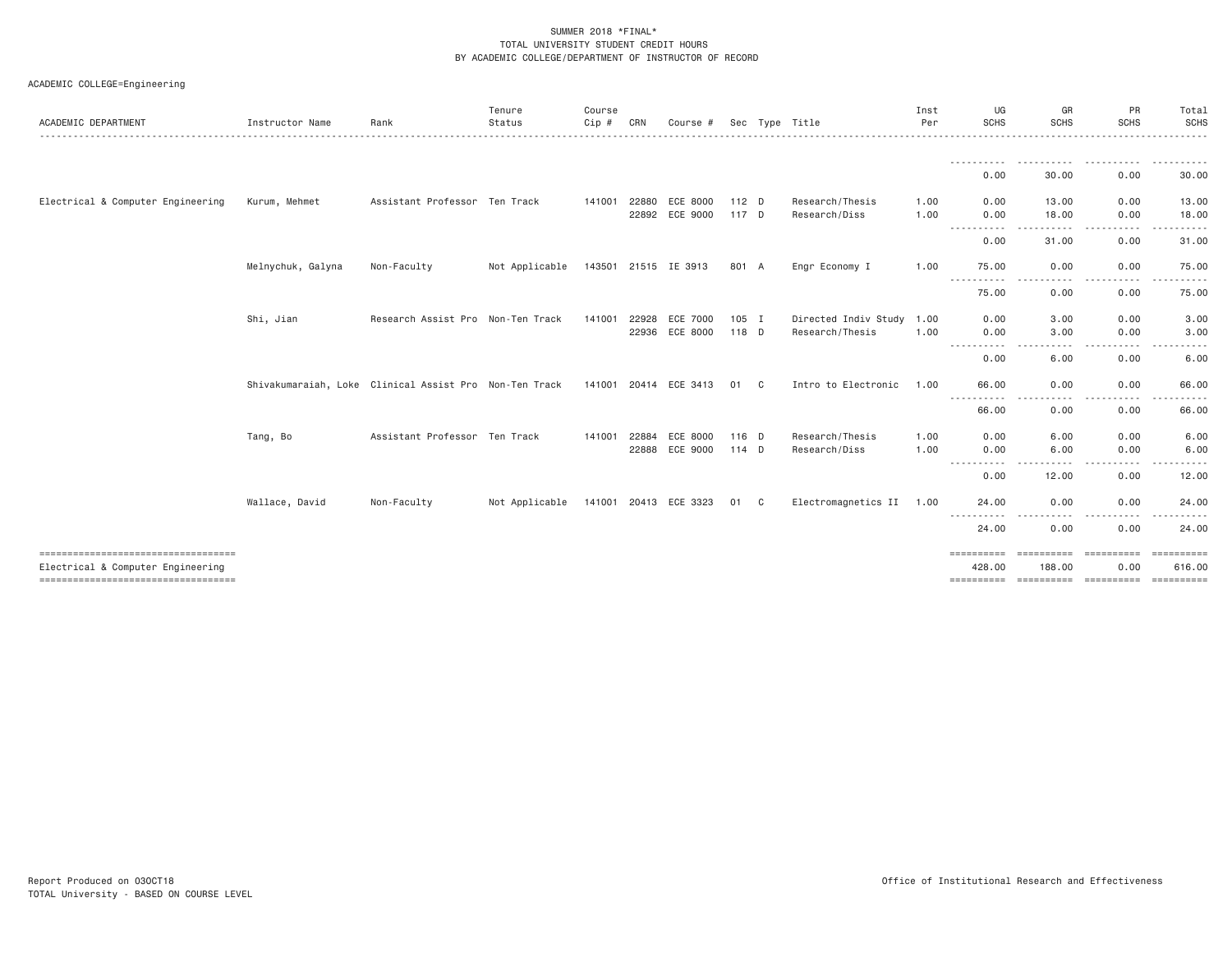ACADEMIC COLLEGE=Engineering

| ACADEMIC DEPARTMENT              | Instructor Name     | Rank                                                    | Tenure<br>Status | Course<br>Cip # | CRN   | Course #      |         |              | Sec Type Title            | Inst<br>Per | UG<br><b>SCHS</b>                 | GR<br><b>SCHS</b>                                                                                                                                            | PR<br><b>SCHS</b> | Total<br><b>SCHS</b><br>. |
|----------------------------------|---------------------|---------------------------------------------------------|------------------|-----------------|-------|---------------|---------|--------------|---------------------------|-------------|-----------------------------------|--------------------------------------------------------------------------------------------------------------------------------------------------------------|-------------------|---------------------------|
| Industrial & Systems Engineering | Bian, Linkan        | Assistant Professor Ten Track                           |                  | 143501          | 21793 | IE 9000       | $101$ D |              | Research/DIss             | 1.00        | 0.00                              | 18.00                                                                                                                                                        | 0.00              | 18.00                     |
|                                  |                     |                                                         |                  |                 | 22090 | IE 9000       | 501 D   |              | Research/DIss             | 1.00        | 0.00                              | 1.00                                                                                                                                                         | 0.00              | 1.00                      |
|                                  |                     |                                                         |                  |                 | 22793 | IE 7000       | $102$ I |              | Directed Indiv Study 1.00 |             | 0.00                              | 3.00                                                                                                                                                         | 0.00              | 3.00                      |
|                                  |                     |                                                         |                  |                 | 23365 | IE 7000       | 01      | $\mathbf{I}$ | Directed Indiv Study 1.00 |             | 0.00                              | 3.00                                                                                                                                                         | 0.00              | 3.00                      |
|                                  |                     |                                                         |                  |                 |       |               |         |              |                           |             | 0.00                              | $\sim$ $\sim$ $\sim$ $\sim$<br>25,00                                                                                                                         | 0.00              | 25,00                     |
|                                  | Bullington, Stanley | Professor                                               | Tenured          | 142701          | 20733 | IE 4753       | 01      | C            | Systems Engr & Analy 1.00 |             | 12.00                             | 0.00                                                                                                                                                         | 0.00              | 12.00                     |
|                                  |                     |                                                         |                  |                 | 21350 | IE 4753       | 501     | C            | Systems Engr & Analy 1.00 |             | 9.00                              | 0.00                                                                                                                                                         | 0.00              | 9.00                      |
|                                  |                     |                                                         |                  | 143501          | 20728 | IE 4333       | 01      | C            | Prod Control Sys I        | 1.00        | 24.00                             | 0.00                                                                                                                                                         | 0.00              | 24.00                     |
|                                  |                     |                                                         |                  |                 | 20731 | IE 4653       | 51      | C            | Ind Qual Control I        | 1.00        | 27.00                             | 0.00                                                                                                                                                         | 0.00              | 27.00                     |
|                                  |                     |                                                         |                  |                 | 20734 | IE 6333       | 01      | $\mathbf c$  | Prod Control Sys I        | 1.00        | 0.00                              | 6.00                                                                                                                                                         | 0.00              | 6.00                      |
|                                  |                     |                                                         |                  |                 | 20737 | IE 6653       | 51      | C            | Ind Qual Control I        | 1.00        | 0.00                              | 6.00                                                                                                                                                         | 0.00              | 6.00                      |
|                                  |                     |                                                         |                  |                 | 21351 | IE 6753       | 501 C   |              | Systems Engr & Analy      | 1.00        | 0.00                              | 12.00                                                                                                                                                        | 0.00              | 12.00                     |
|                                  |                     |                                                         |                  |                 | 22091 | IE 9000       | 502 D   |              | Research/DIss             | 1.00        | 0.00<br>$- - - - -$               | 1.00                                                                                                                                                         | 0.00              | 1.00<br>.                 |
|                                  |                     |                                                         |                  |                 |       |               |         |              |                           |             | 72.00                             | 25.00                                                                                                                                                        | 0.00              | 97.00                     |
|                                  | Burch, Reuben       | Assistant Professor Ten Track                           |                  | 143501          |       | 21795 IE 9000 | $103$ D |              | Research/DIss             | 1.00        | 0.00                              | 6.00                                                                                                                                                         | 0.00              | 6.00                      |
|                                  |                     |                                                         |                  |                 | 21807 | IE 8000       | 103 D   |              | Research / Thesis         | 1.00        | 0.00                              | 3.00                                                                                                                                                         | 0.00              | 3.00                      |
|                                  |                     |                                                         |                  |                 | 22092 | IE 9000       | 503 D   |              | Research/DIss             | 1.00        | 0.00                              | 16.00                                                                                                                                                        | 0.00              | 16.00                     |
|                                  |                     |                                                         |                  |                 |       | 22930 IE 7000 | 103 I   |              | Directed Indiv Study      | 1.00        | 0.00                              | 3,00                                                                                                                                                         | 0.00              | 3,00                      |
|                                  |                     |                                                         |                  |                 |       |               |         |              |                           |             | 0.00                              | .<br>28.00                                                                                                                                                   | .<br>0.00         | .<br>28.00                |
|                                  |                     |                                                         |                  |                 |       |               |         |              |                           |             |                                   |                                                                                                                                                              |                   |                           |
|                                  |                     | Jafari Marandi, Ruho Grad Research Assis Not Applicable |                  | 143501          | 20727 | IE 3913       | 51      | C            | Engr Economy I            | 1.00        | 78.00                             | 0.00                                                                                                                                                         | 0.00              | 78.00                     |
|                                  |                     |                                                         |                  |                 | 21746 | IE 3913       | 01      | C            | Engr Economy I            | 1.00        | 54.00                             | 0.00                                                                                                                                                         | 0.00              | 54.00                     |
|                                  |                     |                                                         |                  |                 |       | 21747 IE 3913 | 501 C   |              | Engr Economy I            | 1.00        | 27.00<br>.                        | 0.00<br>$\sim$ $\sim$ $\sim$ $\sim$                                                                                                                          | 0.00<br>.         | 27.00<br>.                |
|                                  |                     |                                                         |                  |                 |       |               |         |              |                           |             | 159.00                            | 0.00                                                                                                                                                         | 0.00              | 159.00                    |
|                                  | Jaradat, Raed       | Assistant Professor Ten Track                           |                  | 143501          | 21796 | IE 9000       | $104$ D |              | Research/DIss             | 1.00        | 0.00                              | 12.00                                                                                                                                                        | 0.00              | 12.00                     |
|                                  |                     |                                                         |                  |                 | 21808 | IE 8000       | 104 D   |              | Research / Thesis         | 1.00        | 0.00                              | 3.00                                                                                                                                                         | 0.00              | 3.00                      |
|                                  |                     |                                                         |                  |                 | 22081 | IE 8000       | 504 D   |              | Research / Thesis         | 1.00        | 0.00                              | 6.00                                                                                                                                                         | 0.00              | 6.00                      |
|                                  |                     |                                                         |                  |                 | 22093 | IE 9000       | 504 D   |              | Research/DIss             | 1.00        | 0.00<br>$\sim$ $\sim$ $\sim$<br>. | 2.00<br>$\frac{1}{2} \left( \frac{1}{2} \right) \left( \frac{1}{2} \right) \left( \frac{1}{2} \right) \left( \frac{1}{2} \right) \left( \frac{1}{2} \right)$ | 0.00<br>.         | 2.00<br>د د د د د         |
|                                  |                     |                                                         |                  |                 |       |               |         |              |                           |             | 0.00                              | 23.00                                                                                                                                                        | 0.00              | 23.00                     |
|                                  | Ma, Junfeng         | Assistant Professor Ten Track                           |                  | 143501          | 21797 | IE 9000       | 105 D   |              | Research/DIss             | 1.00        | 0.00                              | 6.00                                                                                                                                                         | 0.00              | 6.00                      |
|                                  |                     |                                                         |                  |                 |       | 21809 IE 8000 | 105 D   |              | Research / Thesis         | 1.00        | 0.00                              | 6.00                                                                                                                                                         | 0.00              | 6.00                      |
|                                  |                     |                                                         |                  |                 |       |               |         |              |                           |             | $\sim$ $\sim$ $\sim$<br>.<br>0.00 | $- - - -$<br>12.00                                                                                                                                           | 0.00              | $    -$<br>12.00          |
|                                  |                     | Marufuzzaman, Mohamm Assistant Professor Ten Track      |                  | 143501          | 21798 | IE 9000       | $106$ D |              | Research/DIss             | 1.00        | 0.00                              | 15.00                                                                                                                                                        | 0.00              | 15.00                     |
|                                  |                     |                                                         |                  |                 | 22095 | IE 9000       | 506 D   |              | Research/DIss             | 1.00        | 0.00                              | 7.00                                                                                                                                                         | 0.00              | 7.00                      |
|                                  |                     |                                                         |                  | 149999          |       | 22274 IE 4000 | $101$ I |              | Directed Indiv Study      | 1.00        | 3.00                              | 0.00                                                                                                                                                         | 0.00              | 3.00                      |
|                                  |                     |                                                         |                  |                 |       |               |         |              |                           |             | .<br>3.00                         | .<br>22.00                                                                                                                                                   | .<br>0.00         | .<br>25.00                |
|                                  | Medal, Hugh         | Assistant Professor Ten Track                           |                  | 143501          | 21811 | IE 8000       | 107 D   |              | Research / Thesis         | 1.00        | 0.00                              | 1.00                                                                                                                                                         | 0.00              | 1.00                      |
|                                  |                     |                                                         |                  |                 | 22096 | IE 9000       | 507 D   |              | Research/DIss             | 1.00        | 0.00                              | 1.00                                                                                                                                                         | 0.00              | 1.00                      |
|                                  |                     |                                                         |                  | 270101          | 20732 | IE 4733       | 01      | C            | Linear Programming I 1.00 |             | 21.00                             | 0.00                                                                                                                                                         | 0.00              | 21.00                     |
|                                  |                     |                                                         |                  |                 | 20738 | IE 6733       | 01      | C            | Linear Programming I 1.00 |             | 0.00                              | 12.00                                                                                                                                                        | 0.00              | 12.00                     |
|                                  |                     |                                                         |                  |                 | 20864 | MA 4733       | 01      | C            | Linear Programming        | 1.00        | 30.00                             | 0.00                                                                                                                                                         | 0.00              | 30.00                     |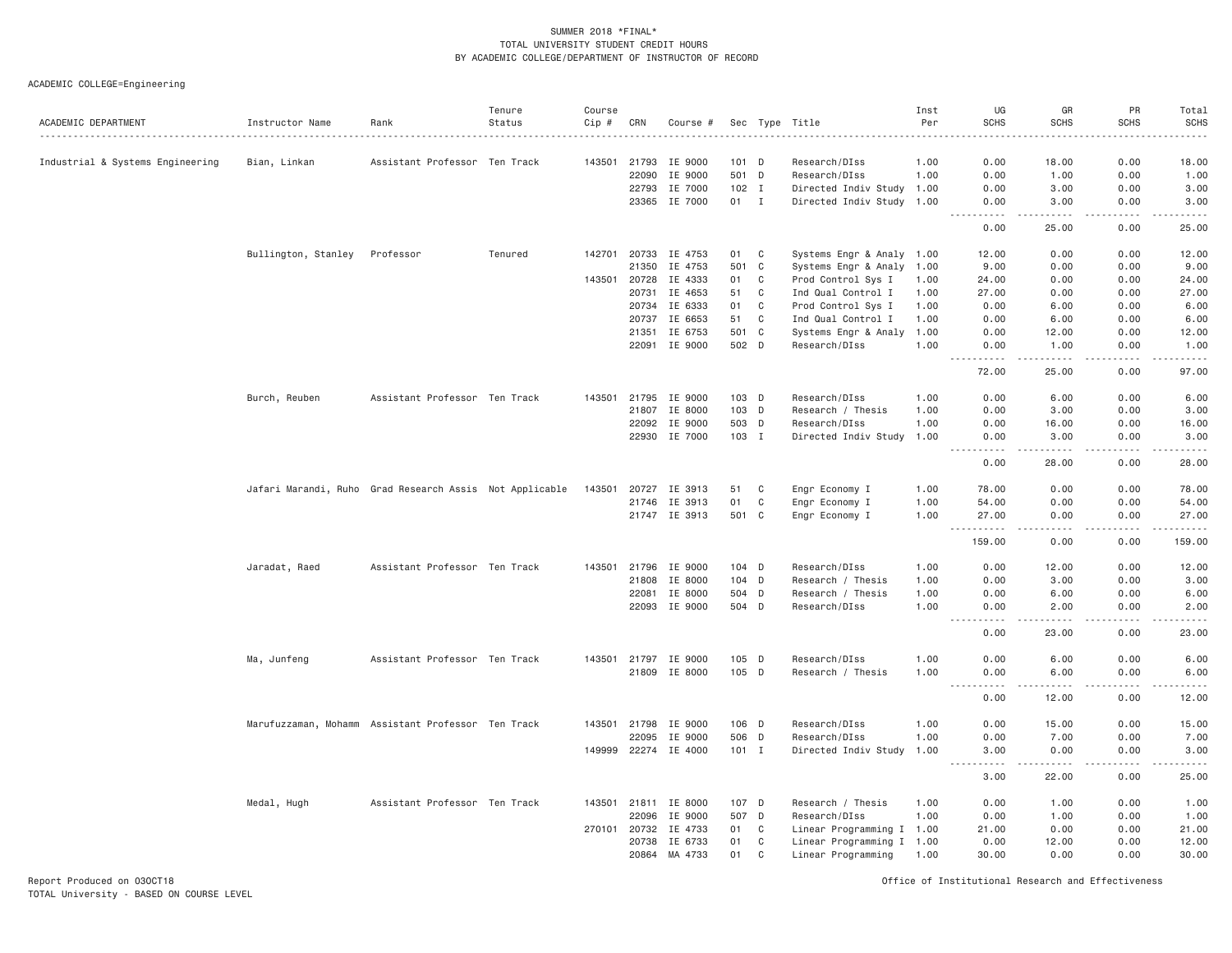| ACADEMIC DEPARTMENT                 | Instructor Name     | Rank                              | Tenure<br>Status | Course<br>$Cip \#$ | CRN          | Course #                        |                |             | Sec Type Title                       | Inst<br>Per  | UG<br><b>SCHS</b>                                                                                                                                                     | GR<br><b>SCHS</b>            | PR<br><b>SCHS</b>                           | Total<br><b>SCHS</b>                                                                                                                                         |
|-------------------------------------|---------------------|-----------------------------------|------------------|--------------------|--------------|---------------------------------|----------------|-------------|--------------------------------------|--------------|-----------------------------------------------------------------------------------------------------------------------------------------------------------------------|------------------------------|---------------------------------------------|--------------------------------------------------------------------------------------------------------------------------------------------------------------|
| Industrial & Systems Engineering    | Medal, Hugh         | Assistant Professor Ten Track     |                  |                    |              | 270101 20868 MA 6733            | 01 C           |             | Linear Programming                   | 1.00         | 0.00<br>$\sim$ $\sim$ $\sim$                                                                                                                                          | 6.00                         | 0.00<br>.                                   | 6.00                                                                                                                                                         |
|                                     |                     |                                   |                  |                    |              |                                 |                |             |                                      |              | -----<br>51.00                                                                                                                                                        | .<br>20.00                   | 0.00                                        | $\frac{1}{2} \left( \frac{1}{2} \right) \left( \frac{1}{2} \right) \left( \frac{1}{2} \right) \left( \frac{1}{2} \right)$<br>71.00                           |
|                                     | Reeves, Kari        | Non-Faculty                       | Tenured          | 140101             | 22275        | GE 8003<br>143501 21800 IE 9000 | 501 C<br>108 D |             | MENG Capstone<br>Research/DIss       | 0.50<br>1.00 | 0.00<br>0.00                                                                                                                                                          | 4.50<br>4.00                 | 0.00<br>0.00                                | 4.50<br>4.00                                                                                                                                                 |
|                                     |                     |                                   |                  |                    |              |                                 |                |             |                                      |              | $\sim 100$<br>المتمام<br>0.00                                                                                                                                         | .<br>8.50                    | $\omega = \omega + \omega + \omega$<br>0.00 | ه د د د د<br>8.50                                                                                                                                            |
|                                     | Smith, Brian        | Assistant Professor Ten Track     |                  | 143501             | 21801        | IE 9000                         | 109 D          |             | Research/DIss                        | 1.00         | 0.00                                                                                                                                                                  | 6.00                         | 0.00                                        | 6.00                                                                                                                                                         |
|                                     |                     |                                   |                  |                    | 21813        | IE 8000<br>22097 IE 9000        | 109<br>509 D   | D           | Research / Thesis<br>Research/DIss   | 1.00<br>1.00 | 0.00<br>0.00                                                                                                                                                          | 3.00<br>8.00                 | 0.00<br>0.00                                | 3.00<br>8.00                                                                                                                                                 |
|                                     |                     |                                   |                  |                    |              |                                 |                |             |                                      |              | $\sim$ $\sim$<br>.<br>0.00                                                                                                                                            | $- - - - -$<br>17.00         | .<br>0.00                                   | .<br>17.00                                                                                                                                                   |
|                                     | Strawderman, Lesley | Associate Professor Tenured       |                  |                    |              | 143501 21802 IE 9000            | 110 D          |             | Research/DIss                        | 1.00         | 0.00                                                                                                                                                                  | 9.00                         | 0.00                                        | 9.00                                                                                                                                                         |
|                                     |                     |                                   |                  |                    | 21814        | IE 8000                         | 110 D          |             | Research / Thesis                    | 1.00         | 0.00                                                                                                                                                                  | 3.00                         | 0.00                                        | 3.00                                                                                                                                                         |
|                                     |                     |                                   |                  |                    | 22098        | IE 9000                         | 510 D          |             | Research/DIss                        | 1.00         | 0.00                                                                                                                                                                  | 7.00                         | 0.00                                        | 7.00                                                                                                                                                         |
|                                     |                     |                                   |                  |                    |              | 22271 IE 7000                   | $101$ I        |             | Directed Indiv Study                 | 1.00         | 0.00<br>.                                                                                                                                                             | 3.00<br>.                    | 0.00<br>.                                   | 3.00<br>.                                                                                                                                                    |
|                                     |                     |                                   |                  |                    |              |                                 |                |             |                                      |              | 0.00                                                                                                                                                                  | 22.00                        | 0.00                                        | 22.00                                                                                                                                                        |
|                                     | Tian, Wenmeng       | Assistant Professor Ten Track     |                  | 143501             | 21803        | IE 9000                         | 111 D          |             | Research/DIss                        | 1.00         | 0.00                                                                                                                                                                  | 6.00                         | 0.00                                        | 6.00                                                                                                                                                         |
|                                     |                     |                                   |                  |                    |              | 23502 IE 7000                   | 51 I           |             | Directed Indiv Study                 | 1.00         | 0.00                                                                                                                                                                  | 3.00                         | 0.00                                        | 3.00                                                                                                                                                         |
|                                     |                     |                                   |                  |                    |              |                                 |                |             |                                      |              | .<br>$\sim$ $\sim$ $\sim$<br>0.00                                                                                                                                     | .<br>9.00                    | -----<br>0.00                               | $\frac{1}{2} \left( \frac{1}{2} \right) \left( \frac{1}{2} \right) \left( \frac{1}{2} \right) \left( \frac{1}{2} \right) \left( \frac{1}{2} \right)$<br>9.00 |
|                                     | Usher, John         | Professor                         | Tenured          |                    | 143501 22100 | IE 9000                         | 512 D          |             | Research/DIss                        | 1.00         | 0.00                                                                                                                                                                  | 3.00                         | 0.00                                        | 3.00                                                                                                                                                         |
|                                     |                     |                                   |                  |                    | 23477        | IE 7000                         | 501 I          |             | Directed Indiv Study                 | 1.00         | 0.00                                                                                                                                                                  | 3.00                         | 0.00                                        | 3.00                                                                                                                                                         |
|                                     |                     |                                   |                  |                    |              |                                 |                |             |                                      |              | $\frac{1}{2} \left( \frac{1}{2} \right) \left( \frac{1}{2} \right) \left( \frac{1}{2} \right) \left( \frac{1}{2} \right) \left( \frac{1}{2} \right)$<br>-----<br>0.00 | $\sim$ $\sim$ $\sim$<br>6.00 | .<br>0.00                                   | $\frac{1}{2} \left( \frac{1}{2} \right) \left( \frac{1}{2} \right) \left( \frac{1}{2} \right) \left( \frac{1}{2} \right)$<br>6.00                            |
|                                     | Walden, Clayton     | Non-Faculty                       | Non-Ten Track    |                    | 140701 22179 | IE 4923                         | 01             | B           | Six Sigma Project                    | 1.00         | 3.00                                                                                                                                                                  | 0.00                         | 0.00                                        | 3.00                                                                                                                                                         |
|                                     |                     |                                   |                  |                    |              | 22784 IE 6923                   | 01             | B           | Six Sigma Project                    | 1.00         | 0.00<br>.<br>$\sim$ $\sim$ $\sim$ $\sim$                                                                                                                              | 24.00<br>$- - - - -$         | 0.00<br>$- - - - -$                         | 24.00<br>.                                                                                                                                                   |
|                                     |                     |                                   |                  |                    |              |                                 |                |             |                                      |              | 3.00                                                                                                                                                                  | 24.00                        | 0.00                                        | 27.00                                                                                                                                                        |
|                                     | Young, Glenda       | Visiting Assist Pro Non-Ten Track |                  | 143501             | 21670        | IE 4513                         | 51             | C           | Engineering Admin                    | 1.00         | 9.00                                                                                                                                                                  | 0.00                         | 0.00                                        | 9.00                                                                                                                                                         |
|                                     |                     |                                   |                  |                    | 21671        | IE 6513                         | 51             | C           | Engineering Admin                    | 1.00         | 0.00                                                                                                                                                                  | 9.00                         | 0.00                                        | 9.00                                                                                                                                                         |
|                                     |                     |                                   |                  |                    | 22221        | IE 6513                         | 551 C          |             | Engineering Admin                    | 1.00         | 0.00                                                                                                                                                                  | 33.00                        | 0.00                                        | 33.00                                                                                                                                                        |
|                                     |                     |                                   |                  |                    | 23397        | IE 4513                         | 551            | C           | Engineering Admin                    | 1.00         | 3.00                                                                                                                                                                  | 0.00                         | 0.00                                        | 3.00                                                                                                                                                         |
|                                     |                     |                                   |                  |                    | 270301 20730 | IE 4613                         | 01             | C           | Eng Statistics I                     | 1.00         | 129,00                                                                                                                                                                | 0.00                         | 0.00                                        | 129.00                                                                                                                                                       |
|                                     |                     |                                   |                  |                    | 20736        | IE 6613                         | 01             | $\mathbf C$ | Eng Statistics I                     | 1.00         | 0.00                                                                                                                                                                  | 3.00                         | 0.00                                        | 3.00                                                                                                                                                         |
|                                     |                     |                                   |                  |                    | 22222        | IE 6613<br>22714 IE 4613        | 501<br>501 C   | $\mathbf C$ | Eng Statistics I<br>Eng Statistics I | 1.00<br>1.00 | 0.00<br>12.00                                                                                                                                                         | 24.00<br>0.00                | 0.00<br>0.00                                | 24.00<br>12.00                                                                                                                                               |
|                                     |                     |                                   |                  |                    |              |                                 |                |             |                                      |              | .<br>153.00                                                                                                                                                           | $- - - - -$<br>69.00         | .<br>0.00                                   | .<br>222.00                                                                                                                                                  |
|                                     |                     |                                   |                  |                    |              |                                 |                |             |                                      |              |                                                                                                                                                                       | ==========                   | ==========                                  | ==========                                                                                                                                                   |
| Industrial & Systems Engineering    |                     |                                   |                  |                    |              |                                 |                |             |                                      |              | 441.00                                                                                                                                                                | 310.50                       | 0.00                                        | 751.50                                                                                                                                                       |
| ----------------------------------- |                     |                                   |                  |                    |              |                                 |                |             |                                      |              | ==========                                                                                                                                                            |                              | ==========                                  | $=$ ==========                                                                                                                                               |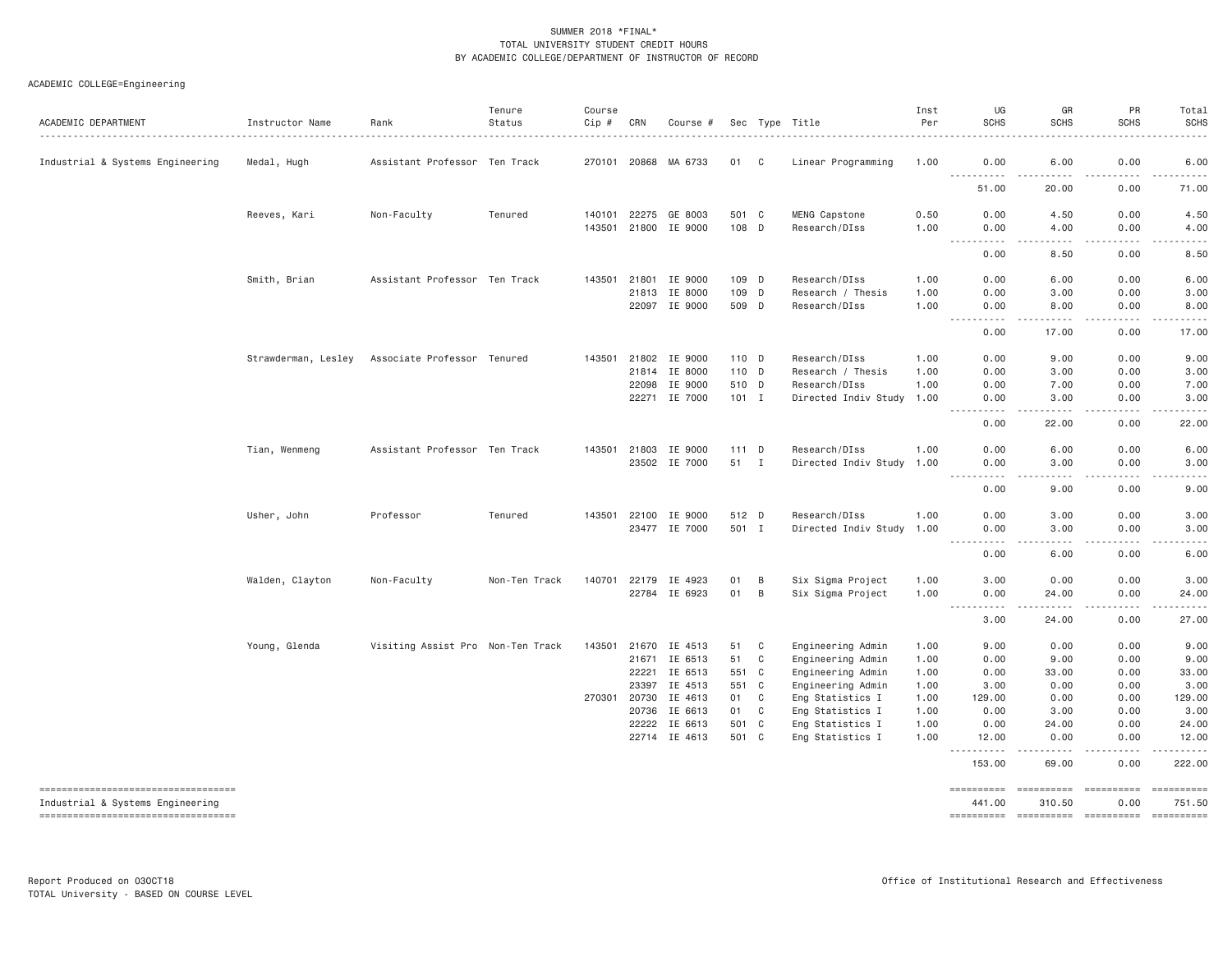| ACADEMIC DEPARTMENT    | Instructor Name                                    | Rank                          | Tenure<br>Status | Course<br>Cip # | CRN          | Course #              |               |             | Sec Type Title            | Inst<br>Per | UG<br><b>SCHS</b>                 | GR<br><b>SCHS</b>     | PR<br><b>SCHS</b>                   | Total<br><b>SCHS</b>  |
|------------------------|----------------------------------------------------|-------------------------------|------------------|-----------------|--------------|-----------------------|---------------|-------------|---------------------------|-------------|-----------------------------------|-----------------------|-------------------------------------|-----------------------|
|                        |                                                    |                               |                  | .               |              |                       |               |             |                           | .           |                                   |                       |                                     | .                     |
| Mechanical Engineering | Askari, Omid                                       | Assistant Professor Ten Track |                  | 140201          | 23484        | ASE 8000              | 64            | D           | Research / Thesis         | 1.00        | 0.00                              | 6.00                  | 0.00                                | 6.00                  |
|                        |                                                    |                               |                  | 141901          | 20875        | ME 3513               | 01            | $\mathbf C$ | Thermodynamics I          | 1.00        | 81.00                             | 0.00                  | 0.00                                | 81.00                 |
|                        |                                                    |                               |                  |                 | 20877        | ME 3523               | 51            | C           | Thermodynamics II         | 1.00        | 51.00                             | 0.00                  | 0.00                                | 51.00                 |
|                        |                                                    |                               |                  |                 | 22252        | ME 9000               | 101 D         |             | Research / Diss           | 1.00        | 0.00                              | 6.00                  | 0.00                                | 6.00                  |
|                        |                                                    |                               |                  |                 |              | 23470 ME 7000         | 51 I          |             | Directed Indiv Study      | 1.00        | 0.00                              | 3.00                  | 0.00                                | 3.00                  |
|                        |                                                    |                               |                  |                 |              |                       |               |             |                           |             | 132.00                            | 15.00                 | 0.00                                | 147.00                |
|                        | Barrett, Christopher Assistant Professor Ten Track |                               |                  |                 |              | 141901 22254 ME 9000  | 103 D         |             | Research / Diss           | 1.00        | 0.00<br><u>.</u>                  | 6.00<br>والمحامر      | 0.00<br>-----                       | 6.00<br>.             |
|                        |                                                    |                               |                  |                 |              |                       |               |             |                           |             | 0.00                              | 6.00                  | 0.00                                | 6.00                  |
|                        | Chen, Lei                                          | Assistant Professor Ten Track |                  | 141901          | 22237        | ME 8000               | 105 D         |             | Research / Thesis         | 1.00        | 0.00                              | 1.00                  | 0.00                                | 1.00                  |
|                        |                                                    |                               |                  |                 | 22256        | ME 9000               | 105 D         |             | Research / Diss           | 1.00        | 0.00<br>$\sim$ $\sim$ $\sim$<br>. | 22.00<br>.            | 0.00<br>$\sim$ $\sim$ $\sim$ $\sim$ | 22.00<br>.            |
|                        |                                                    |                               |                  |                 |              |                       |               |             |                           |             | 0.00                              | 23.00                 | 0.00                                | 23.00                 |
|                        | Cho, HeeJin                                        | Assistant Professor Ten Track |                  | 141901          | 22238        | ME 8000               | 106 D         |             | Research / Thesis         | 1.00        | 0.00                              | 6.00                  | 0.00                                | 6.00                  |
|                        |                                                    |                               |                  |                 | 22257        | ME 9000               | 106 D         |             | Research / Diss           | 1.00        | 0.00                              | 15.00                 | 0.00                                | 15.00                 |
|                        |                                                    |                               |                  |                 | 22932        | ME 7000               | 104 I         |             | Directed Indiv Study 1.00 |             | 0.00                              | 3.00                  | 0.00                                | 3.00                  |
|                        |                                                    |                               |                  |                 | 22977        | ME 7000               | 501 I         |             | Directed Indiv Study      | 1.00        | 0.00                              | 3.00                  | 0.00                                | 3.00                  |
|                        |                                                    |                               |                  |                 |              | 22980 ME 7000         | 502 I         |             | Directed Indiv Study 1.00 |             | 0.00                              | 3.00                  | 0.00<br>.                           | 3.00<br>.             |
|                        |                                                    |                               |                  |                 |              |                       |               |             |                           |             | .<br>0.00                         | .<br>30.00            | 0.00                                | 30.00                 |
|                        | Doude, Haley                                       | Non-Faculty                   | Not Applicable   |                 |              | 141901 22239 ME 8000  | 107 D         |             | Research / Thesis         | 1.00        | 0.00<br>.                         | 6.00<br>.             | 0.00<br>.                           | 6.00<br>$- - - - -$   |
|                        |                                                    |                               |                  |                 |              |                       |               |             |                           |             | 0.00                              | 6.00                  | 0.00                                | 6.00                  |
|                        | El Kadiri, Haitham                                 | Associate Professor Tenured   |                  |                 | 141901 22240 | ME 8000               | 108 D         |             | Research / Thesis         | 1.00        | 0.00                              | 6.00                  | 0.00                                | 6.00                  |
|                        |                                                    |                               |                  |                 | 22259        | ME 9000               | 108           | D           | Research / Diss           | 1.00        | 0.00                              | 24.00                 | 0.00                                | 24.00                 |
|                        |                                                    |                               |                  |                 |              | 309999 22832 CME 9000 | 51            | D           | Research/Dis              | 1.00        | 0.00<br>.                         | 6.00<br>$- - - - -$   | 0.00<br>.                           | 6.00<br>.             |
|                        |                                                    |                               |                  |                 |              |                       |               |             |                           |             | 0.00                              | 36.00                 | 0.00                                | 36.00                 |
|                        | Horstemeyer, Mark                                  | Professor                     | Tenured          | 141901          | 22109        | ME 9000               | 503 D         |             | Research / Diss           | 1.00        | 0.00                              | 1.00                  | 0.00                                | 1.00                  |
|                        |                                                    |                               |                  |                 | 22241        | ME 8000               | 109 D         |             | Research / Thesis         | 1.00        | 0.00                              | 24.00                 | 0.00                                | 24.00                 |
|                        |                                                    |                               |                  |                 | 22260        | ME 9000               | 109 D         |             | Research / Diss           | 1.00        | 0.00                              | 30.00                 | 0.00                                | 30.00                 |
|                        |                                                    |                               |                  |                 | 23458        | ME 7000               | 113 I         |             | Directed Indiv Study      | 1.00        | 0.00                              | 3.00                  | 0.00                                | 3.00                  |
|                        |                                                    |                               |                  | 309999          | 23291        | <b>CME 9000</b>       | 103           | D           | Research/Dis              | 1.00        | 0.00                              | 6.00                  | 0.00                                | 6.00                  |
|                        |                                                    |                               |                  | 400801          | 22790        | PH 9000               | 101 D         |             | Research / Diss           | 1.00        | 0.00<br>$ -$<br>.                 | 6.00<br>$\frac{1}{2}$ | 0.00<br>.                           | 6.00<br>$\frac{1}{2}$ |
|                        |                                                    |                               |                  |                 |              |                       |               |             |                           |             | 0.00                              | 70.00                 | 0.00                                | 70.00                 |
|                        | Ibrahim, Omar                                      | Lecturer                      | Non-Ten Track    |                 |              | 141901 20879 ME 4403  | $101 \quad C$ |             | Machine Design            | 1.00        | 45.00<br>.                        | 0.00<br>$   -$        | 0.00<br>.                           | 45.00<br>.            |
|                        |                                                    |                               |                  |                 |              |                       |               |             |                           |             | 45.00                             | 0.00                  | 0.00                                | 45.00                 |
|                        | Jones, Elborn                                      | Lecturer                      | Non-Ten Track    | 141901          | 20880        | ME 4443               | 101 C         |             | Mech Systems Design       | 1.00        | 75.00                             | 0.00                  | 0.00                                | 75.00                 |
|                        |                                                    |                               |                  |                 | 20881        | ME 4643               | 51            | C           | Intro Vibration/Cont 1.00 |             | 99.00                             | 0.00                  | 0.00                                | 99.00                 |
|                        |                                                    |                               |                  |                 | 20882        | ME 6443               | 101 C         |             | Mech Systems Design       | 1.00        | 0.00                              | 15.00                 | 0.00                                | 15.00                 |
|                        |                                                    |                               |                  |                 | 20883        | ME 6643               | 51            | C           | Intro Vibration/Cont 1.00 |             | 0.00                              | 9.00                  | 0.00                                | 9.00                  |
|                        |                                                    |                               |                  |                 | 21364        | ME 6443               | 501           | C           | Mech Systems Design 1.00  |             | 0.00                              | 12.00                 | 0.00                                | 12.00                 |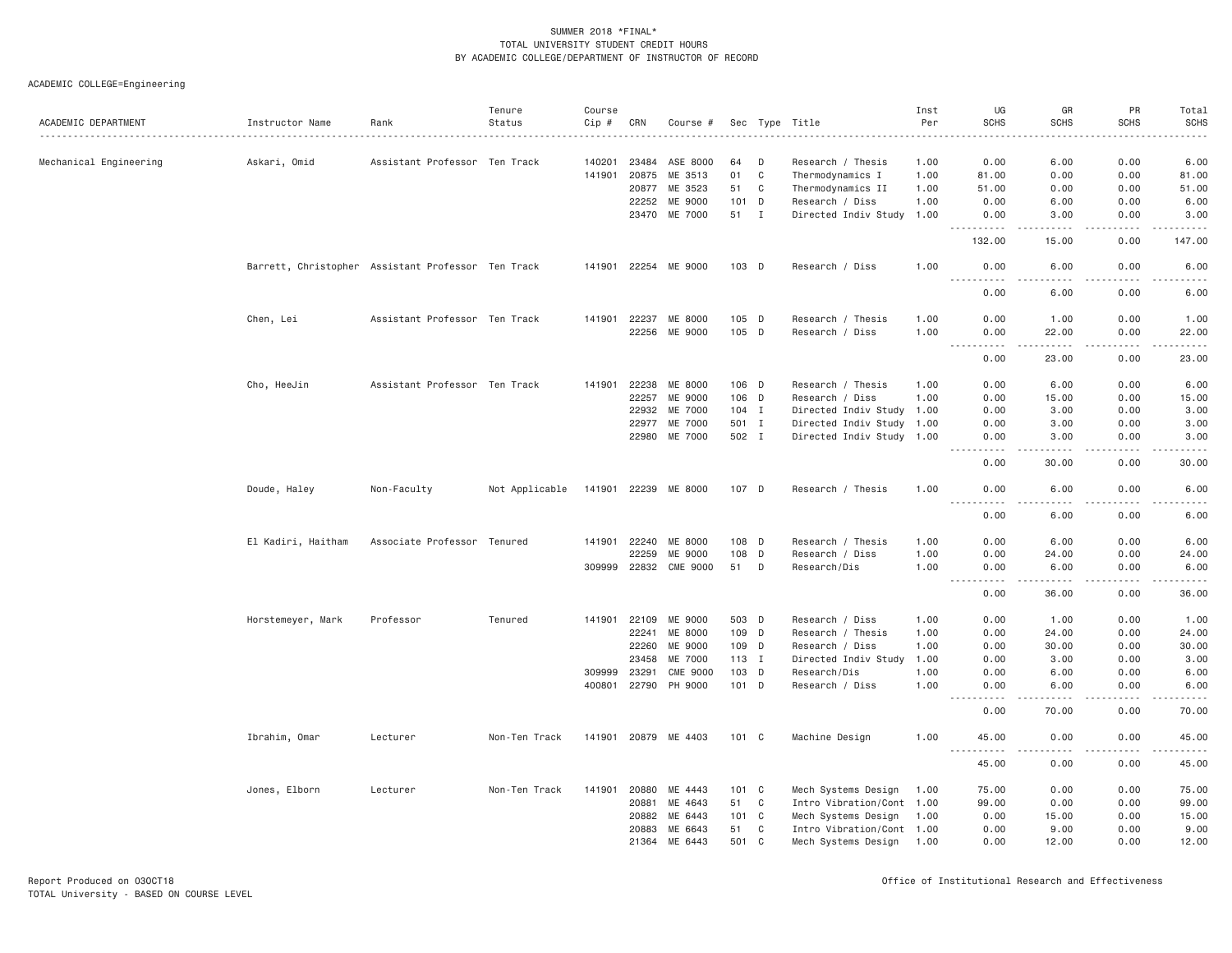| ACADEMIC DEPARTMENT    | Instructor Name | Rank                                               | Tenure<br>Status                    | Course<br>Cip # CRN |              | Course #             |         |   | Sec Type Title            | Inst<br>Per | UG<br><b>SCHS</b>                                                                                                                                            | GR<br><b>SCHS</b>                                                                                                                                             | <b>PR</b><br><b>SCHS</b>                                                                                        | Total<br><b>SCHS</b>                                                                                                                                         |
|------------------------|-----------------|----------------------------------------------------|-------------------------------------|---------------------|--------------|----------------------|---------|---|---------------------------|-------------|--------------------------------------------------------------------------------------------------------------------------------------------------------------|---------------------------------------------------------------------------------------------------------------------------------------------------------------|-----------------------------------------------------------------------------------------------------------------|--------------------------------------------------------------------------------------------------------------------------------------------------------------|
|                        |                 |                                                    |                                     |                     |              |                      |         |   |                           |             |                                                                                                                                                              |                                                                                                                                                               |                                                                                                                 |                                                                                                                                                              |
|                        |                 |                                                    |                                     |                     |              |                      |         |   |                           |             | 174.00                                                                                                                                                       | 36.00                                                                                                                                                         | 0.00                                                                                                            | 210.00                                                                                                                                                       |
| Mechanical Engineering | Kim, Dongsu     | Grad Teach Assist                                  | Not Applicable 141901 20873 ME 3313 |                     |              |                      | 101 C   |   | Heat Transfer             | 1.00        | 21.00<br><b></b>                                                                                                                                             | 0.00<br>$\sim$ $\sim$ $\sim$                                                                                                                                  | 0.00<br>$\sim$ $\sim$ $\sim$ $\sim$                                                                             | 21.00<br>.                                                                                                                                                   |
|                        |                 |                                                    |                                     |                     |              |                      |         |   |                           |             | 21.00                                                                                                                                                        | 0.00                                                                                                                                                          | 0.00                                                                                                            | 21.00                                                                                                                                                        |
|                        | Knizley, Alta   | Clinical Assist Pro Non-Ten Track                  |                                     |                     |              | 141901 22242 ME 8000 | 110 D   |   | Research / Thesis         | 1.00        | 0.00                                                                                                                                                         | 3.00                                                                                                                                                          | 0.00                                                                                                            | 3.00                                                                                                                                                         |
|                        |                 |                                                    |                                     |                     | 22261        | ME 9000              | 110 D   |   | Research / Diss           | 1.00        | 0.00<br>$\sim$ $\sim$ $\sim$ $\sim$<br>.                                                                                                                     | 6.00<br>$\sim$ $\sim$ $\sim$ $\sim$                                                                                                                           | 0.00<br>$\sim$ $\sim$ $\sim$                                                                                    | 6.00<br>$\frac{1}{2} \left( \frac{1}{2} \right) \left( \frac{1}{2} \right) \left( \frac{1}{2} \right) \left( \frac{1}{2} \right) \left( \frac{1}{2} \right)$ |
|                        |                 |                                                    |                                     |                     |              |                      |         |   |                           |             | 0.00                                                                                                                                                         | 9.00                                                                                                                                                          | 0.00                                                                                                            | 9.00                                                                                                                                                         |
|                        | Li, Like        | Assistant Professor Ten Track                      |                                     |                     |              | 141901 22262 ME 9000 | 111 D   |   | Research / Diss           | 1.00        | 0.00<br>.                                                                                                                                                    | 12.00                                                                                                                                                         | 0.00                                                                                                            | 12.00<br>.                                                                                                                                                   |
|                        |                 |                                                    |                                     |                     |              |                      |         |   |                           |             | 0.00                                                                                                                                                         | 12.00                                                                                                                                                         | 0.00                                                                                                            | 12.00                                                                                                                                                        |
|                        | Liu, Yucheng    | Associate Professor Ten Track                      |                                     |                     | 141901 22263 | ME 9000              | 112 D   |   | Research / Diss           | 1.00        | 0.00                                                                                                                                                         | 28.00                                                                                                                                                         | 0.00                                                                                                            | 28.00                                                                                                                                                        |
|                        |                 |                                                    |                                     |                     |              | 23031 ME 7000        | 105 I   |   | Directed Indiv Study 1.00 |             | 0.00<br>$\sim$ $\sim$ $\sim$ $\sim$<br>. <b>.</b>                                                                                                            | 3.00<br>.                                                                                                                                                     | 0.00<br>.                                                                                                       | 3.00<br>.                                                                                                                                                    |
|                        |                 |                                                    |                                     |                     |              |                      |         |   |                           |             | 0.00                                                                                                                                                         | 31.00                                                                                                                                                         | 0.00                                                                                                            | 31.00                                                                                                                                                        |
|                        | Luck, Rogelio   | Professor                                          | Tenured                             |                     | 141901 22264 | ME 9000              | 113 D   |   | Research / Diss           | 1.00        | 0.00<br>$\sim$ $\sim$ $\sim$ $\sim$<br>$\sim$ $\sim$ $\sim$ $\sim$                                                                                           | 12.00                                                                                                                                                         | 0.00                                                                                                            | 12.00<br>المتمامين                                                                                                                                           |
|                        |                 |                                                    |                                     |                     |              |                      |         |   |                           |             | 0.00                                                                                                                                                         | 12.00                                                                                                                                                         | 0.00                                                                                                            | 12.00                                                                                                                                                        |
|                        | Priddy, Matthew | Assistant Professor Ten Track                      |                                     | 141901              |              | 22248 ME 8000        | 116 D   |   | Research / Thesis         | 1.00        | 0.00                                                                                                                                                         | 9.00                                                                                                                                                          | 0.00                                                                                                            | 9.00                                                                                                                                                         |
|                        |                 |                                                    |                                     |                     | 22267        | ME 9000              | 116 D   |   | Research / Diss           | 1.00        | 0.00                                                                                                                                                         | 6.00                                                                                                                                                          | 0.00                                                                                                            | 6.00                                                                                                                                                         |
|                        |                 |                                                    |                                     |                     | 23036        | ME 7000              | 106 I   |   | Directed Indiv Study 1.00 |             | 0.00                                                                                                                                                         | 3.00                                                                                                                                                          | 0.00                                                                                                            | 3.00                                                                                                                                                         |
|                        |                 |                                                    |                                     |                     |              | 23042 ME 7000        | 107 I   |   | Directed Indiv Study 1.00 |             | 0.00                                                                                                                                                         | 3.00                                                                                                                                                          | 0.00                                                                                                            | 3.00                                                                                                                                                         |
|                        |                 |                                                    |                                     |                     |              | 23377 ME 7000        | 110 I   |   | Directed Indiv Study 1.00 |             | 0.00<br>$- - - -$                                                                                                                                            | 3.00                                                                                                                                                          | 0.00                                                                                                            | 3.00<br>.                                                                                                                                                    |
|                        |                 |                                                    |                                     |                     |              |                      |         |   |                           |             | 0.00                                                                                                                                                         | 24.00                                                                                                                                                         | 0.00                                                                                                            | 24.00                                                                                                                                                        |
|                        | Rhee, Hongjoo   | Research Assoc Prof Non-Ten Track                  |                                     |                     |              | 141901 22268 ME 9000 | 117 D   |   | Research / Diss           | 1.00        | 0.00<br>$\frac{1}{2} \left( \frac{1}{2} \right) \left( \frac{1}{2} \right) \left( \frac{1}{2} \right) \left( \frac{1}{2} \right) \left( \frac{1}{2} \right)$ | 12.00<br>$\frac{1}{2} \left( \frac{1}{2} \right) \left( \frac{1}{2} \right) \left( \frac{1}{2} \right) \left( \frac{1}{2} \right) \left( \frac{1}{2} \right)$ | 0.00<br>.                                                                                                       | 12.00<br>.                                                                                                                                                   |
|                        |                 |                                                    |                                     |                     |              |                      |         |   |                           |             | 0.00                                                                                                                                                         | 12.00                                                                                                                                                         | 0.00                                                                                                            | 12.00                                                                                                                                                        |
|                        | Smith, Joshua   | Clinical Assist Pro Non-Ten Track                  |                                     | 141901              |              | 21417 ME 3113        | 601 C   |   | Engineering Analysis 1.00 |             | 27.00                                                                                                                                                        | 0.00                                                                                                                                                          | 0.00                                                                                                            | 27.00                                                                                                                                                        |
|                        |                 |                                                    |                                     |                     |              | 142701 21770 ME 3613 | 601 C   |   | System Dynamics           | 1.00        | 30.00<br>.                                                                                                                                                   | 0.00<br>.                                                                                                                                                     | 0.00<br>.                                                                                                       | 30.00<br>.                                                                                                                                                   |
|                        |                 |                                                    |                                     |                     |              |                      |         |   |                           |             | 57.00                                                                                                                                                        | 0.00                                                                                                                                                          | 0.00                                                                                                            | 57.00                                                                                                                                                        |
|                        | Stone, Tonya    | Assistant Professor Tenured                        |                                     |                     |              | 141901 23052 ME 7000 | 109 I   |   | Directed Indiv Study 1.00 |             | 0.00                                                                                                                                                         | 3.00                                                                                                                                                          | 0.00                                                                                                            | 3.00                                                                                                                                                         |
|                        |                 |                                                    |                                     |                     |              | 23415 ME 7000        | $112$ I |   | Directed Indiv Study 1.00 |             | 0.00<br>.                                                                                                                                                    | 3.00<br>.                                                                                                                                                     | 0.00<br>-----<br>$\frac{1}{2} \left( \frac{1}{2} \right) \left( \frac{1}{2} \right) \left( \frac{1}{2} \right)$ | 3.00<br>والمسامين                                                                                                                                            |
|                        |                 |                                                    |                                     |                     |              |                      |         |   |                           |             | 0.00                                                                                                                                                         | 6.00                                                                                                                                                          | 0.00                                                                                                            | 6.00                                                                                                                                                         |
|                        |                 | Whittington, Wilburn Assistant Professor Ten Track |                                     | 141901              | 22251        | ME 8000              | 119 D   |   | Research / Thesis         | 1.00        | 0.00                                                                                                                                                         | 6.00                                                                                                                                                          | 0.00                                                                                                            | 6.00                                                                                                                                                         |
|                        |                 |                                                    |                                     |                     | 22270        | ME 9000              | 119 D   |   | Research / Diss           | 1.00        | 0.00                                                                                                                                                         | 3.00                                                                                                                                                          | 0.00                                                                                                            | 3.00                                                                                                                                                         |
|                        |                 |                                                    |                                     |                     |              | 22276 ME 7000        | $101$ I |   | Directed Indiv Study 1.00 |             | 0.00                                                                                                                                                         | 3.00                                                                                                                                                          | 0.00                                                                                                            | 3.00                                                                                                                                                         |
|                        |                 |                                                    |                                     |                     | 22685        | ME 7000              | $102$ I |   | Directed Indiv Study 1.00 |             | 0.00                                                                                                                                                         | 3.00                                                                                                                                                          | 0.00                                                                                                            | 3.00                                                                                                                                                         |
|                        |                 |                                                    |                                     |                     | 22705        | ME 7000              | 103 I   |   | Directed Indiv Study 1.00 |             | 0.00                                                                                                                                                         | 3.00                                                                                                                                                          | 0.00                                                                                                            | 3.00                                                                                                                                                         |
|                        |                 |                                                    |                                     |                     | 23051        | ME 7000              | 108     | I | Directed Indiv Study 1.00 |             | 0.00                                                                                                                                                         | 3.00                                                                                                                                                          | 0.00                                                                                                            | 3.00                                                                                                                                                         |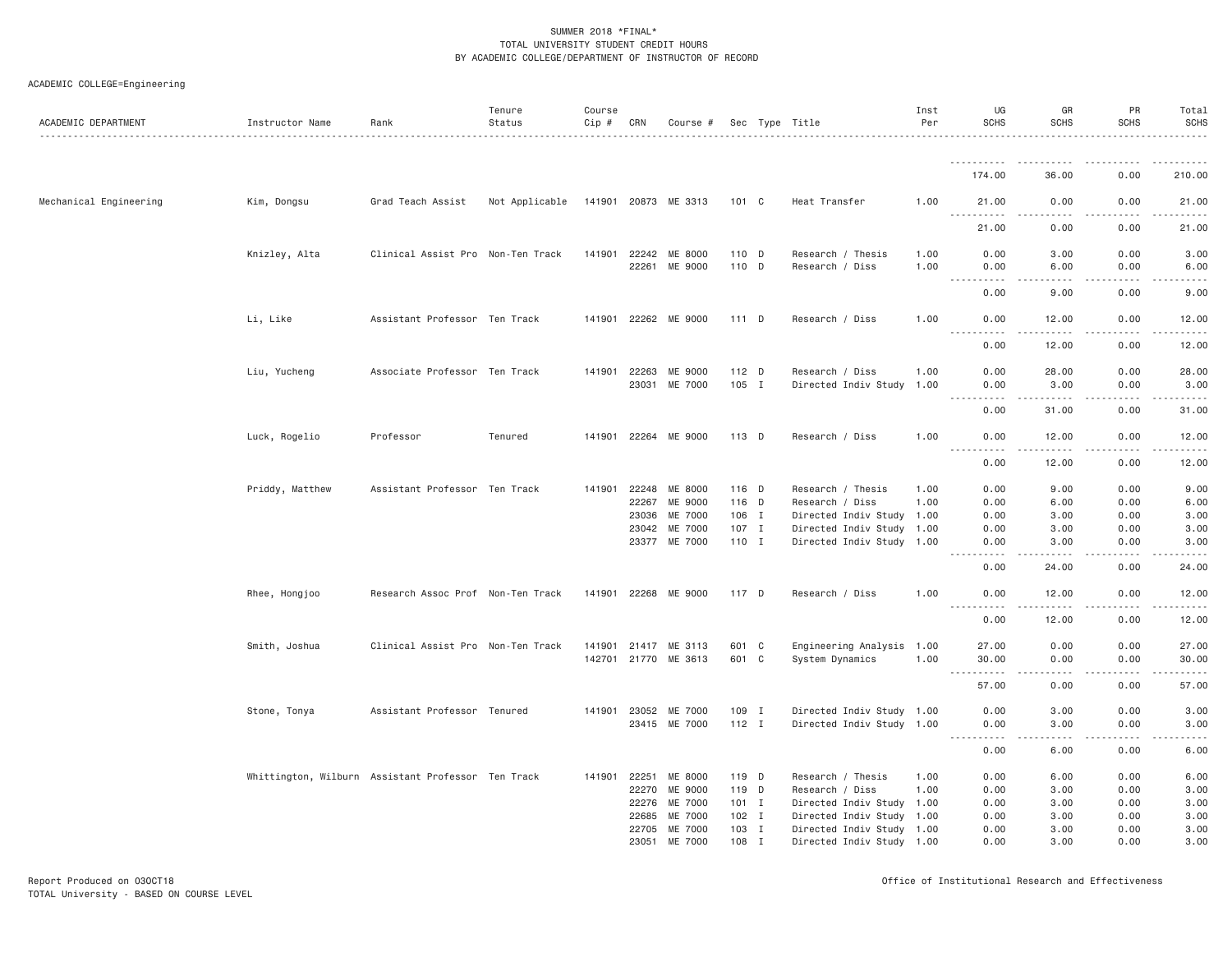| ACADEMIC COLLEGE=Engineering           |                 |                   |                  |                 |     |               |    |              |                 |             |                       |                       |                       |                       |
|----------------------------------------|-----------------|-------------------|------------------|-----------------|-----|---------------|----|--------------|-----------------|-------------|-----------------------|-----------------------|-----------------------|-----------------------|
| ACADEMIC DEPARTMENT                    | Instructor Name | Rank              | Tenure<br>Status | Course<br>Cip # | CRN | Course #      |    |              | Sec Type Title  | Inst<br>Per | UG<br><b>SCHS</b>     | GR<br><b>SCHS</b>     | PR<br><b>SCHS</b>     | Total<br>SCHS         |
|                                        |                 |                   |                  |                 |     |               |    |              |                 |             |                       |                       |                       |                       |
|                                        |                 |                   |                  |                 |     |               |    |              |                 |             | -----------<br>0.00   | 21.00                 | 0.00                  | 21.00                 |
| Mechanical Engineering                 | Zhang, Jian     | Grad Teach Assist | Not Applicable   | 142701          |     | 20878 ME 3613 | 01 | $\mathbf{C}$ | System Dynamics | 1.00        | 84.00                 | 0.00                  | 0.00                  | 84.00                 |
|                                        |                 |                   |                  |                 |     |               |    |              |                 |             | ----------<br>84,00   | - - - - - - -<br>0.00 | .<br>0.00             | ------<br>84.00       |
| ====================================== |                 |                   |                  |                 |     |               |    |              |                 |             | ==========            | $=$ = = = = = = = = = | $=$ = = = = = = = = = | $=$ = = = = = = = = = |
| Mechanical Engineering                 |                 |                   |                  |                 |     |               |    |              |                 |             | 513,00                | 349.00                | 0.00                  | 862,00                |
| =====================================  |                 |                   |                  |                 |     |               |    |              |                 |             | $=$ = = = = = = = = = |                       | ==========            | ==========            |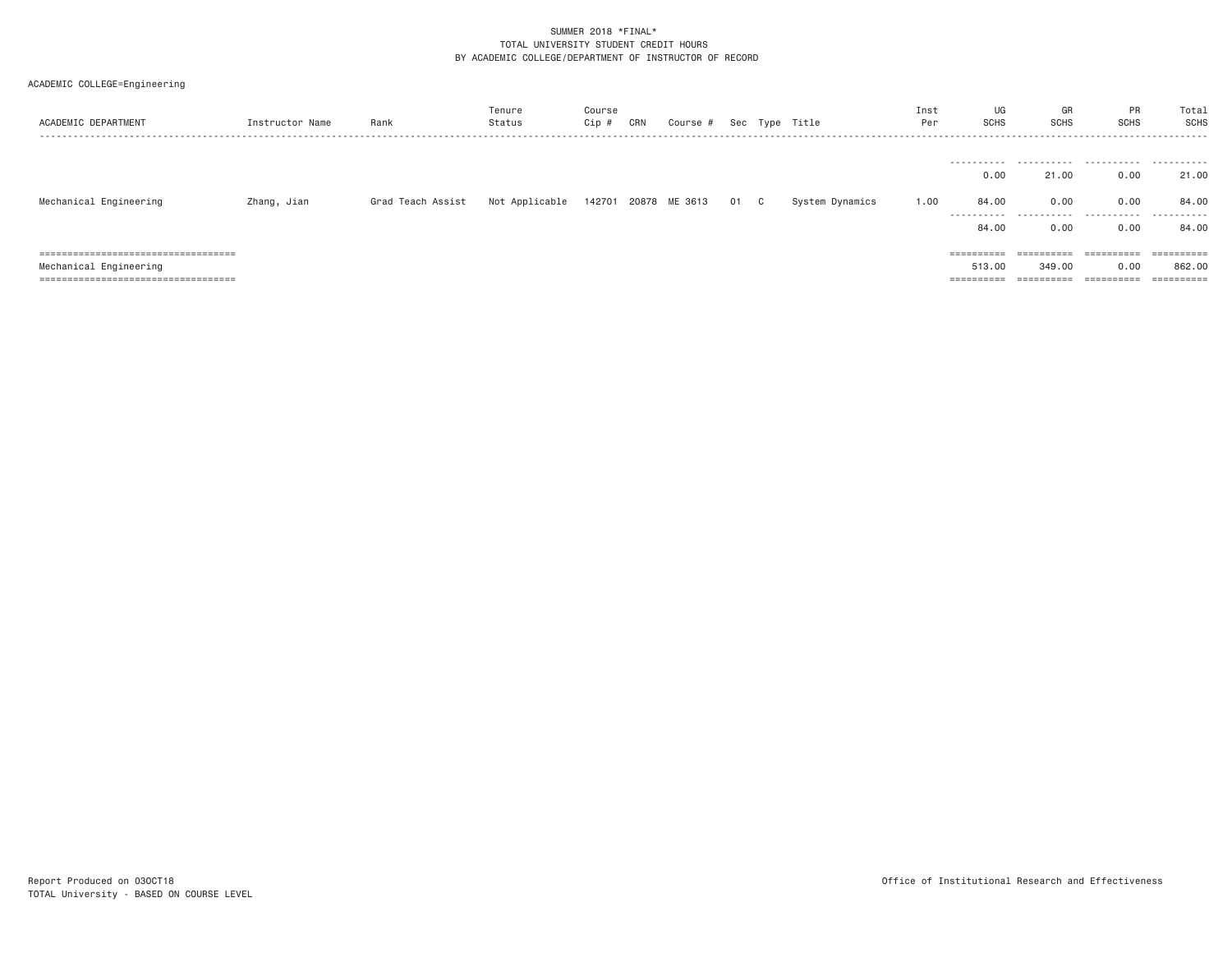| ACADEMIC DEPARTMENT                 | Instructor Name  | Rank                          | Tenure<br>Status | Course<br>Cip # | CRN                   | Course #                    |                  |                              | Sec Type Title                                    | Inst<br>Per  | UG<br><b>SCHS</b>                                                                                                                      | GR<br><b>SCHS</b> | PR<br><b>SCHS</b>                | Total<br><b>SCHS</b> |
|-------------------------------------|------------------|-------------------------------|------------------|-----------------|-----------------------|-----------------------------|------------------|------------------------------|---------------------------------------------------|--------------|----------------------------------------------------------------------------------------------------------------------------------------|-------------------|----------------------------------|----------------------|
|                                     |                  |                               |                  |                 |                       |                             |                  |                              |                                                   |              |                                                                                                                                        |                   |                                  |                      |
| School of Chemical Engineering      | Amirlatifi, Amin | Assistant Professor Ten Track |                  |                 | 140701 22963          | CHE 8000                    | $101$ D          |                              | Research / Thesis                                 | 1.00         | 0.00                                                                                                                                   | 3.00              | 0.00                             | 3.00                 |
|                                     |                  |                               |                  |                 | 22969                 | CHE 9000                    | 101              | D                            | Research/Diss                                     | 1.00         | 0.00                                                                                                                                   | 6.00              | 0.00                             | 6.00                 |
|                                     |                  |                               |                  |                 | 142501 22898          | PTE 4000                    | 01               | $\mathbf{I}$                 | Directed Indiv Study 1.00                         |              | 3.00                                                                                                                                   | 0.00              | 0.00                             | 3.00                 |
|                                     |                  |                               |                  |                 | 22900                 | PTE 4000                    | 02               | $\mathbf I$                  | Directed Indiv Study 1.00                         |              | 3.00                                                                                                                                   | 0.00              | 0.00                             | 3.00                 |
|                                     |                  |                               |                  |                 | 22934                 | PTE 4000                    | 03               | $\mathbf{I}$                 | Directed Indiv Study 1.00                         |              | 3.00<br>$\frac{1}{2}$                                                                                                                  | 0.00              | 0.00                             | 3.00                 |
|                                     |                  |                               |                  |                 |                       |                             |                  |                              |                                                   |              | 9.00                                                                                                                                   | 9.00              | 0.00                             | 18.00                |
|                                     | Bricka, Ray      | Associate Professor Tenured   |                  |                 | 140701 20233          | CHE 3413                    | 01               | C <sub>1</sub>               | Eng Materials                                     | 1.00         | 30.00                                                                                                                                  | 0.00              | 0.00                             | 30.00                |
|                                     |                  |                               |                  |                 | 20234                 | CHE 4423                    | 01               | C                            | Fun Of Ind Corrosion 1.00                         |              | 30.00                                                                                                                                  | 0.00              | 0.00                             | 30.00                |
|                                     |                  |                               |                  |                 | 23443                 | CHE 4000                    | 02               | $\mathbf{I}$                 | Directed Indiv Study 1.00                         |              | 3.00<br>.                                                                                                                              | 0.00<br>.         | 0.00<br>.                        | 3.00<br>.            |
|                                     |                  |                               |                  |                 |                       |                             |                  |                              |                                                   |              | 63.00                                                                                                                                  | 0.00              | 0.00                             | 63.00                |
|                                     | Elmore, Billy    | Associate Professor Tenured   |                  |                 | 140701 23379          | CHE 4000                    | 52               | I                            | Directed Indiv Study 1.00                         |              | 3.00                                                                                                                                   | 0.00              | 0.00                             | 3.00                 |
|                                     |                  |                               |                  |                 |                       | 23472 CHE 4000              | 54               | Ι.                           | Directed Indiv Study 1.00                         |              | 3.00<br>.                                                                                                                              | 0.00              | 0.00                             | 3.00                 |
|                                     |                  |                               |                  |                 |                       |                             |                  |                              |                                                   |              | 6.00                                                                                                                                   | 0.00              | 0.00                             | 6.00                 |
|                                     | French, William  | Professor                     | Tenured          |                 | 140701 20236          | CHE 8713                    | 01               | C                            | Sci Proposal Inst/De 1.00                         |              | 0.00                                                                                                                                   | 27.00             | 0.00                             | 27.00                |
|                                     |                  |                               |                  |                 | 21193                 | CHE 8713                    | 501 C            |                              | Sci Proposal Inst/De 1.00                         |              | 0.00                                                                                                                                   | 3,00              | 0.00                             | 3,00                 |
|                                     |                  |                               |                  |                 |                       |                             |                  |                              |                                                   |              | .<br>0.00                                                                                                                              | 30.00             | 0.00                             | 30.00                |
|                                     | Kundu, Santanu   | Assistant Professor Ten Track |                  |                 |                       | 140701 22970 CHE 9000       | 102 <sub>D</sub> |                              | Research/Diss                                     | 1.00         | 0.00                                                                                                                                   | 24.00             | 0.00                             | 24.00                |
|                                     |                  |                               |                  |                 |                       |                             |                  |                              |                                                   |              | $\frac{1}{2} \left( \frac{1}{2} \right) \left( \frac{1}{2} \right) \left( \frac{1}{2} \right) \left( \frac{1}{2} \right)$<br>.<br>0.00 | .<br>24.00        | .<br>0.00                        | .<br>24.00           |
|                                     | Meng, Dong       | Assistant Professor Ten Track |                  |                 |                       | 140701 22971 CHE 9000       | 103 D            |                              | Research/Diss                                     | 1.00         | 0.00<br>$\frac{1}{2}$<br>$\cdots$                                                                                                      | 6.00              | 0.00                             | 6.00                 |
|                                     |                  |                               |                  |                 |                       |                             |                  |                              |                                                   |              | 0.00                                                                                                                                   | 6.00              | 0.00                             | 6.00                 |
|                                     | Pearson, Larry   | Instructor                    | Non-Ten Track    | 140701          | 20229                 | CHE 3123                    | 01               | C                            | Chem En Thermo II                                 | 1.00         | 60.00                                                                                                                                  | 0.00              | 0.00                             | 60.00                |
|                                     |                  |                               |                  |                 | 20230                 | CHE 3203                    | 01               | C                            | Fluid Flow Op                                     | 1.00         | 27.00                                                                                                                                  | 0.00              | 0.00                             | 27.00                |
|                                     |                  |                               |                  |                 | 20231                 | CHE 3213                    | 51               | C                            | Heat Transfer Op                                  | 1.00         | 54.00                                                                                                                                  | 0.00              | 0.00                             | 54.00                |
|                                     |                  |                               |                  |                 | 20232                 | CHE 3223                    | 51               | C                            | Separation Processes 1.00                         |              | 63.00                                                                                                                                  | 0.00              | 0.00                             | 63.00                |
|                                     |                  |                               |                  |                 | 22037<br>22519        | CHE 7000<br>CHE 4000        | 101<br>51        | $\mathbf{I}$<br>$\mathbf{I}$ | Directed Indiv Study<br>Directed Indiv Study 1.00 | 1.00         | 0.00<br>3,00                                                                                                                           | 3.00<br>0.00      | 0.00<br>0.00                     | 3.00<br>3.00         |
|                                     |                  |                               |                  |                 |                       |                             |                  |                              |                                                   |              | .<br>207.00                                                                                                                            | .<br>3.00         | .<br>0.00                        | .<br>210.00          |
|                                     |                  |                               |                  |                 |                       |                             |                  |                              |                                                   |              |                                                                                                                                        |                   |                                  |                      |
|                                     | Rai, Neeraj      | Assistant Professor Ten Track |                  | 140701          | 22973                 | CHE 9000                    | 105 D            |                              | Research/Diss                                     | 1.00         | 0.00                                                                                                                                   | 24.00             | 0.00                             | 24.00                |
|                                     |                  |                               |                  |                 | 23452<br>309999 23026 | CHE 9000<br><b>CME 8000</b> | 01<br>$101$ D    | D                            | Research/Diss<br>Research/Thesis                  | 1.00<br>1.00 | 0.00<br>0.00                                                                                                                           | 2.00<br>6.00      | 0.00<br>0.00                     | 2.00<br>6,00         |
|                                     |                  |                               |                  |                 |                       |                             |                  |                              |                                                   |              | .<br>$- - - - -$                                                                                                                       | -----             | .                                | .                    |
|                                     |                  |                               |                  |                 |                       |                             |                  |                              |                                                   |              | 0.00                                                                                                                                   | 32.00             | 0.00                             | 32.00                |
| ----------------------------------- |                  |                               |                  |                 |                       |                             |                  |                              |                                                   |              | ==========                                                                                                                             | ==========        | ==========                       | ==========           |
| School of Chemical Engineering      |                  |                               |                  |                 |                       |                             |                  |                              |                                                   |              | 285.00                                                                                                                                 | 104.00            | 0.00                             | 389.00               |
|                                     |                  |                               |                  |                 |                       |                             |                  |                              |                                                   |              |                                                                                                                                        |                   | ---------- ---------- ---------- | ==========           |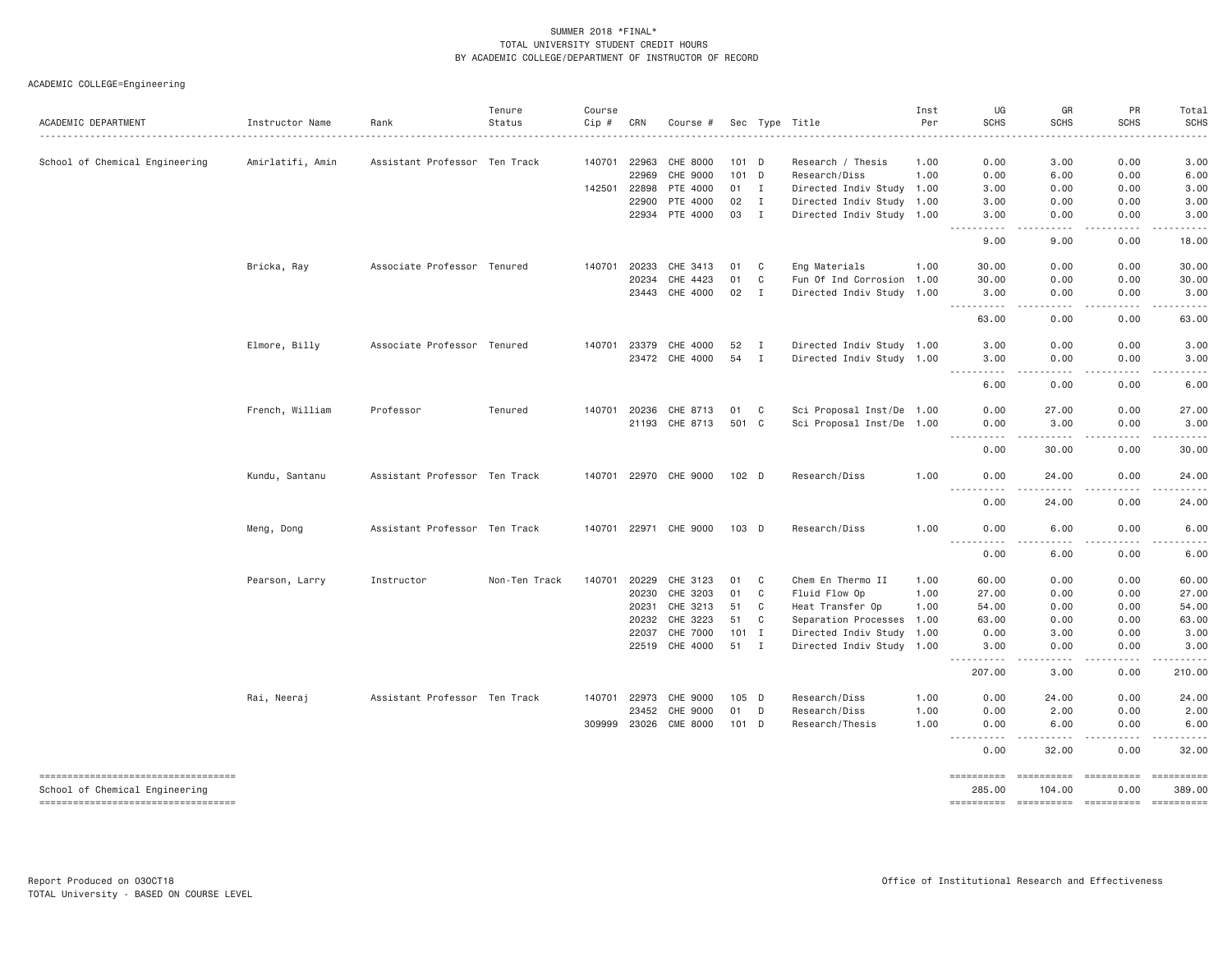#### ACADEMIC COLLEGE=Forest Resources

| ACADEMIC DEPARTMENT | Instructor Name    | Rank                              | Tenure<br>Status | Course<br>Cip # | CRN          | Course #             |                  | Sec Type Title            | Inst<br>Per<br>. | UG<br><b>SCHS</b>                                                                                                                                         | GR<br><b>SCHS</b>                   | PR<br><b>SCHS</b>                                                                                                                 | Total<br><b>SCHS</b><br>.                                                                                                                            |
|---------------------|--------------------|-----------------------------------|------------------|-----------------|--------------|----------------------|------------------|---------------------------|------------------|-----------------------------------------------------------------------------------------------------------------------------------------------------------|-------------------------------------|-----------------------------------------------------------------------------------------------------------------------------------|------------------------------------------------------------------------------------------------------------------------------------------------------|
| Forestry            | Alexander, Heather | Assistant Professor Ten Track     |                  |                 | 030501 22180 | F0 8000              | 101 D            | Research / Thesis         | 1.00             | 0.00                                                                                                                                                      | 18.00                               | 0.00                                                                                                                              | 18.00                                                                                                                                                |
|                     |                    |                                   |                  |                 |              | 22785 F0 8000        | 501 D            | Research / Thesis         | 1.00             | 0.00                                                                                                                                                      | 2.00                                | 0.00                                                                                                                              | 2.00                                                                                                                                                 |
|                     |                    |                                   |                  |                 |              |                      |                  |                           |                  | $  -$<br>0.00                                                                                                                                             | -----<br>20.00                      | .<br>0.00                                                                                                                         | .<br>20.00                                                                                                                                           |
|                     | Evans, David       | Professor                         | Tenured          | 030501          | 22181        | F0 8000              | $102$ D          | Research / Thesis         | 1.00             | 0.00                                                                                                                                                      | 6.00                                | 0.00                                                                                                                              | 6.00                                                                                                                                                 |
|                     |                    |                                   |                  |                 |              |                      |                  |                           |                  | $\frac{1}{2} \left( \frac{1}{2} \right) \left( \frac{1}{2} \right) \left( \frac{1}{2} \right) \left( \frac{1}{2} \right)$<br>$\sim$ $\sim$ $\sim$<br>0.00 | $\sim$ $\sim$ $\sim$ $\sim$<br>6.00 | $\sim$ $\sim$ $\sim$ $\sim$<br>0.00                                                                                               | والمستحدث<br>6.00                                                                                                                                    |
|                     | Ezell, Andrew      | Professor                         | Tenured          | 030501          |              | 22182 FO 8000        | 103 D            | Research / Thesis         | 1,00             | 0.00                                                                                                                                                      | 18.00                               | 0.00                                                                                                                              | 18.00                                                                                                                                                |
|                     |                    |                                   |                  |                 | 22786        | F0 9000              | 107 D            | Research / Diss           | 1.00             | 0.00                                                                                                                                                      | 6.00                                | 0.00                                                                                                                              | 6.00                                                                                                                                                 |
|                     |                    |                                   |                  | 030599          | 20658        | F0 4513              | 101 B            | Forestry Conservatio 1.00 |                  | 6.00                                                                                                                                                      | 0.00                                | 0.00                                                                                                                              | 6.00                                                                                                                                                 |
|                     |                    |                                   |                  |                 |              | 20659 FO 6513        | 101 B            | Forestry Conservatio 1.00 |                  | 0.00<br><u>.</u>                                                                                                                                          | 6.00<br>$- - - - -$                 | 0.00<br>.                                                                                                                         | 6.00<br>وبالمحامي                                                                                                                                    |
|                     |                    |                                   |                  |                 |              |                      |                  |                           |                  | 6.00                                                                                                                                                      | 30.00                               | 0.00                                                                                                                              | 36.00                                                                                                                                                |
|                     | Gordon, Jason      | Extension Assoc Pro Non-Ten Track |                  |                 |              | 030501 23359 FO 8000 | 504 D            | Research / Thesis         | 0.50             | 0.00                                                                                                                                                      | 0.50                                | 0.00                                                                                                                              | 0.50                                                                                                                                                 |
|                     |                    |                                   |                  |                 |              |                      |                  |                           |                  | .<br>0.00                                                                                                                                                 | .<br>0.50                           | .<br>0.00                                                                                                                         | .<br>0.50                                                                                                                                            |
|                     |                    |                                   |                  |                 |              |                      |                  |                           |                  |                                                                                                                                                           |                                     |                                                                                                                                   |                                                                                                                                                      |
|                     | Grace, Laura       | Professor                         | Tenured          | 030501          | 21499        | F0 4231              | 801 L            | Intro to Wood Supply 1.00 |                  | 64.00                                                                                                                                                     | 0.00                                | 0.00                                                                                                                              | 64.00                                                                                                                                                |
|                     |                    |                                   |                  |                 |              | 22185 F0 8000        | 106 D            | Research / Thesis         | 1.00             | 0.00                                                                                                                                                      | 3.00<br>.                           | 0.00<br>.                                                                                                                         | 3.00<br>.                                                                                                                                            |
|                     |                    |                                   |                  |                 |              |                      |                  |                           |                  | 64.00                                                                                                                                                     | 3.00                                | 0.00                                                                                                                              | 67.00                                                                                                                                                |
|                     | Grado, Stephen     | Professor                         | Tenured          | 030501          |              | 22196 F0 9000        | 101 D            | Research / Diss           | 1.00             | 0.00                                                                                                                                                      | 7.00                                | 0.00                                                                                                                              | 7.00                                                                                                                                                 |
|                     |                    |                                   |                  |                 |              | 23359 F0 8000        | 504 D            | Research / Thesis         | 0.50             | 0.00<br>$\frac{1}{2}$<br>$\frac{1}{2} \left( \frac{1}{2} \right) \left( \frac{1}{2} \right) \left( \frac{1}{2} \right) \left( \frac{1}{2} \right)$        | 0.50<br>$\frac{1}{2}$               | 0.00<br>$\frac{1}{2} \left( \frac{1}{2} \right) \left( \frac{1}{2} \right) \left( \frac{1}{2} \right) \left( \frac{1}{2} \right)$ | 0.50<br>$    -$                                                                                                                                      |
|                     |                    |                                   |                  |                 |              |                      |                  |                           |                  | 0.00                                                                                                                                                      | 7.50                                | 0.00                                                                                                                              | 7.50                                                                                                                                                 |
|                     | Grala, Robert      | Professor                         | Tenured          |                 |              | 030501 22197 F0 9000 | 102 <sub>D</sub> | Research / Diss           | 1.00             | 0.00                                                                                                                                                      | 12.00                               | 0.00                                                                                                                              | 12.00                                                                                                                                                |
|                     |                    |                                   |                  |                 |              |                      |                  |                           |                  | .<br>0.00                                                                                                                                                 | 12.00                               | -----<br>0.00                                                                                                                     | ------<br>12.00                                                                                                                                      |
|                     | Granger, Joshua    | Non-Employee                      | Not Applicable   |                 |              | 030501 21498 FO 3015 | 801 C            | For Desc & Analysis       | 1.00             | 325.00                                                                                                                                                    | 0.00                                | 0.00                                                                                                                              | 325.00                                                                                                                                               |
|                     |                    |                                   |                  |                 |              |                      |                  |                           |                  | ----------<br>325.00                                                                                                                                      | .<br>0.00                           | -----<br>0.00                                                                                                                     | .<br>325.00                                                                                                                                          |
|                     | Grebner, Donald    | Professor                         | Tenured          |                 |              | 030501 22188 F0 8000 | 109 D            | Research / Thesis         | 1.00             | 0.00                                                                                                                                                      | 6.00                                | 0.00                                                                                                                              | 6.00                                                                                                                                                 |
|                     |                    |                                   |                  |                 |              |                      |                  |                           |                  | <u>.</u><br>0.00                                                                                                                                          | $\frac{1}{2}$<br>6.00               | .<br>0.00                                                                                                                         | .<br>6.00                                                                                                                                            |
|                     | Munn, Ian          | Non-Faculty                       | Tenured          | 030501          | 23374        | F0 8000              | 502 D            | Research / Thesis         | 1.00             | 0.00                                                                                                                                                      | 1.00                                | 0.00                                                                                                                              | 1.00                                                                                                                                                 |
|                     |                    |                                   |                  |                 |              | 030506 20657 FO 3003 | 101 F            | Internship in Forest 1.00 |                  | 3.00                                                                                                                                                      | 0.00                                | 0.00                                                                                                                              | 3.00                                                                                                                                                 |
|                     |                    |                                   |                  |                 |              |                      |                  |                           |                  | $- - -$<br>-----                                                                                                                                          | .                                   | .                                                                                                                                 | $\frac{1}{2} \left( \frac{1}{2} \right) \left( \frac{1}{2} \right) \left( \frac{1}{2} \right) \left( \frac{1}{2} \right) \left( \frac{1}{2} \right)$ |
|                     |                    |                                   |                  |                 |              |                      |                  |                           |                  | 3.00                                                                                                                                                      | 1.00                                | 0.00                                                                                                                              | 4.00                                                                                                                                                 |
|                     | Renninger, Heidi   | Assistant Professor Ten Track     |                  |                 |              | 030501 22190 F0 8000 | 111 D            | Research / Thesis         | 1.00             | 0.00<br>----------                                                                                                                                        | 6.00<br>.                           | 0.00<br>.                                                                                                                         | 6.00<br>.                                                                                                                                            |
|                     |                    |                                   |                  |                 |              |                      |                  |                           |                  | 0.00                                                                                                                                                      | 6.00                                | 0.00                                                                                                                              | 6.00                                                                                                                                                 |
|                     | Rousseau, Randall  | Extension Professor Non-Ten Track |                  |                 |              | 030501 22200 F0 9000 | 105 D            | Research / Diss           | 1.00             | 0.00                                                                                                                                                      | 6.00                                | 0.00                                                                                                                              | 6.00                                                                                                                                                 |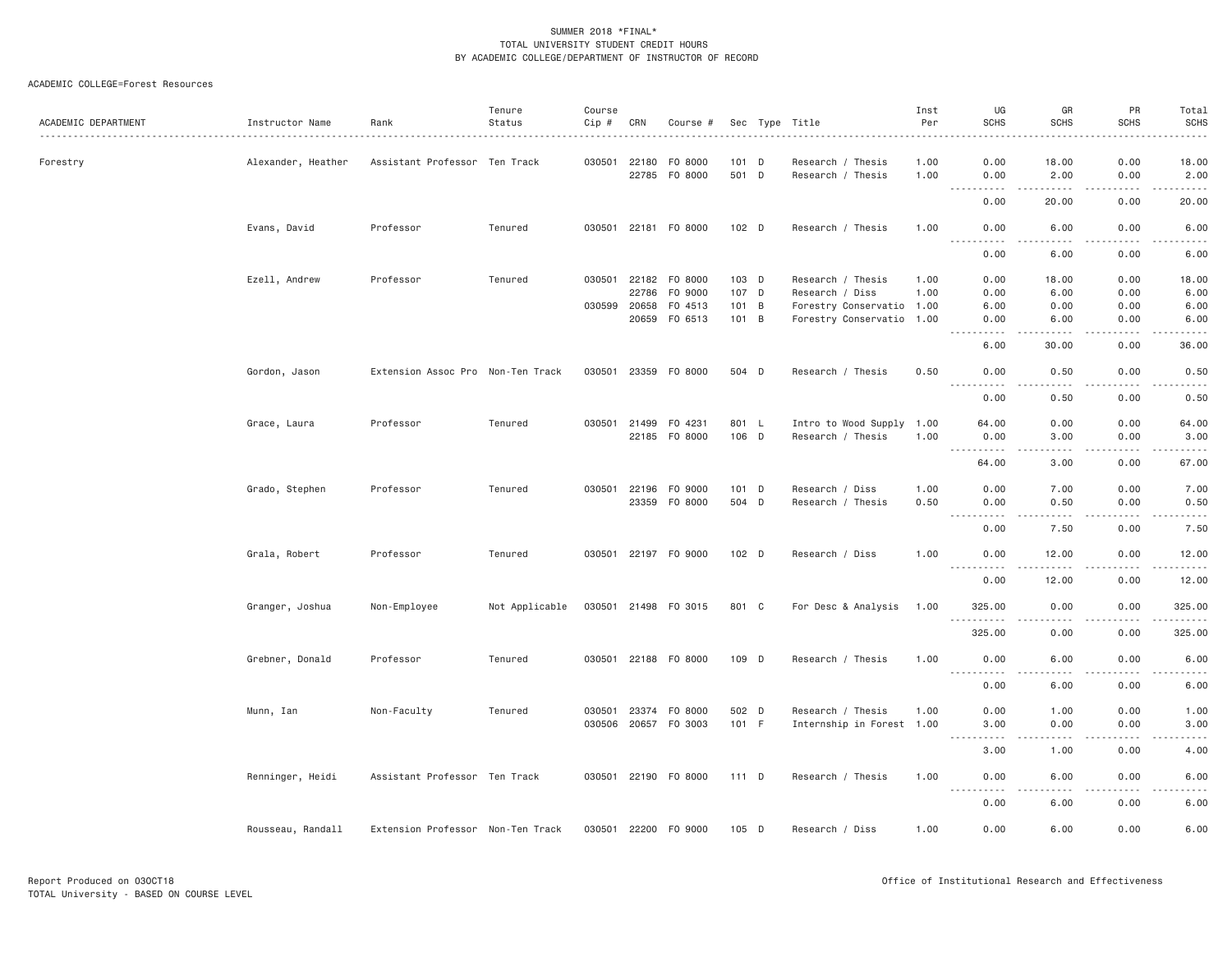#### ACADEMIC COLLEGE=Forest Resources

| ACADEMIC DEPARTMENT                                                                        | Instructor Name   | Rank                          | Tenure<br>Status | Course<br>Cip # | CRN                     | Course #                      |                             | Sec Type Title                                                              | Inst<br>Per  | UG<br><b>SCHS</b>                             | GR<br><b>SCHS</b>                     | PR<br><b>SCHS</b>                  | Total<br>SCHS                      |
|--------------------------------------------------------------------------------------------|-------------------|-------------------------------|------------------|-----------------|-------------------------|-------------------------------|-----------------------------|-----------------------------------------------------------------------------|--------------|-----------------------------------------------|---------------------------------------|------------------------------------|------------------------------------|
|                                                                                            |                   |                               |                  |                 |                         |                               |                             |                                                                             |              | -----------<br>0.00                           | 6.00                                  | 0.00                               | .<br>6.00                          |
| Forestry                                                                                   | Siegert, Courtney | Assistant Professor Ten Track |                  | 030501          | 21497<br>22193<br>23356 | F0 3012<br>F0 8000<br>F0 7000 | 801 L<br>$114$ D<br>$101$ I | Int Forest Communiti 1.00<br>Research / Thesis<br>Directed Indiv Study 1.00 | 1.00         | 124,00<br>0.00<br>0.00<br>-----------         | 0.00<br>3.00<br>3.00<br>$\frac{1}{2}$ | 0.00<br>0.00<br>0.00<br>-----      | 124.00<br>3.00<br>3.00<br>.        |
|                                                                                            |                   |                               |                  |                 |                         |                               |                             |                                                                             |              | 124.00                                        | 6.00                                  | 0.00                               | 130.00                             |
|                                                                                            | Sun, Changyou     | Professor                     | Tenured          | 030501          | 22194<br>22201          | F0 8000<br>F0 9000            | 115 D<br>106 D              | Research / Thesis<br>Research / Diss                                        | 1.00<br>1.00 | 0.00<br>0.00                                  | 6.00<br>6.00<br>.                     | 0.00<br>0.00<br>$\cdots$<br>.      | 6.00<br>6.00<br>----------         |
|                                                                                            |                   |                               |                  |                 |                         |                               |                             |                                                                             |              | 0.00                                          | 12.00                                 | 0.00                               | 12.00                              |
|                                                                                            | Willis, John      | Assistant Professor Ten Track |                  | 030501          | 22195                   | F0 8000                       | 116 D                       | Thesis<br>Research /                                                        | 1,00         | 0.00<br>------                                | 6.00<br>$\cdots$                      | 0.00<br>.                          | 6,00                               |
|                                                                                            |                   |                               |                  |                 |                         |                               |                             |                                                                             |              | 0.00                                          | 6.00                                  | 0.00                               | 6.00                               |
| =====================================<br>Forestry<br>===================================== |                   |                               |                  |                 |                         |                               |                             |                                                                             |              | $=$ = = = = = = = = =<br>522.00<br>========== | ==========<br>122,00<br>==========    | -----------<br>0.00<br>----------- | ==========<br>644,00<br>========== |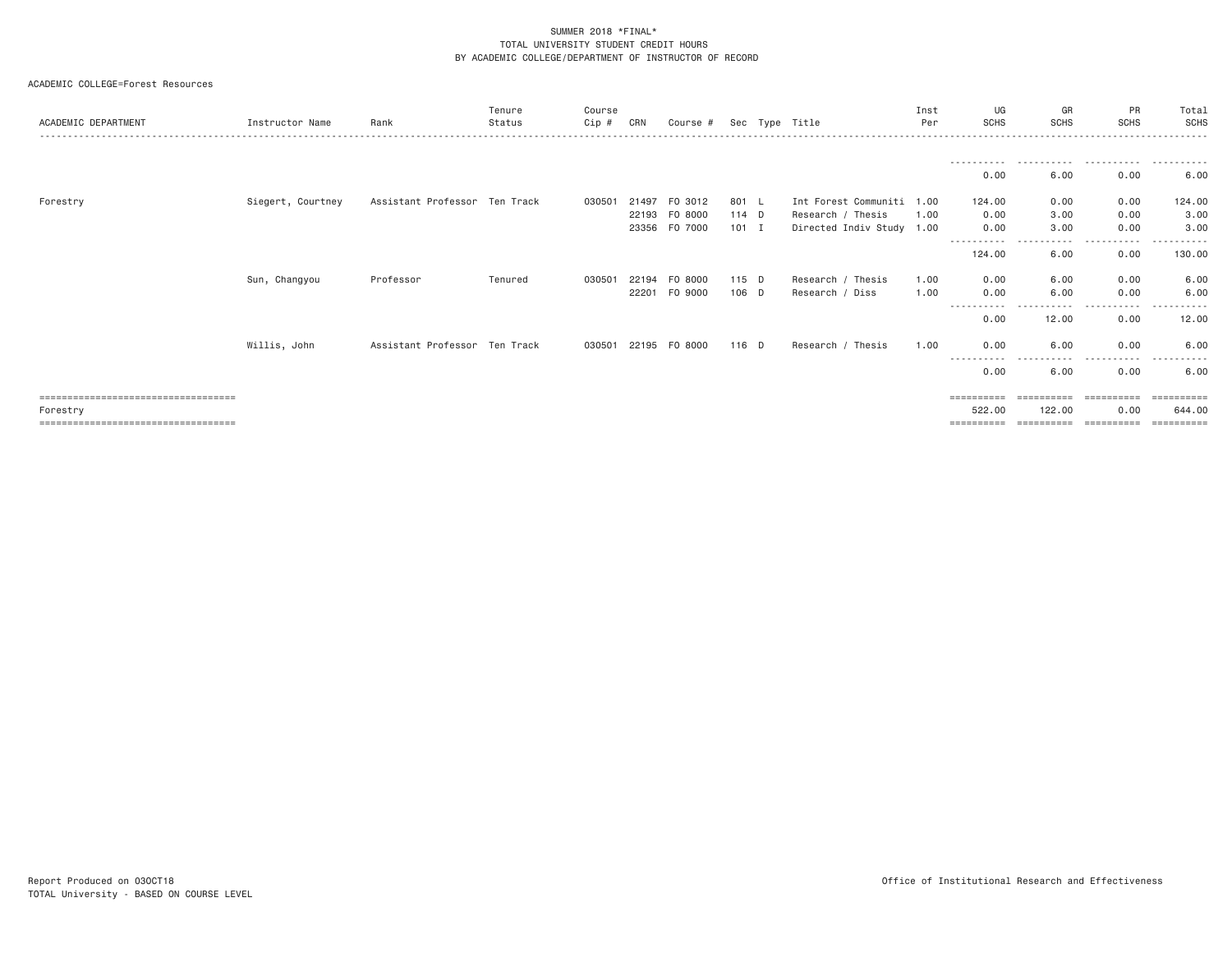#### ACADEMIC COLLEGE=Forest Resources

|                                                                  |                                |                                   | Tenure  | Course |              |                      |         |   |                           | Inst | UG                                                                                                                                                                    | GR                                                                                                                                                                       | PR                                                                                                                                                           | Total                 |
|------------------------------------------------------------------|--------------------------------|-----------------------------------|---------|--------|--------------|----------------------|---------|---|---------------------------|------|-----------------------------------------------------------------------------------------------------------------------------------------------------------------------|--------------------------------------------------------------------------------------------------------------------------------------------------------------------------|--------------------------------------------------------------------------------------------------------------------------------------------------------------|-----------------------|
| ACADEMIC DEPARTMENT                                              | Instructor Name                | Rank                              | Status  | Cip #  | CRN          | Course #             |         |   | Sec Type Title            | Per  | <b>SCHS</b>                                                                                                                                                           | <b>SCHS</b>                                                                                                                                                              | <b>SCHS</b>                                                                                                                                                  | <b>SCHS</b>           |
| Sustainable Bioproducts                                          | Barnes, H. Michael             | Professor                         | Tenured | 030501 | 22302        | FP 9000              | $101$ D |   | Research / Diss           | 1.00 | 0.00                                                                                                                                                                  | 12.00                                                                                                                                                                    | 0.00                                                                                                                                                         | 12.00                 |
|                                                                  |                                |                                   |         |        |              |                      |         |   |                           |      | .<br>$\frac{1}{2} \left( \frac{1}{2} \right) \left( \frac{1}{2} \right) \left( \frac{1}{2} \right) \left( \frac{1}{2} \right)$<br>0.00                                | .<br>12.00                                                                                                                                                               | .<br>0.00                                                                                                                                                    | .<br>12.00            |
|                                                                  | Borazjani, Abdolhami Professor |                                   | Tenured | 030501 | 22295        | FP 8000              | 101 D   |   | Research / Thesis         | 1.00 | 0.00                                                                                                                                                                  | 6.00                                                                                                                                                                     | 0.00                                                                                                                                                         | 6.00                  |
|                                                                  |                                |                                   |         |        | 22303        | FP 9000              | 102 D   |   | Research / Diss           | 1.00 | 0.00<br>$\frac{1}{2} \left( \frac{1}{2} \right) \left( \frac{1}{2} \right) \left( \frac{1}{2} \right) \left( \frac{1}{2} \right) \left( \frac{1}{2} \right)$<br>----- | 7.00                                                                                                                                                                     | 0.00                                                                                                                                                         | 7.00                  |
|                                                                  |                                |                                   |         |        |              |                      |         |   |                           |      | 0.00                                                                                                                                                                  | 13.00                                                                                                                                                                    | 0.00                                                                                                                                                         | 13.00                 |
|                                                                  | Hassan, El Barbary             | Associate Professor Tenured       |         |        | 030501 22304 | FP 9000              | 103 D   |   | Research / Diss           | 1.00 | 0.00                                                                                                                                                                  | 12.00                                                                                                                                                                    | 0.00                                                                                                                                                         | 12.00                 |
|                                                                  |                                |                                   |         |        | 22778        | FP 9000              | 51      | D | Research / Diss           | 1.00 | 0.00<br>$- - - - -$<br>$\frac{1}{2} \left( \frac{1}{2} \right) \left( \frac{1}{2} \right) \left( \frac{1}{2} \right) \left( \frac{1}{2} \right)$                      | 3.00<br>.                                                                                                                                                                | 0.00<br>.                                                                                                                                                    | 3.00<br>.             |
|                                                                  |                                |                                   |         |        |              |                      |         |   |                           |      | 0.00                                                                                                                                                                  | 15.00                                                                                                                                                                    | 0.00                                                                                                                                                         | 15.00                 |
|                                                                  | Lim, Hyungsuk                  | Assistant Professor Ten Track     |         |        | 030101 23033 | SBP 7000             | $102$ I |   | Directed Indiv Study 1.00 |      | 0.00                                                                                                                                                                  | 3.00                                                                                                                                                                     | 0.00                                                                                                                                                         | 3.00                  |
|                                                                  |                                |                                   |         |        | 23303        | SBP 7000             | 01 I    |   | Directed Indiv Study      | 1.00 | 0.00                                                                                                                                                                  | 3.00                                                                                                                                                                     | 0.00                                                                                                                                                         | 3.00                  |
|                                                                  |                                |                                   |         |        | 030501 22296 | FP 8000              | 102 D   |   | Research / Thesis         | 1.00 | 0.00                                                                                                                                                                  | 3.00                                                                                                                                                                     | 0.00                                                                                                                                                         | 3.00                  |
|                                                                  |                                |                                   |         |        | 22305        | FP 9000              | 104 D   |   | Research / Diss           | 1.00 | 0.00                                                                                                                                                                  | 6.00                                                                                                                                                                     | 0.00                                                                                                                                                         | 6.00                  |
|                                                                  |                                |                                   |         |        |              | 22352 FP 8000        | 51 D    |   | Research / Thesis         | 1.00 | 0.00<br>.                                                                                                                                                             | 6.00<br>$- - - - -$                                                                                                                                                      | 0.00<br>.                                                                                                                                                    | 6.00<br>.             |
|                                                                  |                                |                                   |         |        |              |                      |         |   |                           |      | 0.00                                                                                                                                                                  | 21.00                                                                                                                                                                    | 0.00                                                                                                                                                         | 21.00                 |
|                                                                  | Owens, Frank                   | Research Assist Pro Non-Ten Track |         |        |              | 030501 22306 FP 9000 | 105 D   |   | Research / Diss           | 1.00 | 0.00                                                                                                                                                                  | 3.00                                                                                                                                                                     | 0.00                                                                                                                                                         | 3.00                  |
|                                                                  |                                |                                   |         |        |              |                      |         |   |                           |      | 0.00                                                                                                                                                                  | 3.00                                                                                                                                                                     | 0.00                                                                                                                                                         | 3.00                  |
|                                                                  | Seale, Roy                     | Professor                         | Tenured |        | 030101 22795 | SBP 7000             | $103$ I |   | Directed Indiv Study 1.00 |      | 0.00                                                                                                                                                                  | 3.00                                                                                                                                                                     | 0.00                                                                                                                                                         | 3.00                  |
|                                                                  |                                |                                   |         |        | 23451        | SBP 7000             | 104 I   |   | Directed Indiv Study      | 1.00 | 0.00                                                                                                                                                                  | 3.00                                                                                                                                                                     | 0.00                                                                                                                                                         | 3.00                  |
|                                                                  |                                |                                   |         |        |              | 030501 22297 FP 8000 | 103 D   |   | Research / Thesis         | 1.00 | 0.00<br><b></b>                                                                                                                                                       | 6.00<br>$\frac{1}{2} \left( \frac{1}{2} \right) \left( \frac{1}{2} \right) \left( \frac{1}{2} \right) \left( \frac{1}{2} \right) \left( \frac{1}{2} \right)$<br>$\cdots$ | 0.00<br>$\frac{1}{2} \left( \frac{1}{2} \right) \left( \frac{1}{2} \right) \left( \frac{1}{2} \right) \left( \frac{1}{2} \right) \left( \frac{1}{2} \right)$ | 6.00<br>$- - - - - -$ |
|                                                                  |                                |                                   |         |        |              |                      |         |   |                           |      | 0.00                                                                                                                                                                  | 12.00                                                                                                                                                                    | 0.00                                                                                                                                                         | 12.00                 |
|                                                                  | Shmulsky, Rubin                | Professor                         | Tenured |        | 030501 22298 | FP 8000              | 104 D   |   | Research / Thesis         | 1.00 | 0.00                                                                                                                                                                  | 6.00                                                                                                                                                                     | 0.00                                                                                                                                                         | 6.00                  |
|                                                                  |                                |                                   |         |        | 22308        | FP 9000              | 107 D   |   | Research / Diss           | 1.00 | 0.00<br>$\frac{1}{2} \left( \frac{1}{2} \right) \left( \frac{1}{2} \right) \left( \frac{1}{2} \right) \left( \frac{1}{2} \right)$<br>$\cdots$                         | 6.00                                                                                                                                                                     | 0.00                                                                                                                                                         | 6.00                  |
|                                                                  |                                |                                   |         |        |              |                      |         |   |                           |      | 0.00                                                                                                                                                                  | 12.00                                                                                                                                                                    | 0.00                                                                                                                                                         | 12.00                 |
|                                                                  | Stokes, Carrlet                | Assistant Professor Ten Track     |         |        |              | 030501 22779 FP 9000 | 52      | D | Research / Diss           | 1.00 | 0.00                                                                                                                                                                  | 12,00                                                                                                                                                                    | 0.00                                                                                                                                                         | 12.00                 |
|                                                                  |                                |                                   |         |        |              |                      |         |   |                           |      | 0.00                                                                                                                                                                  | 12.00                                                                                                                                                                    | 0.00                                                                                                                                                         | 12.00                 |
|                                                                  | Street, Jason                  | Assistant Professor Ten Track     |         | 030101 | 22839        | SBP 7000             | $101$ I |   | Directed Indiv Study      | 1.00 | 0.00                                                                                                                                                                  | 3.00                                                                                                                                                                     | 0.00                                                                                                                                                         | 3.00                  |
|                                                                  |                                |                                   |         |        | 030501 22299 | FP 8000              | $105$ D |   | Research / Thesis         | 1.00 | 0.00                                                                                                                                                                  | 12.00                                                                                                                                                                    | 0.00                                                                                                                                                         | 12.00                 |
|                                                                  |                                |                                   |         |        |              | 22310 FP 9000        | 109 D   |   | Research / Diss           | 1.00 | 0.00<br>.<br>$\sim$ $\sim$ $\sim$ $\sim$                                                                                                                              | 15.00<br>$\frac{1}{2} \left( \frac{1}{2} \right) \left( \frac{1}{2} \right) \left( \frac{1}{2} \right) \left( \frac{1}{2} \right) \left( \frac{1}{2} \right)$            | 0.00<br>.                                                                                                                                                    | 15.00                 |
|                                                                  |                                |                                   |         |        |              |                      |         |   |                           |      | 0.00                                                                                                                                                                  | 30.00                                                                                                                                                                    | 0.00                                                                                                                                                         | 30.00                 |
|                                                                  | Zhang, Jilei                   | Professor                         | Tenured |        |              | 030501 22311 FP 9000 | 110 D   |   | Research / Diss           | 1.00 | 0.00                                                                                                                                                                  | 7.00                                                                                                                                                                     | 0.00                                                                                                                                                         | 7.00                  |
|                                                                  |                                |                                   |         |        |              |                      |         |   |                           |      | $\sim$ $\sim$ $\sim$ $\sim$<br>$\frac{1}{2}$<br>0.00                                                                                                                  | 7.00                                                                                                                                                                     | 0.00                                                                                                                                                         | 7.00                  |
| =====================================<br>Sustainable Bioproducts |                                |                                   |         |        |              |                      |         |   |                           |      | ==========<br>0.00                                                                                                                                                    | ---------- ---------- ---------<br>137.00                                                                                                                                | 0.00                                                                                                                                                         | 137.00                |
| ----------------------------------                               |                                |                                   |         |        |              |                      |         |   |                           |      | ==========                                                                                                                                                            | ----------- ----------                                                                                                                                                   |                                                                                                                                                              | ----------            |
| Report Produced on 030CT18                                       |                                |                                   |         |        |              |                      |         |   |                           |      |                                                                                                                                                                       | Office of Institutional Research and Effectiveness                                                                                                                       |                                                                                                                                                              |                       |

TOTAL University - BASED ON COURSE LEVEL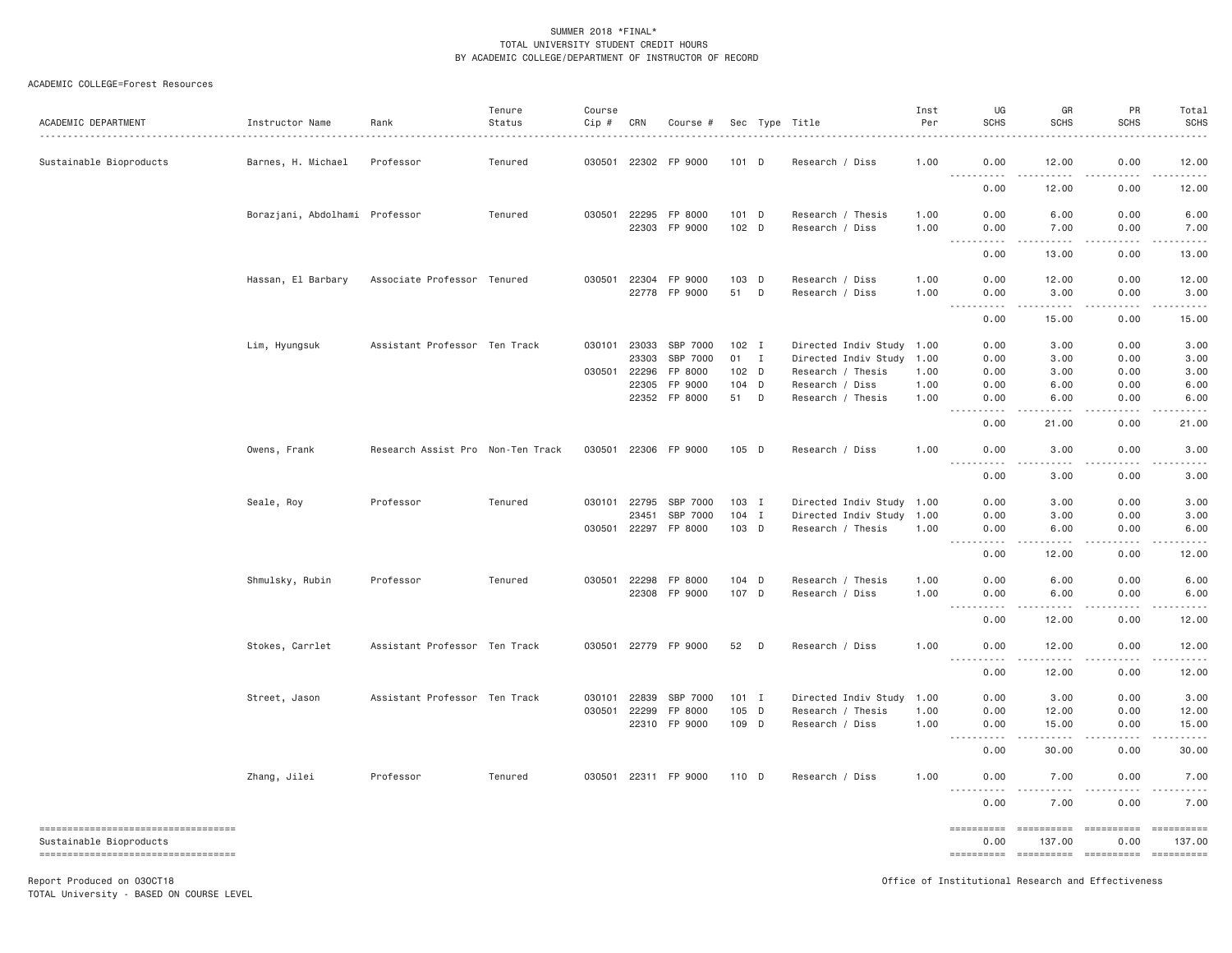#### ACADEMIC COLLEGE=Forest Resources

| ACADEMIC DEPARTMENT               | Instructor Name   | Rank                              | Tenure<br>Status | Course<br>$Cip$ # | CRN   | Course #                          |                |   | Sec Type Title                      | Inst<br>Per  | UG<br><b>SCHS</b>                                                                                           | GR<br><b>SCHS</b>                                                                                                                                             | PR<br><b>SCHS</b>   | Total<br><b>SCHS</b>                                                                                                                                         |
|-----------------------------------|-------------------|-----------------------------------|------------------|-------------------|-------|-----------------------------------|----------------|---|-------------------------------------|--------------|-------------------------------------------------------------------------------------------------------------|---------------------------------------------------------------------------------------------------------------------------------------------------------------|---------------------|--------------------------------------------------------------------------------------------------------------------------------------------------------------|
|                                   |                   |                                   |                  |                   |       |                                   |                |   |                                     |              |                                                                                                             |                                                                                                                                                               |                     |                                                                                                                                                              |
| Wildlife, Fisheries & Aquaculture | Allen, Peter      | Associate Professor Tenured       |                  | 030601            | 21824 | <b>WFA 8000</b>                   | 101 D          |   | Research / Thesis                   | 1.00         | 0.00                                                                                                        | 12.00                                                                                                                                                         | 0.00                | 12.00                                                                                                                                                        |
|                                   |                   |                                   |                  |                   | 21845 | <b>WFA 9000</b>                   | 101 D          |   | Research / Diss                     | 1.00         | 0.00                                                                                                        | 1.00                                                                                                                                                          | 0.00                | 1.00                                                                                                                                                         |
|                                   |                   |                                   |                  |                   |       | 22777 WFA 8000                    | 01 D           |   | Research / Thesis                   | 1.00         | 0.00<br>.<br>$\frac{1}{2} \left( \frac{1}{2} \right) \left( \frac{1}{2} \right) \left( \frac{1}{2} \right)$ | 3.00<br>$- - - - -$                                                                                                                                           | 0.00<br>.           | 3.00<br>.                                                                                                                                                    |
|                                   |                   |                                   |                  |                   |       |                                   |                |   |                                     |              | 0.00                                                                                                        | 16.00                                                                                                                                                         | 0.00                | 16.00                                                                                                                                                        |
|                                   | Baker, Beth       | Extension Assist Pr Non-Ten Track |                  | 030601            |       | 21825 WFA 8000                    | 102 D          |   | Research / Thesis                   | 1.00         | 0.00<br>$- - - - -$                                                                                         | 9.00<br>.                                                                                                                                                     | 0.00<br>.           | 9.00<br>$- - - - -$                                                                                                                                          |
|                                   |                   |                                   |                  |                   |       |                                   |                |   |                                     |              | 0.00                                                                                                        | 9.00                                                                                                                                                          | 0.00                | 9.00                                                                                                                                                         |
|                                   | Barton, Martha    | Instructor                        | Non-Ten Track    | 260101            | 20094 | BIO 1134                          | 01             | B | Biology I                           | 1.00         | 52.00                                                                                                       | 0.00                                                                                                                                                          | 0.00                | 52.00                                                                                                                                                        |
|                                   |                   |                                   |                  | 260799            |       | 21584 BIO 2513                    | 02             | К | Animal Diversity                    | 1.00         | 0.00<br><u>.</u>                                                                                            | 0.00<br>-----                                                                                                                                                 | 0.00<br>.           | 0.00<br>.                                                                                                                                                    |
|                                   |                   |                                   |                  |                   |       |                                   |                |   |                                     |              | 52.00                                                                                                       | 0.00                                                                                                                                                          | 0.00                | 52.00                                                                                                                                                        |
|                                   | Belant, Jerrold   | Professor                         | Tenured          | 030601            |       | 21846 WFA 9000                    | 102 D          |   | Research / Diss                     | 1.00         | 0.00                                                                                                        | 23.00                                                                                                                                                         | 0.00                | 23.00                                                                                                                                                        |
|                                   |                   |                                   |                  |                   |       | 21859 WFA 8000                    | 120 D          |   | Research / Thesis                   | 1.00         | 0.00<br>.                                                                                                   | 15.00<br>.                                                                                                                                                    | 0.00<br>.           | 15.00<br>.                                                                                                                                                   |
|                                   |                   |                                   |                  |                   |       |                                   |                |   |                                     |              | $\frac{1}{2}$<br>0.00                                                                                       | 38.00                                                                                                                                                         | 0.00                | 38.00                                                                                                                                                        |
|                                   | Burger, Leslie    | Extension Assist Pr Non-Ten Track |                  | 030601            |       | 21826 WFA 8000                    | $103$ D        |   | Research / Thesis                   | 1.00         | 0.00<br>.<br>$\sim 100$ km s $^{-1}$                                                                        | 6.00<br>-----                                                                                                                                                 | 0.00<br>.           | 6.00<br>$\frac{1}{2} \left( \frac{1}{2} \right) \left( \frac{1}{2} \right) \left( \frac{1}{2} \right) \left( \frac{1}{2} \right) \left( \frac{1}{2} \right)$ |
|                                   |                   |                                   |                  |                   |       |                                   |                |   |                                     |              | 0.00                                                                                                        | 6.00                                                                                                                                                          | 0.00                | 6.00                                                                                                                                                         |
|                                   | Colvin, Michael   | Assistant Professor Ten Track     |                  | 030601            | 21827 | <b>WFA 8000</b>                   | 104 D          |   | Research / Thesis                   | 1.00         | 0.00                                                                                                        | 1.00                                                                                                                                                          | 0.00                | 1.00                                                                                                                                                         |
|                                   |                   |                                   |                  |                   | 21847 | WFA 9000                          | 103 D          |   | Research / Diss                     | 1.00         | 0.00<br>----------                                                                                          | 12.00<br>$\frac{1}{2} \left( \frac{1}{2} \right) \left( \frac{1}{2} \right) \left( \frac{1}{2} \right) \left( \frac{1}{2} \right) \left( \frac{1}{2} \right)$ | 0.00<br>.           | 12.00<br>.                                                                                                                                                   |
|                                   |                   |                                   |                  |                   |       |                                   |                |   |                                     |              | 0.00                                                                                                        | 13.00                                                                                                                                                         | 0.00                | 13.00                                                                                                                                                        |
|                                   | Davis, John       | Associate Professor Tenured       |                  |                   |       | 030601 21828 WFA 8000             | 105 D          |   | Research / Thesis                   | 1.00         | 0.00<br><u>.</u>                                                                                            | 19.00<br>.                                                                                                                                                    | 0.00<br>$- - - - -$ | 19.00<br>.                                                                                                                                                   |
|                                   |                   |                                   |                  |                   |       |                                   |                |   |                                     |              | 0.00                                                                                                        | 19.00                                                                                                                                                         | 0.00                | 19.00                                                                                                                                                        |
|                                   | Demarais, Stephen | Professor                         | Tenured          | 030201            | 21534 | WFA 3031                          | 801 H          |   | Intro Wild/Fish Prac 1.00           |              | 69.00                                                                                                       | 0.00                                                                                                                                                          | 0.00                | 69.00                                                                                                                                                        |
|                                   |                   |                                   |                  | 030601            | 21829 | <b>WFA 8000</b>                   | $106$ D        |   | Research / Thesis                   | 1.00         | 0.00                                                                                                        | 21.00                                                                                                                                                         | 0.00                | 21.00                                                                                                                                                        |
|                                   |                   |                                   |                  |                   |       | 23162 WFA 9000                    | 114 D          |   | Research / Diss                     | 1,00         | 0.00<br>$\sim$ $\sim$ $\sim$ $\sim$<br>.                                                                    | 5.00<br>.                                                                                                                                                     | 0.00<br>.           | 5.00<br>.                                                                                                                                                    |
|                                   |                   |                                   |                  |                   |       |                                   |                |   |                                     |              | 69.00                                                                                                       | 26.00                                                                                                                                                         | 0.00                | 95.00                                                                                                                                                        |
|                                   | Drymon, James     | Extension Assist Pr Non-Ten Track |                  |                   |       | 030601 21830 WFA 8000             | 107 D          |   | Research / Thesis                   | 1.00         | 0.00<br>. <b>.</b>                                                                                          | 6.00<br>.                                                                                                                                                     | 0.00<br>.           | 6.00<br>.                                                                                                                                                    |
|                                   |                   |                                   |                  |                   |       |                                   |                |   |                                     |              | 0.00                                                                                                        | 6.00                                                                                                                                                          | 0.00                | 6.00                                                                                                                                                         |
|                                   | Evans, Kristine   | Assistant Professor Ten Track     |                  | 030601            | 21831 | WFA 8000                          | 108 D          |   | Research / Thesis                   | 1.00         | 0.00                                                                                                        | 6.00                                                                                                                                                          | 0.00                | 6.00                                                                                                                                                         |
|                                   |                   |                                   |                  |                   |       | 21848 WFA 9000                    | 104 D          |   | Research / Diss                     | 1.00         | 0.00                                                                                                        | 6.00                                                                                                                                                          | 0.00                | 6.00                                                                                                                                                         |
|                                   |                   |                                   |                  |                   |       |                                   |                |   |                                     |              | $\sim$ $\sim$ $\sim$ $\sim$<br>------<br>0.00                                                               | -----<br>12.00                                                                                                                                                | .<br>0.00           | .<br>12.00                                                                                                                                                   |
|                                   | Hunt, Kevin       | Professor                         | Tenured          |                   |       | 030601 21855 WFA 9000             | 110 D          |   | Research / Diss                     | 1.00         | 0.00                                                                                                        | 3.00                                                                                                                                                          | 0.00                | 3.00                                                                                                                                                         |
|                                   |                   |                                   |                  |                   |       |                                   |                |   |                                     |              | .<br>0.00                                                                                                   | $- - - - -$<br>3.00                                                                                                                                           | .<br>0.00           | $\omega$ is a set of<br>3.00                                                                                                                                 |
|                                   | Iglay, Raymond    | Research Assist Pro Non-Ten Track |                  | 030601            | 21833 | WFA 8000<br>261301 22917 WFA 3013 | 110 D<br>101 E |   | Research / Thesis<br>HWC Internship | 1.00<br>1.00 | 0.00<br>3.00                                                                                                | 6.00<br>0.00                                                                                                                                                  | 0.00<br>0.00        | 6.00<br>3.00                                                                                                                                                 |
|                                   |                   |                                   |                  |                   |       |                                   |                |   |                                     |              |                                                                                                             |                                                                                                                                                               |                     |                                                                                                                                                              |

Report Produced on 03OCT18 Office of Institutional Research and Effectiveness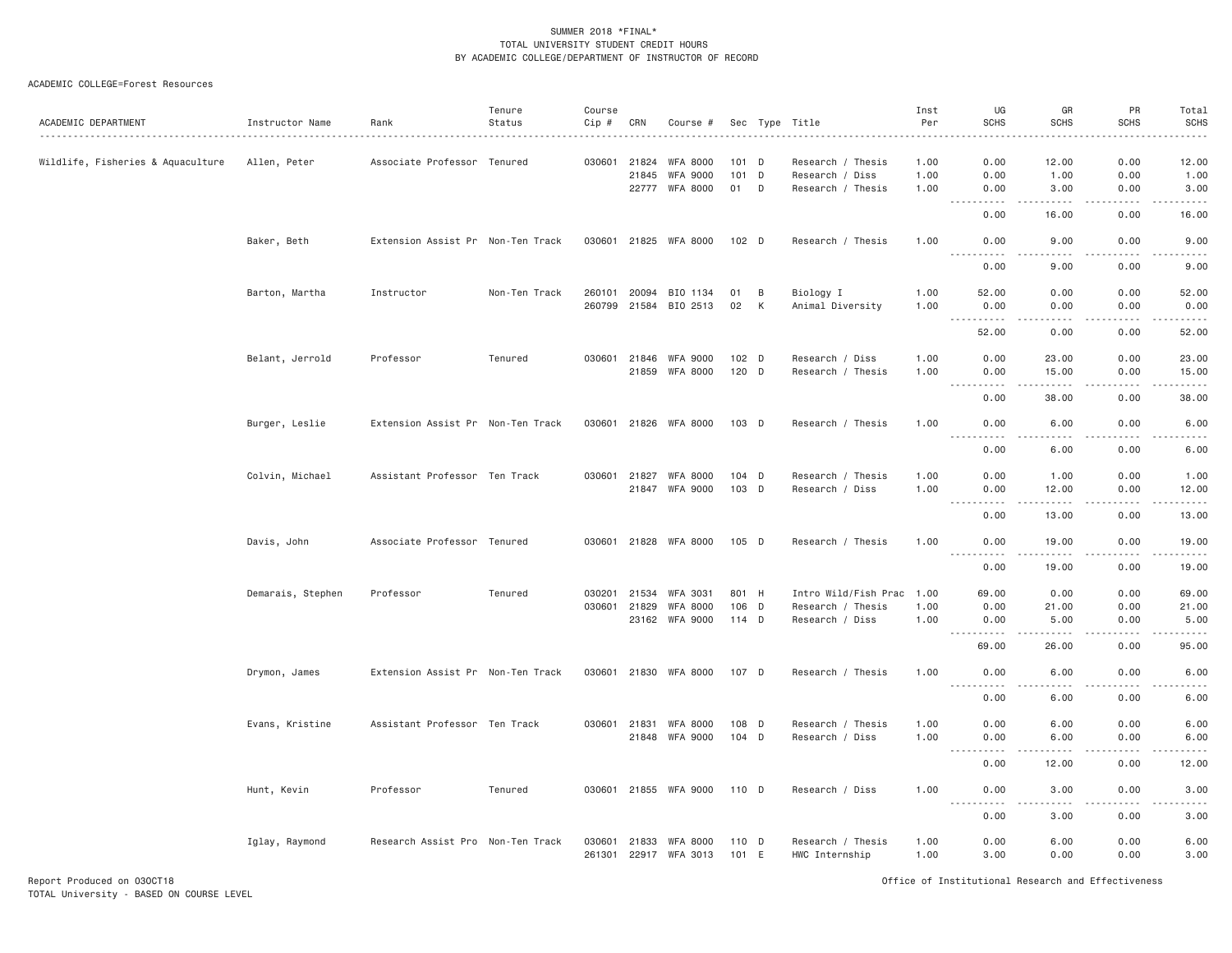|  | ACADEMIC COLLEGE=Forest Resources |  |
|--|-----------------------------------|--|
|--|-----------------------------------|--|

| ACADEMIC DEPARTMENT                                                        | Instructor Name     | Rank                              | Tenure<br>Status | Course<br>Cip # | CRN          | Course #              |         | Sec Type Title       | Inst<br>Per | UG<br><b>SCHS</b>                                                                                                                                                           | GR<br><b>SCHS</b>               | PR<br><b>SCHS</b>    | Total<br><b>SCHS</b> |
|----------------------------------------------------------------------------|---------------------|-----------------------------------|------------------|-----------------|--------------|-----------------------|---------|----------------------|-------------|-----------------------------------------------------------------------------------------------------------------------------------------------------------------------------|---------------------------------|----------------------|----------------------|
|                                                                            |                     |                                   |                  |                 |              |                       |         |                      |             |                                                                                                                                                                             |                                 |                      |                      |
|                                                                            |                     |                                   |                  |                 |              |                       |         |                      |             | 3.00                                                                                                                                                                        | 6.00                            | 0.00                 | 9.00                 |
| Wildlife, Fisheries & Aquaculture                                          | Lashley, Marcus     | Assistant Professor Ten Track     |                  | 030601          | 21094        | WFA 4223              | 001 B   | Wildlife Plant ID    | 1.00        | 48.00                                                                                                                                                                       | 0.00                            | 0.00                 | 48.00                |
|                                                                            |                     |                                   |                  |                 | 21097        | WFA 6223              | 001 B   | Wildife Plant ID     | 1.00        | 0.00                                                                                                                                                                        | 3.00                            | 0.00                 | 3.00                 |
|                                                                            |                     |                                   |                  |                 | 21834        | WFA 8000              | 111 D   | Research / Thesis    | 1.00        | 0.00                                                                                                                                                                        | 9.00                            | 0.00                 | 9.00                 |
|                                                                            |                     |                                   |                  |                 | 21849        | WFA 9000              | 105 D   | Research / Diss      | 1.00        | 0.00<br>.<br>$\sim$ $\sim$ $\sim$ $\sim$                                                                                                                                    | 9.00<br>.                       | 0.00                 | 9.00                 |
|                                                                            |                     |                                   |                  |                 |              |                       |         |                      |             | 48.00                                                                                                                                                                       | 21.00                           | 0.00                 | 69.00                |
|                                                                            | Miranda, Leandro    | Non-Employee                      | Not Applicable   |                 |              | 030601 21835 WFA 8000 | 112 D   | Research / Thesis    | 1.00        | 0.00<br>$\frac{1}{2}$<br>-----                                                                                                                                              | 10.00<br>.                      | 0.00                 | 10.00                |
|                                                                            |                     |                                   |                  |                 |              |                       |         |                      |             | 0.00                                                                                                                                                                        | 10.00                           | 0.00                 | 10.00                |
|                                                                            | Neal, Jason         | Extension Assoc Pro Non-Ten Track |                  | 030601          |              | 21857 WFA 9000        | 112 D   | Research / Diss      | 1.00        | 0.00                                                                                                                                                                        | 6.00                            | 0.00                 | 6.00                 |
|                                                                            |                     |                                   |                  |                 |              |                       |         |                      |             | $\sim$ $\sim$ $\sim$<br>0.00                                                                                                                                                | 6.00                            | 0.00                 | 6.00                 |
|                                                                            | Rush, Scott         | Assistant Professor Ten Track     |                  |                 |              | 030601 21837 WFA 8000 | 114 D   | Research / Thesis    | 1.00        | 0.00                                                                                                                                                                        | 11.00                           | 0.00                 | 11.00                |
|                                                                            |                     |                                   |                  |                 |              |                       |         |                      |             | $- - - - -$<br>$\frac{1}{2} \left( \frac{1}{2} \right) \left( \frac{1}{2} \right) \left( \frac{1}{2} \right) \left( \frac{1}{2} \right) \left( \frac{1}{2} \right)$<br>0.00 | $- - - - -$<br>11.00            | .<br>0.00            | 11.00                |
|                                                                            | Sparks, Eric        | Extension Assist Pr Non-Ten Track |                  | 030601          | 21838        | WFA 8000              | 115 D   | Research / Thesis    | 1.00        | 0.00                                                                                                                                                                        | 9.00                            | 0.00                 | 9.00                 |
|                                                                            |                     |                                   |                  |                 | 23048        | WFA 7000              | $101$ I | Directed Indiv Study | 1.00        | 0.00                                                                                                                                                                        | 4.00                            | 0.00                 | 4.00                 |
|                                                                            |                     |                                   |                  |                 | 23049        | <b>WFA 7000</b>       | $102$ I | Directed Indiv Study | 1.00        | 0.00<br><b><i><u>.</u></i></b><br>$\frac{1}{2} \left( \frac{1}{2} \right) \left( \frac{1}{2} \right) \left( \frac{1}{2} \right) \left( \frac{1}{2} \right)$                 | 3.00<br>-----                   | 0.00<br>.            | 3.00<br>$- - - - -$  |
|                                                                            |                     |                                   |                  |                 |              |                       |         |                      |             | 0.00                                                                                                                                                                        | 16.00                           | 0.00                 | 16.00                |
|                                                                            | Street, Garrett     | Assistant Professor Ten Track     |                  | 030601          |              | 21839 WFA 8000        | 116 D   | Research / Thesis    | 1,00        | 0.00<br>.<br>.                                                                                                                                                              | 3.00<br>-----<br>$- - -$        | 0.00<br>-----        | 3.00                 |
|                                                                            |                     |                                   |                  |                 |              |                       |         |                      |             | 0.00                                                                                                                                                                        | 3.00                            | 0.00                 | 3.00                 |
|                                                                            | Strickland, Bronson | Extension Professor Non-Ten Track |                  | 030601          | 21840        | <b>WFA 8000</b>       | 117 D   | Research / Thesis    | 1.00        | 0.00                                                                                                                                                                        | 6.00                            | 0.00                 | 6.00                 |
|                                                                            |                     |                                   |                  |                 | 21858        | WFA 9000              | 113 D   | Research / Diss      | 1.00        | 0.00<br>----<br>.                                                                                                                                                           | 6.00                            | 0.00                 | 6.00                 |
|                                                                            |                     |                                   |                  |                 |              |                       |         |                      |             | 0.00                                                                                                                                                                        | 12.00                           | 0.00                 | 12.00                |
|                                                                            | Vilella, Francisco  | Non-Employee                      | Not Applicable   | 030601          | 21841        | WFA 8000              | 118 D   | Research / Thesis    | 1.00        | 0.00                                                                                                                                                                        | 6.00                            | 0.00                 | 6.00                 |
|                                                                            |                     |                                   |                  |                 | 21851        | WFA 9000              | 107 D   | Research / Diss      | 1.00        | 0.00                                                                                                                                                                        | 9.00                            | 0.00                 | 9.00                 |
|                                                                            |                     |                                   |                  |                 |              |                       |         |                      |             | .<br>----<br>0.00                                                                                                                                                           | <u>.</u><br>15.00               | . <b>.</b> .<br>0.00 | 15.00                |
|                                                                            | Wang, Guiming       | Professor                         | Tenured          |                 | 030601 21842 | <b>WFA 8000</b>       | 119 D   | Research / Thesis    | 1.00        | 0.00                                                                                                                                                                        | 3.00                            | 0.00                 | 3.00                 |
|                                                                            |                     |                                   |                  |                 |              | 21852 WFA 9000        | 108 D   | Research / Diss      | 1.00        | 0.00                                                                                                                                                                        | 3.00                            | 0.00                 | 3.00                 |
|                                                                            |                     |                                   |                  |                 |              |                       |         |                      |             | .<br>.<br>0.00                                                                                                                                                              | .<br>6.00                       | 0.00                 | 6.00                 |
|                                                                            | Wise, David         | Research Professor                | Non-Ten Track    |                 |              | 030601 23393 WFA 8000 | $121$ D | Research / Thesis    | 1,00        | 0.00                                                                                                                                                                        | 6.00                            | 0.00                 | 6.00                 |
|                                                                            |                     |                                   |                  |                 |              |                       |         |                      |             | $- - - -$<br>0.00                                                                                                                                                           | 6.00                            | 0.00                 | 6.00                 |
| =====================================<br>Wildlife, Fisheries & Aquaculture |                     |                                   |                  |                 |              |                       |         |                      |             | ==========<br>172.00                                                                                                                                                        | =====================<br>260.00 | 0.00                 | ==========<br>432.00 |
| ----------------------------------<br>Report Produced on 030CT18           |                     |                                   |                  |                 |              |                       |         |                      |             | $=$ = = = = = = = = =<br>Office of Institutional Research and Effectiveness                                                                                                 | ==========                      | ==========           | -==========          |

TOTAL University - BASED ON COURSE LEVEL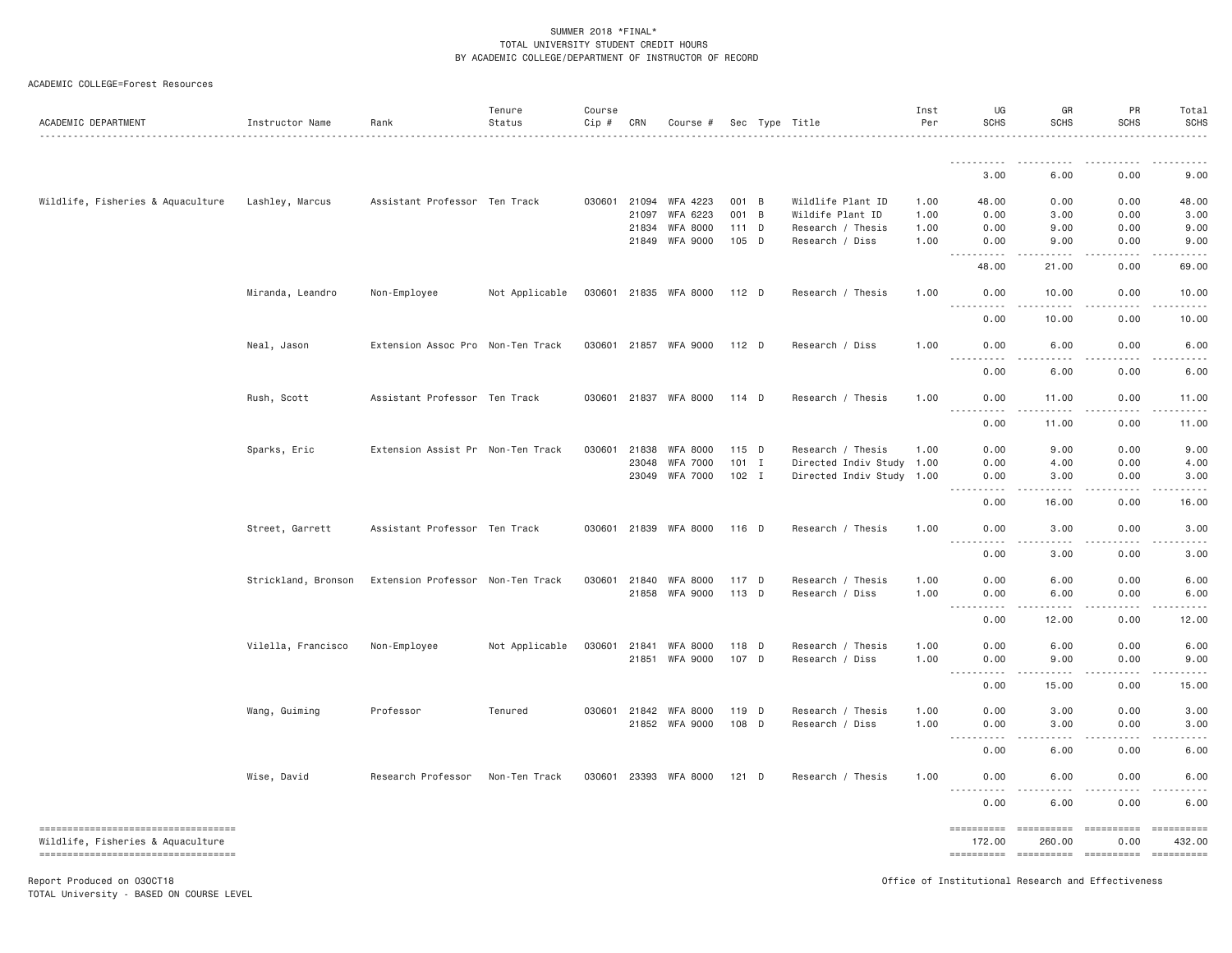## ACADEMIC COLLEGE=Veterinary Medicine

| ACADEMIC DEPARTMENT | Instructor Name     | Rank                                               | Tenure<br>Status | Course<br>Cip #  | CRN            | Course #                                      |                          |              | Sec Type Title                                                       | Inst<br>Per  | UG<br><b>SCHS</b>                        | GR<br><b>SCHS</b>    | PR<br><b>SCHS</b>                                                                                                                                             | Total<br><b>SCHS</b>                                                                                                                                         |
|---------------------|---------------------|----------------------------------------------------|------------------|------------------|----------------|-----------------------------------------------|--------------------------|--------------|----------------------------------------------------------------------|--------------|------------------------------------------|----------------------|---------------------------------------------------------------------------------------------------------------------------------------------------------------|--------------------------------------------------------------------------------------------------------------------------------------------------------------|
| Veterinary Medicine | Archer, Todd        | Associate Professor Tenured                        |                  | 512401<br>512501 | 20358<br>22474 | CVM 5380<br><b>CVM 8000</b><br>23519 CVM 7000 | 101 E<br>$101$ D<br>53 I |              | Small Anim Int Med<br>Research / Thesis<br>Directed Indiv Study 1.00 | 1.00<br>1.00 | 0.00<br>0.00<br>0.00                     | 0.00<br>3.00<br>2.00 | 138.00<br>0.00<br>0.00                                                                                                                                        | .<br>138.00<br>3.00<br>2.00                                                                                                                                  |
|                     |                     |                                                    |                  |                  |                |                                               |                          |              |                                                                      |              | 0.00                                     | 5.00                 | 138.00                                                                                                                                                        | $\sim$ $\sim$ $\sim$ $\sim$<br>143.00                                                                                                                        |
|                     | Armour, Natalie     | Clinical Assoc Prof Non-Ten Track                  |                  | 512501           |                | 22475 CVM 8000                                | $102$ D                  |              | Research / Thesis                                                    | 1.00         | 0.00                                     | 2,00                 | 0.00                                                                                                                                                          | 2.00                                                                                                                                                         |
|                     |                     |                                                    |                  |                  |                |                                               |                          |              |                                                                      |              | .<br>0.00                                | $- - - -$<br>2.00    | .<br>0.00                                                                                                                                                     | $- - - - -$<br>2.00                                                                                                                                          |
|                     | Banda, Alejandro    | Clinical Professor                                 | Non-Ten Track    | 512501           | 23480          | CVM 8105                                      | 51                       | E            | Avian Extern Ship                                                    | 1.00         | 0.00                                     | 5.00                 | 0.00                                                                                                                                                          | 5.00                                                                                                                                                         |
|                     |                     |                                                    |                  |                  | 23481          | CVM 8790                                      | 51                       | $\mathsf{L}$ | Laboratory Diagnosti 1.00                                            |              | 0.00<br>.                                | 1.00<br>د د د د      | 0.00<br>$\sim$ $\sim$ $\sim$ $\sim$                                                                                                                           | 1.00<br>$\frac{1}{2} \left( \frac{1}{2} \right) \left( \frac{1}{2} \right) \left( \frac{1}{2} \right) \left( \frac{1}{2} \right) \left( \frac{1}{2} \right)$ |
|                     |                     |                                                    |                  |                  |                |                                               |                          |              |                                                                      |              | 0.00                                     | 6.00                 | 0.00                                                                                                                                                          | 6.00                                                                                                                                                         |
|                     | Beasley, Michaela   | Clinical Assist Pro Non-Ten Track                  |                  | 512401           | 20357          | CVM 5364                                      | 101 H                    |              | VSC Clinical Rotatio 0.50                                            |              | 0.00                                     | 0.00                 | 44.00<br>.                                                                                                                                                    | 44.00<br>$\frac{1}{2}$                                                                                                                                       |
|                     |                     |                                                    |                  |                  |                |                                               |                          |              |                                                                      |              | 0.00                                     | 0.00                 | 44.00                                                                                                                                                         | 44.00                                                                                                                                                        |
|                     | Brinkman, Erin      | Clinical Assoc Prof Non-Ten Track                  |                  | 512401<br>512501 |                | 20344 CVM 5224<br>22476 CVM 8000              | 101 E<br>103 D           |              | Radiology<br>Research / Thesis                                       | 1.00<br>1.00 | 0.00<br>0.00                             | 0.00<br>6.00         | 92.00<br>0.00                                                                                                                                                 | 92.00<br>6.00                                                                                                                                                |
|                     |                     |                                                    |                  |                  |                |                                               |                          |              |                                                                      |              | .<br>0.00                                | .<br>6.00            | . <b>.</b><br>92.00                                                                                                                                           | .<br>98.00                                                                                                                                                   |
|                     | Bulla, Camillo      | Associate Professor Tenured                        |                  | 512401           |                | 22844 CVM 5382                                | 101 C                    |              | Cytology Elective                                                    | 1.00         | 0.00                                     | 0.00                 | 12.00                                                                                                                                                         | 12.00                                                                                                                                                        |
|                     |                     |                                                    |                  |                  |                |                                               |                          |              |                                                                      |              | .<br>0.00                                | $   -$<br>0.00       | $\frac{1}{2} \left( \frac{1}{2} \right) \left( \frac{1}{2} \right) \left( \frac{1}{2} \right) \left( \frac{1}{2} \right) \left( \frac{1}{2} \right)$<br>12.00 | .<br>12.00                                                                                                                                                   |
|                     | Butler, James       | Assistant Professor Ten Track                      |                  |                  |                | 512401 20362 CVM 5452                         | 101 H                    |              | Small Animal Rehab                                                   | 1.00         | 0.00                                     | 0.00                 | 10.00                                                                                                                                                         | 10.00                                                                                                                                                        |
|                     |                     |                                                    |                  |                  |                |                                               |                          |              |                                                                      |              | 0.00                                     | 0.00                 | 10.00                                                                                                                                                         | $\omega$ is $\omega$ in .<br>10.00                                                                                                                           |
|                     | Calder, Christine   | Clinical Instructor Non-Ten Track                  |                  |                  |                | 512401 20386 CVM 5812                         | 101 C                    |              | Behavior Comp. Anim. 1.00                                            |              | 0.00<br>$\sim$ $\sim$ $\sim$ $\sim$<br>. | 0.00<br>.            | 18.00<br>. <u>.</u>                                                                                                                                           | 18.00<br>.                                                                                                                                                   |
|                     |                     |                                                    |                  |                  |                |                                               |                          |              |                                                                      |              | 0.00                                     | 0.00                 | 18.00                                                                                                                                                         | 18.00                                                                                                                                                        |
|                     | Carr, Russell       | Associate Professor Tenured                        |                  |                  |                | 512501 22781 CVM 9000                         | 01                       | D            | Research / Diss                                                      | 1.00         | 0.00<br><u>.</u>                         | 3.00<br>.            | 0.00<br>$\frac{1}{2} \left( \frac{1}{2} \right) \left( \frac{1}{2} \right) \left( \frac{1}{2} \right) \left( \frac{1}{2} \right) \left( \frac{1}{2} \right)$  | 3.00<br>.                                                                                                                                                    |
|                     |                     |                                                    |                  |                  |                |                                               |                          |              |                                                                      |              | 0.00                                     | 3.00                 | 0.00                                                                                                                                                          | 3.00                                                                                                                                                         |
|                     | Chambers, Janice    | Professor                                          | Tenured          | 512501           |                | 22494 CVM 9000                                | 102 <sub>D</sub>         |              | Research / Diss                                                      | 1.00         | 0.00<br>$   -$                           | 9.00<br>.            | 0.00<br>.                                                                                                                                                     | 9.00<br>$\frac{1}{2} \left( \frac{1}{2} \right) \left( \frac{1}{2} \right) \left( \frac{1}{2} \right) \left( \frac{1}{2} \right) \left( \frac{1}{2} \right)$ |
|                     |                     |                                                    |                  |                  |                |                                               |                          |              |                                                                      |              | 0.00                                     | 9,00                 | 0.00                                                                                                                                                          | 9.00                                                                                                                                                         |
|                     | Christiansen, David | Clinical Assist Pro Non-Ten Track                  |                  | 512401<br>512501 | 20382          | CVM 5580<br>20353 CVM 5282                    | 105 E<br>101 E           |              | Adv Clin Rot 3<br>Lg Animal/Ambulatory                               | 1.00<br>1.00 | 0.00<br>0.00                             | 0.00<br>0.00         | 2.00<br>44.00                                                                                                                                                 | 2.00<br>44.00                                                                                                                                                |
|                     |                     |                                                    |                  |                  |                |                                               |                          |              |                                                                      |              | 0.00                                     | 0.00                 | .<br>46.00                                                                                                                                                    | .<br>46.00                                                                                                                                                   |
|                     |                     | Correa Natalini, Cla Associate Professor Ten Track |                  | 512401           | 20361          | CVM 5430                                      | 101 E                    |              | Adv Rot in Anesth                                                    | 1.00         | 0.00                                     | 0.00                 | 5.00                                                                                                                                                          | 5.00                                                                                                                                                         |
|                     |                     |                                                    |                  |                  |                |                                               |                          |              |                                                                      |              | 0.00                                     | 0.00                 | 5.00                                                                                                                                                          | 5.00                                                                                                                                                         |
|                     | Daniel, Aimee       | Non-Employee                                       | Not Applicable   |                  |                | 512401 20355 CVM 5310                         | 101 E                    |              | SM Critical Care Med 0.10                                            |              | 0.00                                     | 0.00                 | 8.80                                                                                                                                                          | 8.80                                                                                                                                                         |
|                     |                     |                                                    |                  |                  |                |                                               |                          |              |                                                                      |              |                                          |                      |                                                                                                                                                               |                                                                                                                                                              |

Report Produced on 03OCT18 Office of Institutional Research and Effectiveness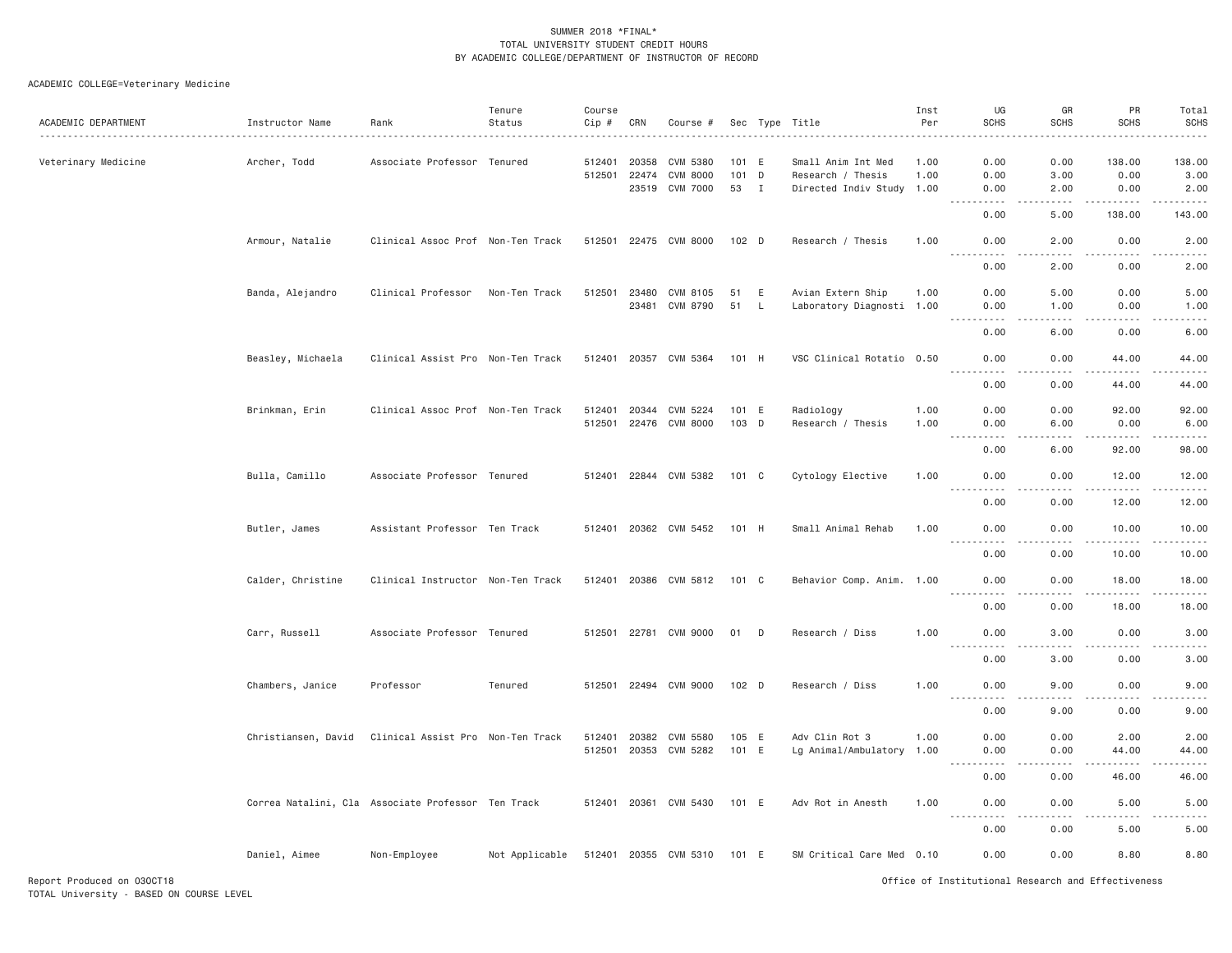| ACADEMIC DEPARTMENT        | Instructor Name    | Rank                              | Tenure<br>Status | Course<br>Cip # | CRN   | Course #              |         |              | Sec Type Title            | Inst<br>Per | UG<br><b>SCHS</b>                                                                                                                                                                                                                                                                         | GR<br><b>SCHS</b> | PR<br><b>SCHS</b>                                                                                                                                                                       | Total<br><b>SCHS</b>                                                                                                              |
|----------------------------|--------------------|-----------------------------------|------------------|-----------------|-------|-----------------------|---------|--------------|---------------------------|-------------|-------------------------------------------------------------------------------------------------------------------------------------------------------------------------------------------------------------------------------------------------------------------------------------------|-------------------|-----------------------------------------------------------------------------------------------------------------------------------------------------------------------------------------|-----------------------------------------------------------------------------------------------------------------------------------|
|                            |                    |                                   |                  |                 |       |                       |         |              |                           |             |                                                                                                                                                                                                                                                                                           |                   |                                                                                                                                                                                         |                                                                                                                                   |
|                            |                    |                                   |                  |                 |       |                       |         |              |                           |             | 0.00                                                                                                                                                                                                                                                                                      | 0.00              | 8.80                                                                                                                                                                                    | 8.80                                                                                                                              |
| Veterinary Medicine        | Eubanks, Diana     | Clinical Professor                | Non-Ten Track    |                 |       | 512401 20346 CVM 5246 | 101 E   |              | Community Veterinary 1.00 |             | 0.00<br>.                                                                                                                                                                                                                                                                                 | 0.00<br>.         | 144.00<br><u>.</u>                                                                                                                                                                      | 144.00<br>2.2.2.2.2                                                                                                               |
|                            |                    |                                   |                  |                 |       |                       |         |              |                           |             | 0.00                                                                                                                                                                                                                                                                                      | 0.00              | 144.00                                                                                                                                                                                  | 144.00                                                                                                                            |
|                            | Fleming, Sherrill  | Associate Professor Tenured       |                  |                 |       | 512401 20351 CVM 5276 | 101 C   |              | Food Animal Practice 0.50 |             | 0.00<br><u>.</u>                                                                                                                                                                                                                                                                          | 0.00<br>.         | 63.00<br>.                                                                                                                                                                              | 63.00<br>.                                                                                                                        |
|                            |                    |                                   |                  |                 |       |                       |         |              |                           |             | 0.00                                                                                                                                                                                                                                                                                      | 0.00              | 63.00                                                                                                                                                                                   | 63.00                                                                                                                             |
|                            | Fontenot, Robin    | Clinical Assist Pro Non-Ten Track |                  |                 |       | 512501 23494 CVM 8081 | 51 C    |              | Clin Sci Journal Rev 1.00 |             | 0.00<br>.                                                                                                                                                                                                                                                                                 | 2.00<br>د د د د   | 0.00<br>.                                                                                                                                                                               | 2.00<br>.                                                                                                                         |
|                            |                    |                                   |                  |                 |       |                       |         |              |                           |             | 0.00                                                                                                                                                                                                                                                                                      | 2.00              | 0.00                                                                                                                                                                                    | 2.00                                                                                                                              |
|                            | Gardner, Allison   | Clinical Assist Pro Non-Ten Track |                  |                 |       | 510808 20334 CVM 3222 | 51      | C.           | Sur Skls & Nurs. VT       | 0.50        | 27.00<br>$\sim$ $\sim$ $\sim$<br>.                                                                                                                                                                                                                                                        | 0.00<br>-----     | 0.00<br>$\frac{1}{2} \left( \frac{1}{2} \right) \left( \frac{1}{2} \right) \left( \frac{1}{2} \right) \left( \frac{1}{2} \right) \left( \frac{1}{2} \right) \left( \frac{1}{2} \right)$ | 27.00<br>.                                                                                                                        |
|                            |                    |                                   |                  |                 |       |                       |         |              |                           |             | 27.00                                                                                                                                                                                                                                                                                     | 0.00              | 0.00                                                                                                                                                                                    | 27.00                                                                                                                             |
|                            | Grace, Sharon      | Clinical Professor                | Non-Ten Track    | 510808          | 20335 | CVM 4102              | 01 C    |              | Prof Develop for Vet 1.00 |             | 54.00                                                                                                                                                                                                                                                                                     | 0.00              | 0.00                                                                                                                                                                                    | 54.00                                                                                                                             |
|                            |                    |                                   |                  | 512401          | 22715 | <b>CVM 5000</b>       | 101     | $\mathbf{I}$ | Directed Indiv Study 1.00 |             | 0.00                                                                                                                                                                                                                                                                                      | 0.00              | 4.00                                                                                                                                                                                    | 4.00                                                                                                                              |
|                            |                    |                                   |                  |                 | 23039 | CVM 5000              | $104$ I |              | Directed Indiv Study 1.00 |             | 0.00                                                                                                                                                                                                                                                                                      | 0.00              | 2.00                                                                                                                                                                                    | 2.00                                                                                                                              |
|                            |                    |                                   |                  |                 | 23409 | CVM 5000              | 105 I   |              | Directed Indiv Study 1.00 |             | 0.00                                                                                                                                                                                                                                                                                      | 0.00              | 2.00                                                                                                                                                                                    | 2.00                                                                                                                              |
|                            |                    |                                   |                  |                 | 23465 | CVM 5000              | 106 I   |              | Directed Indiv Study 1.00 |             | 0.00                                                                                                                                                                                                                                                                                      | 0.00              | 2.00                                                                                                                                                                                    | 2.00                                                                                                                              |
|                            |                    |                                   |                  |                 | 23524 | CVM 5000              | 108 I   |              | Directed Indiv Study 1.00 |             | 0.00<br>.                                                                                                                                                                                                                                                                                 | 0.00<br>د د د د   | 2.00<br>.                                                                                                                                                                               | 2.00<br>.                                                                                                                         |
|                            |                    |                                   |                  |                 |       |                       |         |              |                           |             | 54.00                                                                                                                                                                                                                                                                                     | 0.00              | 12.00                                                                                                                                                                                   | 66.00                                                                                                                             |
|                            | Griffin, Matthew   | Research Assoc Prof Non-Ten Track |                  |                 |       | 512501 22495 CVM 9000 | 103 D   |              | Research / Diss           | 1.00        | 0.00<br>.                                                                                                                                                                                                                                                                                 | 6.00<br>$   -$    | 0.00<br>.                                                                                                                                                                               | 6.00<br>$- - - - -$                                                                                                               |
|                            |                    |                                   |                  |                 |       |                       |         |              |                           |             | 0.00                                                                                                                                                                                                                                                                                      | 6.00              | 0.00                                                                                                                                                                                    | 6.00                                                                                                                              |
|                            | Gunter, Miriam     | Clinical Assist Pro Non-Ten Track |                  | 512401          |       | 20372 CVM 5560        | 103 E   |              | Adv Clin Rot 1            | 1.00        | 0.00<br>$\mathcal{L}^{\mathcal{L}}\mathcal{L}^{\mathcal{L}}\mathcal{L}^{\mathcal{L}}\mathcal{L}^{\mathcal{L}}\mathcal{L}^{\mathcal{L}}\mathcal{L}^{\mathcal{L}}$<br>$\sim$ $\sim$ $\sim$ .                                                                                                | 0.00<br>.         | 4.00<br>.                                                                                                                                                                               | 4.00<br>$\frac{1}{2} \left( \frac{1}{2} \right) \left( \frac{1}{2} \right) \left( \frac{1}{2} \right) \left( \frac{1}{2} \right)$ |
|                            |                    |                                   |                  |                 |       |                       |         |              |                           |             | 0.00                                                                                                                                                                                                                                                                                      | 0.00              | 4.00                                                                                                                                                                                    | 4.00                                                                                                                              |
|                            | Hanson, Larry      | Professor                         | Tenured          | 512401          | 23455 | CVM 4000              | $102$ I |              | Directed Indiv Study 1.00 |             | 3,00                                                                                                                                                                                                                                                                                      | 0.00              | 0.00                                                                                                                                                                                    | 3.00                                                                                                                              |
|                            |                    |                                   |                  | 512501          | 22496 | <b>CVM 9000</b>       | 104 D   |              | Research / Diss           | 1.00        | 0.00<br>$\frac{1}{2} \left( \frac{1}{2} \right) \left( \frac{1}{2} \right) \left( \frac{1}{2} \right) \left( \frac{1}{2} \right)$<br>$\frac{1}{2} \left( \frac{1}{2} \right) \left( \frac{1}{2} \right) \left( \frac{1}{2} \right) \left( \frac{1}{2} \right) \left( \frac{1}{2} \right)$ | 3.00              | 0.00                                                                                                                                                                                    | 3.00<br>$\frac{1}{2} \left( \frac{1}{2} \right) \left( \frac{1}{2} \right) \left( \frac{1}{2} \right) \left( \frac{1}{2} \right)$ |
|                            |                    |                                   |                  |                 |       |                       |         |              |                           |             | 3,00                                                                                                                                                                                                                                                                                      | 3.00              | 0.00                                                                                                                                                                                    | 6.00                                                                                                                              |
|                            | Hardwick, Gretchen | Clinical Assist Pro Non-Ten Track |                  | 512401          |       | 20351 CVM 5276        | 101 C   |              | Food Animal Practice 0.50 |             | 0.00                                                                                                                                                                                                                                                                                      | 0.00              | 63.00                                                                                                                                                                                   | 63.00                                                                                                                             |
|                            |                    |                                   |                  |                 |       |                       |         |              |                           |             | 0.00                                                                                                                                                                                                                                                                                      | 0.00              | 63.00                                                                                                                                                                                   | 63.00                                                                                                                             |
|                            | Hinz, Simone       | Clinical Instructor Non-Ten Track |                  | 512401          |       | 20345 CVM 5234        | 101 E   |              | Anesthesiolgy             | 0.50        | 0.00                                                                                                                                                                                                                                                                                      | 0.00              | 46.00                                                                                                                                                                                   | 46.00                                                                                                                             |
|                            |                    |                                   |                  |                 |       |                       |         |              |                           |             | 0.00                                                                                                                                                                                                                                                                                      | 0.00              | 46.00                                                                                                                                                                                   | 46.00                                                                                                                             |
|                            | Howell, George     | Assistant Professor Ten Track     |                  |                 |       | 512501 22498 CVM 9000 | $106$ D |              | Research / Diss           | 1,00        | 0.00                                                                                                                                                                                                                                                                                      | 6.00              | 0.00                                                                                                                                                                                    | 6.00                                                                                                                              |
|                            |                    |                                   |                  |                 |       |                       |         |              |                           |             | 0.00                                                                                                                                                                                                                                                                                      | 6.00              | 0.00                                                                                                                                                                                    | 6.00                                                                                                                              |
|                            | Huston, Carla      | Associate Professor Tenured       |                  |                 |       | 512401 20339 CVM 5182 | 101 C   |              | Vet Disaster Managem 1.00 |             | 0.00                                                                                                                                                                                                                                                                                      | 0.00              | 16.00                                                                                                                                                                                   | 16.00                                                                                                                             |
| Report Produced on 030CT18 |                    |                                   |                  |                 |       |                       |         |              |                           |             | Office of Institutional Research and Effectiveness                                                                                                                                                                                                                                        |                   |                                                                                                                                                                                         |                                                                                                                                   |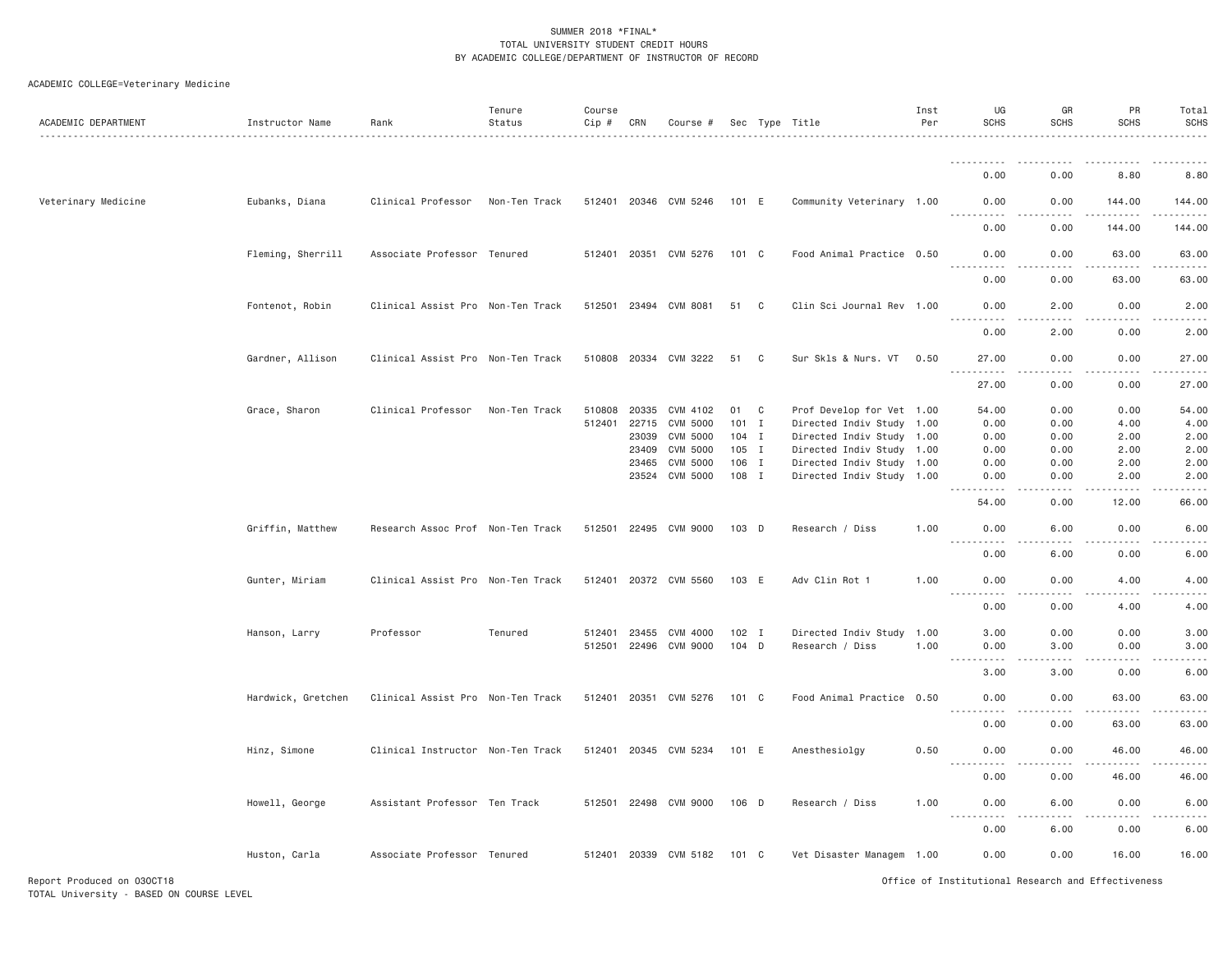| ACADEMIC DEPARTMENT | Instructor Name    | Rank                              | Tenure<br>Status | Course<br>$Cip \#$ | CRN          | Course #              |       |                | Sec Type Title            | Inst<br>Per | UG<br><b>SCHS</b>                 | GR<br><b>SCHS</b>            | PR<br><b>SCHS</b>                                                                                                                                             | Total<br><b>SCHS</b> |
|---------------------|--------------------|-----------------------------------|------------------|--------------------|--------------|-----------------------|-------|----------------|---------------------------|-------------|-----------------------------------|------------------------------|---------------------------------------------------------------------------------------------------------------------------------------------------------------|----------------------|
|                     |                    |                                   |                  |                    |              |                       |       |                |                           |             | -----------                       | - - - -                      | .                                                                                                                                                             | .                    |
|                     |                    |                                   |                  |                    |              |                       |       |                |                           |             | 0.00                              | 0.00                         | 16.00                                                                                                                                                         | 16.00                |
| Veterinary Medicine | Ivy, Caroline      | Clinical Assist Pro Non-Ten Track |                  |                    |              | 512401 20357 CVM 5364 | 101 H |                | VSC Clinical Rotatio 0.50 |             | 0.00<br>$\frac{1}{2}$<br><u>.</u> | 0.00<br>$- - - -$            | 44.00<br>.                                                                                                                                                    | 44.00<br>$    -$     |
|                     |                    |                                   |                  |                    |              |                       |       |                |                           |             | 0.00                              | 0.00                         | 44.00                                                                                                                                                         | 44.00                |
|                     | Jackson, Elizabeth | Clinical Instructor Non-Ten Track |                  |                    |              | 510808 20334 CVM 3222 | 51    | C <sub>c</sub> | Sur Skls & Nurs. VT       | 0.50        | 27.00<br>.<br>$- - -$             | 0.00<br>$- - - -$            | 0.00<br>.                                                                                                                                                     | 27.00<br>.           |
|                     |                    |                                   |                  |                    |              |                       |       |                |                           |             | 27.00                             | 0.00                         | 0.00                                                                                                                                                          | 27.00                |
|                     | Kaplan, Barbara    | Assistant Professor Ten Track     |                  | 512501             |              | 22499 CVM 9000        | 107 D |                | Research / Diss           | 1.00        | 0.00                              | 16.00                        | 0.00                                                                                                                                                          | 16.00                |
|                     |                    |                                   |                  |                    |              |                       |       |                |                           |             | 0.00                              | 16.00                        | بالمحام<br>0.00                                                                                                                                               | د د د د د<br>16.00   |
|                     | Karsi, Attila      | Associate Professor Ten Track     |                  | 512501             |              | 22482 CVM 8000        | 109 D |                | Research / Thesis         | 1.00        | 0.00                              | 1.00                         | 0.00                                                                                                                                                          | 1.00                 |
|                     |                    |                                   |                  |                    | 22500        | CVM 9000              | 108 D |                | Research / Diss           | 1.00        | 0.00                              | 1.00                         | 0.00                                                                                                                                                          | 1.00                 |
|                     |                    |                                   |                  |                    | 22912        | CVM 9000              | 02    | D              | Research / Diss           | 1.00        | 0.00                              | 3.00                         | 0.00                                                                                                                                                          | 3.00                 |
|                     |                    |                                   |                  |                    |              | 23492 CVM 9000        | 51    | D              | Research / Diss           | 1.00        | 0.00<br>.                         | 3.00<br>$\sim$ $\sim$ $\sim$ | 0.00<br>.                                                                                                                                                     | 3.00<br>.            |
|                     |                    |                                   |                  |                    |              |                       |       |                |                           |             | 0.00                              | 8.00                         | 0.00                                                                                                                                                          | 8.00                 |
|                     | Khaitsa, Margaret  | Professor                         | Tenured          | 340199             | 22725        | CVM 4906              | 801 A |                | Tropical Vet Med & 0 1.00 |             | 6.00                              | 0.00                         | 0.00                                                                                                                                                          | 6.00                 |
|                     |                    |                                   |                  |                    | 512401 21433 | CVM 5906              | 801 A |                | Tropical Vet Med & 0 1.00 |             | 0.00                              | 0.00                         | 12.00                                                                                                                                                         | 12.00                |
|                     |                    |                                   |                  |                    |              |                       |       |                |                           |             | .                                 | .                            | .                                                                                                                                                             | .                    |
|                     |                    |                                   |                  |                    |              |                       |       |                |                           |             | 6.00                              | 0.00                         | 12.00                                                                                                                                                         | 18.00                |
|                     | King, Elmer        | Clinical Assist Pro Non-Ten Track |                  | 512401             | 20385        | CVM 5764              | 101 C |                | Adv Equine Repro          | 0.50        | 0.00                              | 0.00                         | 10.00                                                                                                                                                         | 10.00                |
|                     |                    |                                   |                  |                    | 20387        | CVM 5840              | 101 H |                | Vet Student Research 0.33 |             | 0.00                              | 0.00                         | 0.66                                                                                                                                                          | 0.66                 |
|                     |                    |                                   |                  |                    |              |                       |       |                |                           |             | $\sim$ $\sim$ $\sim$ $\sim$       | $  -$                        | $\frac{1}{2} \left( \frac{1}{2} \right) \left( \frac{1}{2} \right) \left( \frac{1}{2} \right) \left( \frac{1}{2} \right) \left( \frac{1}{2} \right)$          | .                    |
|                     |                    |                                   |                  |                    |              |                       |       |                |                           |             | 0.00                              | 0.00                         | 10.66                                                                                                                                                         | 10.66                |
|                     | Kohler, Amanda     | Clinical Instructor Non-Ten Track |                  | 510808             | 20331        | CVM 3051              | 01    | C              | Lab Anim Health Mgt       | 0.70        | 18.90                             | 0.00                         | 0.00                                                                                                                                                          | 18.90                |
|                     |                    |                                   |                  |                    | 20332        | CVM 3061              | 01    | L              | Lab Anim Tech Skills 0.70 |             | 18.90                             | 0.00                         | 0.00                                                                                                                                                          | 18.90                |
|                     |                    |                                   |                  |                    | 20333        | CVM 3221              | 51 L  |                | Sur Nrs/Anes Mgt Lab 1.00 |             | 27.00<br>.                        | 0.00<br>$- - - -$            | 0.00<br>.                                                                                                                                                     | 27.00<br>.           |
|                     |                    |                                   |                  |                    |              |                       |       |                |                           |             | 64.80                             | 0.00                         | 0.00                                                                                                                                                          | 64.80                |
|                     | Langston, Vernon   | Professor                         | Tenured          |                    |              | 512401 21820 CVM 5990 | 101 C |                | Special Topics in CV 1.00 |             | 0.00<br>$\sim 100$<br>.           | 0.00<br>د د د د              | 84.00<br>$\frac{1}{2} \left( \frac{1}{2} \right) \left( \frac{1}{2} \right) \left( \frac{1}{2} \right) \left( \frac{1}{2} \right) \left( \frac{1}{2} \right)$ | 84.00<br>.           |
|                     |                    |                                   |                  |                    |              |                       |       |                |                           |             | 0.00                              | 0.00                         | 84.00                                                                                                                                                         | 84.00                |
|                     | Lawrence, Mark     | Non-Faculty                       | Tenured          | 512501             | 22484        | CVM 8000              | 111 D |                | Research / Thesis         | 1.00        | 0.00                              | 6.00                         | 0.00                                                                                                                                                          | 6.00                 |
|                     |                    |                                   |                  |                    |              | 22501 CVM 9000        | 109 D |                | Research / Diss           | 1.00        | 0.00                              | 5.00                         | 0.00                                                                                                                                                          | 5.00                 |
|                     |                    |                                   |                  |                    |              |                       |       |                |                           |             | . <b>.</b><br>0.00                | .<br>11.00                   | -----<br>0.00                                                                                                                                                 | .<br>11.00           |
|                     |                    | Research Assist Pro Non-Ten Track |                  |                    |              | 512401 20360 CVM 5420 | 101 E |                | Adv Rot in Radiology 1.00 |             | 0.00                              | 0.00                         | 4.00                                                                                                                                                          | 4.00                 |
|                     | Lee, Alison        |                                   |                  |                    |              |                       |       |                |                           |             | <b></b>                           | .                            | $\frac{1}{2} \left( \frac{1}{2} \right) \left( \frac{1}{2} \right) \left( \frac{1}{2} \right) \left( \frac{1}{2} \right) \left( \frac{1}{2} \right)$          | -----                |
|                     |                    |                                   |                  |                    |              |                       |       |                |                           |             | 0.00                              | 0.00                         | 4.00                                                                                                                                                          | 4.00                 |
|                     | Mackin, Andrew     | Professor                         | Tenured          |                    |              | 512501 23304 CVM 9000 | 03    | D              | Research / Diss           | 1.00        | 0.00                              | 7.00                         | 0.00                                                                                                                                                          | 7.00                 |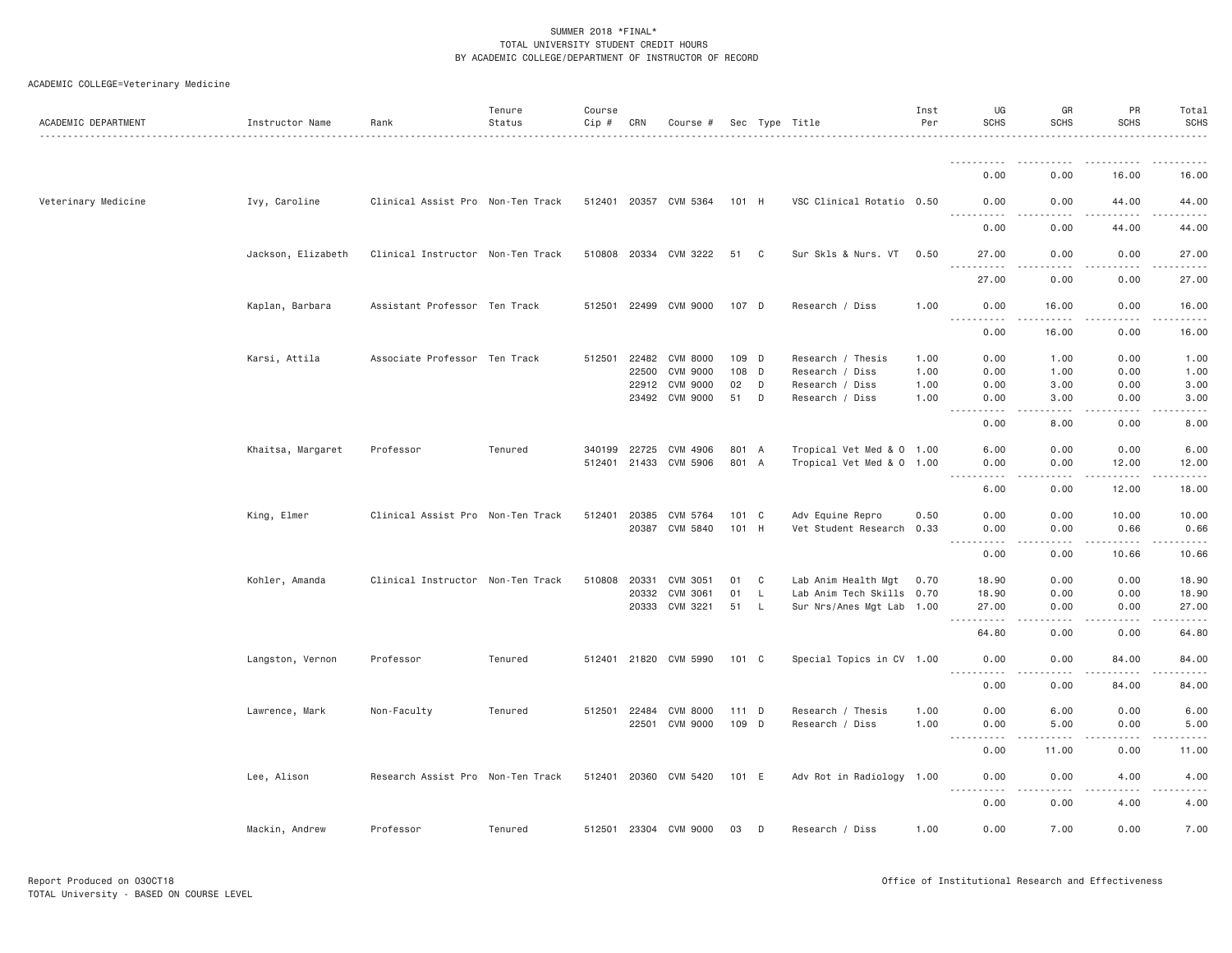# ACADEMIC COLLEGE=Veterinary Medicine

| ACADEMIC DEPARTMENT | Instructor Name                                        | Rank                              | Tenure<br>Status | Course<br>Cip # | CRN            | Course #                    |                |   | Sec Type Title                           | Inst<br>Per  | UG<br><b>SCHS</b>                                                                                                                                                                       | GR<br><b>SCHS</b> | PR<br><b>SCHS</b> | Total<br><b>SCHS</b><br>.                                                                                                                                    |
|---------------------|--------------------------------------------------------|-----------------------------------|------------------|-----------------|----------------|-----------------------------|----------------|---|------------------------------------------|--------------|-----------------------------------------------------------------------------------------------------------------------------------------------------------------------------------------|-------------------|-------------------|--------------------------------------------------------------------------------------------------------------------------------------------------------------|
|                     |                                                        |                                   |                  |                 |                |                             |                |   |                                          |              | .                                                                                                                                                                                       | المناسبات         | .                 | .                                                                                                                                                            |
|                     |                                                        |                                   |                  |                 |                |                             |                |   |                                          |              | 0.00                                                                                                                                                                                    | 7.00              | 0.00              | 7.00                                                                                                                                                         |
| Veterinary Medicine | Magee, Danny                                           | Clinical Professor                | Non-Ten Track    |                 |                | 512501 20394 CVM 8790       | 101 L          |   | Laboratory Diagnosti 1.00                |              | 0.00<br><u>.</u>                                                                                                                                                                        | 1.00              | 0.00<br>.         | 1.00<br>.                                                                                                                                                    |
|                     |                                                        |                                   |                  |                 |                |                             |                |   |                                          |              | 0.00                                                                                                                                                                                    | 1.00              | 0.00              | 1.00                                                                                                                                                         |
|                     | Meyer, Robert                                          | Professor                         | Tenured          |                 |                | 512401 20345 CVM 5234       | 101 E          |   | Anesthesiolgy                            | 0.50         | 0.00<br>-----                                                                                                                                                                           | 0.00              | 46.00             | 46.00<br>.                                                                                                                                                   |
|                     |                                                        |                                   |                  |                 |                |                             |                |   |                                          |              | 0.00                                                                                                                                                                                    | 0.00              | 46.00             | 46.00                                                                                                                                                        |
|                     | Mochal, Cathleen                                       | Clinical Assist Pro Non-Ten Track |                  | 512401          | 20349          | CVM 5266                    | 101 C          |   | Equine Med & Surg                        | 1.00         | 0.00                                                                                                                                                                                    | 0.00              | 132.00            | 132.00                                                                                                                                                       |
|                     |                                                        |                                   |                  |                 |                | 512501 23493 CVM 8000       | 51             | D | Research / Thesis                        | 1.00         | 0.00                                                                                                                                                                                    | 5.00              | 0.00              | 5.00                                                                                                                                                         |
|                     |                                                        |                                   |                  |                 |                |                             |                |   |                                          |              | $  -$<br>.<br>0.00                                                                                                                                                                      | .<br>5.00         | ------<br>132.00  | .<br>137.00                                                                                                                                                  |
|                     | Nanduri, Bindumadhav Associate Professor Tenured       |                                   |                  |                 |                | 512501 22504 CVM 9000       | 112 D          |   | Research / Diss                          | 1.00         | 0.00                                                                                                                                                                                    | 12.00             | 0.00              | 12.00                                                                                                                                                        |
|                     |                                                        |                                   |                  |                 |                |                             |                |   |                                          |              | <u>.</u><br>0.00                                                                                                                                                                        | $   -$<br>12.00   | .<br>0.00         | .<br>12.00                                                                                                                                                   |
|                     | Olivier, Alicia                                        | Assistant Professor Ten Track     |                  |                 |                | 512401 20342 CVM 5214       | 101 E          |   | Lab Services                             | 1.00         | 0.00                                                                                                                                                                                    | 0.00              | 92.00             | 92.00                                                                                                                                                        |
|                     |                                                        |                                   |                  |                 |                |                             |                |   |                                          |              | $\frac{1}{2} \left( \frac{1}{2} \right) \left( \frac{1}{2} \right) \left( \frac{1}{2} \right) \left( \frac{1}{2} \right) \left( \frac{1}{2} \right) \left( \frac{1}{2} \right)$<br>0.00 | .<br>0.00         | .<br>92.00        | .<br>92.00                                                                                                                                                   |
|                     | Petrie-Hanson, Lora                                    | Associate Professor Tenured       |                  |                 |                | 512501 22505 CVM 9000       | 113 D          |   | Research / Diss                          | 1.00         | 0.00                                                                                                                                                                                    | 3.00              | 0.00              | 3.00                                                                                                                                                         |
|                     |                                                        |                                   |                  |                 |                |                             |                |   |                                          |              | <u>.</u><br>0.00                                                                                                                                                                        | .<br>3.00         | .<br>0.00         | .<br>3.00                                                                                                                                                    |
|                     | Pharr, Gregory                                         | Associate Professor Tenured       |                  |                 |                | 512501 22506 CVM 9000       | $114$ D        |   | Research / Diss                          | 1.00         | 0.00                                                                                                                                                                                    | 12.00             | 0.00              | 12.00                                                                                                                                                        |
|                     |                                                        |                                   |                  |                 |                |                             |                |   |                                          |              | .<br>0.00                                                                                                                                                                               | 12.00             | .<br>0.00         | .<br>12.00                                                                                                                                                   |
|                     | Pulido Landinez, Mar Clinical Assoc Prof Non-Ten Track |                                   |                  |                 | 512501 22796   | CVM 7000                    | 102 I          |   | Directed Indiv Study 1.00                |              | 0.00                                                                                                                                                                                    | 3.00              | 0.00              | 3.00                                                                                                                                                         |
|                     |                                                        |                                   |                  |                 |                |                             |                |   |                                          |              | .<br>0.00                                                                                                                                                                               | 3.00              | 0.00              | .<br>3.00                                                                                                                                                    |
|                     | Rosser, Thomas                                         | Research Assist Pro Non-Ten Track |                  |                 |                | 512501 22730 CVM 7000       | $101$ I        |   | Directed Indiv Study 1.00                |              | 0.00<br><u>.</u>                                                                                                                                                                        | 3,00<br>.         | 0.00<br>.         | 3.00<br>$\frac{1}{2} \left( \frac{1}{2} \right) \left( \frac{1}{2} \right) \left( \frac{1}{2} \right) \left( \frac{1}{2} \right) \left( \frac{1}{2} \right)$ |
|                     |                                                        |                                   |                  |                 |                |                             |                |   |                                          |              | 0.00                                                                                                                                                                                    | 3.00              | 0.00              | 3.00                                                                                                                                                         |
|                     | Seo, Keun Seok                                         | Assistant Professor Ten Track     |                  |                 |                | 512501 22510 CVM 9000 118 D |                |   | Research / Diss                          | 1.00         | 0.00<br>$- - - -$                                                                                                                                                                       | 6.00<br>.         | 0.00<br>.         | 6.00<br>.                                                                                                                                                    |
|                     |                                                        |                                   |                  |                 |                |                             |                |   |                                          |              | 0.00                                                                                                                                                                                    | 6.00              | 0.00              | 6.00                                                                                                                                                         |
|                     | Smith, David                                           | Professor                         | Tenured          |                 |                | 010903 20350 CVM 5273       | 101 B          |   | Population Medicine                      | 0.50         | 0.00<br>-----                                                                                                                                                                           | 0.00<br>.         | 33.00<br>.        | 33.00<br>.                                                                                                                                                   |
|                     |                                                        |                                   |                  |                 |                |                             |                |   |                                          |              | 0.00                                                                                                                                                                                    | 0.00              | 33.00             | 33.00                                                                                                                                                        |
|                     | Smith, Jack                                            | Non-Faculty                       | Tenured          |                 | 512401 20338   | CVM 5106                    | 51             | C | First Year CVM Medic 1.00                |              | 0.00                                                                                                                                                                                    | 0.00              | 570.00            | 570.00                                                                                                                                                       |
|                     |                                                        |                                   |                  |                 | 20340          | CVM 5206                    | 51             | C | Second Year Vet. Med                     | 1.00         | 0.00                                                                                                                                                                                    | 0.00              | 570.00            | 570.00                                                                                                                                                       |
|                     |                                                        |                                   |                  |                 | 20343          | CVM 5222                    | 101 C          |   | Small Animal Clinica 1.00                |              | 0.00                                                                                                                                                                                    | 0.00              | 24.00             | 24.00                                                                                                                                                        |
|                     |                                                        |                                   |                  |                 | 20354          | CVM 5292                    | 101 E          |   | Flowood/MVRDL Extern 1.00                |              | 0.00                                                                                                                                                                                    | 0.00              | 48.00             | 48.00                                                                                                                                                        |
|                     |                                                        |                                   |                  |                 | 20365<br>20366 | CVM 5510<br>CVM 5520        | 101 E<br>101 E |   | Vm An Externship 1<br>Vm An Externship 2 | 1.00<br>1.00 | 0.00<br>0.00                                                                                                                                                                            | 0.00<br>0.00      | 119.00<br>42.00   | 119.00<br>42.00                                                                                                                                              |

Report Produced on 03OCT18 Office of Institutional Research and Effectiveness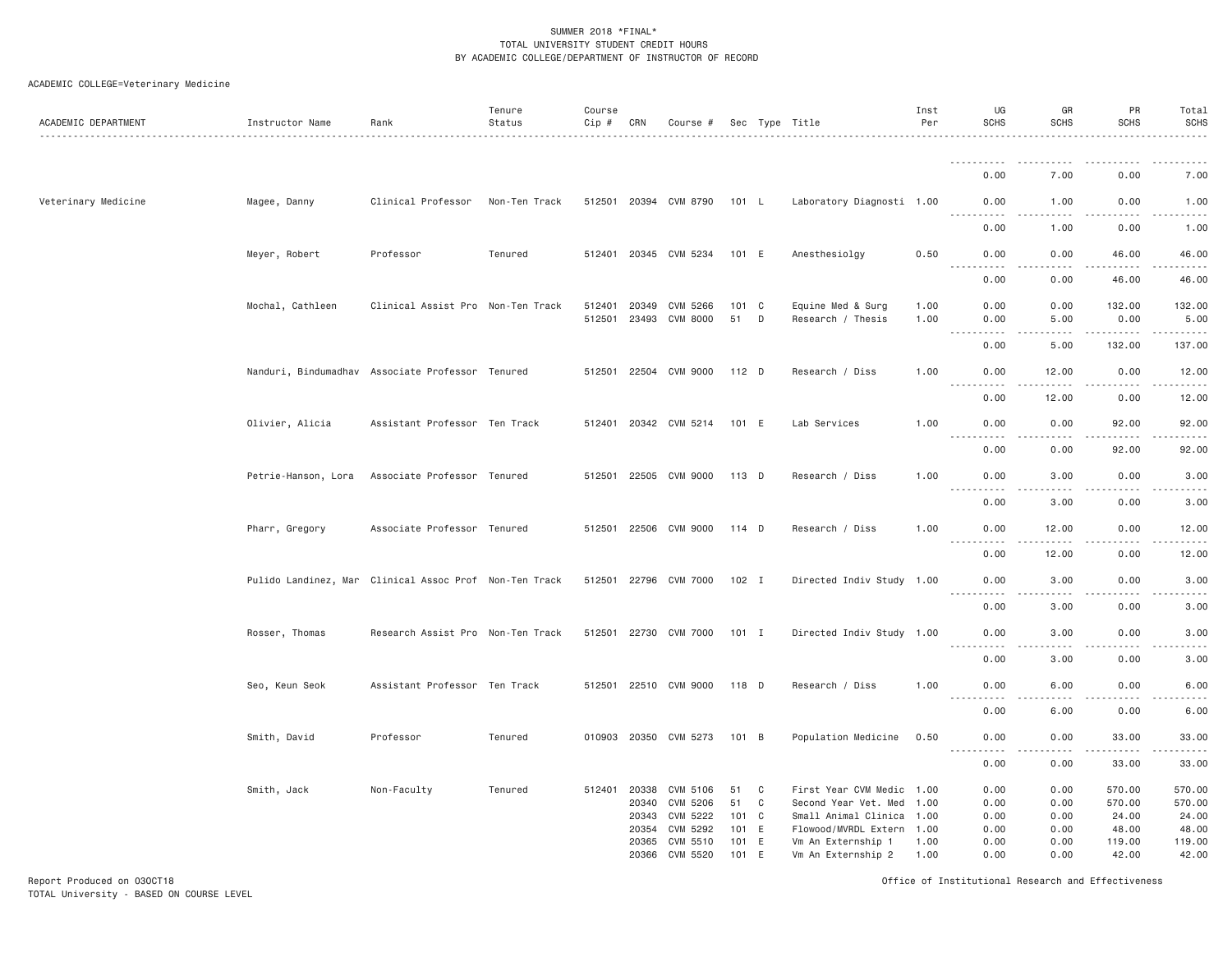| ACADEMIC DEPARTMENT | Instructor Name                                  | Rank                              | Tenure<br>Status | Course<br>Cip # | CRN            | Course #              |         |                | Sec Type Title                       | Inst<br>Per  | UG<br><b>SCHS</b>                                                                                                                                            | GR<br><b>SCHS</b>      | PR<br><b>SCHS</b><br><u>.</u> | Total<br><b>SCHS</b><br>.                                                                                                                                     |
|---------------------|--------------------------------------------------|-----------------------------------|------------------|-----------------|----------------|-----------------------|---------|----------------|--------------------------------------|--------------|--------------------------------------------------------------------------------------------------------------------------------------------------------------|------------------------|-------------------------------|---------------------------------------------------------------------------------------------------------------------------------------------------------------|
| Veterinary Medicine | Smith, Jack                                      | Non-Faculty                       | Tenured          | 512401          | 20367<br>20370 | CVM 5530<br>CVM 5560  |         | 101 E<br>101 E | Vm An Externship 3<br>Adv Clin Rot 1 | 1.00<br>1.00 | 0.00<br>0.00                                                                                                                                                 | 0.00<br>0.00           | 8.00<br>13.00                 | 8.00<br>13.00                                                                                                                                                 |
|                     |                                                  |                                   |                  |                 |                | 22518 CVM 5552        |         | 101 C          | Veterinary Cardiolog                 | 1.00         | 0.00                                                                                                                                                         | 0.00                   | 50.00                         | 50.00                                                                                                                                                         |
|                     |                                                  |                                   |                  |                 |                |                       |         |                |                                      |              | $\sim$ $\sim$ $\sim$ $\sim$<br>.<br>0.00                                                                                                                     | .<br>0.00              | .<br>1444.00                  | .<br>1444.00                                                                                                                                                  |
|                     | Swanson, Elizabeth                               | Assistant Professor Ten Track     |                  |                 |                | 512501 22512 CVM 9000 | 120 D   |                | Research / Diss                      | 1.00         | 0.00<br>$\frac{1}{2} \left( \frac{1}{2} \right) \left( \frac{1}{2} \right) \left( \frac{1}{2} \right) \left( \frac{1}{2} \right) \left( \frac{1}{2} \right)$ | 6.00                   | 0.00<br>.                     | 6.00<br>$- - - - -$                                                                                                                                           |
|                     |                                                  |                                   |                  |                 |                |                       |         |                |                                      |              | 0.00                                                                                                                                                         | 6,00                   | 0.00                          | 6.00                                                                                                                                                          |
|                     | Swiderski, Cyprianna Associate Professor Tenured |                                   |                  |                 |                | 512501 22513 CVM 9000 | $121$ D |                | Research / Diss                      | 1.00         | 0.00                                                                                                                                                         | 10.00                  | 0.00<br>.                     | 10.00<br>.                                                                                                                                                    |
|                     |                                                  |                                   |                  |                 |                |                       |         |                |                                      |              | 0.00                                                                                                                                                         | 10.00                  | 0.00                          | 10.00                                                                                                                                                         |
|                     | Syrcle, Jason                                    | Clinical Assoc Prof Non-Ten Track |                  | 512401          | 20377          | CVM 5570              |         | 104 E          | Adv Clin Rot 2                       | 1.00         | 0.00                                                                                                                                                         | 0.00                   | 2.00                          | 2.00                                                                                                                                                          |
|                     |                                                  |                                   |                  |                 | 20384          | CVM 5754              |         | 101 B          | Adv Sm Anim Surgery                  | 1.00         | 0.00                                                                                                                                                         | 0.00                   | 72.00                         | 72.00                                                                                                                                                         |
|                     |                                                  |                                   |                  | 512501          |                | 20348 CVM 5256        | 101 E   |                | Small Animal Surgery 1.00            |              | 0.00<br>.                                                                                                                                                    | 0.00<br>$- - - -$      | 138.00<br>.                   | 138.00<br>$\omega$ $\omega$ $\omega$ $\omega$ $\omega$ $\omega$                                                                                               |
|                     |                                                  |                                   |                  |                 |                |                       |         |                |                                      |              | 0.00                                                                                                                                                         | 0.00                   | 212.00                        | 212.00                                                                                                                                                        |
|                     | Thames, Brittany                                 | Clinical Assist Pro Non-Ten Track |                  |                 |                | 512401 20355 CVM 5310 | 101 E   |                | SM Critical Care Med 0.90            |              | 0.00<br>$- - -$<br>$- - - - - -$                                                                                                                             | 0.00<br>الماليات المنا | 79.20<br>.                    | 79.20<br><u>.</u>                                                                                                                                             |
|                     |                                                  |                                   |                  |                 |                |                       |         |                |                                      |              | 0.00                                                                                                                                                         | 0.00                   | 79.20                         | 79.20                                                                                                                                                         |
|                     | Thomason, John                                   | Assistant Professor Ten Track     |                  | 512401          |                | 20387 CVM 5840        |         | 101 H          | Vet Student Research                 | 0.34         | 0.00                                                                                                                                                         | 0.00                   | 0.68                          | 0.68                                                                                                                                                          |
|                     |                                                  |                                   |                  | 512501          | 23517          | CVM 8000              | 52      | D              | Research / Thesis                    | 1.00         | 0.00                                                                                                                                                         | 1.00                   | 0.00                          | 1.00                                                                                                                                                          |
|                     |                                                  |                                   |                  | 512508          |                | 20389 CVM 8071        |         | 101 C          | Small Animal In Med                  | 1.00         | 0.00<br>$\frac{1}{2} \left( \frac{1}{2} \right) \left( \frac{1}{2} \right) \left( \frac{1}{2} \right) \left( \frac{1}{2} \right)$                            | 1.00<br>.              | 0.00<br>.                     | 1.00<br>$\sim$ $\sim$ $\sim$ $\sim$ $\sim$                                                                                                                    |
|                     |                                                  |                                   |                  |                 |                |                       |         |                |                                      |              | 0.00                                                                                                                                                         | 2.00                   | 0.68                          | 2.68                                                                                                                                                          |
|                     | Varela-Stokes, Andre Associate Professor Tenured |                                   |                  | 512401 20387    |                | CVM 5840              |         | 101 H          | Vet Student Research 0.33            |              | 0.00                                                                                                                                                         | 0.00                   | 0.66                          | 0.66                                                                                                                                                          |
|                     |                                                  |                                   |                  |                 | 22787          | CVM 4000              |         | $101$ I        | Directed Indiv Study 1.00            |              | 2.00                                                                                                                                                         | 0.00                   | 0.00                          | 2.00                                                                                                                                                          |
|                     |                                                  |                                   |                  | 512501          | 23419          | <b>CVM 7000</b>       | 51 I    |                | Directed Indiv Study 1.00            |              | 0.00                                                                                                                                                         | 2.00                   | 0.00                          | 2.00                                                                                                                                                          |
|                     |                                                  |                                   |                  |                 |                | 23420 CVM 7000        | 52 I    |                | Directed Indiv Study 1.00            |              | 0.00                                                                                                                                                         | 2.00                   | 0.00<br>.                     | 2.00<br>.                                                                                                                                                     |
|                     |                                                  |                                   |                  |                 |                |                       |         |                |                                      |              | 2.00                                                                                                                                                         | 4.00                   | 0.66                          | 6.66                                                                                                                                                          |
|                     | Walters, Kevin                                   | Clinical Assist Pro Non-Ten Track |                  |                 |                | 512401 20385 CVM 5764 | 101 C   |                | Adv Equine Repro                     | 0.50         | 0.00<br>.                                                                                                                                                    | 0.00                   | 10.00<br>.                    | 10.00<br>.                                                                                                                                                    |
|                     |                                                  |                                   |                  |                 |                |                       |         |                |                                      |              | 0.00                                                                                                                                                         | 0.00                   | 10.00                         | 10.00                                                                                                                                                         |
|                     | Wan, Xiufeng                                     | Professor                         | Tenured          |                 |                | 512501 22514 CVM 9000 | 122 D   |                | Research / Diss                      | 1.00         | 0.00                                                                                                                                                         | 36.00                  | 0.00                          | 36.00                                                                                                                                                         |
|                     |                                                  |                                   |                  |                 |                |                       |         |                |                                      |              | 0.00                                                                                                                                                         | 36.00                  | 0.00                          | $\frac{1}{2} \left( \frac{1}{2} \right) \left( \frac{1}{2} \right) \left( \frac{1}{2} \right) \left( \frac{1}{2} \right) \left( \frac{1}{2} \right)$<br>36.00 |
|                     | Wang, Chinling                                   | Associate Professor Tenured       |                  |                 |                | 512501 22515 CVM 9000 | 123 D   |                | Research / Diss                      | 1.00         | 0.00                                                                                                                                                         | 6.00                   | 0.00                          | 6.00                                                                                                                                                          |
|                     |                                                  |                                   |                  |                 |                |                       |         |                |                                      |              | $\sim$ $\sim$ $\sim$ $\sim$<br>.<br>0.00                                                                                                                     | 6.00                   | -----<br>0.00                 | $\sim$ $\sim$ $\sim$<br>.<br>6.00                                                                                                                             |
|                     | Willeford, Bridget                               | Non-Faculty                       | Not Applicable   | 510808          | 20331          | CVM 3051              | 01      | C              | Lab Anim Health Mgt                  | 0.30         | 8.10                                                                                                                                                         | 0.00                   | 0.00                          | 8.10                                                                                                                                                          |
|                     |                                                  |                                   |                  |                 | 20332          | CVM 3061              | 01      | - L            | Lab Anim Tech Skills 0.30            |              | 8.10<br>.                                                                                                                                                    | 0.00<br>-----          | 0.00<br>.                     | 8.10<br>.                                                                                                                                                     |
|                     |                                                  |                                   |                  |                 |                |                       |         |                |                                      |              | 16.20                                                                                                                                                        | 0.00                   | 0.00                          | 16.20                                                                                                                                                         |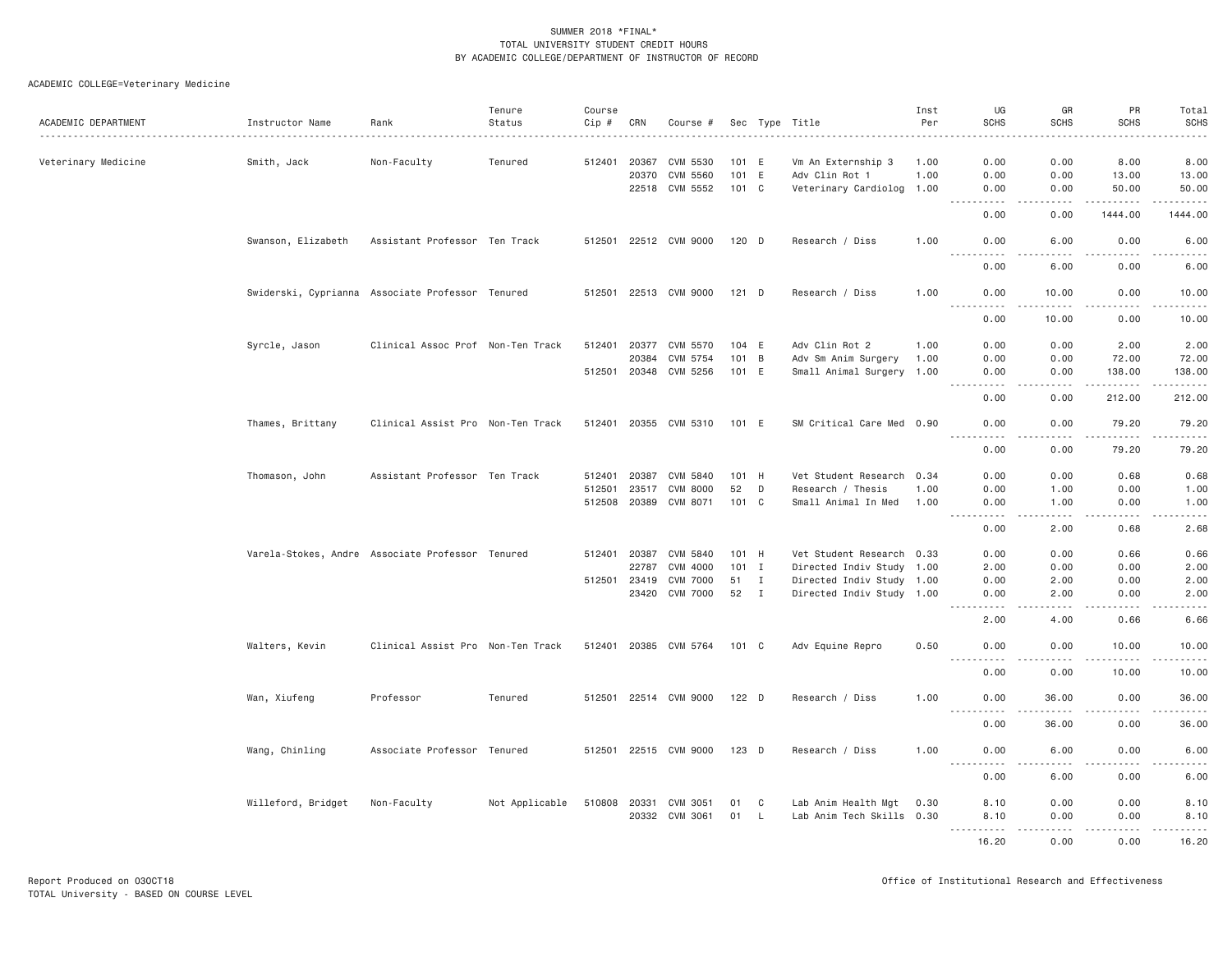|                                       |                    |                                   | Tenure  | Course |       |                |       |                           | Inst | UG                 | GR          | PR                     | Total      |
|---------------------------------------|--------------------|-----------------------------------|---------|--------|-------|----------------|-------|---------------------------|------|--------------------|-------------|------------------------|------------|
| ACADEMIC DEPARTMENT                   | Instructor Name    | Rank                              | Status  | Cip #  | CRN   | Course #       |       | Sec Type Title            | Per  | <b>SCHS</b>        | <b>SCHS</b> | <b>SCHS</b>            | SCHS       |
|                                       |                    |                                   |         |        |       |                |       |                           |      |                    |             |                        |            |
| Veterinary Medicine                   | Wills, Robert      | Professor                         | Tenured | 512501 | 22490 | CVM 8000       | 117 D | Research / Thesis         | 1.00 | 0.00               | 6.00        | 0.00                   | 6.00       |
|                                       |                    |                                   |         |        |       |                |       |                           |      | -----------        | .           | -----------            | ---------- |
|                                       |                    |                                   |         |        |       |                |       |                           |      | 0.00               | 6.00        | 0.00                   | 6.00       |
|                                       |                    |                                   |         |        |       |                |       |                           |      |                    |             |                        |            |
|                                       | Woodruff, Kimberly | Clinical Assist Pro Non-Ten Track |         | 010903 | 20350 | CVM 5273       | 101 B | Population Medicine       | 0.50 | 0.00               | 0.00        | 33.00                  | 33.00      |
|                                       |                    |                                   |         | 512401 | 20383 | CVM 5640       | 101 H | Shelter Medicine          | 1,00 | 0.00               | 0.00        | 38.00                  | 38.00      |
|                                       |                    |                                   |         | 512501 | 22492 | CVM 8000       | 119 D | Research / Thesis         | 1.00 | 0.00               | 4.00        | 0.00                   | 4.00       |
|                                       |                    |                                   |         |        | 22896 | CVM 7000       | 103 I | Directed Indiv Study 1.00 |      | 0.00               | 2.00        | 0.00                   | 2.00       |
|                                       |                    |                                   |         |        |       |                |       |                           |      | ----------<br>0.00 | 6,00        | . <u>.</u> .<br>71.00  | 77.00      |
|                                       | Woolums, Amelia    | Professor                         | Tenured | 512501 |       | 22516 CVM 9000 | 124 D | Research / Diss           | 1.00 | 0.00<br>---------- | 10.00       | 0.00<br>----<br>------ | 10.00<br>. |
|                                       |                    |                                   |         |        |       |                |       |                           |      | 0.00               | 10.00       | 0.00                   | 10.00      |
| ===================================== |                    |                                   |         |        |       |                |       |                           |      |                    |             |                        | =========  |
| Veterinary Medicine                   |                    |                                   |         |        |       |                |       |                           |      | 200,00             | 221.00      | 2997.00                | 3418,00    |
| ===================================== |                    |                                   |         |        |       |                |       |                           |      | ==========         | ==========  | ==========             |            |